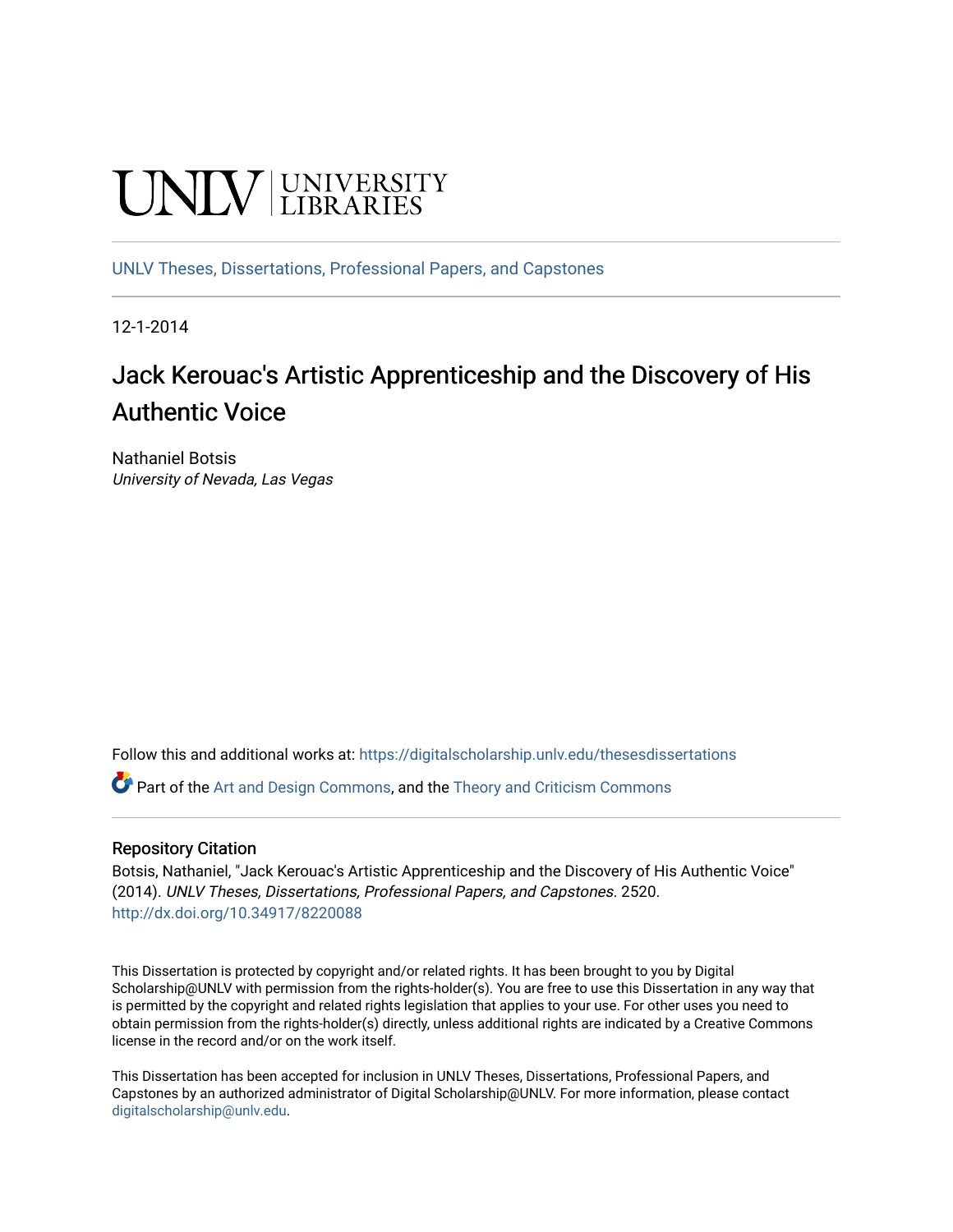# JACK KEROUAC'S ARTISTIC APPRENTICESHIP AND THE DISCOVERY OF

## HIS AUTHENTIC VOICE

by

Nathaniel Botsis

Bachelor of Arts in English Michigan State University 2000

Master of Arts in English University of Nevada, Las Vegas 2008

A dissertation submitted in partial fulfillment of the requirements for the

# **Doctor of Philosophy – English**

**Department of English College of Liberal Arts The Graduate College**

**University of Nevada, Las Vegas December 2014**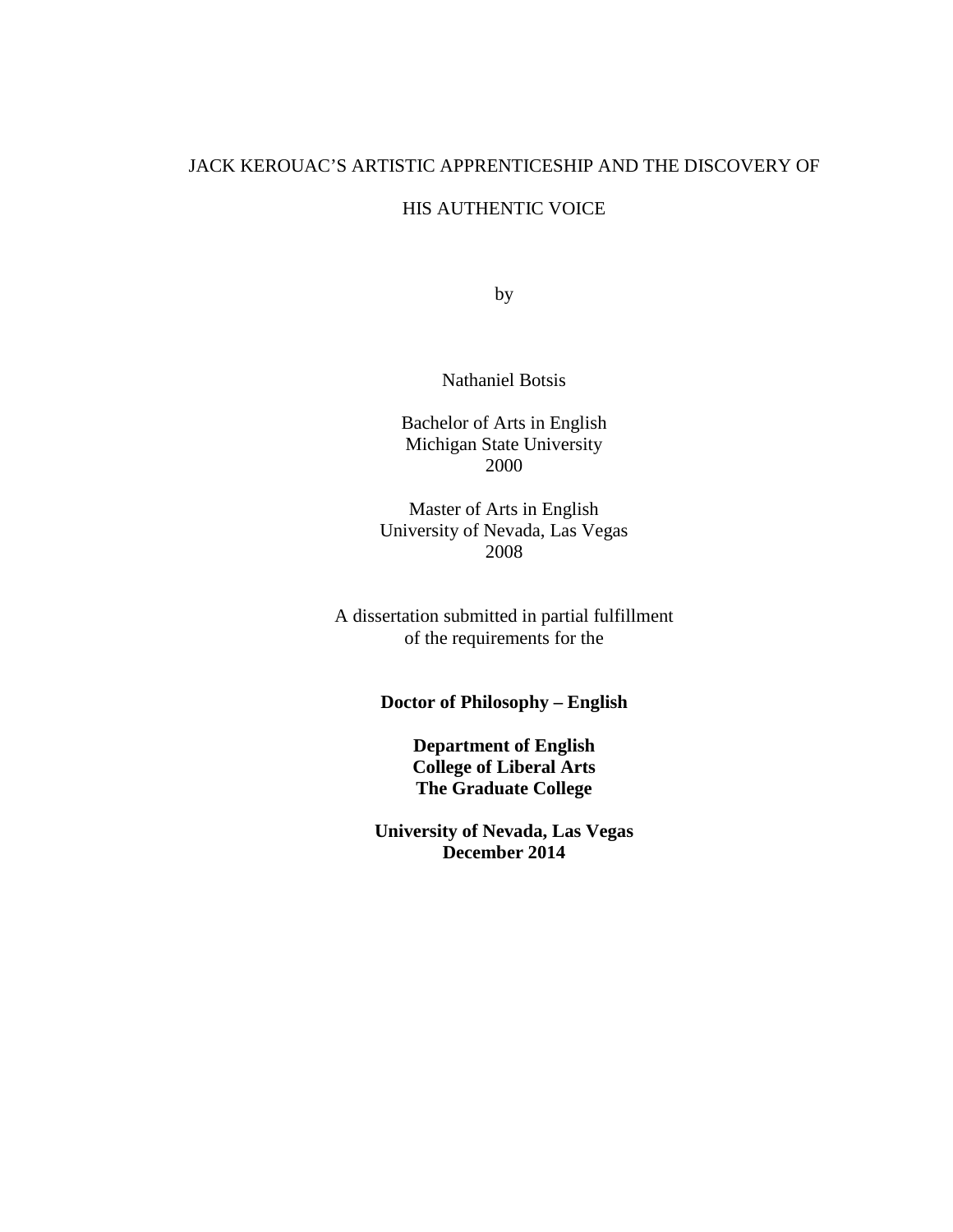

We recommend the dissertation prepared under our supervision by

### **Nathaniel Botsis**

entitled

# **Jack Kerouac's Artistic Apprenticeship and the Discovery of His Authentic Voice**

is approved in partial fulfillment of the requirements for the degree of

# **Doctor of Philosophy - English**

Department of English

Stephen G. Brown, Ph.D., Committee Chair

John Unrue, Ph.D., Committee Member

Charles Whitney, Ph.D., Committee Member

Giuseppe Natale, Ph.D., Graduate College Representative

Kathryn Hausbeck Korgan, Ph.D., Interim Dean of the Graduate College

December 2014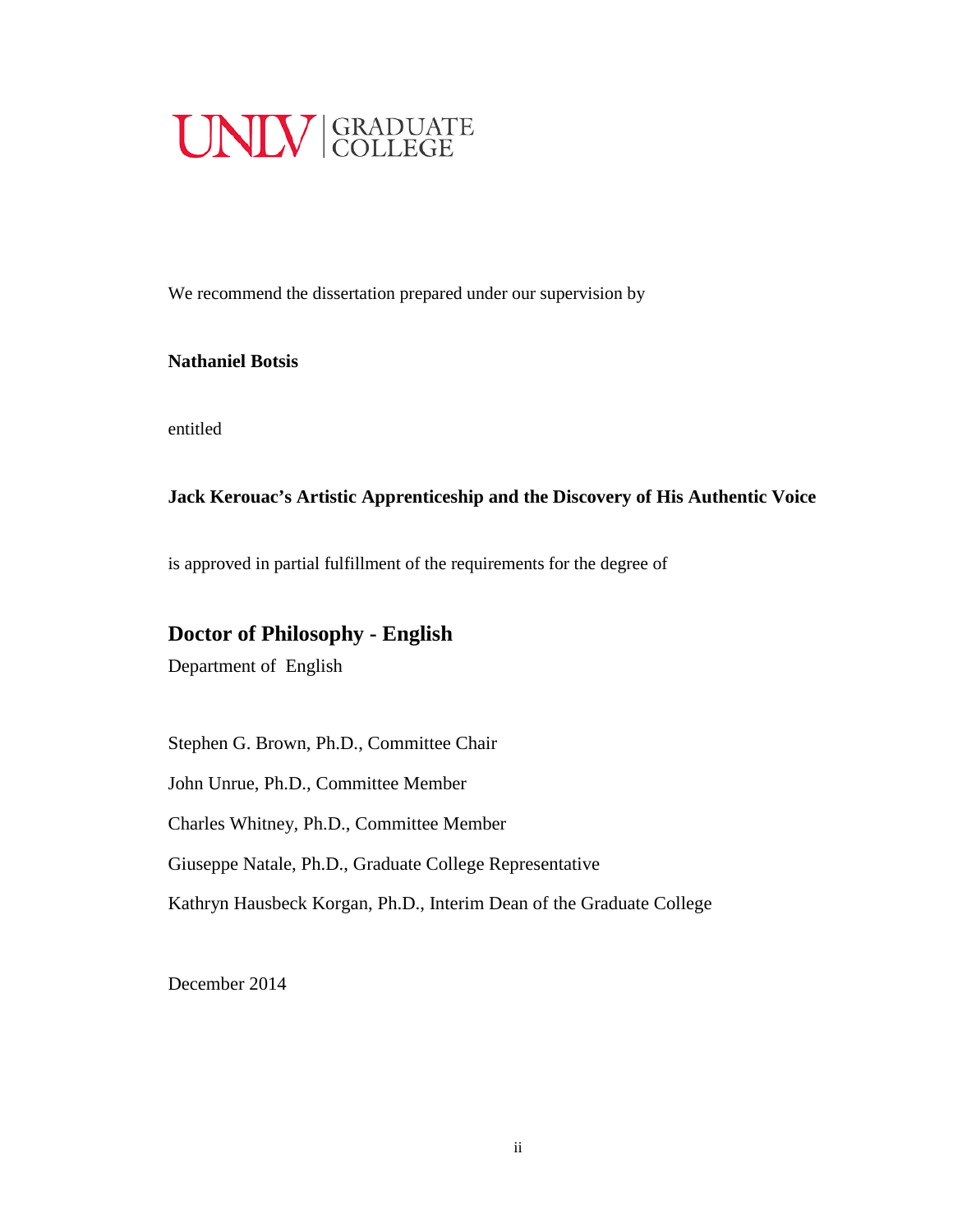#### **ABSTRACT**

# JACK KEROUAC'S ARTISTIC APPRENTICESHIP AND THE DISCOVERY OF HIS AUTHENTIC VOICE

By

Nathaniel Botsis

Dr. Stephen G. Brown, Examination Committee Chair Professor of English University of Nevada, Las Vegas

Few novels so clearly dramatize an artist's discovery of his authentic voice as does Kerouac's *On the Road*. The publication of the writing that Kerouac did before *On the Road*, and particularly the writing he did before *The Town and the City*, offers almost unprecedented opportunity to study his artistic apprenticeship and trace his development as an artist. To study Kerouac's apprenticeship is to witness him learning how to liberate himself in order to be that which he would become. In addition to shedding light on this unexamined aspect of Kerouac's career, I hope this study might inspire similar breakthroughs and breakouts in other would-be artists.

The dynamics of this developmental process are under-theorized. No one to my knowledge has written of this process as thoroughly as Otto Rank, which is why I've used his theories of artistic apprenticeships to inform this analysis. I used Martin Heidegger's *Being and Time* because he founds his philosophy on the same central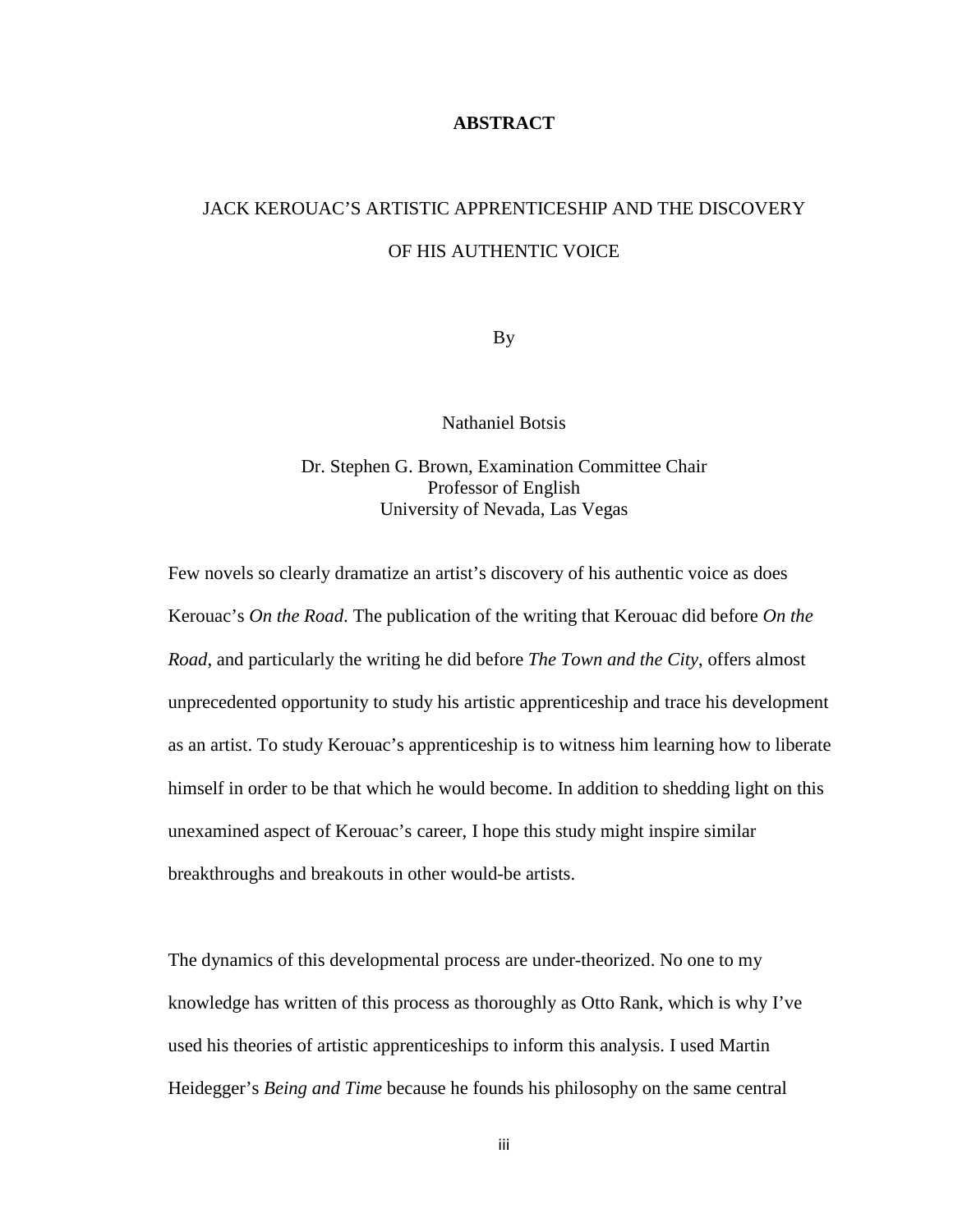question that I believe Kerouac founds his art: the "question of Being." I wanted to examine Kerouac's writing before *On the Road* to trace how his psychological artistic development was informed by the philosophical question that would give *On the Road*  and his later works much of their power to move people.

Within my study I move from the death of Kerouac's older brother, Gerard, to the "Joan Anderson/Cherry Mary" letter that he received from Neal Cassady that convinced him once and for all that he could write an artistically worthwhile novel using first-person narration and unabashedly autobiographical material. I cover the broad spectrum of writing that influenced him, from the pulp fiction magazine *The Shadow* to the plotless, first-person short stories of William Saroyan, from the intense, verbose novels of Thomas Wolfe to the underground beauty he found in the work of Fyodor Dostoevsky and Louis Ferdinand-Celine. I examine the influences of football and jazz on his "spontaneous prose" technique. I also look at the influence of his artistic mentors Sammy Sampas, Allen Ginsberg, William S. Burroughs, and other Beat Generation figures like Lucien Carr and Herbert Huncke and, finally, at the influence of Neal Cassady himself. I also believe that the deaths of Gerard, Sammy Sampas, and Leo Kerouac, Kerouac's father, had a profound impact on Kerouac's artistic development and his ability to impart his feeling of life's ephemerality into his art. Kerouac's ability to impart this very feeling is the source of much of his writing's artistic power.

Jack Kerouac was an artistic innovator who began, like all artists must, as an artistic imitator. Before he wrote *On the Road*, he wrote several books as others had written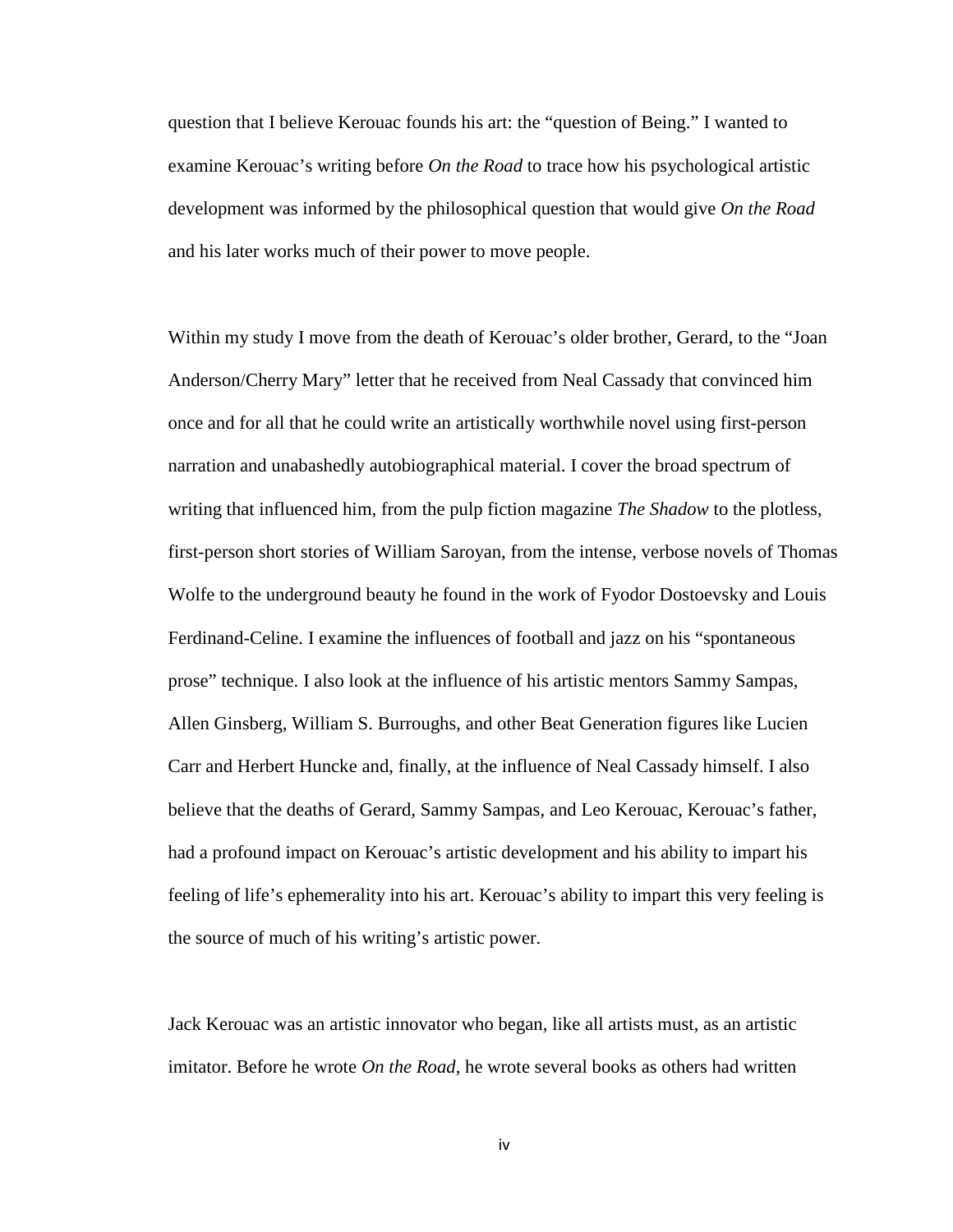them. A critical analysis of his pre-*On the Road* works offers one the opportunity to see a rare thing indeed: the development of an authentic artist in America.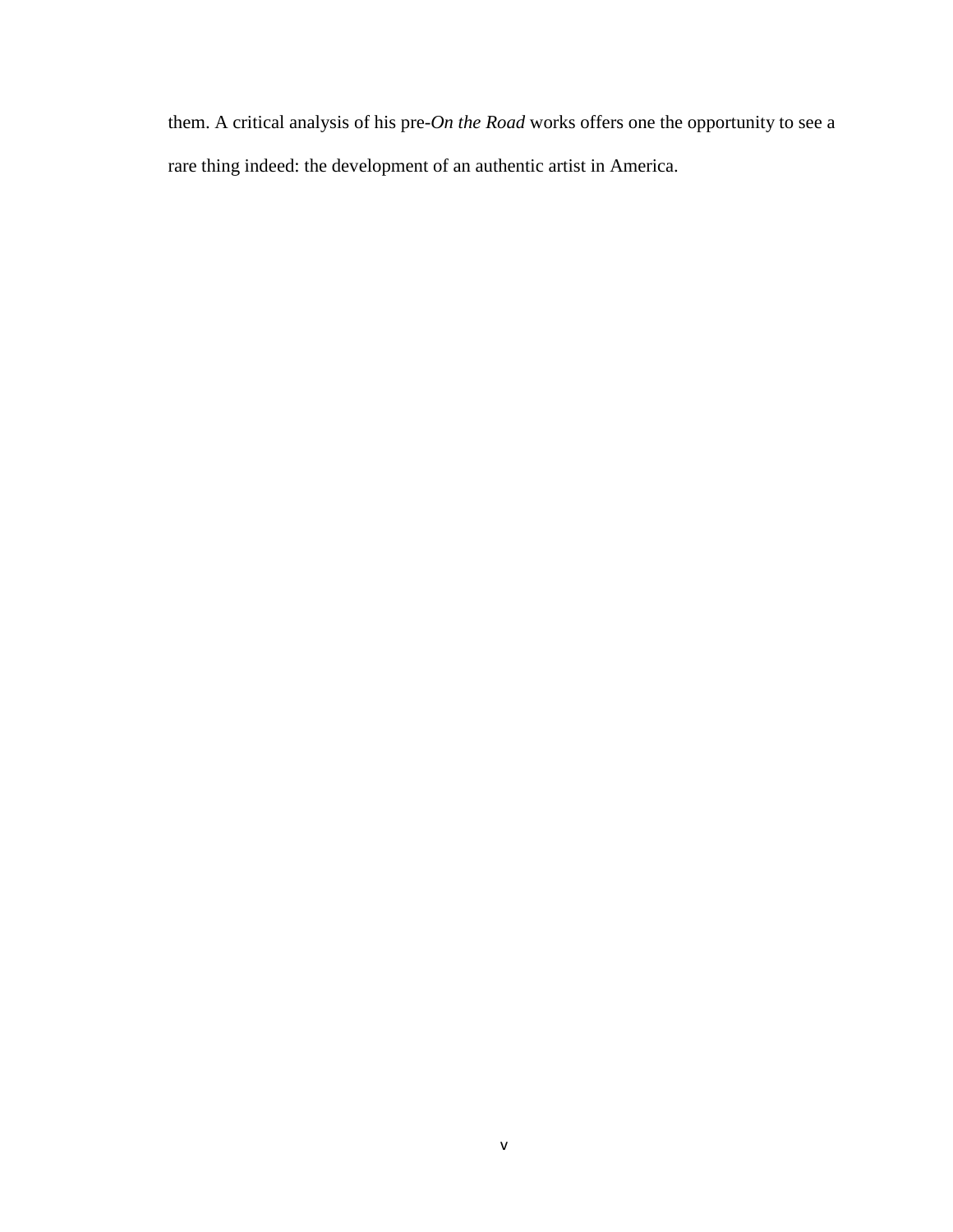#### ACKNOWLEDGMENTS

I would like to thank Ruby Fowler and Michelle Sanders for helping me so much with my schedule during the composition of this dissertation. I would like to thank Dr. Karen Roop for the many long and encouraging talks we have had. I would like to thank Dr. James Altman for listening to me babble on about this and that, and for babbling on in return. I cannot thank my committee chair, Dr. Stephen G. Brown, enough. I have never met a better teacher. Likewise, thank you to the other members of my committee: Dr. Giuseppe Natale, Dr. Charles Whitney, and Dr. John Unrue. It has been a great pleasure to learn from all of you.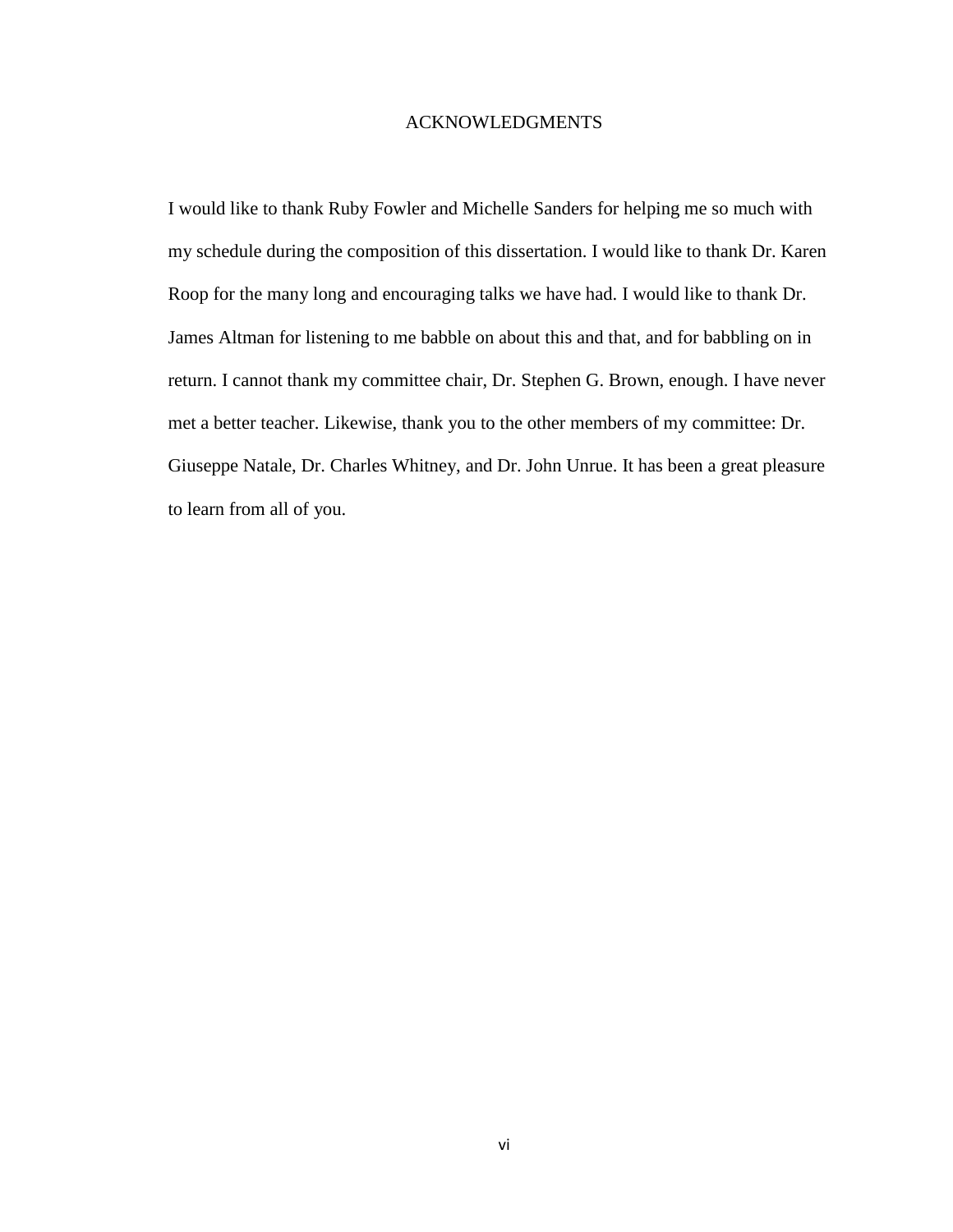# TABLE OF CONTENTS

| CHAPTER THREE: THE BEAT GENERATION: 1944-1946 101 |
|---------------------------------------------------|
| CHAPTER FOUR: THE TOWN AND THE CITY AND           |
|                                                   |
|                                                   |
|                                                   |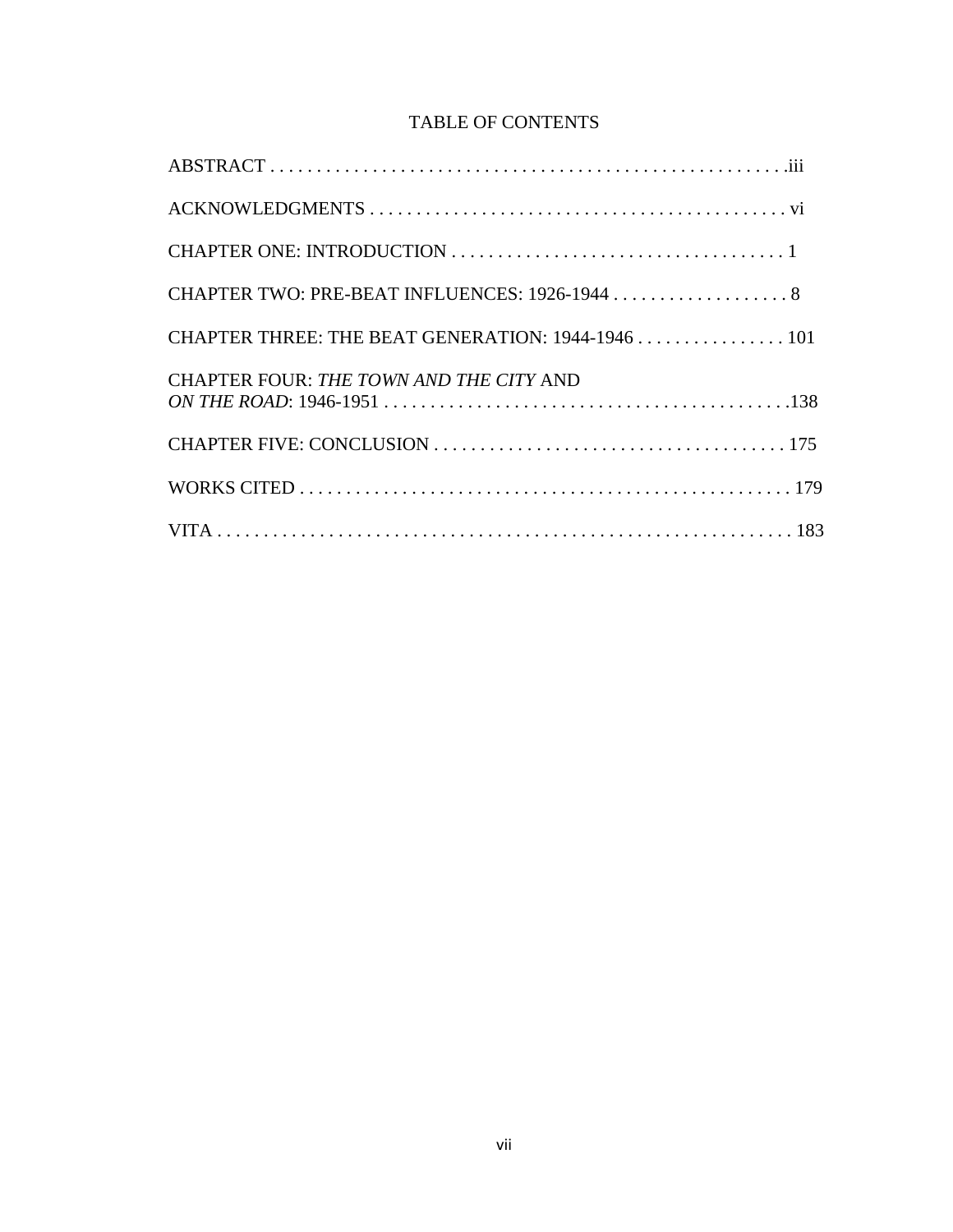#### CHAPTER ONE: INTRODUCTION

Jack Kerouac has inspired a tremendous amount of critical interest in the past thirty-five years. Over that same period of time, more than a dozen biographies have been written about him. This simultaneous surge of scholarly and biographical interest seems particularly appropriate in Kerouac's case, as he chose to transmit his life into art by writing first-person, autobiographical novels; however, with the exception of Joyce Johnson, Kerouac's most recent biographer, little attention has been paid to the writing that he did before he made that choice. This rather unexamined field offers the promise of new and significant discoveries about Kerouac. By focusing on Kerouac's early work, one finds that his apprenticeship consisted of a long and serious struggle to discover his authentic voice.

Critical assessment of the writing that Kerouac produced prior to *The Town and the City* is almost non-existent. A closer look at this writing promises to enhance appreciation of Kerouac's development as a writer. In his introduction to *The Haunted Life*, (one of Kerouac's early books that has only recently been published), Todd Tietchen spells out the value of focusing on Kerouac's formative years and the writing he produced during them:

A more robust and balanced evaluation of Kerouac's merits might emerge from placing increased critical focus upon his reverence for process (a process that included generative writing, drafting, revision, and redrafting) and contextualizing his art within a richer set of influences and aspirations, both literary and historical. We might begin by being more mindful of the shaping influences of the 1930s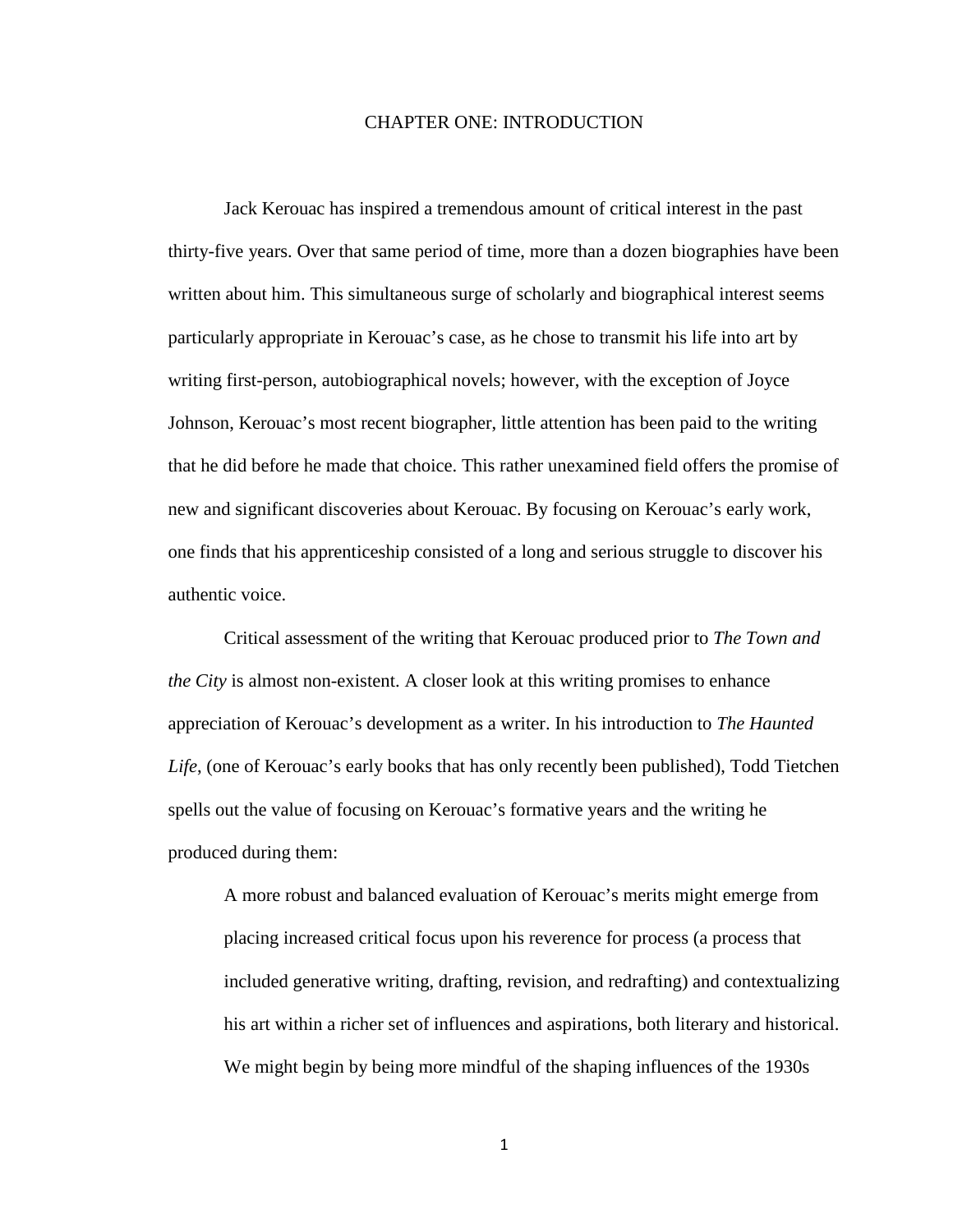and 1940s . . . for (as we shall see) the cultural and social concerns of those decades cast a long (and ghostly) shadow over the remainder of Kerouac's work. (7)

In order to provide a contextualization of the literary and historical influences of the 1930s and 1940s, I have taken a largely developmental approach to this study. I have tried to focus strictly on people and events that I believe influenced Kerouac's development of his authentic voice in some way, and to show how I believe those people and events did that. In *Understanding Jack Kerouac*, Matt Theado writes, "One cannot analyze Kerouac's lifework without simultaneously considering his life, as the two are deeply intertwined" (25). We can learn as much about Kerouac's art from understanding what gave rise to it, by analyzing his apprenticeship, or his "life" and "lifework" until his writing of *On the Road*, as we can learn by studying Hemingway's apprenticeship to Dostoevsky, Turgenov, Sherwood Anderwood, Gertrude Stein, and Ezra Pound, or by studying Joyce's apprenticeship to Ibsen, or by studying Proust's apprenticeship to Ruskin: Such studies offer us the opportunity of seeing an artist learning how to function as an artist within his society, all the while doing the necessary work to discover and develop the individual talents with which he hopes to make a name for himself in the artistic field of his choosing. I hope to offer new insights into Kerouac's art by taking as the ending point of my study the starting point for most other studies: his composition of *On the Road*.

I have chosen to use Otto Rank's *Art and Artist* and Martin Heidegger's *Being and Time* to bolster this analysis of Kerouac's early "lifework" and his "life." No other work to my knowledge does as a thorough a job of explicating the creative urge as does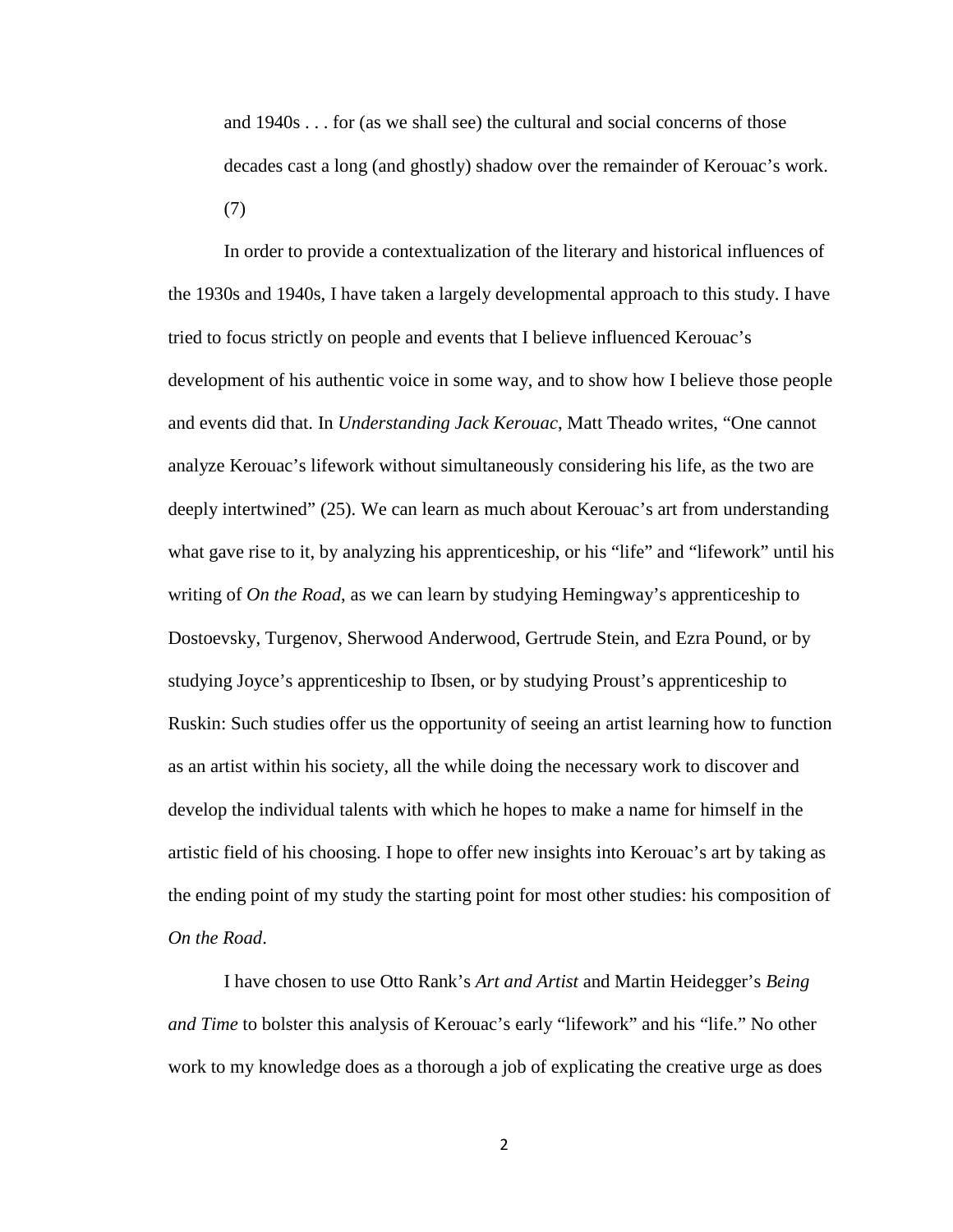Rank's *Art and Artist*. Of particular value to this study are Rank's brilliant explications of the artist's relationship to art and life, as well as his revolutionary conclusions about the artist's continually conflicted position between his own individual development and societal pressures. Rank argues that "the basic tendency" of "the artist-type" is "to put oneself and one's life into one's creative work" (46). A study of Kerouac's early writing will show that he qualified as such an "artist-type" long before he wrote *On the Road*, the work in which I will argue that he discovered his authentic voice. Rank also concludes that "Between the two—artist and art—there stands Life, now dividing, now uniting, now checking, now promoting" (59). It is here where one begins to see the value of using Heidegger's *Being and Time* to help explicate Kerouac's artistic development: If, as Rank argues, "life" stands between the artist and art, and if, as he also argues, "the problem of the relation between experience and creation has become an artistic one" for the "artisttype" (46), then a heightened understanding of "life," of "experience," of existence, promises a heightened understanding of "art" and "creation." In "After Me, the Deluge," Kerouac's last essay, he seems to recognize the value of the foundational question of Heidegger's philosophy:

Martin Heidegger says, "Why are there existing essential things, instead of nothing?" Founder of Existentialism, never mind your Sartre, and also said: "And there is no philosophy without this doozie as a starter." Ever look closely at *anybody* and see that particularized patience all their own, eyes hid, waiting with lips sewn down for time to pass, for something to lift them up, for their yesterday's daily perseverance to succeed, for the long night of life to take them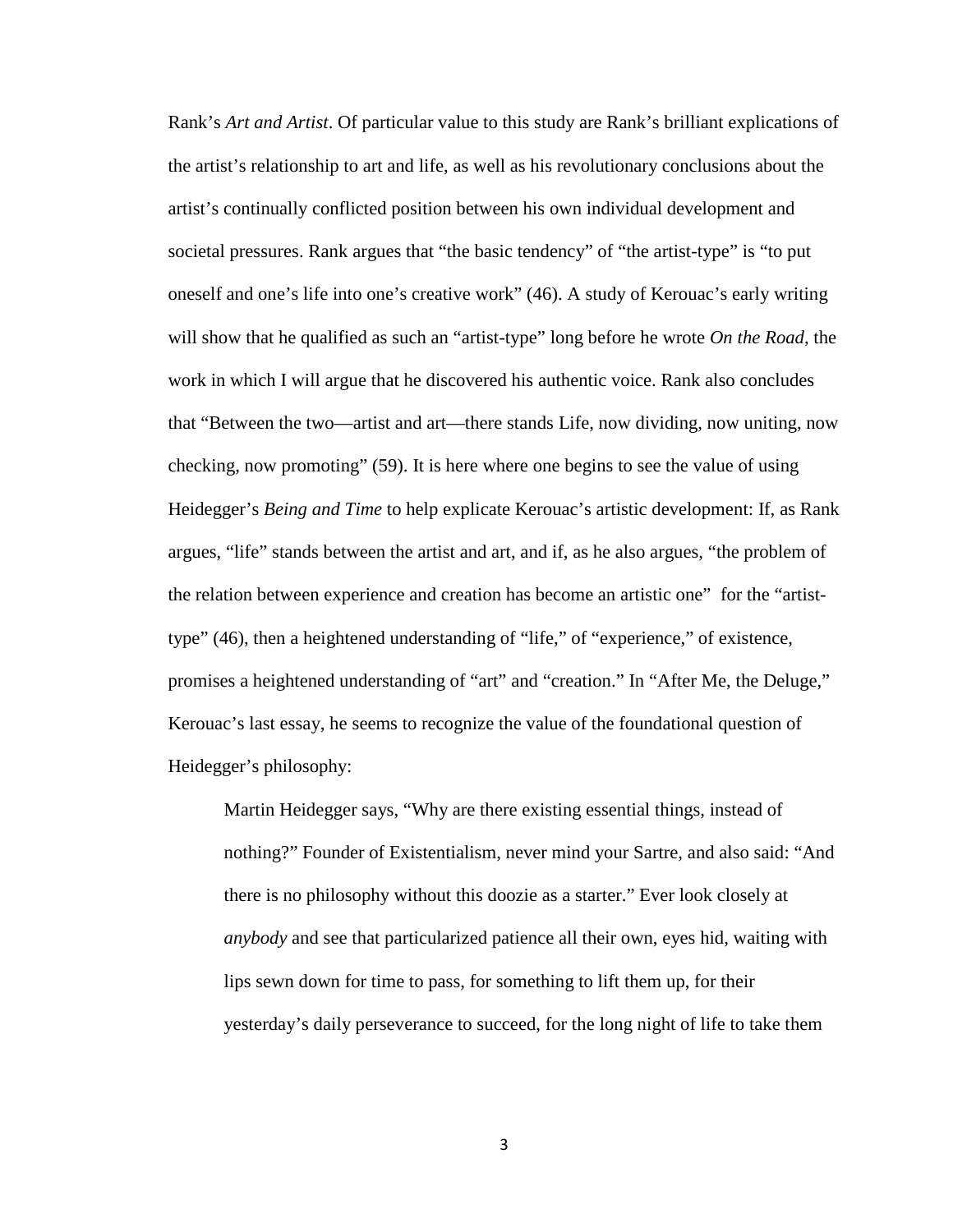in its arms and say, "Ah, Cherubim, this silly stupid business…What *is* it, existence." (*The Portable Jack Kerouac* 578)

Indeed, Heidegger begins *Being and Time* by proclaiming "The Necessity of an Explicit Repetition of the Question of Being," and lamenting that "This question has today been forgotten" (1). Kerouac's refusal to forget this forgotten question, his willingness to ask it continually and explicitly, would become an essential part of his art, so much so that one can argue that he began his art at the exact same place that Heidegger began his philosophy: with an explicit repetition of the question of being; or, as he puts it, by asking, "What *is* it, existence?" I believe the secret to the most powerful aspect of Kerouac's writing, its power to move people, rests in his Heideggerian insistence on the explicit repetition of this question.

I have arranged this study into three chapters, reflecting my belief that artistic development is not something that happens gradually, but is rather something that happens in quantum leaps. The first chapter is the longest for two reasons: 1) It covers the most time. 2) It covers the psychological formulation of Kerouac as an artist, which I believe is complete by the time he meets the now famous members of the Beat Generation in chapter two. The rest of his artistic development is purely stylistic. There is never a question about whether or not he will be an artist. He has already decided that. Once he has decided that, his development turns to trying to find a voice with which he can express his artistic soul. In chapter one, I will cover the following influences on his artistic development:

- "The Great Sex Letter"
- His Franco-Canadian household and the influence of *joual*, his mother tongue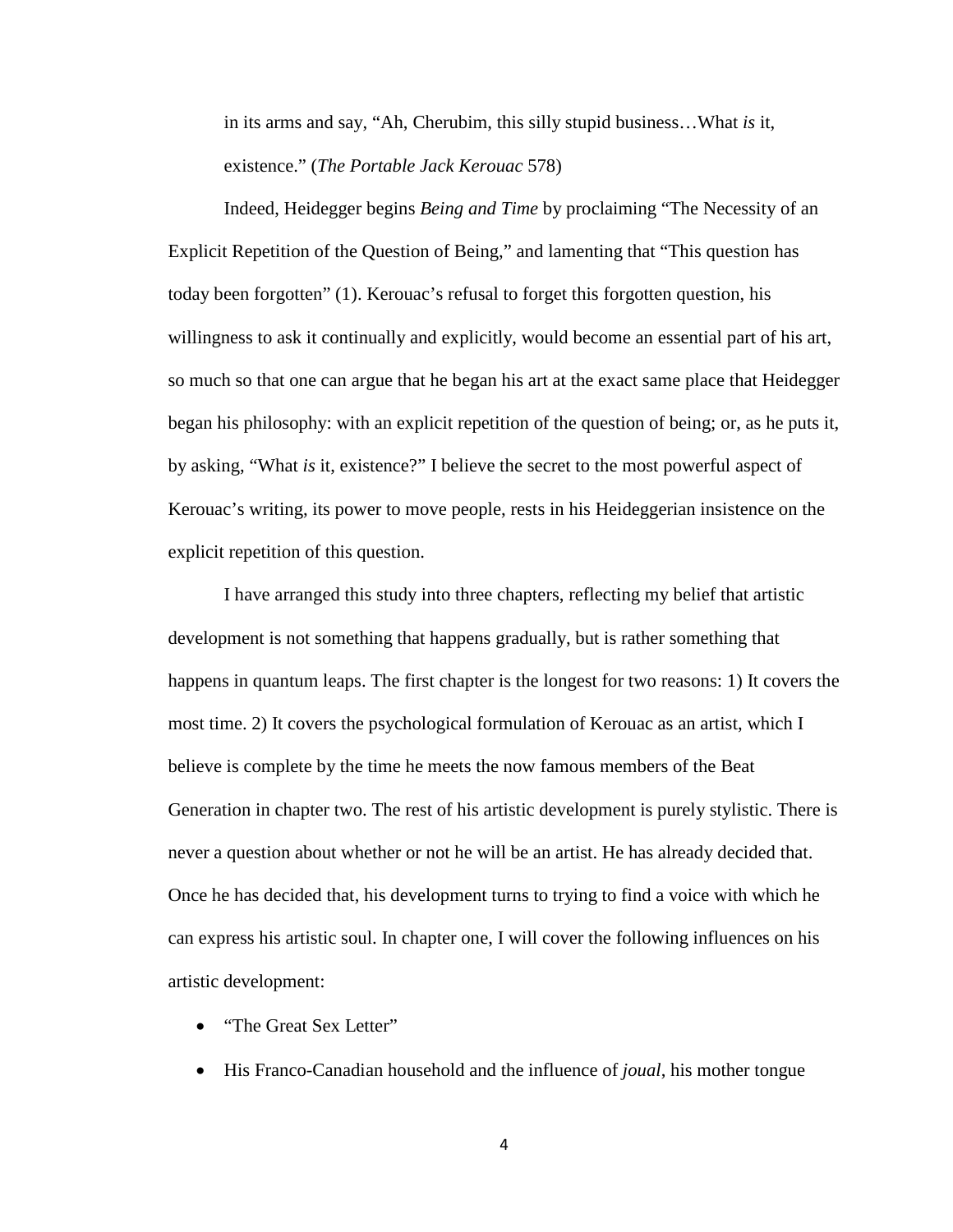- His older brother Gerard's death
- His early introduction to Catholicism, including his initiation to confession
- *The Shadow* pulp magazine
- Junior high school, especially the group of friends that would populate his later novels
- The Lowell flood of 1936
- Sammy Sampas
- Football and his early football novella
- Emily Dickinson
- His first love, Mary Carney
- Jazz
- William Saroyan & Thomas Wolfe
- *Atop an Underwood*
- The Merchant Marine and *The Sea is my Brother*
- The death of Sammy Sampas

Chapter two covers Kerouac's meeting of the Beat Generation in the summer of 1944 through his father's death in May, 1946. This chapter focuses on how his friends influenced his development, and in contains in-depth analysis of some of his early work that has thus far remained almost completely unnoticed. By studying the writing Kerouac did during this time, one can gain valuable insights into the development of his authentic voice. In chapter two, I will cover the following influences on his artistic development:

- Edie Parker
- Lucien Carr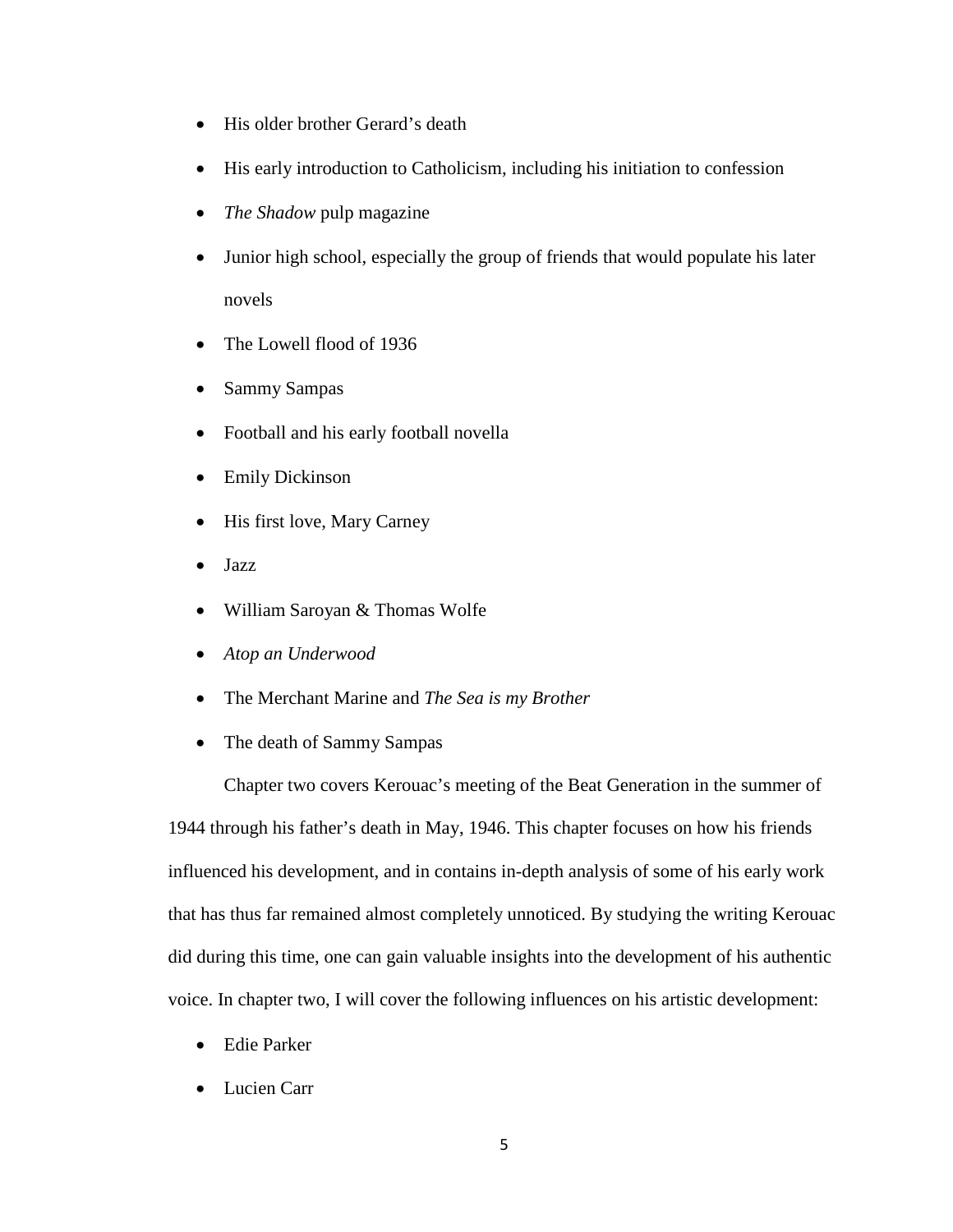- Allen Ginsberg
- William S. Burroughs
- *And the Hippos Were Boiled in Their Tanks*
- *Orpheus Emerged*
- Celine and *Journey to the End of Night*
- The death of Leo Kerouac

Section three covers Kerouac's composition of *The Town and the City* through his composition of *On the Road*. I focus on the how the death of his father and his befriending of Neal Cassady influenced the composition of both of these books and culminated in the discovery of his authentic voice. I also argue that *On the Road* marks Kerouac's discovery of his authentic voice, and that this authentic voice is first-person, autobiographical narrative written rapidly, from the heart, without second thoughts. He called this technique "spontaneous prose." It is often held by Kerouac biographers and critics that *On the Road* is still a transitional work, and that his even more experimental novels that followed it mark the discovery of his authentic voice. I wholeheartedly disagree. I believe that viewpoint stems from the misguided notion that a work of art increases in value as it decreases in comprehensibility. I do not wish to imply that Kerouac's works after *On the Road* are all incomprehensible, I only wish to imply that his later experiments were also written using the "spontaneous prose" method he first began using when he composed *On the Road*.

I would like to cite Kerouac's famously bold modification of the novel form in his composition of *On the Road* as evidence for my argument that *On the Road* marked the discovery of his authentic voice. In "Fast This Time: Jack Kerouac and the Writing of *On*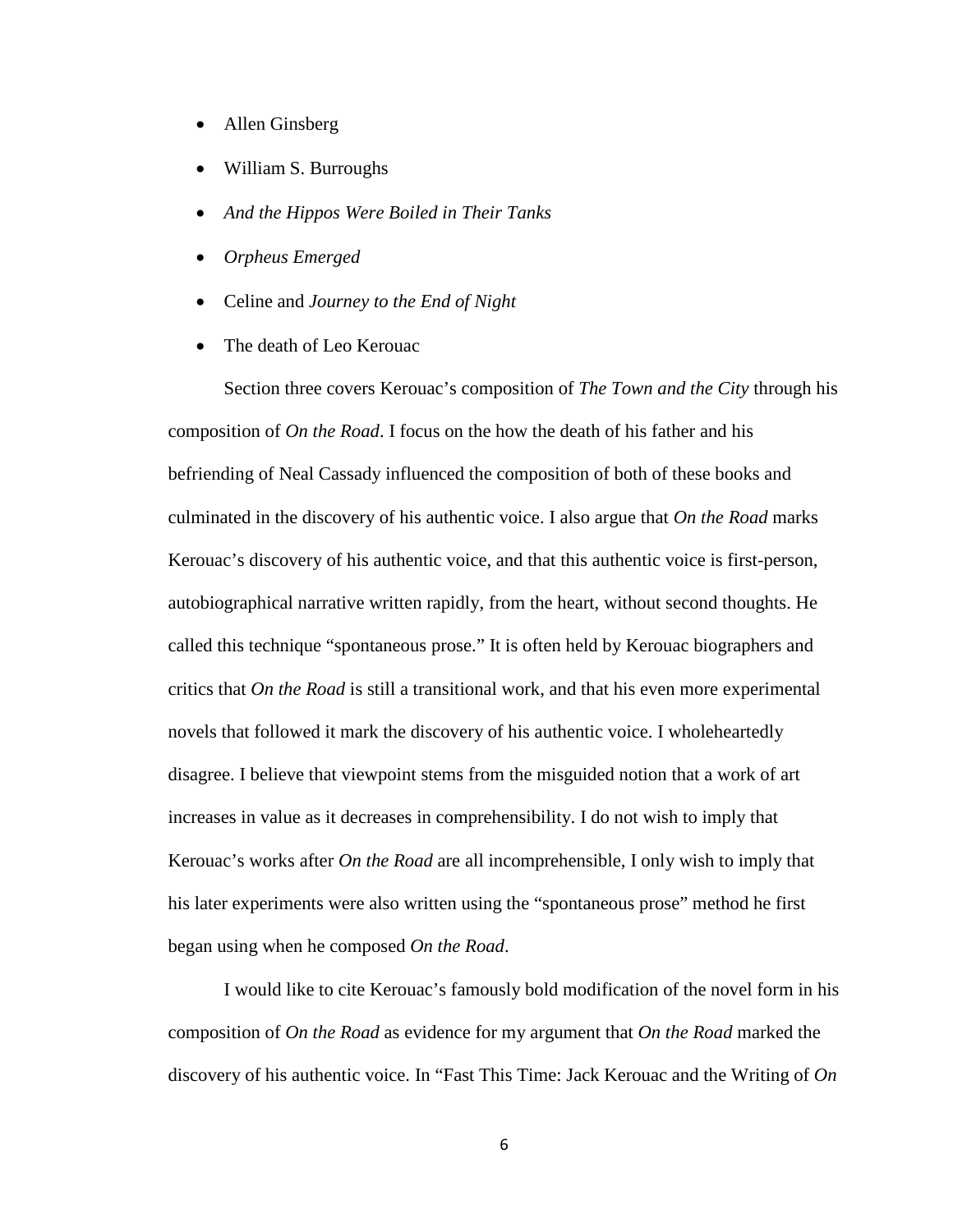*the Road*," Howard Cunnell proclaims, "The original scroll version of *On the Road* is . . . among the most significant, celebrated, and provocative artifacts in contemporary American literary history" (*On the Road: The Original Scroll* 3). The scroll represents the clearest evidence that Kerouac was trying to do something new with the novel, something neither he nor anybody else had done before. Cunnell observes, "It is clear that the scroll is something consciously *made* by Kerouac rather than found. He cut the paper into eight pieces of varying length and shaped it to fit the typewriter. The pencil marks and scissor cuts are still visible on the paper. Then he taped the pieces together" (24). Kerouac's creation of the scroll marked the end of years of writing the way other people had written, and the beginning of years of writing the way he wanted to write. In short, it marked the end of his artistic apprenticeship, and the discovery of his authentic voice.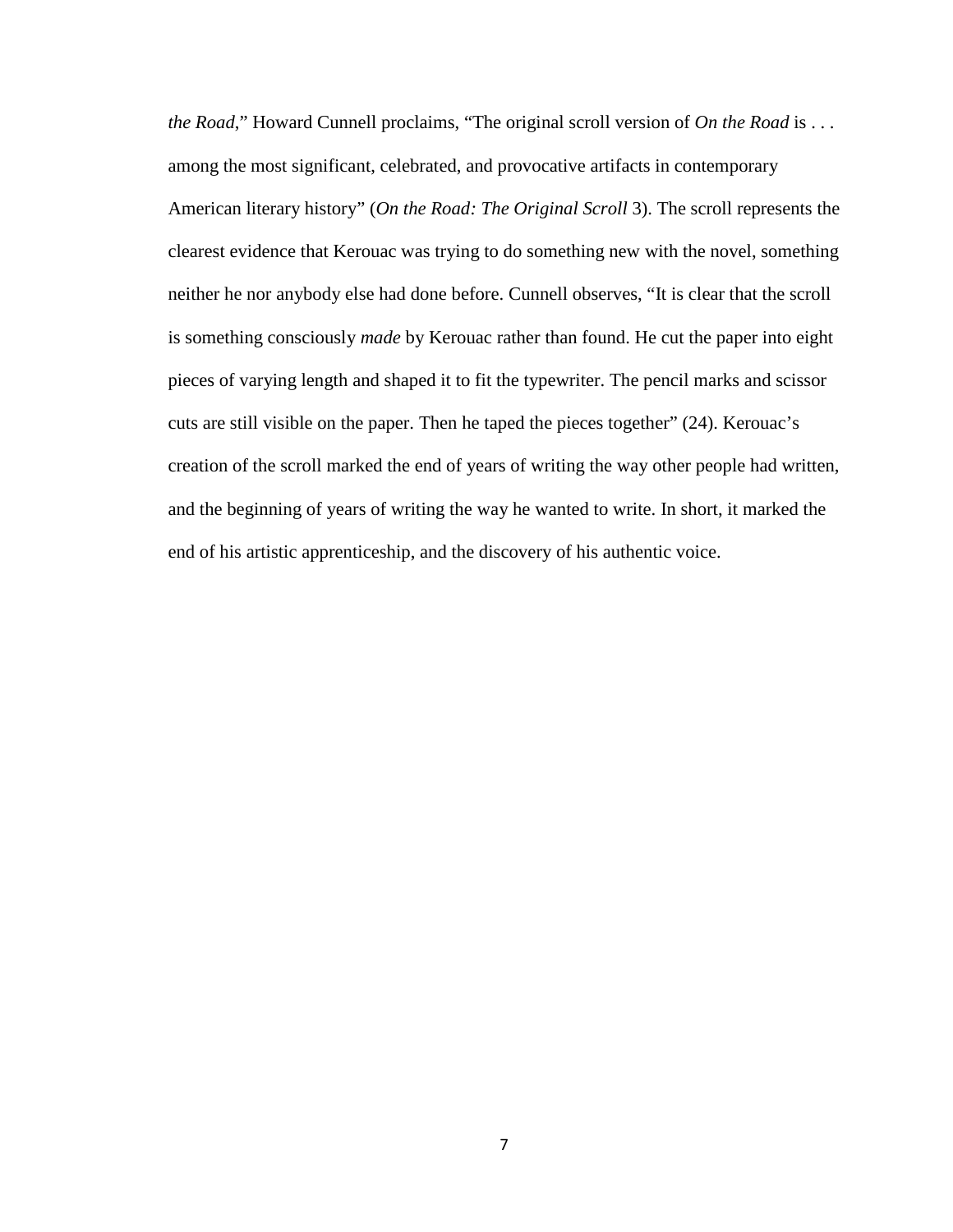#### CHAPTER TWO: PRE-BEAT INFLUENCES: 1926-1944

In March of 1947, as Kerouac neared completion of the first half of *The Town and the City*, he received a letter from his "heartbreaking new friend" (*Visions of Cody* 340) Neal Cassady, whom he had met only a few months earlier, in December, 1946. The letter began like this:

#### Dear Jack:

I am sitting in a bar on Market St. I'm drunk, well, not quite, but I soon will be. I am here for 2 reasons; I must wait 5 hours for the bus to Denver & lastly but, most importantly, I'm here (drinking) because, of course, because of a woman  $\&$ *what a woman*! To be chronological about it: I was sitting on the bus when it took on more passengers at Indianapolis, Indiana—a perfectly proportioned beautiful, intellectual, passionate, personification of Venus De Milo asked me if the seat beside me was taken!!! I gulped, (I'm drunk) gargled & stammered NO! (Paradox of expression, after all, how can one stammer No!!?) She sat—I sweated—She started to speak, I knew it would be generalities, so to tempt her I remained silent. (*The First Third* 189)

As Kerouac continued reading this letter, something came over him. He believed he saw the future of American literature in this spontaneous, halting, multidirectional, unschooled prose. In *Memory Babe*, Gerald Nicosia asserts that the letter "might as well have been a masterpiece," while also holding that the letter's "only interesting feature" was "the freedom (for 1947) with which Neal used common but literarily taboo words like *blow*, *bang*, and *screw*" (183). Nicosia recognizes that the letter appealed to Kerouac because it represented freedom to him, but he places too much importance on Cassady's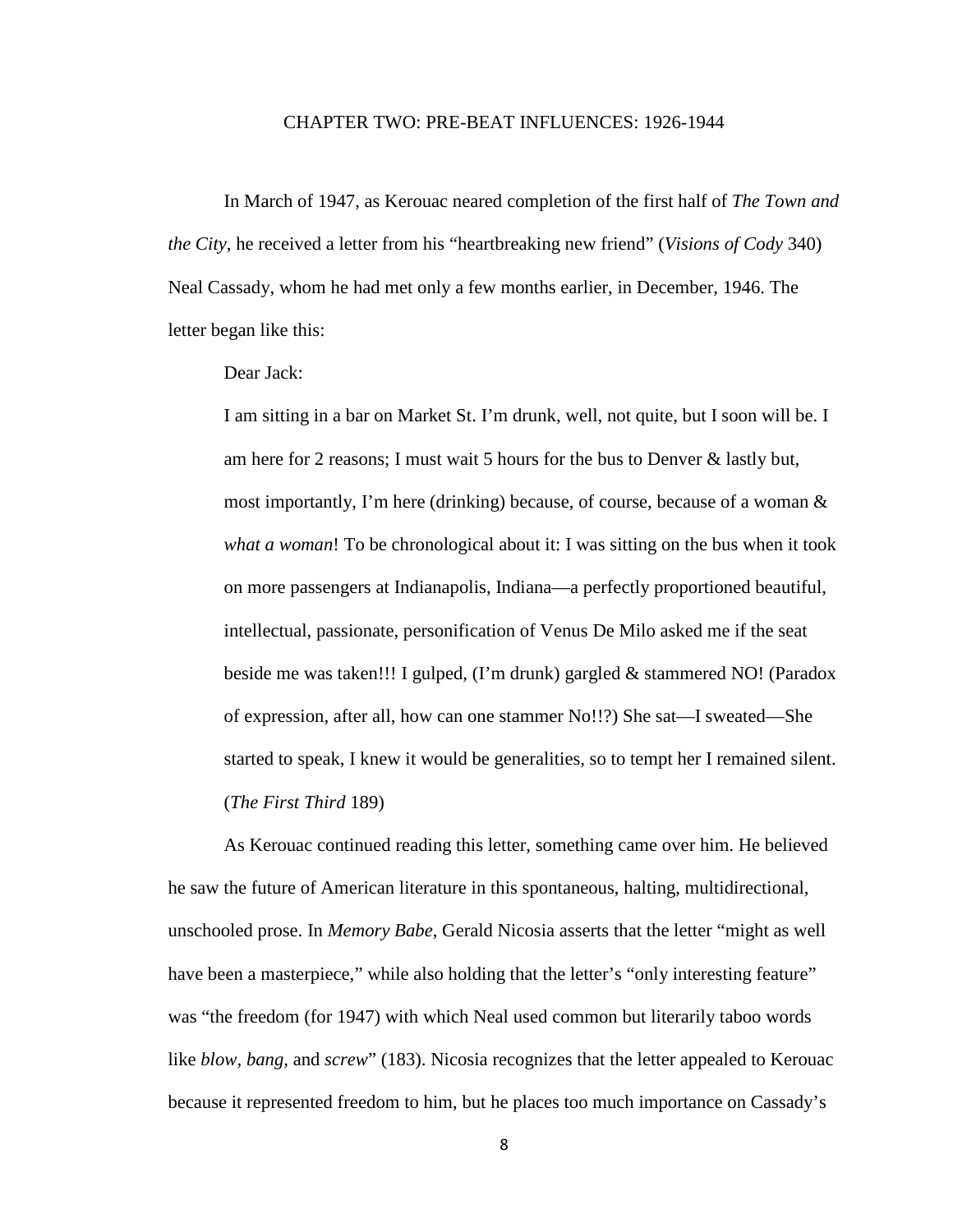use of the "literarily taboo" slang words. This is an understandable mistake. Kerouac himself called the letter, "The Great Sex Letter," and this name has unfortunately caused confusion about why this letter had such an impact on him. It was the unliterary style of the letter that appealed to Kerouac, not merely the unliterary use of slang terms for different sexual activities. The use of these words only appealed to Kerouac insomuch as they represented freedom from the literary styles of the past. Take this following paragraph for example:

Without the slightest preliminaries of objective remarks (what's your name? where are you going? Etc.) I plunged into a completely knowing, completely subjective, personal & so to speak "penetrating her core" way of speech; to be shorter, (since I'm getting unable to write) by 2 AM I had her swearing eternal love, complete subjectivity to me & immediate satisfaction. I, anticipating even more pleasure, wouldn't allow her to blow me on the bus, instead we played, as they say, with each other. (*The First Third* 189-190)

Kerouac saw more in this than a babbling man drunkenly carrying on about a girl he seduced on a bus. He saw a freer way of telling stories. He saw Cassady using firstperson narration without a second thought, while he himself labored away using thirdperson narration on *The Town and the City*, the manuscript of which would balloon to 380,000 words before it was finished. The sexually explicit language was only a part of the letter's larger appeal to Kerouac. In *The Voice is All: The Lonely Victory of Jack Kerouac*, Joyce Johnson notes, "What struck him particularly was the very thing Neal found it necessary to apologize for—the completely uninhibited and rather disconnected way it was written, as if Neal (who was drunk at the time) had just jotted down anything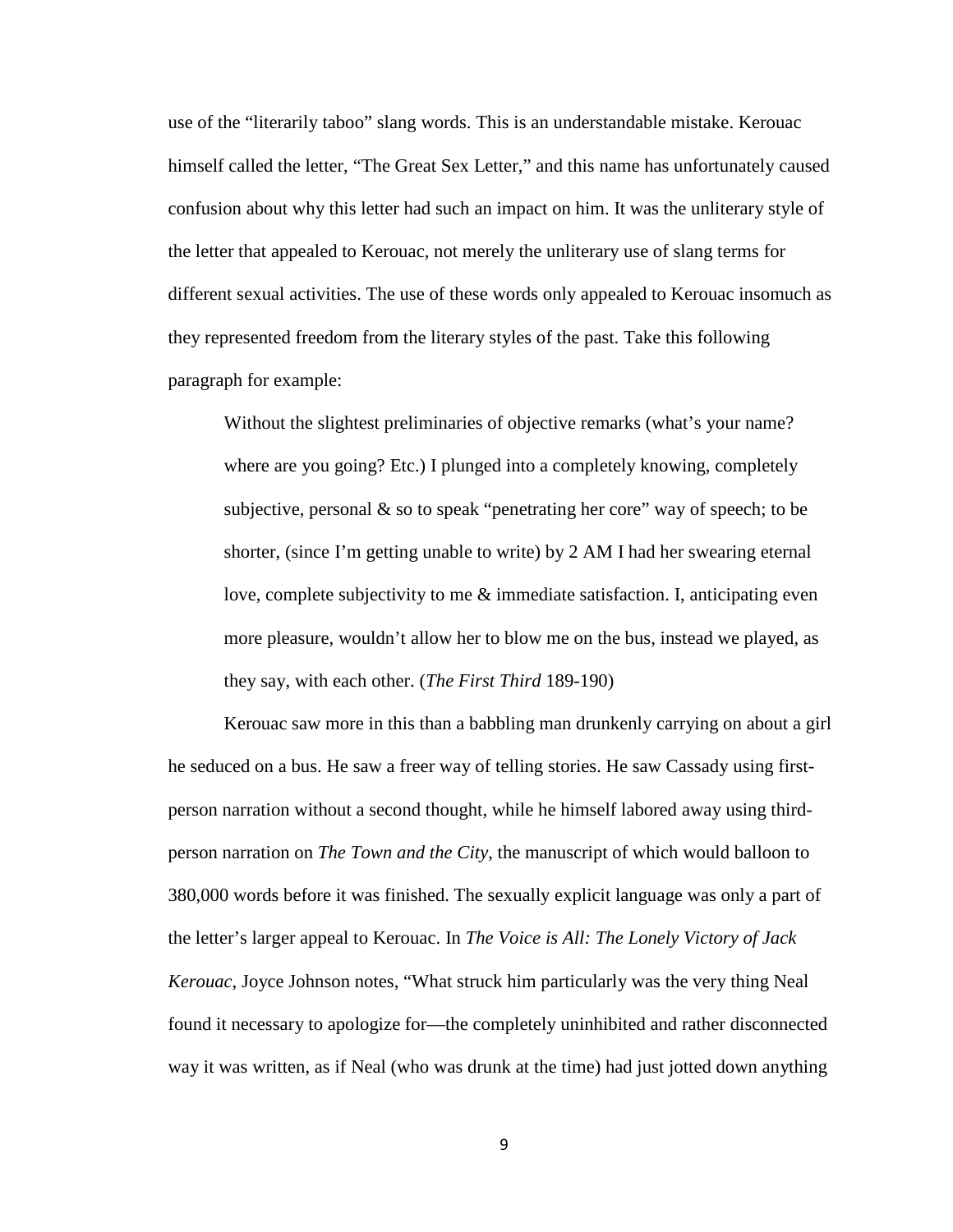that came into his head" (235). The letter's spontaneity, its uninhibitedness, its use of the first-person point of view in the retelling of a personal experience, all appealed deeply to Kerouac, who was looking for a better way to tell stories and believed he saw one in Cassady's letter. In *Kerouac: A Biography*, Ann Charters writes, "Neal's autobiographical style was exactly what Kerouac had been searching for himself in his grandiose plans to be a writer" (125), and Kerouac himself acknowledges, "The discovery of a style of my own based on spontaneous get-with-it came after reading the marvelous free-narrative letters of Neal Cassady, a great writer who happens also to be the Dean Moriarty of *On the Road*" (*Jack's Book* 87). Kerouac's search for a style of his own began a long time before he read Cassady's "free-narrative letters."

Kerouac was born Jean Louis Kerouac on March 22, 1922, into a lower middle class family in the New England mill town of Lowell, Massachusetts. In *Kerouac: King of the Beats*, Barry Miles describes Lowell as "a grimy working-class town of red-brick industrial buildings with tall, billowing smoke stacks, wooden-frame houses and low, wooden apartment buildings" (11). Two things about Kerouac's early childhood would have long term impacts on his writing: He was born into a French-Canadian household, and he didn't start speaking English until his fifth year; and his older brother, Gerard, died of rheumatic fever when Jack was four.

In *The Subterraneans*, Kerouac states, "I am a Canuck, I could not speak English till I was 5 or 6" (3). He offers this information in a very factual manner, but one can guess that it means much more to him than he reveals. Rank makes this important observation: "In an individual who reacts in language, a personal experience first of all finds its rough form in the traditional language-stock, which is thereby permeated by the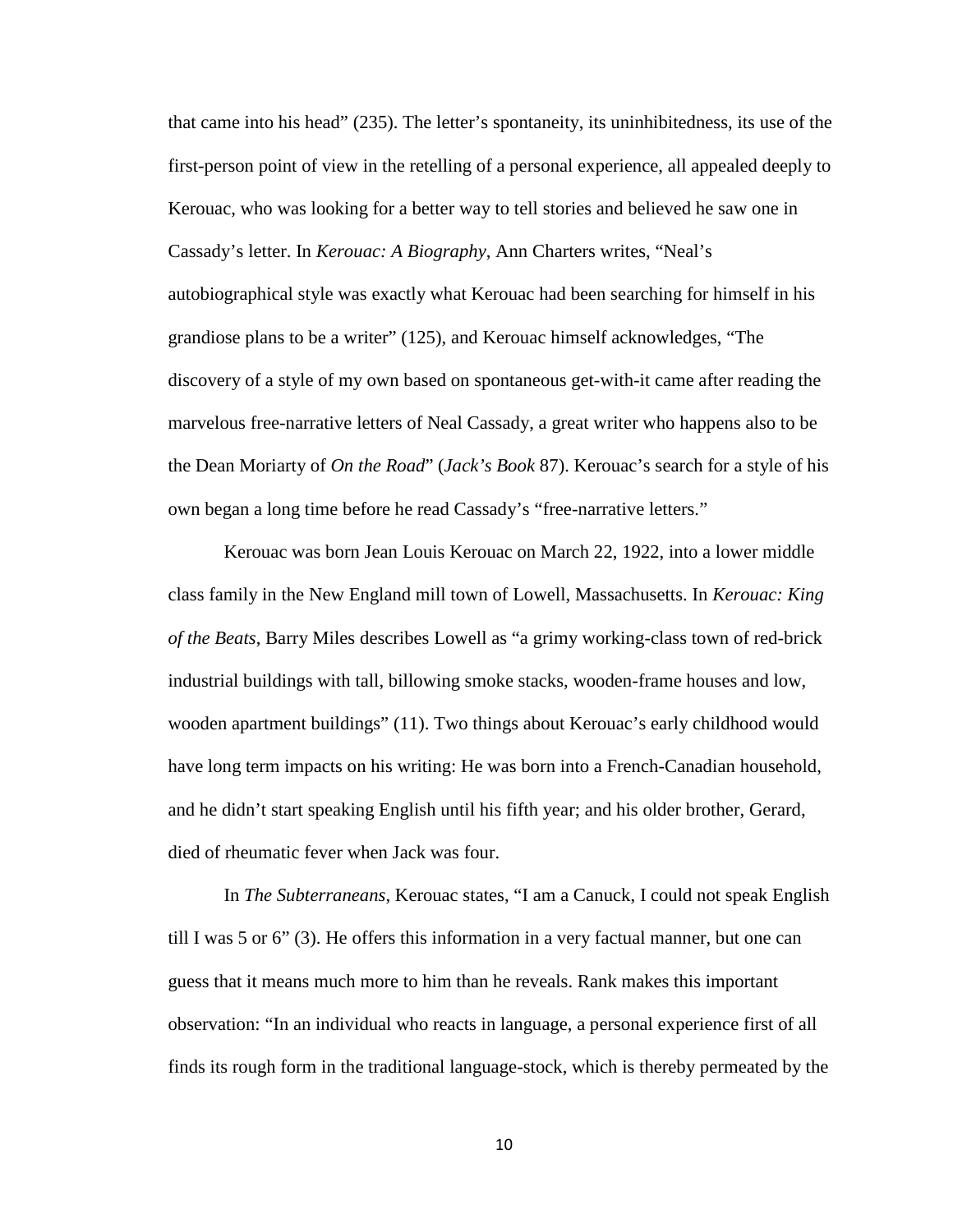personality and individually vitalized" (*Art and Artist* 279). Kerouac's matter of fact recollection that he was a "Canuck" who "could not speak English" till he was "5 or 6" communicates something of how this "personal experience permeated his personality." The discovery of his authentic voice coincided in part with his willingness to transmit in written form the rhythms of the first language he ever knew, something he consciously avoided doing throughout his apprenticeship.

In *Jack Kerouac: A Biography*, Tom Clark notes, "His first tongue was the Franco-American *joual*" (3). This language has qualities that Kerouac would one day incorporate into his writing. Clark describes *joual* as an "Anglicized, abbreviated, and musical form of French spoken by the Quebecois…who came down to the New England mill towns" (3). He also makes the important observation that *joual* "is a spoken language, not a written one" (3). Kerouac fought against employing the spoken musicality of *joual* into his writing for years. He looked at it as a disadvantage. Johnson explains, "A fiction writer today, in our multicultural-minded era, would make the most of his hyphenated background and in fact would consider it an asset. But sixty years ago, the label 'Franco-American' would have been a liability for an ambitious novelist" (14). It was not the hyphenated background or the "Franco-American" label that Kerouac needed to embrace. It was the improvisational musicality of his first language. For, as Clark notes, "*joual* was the language of Jack's heart" (3).

In July of 1926, when Kerouac was four, his older brother died of rheumatic fever. In *Desolate Angel*: *Jack Kerouac, the Beat Generation, and America*, Dennis McNally writes that Gerard's death "left wounds that would never truly heal" (6). In *Visions of Cody*, Kerouac acknowledges, "I, Jack Duluoz, have not been the same since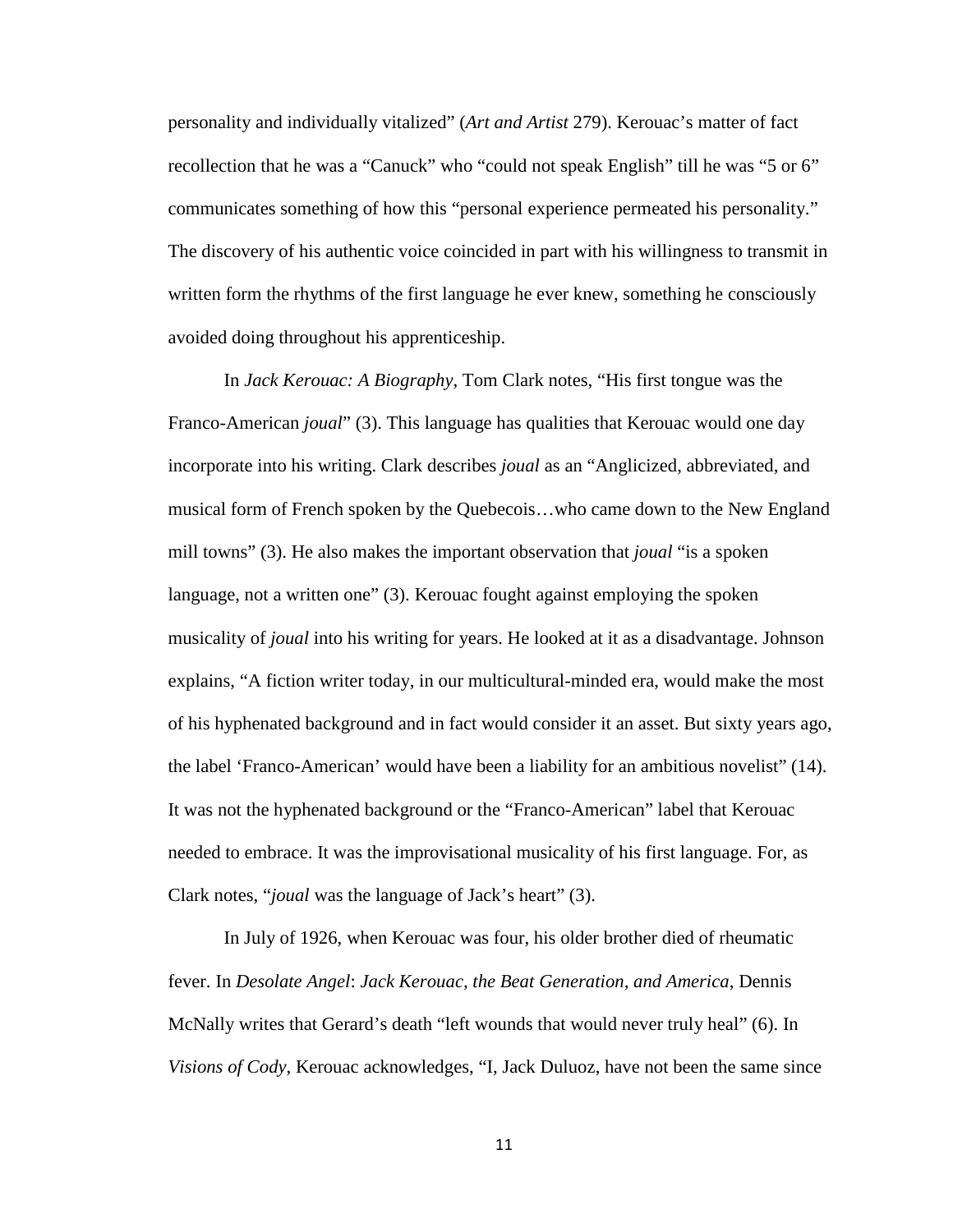my brother Gerard died, when I was four" (359). No other single event in Kerouac's childhood made a bigger impact on him, and Gerard's death may have been the impetus toward Kerouac's drive to become an artist. Rank asserts, "The becoming of the artist has a particular genesis, one of the manifestations of which may be some special experience" (50). If Kerouac had such a special experience in his childhood, it was the death of his brother. Johnson notes, "For the rest of his life he would wrestle with a pervasive awareness of mortality that would make human effort and even love seem meaningless and futile. At times he would sense the presence of God, but his books celebrate life in the shadow of the only certainty—that death is inevitable" (*The Voice is All* 13). A sense of life's fleeting quality gives his poetical passages much of their power, and his philosophical passages much of their meaning. This passage from *Visions of Cody* is a good example of such a passage:

I'm writing this book because we're all going to die—In the loneliness of my life, my father dead, my brother dead, my mother faraway, my sister and my wife faraway, nothing here but my own tragic hands that once were guarded by a world, a sweet attention, that now are left to guide and disappear their own way into the common dark of all our death, sleeping in me raw bed, alone and stupid: with just this one pride and consolation: my heart broke in the general despair and opened up inwards to the Lord, I made a supplication in this dream. (368)

He learned to express his own sense of death's inevitability so well in his writing that it could make readers feel emotion and gain a greater sense of purpose. His awareness of death, (something that most people would just as soon not think about in any meaningful way), and his ability to impart this awareness without bludgeoning the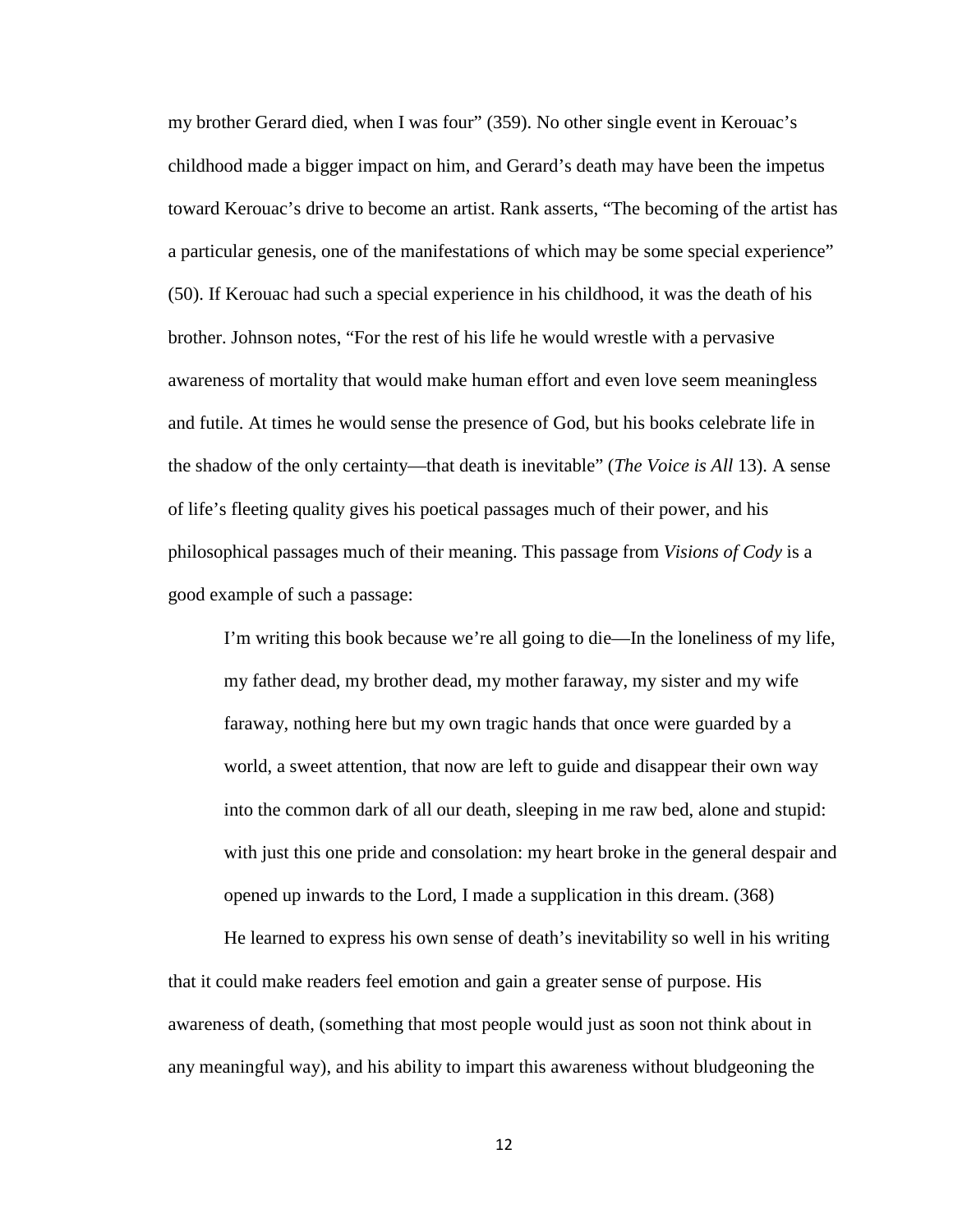reader, gives his books the power to help readers live authentic lives. In *On Being Authentic*, Charles Guignon provides this helpful definition of authenticity: "the concept of authenticity is an ideal of *owning* oneself, of achieving self-possession" (7). A heightened awareness of the inevitability of death is a powerful incentive to take ownership of one's life. His ability to heighten a reader's awareness of this inevitability gives his writing some of its power to move people to live more authentically.

One can look at Kerouac's early experiences, and, in fact, at his entire apprenticeship, as a template for what a person must do, and what he must overcome, in order to become an artist in America. His mother, Gabrielle, would work as a skiver in a shoe factory during those times when his father, Leo, couldn't make enough money to support the family as an insurance salesman, job printer, bowling alley manager, or printshop owner. Kerouac's parents knew about doing hard work for little reward, and, after Gerard's death, they both pinned their hopes for a better tomorrow on their only living son. This passage from *The Town and the City*, in which the father, George Martin, (Leo Kerouac's fictional representative) tells his son, Peter, (Kerouac's fictional representative), to "make good," confirms this idea:

"I'm banking on you to make good, if only because I can go and tell some of these punks around here that my son is a great star and a great boy—and if only because I want you to go on smiling all your life the way you used to do when you were just a plump little tike with rosy cheeks. Sonny, sonny!" he cried unhappily. "Listen to me! Do what your old father says, I know best. Study! Study! Work hard and make good. There's never anything wrong with a man who always, always tries! I want you to be that way--" He gripped Peter and looked at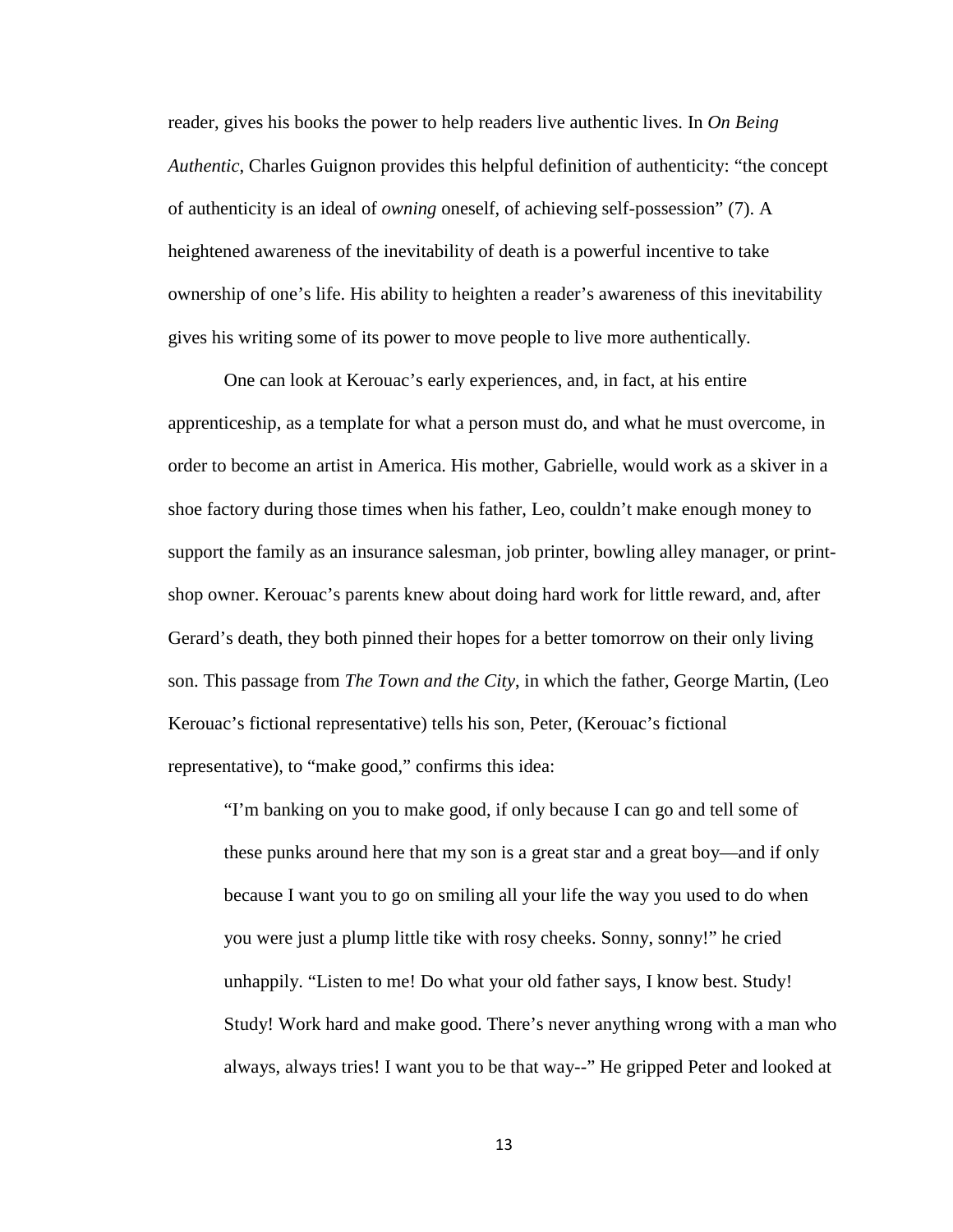him for the first time since he was a child with the tender gaze of an anxious, pleading father: "Be my good boy, Petey, be my own good boy." (237)

Kerouac's decision to become a writer did not, in his father's eyes, qualify him as a "good boy," no matter how hard he tried at it; and he tried very hard. It was a decision that disappointed his father. Had his father been alive when he "made good" as a writer, well, then, everything would have been different. The decision to become a writer would have no longer been a disappointing one.

Kerouac was called Ti Jean, or "Little Jack," at home, and Jean at school. Kerouac's name lacked the fixity that most people take for granted when it comes to their names. This would play a crucial role in his artistic development. Nicosia points out that Kerouac "was a man for whom nothing was secure, not even his name" (21). Since he had been called by so many different names in so many different places, he did not know what to call himself when he set out to be a writer. He went from Ti Jean at home, to Jean or Jean-Louis at elementary school, to Jacky, Zagg, and Memory Babe in junior high school, to John and Jack at high school. He would vacillate between signing his early work John and Jack, and he published *The Town and the City* under the name John Kerouac. It is only when he developed his "spontaneous prose" technique to write firstperson, autobiographical novels that he became Jack Kerouac. Later in his career, when describing several of his novels as "just chapters" of "the whole work which I call *The Duluoz Legend*," he explains: "The whole thing forms one enormous comedy, seen through the eyes of poor Ti Jean (me), otherwise known as Jack Duluoz" (*Visions of Cody* i). It is interesting to note here that Kerouac, when referring to himself as "me," does not refer to himself as "Jack Kerouac," but rather "Ti Jean," the first name he ever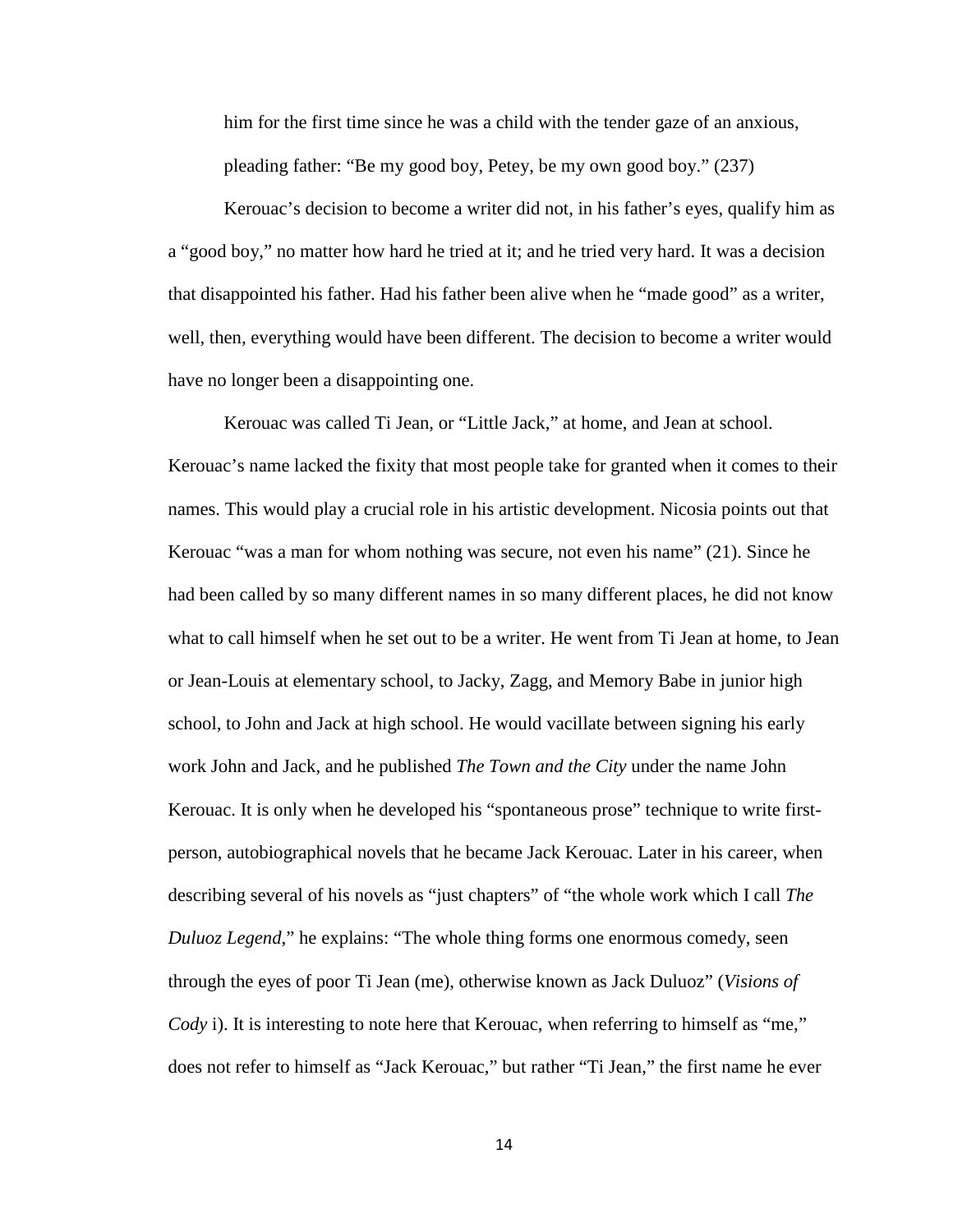knew. The division between the man ("Ti Jean" in this case) and artist ("Jack Kerouac") was something that Kerouac would seek throughout his apprenticeship to objectify, and thereby unify, in his art. As will be seen in the next chapter, he does this in explicit, symbolic form in *Orpheus Emerged*. The reconciliation of these conflicting forces would not occur until he wrote *On the Road*, wherein he switched to using first-person, autobiographical narration.

In September 1928, Kerouac began attending Saint Louis parochial school. He switched to Saint Joseph's School for the upper grades, but Catholic School education would remain "the center of his life" (McNally 10) for the next five years. Johnson does not paint a pleasant picture of what students learned at this school: "At St. Louis de France, small children received instruction in humility, chastity, and obedience and were lectured on their general sinfulness and unworthiness" (*The Voice is All* 34). This early Catholic school education had a major impact on Kerouac's development, artistic and otherwise.

As a student in a Catholic School, Kerouac had to go to confession. By all accounts, he did not like it. McNally states, "Confession . . . was a rite that picked at the unhealed scabs of his conscience, reminding him anew of his 'corruptness'" (*Desolate Angel* 11). Johnson confirms, in even stronger language, "Jack's four years at St. Louis de France helped perpetuate the inner torment he suffered as a small child" (*The Voice is All* 39). These confessional sessions tormented Kerouac because he felt he had to confess his habit of masturbation to the priest. McNally explains, "Again and again he had to admit in a whisper to the unseen Father on the other side of the screen that '*Oui*, *mon pere*, I played with *mon gidigne*" (11). One must give Kerouac credit for telling the truth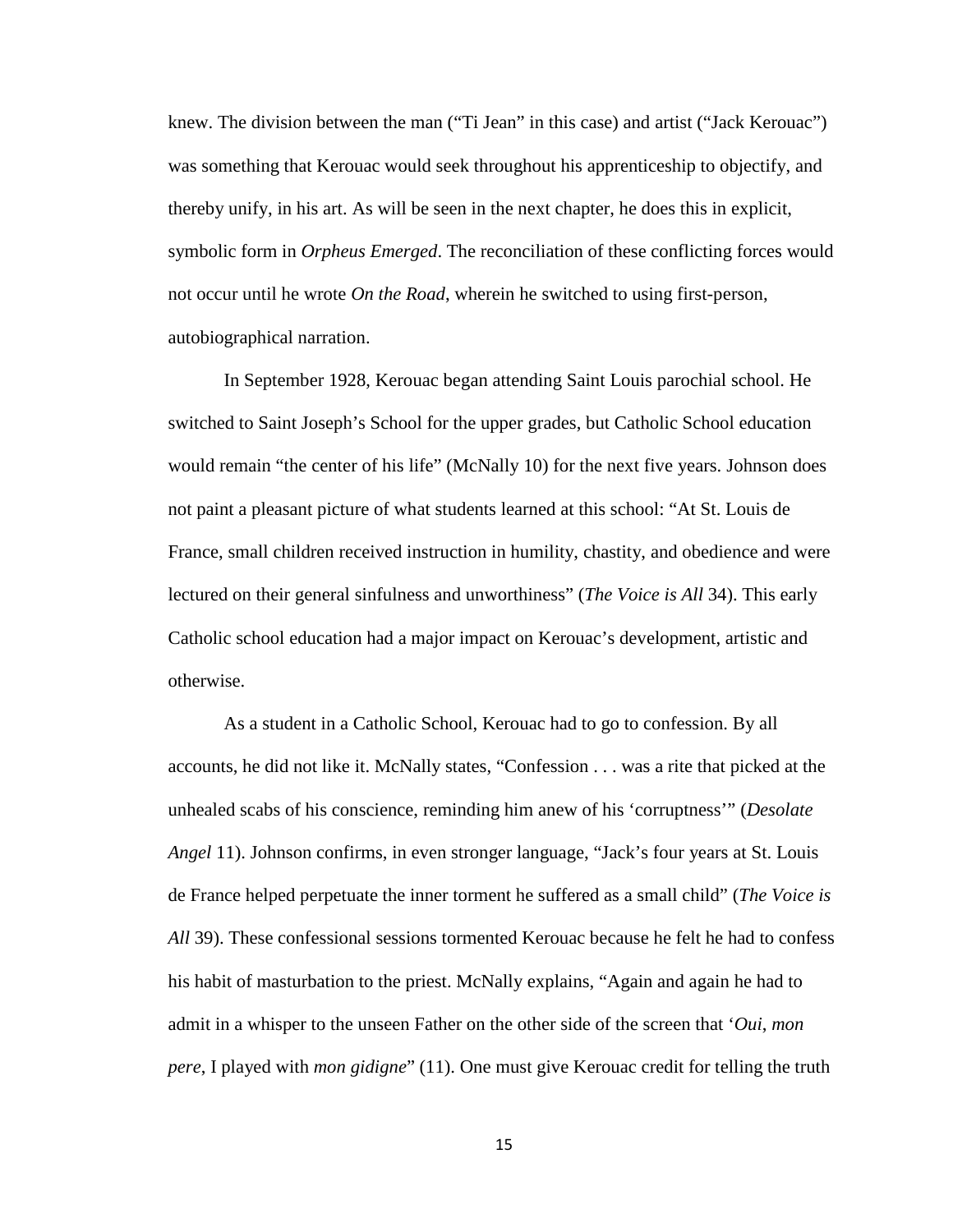about this, but these weekly confessions ingrained in him a deep-seated guilt about sex. Miles elaborates: "Jack was also given a massive dose of Catholic guilt about sex. American Catholicism is Jansenist, despite the fact Jansenius was denounced as a heretic, and it preaches an extreme puritanism. Jack was taught that the body was evil, that to even touch his sex organ in the bath was sinful, and to get an erection almost guaranteed going straight to hell" (*Kerouac: King of the Beats* 10). In addition to making Kerouac feel guilty about sex, confession also trained Kerouac in the habit of self-surveillance.

Cassady's letters would teach him how to use this training to write in a confessional style, thereby purging him of guilt. Cassady had his own experiences with confession as well, as Kerouac notes in *Big Sur:* "In the book I wrote about us ('On the Road') I forgot to mention . . . that we were both devout little Catholics in our childhood, which gives us something in common tho we never talk about it, it's just there in our natures" (135). Kerouac, who always credited Neal Cassady's letters as the biggest influence on his decision to switch to writing spontaneously, using first-person, autobiographical narration, would later add that "I remembered also Goethe's admonition, well Goethe's prophesy that the future literature of the West would be confessional in nature" ("*The Paris Review* Interview" 208). Rank confirms that "Goethe himself looked upon his works as 'fragments of one great confession,' as 'life's traces'" (81). Kerouac's conception and execution of what he called *The Duluoz Legend* could likewise be considered "fragments of one great confession." Kerouac's artistic objectification of his habit of confession would become a part of his authentic voice. Johnson notes that Kerouac "believed that the habit of confession, which had been ingrained in him early, had been carried over into his writing" (*The Voice is All* 37).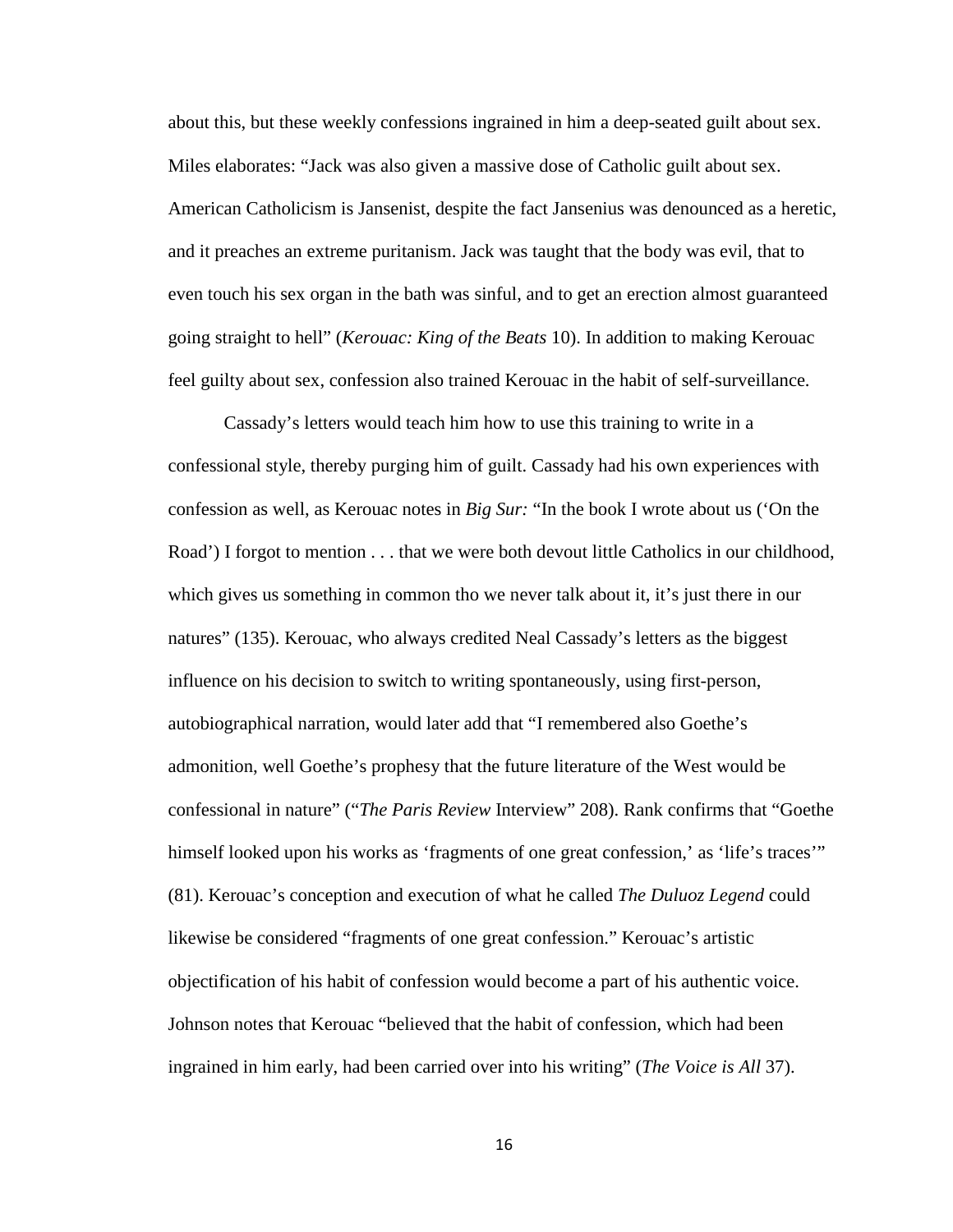Kerouac's art embodied Oscar Wilde's saying that, "It is the confession, not the priest, that gives absolution" (*The Portable Oscar Wilde* 150).

Neal Cassady's lifestyle also contributed to liberating Kerouac from some of the guilt he associated with sex. In *On the Road*, he writes of Cassady, "to him sex was the one and only holy and important thing in life" (2). One could ascertain that Cassady has simply internalized and reversed what Miles calls the "extreme puritanism" of the teachings Kerouac received at his Catholic school and turned them on their head, but that would miss the point. Cassady took something that the church considered unholy and elevated it to the status of "the one and only holy and important thing." It is too easy to ignore the importance of Cassady's disobedience in this case by saying that one extreme is just as unhealthy as the other extreme. This reasoning ignores what is important about Cassady's disobedience: the spirit of freedom. In a passage from *On Disobedience: Why Freedom Means Saying No to Power*, Erich Fromm explains the importance of Cassady's capacity to disobey:

A person can become free through acts of disobedience by learning to say no to power. But not only is the capacity for disobedience the condition for freedom; freedom is also the condition for disobedience. If I am afraid of freedom, I cannot dare to say "no," I cannot have the courage to be disobedient. Indeed, freedom and the capacity for disobedience are inseparable; hence any social, political, and religious system which proclaims freedom, yet stamps out disobedience, cannot speak the truth. (9)

Based on Cassady's stance on sex, Kerouac recognized that he had the "courage to be disobedient." This courage means that he can "speak the truth," whereas any social,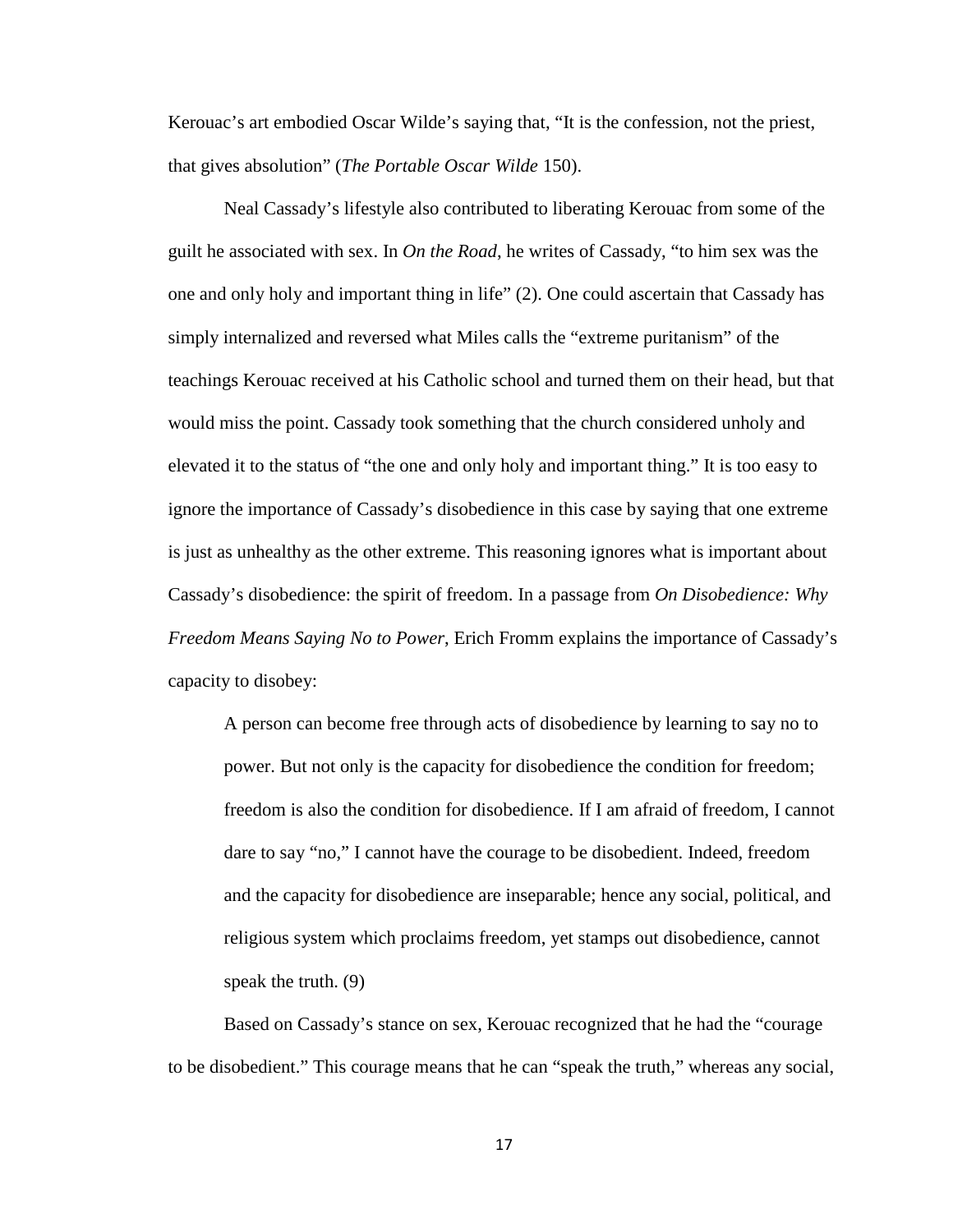political, and religious system that would "stamp out disobedience, cannot." Cassady, then, represents individual freedom in the face of any societal system that would deny it. It is important to note that Kerouac, as an artist, stands between the church's "extreme puritanism" and Cassady's all-encompassing embracing of the erotic as a means of disobeying the church. Rank notes that "the artistic solution" to the conflict between "the individual will" and the "collective" appears "to lie between the religious and erotic solutions" (86). His observations on this point offer particularly enlightening insights on Kerouac's artistic development:

Finally, in art, which has developed out of the collective consolation-ideology of religion and at whose further limit we find the Romantic artist striving after the complete love-experience, the individuality-conflict is solved in that the ego, seeking at once isolation and union, creates, as it were, a private religion for itself, which not only expresses the collective spirit of the epoch, but produces a new ideology—the artistic—which for the bulk of them takes the place of religion. (86).

Kerouac's successful creation of a private religion of art in which he would express the "collective spirit of the epoch" would gain him fame and notoriety as "The King of the Beats," something Kerouac would later objectify in art again in his later work, such as in his passage from *Big Sur*: "I'm supposed to be the King of the Beatniks according to the newspapers, but at the same time I'm sick and tired of all the endless enthusiasm of new young kids trying to know me and pour out all their lives into me so that I'll jump up and down and say yes yes that's right, which I cant do any more" (109). Kerouac's private religion of art, his decision to seek the absolution of confession in art,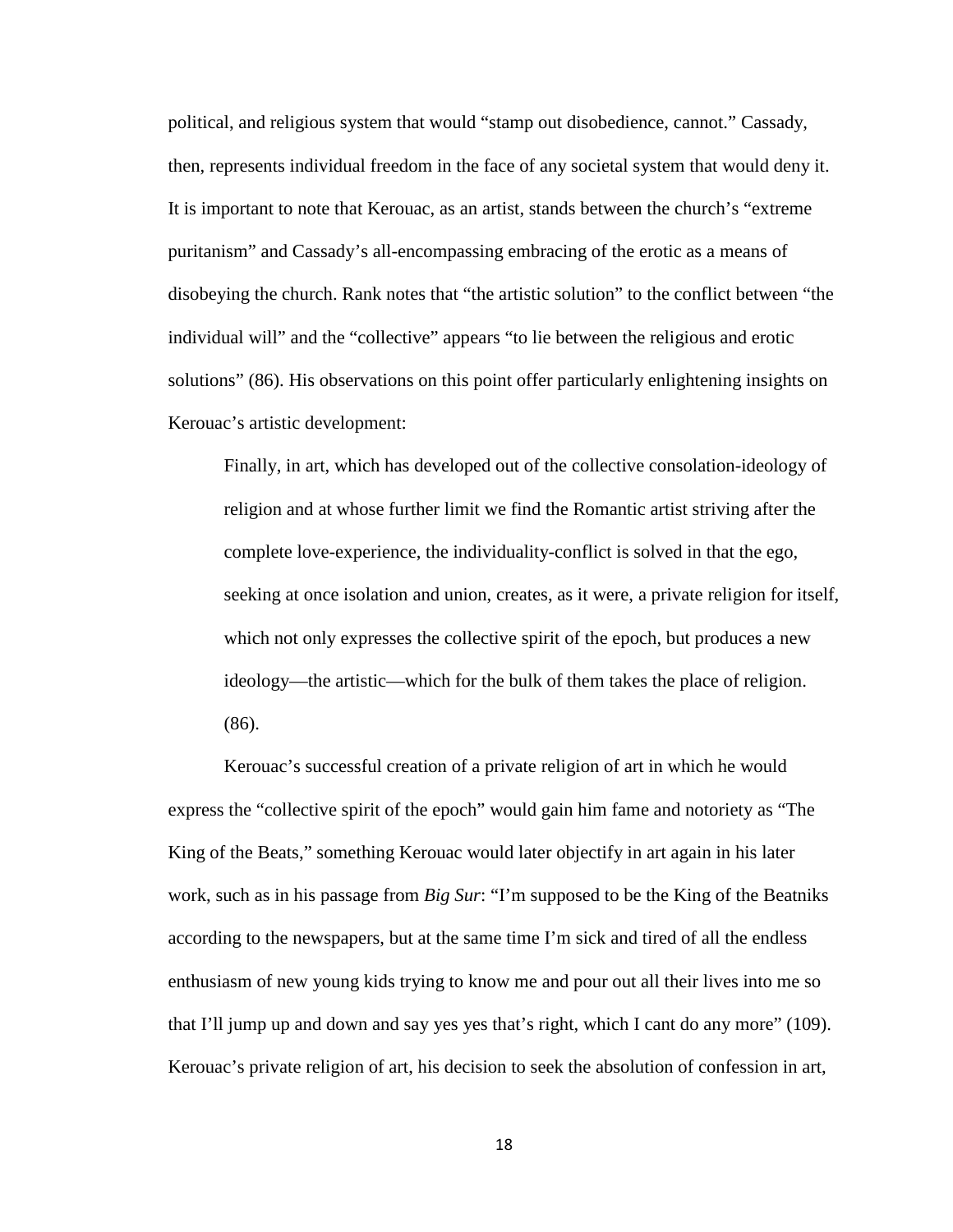had inspired others to do the same, and he went from being the confessor to being the priest, listening to "new young kids pour out all their lives into me," a role he clearly did not like.

In September 1933, Kerouac had advanced so far as a student that he was able to skip a grade and enroll in Bartlett Junior High School. McNally observes, "for the first time in his life, Jean Kerouac no longer lived in an exclusively French world . . . Jean Louis became Jacky" (*Desolate Angel* 14). Soon thereafter, he met Helen Mansfield, a librarian and English teacher at Bartlett, was the first person to recognize Kerouac's writing ability. She encouraged him, helping him discover "that he could write as well as read, that in the unfettered world of the written word, he could act as well as be part of the audience" (McNally 15). This encouragement no doubt helped ease Kerouac's transition into the new school and his new language.

What happened outside of school would have a greater impact on Kerouac's development as a writer than what happened inside of school. He met George J. Apostolos, Freddie Bertrand, Roland Salvas, and, later, Scottie Beaulieu. Johnson states that the "kids became a regular gang who ran in and out of one another's houses, played softball together in the field behind the Textile Institute, and exchanged the facts of life" (*The Voice is All* 44). Kerouac discovered what would become one of his greatest subjects: friendship. Kerouac wrote very well about almost anything, but it was writing about friendship that would one day make him famous. His writing gets better when he writes about his friends or when he puts himself in the midst of his friends. He manages to give friendship a redemptive quality that reflects, no doubt, how he felt about it. Though Kerouac would more famously write about his more famous friends later in life,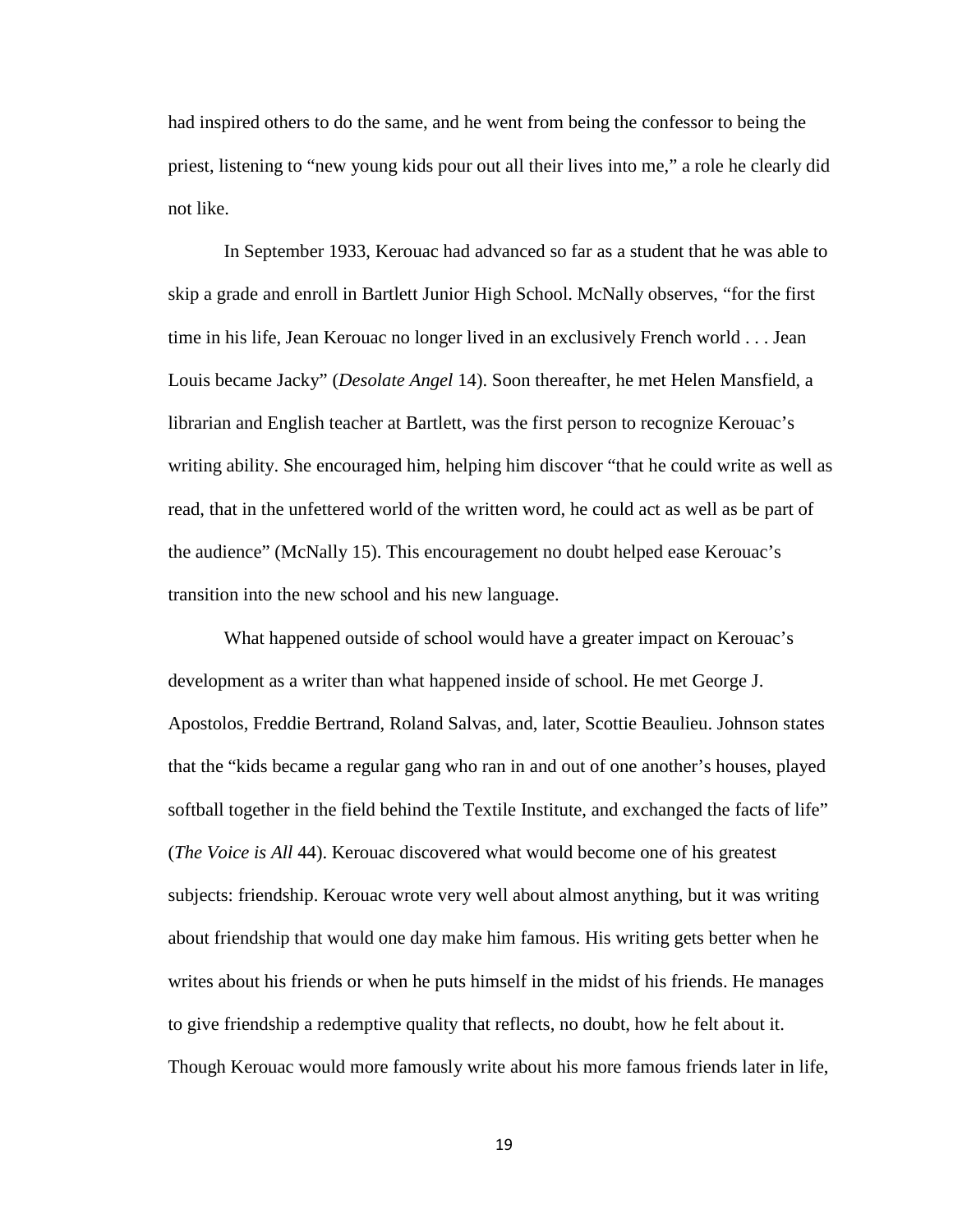he left behind no small amount of literature wherein his Lowell buddies take the spotlight. In the passage from *Doctor Sax*, Kerouac talks about this group of friends:

"My old man's in the grave and no one's the worse for it." At 11 or 12 G.J. was so Greekly tragic he could talk like that—words of woe and wisdom poured from his childly dewy glooms. He was the opposite of crackbrained angel joy Vinn. Scotty just watched or bit his inner lip in far away silence (thinking about that game he pitched, or Sunday he's got to go to Nashua with his mother to see Uncle Julien and Aunt Yvonne (*Mon Mononcle Julien*, *Ma Matante Yvonne*)—Lousy is spitting, silently, whitely, neatly, just a little dew froth of symbolic spit, clean enough to wash your eyeballs in—which I had to do when he got sore and his aim was champion in the gang. (41)

In *Jack's Book*, Barry Gifford and Lawrence Lee write, "The same small circle of boys . . . populates all of Jack's writing about Lowell" (9). Every time he writes about his friends, Kerouac shows a singular ability to transmit their experiences, their conversations, and personalities onto the page. He could do this because he had a natural gift that would impress people for the rest of his life, a gift this same group of Lowell friends was the first to pay tribute to: his memory. Johnson notes that his Lowell friends "were the ones who eventually came up with the nickname Memory Babe" (*The Voice is All* 44).

There is a difference between memory and recollection. In *What is Called Thinking*, Martin Heidegger helps define this difference: "'Memory' initially did not at all mean the power to recall. The word designates the whole disposition in the sense of a steadfast intimate concentration upon the things that essentially speak to us in every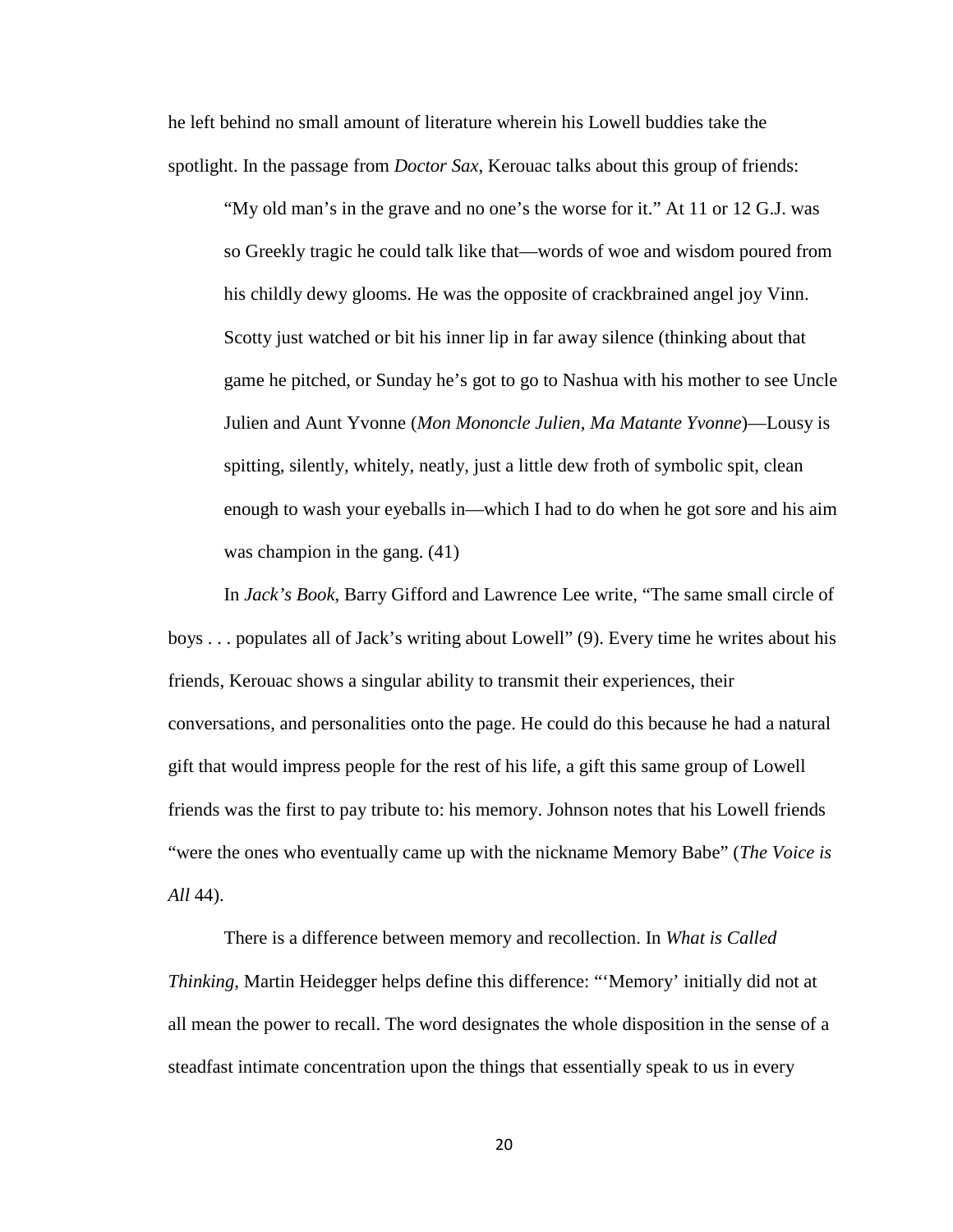thoughtful meditation" (140). As Kerouac developed his writing, he would move away from the conventional reliance on imagination and toward a reliance on this definition of memory. Much of his best writing reads more like a "thoughtful meditation" than a story. This made it difficult for him to sell his writing, but it also helped give his writing its enduring, soulful quality. Heidegger continues, "Memory is imbued not just with the quality of essential recall, but equally with the quality of an unrelinquishing and unrelenting retention. Out of the memory, and within the memory, the soul then pours forth its wealth of images—of visions envisioning the soul itself" (*What is Called Thinking* 140). When Kerouac reached his full development, he poured his "wealth of images" and "visions" onto the page. He went so far as to name two of his books *Visions of Cody* and *Visions of Gerard*. In *Visions of Cody*, he writes a vision of Cody (Neal Cassady) that offers a glimpse of his own theory of vision and memory:

Inside the secret of the dung, and the flit-flies in the drowsiness, Cody saw the possibility that he might have taken that wet cowflap and thus ripened it like an autumn . . . he rolled his hoop past his thought. But there was nothing ridiculous, there were no images immediately and sensationally ridiculous; it was just a matter of believing in his own soul; it's just a matter of loving your own life, loving the story of your own life, loving the dreams in your sleep as parts of your life, as little children do and Cody did, loving the should of man (which I have seen in the smoke), lilting in your own breaks to make them good and bad according to the geography of the day which included (for him) those Santa Fe drive junkyards not far from the overpass surmounting the rooftops of Denver Mexicotown. (307)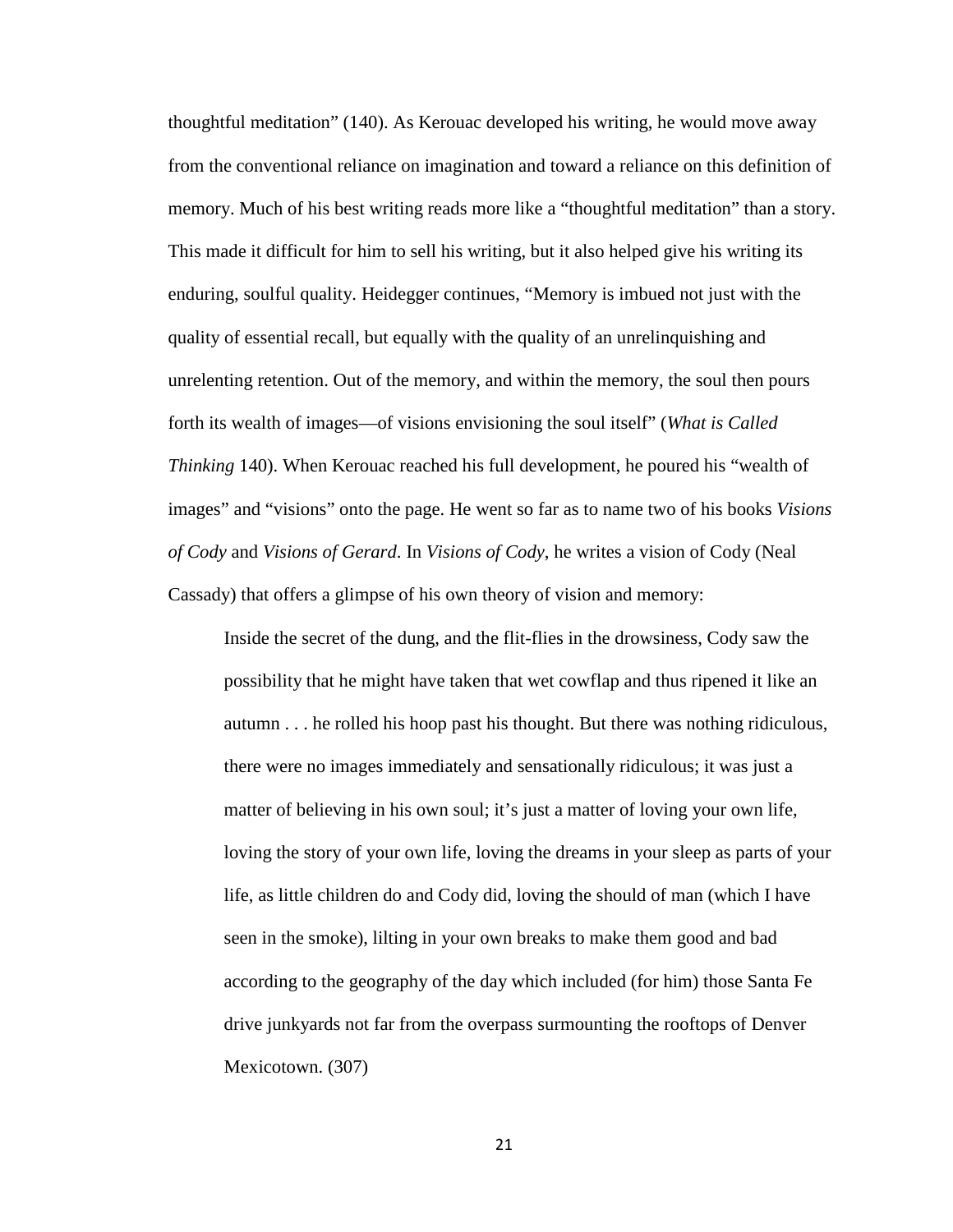This "vision" emphasizes the pleasure of remembering. First he says, "it's just a matter of loving our own life, loving the story of your own life," and later he puts "for him" in parenthesis, reminding the reader that this is a vision of Cody's memory, of Cody's life, and that it could be read as a guidebook intended to show the reader how to have such visions in his own memories. *Visions of Cody* ties together *vision*, memory, and pleasure in a very explicit way. He also writes, "for as memories are older they're like wine rarer, till if you find a real old memory, one of infancy, not an established often tasted one but a *brand new one*!, it would taste better than the Napoleon brandy Stendhal himself must have stared at" (*Visions of Cody* 26). The concepts of vision and memory would remain important to Kerouac throughout his apprenticeship and, indeed, throughout his entire career.

It is often said that a writer must first be moved by something he reads before he can hope to write something that moves others. It was at this time of his life that Kerouac discovered the first writing that moved him: *The Shadow*. Miles observes, "One of the biggest influences on his imagination was *The Shadow*, the most popular of all the pulp magazines" (18). *The Shadow* was more to Kerouac than just casual reading. It is worth looking into how this pulp magazine inspired him, as it provides important insight into Kerouac's aesthetic philosophy.

One of the most obvious influences that *The Shadow* had on Kerouac was its influence on the creation of his character, Doctor Sax. Clark relates, "One night after reading a pulp detective magazine called *The Shadow*, Jacky thought he saw some kind of shade 'flit from station to station' in the Grotto. This shade, distilled in his imagination, became 'Dr. Sax,' the shadowy protagonist of many later reveries and tales"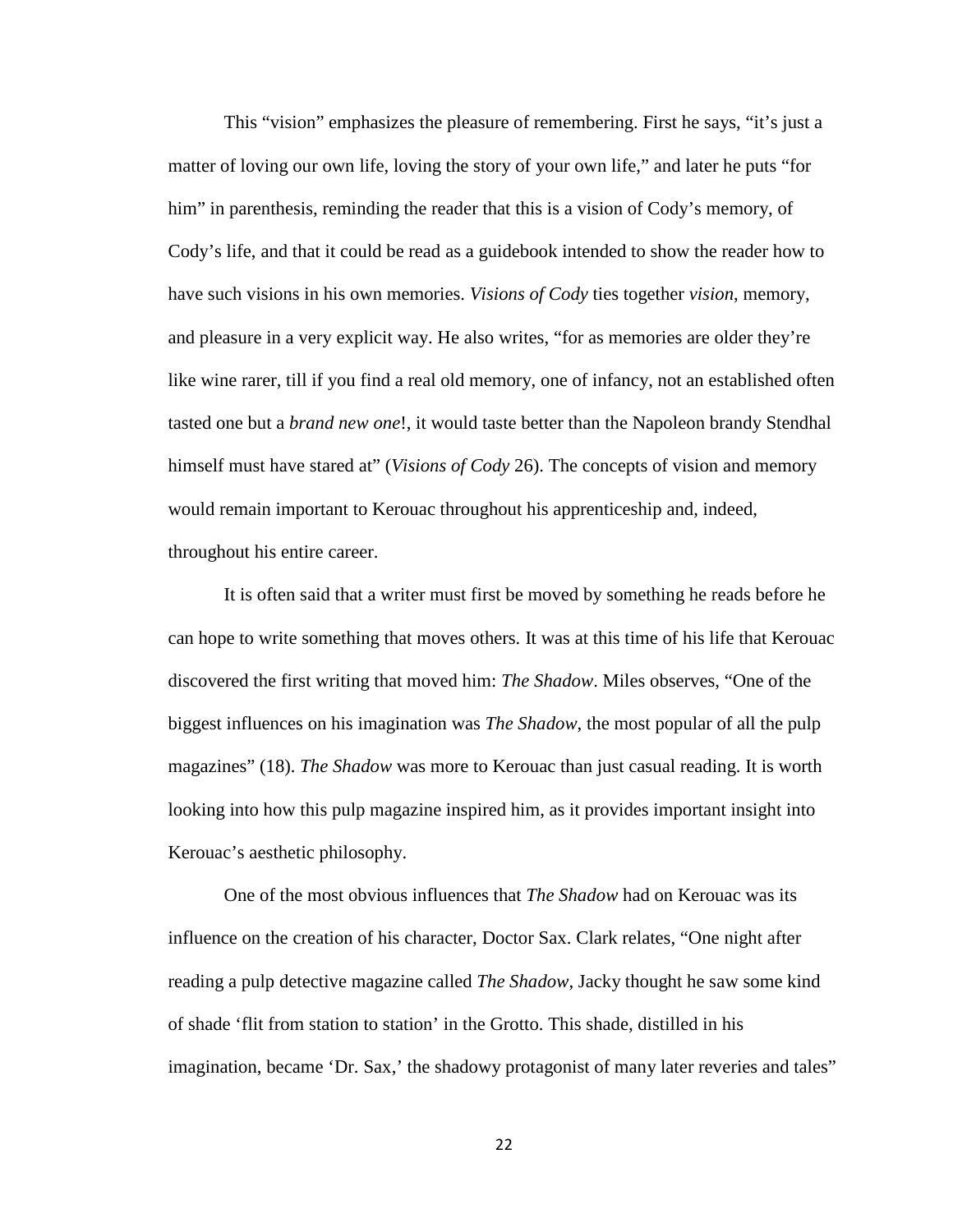(*Jack Kerouac: A Biography* 19). Many years later, after he had written *The Town and the City*, *On the Road*, and *Visions of Cody*, Kerouac readied himself to write *Doctor Sax*. As he prepared to write it, he wrote to Allen Ginsberg to explain how he would write it: "I'll simply blow on the vision of the Shadow in my  $13<sup>th</sup>$  and  $14<sup>th</sup>$  years on Sarah Ave. Lowell, culminated by the myth itself as I dreamt it in Fall 1948" (*Selected Letters* 355). *Doctor Sax* stands as Kerouac's most ambitious mixture of memory and imagination. In it, Kerouac remembers his " $13<sup>th</sup>$  and  $14<sup>th</sup>$  years," when he met his Lowell gang of friends, and he also remembers the first time he met "Doctor Sax":

Doctor Sax I first saw in his earlier lineaments in the early Catholic childhood Centralville—deaths, funerals, the shroud of that, the dark figure in the corner when you look at the dead man coffin in the dolorous parlor of the open house with a horrible purple wreath on the door . . . . The statue of Ste. Therese turning her head in an antique Catholic twenties film with Ste. Therese dashing across town in a car with W.C. Fieldsian close shaves by the young religious hero while the doll (not Ste. Therese herself but the lady hero symbolic thereof) heads for her saintliness with wide eyes of disbelief. We had a statue of Ste. Therese in my house—on West Street I saw it turn its head at me—in the dark. (4)

In *The Shadow* magazines, the Shadow himself would listen in unseen on evildoers. They would notice the strange manipulations in the shadows on the wall, but would always chalk it up to a figment of their imagination, never figuring that they were being watched. The criminals in *The Shadow* worried about crime-fighters. The Shadow did not necessarily focus his efforts on fighting crime, he focused them on fighting evil. This appealed immensely to Kerouac, and to many other readers as well. Kerouac later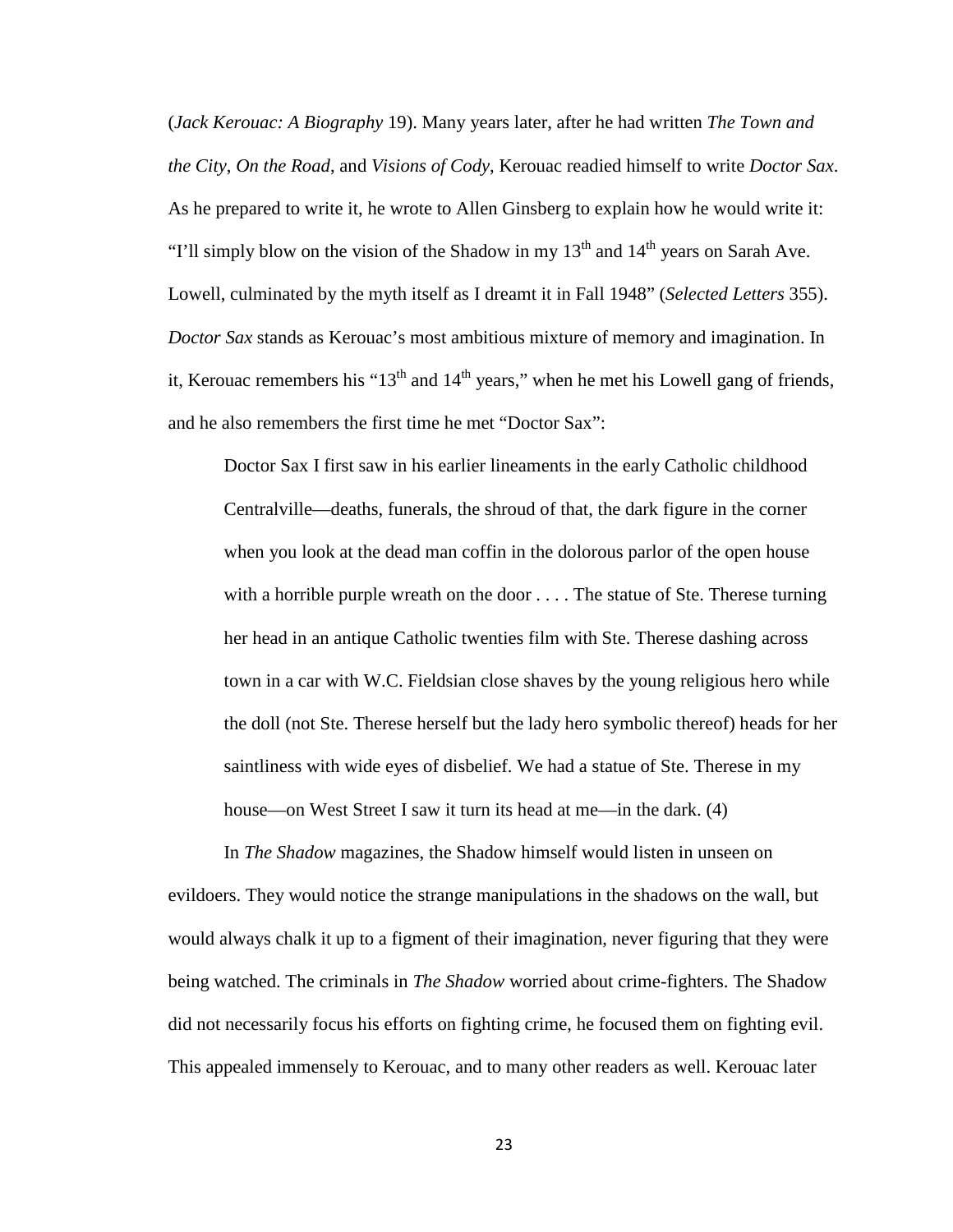explained that one of *The Shadow's* primary appeals to him and his friends came from the mysteriousness with which the Shadow operated in the dark: "it wasn't so much the killing in these stories that we used to feed upon, it was rather the dark and mysterious labyrinthial movement of our heroes, the sibilant hiss of their secret sanctumed laugh" (*Atop an Underwood, 69*). The Shadow's laugh was an important element of his character, as it was the way he made himself known.

Kerouac wanted to live like the Shadow and have his books take on something of the quality of The Shadow's laugh. He didn't want to be seen, but he wanted his books to be heard, to let the world know that he had seen what it was doing even if it hadn't seen him watching. In the conclusion of *Doctor Sax*, Kerouac makes it clear that, unlike the Shadow, he seeks no revenge on the evildoers. His books are not meant to gun down evildoers in a final, climactic showdown. Rather, "Doctor Sax" teaches Kerouac that "The Universe disposes of its own evil" (245). This nonjudgmental, passive stance is a vital component of Kerouac's aesthetic philosophy. Learning how to adopt that stance in his art would become one of the biggest challenges of his apprenticeship.

Another reason that *The Shadow* appealed to Kerouac was that it was set in New York. Like many small town kids, he dreamed of going to the big city to see what more life had to offer. If *The Shadow* did not ignite this dream, it certainly did nothing to dampen it. Johnson writes, "it was also the Manhattan setting of these tales that captured Jack's imagination—a city of yellow taxicabs in the rain and Fifth Avenue mansions and the wood-paneled gentleman's club, where the Shadow, after putting aside his mask, sat calmly playing chess, taking an evening off from pursuing evildoers" (*The Voice is All*  49). Kerouac had big dreams, and *The Shadow* fueled them. Roland Salvas, his childhood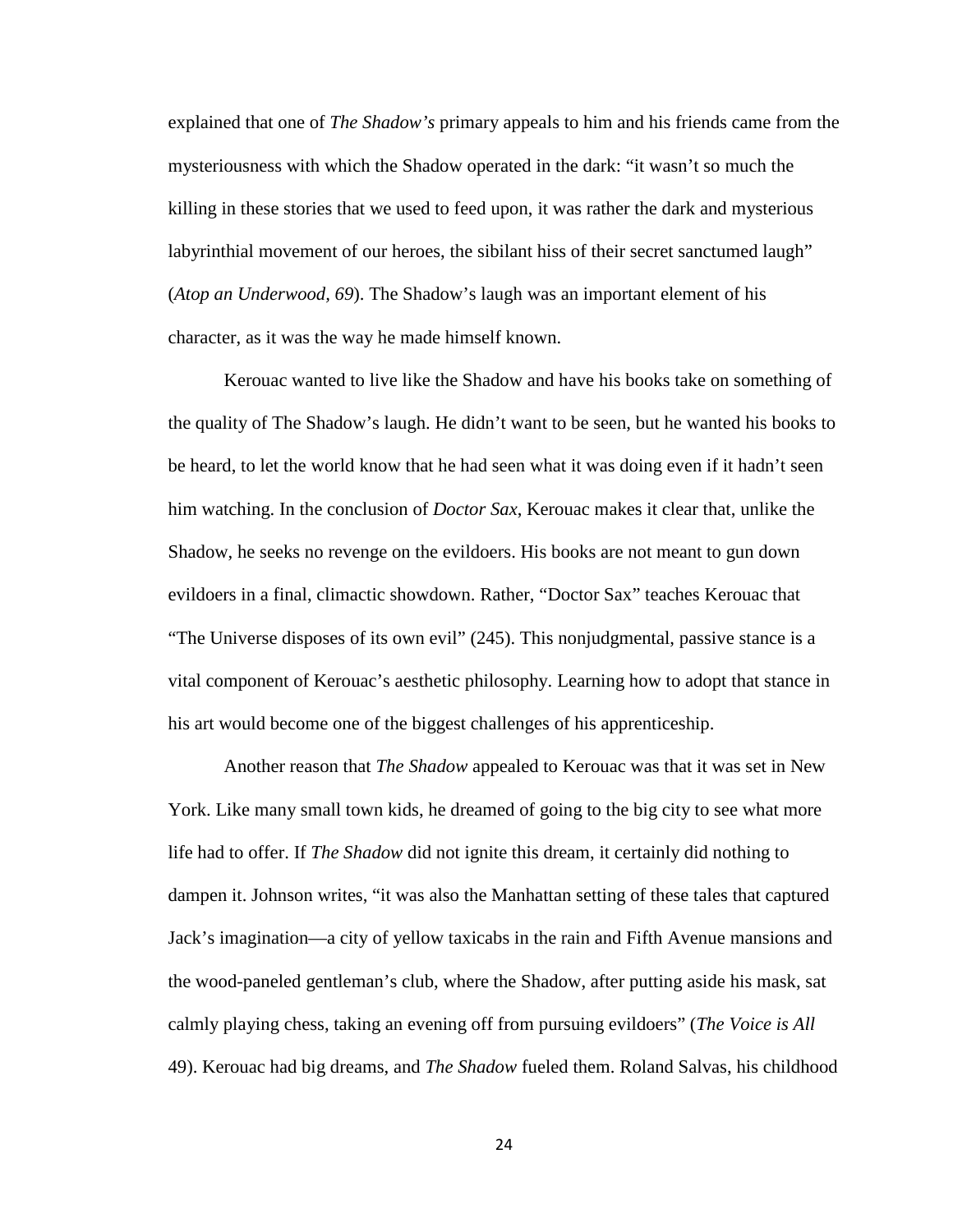friend, sensed that Kerouac wanted more out of life than Lowell could offer him: "I think Jack wanted to be something out of life rather than just normal" (*Jack's Book* 10). Gifford and Lee note, "As it turned out Jack was the only one of the circle to leave Lowell to seek his fortune" (*Jack's Book* 9). Kerouac's desire to leave Lowell, and particularly his desire to go to New York, would have a heavy influence when it came time for him to choose where to go to college.

Kerouac references *The Shadow* in a particularly telling passage in *The Town and the City*. In the passage, Peter Martin, a fictionalized representative of Kerouac himself, walks along Central Park: "He walked along the park. In Galloway there was no Central Park, no miles of traffic lights glistening on the pavement, no yellow cabs speeding by with the secrecy and dark luminous mystery of New York at night. He began thinking with peculiar delight of a magazine he used to read as a little boy, the *Shadow Magazine*" (387). Galloway is the fictional representation of Lowell, and as Peter continues to reflect about how he used to read *The Shadow* in Galloway, the intensity of his early desire to go to New York becomes clearer: "Peter used to read those stories and then go walking around the streets of Galloway, and curse his life because it was not New York and there were no yellow cabs and the rainy mysteries of penthouses at night" (387). Peter's reflections offer insight into how *The Shadow* stoked Kerouac's desire to leave Lowell and go to New York. This is only the beginning of a reflection that will lead Peter to an existential crossroads.

Peter has made it to New York, and now he walks along the streets in an eerily similar way to the way he walked along the streets in Galloway. Peter realizes that his ambitions have led him from Galloway to New York, but now he begins to question the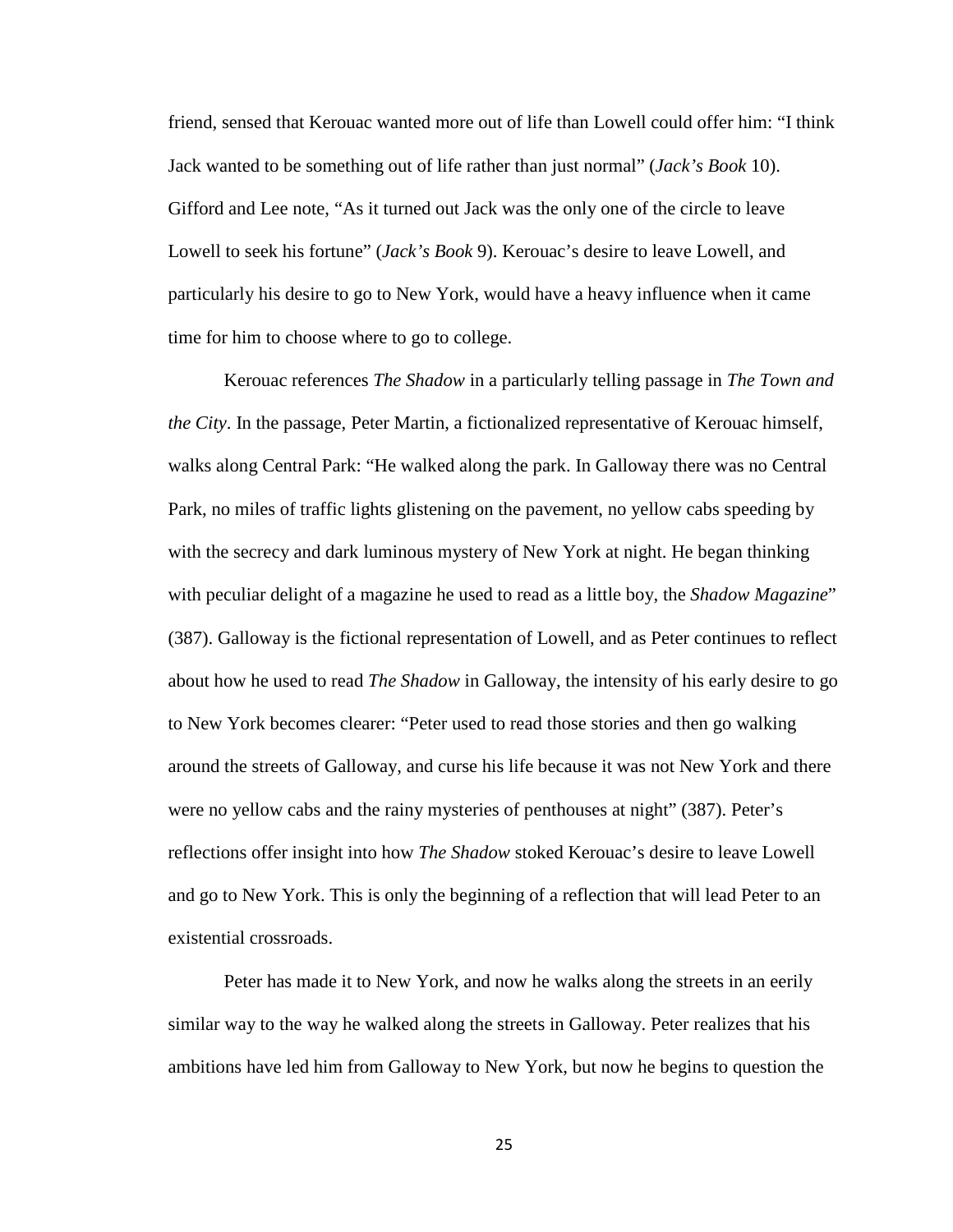authenticity of his earlier ambitions. In other words, he begins to question whether he was more authentic when he was a kid reading *The Shadow* and dreaming of moving to New York or if he is more authentic as a young man walking around New York thinking back to when he was a kid reading *The Shadow* in Galloway. As the passage continues, Peter's understanding turns to anxiety, which, according to Heidegger, is something that must happen in order for one to become authentic.

Peter turns his reflection from his own life to that of his New York friends: "He looked around him angrily. He remembered that Judie and Ken were waiting for him, he suddenly remembered *them*" (388). At the same time that he stops thinking about himself and starts thinking about his friends, he thinks about his parents too: "In that same instant he was riven with awful misty grief as he thought of his mother and father living in Brooklyn just across the dark of the sky" (388). In this passage, Kerouac works to impart something of his idea of existence and what it takes to become authentic. He does not offer universal answers, but instead he offers the sense of anxiety and resolution that Heidegger argues are essential components to becoming authentic. As the intensity of his anxiety threatens to overwhelm Peter, he responds with a highly individual resolution: "I'm going to make a big decision and stick to it, some day soon" (388). Peter's conclusion foreshadows Kerouac's own resolution to dedicate his life to writing. Kerouac's emphasis on the importance of individual resolution in the face of anxiety illuminates the relationship between individuality and authenticity.

In *No Excuses: Existentialism and the Meaning of Life*, Robert Solomon writes, "We are essentially ontological creatures, which means, in Heidegger's view, that we necessarily query the world about our own existence and identity. The being that so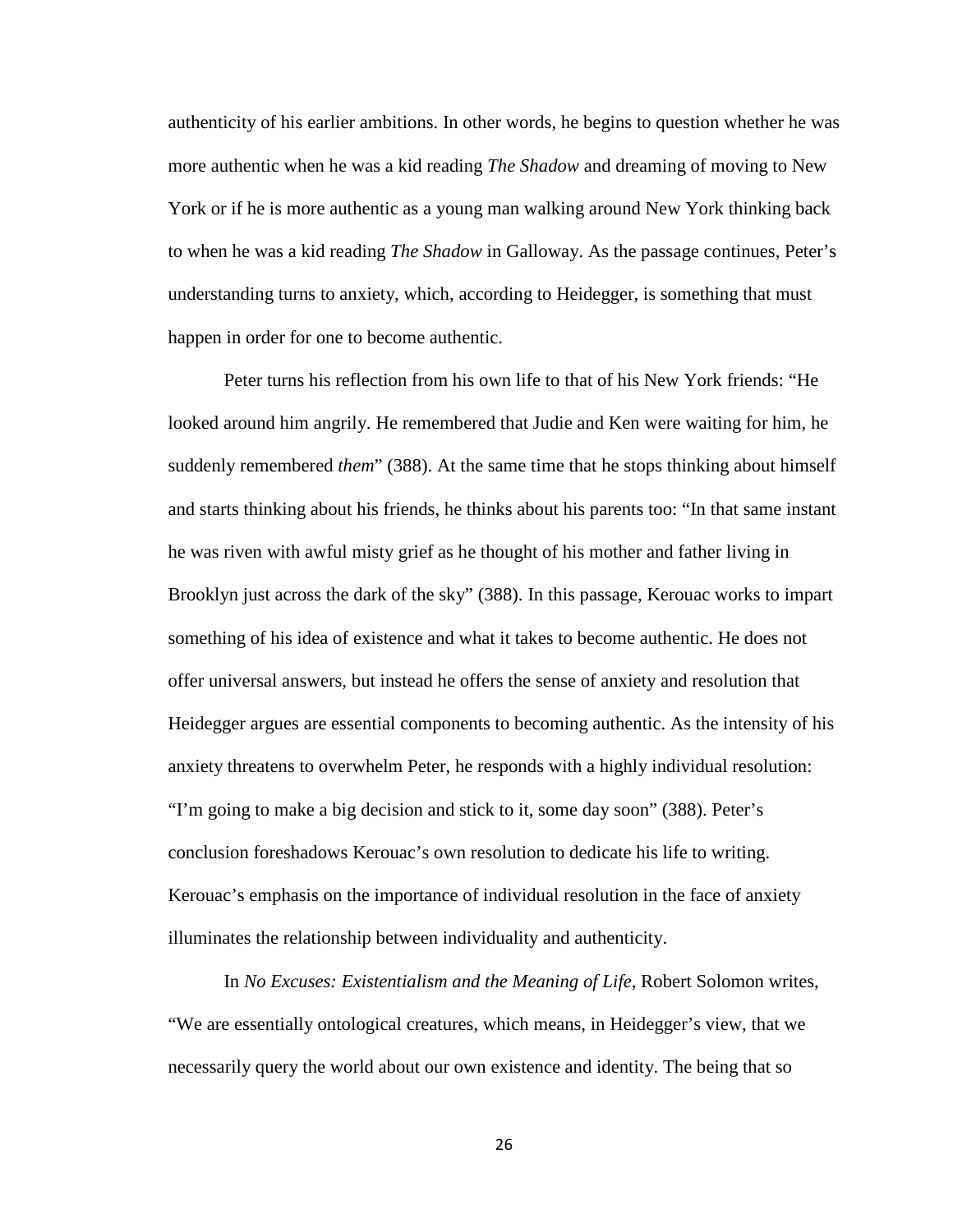queries the world, the being that each of us is, is what Heidegger calls '*Dasein*,' or 'being there'" (55). This passage offers a helpful way of unpacking Heidegger's complex and often confusing terminology. It is important to keep in mind, when encountering in Heidegger's philosophy the unfamiliar term "*Dasein*," that it simply denotes "the being that each of us is." One of the things that Heidegger posits in *Being and Time* is that selfrecognition is rare and special rather than philosophically routine (Solomon 59). Kerouac dramatizes this process of self-recognition quite aptly in his art, as the question of being is central to his art just as it is central to Heidegger's philosophy. In the aforementioned passage from *The Town and the City*, Kerouac does not offer universal conclusions to Peter's problems, but, rather, Peter's own individual, indefinite resolution to "make a big decision and stick to it, some day soon." This resolution perfectly exemplifies the kind of authentic individuation that Heidegger believes results from anxiety. In the following passage, Heidegger explains that anxiety does not arise from, and cannot result in, universal conclusions:

What anxiety is anxious for is being-in-the-world itself. In anxiety, the things at hand in the surrounding world sink away, and so do innerworldly beings in general. The "world" can offer nothing more, nor can the Dasein-with of others. Thus anxiety takes away from Dasein the possibility of understanding itself, falling prey, in terms of the "world" and the public way of being interpreted. It throws Dasein back upon that for which it is anxious, its authentic potentialityfor-being-in-the-world. Anxiety individuates Dasein to its ownmost being-in-theworld which, as understanding, projects itself essentially upon possibilities. (182)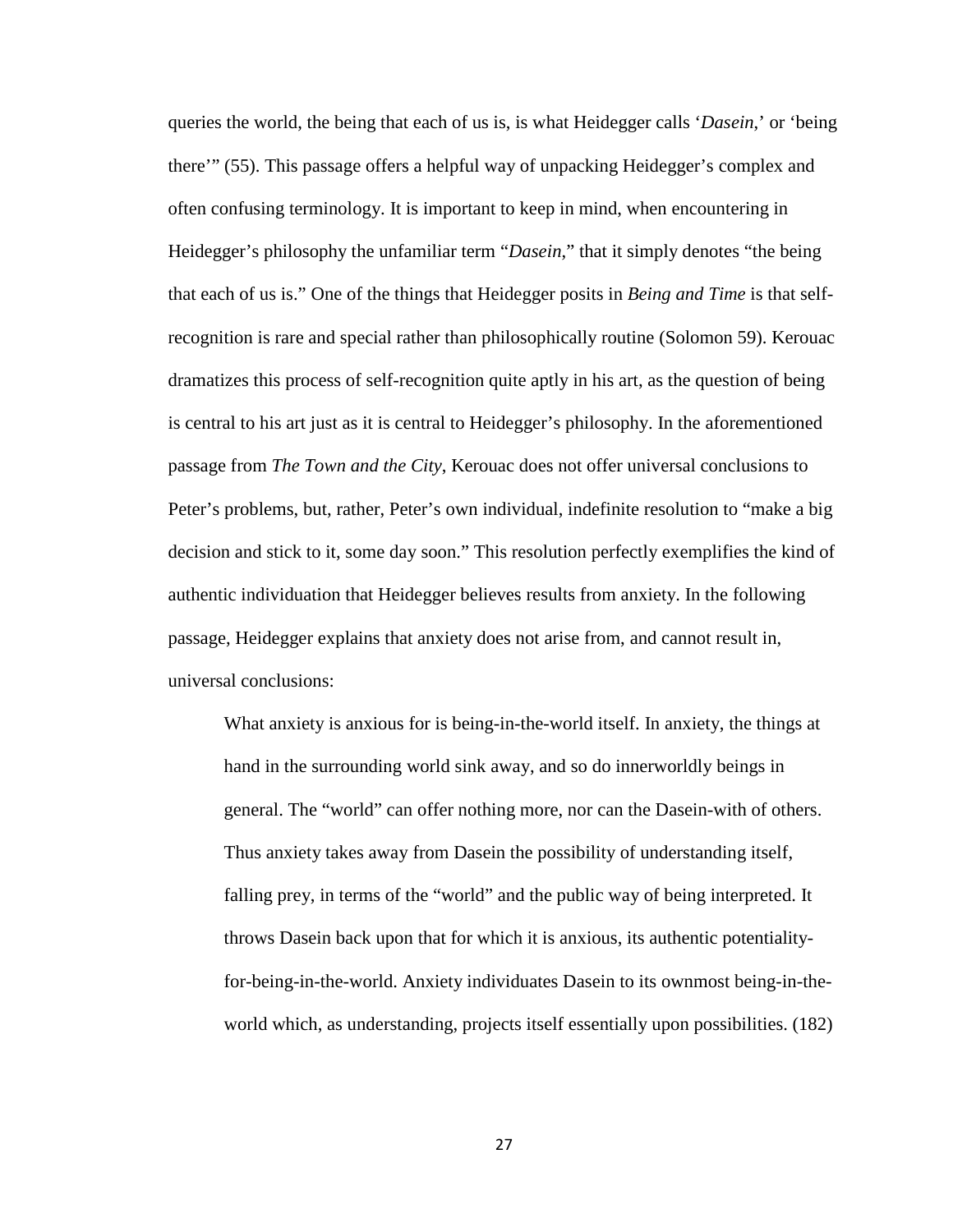While difficult to understand at first, this passage, when unpacked, reveals that Peter's walk along Central Park exhibits this process of individualization by anxiety with startling exactitude. Peter cannot look to the "world" or to "others" to help him discover his "authentic potentiality-for-being-in-the-world," for his anxious reflection is nothing but his realization that he cannot "fall prey" to the "world," but must rather "project" himself "essentially upon his ownmost possibilities." Kerouac's artistic objectification of this complex struggle could only have come about as a result of that same struggle.

*The Shadow* may also have influenced Kerouac's later development of his spontaneous prose technique. Due to the popularity of *The Shadow*, Walter Brown Gibson, the author, "soon found himself delivering two 60,000-word novels each month" (Miles 20). To do this, Gibson set up three typewriters and, when one "got tired," he would move from that one to the next one. He typed until his fingers "would swell and bleed" (Miles 20). Many years later, when Kerouac discovered his own authentic voice, he developed similarly innovative methods in order to write without pausing. Nicosia describes the lengths to which Kerouac would go in order to sustain a free flow of words and avoid the distraction of having to keep putting fresh pages into his typewriter: he reports that Kerouac taped together "twenty-foot strips of Japanese drawing paper to form a roll that could be fed continuously through his typewriter" (*Memory Babe* 343). This innovation, which began with *On the Road*, allowed him to write with the unbridled spontaneity that he grew to believe was the best way to write. Perhaps the seed of that belief can be found in Kerouac's junior-high fascination with *The Shadow*, the author of which typed so fast that his fingers bled.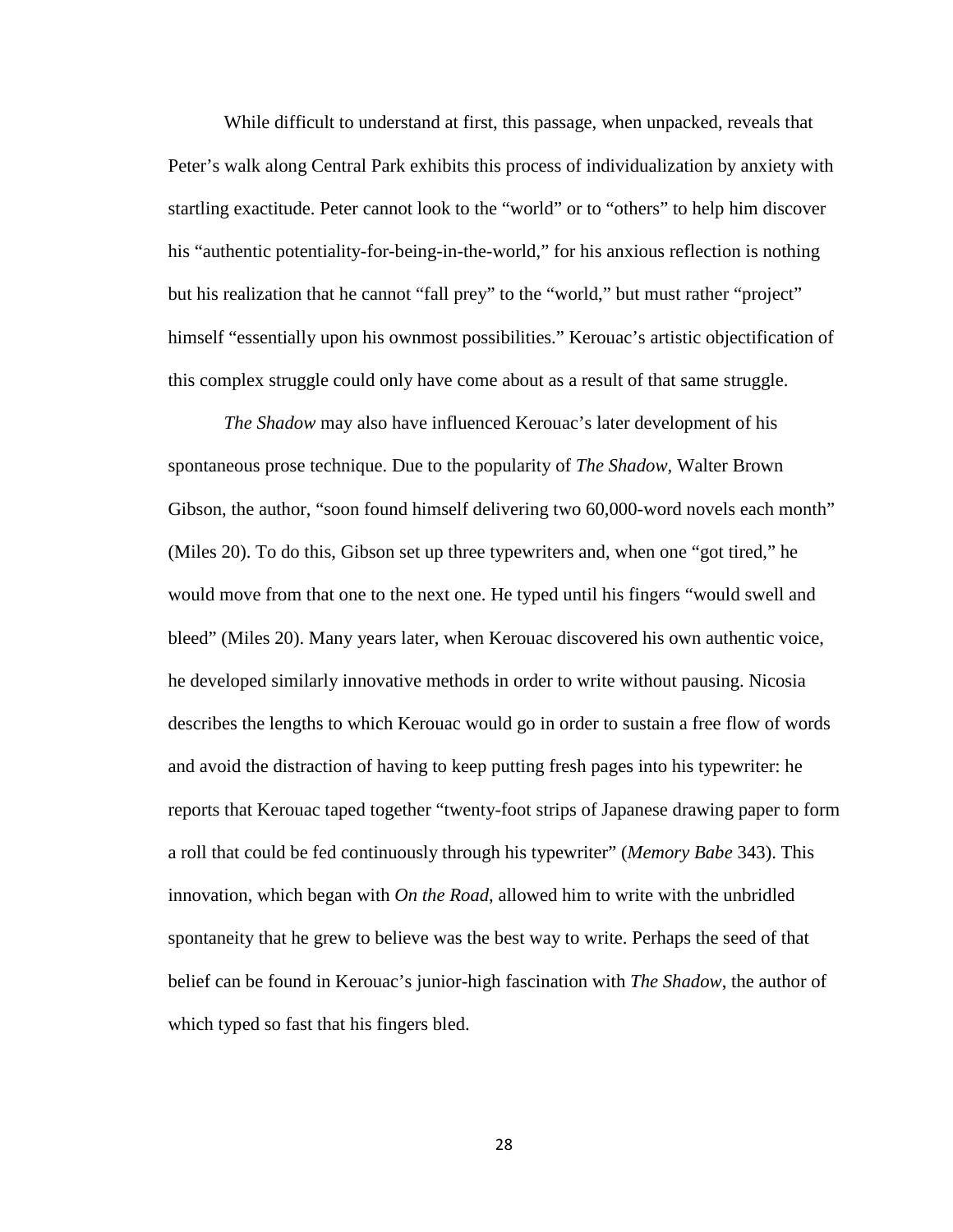In fact, Kerouac was already honing a skill that would become essential to his style of writing: typing. Kerouac had access to the typewriter in his father's print shop. Nicosia notes, "Already a speed typist, Jack would sit at the machine on his father's desk and type for hours" (*Memory Babe* 33). These hours of practice would pay off, as Kerouac learned to type with such rapidity that it left an everlasting impression on people who witnessed him in action. John Clellon Holmes, Kerouac's long-time friend, marveled at Kerouac's typing ability.

Jack was a lightning typist. Once, Jack said, "Let's do a letter to Alan Harrington." And I said, "What do you mean?" He said, 'Well, you do the first page, dictate to me, and I'll take it down on the typewriter, and then I'll do the same with you." And literally--and I was talking much faster than I'm talking now--he took it down, just exactly as I talked to him. I tried to do it--and I'm a very fast but inexact typist--and I couldn't come anywhere close. (*Jack's Book* 156)

The ability to type fast is an advantage for anybody who writes anything, but it would be especially important for Kerouac, whose spontaneous prose technique relied on fast typing abilities. In the same way that Kerouac would change the point of view and content of his books in order to take advantage of his exceptional memory, he would change his compositional technique to take advantage of his exceptional typing skills.

Kerouac's fledgling ideas about becoming a writer met with no supporters. McNally puts it thus: "French-Canadian Lowell was not a literate place. Save for the newspapers—*L'Etoile*, *Le Citoyen*, *Le Clarion*, the *Sun—*the town's French were uninterested in reading, and Jacky's parents were no exception" (*Desolate Angel* 15). McNally fails to note that "the town's French," and "Jacky's parents" were like most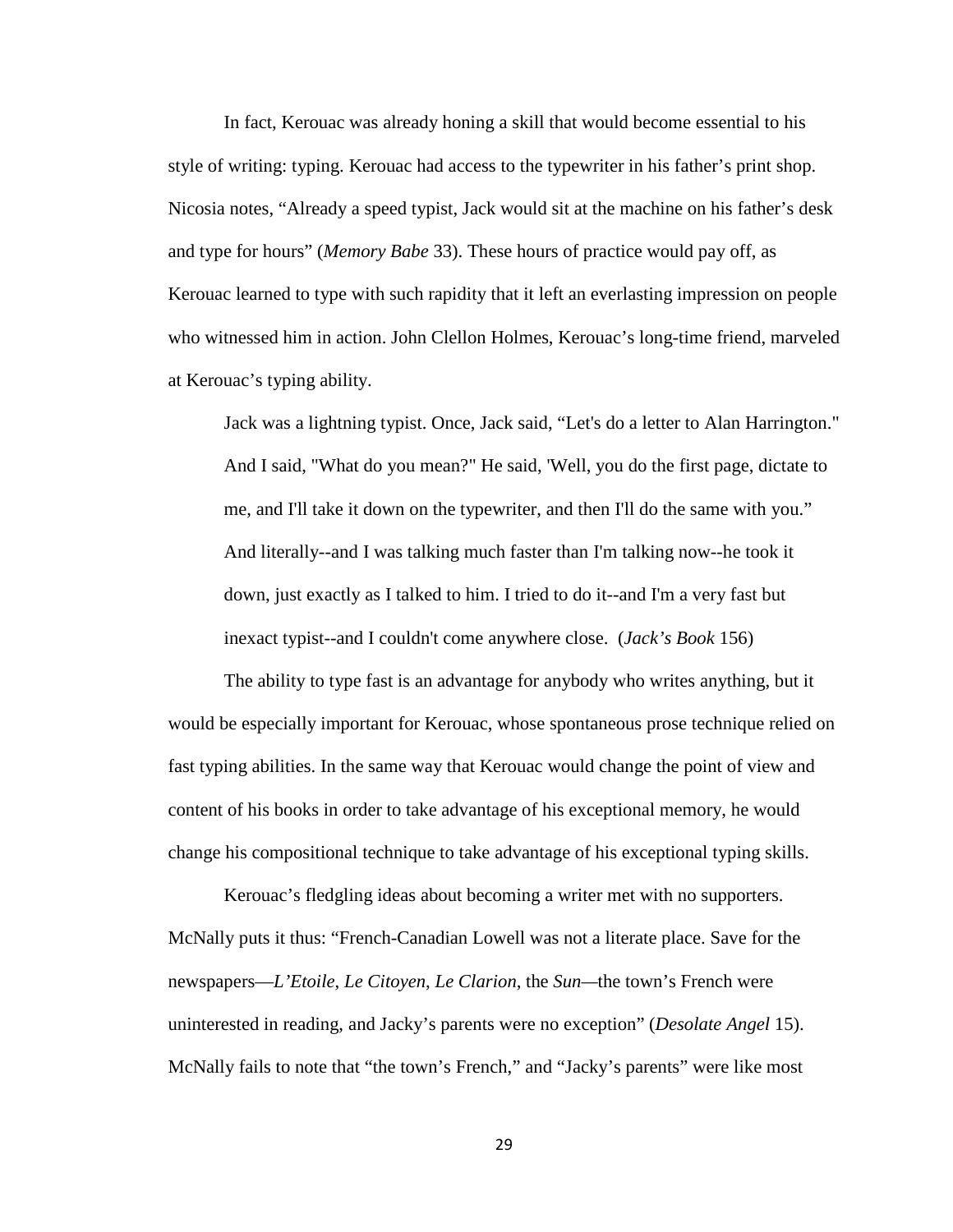people in most American towns. They were the rule, not the exception. Heidegger might say that the people of whom McNally speaks represent "the they." In *Being and Time,*  Heidegger states, "the they is essentially concerned with averageness" (123). Kerouac's parents and the townspeople of Lowell, like most people's parents and the townspeople in most towns, would not encourage Kerouac's artistic aspirations. They remain "essentially concerned with averageness." Kerouac was different in this regard. He wanted to do something that stood out. He wanted to distinguish himself in some way from other people. Around this time in his life, Kerouac began searching for a friend with whom he could share the most authentic part of himself. Kerouac badly needed, and would always badly need, this kind of friend. Nobody he knew would have understood or encouraged anybody to do the things that he dreamed about doing with his life. Kerouac needed a friend to assure him that he was not crazy.

Nobody from Lowell had a greater impact on Kerouac's artistic development than Sebastian "Sammy" Sampas. Sammy was Kerouac's only peer who shared his literary interests. McNally states, "Sammy challenged the mundaneness of Lowell with an imagination that was the equal of Jack's. Their dreams swept them off Merrimack Street and around the world" (*Desolate Angel* 25). It is likely that they met at Bartlett Junior High, but did not become close friends until they attended Lowell High School. Their friendship took time to blossom because Kerouac was not yet ready for Sammy, who was farther along than Kerouac in his artistic development, more sure than Kerouac about what he wanted to do with his life, and less concerned than Kerouac about what others thought about it. Kerouac was not yet ready to commit wholeheartedly to his artistic dreams. In fact, as McNally astutely observes, Kerouac "had another dream, one more in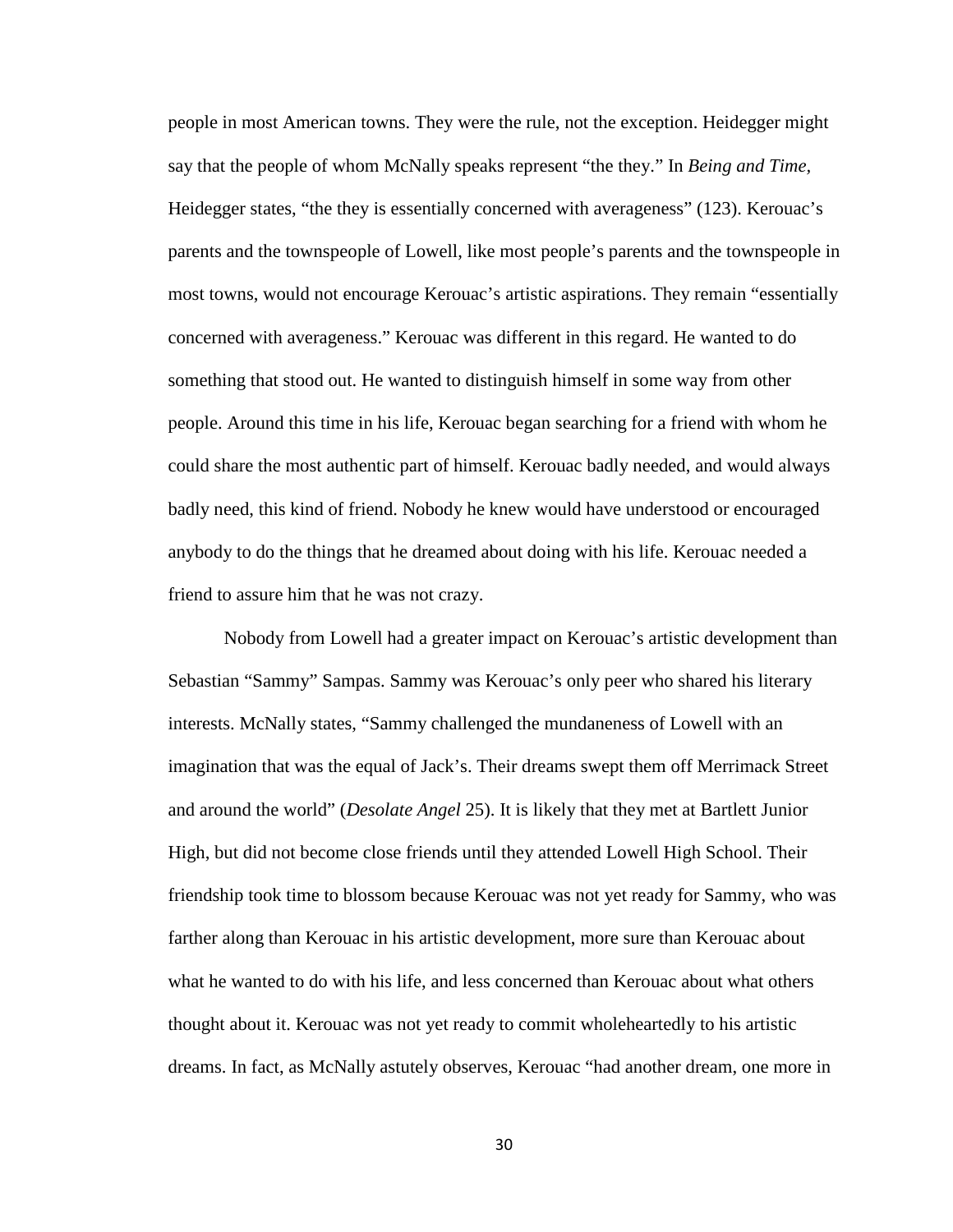keeping with the American way: football" (*Desolate Angel* 25). As a young boy playing sandlot football games with the older kids, Kerouac soon realized that he had a talent for the game. Sammy, who Johnson describes as, "small, precocious, acutely sensitive, and a great reader" (*The Voice is All* 48), could not teach Kerouac a thing about football.

There are many advantages for a teenage boy who can play football well. It is a violent game, one risks injury to play it, and by taking that risk a boy can gain respect and admiration from his peers. One can also, if he is good enough, get a college scholarship. None of this went unnoticed by Kerouac. Clark states, "In the sandlot football season of 1935, he found out that this was the one game he could play better than other boys. It was a discovery that he later nominated as the beginning of his 'vanities'—his struggle to make good in life" (*Jack Kerouac: A Biography* 26). Kerouac showed an immediate talent for football. One of his childhood friends, Scotty Beaulieu, remembers playing football with Kerouac: "Jack was hard as a rock, a great athlete. When I tackled him, or tried to, once, when I grabbed his legs—man, I saw stars! He plowed right through me" (*Jack's Book* 11). Beaulieu was on Kerouac's team during a sandlot game in November, 1935, in which Johnson reports the thirteen-year-old Kerouac sent one of his seventeenyear-old opponents "sliding across the field unconscious" on the play after the boy had "punched him in the mouth" (*The Voice is All* 52). Kerouac's father, Leo, was at the game. He rejoiced. He had already counseled Kerouac to "forget this writing stuff . . . it'll *never* pay" (McNally 15) Now he saw that his boy had the makings of a football star. Johnson deadpans: "Now there was an ambition that Leo, as well as most of Lowell, could appreciate" (52). Little did Leo Kerouac know that this football stuff he so encouraged would have a direct influence on the writing stuff he so discouraged.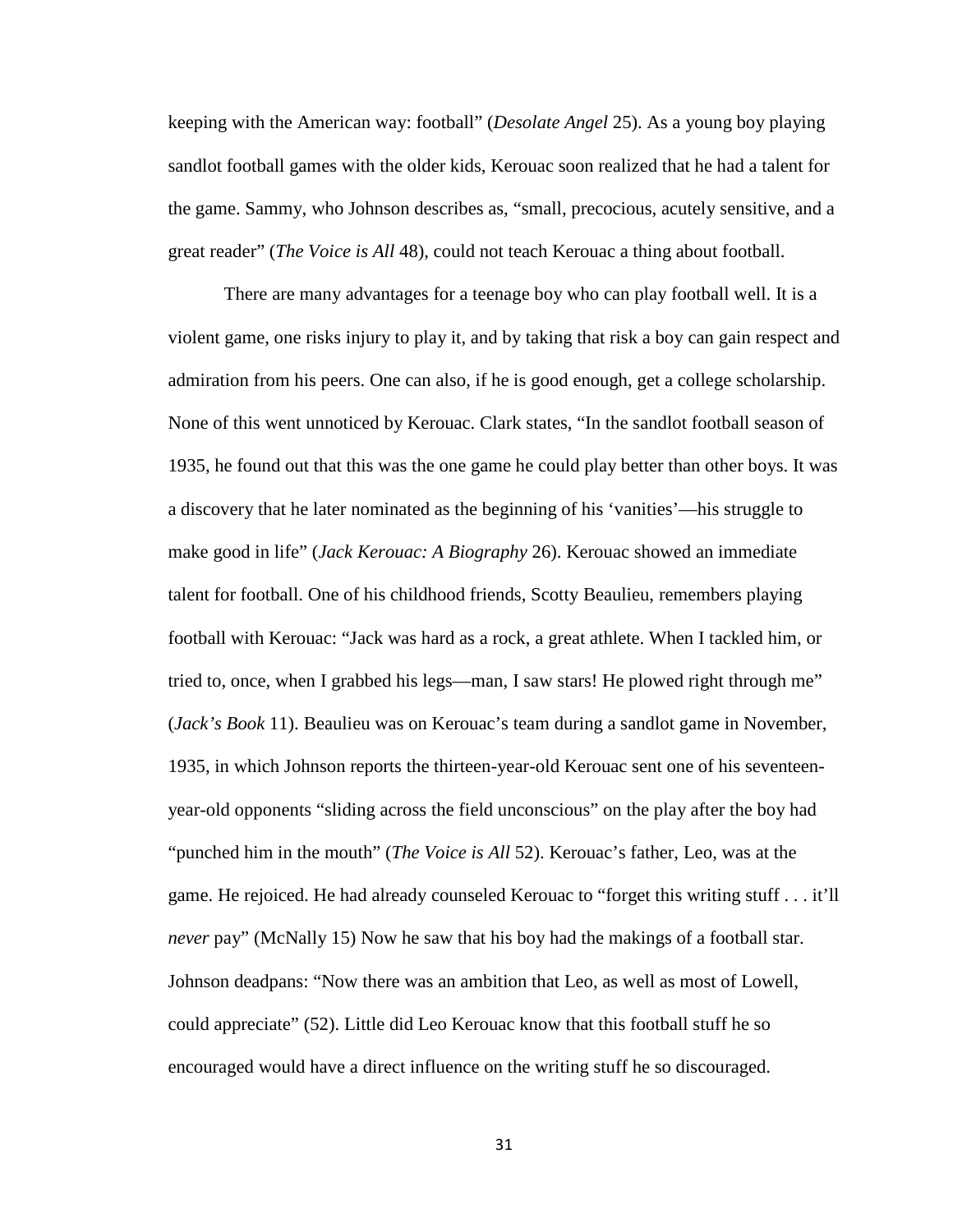Leo's disapproval of Kerouac's desire to write bothered Kerouac so much that he went to talk to Father Armond Morissette, the rectory of his boyhood church, in search of fatherly approval of his writing ambition. Rank observes, "The more production is an essential means to life . . . the more will this subjective artist-type need individuals to justify his production" (49). Kerouac's meeting with Father Morisette hints that Kerouac was already such a "subjective artist-type" seeking "individuals to justify his production." This meeting also stands as an early and interesting example of Kerouac's power to move others. Johnson states that "Father 'Spike' Morissette would later recall that something had made him take Jack very seriously and speak to him of the great spiritual influence writers could have on their readers" (*The Voice is All* 55). Indeed, Morissette took Kerouac seriously enough to tell him, "let me warn you, you're in for a lot of disappointments." To which Kerouac replied, "I don't mind" (Miles 25). All Kerouac seems to have wanted was somebody to take his writing aspirations seriously.

This meeting remains interesting mainly because of the impact it made on Father Morisette, not for the impact it made on Kerouac. Johnson writes, "There is a feeling of prophecy about this turning-point story that has made it an integral part of the Kerouac legend. But there is not one allusion to it in Jack's writings, or to Father Morrissette, who later spoke of Jack as someone who had profoundly influenced his own spiritual life" (56). Not yet in high school, Kerouac exhibited that he had the power to exert the kind of spiritual influence that Father Morisette, (who, just over thirty years later, would preside over Kerouac's funeral, and give his eulogy), told him writers could exert. I find the context of this meeting particularly important, as it was a one on one conversation, and thus Kerouac spoke to Father Morisette in the same way that he would speak to the reader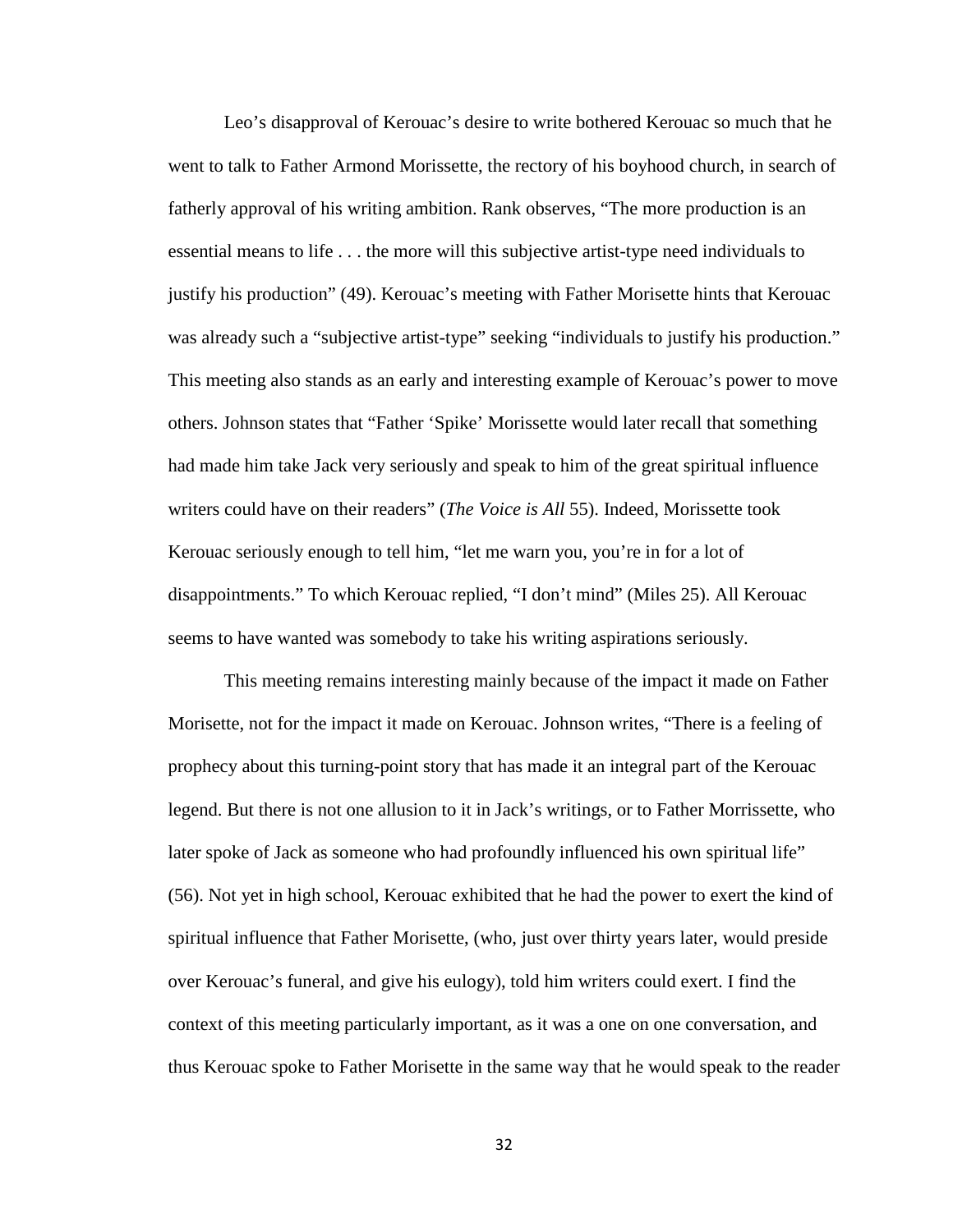of one of his novels. Novels are a one on one engagement between reader and writer, and Kerouac would later develop a writing style that would take advantage of one his greatest natural strengths: his voice. McNally notes that Kerouac always told his friends that he was going to be a writer, "and from the beginning he practiced with his mouth" (*Desolate Angel* 23). The meeting with Father Morisette helps demonstrate that Kerouac had already formed an artistic psychology that sought out justification from other individuals, just as it foreshadows how Kerouac would later use his voice to influence other people to live more authentic lives.

Kerouac left the meeting with Morisette more certain than ever that he needed a scholarship to get to college, and that college would be an integral part of his becoming a writer. When Kerouac told Father Morisette that he wanted to go to college, Father Morrisette responded, "You're from a poor family; you'll have to try for a scholarship" (Nicosia 46). Kerouac's desire to get a football scholarship was not so uncommon, but his desire to use that scholarship to get the higher education that he believed was necessary in order for him to become a writer was uncommon indeed. It is also uncommon to have the talent to fulfill such a desire. Many boys grow up playing football; a select few of them get college scholarships. The game of football became an inextricable part of Kerouac's identity. Johnson notes that, after the meeting with Morisette, Kerouac had "been convinced he couldn't become a writer without a higher education," and that "suddenly his whole future seemed to depend upon how well he could train himself to play football" (*The Voice is All* 56). Kerouac's desire to learn how to play football even had an artistic element to it. Rank states, "The self-labeling and self-training of an artist is the indispensable basis of all creative work" (37). At this major turning point in his life,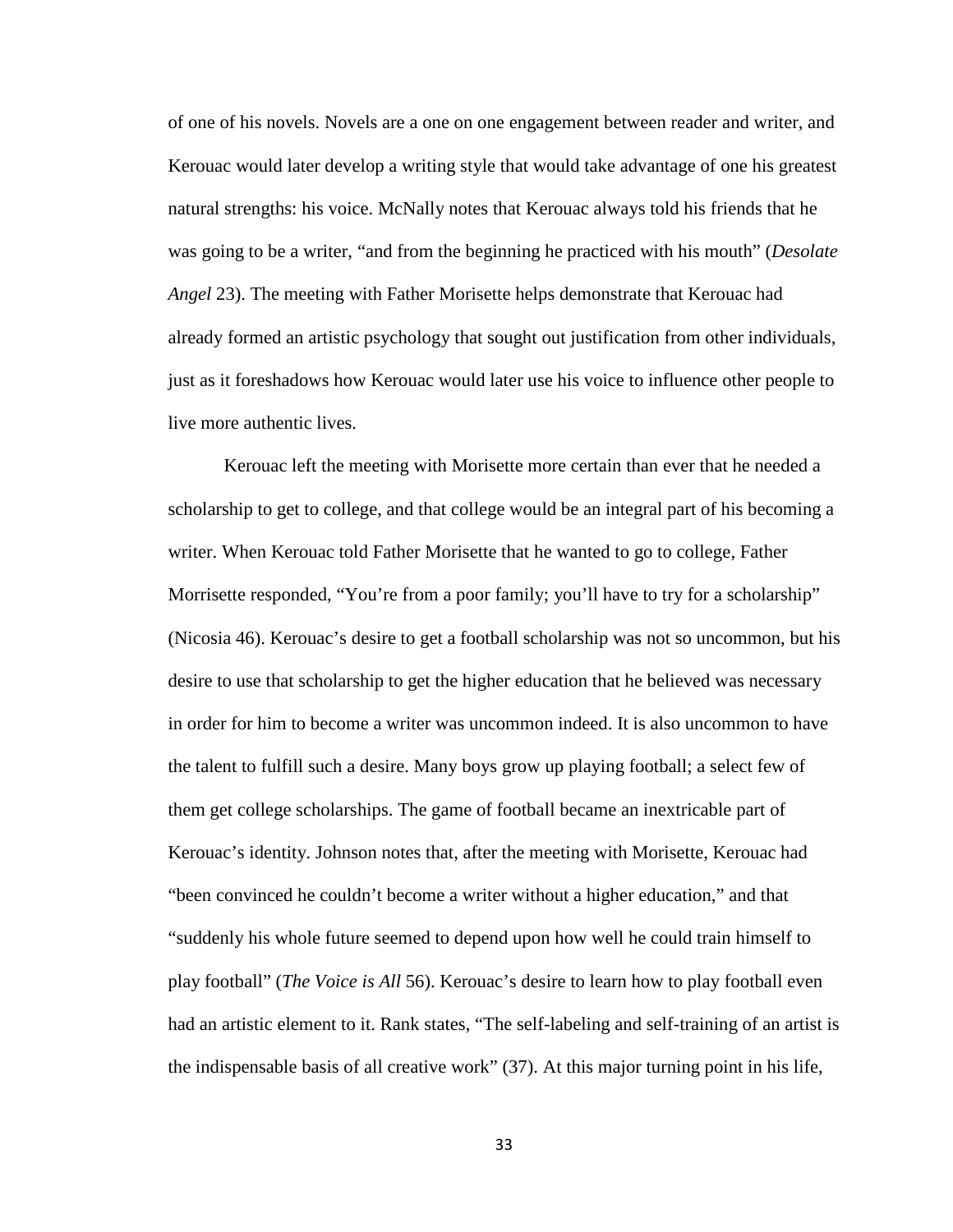Kerouac simultaneously labeled himself a football player and an artist, and began vigorously to train himself to be both. As football became of central importance to his life, he began writing about it. It was a pattern he would duplicate all his life.

One of Kerouac's earliest surviving works is a novella about a wandering football player named Bill Clancy. A look at this work reveals his early interest in topics that he would grow to write about in the elevated prose that made him famous. It also reveals how far away he was from being able to write that kind of elevated prose. Kerouac started out by making the same mistakes that most writers make when they start out. He made these mistakes, and learned to correct them, by himself. It was all part of his selftraining. Error, of course, is an unavoidable part of self-training, as Rank observes that "every error" must "mean something," and that "even an error contains a possibility of thought, and every possibility of thought contains a possibility of being" (96). The phrase "possibility of being" has a decidedly Heideggerian ring to it, as Heidegger writes, "Dasein *is* always its possibility. It does not 'have' that possibility only as a mere attribute of something objectively present. And because Dasein is always essentially its possibility it *can* 'choose' itself in its being" (*Being and Time* 42). A study of Kerouac's early football novella reveals not only some of the necessary errors of Kerouac's selftraining, but also a fascinating, explicit depiction of him exploring his possibilities and choosing from amongst them. One can see in this early football novella something of a blueprint for the person and artist he would become.

At the beginning of this football novella, (an entirely fictional narrative, told in the third-person), Old Chet Hingham "could hear the tune of 'My Wild Irish Rose' come drifting over the rails" (*Atop an Underwood* 9). It is Bill Clancy whistling this tune, and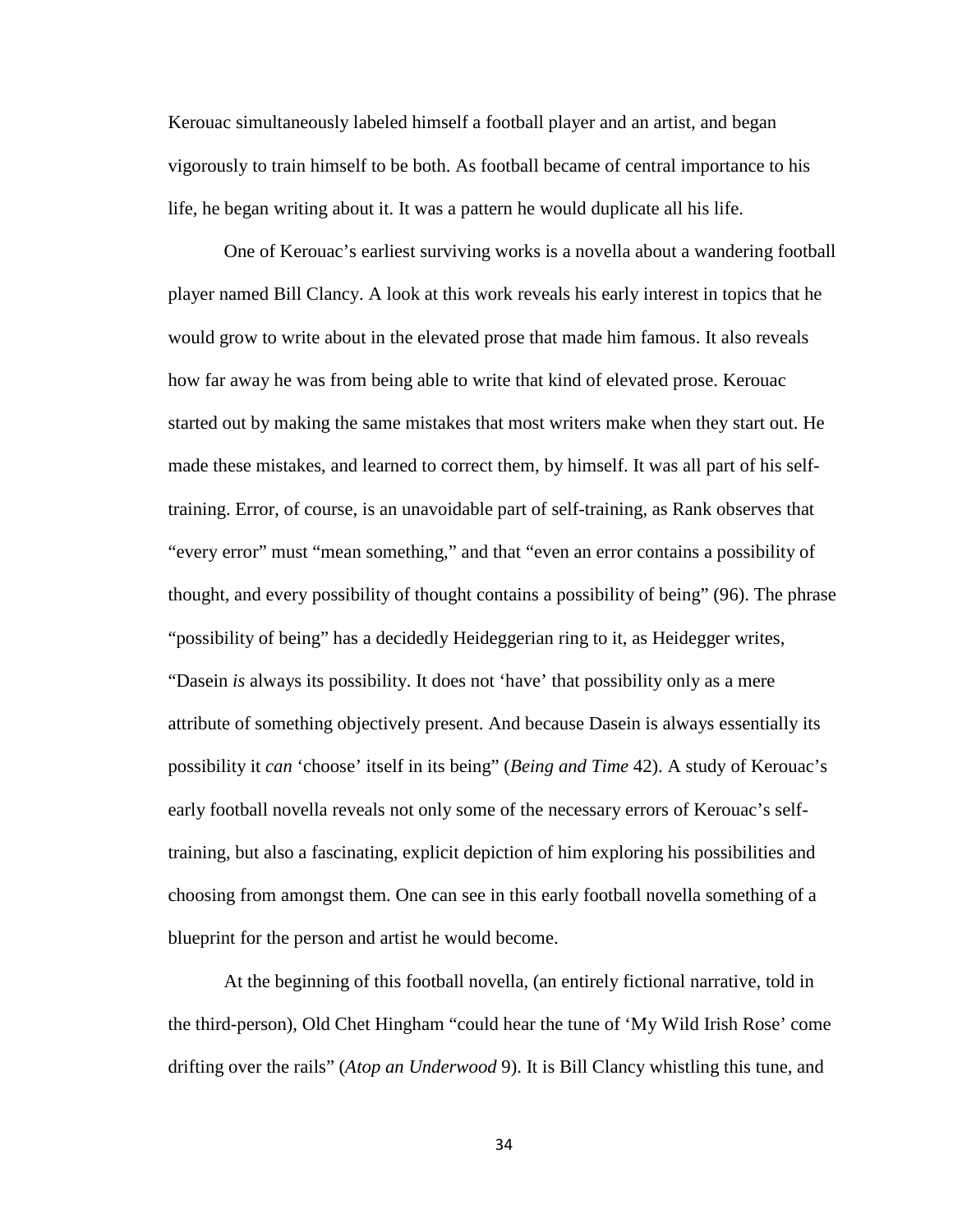this is Old Chet's (and the reader's) introduction to the hero of the story. Kerouac's hero is a stranger coming to a new town, whistling a tune. There is nothing original about the stranger-coming-to-town introduction from a storytelling perspective; the important thing to note is that Kerouac's hero whistles a tune. For the rest of his career, Kerouac would reference music in his stories. Cunnell writes that *On the Road* was "the first book I'd read or heard of with a built-in soundtrack" ("Fast This Time" 1). Kerouac practiced putting a soundtrack to his writing from the very beginning.

In terms of the development of Kerouac's authentic voice, Clancy's story is even more interesting than the tune he whistles. Clancy tells Old Chet that he had played baseball at college, but that he prefers a life on the road: "I stuck it out for a whole year, and then I hit the road. I travel by hitchhiking and hopping freights" (*Atop an Underwood*  11). This passage is fascinating for two reasons: first, it almost exactly predicts Kerouac's own experiences as a college student-athlete. Second, Kerouac's two most famous books, *On the Road* and *Dharma Bums*, feature him "hitchhiking" in one (*On the Road)* and "hopping freights" in the other (*Dharma Bums)*. This provides some indication that Kerouac already had a good idea of what he wanted to write about, and how he wanted to live, from the moment he started writing. The major struggle of his apprenticeship, then, would not be the struggle to figure out what he wanted to write about, but rather how he wanted to write about it. At the risk of oversimplifying things and stating the obvious, Kerouac first had to train himself to write better. One who admires Kerouac's mature writing can gain a deeper admiration for it by studying his early writing. Kerouac's ceaseless determination in his quest to become a great writer would serve as an inspiration almost in spite of the results of his efforts; but to see his efforts pay off, to see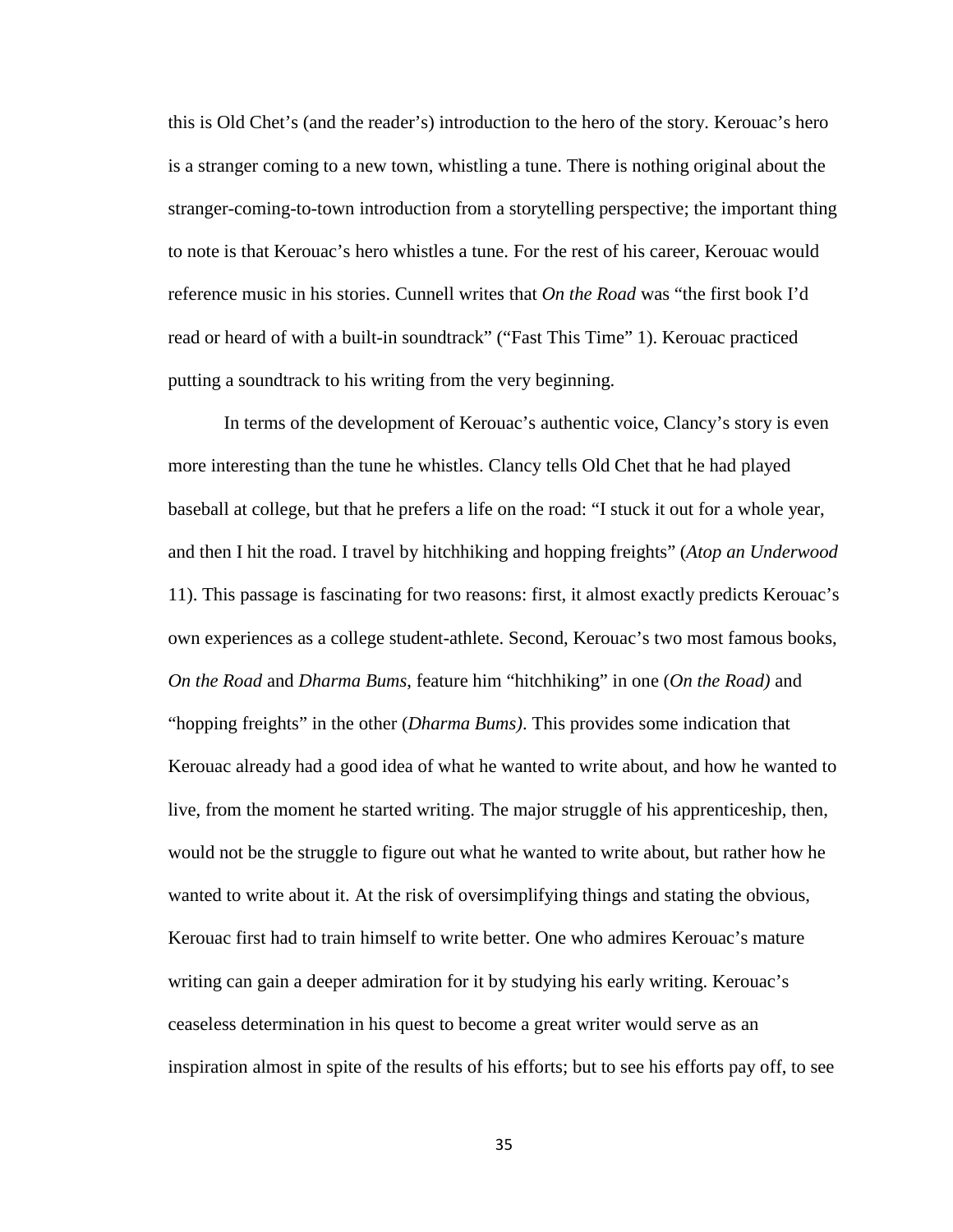him discover a way to write books filled with dazzling prose, alternately poetic and philosophical, is almost enough to make one believe in miracles.

The problems present in the football novella would haunt much of Kerouac's early prose: amateurish overuse of adverbs, overwrought passages featuring questionable word choices, and clunky dialogue. In his early writing, Kerouac has a particularly difficult time with dialogue, often making desperate grabs for variations of the word "said," and just as often attaching an unnecessary adverb to tell the reader exactly how the speaker says what he says. In a short passage from the football novella, Old Chet poses a question to Bill Clancy: "'Well, where is your home?' queried Old Chet suspiciously" (*Atop an Underwood* 10). This sentence seems harmless enough upon first glance, but in it one can see foreboding signs of much poorly written dialogue to come. The word "queried" seems forced and the word "suspiciously" seems unnecessary. It is difficult for a beginning writer to learn how to write good dialogue; the tendency is always to overdo it, to take every precaution against the possibility of the reader misunderstanding. This leads to overwritten dialogue. Such overwritten dialogue would be the rule for Kerouac for many years, often to the point where it becomes distracting. Kerouac was a natural maximalist with an inclination to include everything he could, and it was no easy task for him to tone down dialogue passages so that they began to sound like real people talking. In short, his writing looked like writing. When writing looks like writing it is almost always bad writing, just as when acting looks like acting it is almost always bad acting.

Kerouac shows more potential in the football scenes. Johnson even claims that he "was able to describe the blow-by-blow action on the football field like a professional"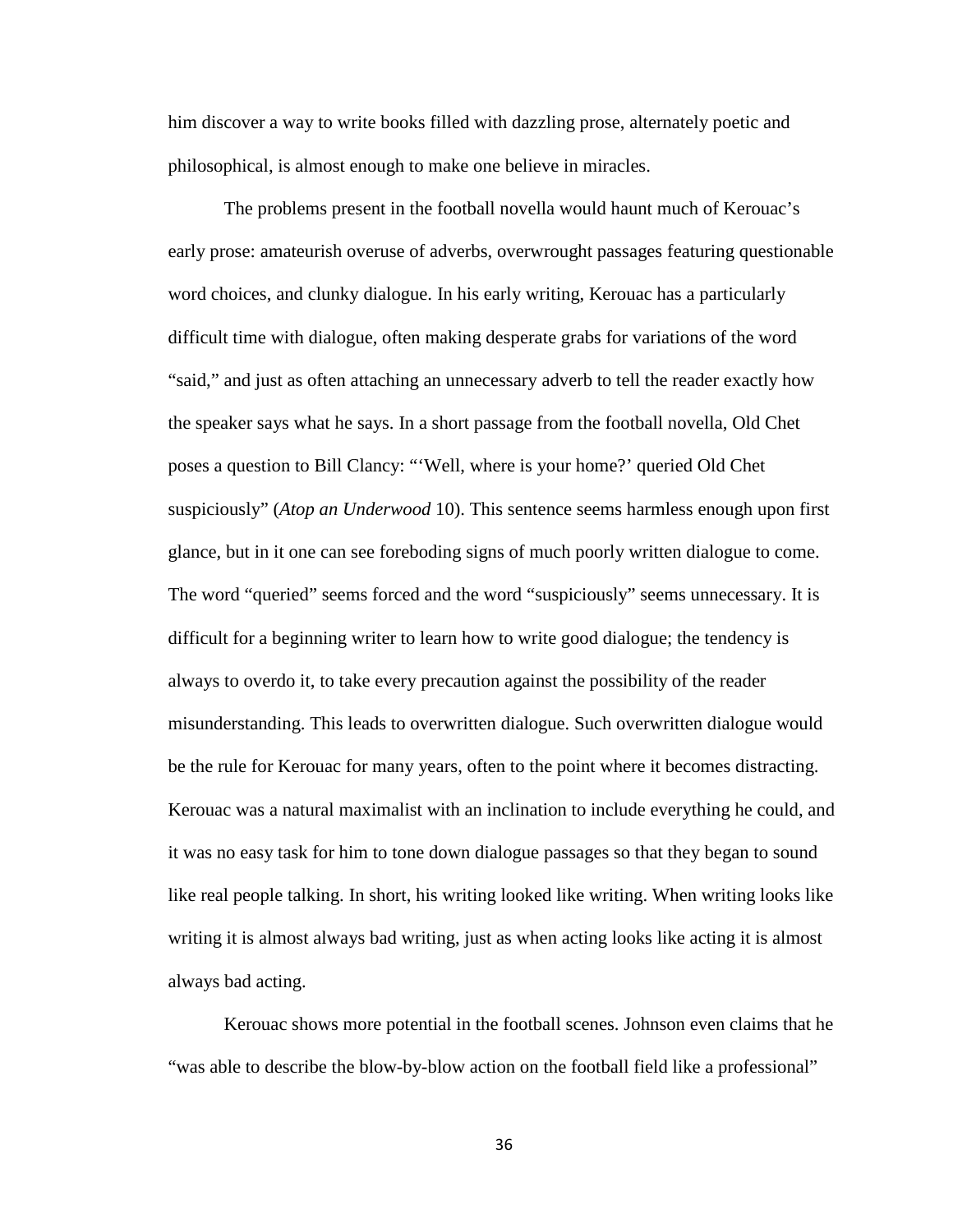(*The Voice is All* 57). Though that might sound like too extravagant a claim, the following passage reads like vivid sports journalism: "When State's brilliant blue and white colors came out on the field, worn by two dozen husky football players, the roar went up from the stands. The cavernous maw which had enveloped the players in practice now seemed to be turbulent with life" (*Atop an Underwood* 12). Here one sees that Kerouac wanted to create artistic renderings of reality from the very beginning. He shows a willingness to take chances to achieve the lofty results he desired. At this point, his desires outstretched his abilities. Later, in *The Town and The City*, he would write some of the best football scenes ever to appear in American literature. There he would use his memory to describe his own experiences from a third-person point of view, as he does in this passage describing the touchdown reception that probably sealed his college scholarship:

And now suddenly the crowd rose to its feet with one roaring cry of surprise, explosive and vast, as a Galloway player swept wide around the end, leaped into the air, twisted, and shot the ball several yards over dark helmeted heads, as another Galloway player paused, twisted, reached out for the ball, barely grasped it in his fingers, turned and went plummeting down the field toward the sidelines. The roaring of the crowd surged and grew thunderous, the Martin mother jumped up on her seat to see, and she saw a figure racing down the sidelines, shaking off tacklers with a squirming motion, plunging through others with a striding determination, tripping, stumbling, staggering on half fallen and half running, straightening out once more, plodding, faking, yet suddenly approaching the goal line in a drunken weary run, staggered aside by another lunging figure,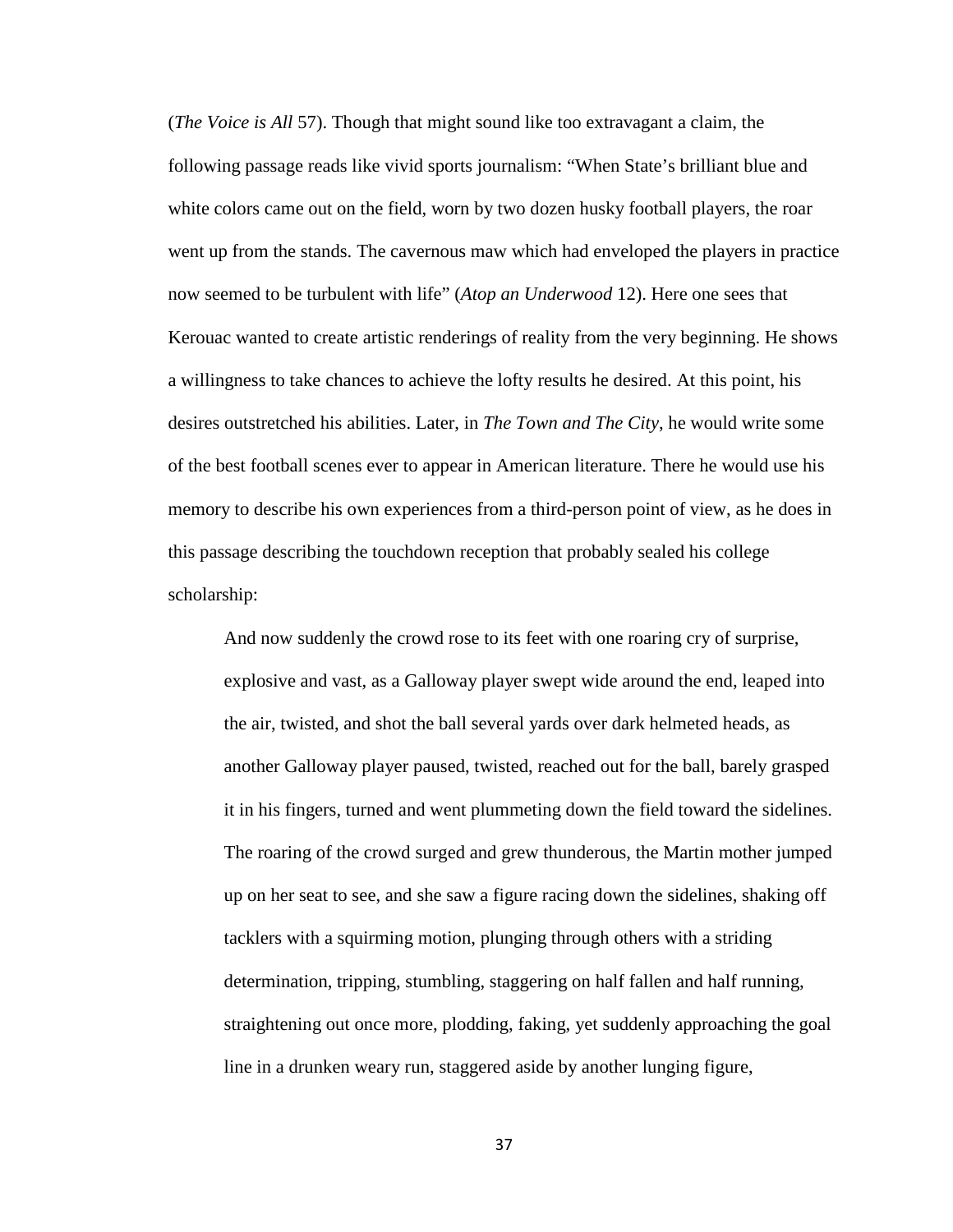momentarily stopping, then carrying on again, striding to the line falling, with a dark figure smashing into it, now wavering on bent knees, now finally diving over and rolling in the end zone triumphantly.

It was a touchdown at last. (*The Town and the City* 80)

In this passage, Kerouac had the advantage of having had the experience of scoring the touchdown. This allowed him to use his legendary memory. In the early novella, he was drawing only from his imagination. Kerouac's great memory, and his desire to use it, made experience a requirement for his art.

In another passage of the early football novella, Kerouac attempts to do something that would later become one of his greatest strengths. Before a big football game, Kerouac writes, "Bill Clancy, who was to start at right guard, was thoroughly awed by the vastness of the big football scene . . . . The stands continued to fill up, until Bill thought they would burst with corpulence" (*Atop an Underwood* 12). Kerouac would eventually learn how to express the "vastness" of various "scenes" with inimitable poeticism that possesses the rare capability of commingling melancholy and joy, and making the interdependence of these two seemingly contradictory emotions understandable. One can look at this early passage and see that such poetic expression did not come to him without practice, but that he began, like so many other writers, by using on-the-nose writing replete with awkward word choices (even poetically, I cannot imagine how football stands can fill up until they "burst with corpulence").

Kerouac's "spontaneous prose" technique had an unmistakable athletic component. When he used that technique to write a book, it was a workout. His t-shirts would get so sweaty that he could literally wring them dry. He sometimes lost 15 or 20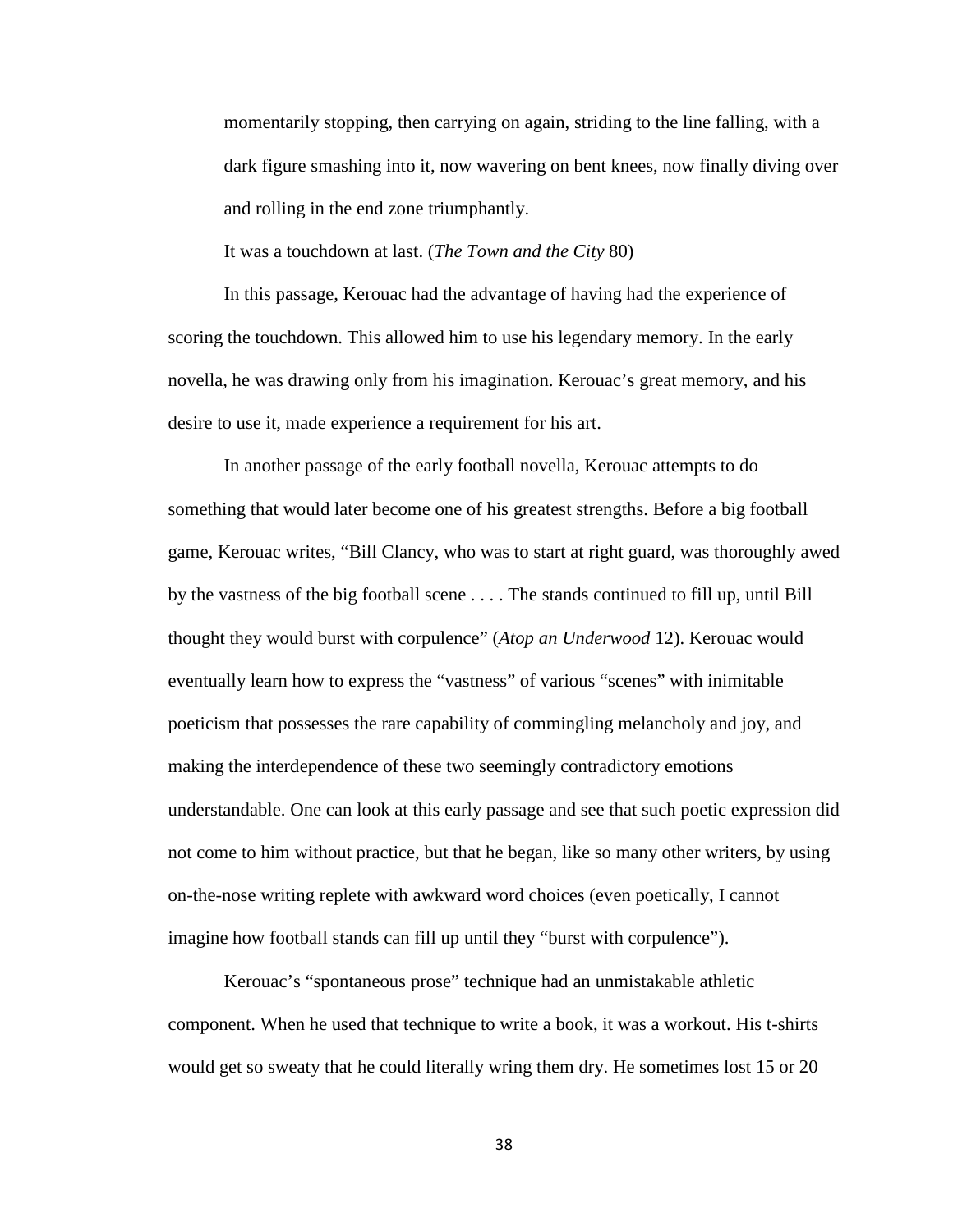pounds in a matter of days. Most significantly, his ultimate refusal to revise anything he had written, which was really the extension of his "spontaneous prose" technique to its logical and daring conclusion, introduced a striking parallel between writing a book and competing in a football game. Revision is often considered a writer's greatest ally. On the contrary, a football player cannot depend on revision. At the end of a football game, a quarterback cannot go back and correct the mistakes he made throughout the course of the game in the hopes achieving a better result. A writer, on the other hand, can go over his work again and again until he gets it just the way he likes it. Kerouac's refusal of this advantage may seem foolhardy and lazy, but football had influenced him to believe that revision makes things less beautiful, not more beautiful. William S. Burroughs acknowledges that Kerouac believed in his method and made it work for him, even if it might not work for everybody:

Kerouac's method of writing worked for him. That doesn't mean it would work for anyone else. It doesn't work for me at all. I don't write that way. I edit. He always said first version is best. I said, "It may be for you, but it's not for me." I take three versions at least before I get it into any kind of shape. It is very much, of course, in the tradition of Wolfe. The method of composition was very similar. It's the flow and writing at great speed. (*Jack's Book* 190).

Kerouac's reliance on "great speed" and his belief that the "first version is best" comes as a direct result of football's impact on his aesthetic sensibility. Football taught him to believe in the sacredness of the first draft, that when the clock strikes zero the game is over; and, perhaps most importantly, that you do not have to be perfect to win the game.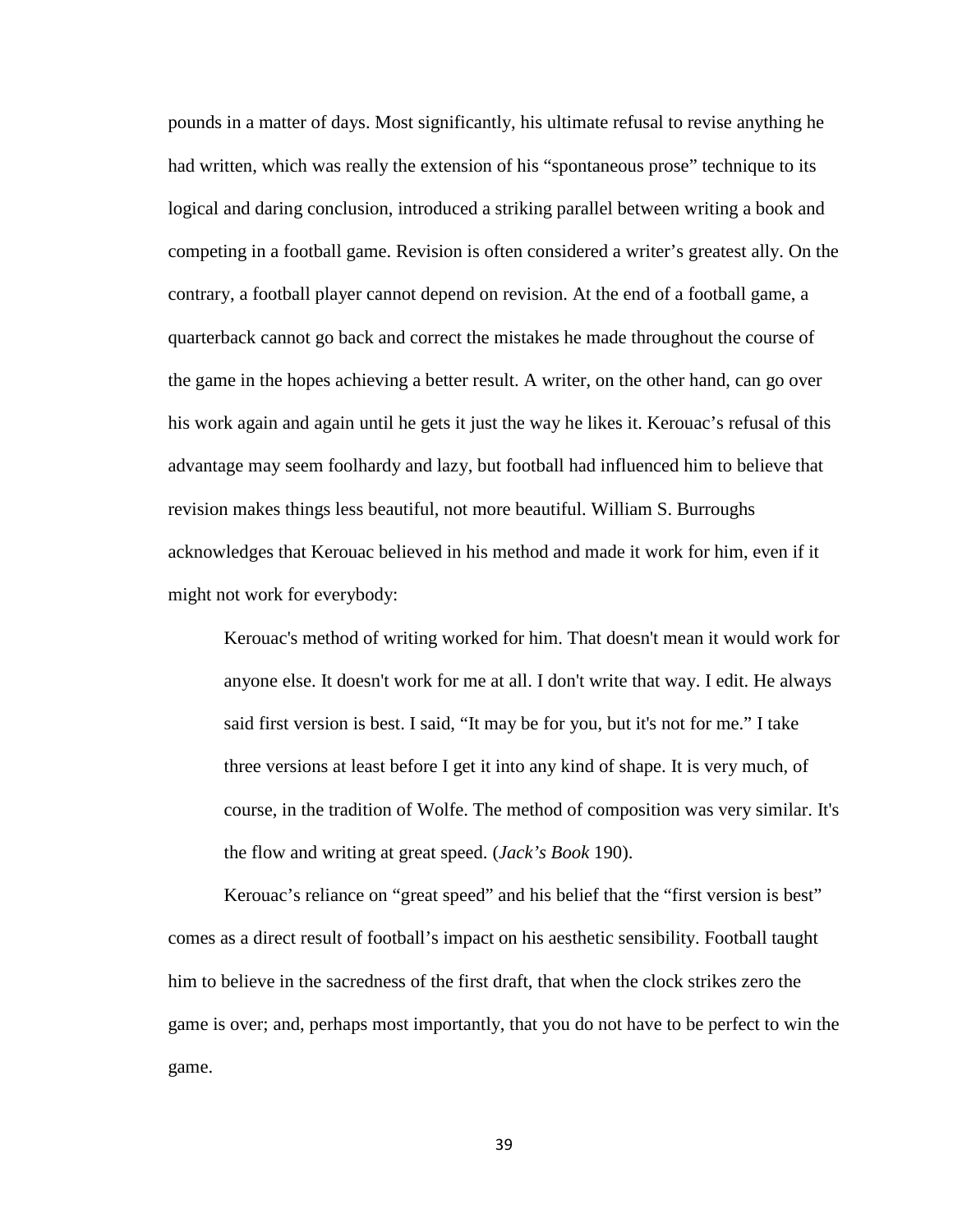Kerouac wrote about other sports than football. His early writing about sports provides interesting insight into his ongoing search for his name. One of the earliest things he did was called, "Jack Lewis's Baseball Chatter." Jack Lewis is an obvious Americanization of his given name, Jean-Louis. It is interesting to follow Kerouac's name changes throughout his apprenticeship. He changed his name constantly, ever on the lookout for the name that signified, once and for all, who he was. Most writers do not have to deal with this. They are given a name when they are born, and that is that. Kerouac's search for his own name parallels his search for his artistic identity. Jack Lewis, the name he used at this stop, sounds like a great name for a sportswriter. In truth, it sounds like a great name for anybody. One cannot deny that some names sound better than others. Kerouac's search for the right name for himself had the added benefit of giving him practice at choosing names for the characters of his books.

Kerouac also used his early sports writing to explore themes he would later explore in more profound ways in his novels. In one issue of "Jack Lewis, Baseball Chatter," Coach Bob Chase expresses one such theme when discussing the future of his team: "'Well, don't always be too sure about anything; anything may happen to anything, and that's pure, common sense'" (*Atop an Underwood* 17). This recognition of the openness of the future always remained an important part of Kerouac's philosophy. He would later expound upon it in more advanced ways, most famously in the powerful closing paragraph of *On the Road*, where he writes, "nobody, nobody knows what's going to happen to anybody besides the forlorn rags of growing old" (307). By then Kerouac could express this philosophy in such a way that an attuned reader could feel its meaning, and it helped many people understand this truth for the first time. In this early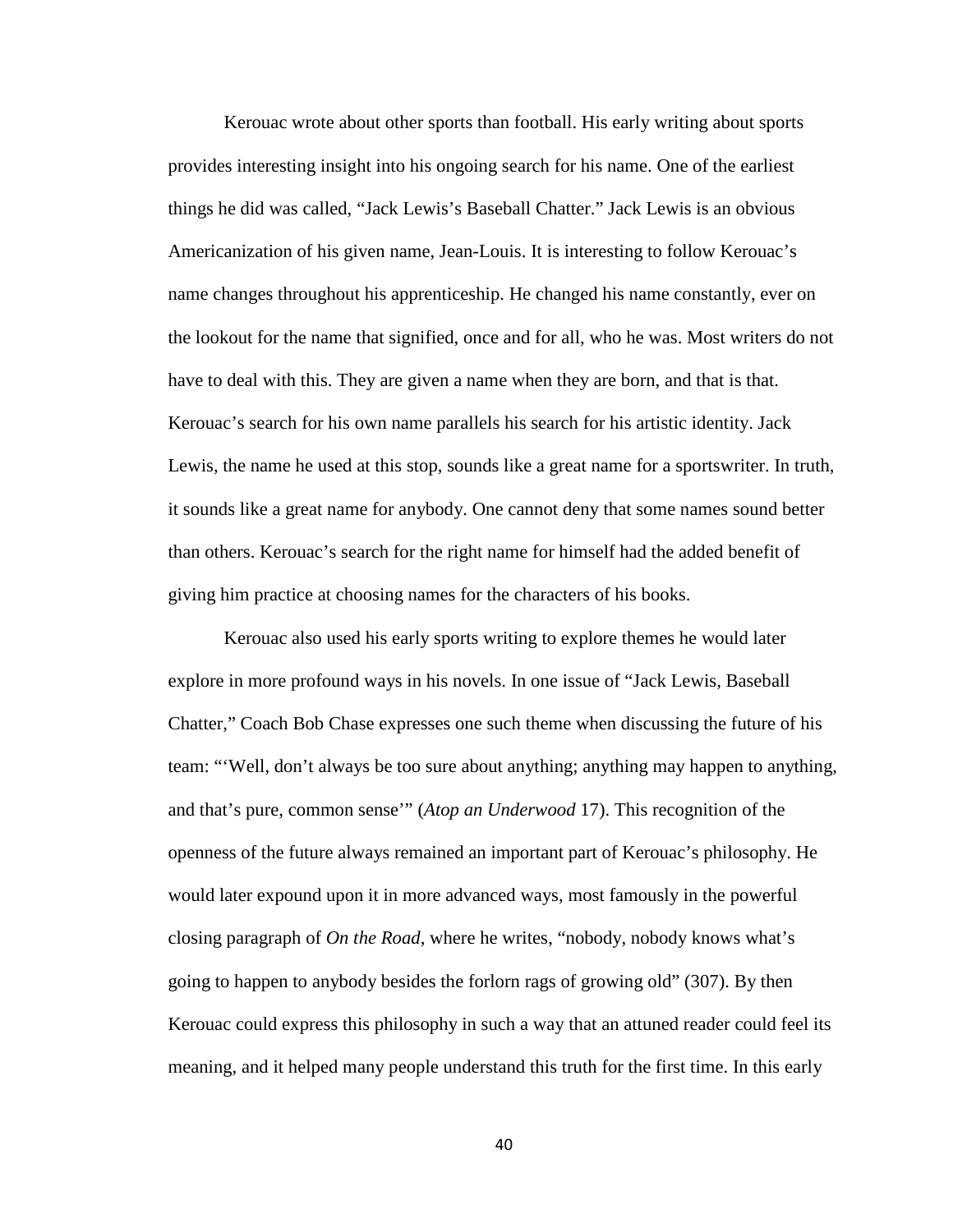passage from "Baseball Chatter," Kerouac has his coach say that it is "pure, common sense" that "anything may happen to anything." He was wrong. There is nothing common about that sense. In actuality, what is called "common sense," seeks to refute that kind of idea. Heidegger explains, "The self-certainty and decisiveness of the they increasingly propagate the sense that there is no need of authentic, attuned understanding" (*Being and Time* 171). What is commonly referred to as "common sense," is often only another way to discourage an individual from attaining "authentic, attuned understanding." Kerouac's version of "common sense," on the other hand, actually helps readers achieve more authentic, attuned understanding.

Kerouac's most prolific output as "Jack Lewis" came as the writer and publisher of *The Turf*, a racing paper he wrote and published. Johnson is the only Kerouac biographer who recognizes the significant accomplishment of these early publications. She writes, "The issues of *The Turf*, precursors of the fiction Jack would later write in which he brilliantly depicted physical action, from football games to Neal Cassady's driving to the moves of a saxophone player, were works of childhood genius" (*The Voice is All* 51). Kerouac's dad would take him to the track sometimes. He took losses that he could not afford, and the family would often have to move as a result. Kerouac responded to these changes in fortune with tremendous resiliency. He immediately wrote about these experiences at the track in *The Turf*. Years later, in *The Town and the City*, Kerouac would write a tremendous scene inspired by all the times his father took him to the track. In that scene, as I will show in chapter three, Kerouac creates a beautiful experience where, perhaps, no beautiful experience had been, while at the same highlighting what I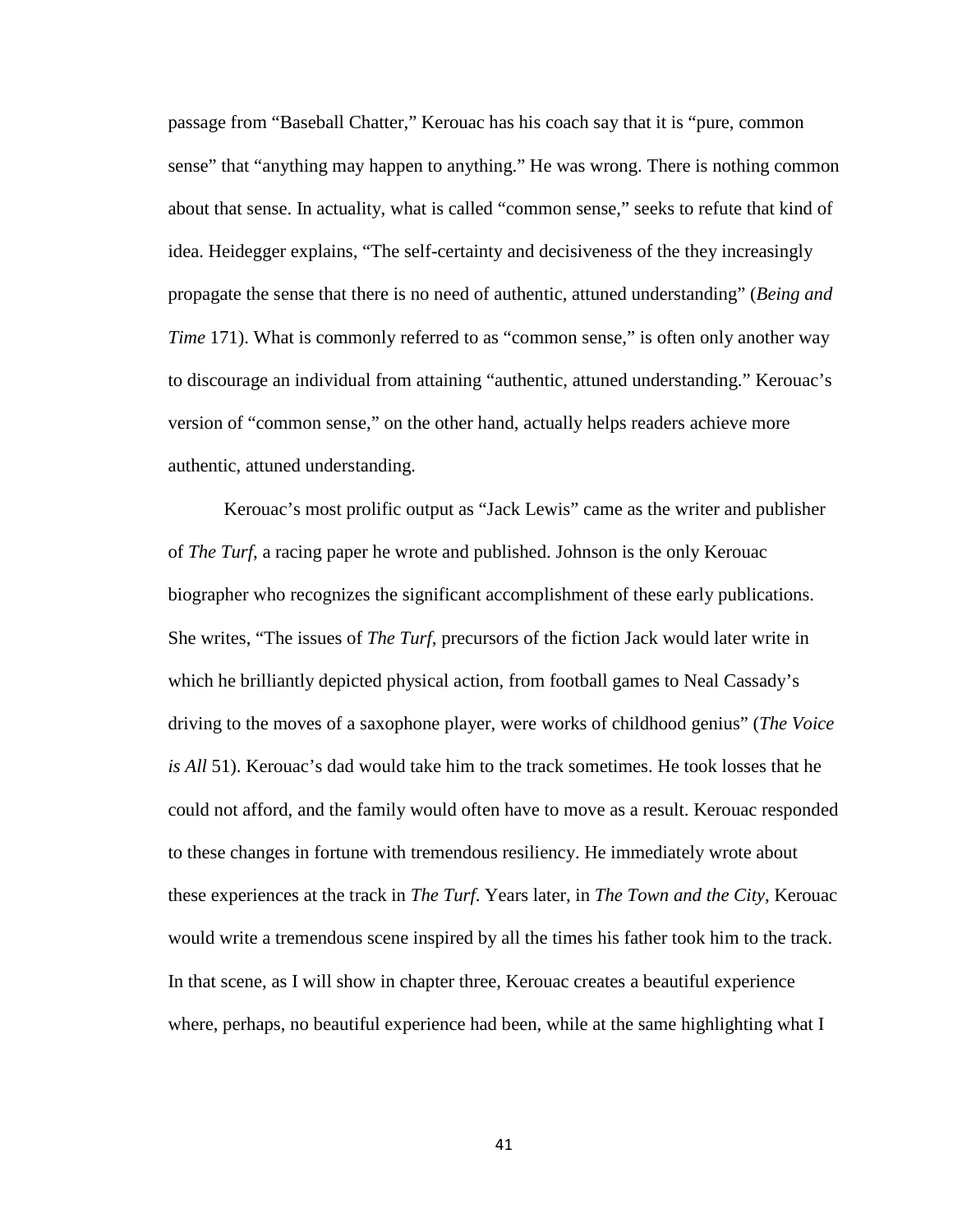will refer to as an "epiphanous moment" in the relationship between himself and his father.

As Kerouac neared the end of his days at Bartlett Junior High, another experience would change his family's fortunes and test his resiliency again. Miles explains, "Then, in 1936, came the great flood" (*Kerouac: King of the Beats* 22). Bartlett canceled classes, and Kerouac went to look at the spectacle with his friend, Billy Chandler. Johnson writes that Kerouac observed the flood "as if he had the curious sense of immunity reporters feel when they're covering a story," and that it was only later that he and Billy realized "that what they were witnessing was a huge disaster directly affecting people they knew" (*The Voice is All* 55). Kerouac would later recall this flood, which happened just after his fourteenth birthday, in *Dr. Sax*. The distance with which he seemed to observe events did not signify inattention to them. Miles notes that "his long description of the river in flood in *Doctor Sax*, clearly based on personal experience, is masterful" (22). Kerouac excelled at making art based on personal experience, and the flood gave him a perfect opportunity to do this.

The flood's simultaneous impact on Kerouac's family's fortunes and his own inner development led him to a philosophical breakthrough. Philosophical reflection on the relationship between the inner and outer universes became a recurring, often overlooked motif in Kerouac's writing; and it provides another example of Kerouac's attunement with one of the most basic elements of the struggle for authenticity in modern times. Guignon observes that "it could be argued that in the modern period the master dichotomy governing all others is the opposition between *inner* and *outer*" (*On Being Authentic* 81). The flood gave Kerouac his first real understanding of this opposition. As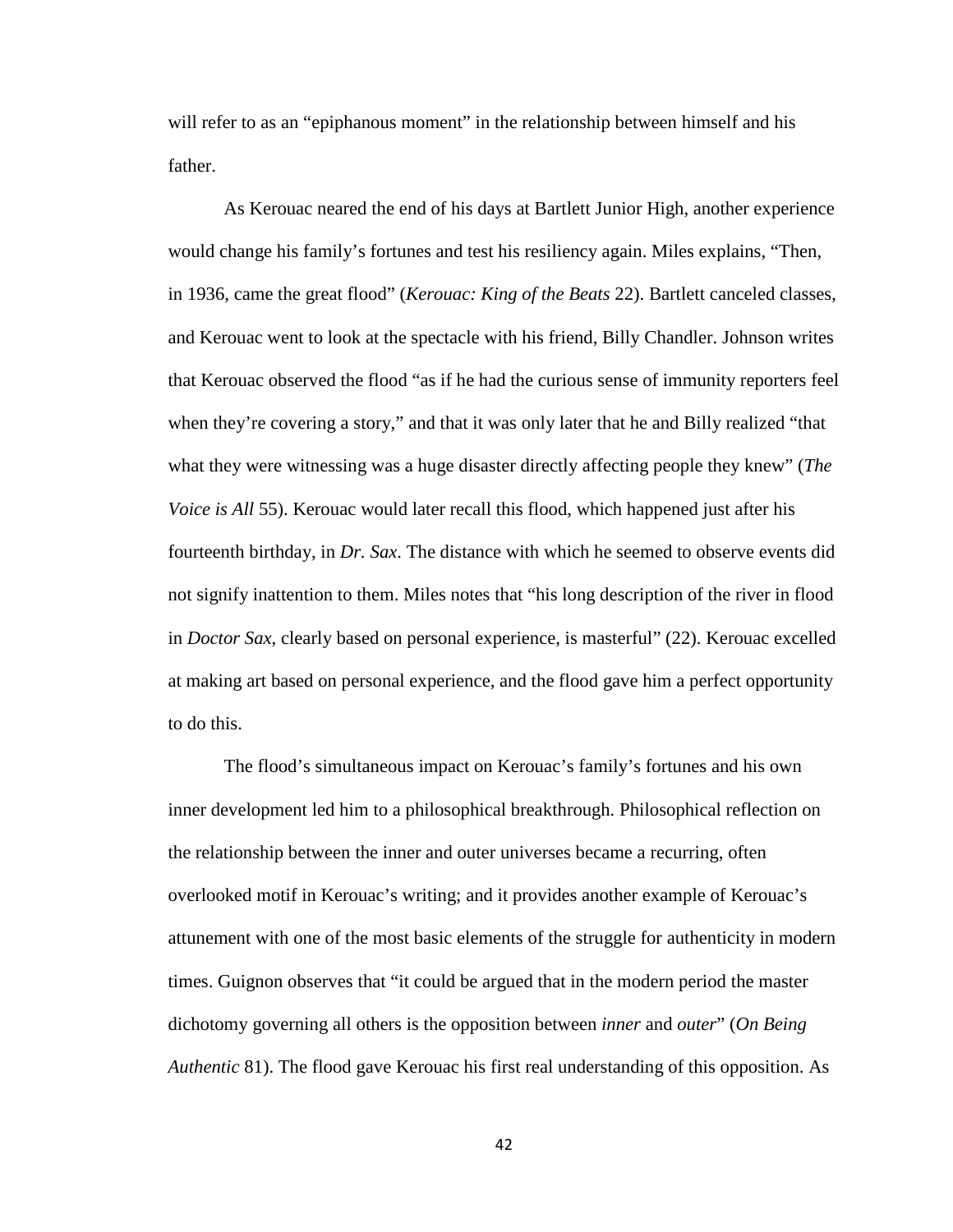things in the outer world got really bad, with the flood damaging the town and his family, things in his inner world somehow got better. He shed his guilty skin and was able to walk with lighter feet toward the future. It did not make sense. Perhaps the realization that it did not make sense, that the inner and outer worlds do not always coincide perfectly, made him feel more at home within himself, more comfortable with the conflicts that went on inside him. Guignon explains the importance of this inward turn to being authentic: "To be authentic, you must be in touch with what lies within, that is, the inner self, the self no one sees but you" (82). McNally's interpretation helps make it clear that the flood was the thing that allowed Kerouac to make the first step toward being himself and nobody else. He was learning, and he would go on to document this learning process in his writing. His artistic objectifications of the "inner self" offer his readers a new way of understanding the individual struggle for authenticity, as well as a possible way to deal with this struggle and live a more authentic life. This passage from *On the Road* is a good example of Kerouac objectifying his "inner self":

Down at 23<sup>rd</sup> and Welton a softball game was going on under floodlights which also illuminate the gas tank. A great eager crowd roared at every play. The strange young heroes of all kinds, white, colored, Mexican, pure Indian, were on the field, performing with heart-breaking seriousness. Just sandlot kids in uniform. Never in my life as an athlete had I ever permitted myself to perform like this in front of families and girl friends and kids of the neighborhood, at night, under lights; always it had been college, big-time, soberfaced; no boyish, human joy like this. Now it was too late. (180)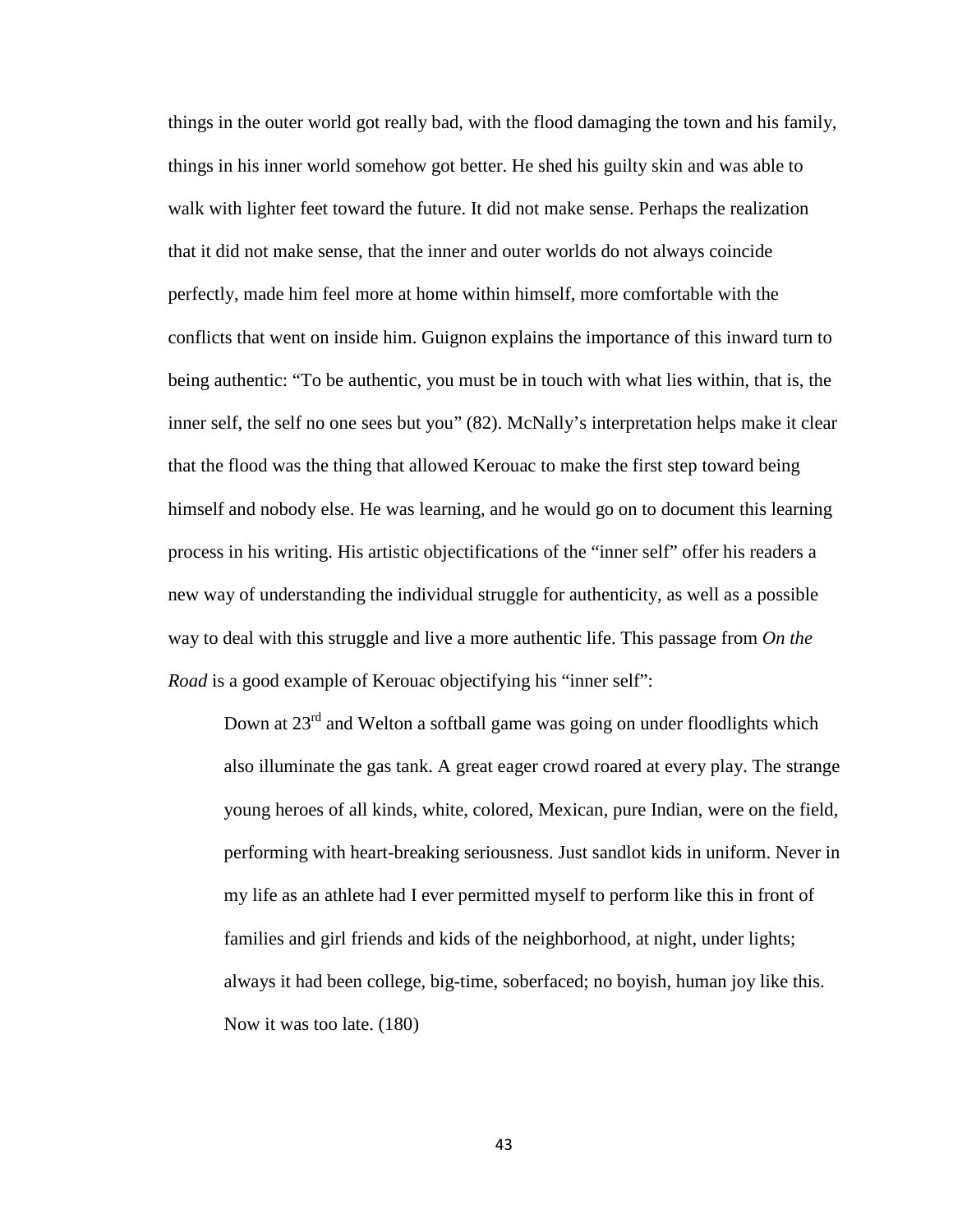In the first half of this passage, Kerouac describes a spectacle that is as familiar in America today as it was when he described it: a local softball game. He describes it just enough and no more. The reader can see that softball game by remembering all the softball games that he has seen in his own life; and almost every single American adult has attended at least one softball game. In the second half of the passage, Kerouac objectifies his inner self with the same "heart-breaking seriousness" with which he had never permitted himself to perform as an athlete. A softball game will not inspire everybody to have the same thoughts or feel the same emotions as Kerouac does in this passage; but this passage can teach anybody to better understand the thoughts and emotions that a softball game does inspire them to have. To use Guignon's phrasing, it can teach people how to be authentic by modeling how to get in touch with what lies within.

The flood did not damage Kerouac's house, but his father's business was not so lucky. Nicosia reports, "Leo's shop . . . was a few feet below street level and got touched by the tip end of the flood. He did not suffer very much damage, but with his precarious finances it was enough to put him out of business" (*Memory Babe* 37). By all accounts, Kerouac's father was never quite the same after this. He carried on, he worked for other print shops, he did other odd jobs, but he never again managed to achieve anything approaching the happiness he had or pride he took from running his own business. According to Miles, Kerouac's father "took to drinking heavily. He was a bad drunk and became maudlin and weepy, and would often have to be carried home by his friends" (23). While Nicosia asserts that "his father's cynicism was bound to drive young Jack still deeper into himself" (37), it is McNally's interpretation of Kerouac's response to the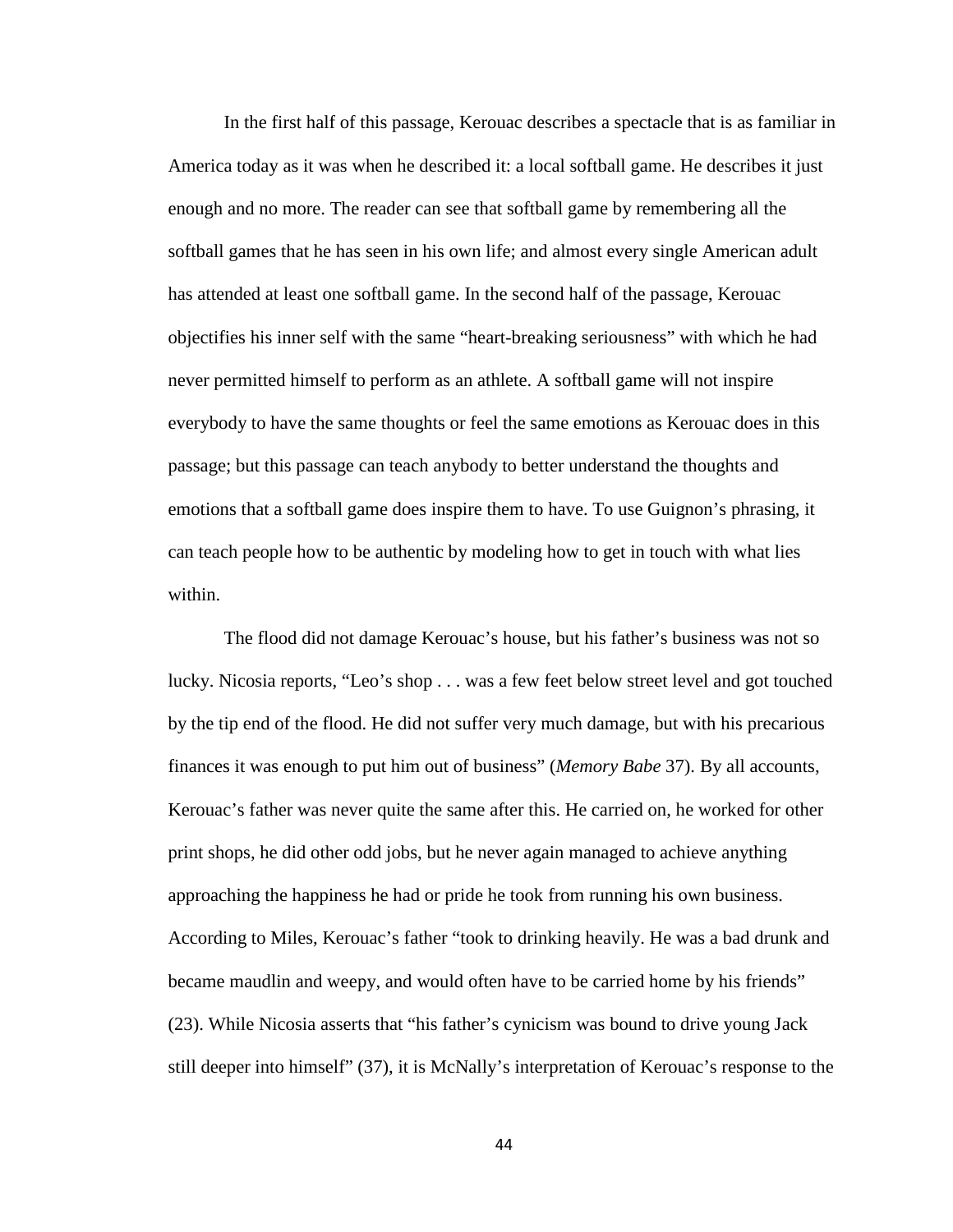flood that makes more sense when one considers Kerouac's burgeoning artistic temperament. McNally argues that the flood had a purifying effect on Kerouac: "As the sun came out and the waters eased into summer normality, Jacky's crisis passed too, for reasons as imponderable—and natural—as why a flood stops" (*Desolate Angel* 20). The flood gave Kerouac one of his first chances to do an intense examination of the relationship between his inner and outer worlds. He would master objectifying such examinations when he started using first-person, autobiographical narration in his novels. The flood culminated with his graduation from junior high and his entrance into high school, and its coming and going did indeed coincide with a coming and going of a part of Kerouac. Kerouac could now look ahead, and "ahead lay football and romance and adulthood" (McNally 20). Ahead lay high school.

In high school, Kerouac discovered one writer who gave him a greater vocabulary with which to deal with the inner and outer dichotomy. McNally claims that "Miss Mansfield had no worthy successor" (*Desolate Angel* 22) at Lowell High School, but Nicosia argues that "Jack considered his English teacher, Joe Pyne, the best teacher he ever had" (*Memory Babe* 51). In fairness to McNally, no biographer other than Nicosia makes mention of Joe Pyne; but, in *Vanity of Duluoz*, Kerouac remembers Pyne (as Joe Maple) fondly, specifically for introducing him to Emily Dickinson: "Old Joe Maple of Lowell High School had done me well teaching me to appreciate not only Walt Whitman but Emily Dickinson" (34). Kerouac would later give Dickinson's most famous punctuation mark, the dash, an elevated place in his theory and practice of punctuation. He provides his theory of the dash in his essay "Essentials of Spontaneous Prose": "No periods separating sentence-structures already arbitrarily riddled by false colons and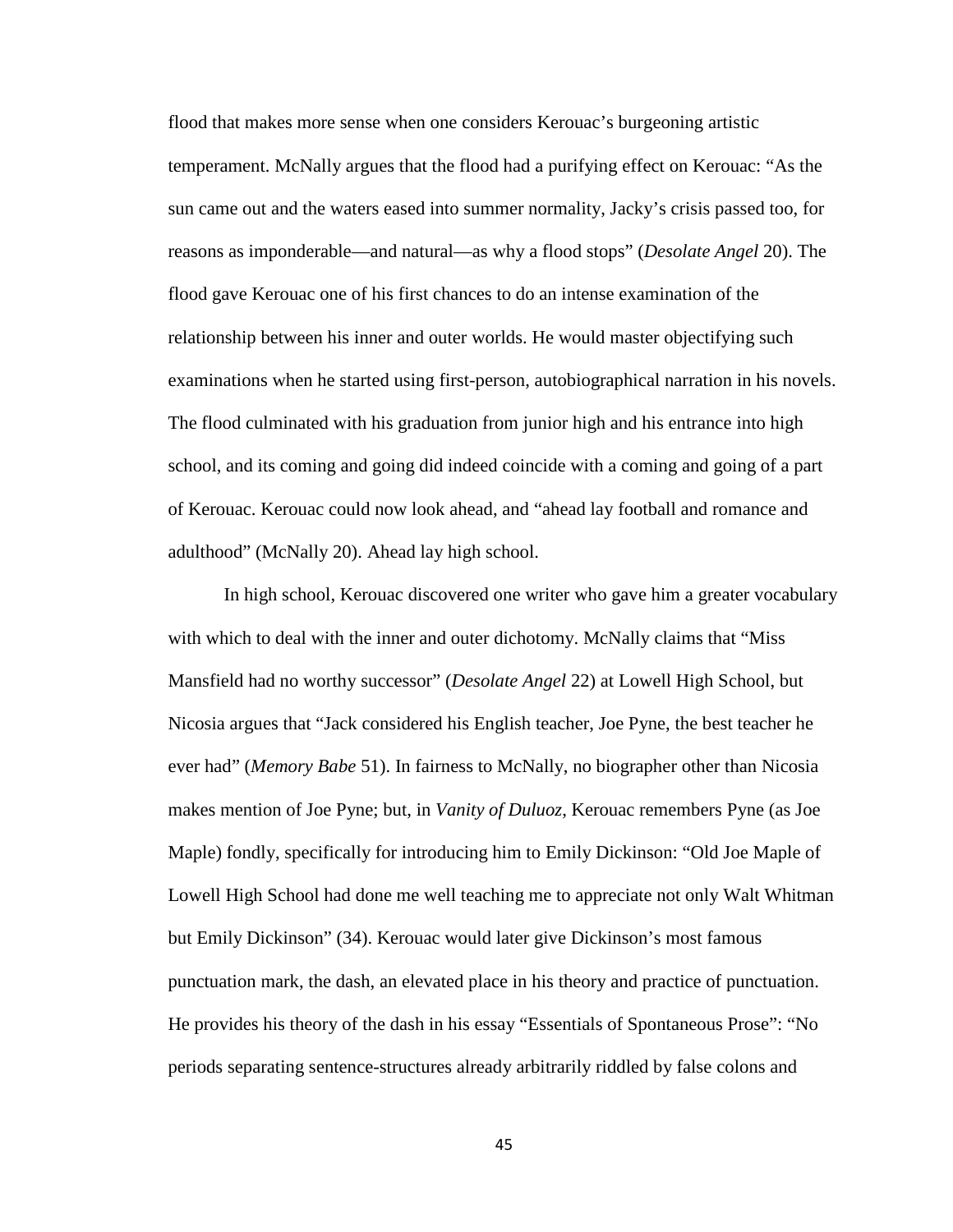timid usually needless commas—but the vigorous space dash separating rhetorical breathing (as jazz musician drawing breath between outblown phrases) 'measure pauses which are the essentials of our speech'—'divisions of the *sounds* we hear'—'time and how to note it down'" (*You're a Genius All the Time* 40). McNally claims that "only the inspiration of Emily Dickinson justified his time" at Lowell high (22), but one cannot downplay the importance of the dash in the development in Kerouac's authentic voice; and there is some evidence that Dickinson's subject matter also had an influence on him.

In "The Brain—is wider than the Sky--," Dickinson writes "The Brain—is wider than the Sky-- / For—put them side by side-- / The one the other will contain / With ease—and You—beside." In *Desolation Angels*, one can see Kerouac echoing both the style and subject matter of Dickinson's stanza in this spontaneous reflection about "the rivers of America."

The rivers of America and all the trees on all those shores and all the leaves on all those trees and all the green worlds in all those leaves and all the chlorofic molecules in all those green worlds and all the atoms in all those molecules, and all the infinite universes within all those atoms, and all our hearts and all our tissue and all our thoughts and all our brain cells and all the molecules and atoms in every cell, and all the infinite universes in every thought—bubbles and balloons—. (98)

This passage indicates that Kerouac may have learned more than a unique way to employ the dash from Dickinson; he may also have learned that "the brain is wider than the sky . . . and deeper than the sea." Dickinson may have been the first writer to show him how to commingle poetry and philosophical reflection.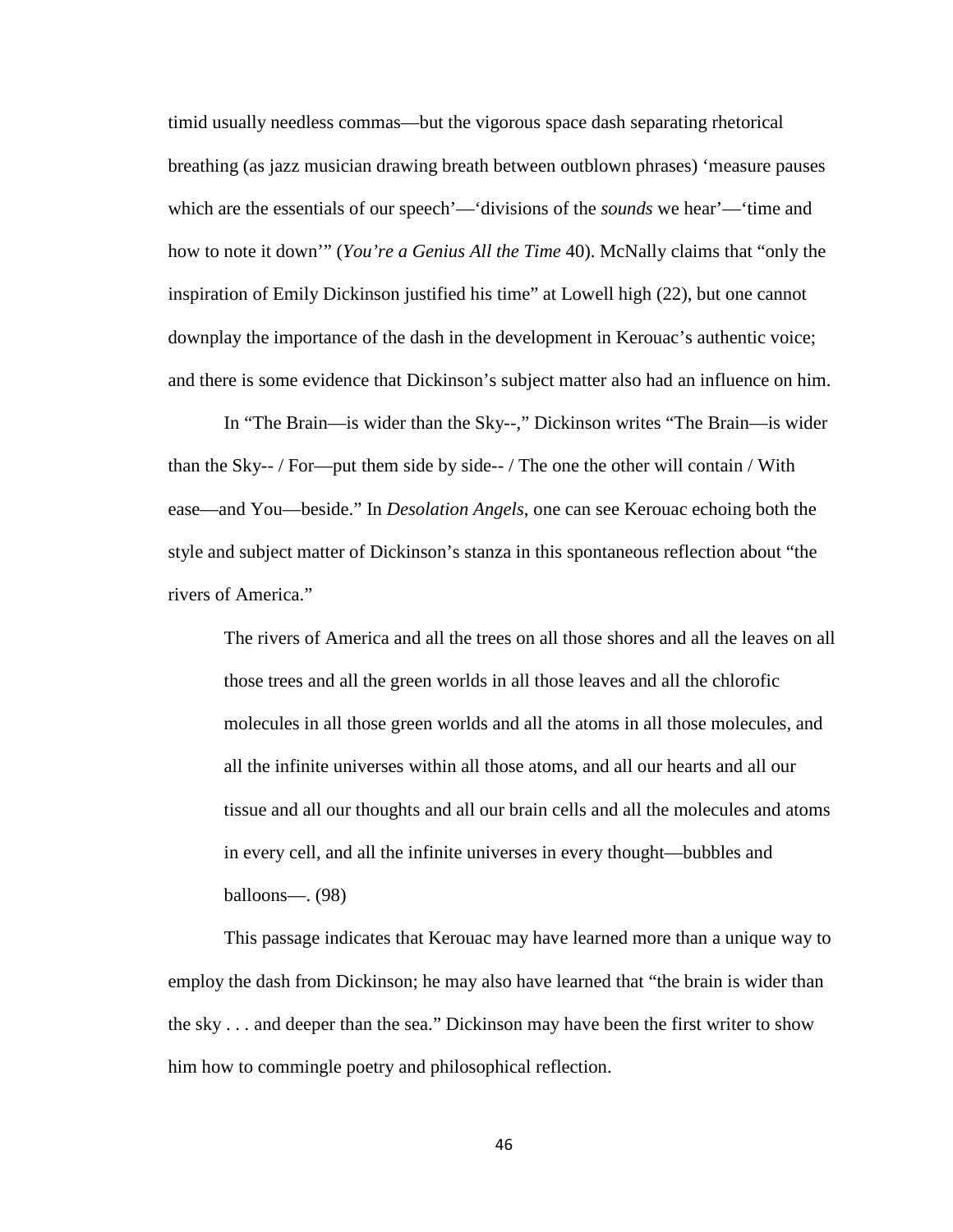In spite of his obvious football talent, Kerouac's coaches often hesitated to play him in the games. When they did put him in, he would peel off long touchdown runs, make dazzling punt returns, lead the team to comeback victories, and then get benched for the next game. It did not make sense. By all accounts, Kerouac did not complain or pout about his sparse playing time. (He left that to his father.) He just waited for his next opportunity and let his play speak for itself. Then, on Thanksgiving Day 1938, he experienced the crowning moment of his high school football career. What happened that day changed his life.

Lowell High School played Lawrence High School in what had become a rivalry game. Nicosia informs that "fourteen thousand shivering spectators" showed up to watch the game. The first half ended in a scoreless tie. Kerouac remembers, "Second half they figure they might need me and put me in" (*Vanity of Duluoz* 22). Kerouac went on to score the only touchdown, as he would later describe it in *The Town and the City*, in an 8- 0 Lowell victory. In his limited playing time before that game, he had already drawn the attention of Lou Little and Frank Leahy, head football coaches of Columbia and Boston College, respectively. Both of the them watched Kerouac's second half heroics from the stands that day. Johnson concludes that this game "definitively ended his anxiety about whether or not he would be able to go to college" (*The Voice is All* 58). He had only to choose whether he would attend Boston College or Columbia.

Kerouac's mother wanted him to go to Columbia; she had dreams of following him to New York. Leahy had connections with Kerouac's father's employer, and offered to get him a promotion if he could get Jack to commit to Boston College. This made Kerouac's decision a little more difficult than it otherwise would have been, but there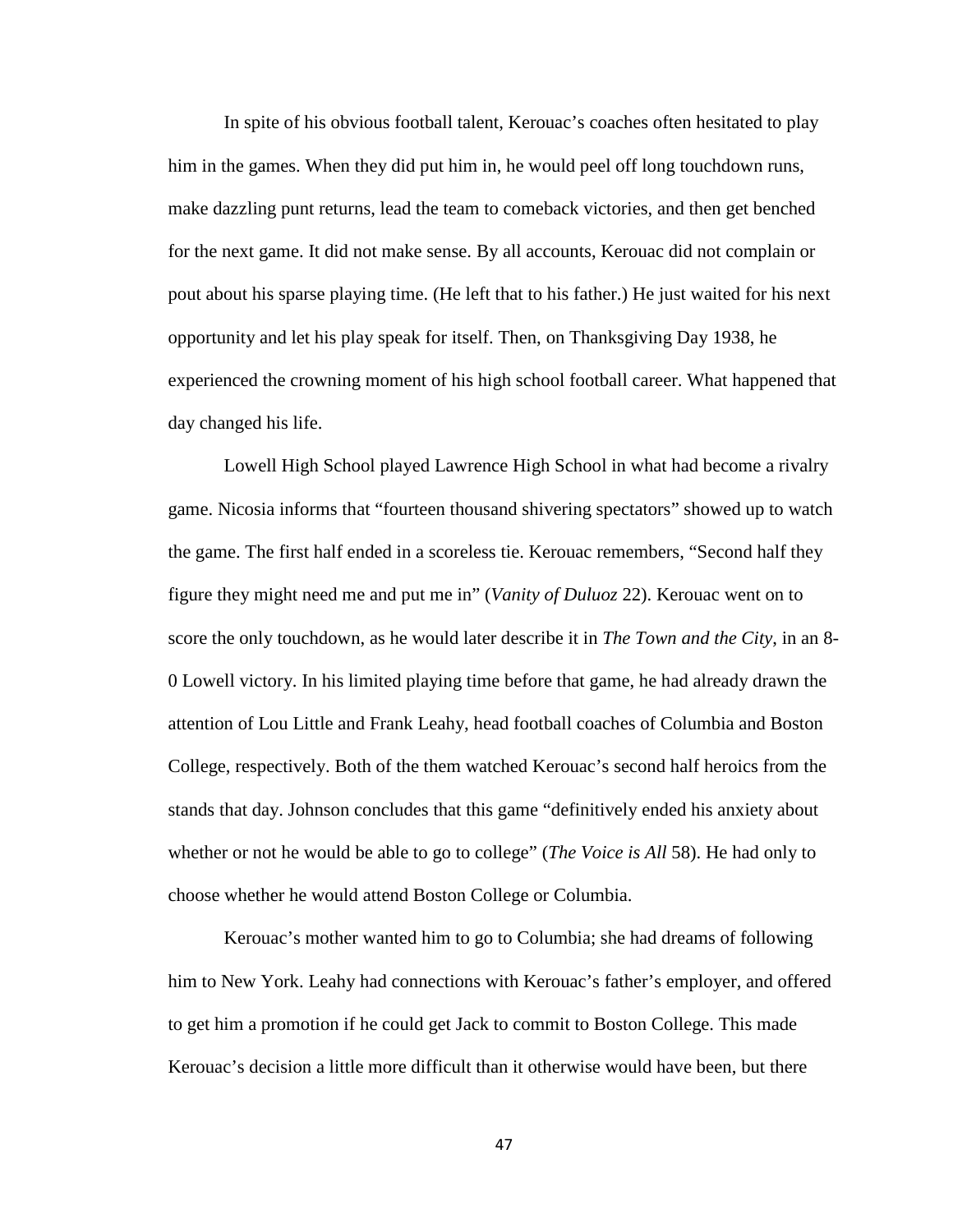was no way that he was turning down an opportunity to move to New York. He had dreamed about it since he was a kid reading *The Shadow* magazine. On top of that, Father Morisette had told him that, if he wanted to become a writer, "the best place to go was New York" (Nicosia 46). Between Father Morisette's advice and the boyhood dreams of the big city, the lure of New York outweighed everything else, and Kerouac accepted a football scholarship from Columbia University.

When Kerouac left for New York City, the first girl he ever fell in love would not be by his side. Her name was Mary Carney. He met her at a New Year's Eve dance. He would go on to render their meeting and their falling in love in the novel *Maggie Cassidy*. By the time he wrote it, Kerouac had developed his voice to the point where he could leave a distinct imprint on anything he wrote, as he does in this passage about the night he met her:

Never dreaming, was I, poor Jack Duluoz, that the soul is dead. That from Heaven grace descends, the ministers thereof . . . No Doctor Pisspot Poorpail to tell me; no example inside my first and only skin. That love is the heritage, and cousin to death. That the only love can only be the first love, the only death the last, the only life within, and the only word . . . choked forever. It was at the dance. The Rex Ballroom; with coat attendants in a drafty hall, a window, coatroom racks, fresh snow spilled on the boards; the rosy girls and handsome boys running in, the boys clacking heels, the girls in high heels, short dresses of the Thirties showing sexy legs. (26)

Kerouac wrote *Maggie Cassidy* after he wrote *On the Road*, and by this time he had mastered balancing the expression of his inner self with the expression of the outer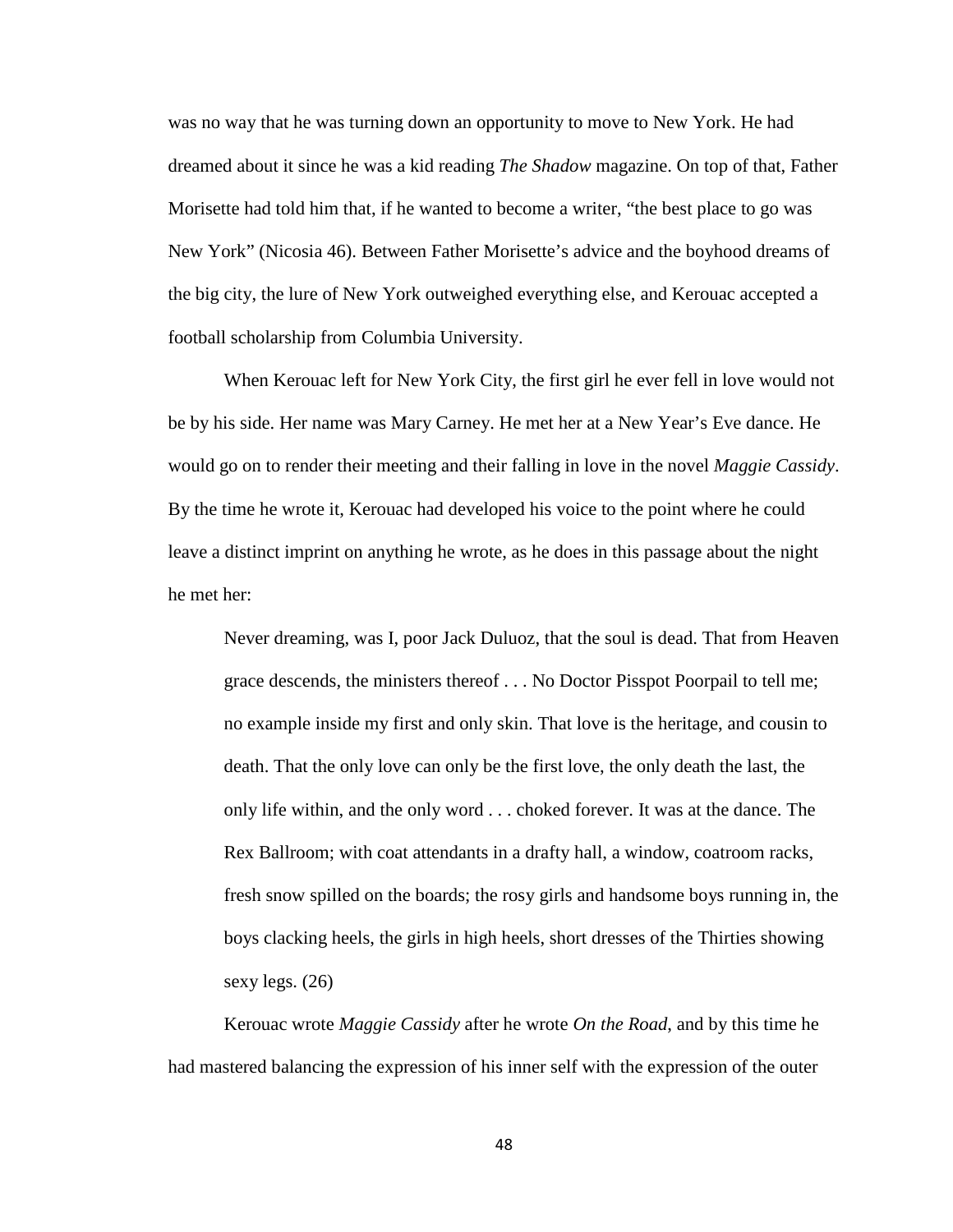world. This time, as opposed to the softball scene in *On the Road*, he expresses his inner self first, the outer world second. The artful transitioning between the expression of his inner self and the outer world was not something that he could have done when he met Mary Carney, when he was just another high school kid falling in love for the first time.

Nobody ever forgets the first person they fell in love with, and Kerouac would never forget Mary Carney. Based on her interview in *Jack's Book*, one can see why Kerouac would have fallen in love with her. She says, "There was something deep between Jack and me, something nobody else understood or knew about . . . . Jack was so sweet. He was a sweet, good kid, and the people in Lowell didn't understand him. They never did. Nobody ever reads here" (15). This provides some insight into what it was like for Kerouac to grow up in Lowell, but it also provides some insight into how the first girl that he ever loved felt about him. Everything she says about him is positive. She is also quick to defend her misunderstood lover. Miles describes Mary Carney as "a resolutely small-town girl with no interest in travel or in any of the attractions of the big city. Her only desire in life was to settle down in Lowell and have a family" (*Kerouac: King of the Beats* 23). These traits might have served to make her more attractive to Kerouac, and maybe, as is not uncommon, she became more desirable in equal proportion to his realization that it could never work out between them; but one should not discount the idea that Kerouac fell in love with her because she appealed to the artist in him. Her own concluding words about their relationship are telling: "Nobody would understand anyway, so I'm not going to talk any more. I made up my mind a long time ago I wouldn't, so I'm going to stick to it. Nobody listens anyway" (*Jack's Book* 15). This conclusion sounds strikingly similar to Kerouac's own conclusions in his later novels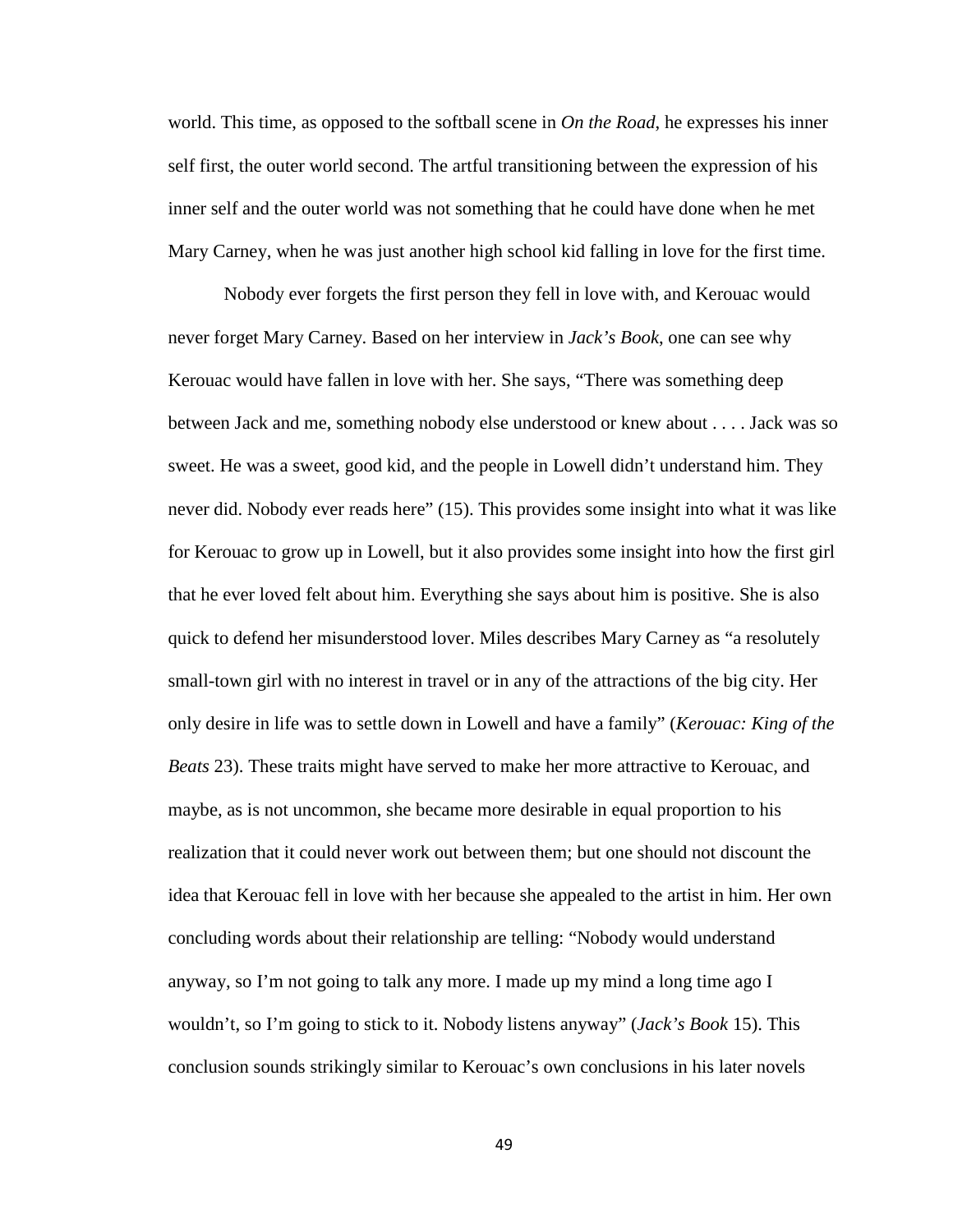about the inadequacy of words and the near pointlessness of trying to communicate with them. For example, in his conclusion to *Big Sur*, he writes, "On soft Spring nights I'll stand in the yard under the stars—Something good will come out of all things yet--And it will be golden and eternal just like that--There's no need to say another word" (216). William S. Burroughs would later have much to teach Kerouac about the disconnection between words and the things they represent; but before there was Burroughs, there was Mary Carney.

Alas, Kerouac would leave her behind. He had achieved his goal. He was going to New York City. As McNally explains, he would not go right to Columbia: "Columbia had decided to hide Jack in Horace Mann Prep School for a year to give him a chance to gain weight and improve his scholarship from L.H.S. to Ivy League standards" (*Desolate Angel* 31). Between September of 1939, when Kerouac began attending Horace Mann Prep School, and September of 1940, when he began attending Columbia, Kerouac experienced an explosion of individual and artistic development. He became the star of the Horace Mann football team, leading them to "the unofficial New York City prepschool championship" (McNally 34), and he began writing articles about sports and jazz for the school magazine. That he wrote about these two things is very telling, for Kerouac was about to make a crucial transition in his artistic development. Football had already made an indelible imprint on his life and on his artistic development, but, at Horace Mann, jazz was about to supersede football as his greatest artistic influence.

Seymore Wyse introduced him to modern jazz. As Miles notes, "Jazz became a lifelong love and was to exert a considerable influence upon his writing. He was introduced to it at a crucial period in its history: the point of transition between the big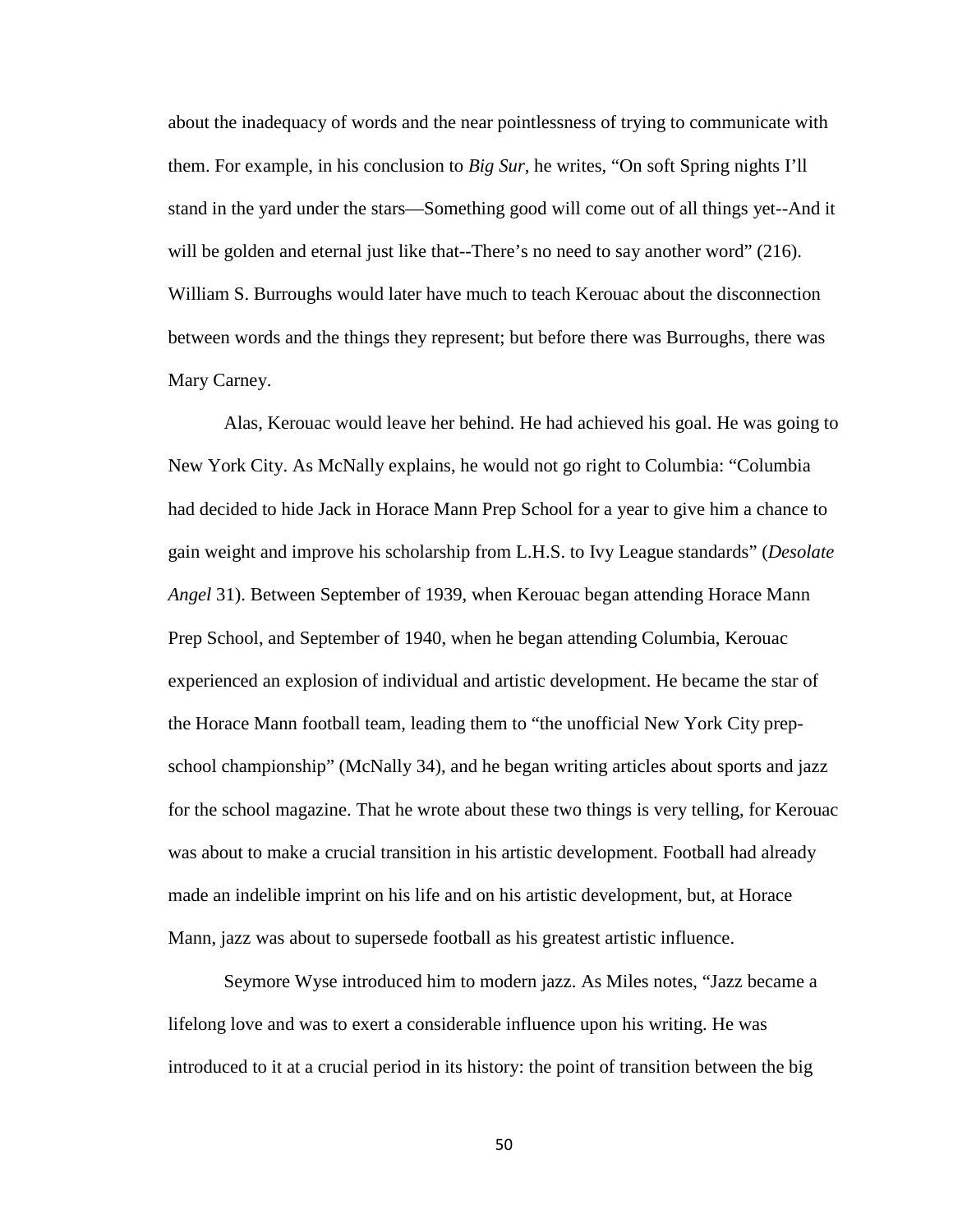bands, with their tight arrangements and powerful rhythm sections, and the small experimental groups where the emphasis was on improvisation" (*Kerouac: King of the Beats* 30). The jazz musicians he heard in the winter of 1939-40 taught him that it was possible to do something new with an old form. In his essays about jazz, one can see Kerouac making clear cut aesthetic distinctions, laying down the aesthetic philosophy that would later inform the way he built his own prose monuments: "Real jazz . . . is music which has not been prearranged—free-for-all ad lib. It is the outburst of passionate musicians, who pour all their energy into their instruments in the quest for soulful expression and super-improvisation" (*Atop an Underwood* 3). Kerouac would come to believe passionately that spontaneous improvisation was the best way to make art. He would also always prefer art that aimed to achieve its effect through passionate emotional outbursts over prearranged intellectual design. Blinded by enthusiasm, Kerouac does not quite accurately describe bebop, which is not a "free-for-all ad lib." The real importance of bebop jazz musicians was that they were doing something new with an old form. Kerouac would one day do the same thing with the novel.

Kerouac's early study in jazz reveals more than just his emphasis on the importance of spontaneity, improvisation, feeling and form. Though he clearly believed these were essential qualities of authentic art, he also discovered a quality he deemed equally essential. In "Count Basie's Band Best in Land; Group Famous for 'Solid' Swing," Kerouac expresses his admiration for Count Basie's band; and in doing so he defines the quality that makes Basie's band better than other jazz bands: "Unlike the vacuous phraseology of pseudo-swing bands, Basie's stuff means something" (*Atop an Underwood* 21). At an early age, Kerouac understood that art without meaning amounted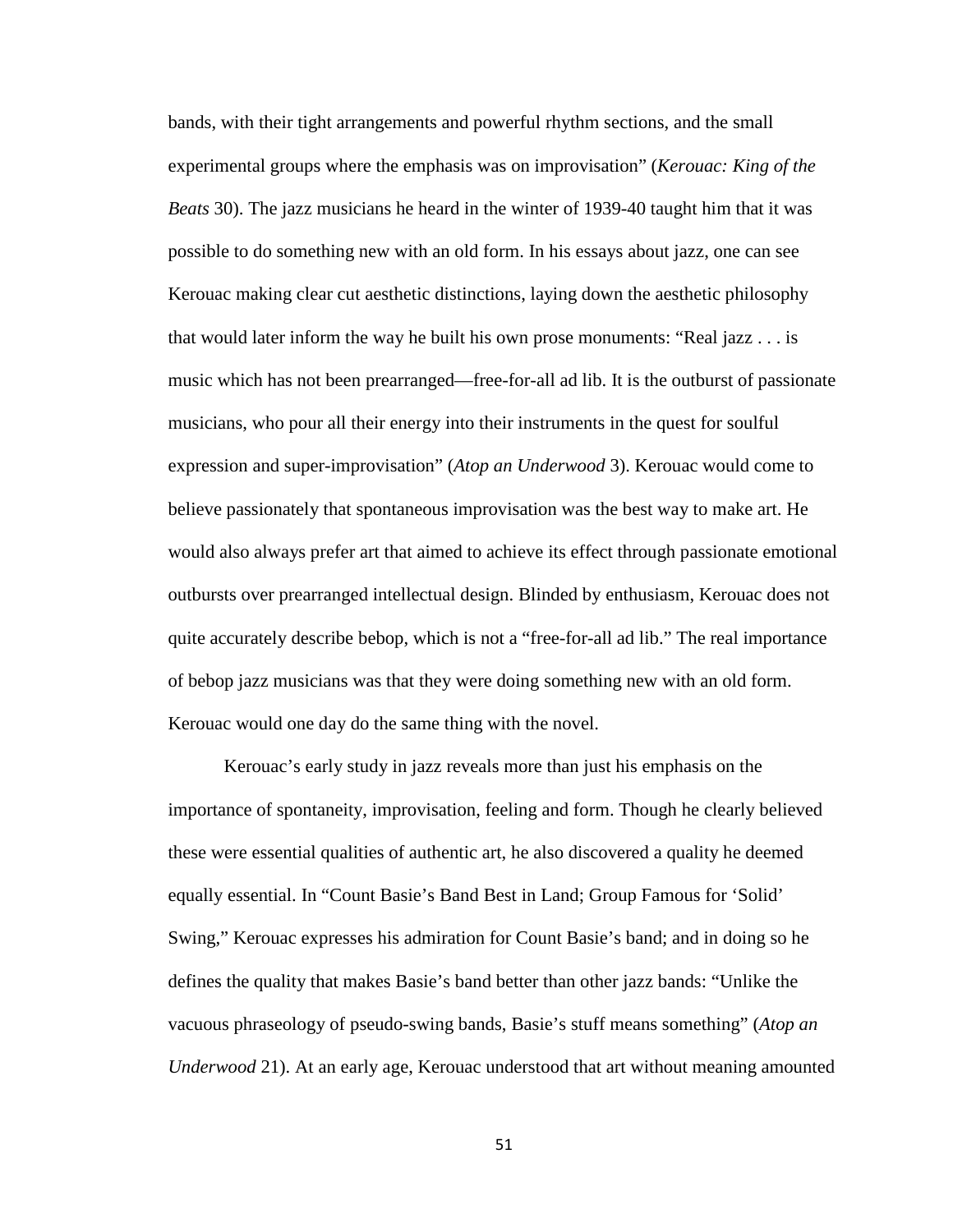to nothing more than "vacuous phraseology." His emphasis on spontaneity and improvisation are, as often as not, held against him, used as reasons to disparage his writing. It is easy enough to disparage such an unconventional approach to composition, to hold it inferior to the more conventional method of meticulous revision. Even if the unconventional approach produces great results, one can still criticize it, arguing that the great results would have been still greater if the conventional technique had been used to achieve them. The pointlessness of this line of thinking speaks for itself. Why argue with great results? It is better to admire them or to learn from them. Kerouac admired Count Basie's band, and he learned from them too. Their new method gave their music its meaning. If he wanted his writing to mean something, he would have to find a new method too.

It is also important to note Kerouac's vagueness in regard to what art should mean. He knew that it must mean something, and one can intuit that he did not feel that he needed to know more than that. In a later passage of the "Basie" article, Kerouac writes, "One could pick up a dictionary and cast all the superlatives in existence upon the Basie group, but it still wouldn't suffice. Words cannot explain the meaning of Basie's music, both to the listener, and to the good name of swing" (*Atop an Underwood* 21). It is clear that Kerouac is paying a high compliment, perhaps the highest he can think of, to Basie's music when he says that words cannot explain its meaning.

McNally asserts that the thin line between jazz and the blues is another reason that jazz so appealed to Kerouac's artistic sensibilities. He points out that Kerouac's favorite jazz musician, the saxophonist Lester Young, "played the blues." "The blues," he observes, "were inspired not by an abstract ideal but by the sound of the human voice,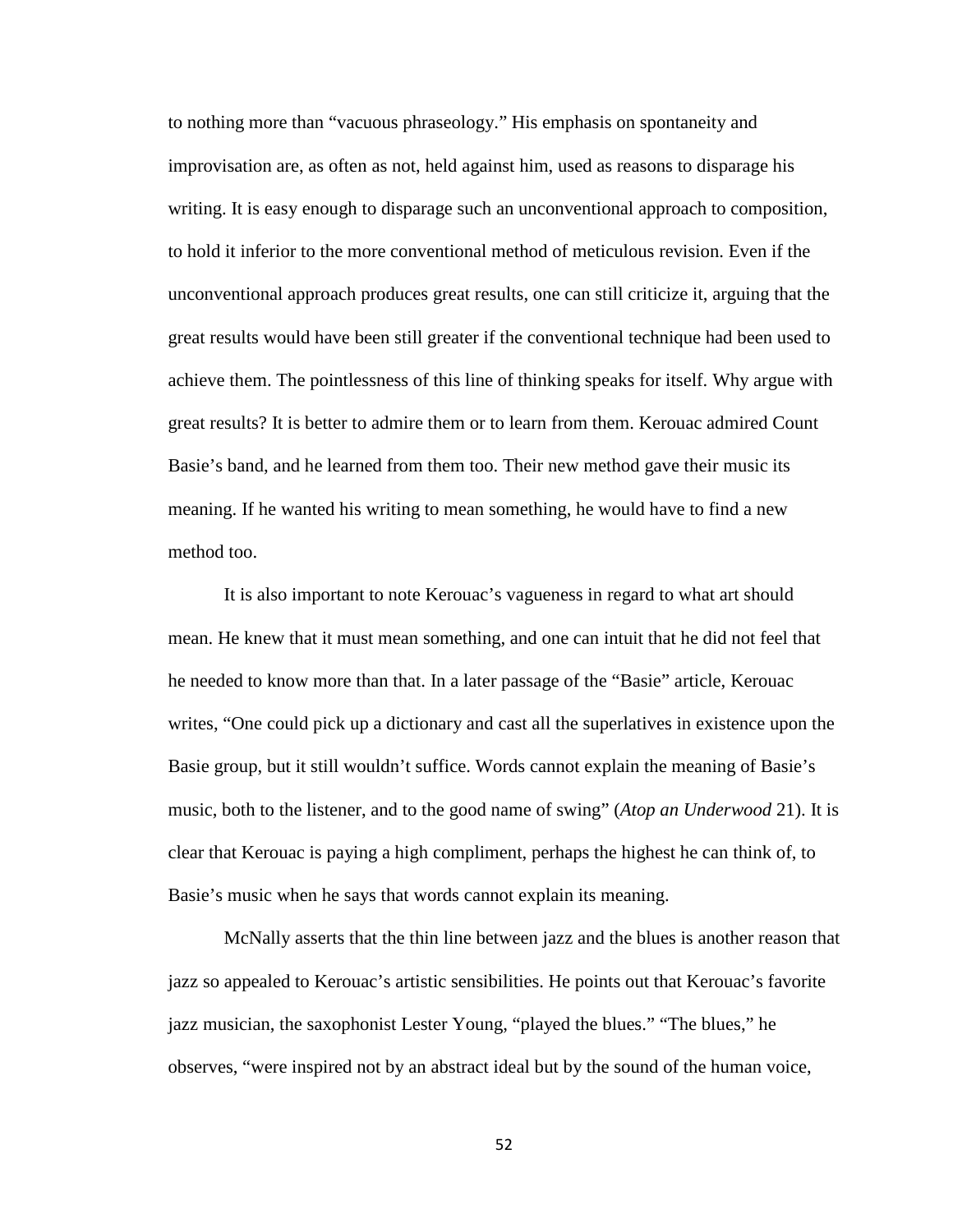choked with tears or ripped by rage, but always the voice" (*Desolate Angel* 39). Kerouac would eventually learn how to use his own voice to affect powerful emotions in his readers. At this nascent stage of his development, Kerouac heard an artist who had mastered using his voice as a tool to move his listeners. He writes, "Lester uses a different riff on every chorus, and his enormous store of ideas enables him to take an unlimited number of solos. His phrasing on jump numbers is unequaled, while he is highly proficient when it comes to the blues" (*Atop an Underwood* 22). Kerouac recognized that Lester Young was playing the saxophone in a way that no other saxophonist had played it before. Others played the instrument, but they did not have his voice. According to McNally, "The sound, the beat, and the rhythm of the human voice and experience would obsess him always" (39). Lester Young gave him his first glimpse at the powerful artistic potential of the voice.

If Lester Young taught Kerouac the artistic potential of the voice, Charlie Parker taught him the artistic potential of breathless improvisation. Johnson writes, "from Charlie Parker's dazzling saxophone cadenzas, his ear picked up a new kind of sentence, a surge of digression and variation spinning off the original subject and taken all the way to the end of breath—the kind of sentence he would be writing in eight years' time" (*The Voice is All* 147). Eight years seems like a long time, but Kerouac was young, and he allowed the influences of Lester Young and Charlie Parker their time to marinate. Besides, he was learning other things too, things equally important to what he wanted to do as an artist. In fact, one could argue that all of the technical things that Kerouac learned from jazz were of less importance to his artistic development than what jazz taught him about artistically expressing the spirit of the times.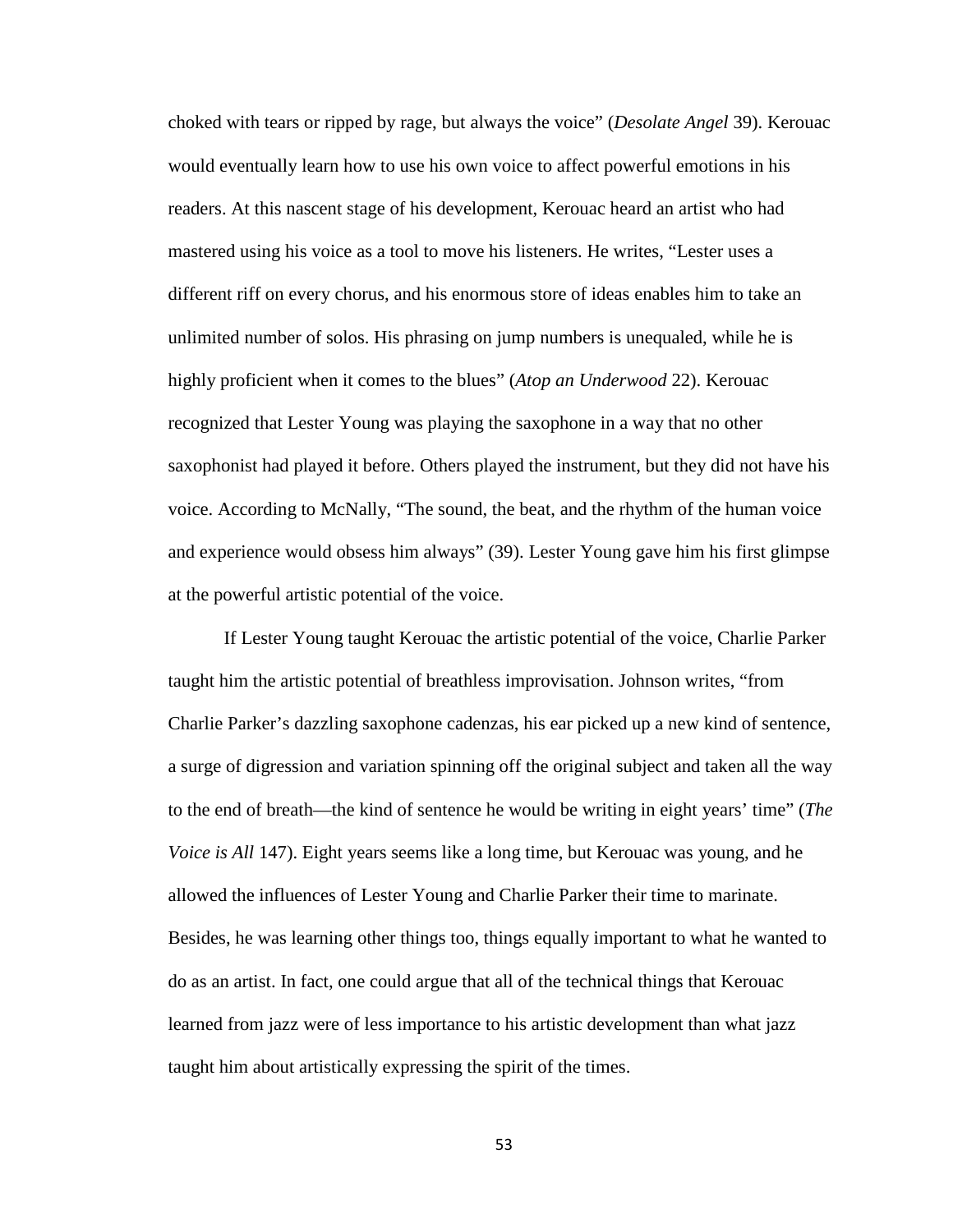Kerouac's ability to move others to live more authentic lives comes from his recognition that individuality, so essential to authenticity, was slowly becoming extinct. Kerouac felt that there was a growing discrepancy between the way people lived and the way they really wanted to live, yet he also felt that American individualism would not die out entirely, that it just needed a voice to rekindle its flame. Kerouac's position as an artist struggling to discover his authentic voice, his own individual style, put him in an advantageous position to recognize the gap between inauthentic lives and authentic desires. Rank clarifies this in the following passage:

This struggle of world-views, which is represented microcosmically by the conflict between the artist and art, is undoubtedly powerfully forwarded by the strong artistic individualities and leads to the triumph of a new style. But the beginning of the movement is cultural and not individual, collective and not personal—only, through his inner conflict, the artist gains the courage, the vigour, and the foresight to grasp the impending change of attitude before others do so, to feel it more intensely, and to shape it formally. (*Art and Artist* 368)

Kerouac found hope for authenticity in art and life in the bebop jazz musicians who played fast, demanded listening, favored improvisation, and, in short, whose "strong artistic personalities" led to the "triumph of a new style." He must have also sensed he could have an even greater impact on people if he could achieve a similar triumph of style in literature, for, as Rank states, "The word . . . is also artistic material out of which intellectual man can create freely, and consequently the art of words is the culmination of artistic creation" (220). Kerouac did not admire jazz musicians solely for their innovative artistic techniques, but also for the spirit with which they made their art, and the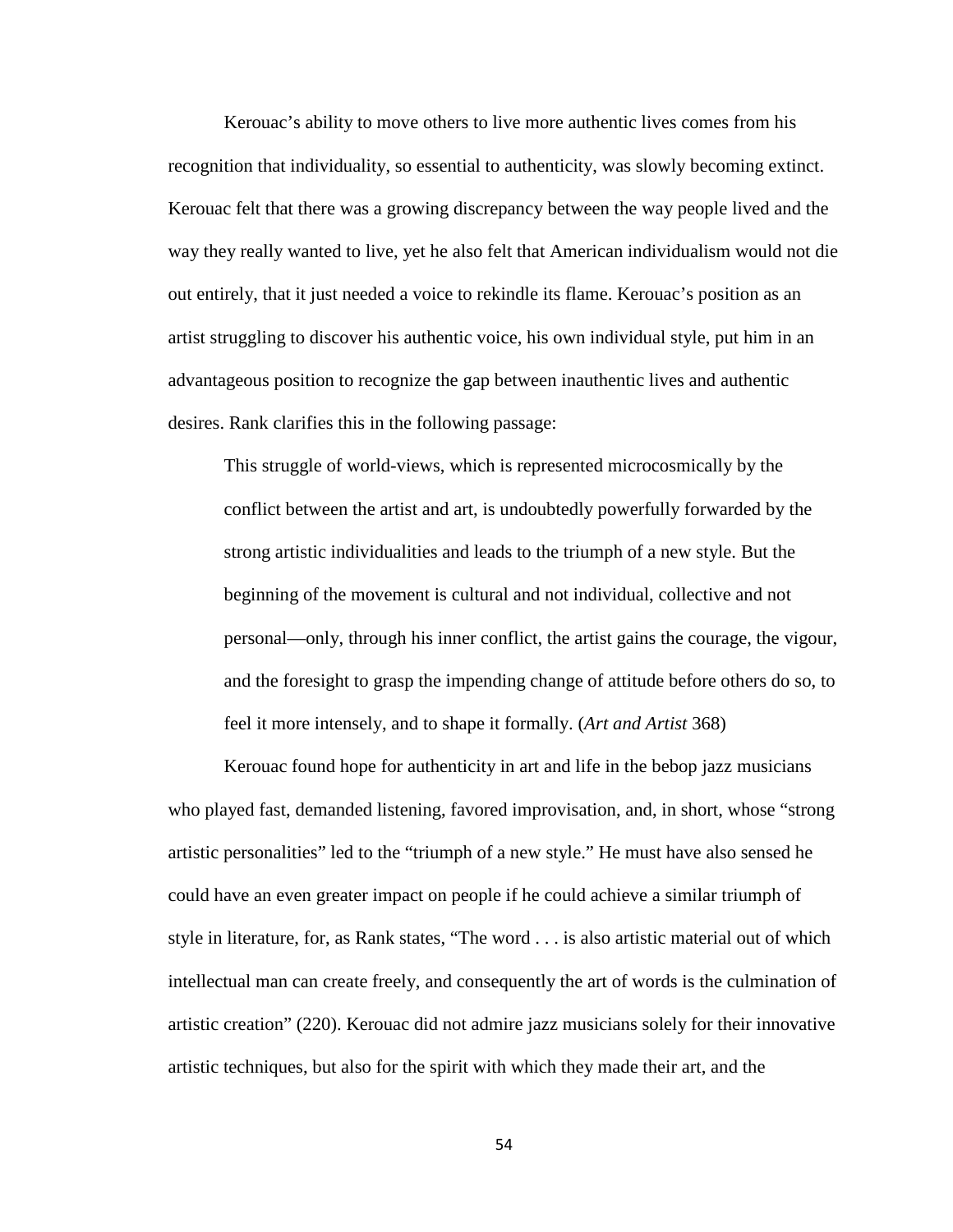individualism for which that spirit stood. Johnson states, "It was in jazz rather than in literature that he found the purest expression of the American spirit. He could see the reflection of American individualism in the supremacy of the improvising bop soloist who could drive a standard tune out to the farthest reaches of his musical imagination in a progression of variations and then come home again to the original melody" (*The Voice is All* 213). The correlation between an "improvising bop soloist" and Kerouac's writing style is a valid and helpful one. *On the Road*, the book for which Kerouac is most famous, and the book in which I believe he discovered his authentic voice, has the structure of an improvising bop soloist driving the tune out to the farthest reaches of his imagination before returning home again to the original melody. Perhaps the highway of *On the Road* is the perfect metaphor for jazz, the vehicle for translating music into words. Theado argues, "Jazz is the beating heart of *On the Road*" (*Understanding Jack Kerouac*  58). The hero of the book, Dean Moriarty, also represents, to Kerouac at least, the purest expression of the American spirit. Jazz had such a profound impact on Kerouac that it made its way into his artistic DNA, and he got his first taste of it during that year at Horace Mann Prep School.

In the summer of 1940, Kerouac was back in Lowell after his freshman year at Horace Mann. At this time his friendship with Sammy Sampas became more important to him than ever. Sampas, an aspiring poet and playwright himself, understood Kerouac's desire to become a writer better than anybody else Kerouac knew. Miles writes, "Sebastian was involved with a literary round table: a group of idealistic young men mostly with literary pretentions, who called themselves The Young Prometheans and whose avowed aim was the betterment of mankind. The idea appealed greatly to Jack and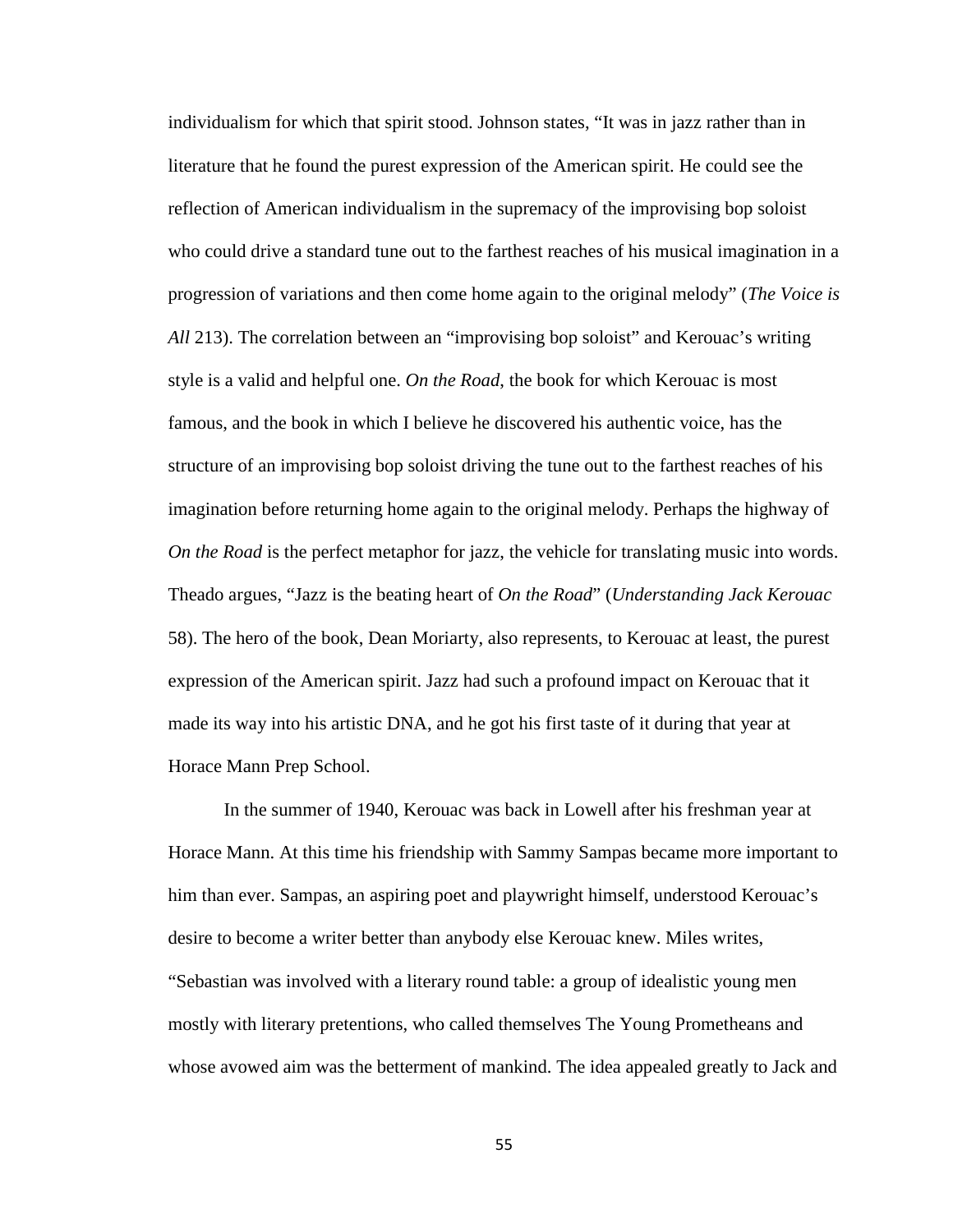he was soon included as a member" (*Kerouac: King of the Beats* 32). Kerouac had not yet discovered a writer who inspired him the way Charlie Parker and Lester Young had. Under Sampas's influence, that was about to change. Miles writes that Sammy was "better read than Jack and introduced him to two authors who would change his life: one was William Saroyan, whom Jack always loved and admired, and the other was Thomas Wolfe, who was to become the major literary influence upon Jack's writing and thought, inspiring him to explore America, to go on the road" (*Kerouac: King of the Beats* 33). In Saroyan and Wolfe, Kerouac discovered two writers with whom he shared a complicated vision of America.

In Saroyan, Kerouac saw a writer who had succeeded in spite of facing some of the same disadvantages that he faced. McNally asserts that "the dark-eyed Armenian from Fresno was living proof that someone who wasn't an 'American' could be a successful writer" (*Desolate Angel* 23). More than this, Kerouac sensed in Saroyan's stories, "the suffering that it took to be an American" (McNally 23). The "suffering that it took to be an American" would become one of Kerouac's abiding themes. Johnson makes the most important observation of Saroyan's influence on Kerouac, stating, "His writing changed again as he fell under Saroyan's spell. For the first time, he experimented with abandoning plot and began to explore the possibilities of an autobiographical, first-person voice" (*The Voice is All* 83). The abandonment of plot, the autobiographical, first-person voice, and "the suffering that it took to be an American" would become hallmarks of Kerouac's style. This began with Saroyan, and one can find evidence of this in the following passages.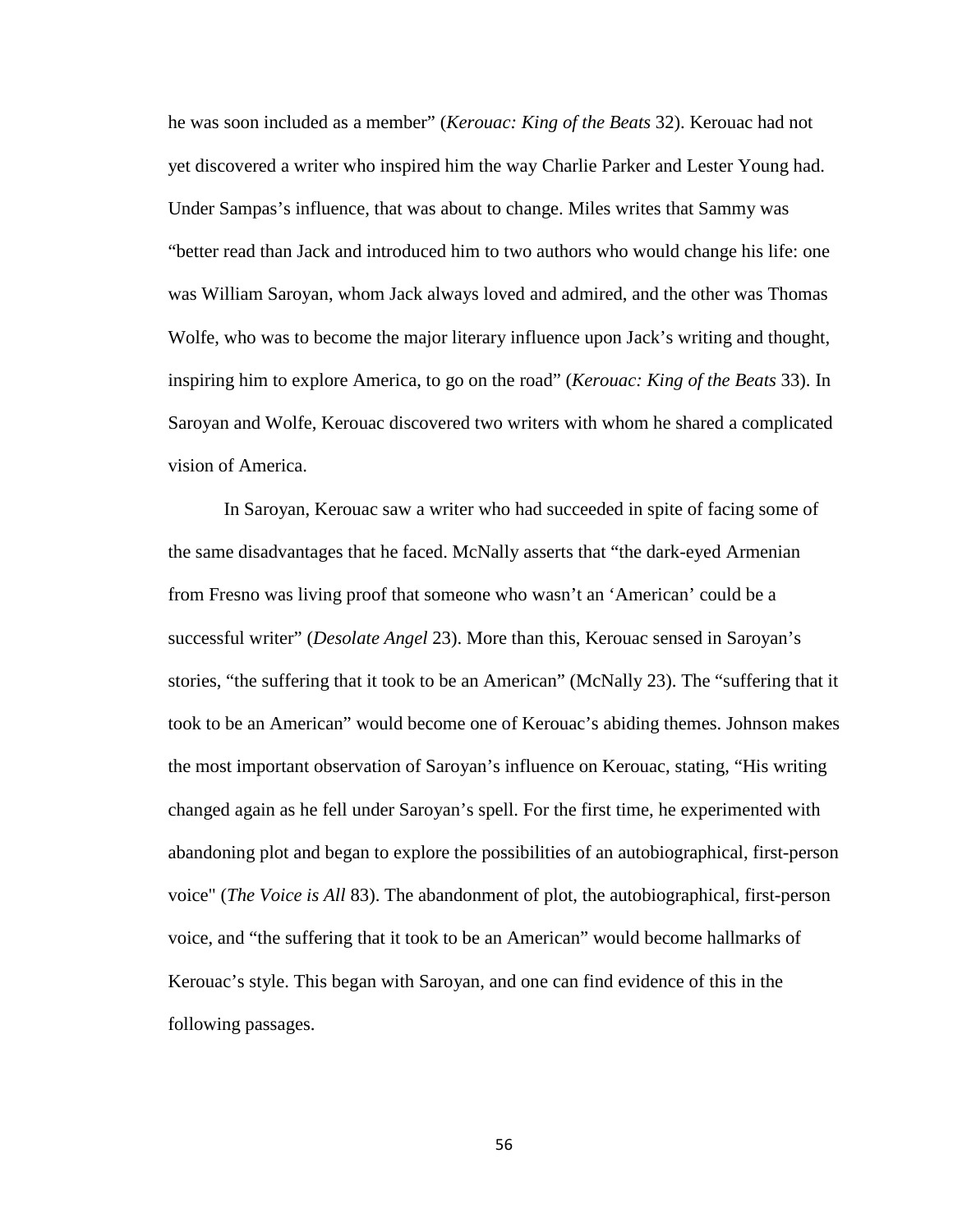In *The Daring Young Man on the Flying Trapeze*, Saroyan writes, "I rolled a cigarette, handed the pack to one of my contemporaries who looked in need of nicotine, and inhaled the dry smoke, thinking of America, what was going on politically, economically, spiritually. My contemporary was a boy of sixteen. He looked Iowa; splendid potentially, a solid American, but down, greatly down in the mouth. Little sleep, no change of clothes for several days, a little fear, etc." (28). Early in *On the Road*, Kerouac's fictional representative, Sal Paradise, hitchhikes a ride with a couple of "farmers from Minnesota." He names two of his fellow passengers as "Mississippi Gene" and "a sixteen-year-old tall blond kid" (23). Kerouac says, "Gene was taking care of him, of his moods and his fears. I wondered where the hell they would go and what they would do. They had no cigarettes. I squandered my pack on them. I loved them so. They were grateful and gracious. They never asked, I kept offering" (28). One can see here a firstperson narrator sharing cigarettes with down and out American "contemporaries," and both sixteen-year-old boys exhibit "fear"; but the similarities do not stop there. Saroyan continues to reflect on the "boy of sixteen," who he simply refers to as, "Iowa": "Iowa, I hope you got work in Portland; I hope you are earning money; I hope you have rented a clean room with a warm bed in it; I hope you are sleeping nights, eating regularly, walking along like a human being, being happy" (29). In *On the Road*, Kerouac's narrator, Sal Paradise, expresses a strikingly similar sentiment to Mississippi Gene and, through him, to the sixteen-year-old boy as well. He says, "I hope you get to where you're going, and be happy when you do" (30). The difference here is a temporal one. Saroyan and Kerouac both express a wish for the happiness of a down and out American,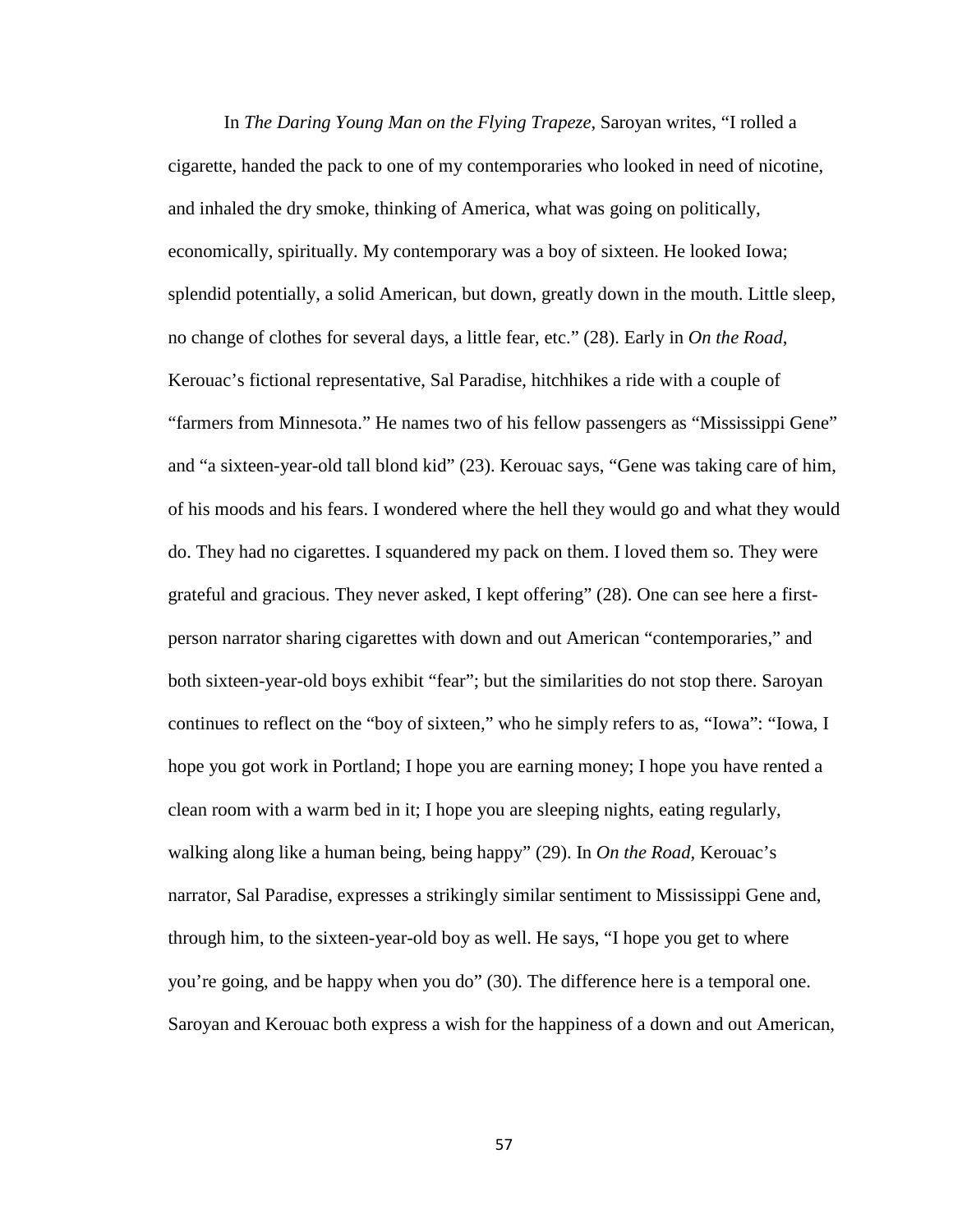but Saroyan expresses his wish reflectively, whereas Kerouac expresses his wish directly, in dialogue.

Saroyan had a more immediate impact on Kerouac as well. For the first time in his life, Kerouac began to think about doing what he really wanted to do instead of doing what everybody else wanted him to do. In an early poem, Kerouac writes, "At 18, I suddenly discovered the / delight of rebellion—and was / drunk with it 1  $\frac{1}{2}$  years, not / knowing how to wield this made / thing, being more or less wielded / by it. Saroyan sparked it-- / indolent, arrogant Saroyan" (*Atop an Underwood* 118). Kerouac was eighteen in the fall of 1940, when he began his freshman year at Columbia. Charters states, "His time there was the turning point in his legendary drama" (*Kerouac: A Biography* 31). The coaches at Horace Mann had featured Kerouac in their offense, and he had shined in that role. The coaches at Columbia, like the coaches at Lowell High School, hesitated to put him in the game. Then, in the second game of the season, after returning the opening kickoff 90 yards, Kerouac broke his tibia during a punt return. The training staff and the coaches did not give him an immediate x-ray. They diagnosed it as a sprain and sent Kerouac out to practice on it, telling him to run it off. As Kerouac deadpans, "You just can't run off a broken leg" (*Vanity of Duluoz* 72). One can imagine how the mishandling of a situation like this would destroy the relationship between a coach and a player. Kerouac says he "saw right then" that coach Lou Little "for some reason I'll never understand had some kind of bug against me" (72). This situation may have enhanced Kerouac's rebelliousness; then again, it does not seem too rebellious to disobey somebody who makes you run on a broken leg without so much as getting an xray first to make sure it is not broken.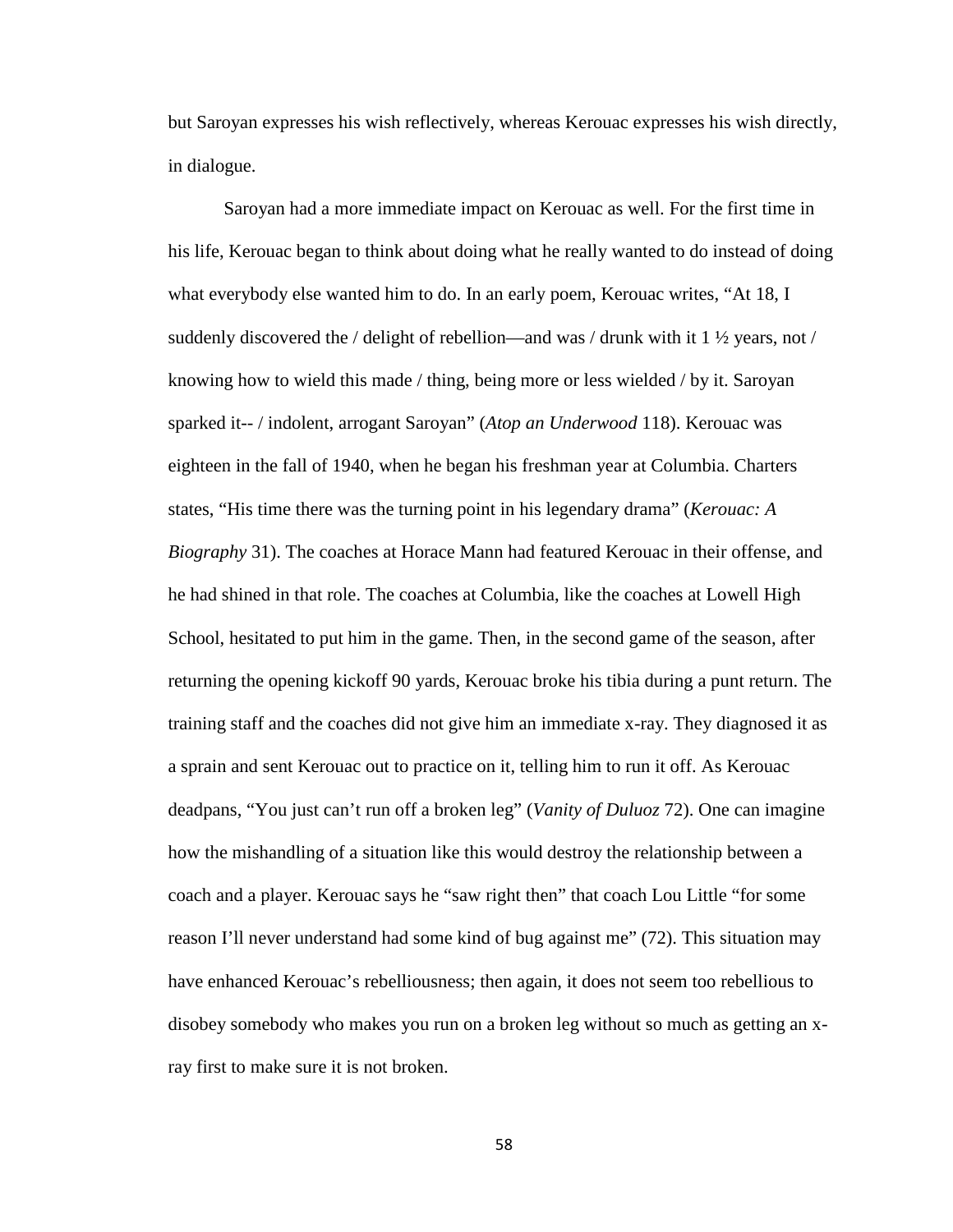Kerouac's injury gave him leisure time, something that had been almost unheard of for him while he tried to keep up with the demanding schedule of a college studentathlete. During the time he would have been spending at football practice if he had been healthy, he sat eating steak and ice cream at "the Lion's Den," the university's cafeteria, reading Thomas Wolfe. The vastness of Wolfe appealed to his own maximalist artistic instincts. If, as he says, Saroyan had "sparked" his "delight of rebellion," Wolfe did nothing to put out the fire. A year later, in the fall of 1941, Kerouac quit the Columbia football team. In Kerouac's own recollection of this decision, he invokes the name of Thomas Wolfe:

Ah, shucks, go into the American night, the Thomas Wolfe darkness, the hell with these bigshot gangster football coaches, go after being an American writer, tell the truth, dont be pushed around by them or anybody else or any of their goons . . . The Ivy League is just an excuse to get football players for nothing and get them to be American cornballs enough to make America sick for a thousand years. (*Vanity of Duluoz* 92)

This quote can provide inspiration for anybody who faces a difficult decision. Kerouac chose to live his life as authentically as possible by placing more importance on his individual development than on society's wishes, as he makes clear when he says "don't be pushed around by them or anybody else or any of their goons." Guignon highlights the difficulty of making this decision to live authentically: "Because social pressures pull us toward inauthentic role-playing, becoming authentic takes serious effort; it calls for spiritual exercises comparable to those to which religious initiates were formerly subjected" (*On Being Authentic* 5). I find it particularly significant that Kerouac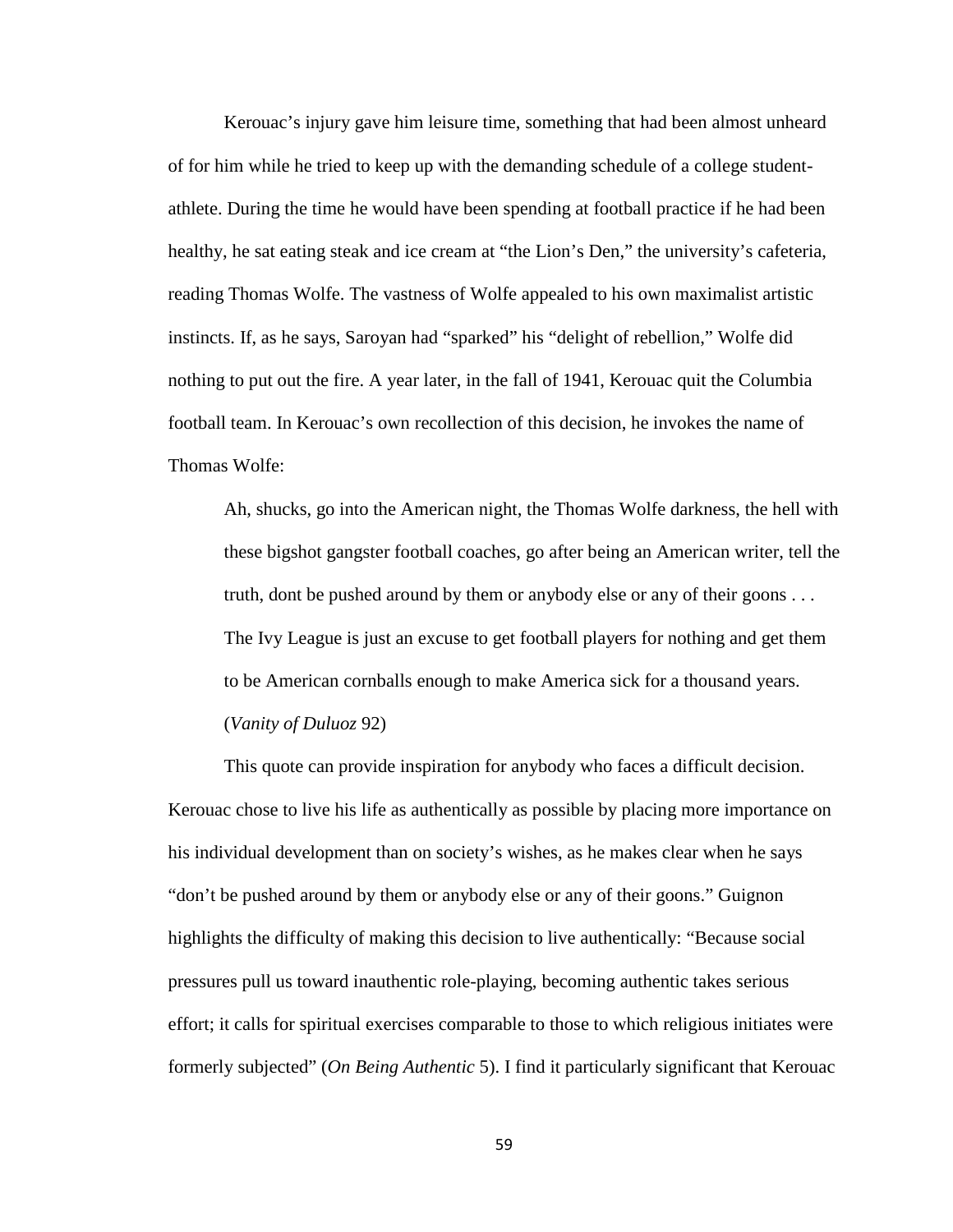remembers this moment in his life, the moment when he made the serious effort to quit the inauthentic role-playing society expected of him, as the moment he chose to go into "the Thomas Wolfe darkness." Rank notes the crucial importance of finding an artistic ideal embodied by the work of a master artist to the development of an apprentice artist: "The spiritual relation of pupil-and-master . . . has remained a more important thing to the creative artist than the juridical father-and-son relation which psycho-analysis seeks to regard as fundamental, whereas it is spiritually of a secondary order" (54). Wolfe would remain Kerouac's ideal writer for years, and Miles observes that "the Wolfean view of America was dear to Kerouac's heart" (*Kerouac: King of the Beats* 111).

Kerouac's decision to quit the football team would not sit well with anybody who knew him, even Sammy, but that did not matter to him anymore. The primary focus of his life was "being an American writer." He could not let the worries of other people weigh him down or the expectations of other people make him unhappy; and, besides, he believed he could succeed. In his mind, he probably was not even taking that big of a chance, even if, in America, it is almost always a risky decision when a young person decides to pursue a career in the arts. When he could not find a single person who supported his decision, he came to this conclusion: "I realized either I was crazy or the world was crazy; and I picked on the world. And of course I was right" (*Vanity of Duluoz*  88).

His parents were the first ones he had to deal with. McNally asserts, "It took tremendous will to leave Columbia and hurt his parents the way he did, to burn down his whole athletic career—in fact, to cut himself off from traditional achievement forever" (*Desolate Angel* 48). While it is true that it took tremendous will for Kerouac to leave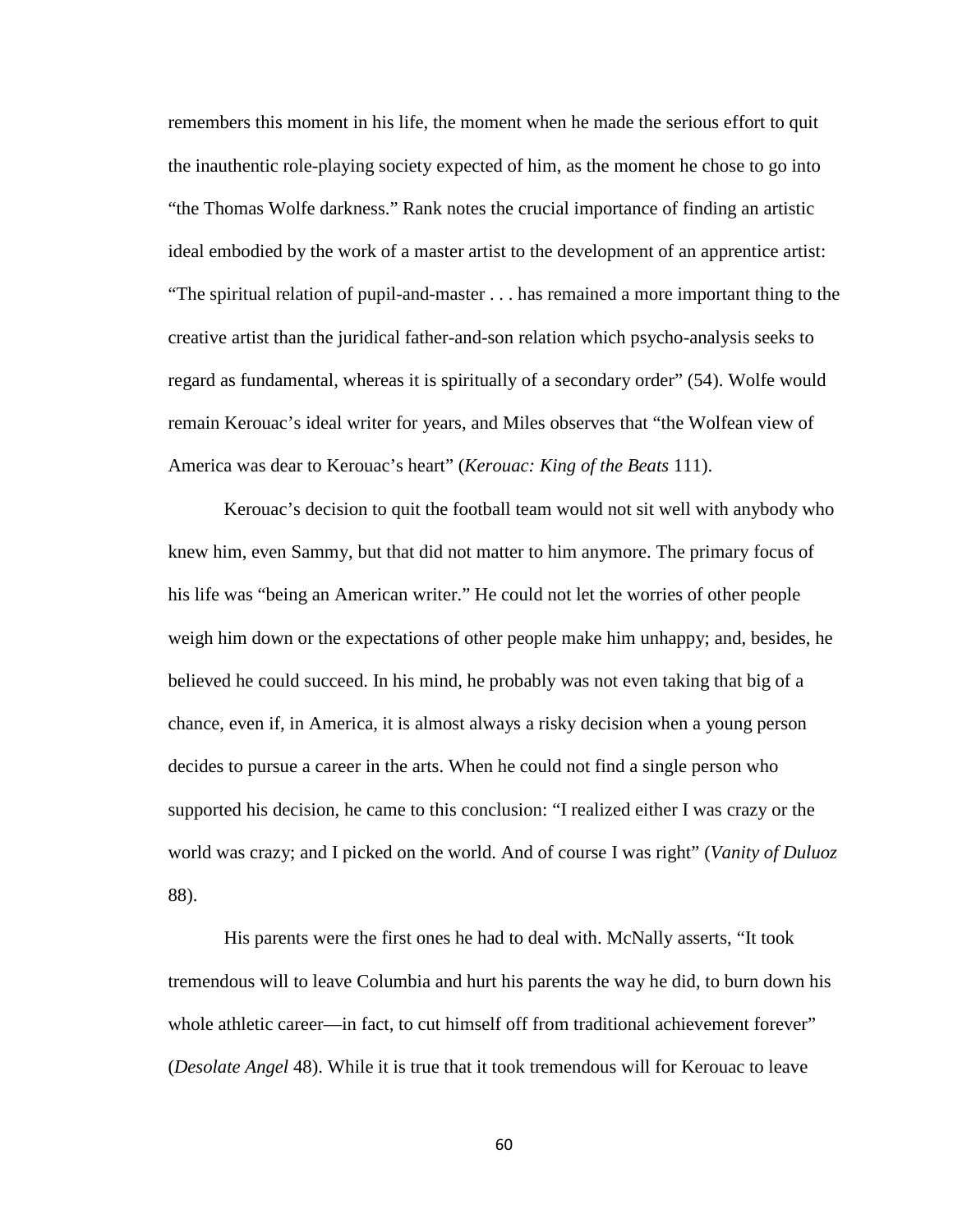Columbia the way he did, he did not turn his back on traditional achievement forever. He wanted one form of traditional achievement, success as a writer, in the worst way. His parents, however, did not like the idea. They kicked him out of the house. According to Nicosia, Jack's father "told Jack to get out and earn his own living and stop burdening them" (*Memory Babe* 90). This turned out to be a blessing in disguise. Kerouac left for Hartford, Connecticut, where an old friend got him a job as a gas station attendant. He did not have to live in that tumultuous environment anymore. He could get away from all the things that were causing him stress. Sure, there would be other stresses, but those were stresses he had chosen. It is always easier to deal with chosen stresses than with unchosen ones. In Kerouac's own recollection of this move, he points out the most important thing of all: "it was the first time I had a room of my own" (95). Virginia Woolf has already explained the importance of an artist having a room of his own.

Kerouac did not waste any time getting started on a book. In that room in Hartfort, Connecticut, during the fall of 1941, he wrote a collection of short stories called *Atop an Underwood*. This book has received very little critical attention. Keroauc's proclamations about it may have something to do with this. He concludes that it is "not worth reading nowadays, or repeating here, but a great little beginning effort" (*Vanity of Duluoz* 96). Perhaps the first part of his conclusion, that it is "not worth reading" has chased off the audience that might be interested in discovering what makes it "a great little beginning effort." In *Memory Babe*, Nicosia's 700-page biography of Kerouac, *Atop an Underwood* only merits the attention of one sentence: "In a cockroachy room on Main Street in Hartford, using a rented Underwood typewriter, Jack wrote his first full-length book, a collection of short stories called *Atop an Underwood*" (90). In tracing the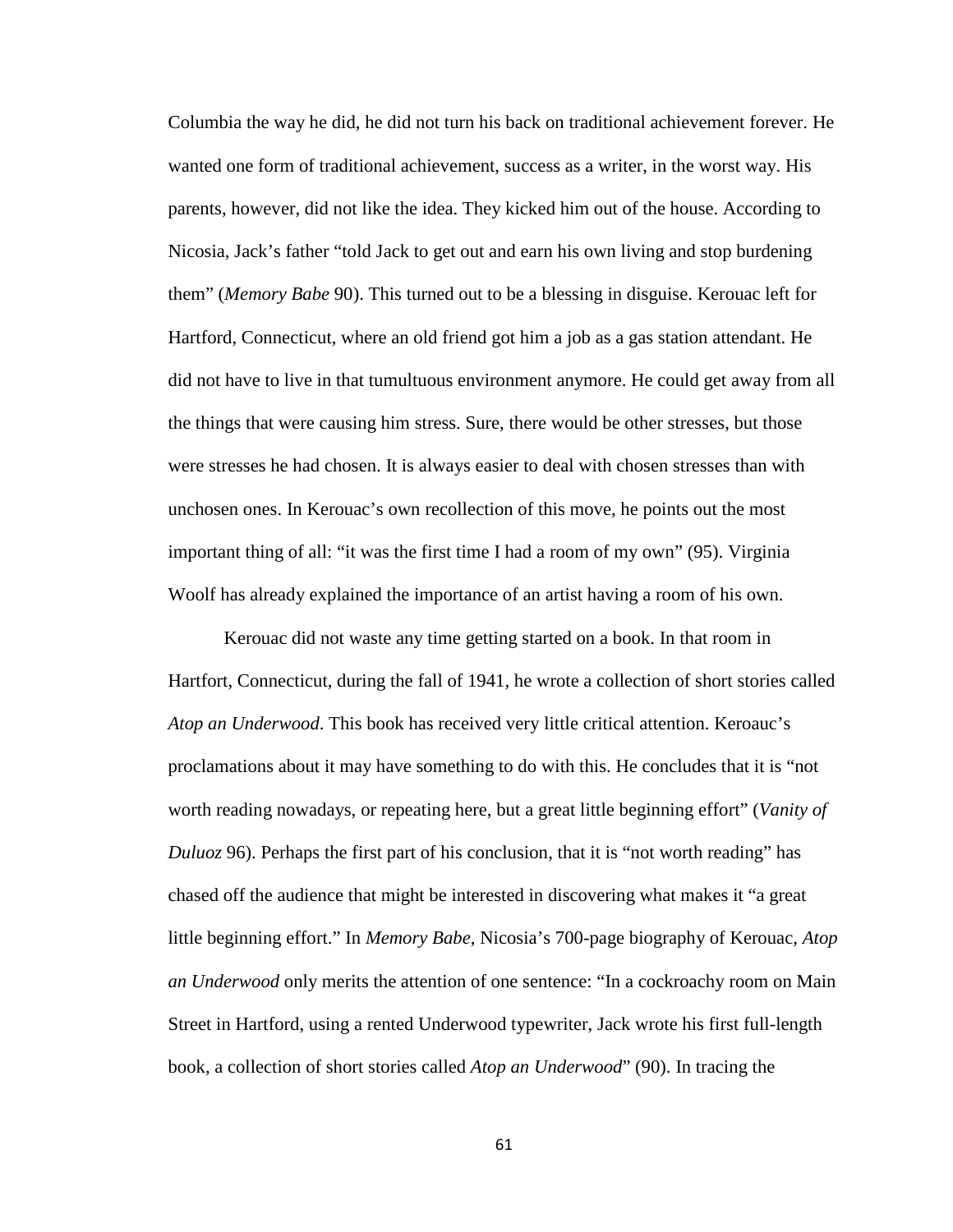trajectory of Kerouac's apprenticeship, one may be surprised at how close he comes at times to his mature voice in this, his first full-length book.

In the first story of the book, "Go Back," Kerouac explores the "question of being" that would remain central to his art. The story is a deceptively intricate and revealing reflection on time. He begins the story, "One night I sat on the curbstone of a street in the city and looked across the road at a little rose-covered cottage which was rickety, like the fence around it, and it looked old, not Colonial, but old. That's where I used to live, I said aloud to myself in a tone of yearning" (*Atop an Underwood* 24). As Kerouac looks at the house in which he used to live, his thoughts turn toward those who used to live there with him. He thinks first of his cat: "The old cat, I thought, a bundle of bones now, somewhere. The cat who used to sit right there on the porch, placidly enjoying his digestion" (25). This rumination contains the kind of *mememto mori* that Kerouac would later use with potent artistic effect. It also contains an awkward, extraneous adverb that detracts from the quality of the passage. Extraneousness would become part of Keroauc's authentic voice. Rather than working to eliminate extraneousness from his writing, he worked to perfect extraneousness. In time, he would develop his spontaneous prose technique. He used that technique to eliminate the awkwardness of extraneous passages. He learned to include things that did not have to be included and somehow make them indispensable. At this early stage of his development, he remained a long way away from being able to do that.

Kerouac gets angry with himself for getting entangled in the rush of everyday things. He recognizes the inauthenticity of this way of being. In the following passage, he recognizes the foolishness of "hurrying": "On the way home, I think about the fool and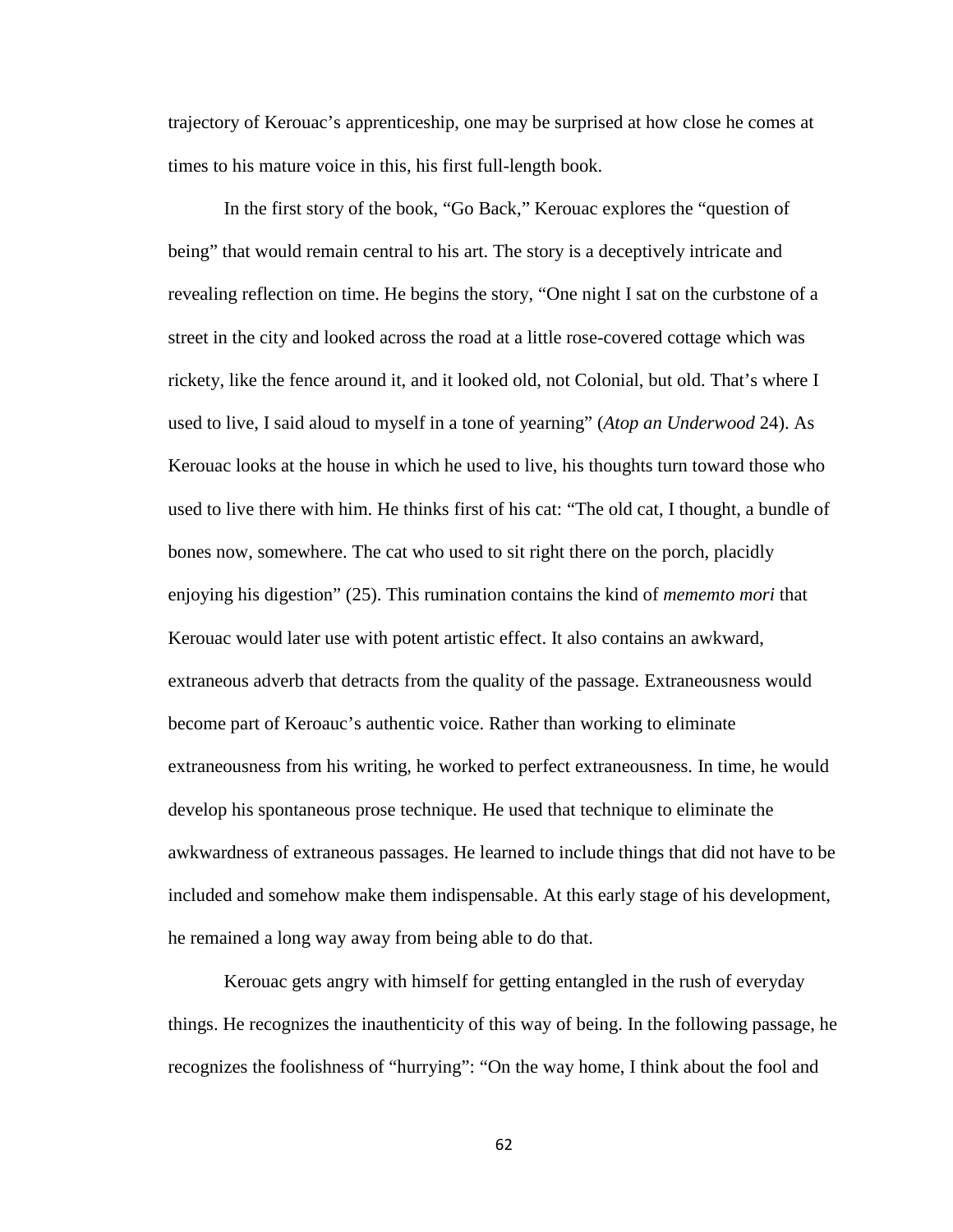the other fools, and myself a fool. Hurrying away the past of tomorrow, like I had hurried away the past of today, in the past" (25). This intense reflection on temporality is nothing less than a reflection on the meaning of being, for, as Heidegger argues, "The meaning of being of that being we call Dasein will prove to be *temporality*" (17). In other words, our lives are made of time, and it is only through a more authentic understanding of time that we can live authentically. Guignon notes that "Heidegger formulates his conception of authenticity in terms of an initial recognition of the gravity of human finitude" (133). Thus, to Heidegger, a more authentic understanding of time can equate to an authentic understanding that we do not have an endless amount of time. Only an authentic understanding of this fact can free us to live our lives authentically. In *Big Sur*, Kerouac offers something of an explication of his frequent reminders of the "gravity of human finitude": "The reason I yell death so much is because I'm really yelling life, because you cant have death without life" (172). Kerouac does not yell life in "Go Back," he rather mumbles it, and though it contains similar ruminations to those that would populate his later novels, it completely lacks the exuberant energy of those later works.

After chastising himself for not paying close enough attention to time, Kerouac vows to "hold the present now because someday it will be very precious. Hug it, and hold it" (25). This would become something of an artistic credo for him, as he would base his art on experience and memory, or on his ability to "hold the present." Just as important, Kerouac's resolution to "hold the present" demonstrates an advanced understanding of time and how to live authentically in it. The machinations through which Kerouac goes in "Go Back" echo Heidegger's explanation of what a "being" must do in order to "take over its thrownness and be in the moment." Once again, Solomon helps to clarify the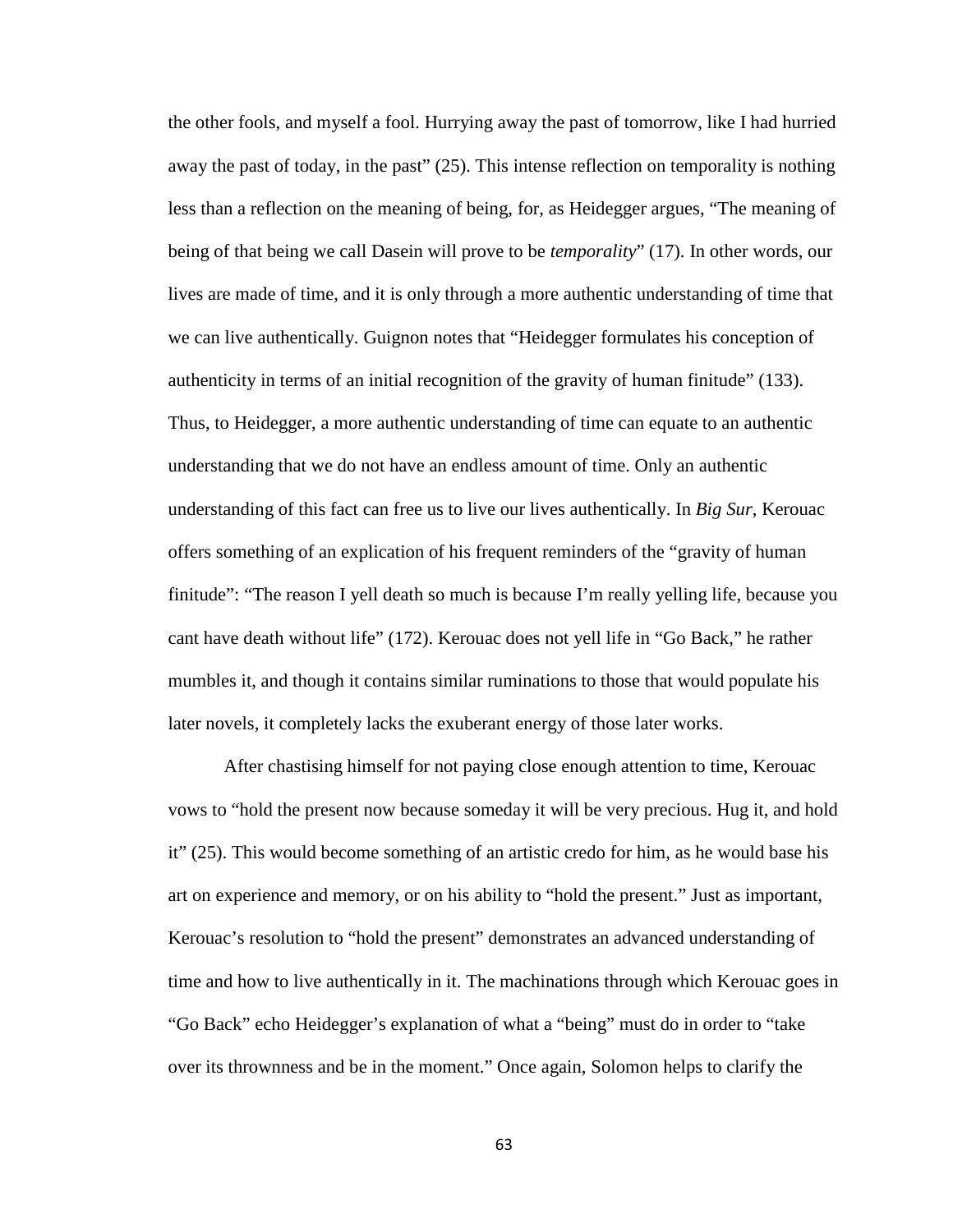meaning of Heidegger's terminology: "Heidegger dramatically announces that we are 'thrown' into the world, suggesting a dimension of involuntariness and fatalism" (*No Excuses* 59). To Heidegger, "Dasein" must "take over its thrownness" in order to become authentic. As evidenced by his decision to italicize this entire passage, Heidegger believed this to be a particularly important conclusion:

*Only a being that is essentially futural in its being so that it can let itself be thrown back upon its factical there, free for its death and shattering itself on it, that is, only a being that, as futural, is equiprimordially having-been*, *can hand down to itself its inherited possibility, take over its own thrownness and be in the moment for "its time."* (*Being and Time* 366)

Once again, with some unpacking, one can see that Kerouac's story explores some of the same things that Heidegger explores in this passage. Kerouac named his story "Go Back," which is almost synonymous with "having-been." In the story, Kerouac reflects about two old houses, his dead cat, and his dead brother. These reflections lead him to chastise himself for not paying attention to time, and he thereafter resolves to "hold the present." Finally, Kerouac concludes the story by saying, "And just yesterday I was sauntering home thinking about the future" (25). This story is actually more philosophical than artistic. It is the story of a being that is "essentially futural," and "equiprimordially having-been," struggling to "take over its thrownness" to learn how to "be in the moment." The philosophy of "Go Back" is too heavy-handed, and, as pure reflection, the story lacks an exhilarating story that can serve as a vehicle for the philosophy. When Kerouac incorporated these philosophical themes into his later work, as he does in *On the Road*, he would have the advantage of a vastly increased store of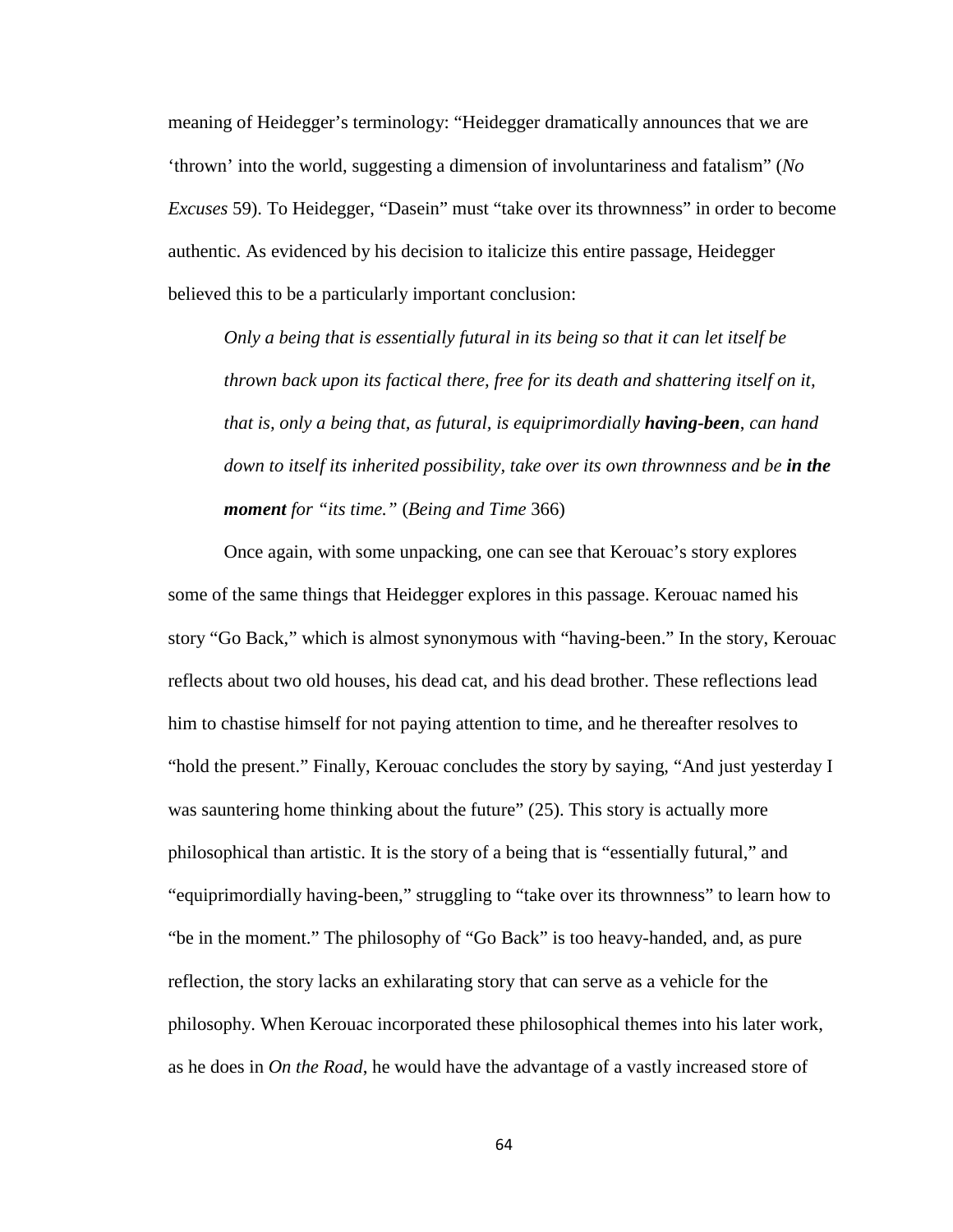experience from which to write his story; but even this reflection about the difference in experience between the nineteen-year-old Kerouac who wrote "Go Back" and the twentynine year old Kerouac who wrote *On the Road* makes one think about Kerouac's resolution to "hold the present," and its relationship to Heidegger's idea that such a resolution is how a human being can "hand down to itself its inherited possibility." In other words, the experiences that Kerouac writes about in *On the Road* might not have been possible had he not "handed down" those possibilities to himself with his earlier resolution to live authentically in the moment.

In "Nothing," another early story in *Atop an Underwood*, Kerouac writes, "I know someday I will be nothing. (Think hard I say to myself. Think very hard and consider yourself nothing" (*Atop an Underwood* 26). Kerouac here employs first-person narration to begin telling a story with no plot. Saroyan influenced Kerouac to employ first-person narration, but it should be pointed out that Kerouac displays immediate adeptness at firstperson narration. When he employed first-person narration, his voice, even at nineteen, was compelling. After *Atop an Underwood*, he would not finish another book in which he employed first-person narration until *On the Road*, almost ten years later. In "Nothing," Kerouac continues, "I try to think hard and imagine myself nothing, but I am too much alive to think myself nothing so that despite the fact that I know its inevitability, I feel as if I'll always go on, but I know better" (26). This is an important passage because it shows that Kerouac had internalized one of Saroyan's teachings. In the preface to *The Daring Young Man on the Flying Trapeze*, Saroyan writes, "A writer can have, ultimately, one of two styles: he can write in a manner that implies that death is inevitable, or he can write in a manner that implies that death is *not* inevitable" (12).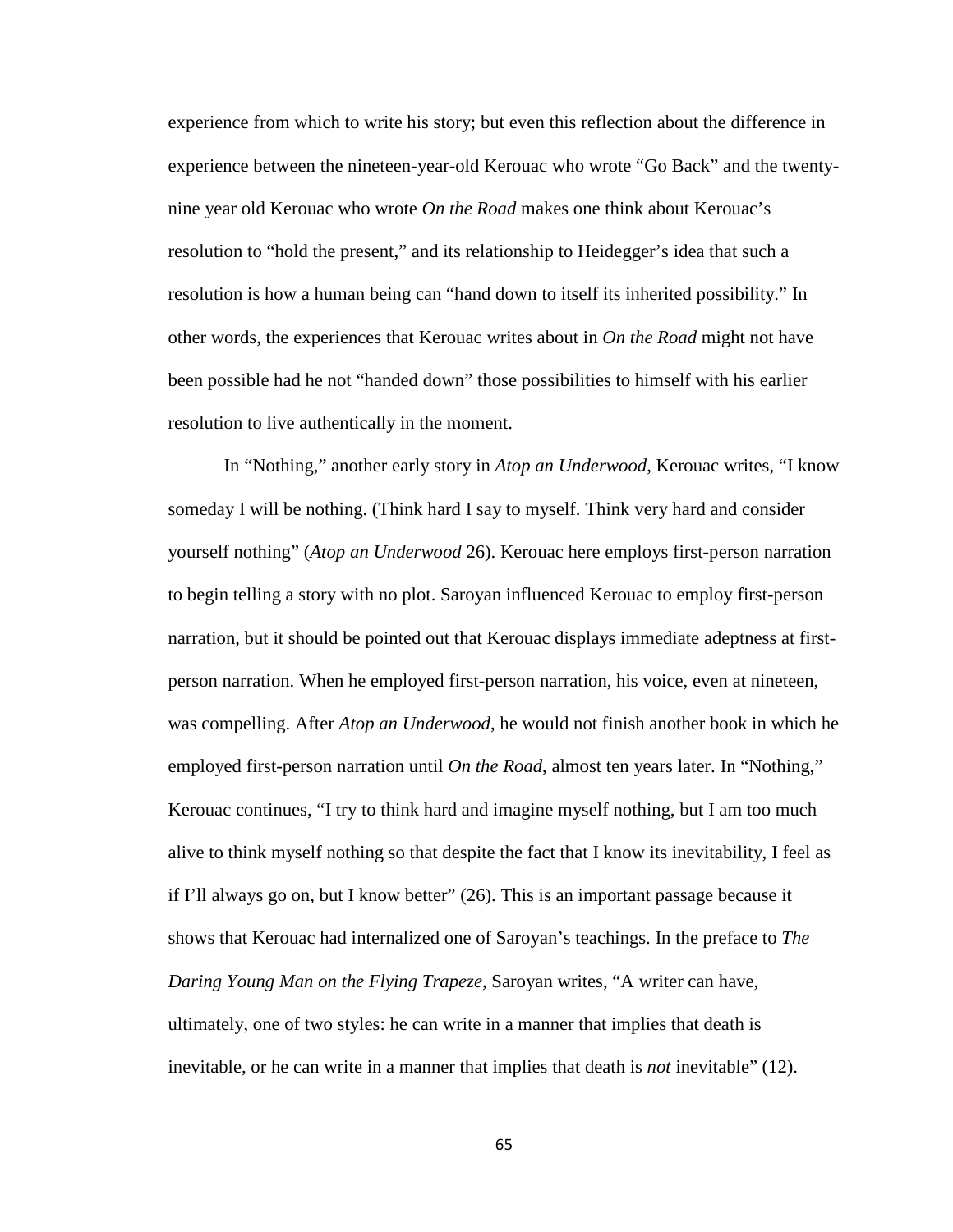Kerouac had clearly decided which style he would choose by the time he was twentyyears-old, and Saroyan's preface would have a lifelong impact on his art. Like Saroyan, Kerouac would not hesitate to stop a story at any point in order to embed philosophy into it.

Another story in *Atop an Underwood* contains evidence that Kerouac knew how he wanted to write long before he was able to write that way. In "A Play I Want to Write," his description of how he will write his play anticipates how he would one day compose *On the Road*. He writes, "This play of mine will have to be a spontaneous burst of passion which I will develop all of a sudden, then I shall rush to my typewriter and . . . begin writing my full-length three act play" (28). Kerouac instinctively valued spontaneous writing, fueled by passionate outbursts, from the very beginning of his career, when he was still writing in more conventional fashion. He knew how he wanted to write, and he made clear cut aesthetic distinctions along these lines. In this next passage, also from "A Play I want to Write," he explains what he wants to write about: "I will write this play about life as life is and I will wait till it hits me in the face before I write it. Then I will rush to my typewriter and write it. So hold on to your seats" (29). The important part of this passage is Kerouac's emphasis to write about "life as life is." Whether he wrote in first-person or third-person, he wanted to write about "life as life is" from the beginning of his career.

In "The Birth of a Socialist," Kerouac makes many of the same social criticisms that he would make in his later work. Many of these ideas, later associated with the Beat Generation, were there long before he met the literary luminaries that would comprise the rest of the Beat Generation. "The Birth of a Socialist" is about his day working in a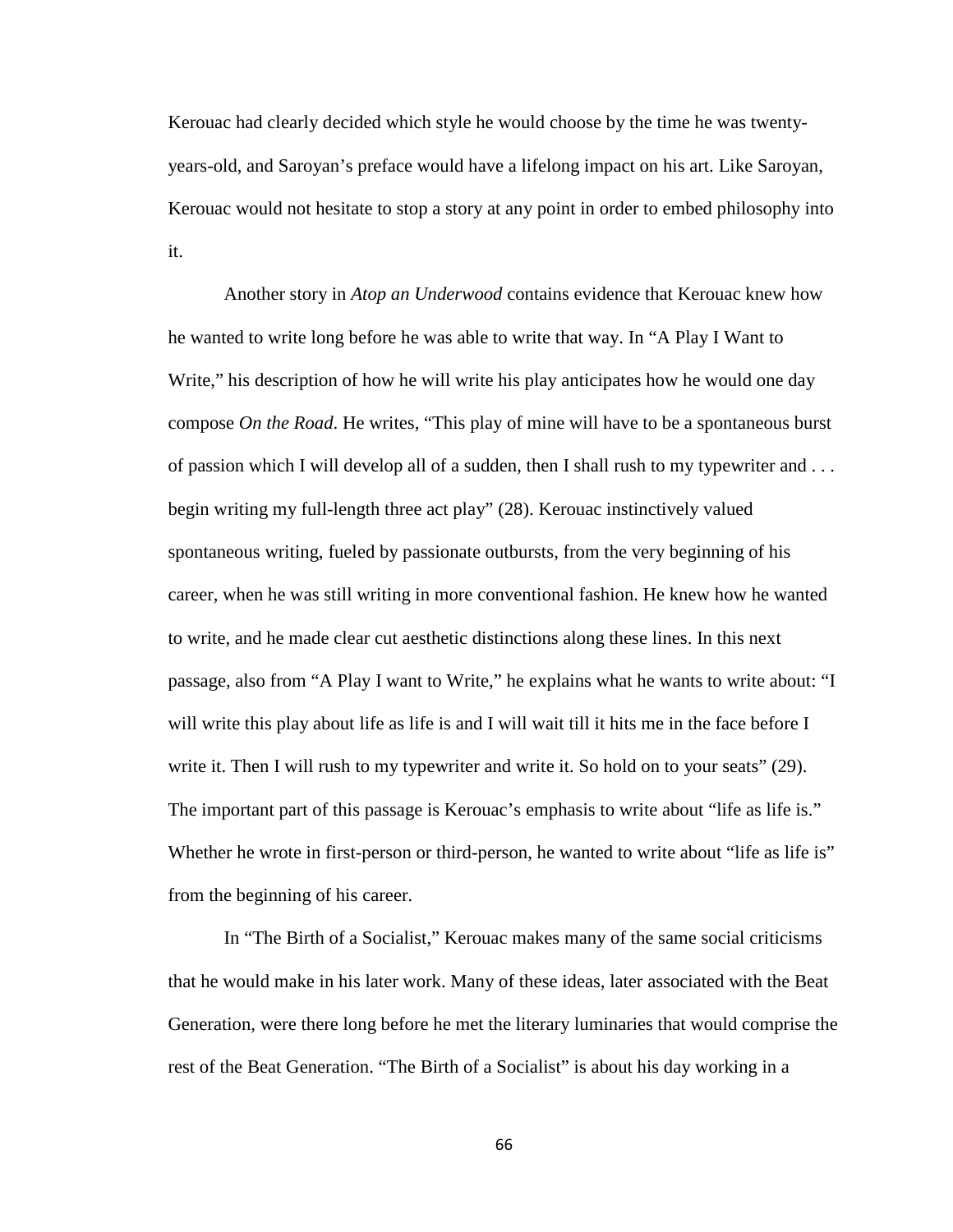cookie factory. Kerouac saw no heroism in waking up and going to that kind of job every day, as he felt it crushes the employee mind, body, and spirit. He gives no thought to the need to make a living or support a family. He thinks only of individual freedom. This was the root of all his rebelliousness, and this story, one of the best in the collection, very overtly displays ideas that he incorporated into his later novels with more subtlety and effectiveness.

Like many of Kerouac's early stories, "The Birth of a Socialist" has undeniable political implications. Much of this early politicizing was the direct result of Sampas's influence. Kerouac's political concerns, particularly regarding socialism, sprang from practical motives, not abstract ones. Paul Marion notes that Kerouac "imagined social and economic systems that might accommodate his own interest in working as a writer, an artist" (*Atop an Underwood* 85). As he looked for ways to support himself while writing, he must have felt the same way as the starving writer in Saroyan's "The Daring Young Man on the Flying Trapeze": "It made him very angry to think that there was no respect for men who wrote" (24). Kerouac had to find a way to support himself as a writer in America. That challenge is so daunting that most young, aspiring American writers give up writing and find something else to do.

Kerouac's title for the story, "The Birth of a Socialist," does not do justice to the artistic restraint he displays in its telling. His ideas, his solutions, his suggestions, always place responsibility on the individual to accept his freedom. Thus, he does not present the workmen as poor, helpless victims of an uncaring system, trapped doing a tedious, pointless job that gives them no satisfaction and pays them little money. No. He blames the workmen as much as he blames the bosses or the system. This passage exemplifies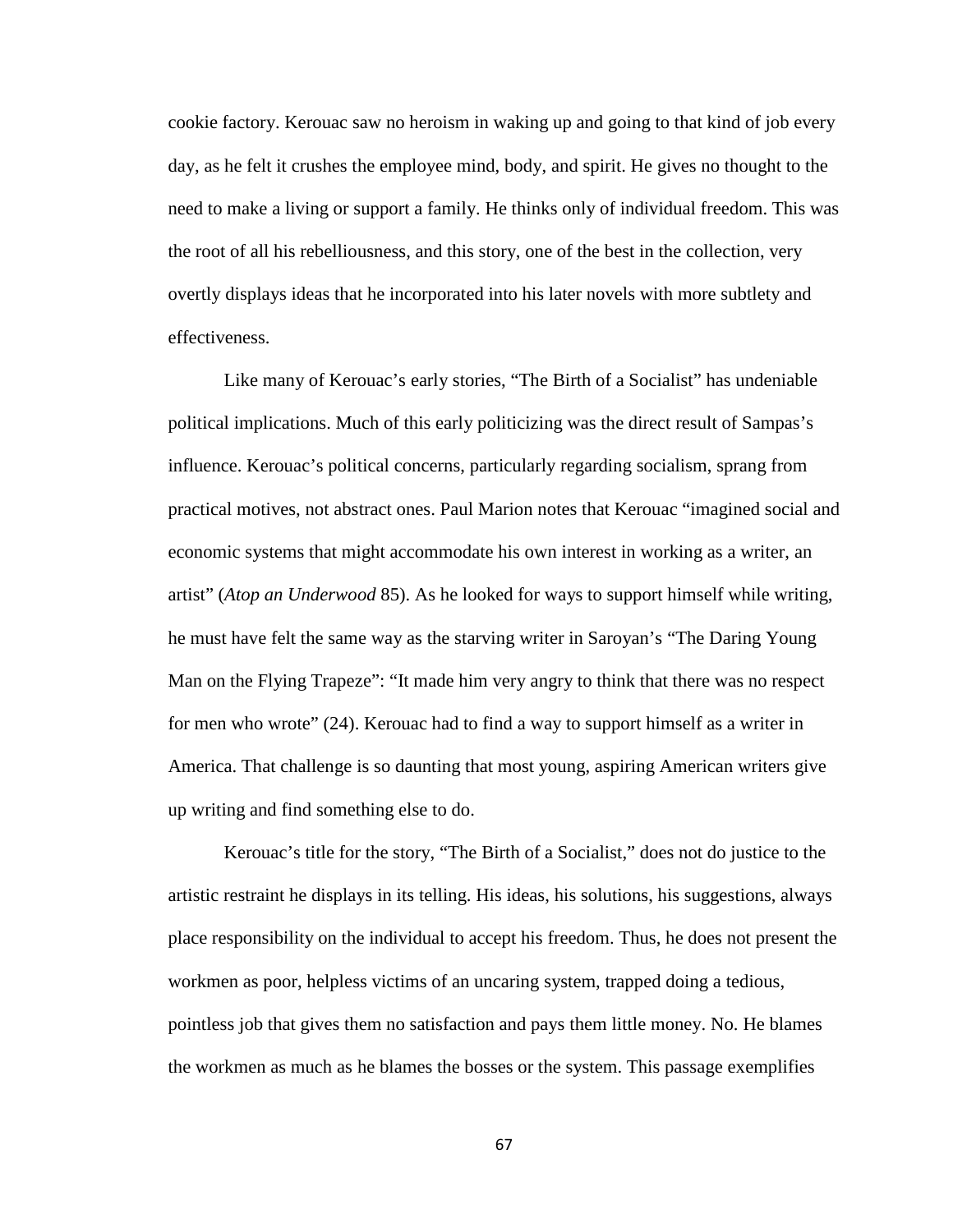my point: "Hundreds of unquestioning fools who get up at five in the morning and rush to a huge, vibrating asylum. In there, they toil in agony and they become old and calloused and unhappy with the era" (*Atop an Underwood* 91). Here, Kerouac sings a sad song depicting the trajectory of an average factory worker's life. This was a life Kerouac wanted to avoid at all costs. Such a life was, of course, considered respectful and normal.

It is important to note that Kerouac does not suggest that society should change in order to help these poor, struggling individuals. His suggestions, so far as he makes any, are aimed toward the individuals themselves. In this telling passage, Kerouac states, "A man cannot impart the true feeling of things to others unless he himself has experienced what he is trying to tell of. I have experienced a day in a cookie factory, and in this story, I shall do my damnedest to show to the readers what it is like to do such a day's work, what a man thinks about in so doing, and what his conclusion should be if he has an ounce of brains" (85). This passage has immediate and far reaching implications in Kerouac's work. In it, he makes his plea to an individual, asserting that the story he tells will "show . . . a man . . . what his conclusion should be if has an ounce of brains." One can see why Kerouac canonized Neal Cassady in *On the Road*, who, when Kerouac catches up briefly with him in Denver on his way to visit his friend Henri Cru in Marin City, tells him, "We're really all of us bottomly broke. I haven't had time to work in weeks" (44). Cassady earns Kerouac's admiration rather than his derision with his nonchalant proclamation that he is "broke" simply because he has not "had time to work." The workers at the cookie factory probably would not feel the same way about Cassady's free use of his time that Kerouac does, but Kerouac had begun searching for somebody who used his time freely, like Cassady, long before he met Cassady. He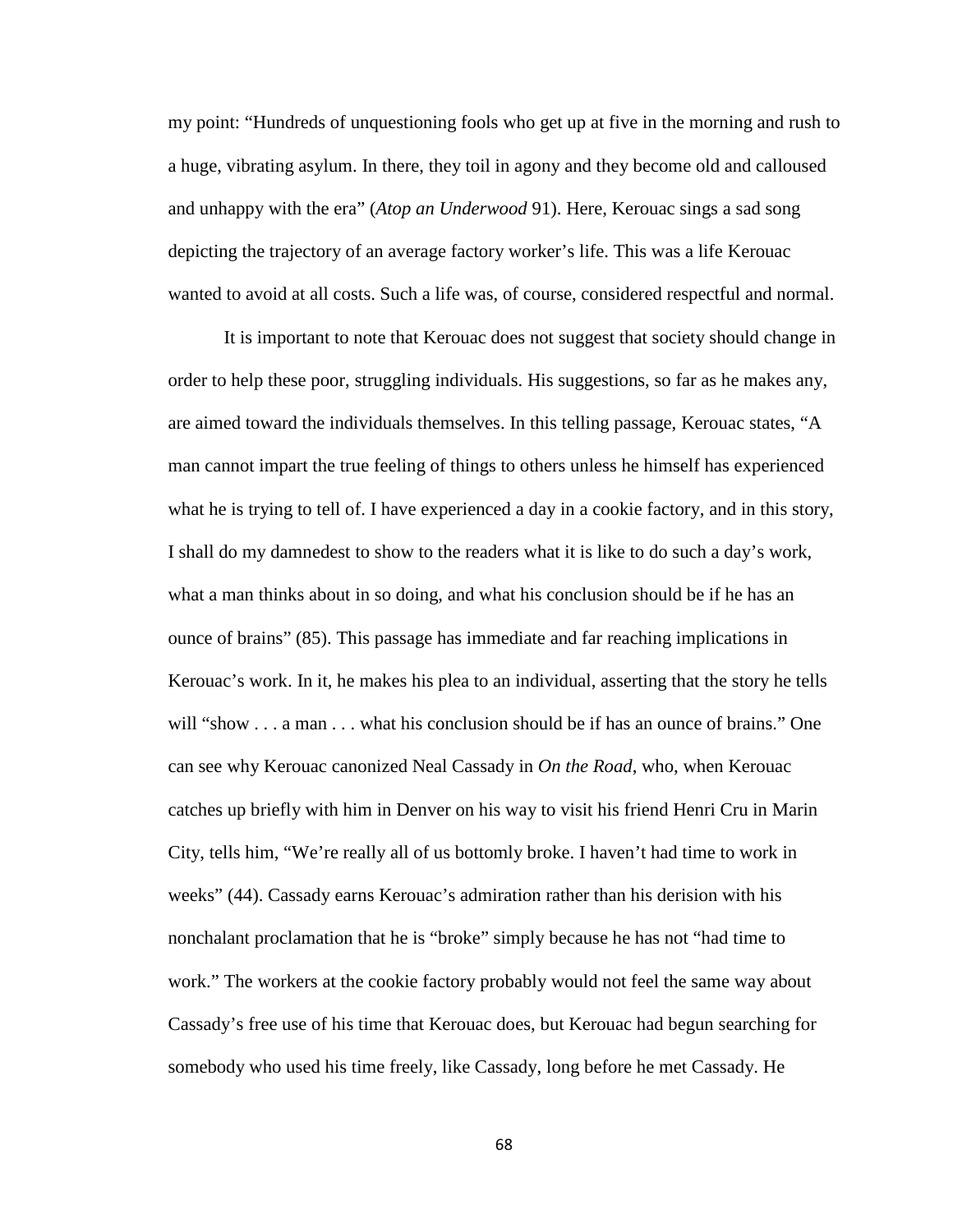wanted to study what Americans did in their free time in order to create an artistic representation of the essential American experience.

In the story, "Hartford After Work," one can see Kerouac searching for a person who embodied his idea of the essential American experience. Kerouac begins the story by telling the reader about a man named "Bob" who gave him a ride home from work:

Bob drives me home in his car and plays some torrid jive on his radio; and the hotter the music gets, the wilder Bob gets, until after a while he is tearing along at the rate of sixty miles per hour, dodging people, swinging around corners with a rhythmic flourish of his arms, hurtling over little lumps on the street floors with a beautiful and hot knee action, whisking and whipping along to the hot music, beating his hands on the wheel with the rhythm, tearing around the city in his car with the music blaring, tooting rhythmically at all the nice looking chicks that walk on the sidewalks with slender stockinged legs, and finally coming to a screeching stop in the front of my cheap rooming house, yelling out rhythmically: "Seeya later!" And then he is off in a blur of jazz and speed. (*Atop an Underwood*  143)

In this passage, Bob exhibits many of the same characteristics and behaviors as Dean Moriarty, the hero of *On the Road*. Kerouac had already decided that the person who embodied the American experience must be a "blur of jazz and speed." In the long sentence describing the ride home, Kerouac imparts the feelings of his experience to the reader while displaying his natural talent for first-person narration.

In "The Joy of Duluoz," Kerouac switches to third-person narration, and the same problems that would haunt his writing throughout his apprenticeship return. In the story,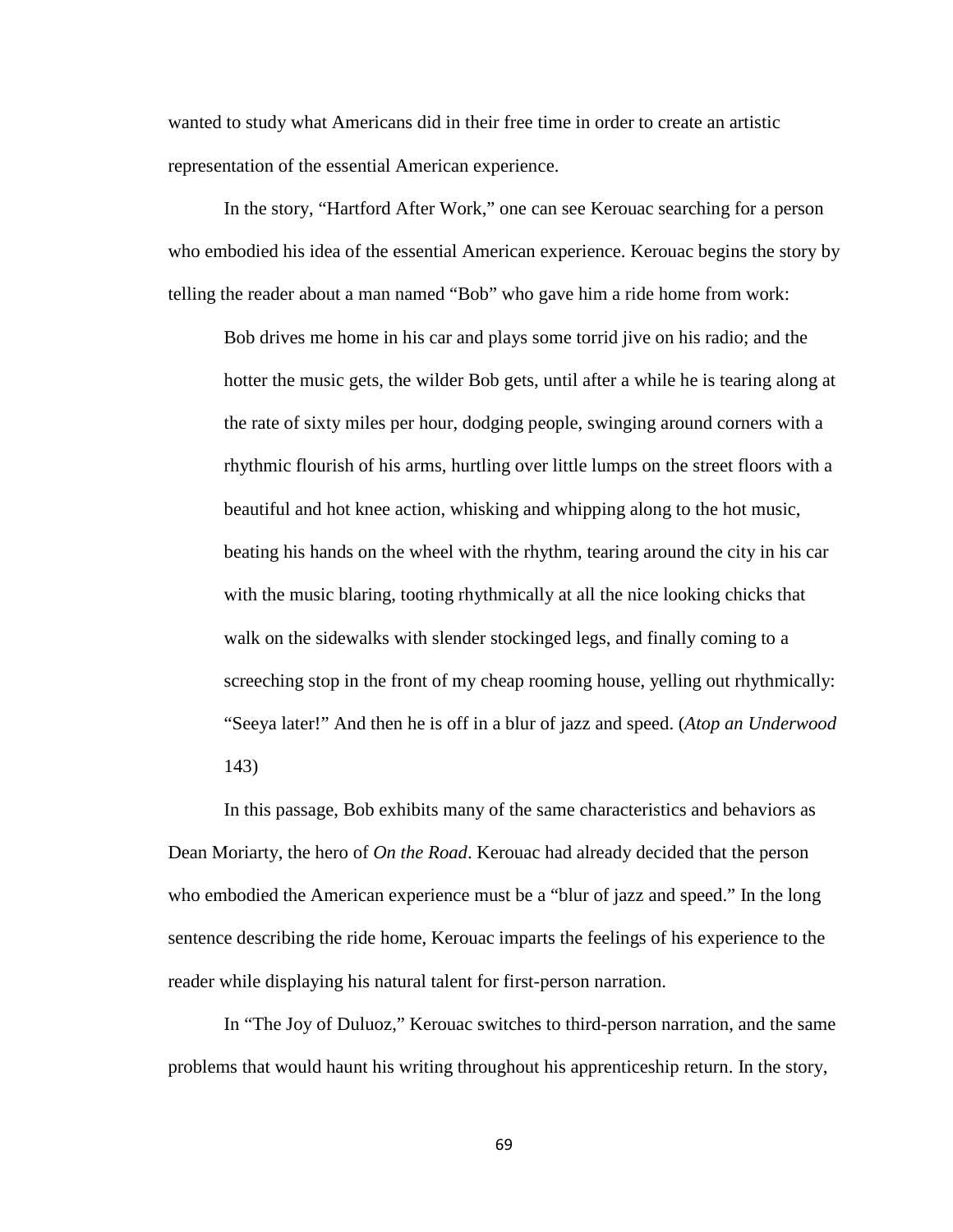Bob Duluoz, a "drunken writer with a thousand mistresses and an apartment on midtown Madison Avenue," goes to The Iridium Room with his girlfriend, Diana, and another couple, Kenneth Barton-Bascome and Vera. One cannot help but notice the sudden proliferation of adverbs: "Vera turned fullbody toward a mirror and fawned approvingly," "Diana strode loosely," "Sardonically, Duluoz tilted his head," "Kenneth Barton-Bascome toddled along beside Vera . . . his white collar prominently correct," and "Vera strode statuesquely with her high hair do. Kenneth toddled unobtrusively" (*Atop an Underwood* 185). All of these adverbs appear on one page of the story. Such overwriting distracts the reader from seeing the very things that the writer wishes to make him to see. This almost defines overwriting. Instead of seeing the thing, the reader only sees the adverbs. All Kerouac had to do to fix this problem was switch to first-person narration, something he would not commit to doing for a decade.

When Sammy came to see Kerouac in that Hartford apartment on Thanksgiving Day, 1941, it "pained him to see Jack in what he considered a fallen condition in a desolate furnished room" (Johnson 110). It was a far cry from Thanksgiving Day, 1938, when Kerouac had scored the touchdown that promised to send him to certain collegiate gridiron glory. Kerouac recalls Sammy's visit with the characteristic tenderness that he always recalls his friendships: "Ah Sabby, you big old Sabby, I'm glad you come to see me on Thanksgiving Day" (*Vanity of Duluoz* 99). He did not want Sammy's pity, however, and he was also certain that he had no need of it, telling him, "I'm going to show you that I know what I'm doing" (99). In order for him to show Sammy, and everybody else, that he knew what he was doing, he knew he had to sell his writing.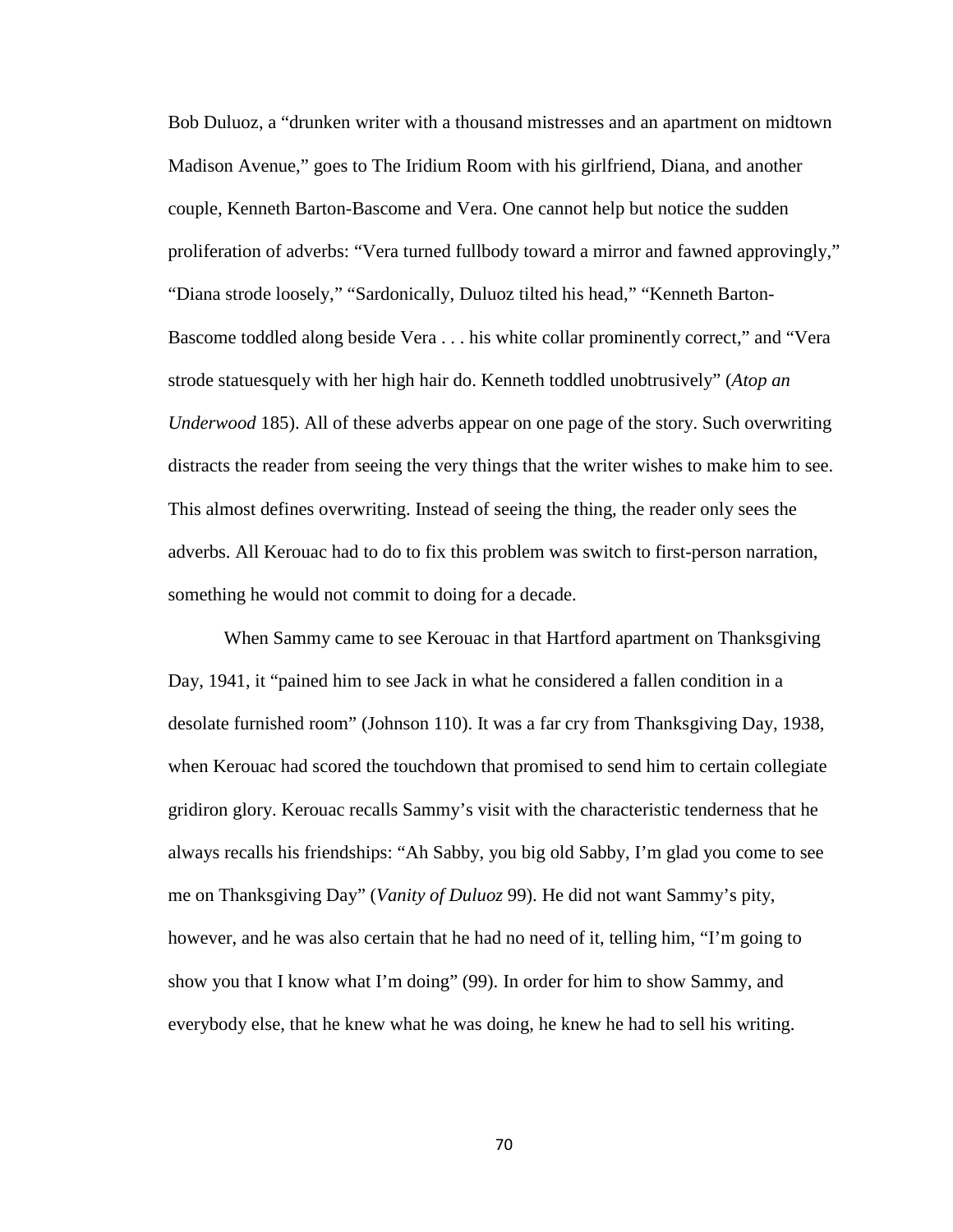In a diary entry from December, 1941, Kerouac writes: "I must sell my stuff—it is the only thing that will justify my exhaustive plan for full-time study in 1942" (*Atop an Underwood* 104). The longer Kerouac went without selling his writing, the more intense his need to sell it became. Part of his full-time study included an emersion in the works of Fyodor Dostoevsky. McNally notes, "Over the next two years, Jack would read all of Dostoyevsky's major works" (*Desolate Angel* 50). Dostoyevsky, like Saroyan, enhanced Kerouac's understanding about how to objectify in art the relationship between suffering and human existence. This deepened the division between Kerouac and the society in which he lived. McNally explains, "Jack felt that Dostoyevsky was right, that suffering was the only cause of awareness. And because suffering is *not* intellectual, Dostoyevsky and all of the major experiences of his life told him that modern liberal progress— 'civilization'—was not the omega of human existence" (51). In Dostoyevsky, Kerouac found an artist striving to exist in a world not suited for artists. He also found a writer who did things in an unconventional way, a writer who placed as much importance on the inner world of his characters as on the external world they inhabited. Kerouac also found a writer with whom he shared important values. McNally explains, "Only the independent, creative free will meant anything to Dostoyevsky—or Jack—and the bloodthirsty 'civilized' society around both of them seemed absurd at best—possibly mad" (51). Kerouac's study of Dostoevsky intensified his search for a person who represented the madness of American society.

Dostoyevsky had a major impact on how Kerouac viewed himself as a writer. He writes, "I must, I *must* be successful. I suddenly realized that the reason for this desire, partly, is because, as a Dostoevskyan writer, I am *expected* to be a failure in the world of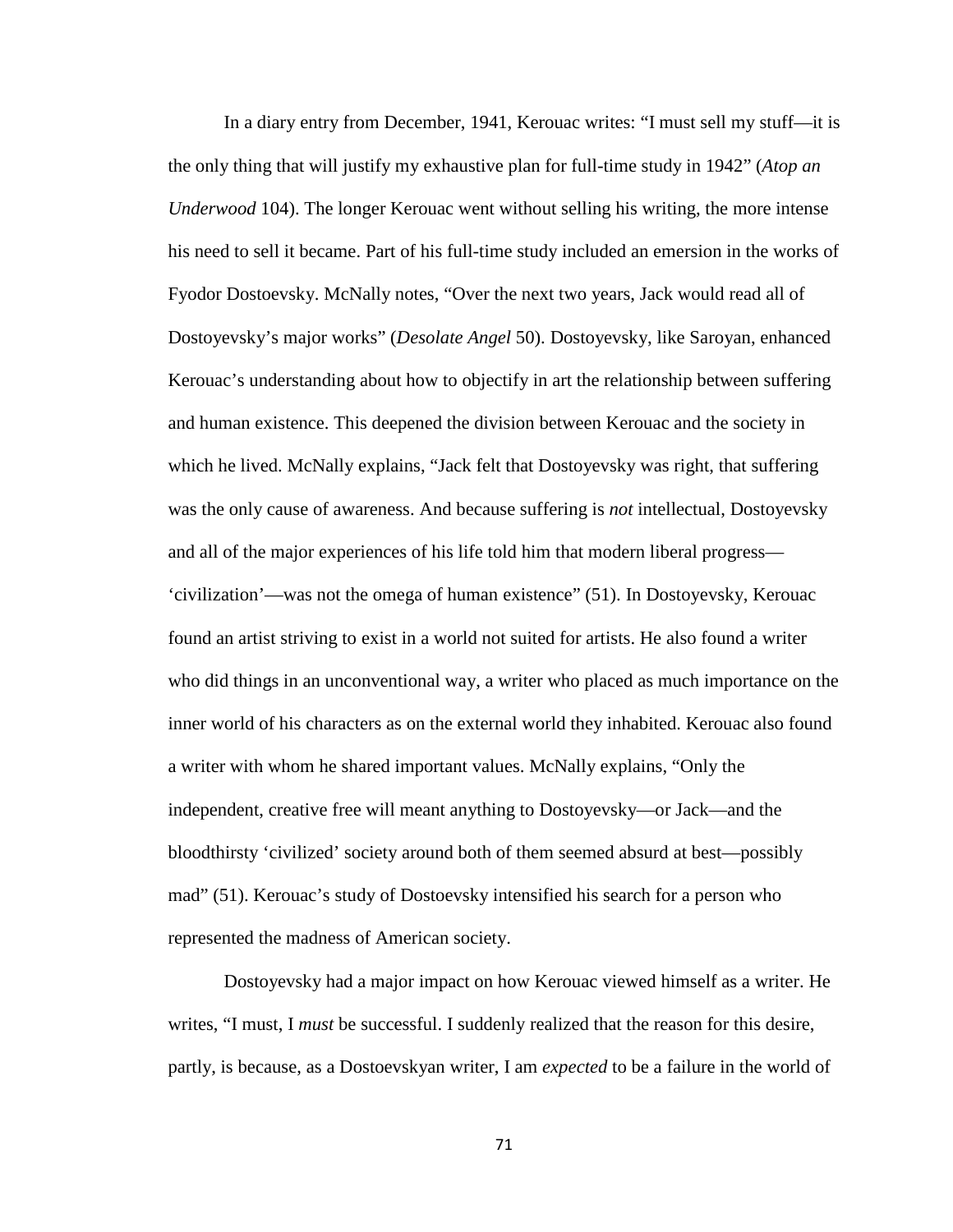success and financial status" (*Windblown World* 90). One cannot tell from this excerpt alone what Kerouac means when he names himself a "Dostoevskyan writer," but the nomination is helpful in tracing Kerouac's development as an artist. Rank proposes, "The first stage in the growth of an artist is that which we have described as his 'nomination' and which marks the subordination of the individual to one of the prevailing artideologies, this usually showing itself in the choice of some recognized master as the ideal pattern" (*Art and Artist* 371). By calling himself a "Dostoevskyan writer," Kerouac makes it clear that he counts Dostoevsky as a "recognized master" whose "ideal pattern" he would like to follow. What, then, is that ideal pattern? Kerouac makes that clearer in a later journal entry:

In 'creative writing' at the universities, we are told that a certain amount of restraint, tempered by modern enlightened education, and a close study of the science of writing--plot presentation, character development, and general thematic treatment--are needed in order to successfully probe and analyze and dissect the human foibles and social surfaces which have come to represent life on earth. Of lyric joy, of poetry, of Dostoyevskyan moral fury, of emotional grandeur, of sweep and architectural earnestness,--not a word in the universities. (*Windblown World* 142)

Kerouac's words have a poetic quality that leave them open to multiple interpretations. One cannot say with absolute certainty what he means by "moral fury," but the placement of the phrase in the context of the passage yields some helpful clues. The beginning of the passage points directly to the universities, which symbolize the rational mind, tradition, and the academic way of doing things. The universities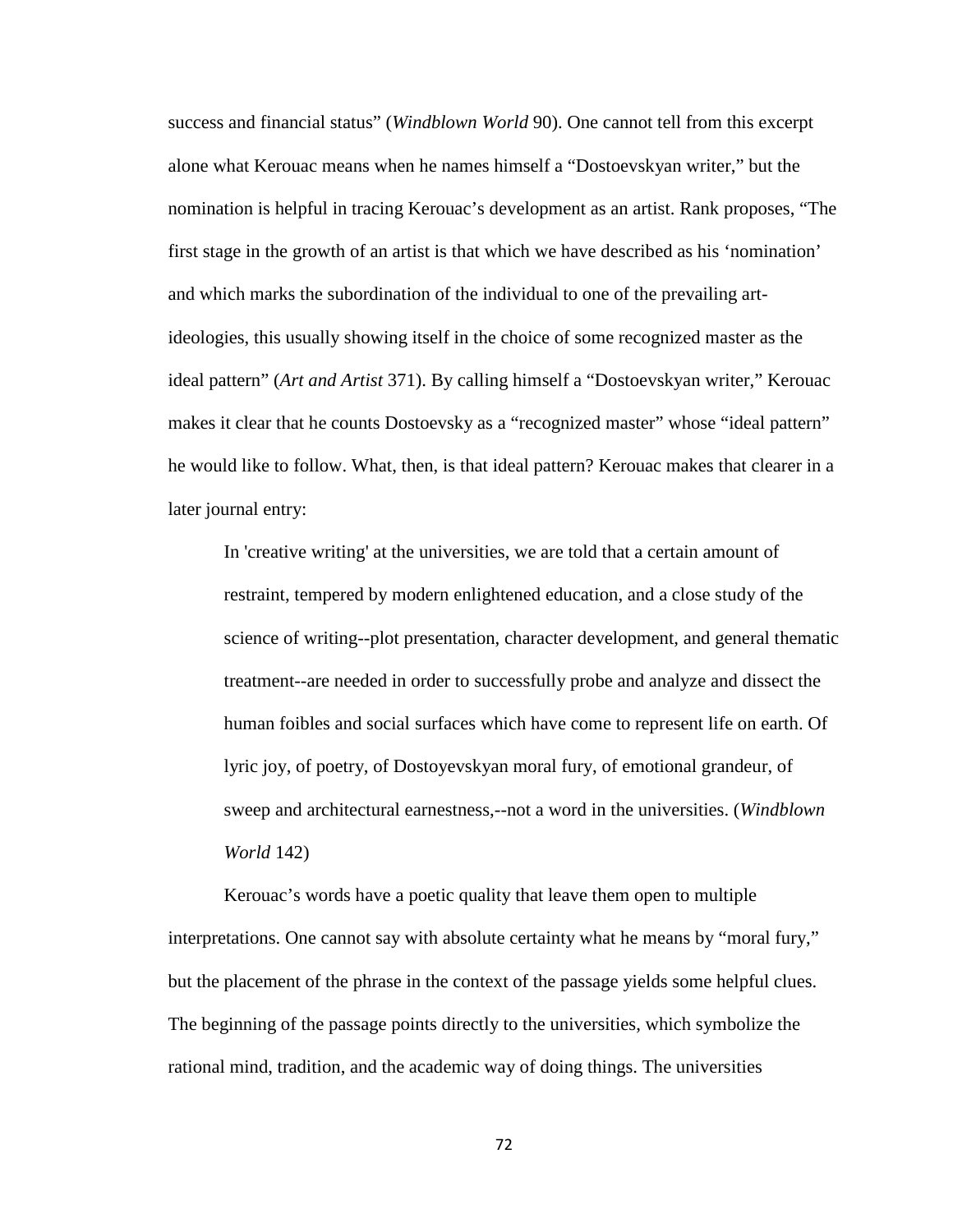intellectualize artistic creation, something that, to Kerouac, is profoundly emotional. By naming Dostoyevsky as the counterpoint to that rationalized way of creating art, Kerouac reveals that Dostoyevsky, the man many consider to have produced the first existentialist writings, has actually helped awaken the romantic in Kerouac. Dostoyevsky appealed to the romantic and the rebel in Kerouac; he stood as a shining example of an artist who could create great art without doing any of the things that they taught creative writing students to do at the universities.

Kerouac's art would always have a romantic strain. This romanticism became a part of his authentic voice. As Charters observes, "His talent as a writer was not his inventiveness with new characters and plots, but rather his power to dramatize the spirit of his own life into romantic fantasy" (*Kerouac: A Biography* 63). In a society that placed an increasing emphasis on intellectual discoveries, that wanted to know more and dream less, Kerouac's romanticism became rebellious in its own right. Kerouac's rebellion had its artistic and philosophical precursors, as Guignon explains: "Romanticism, the undercurrent of reaction against Enlightenment rationality and mechanization, developed as a backlash against the fracturing and disruption brought about by the modern worldview" (*On Being Authentic* 51). One of Kerouac's goals from the very beginning of his apprenticeship was to find a way to unite the "fracturing" and "disruption" of the modern world view into an artistic whole. Part of Dostoyevsky's appeal must have been his ability to show Kerouac a way to unite the "fracturing" and "disruption" within his own personality the way that Wolfe showed him to unite the "fracturing" and "disruption" in the modern worldview. Guignon's reflections about the "the Romantic mind" offer a way to trace Kerouac's artistic development in three distinct phases: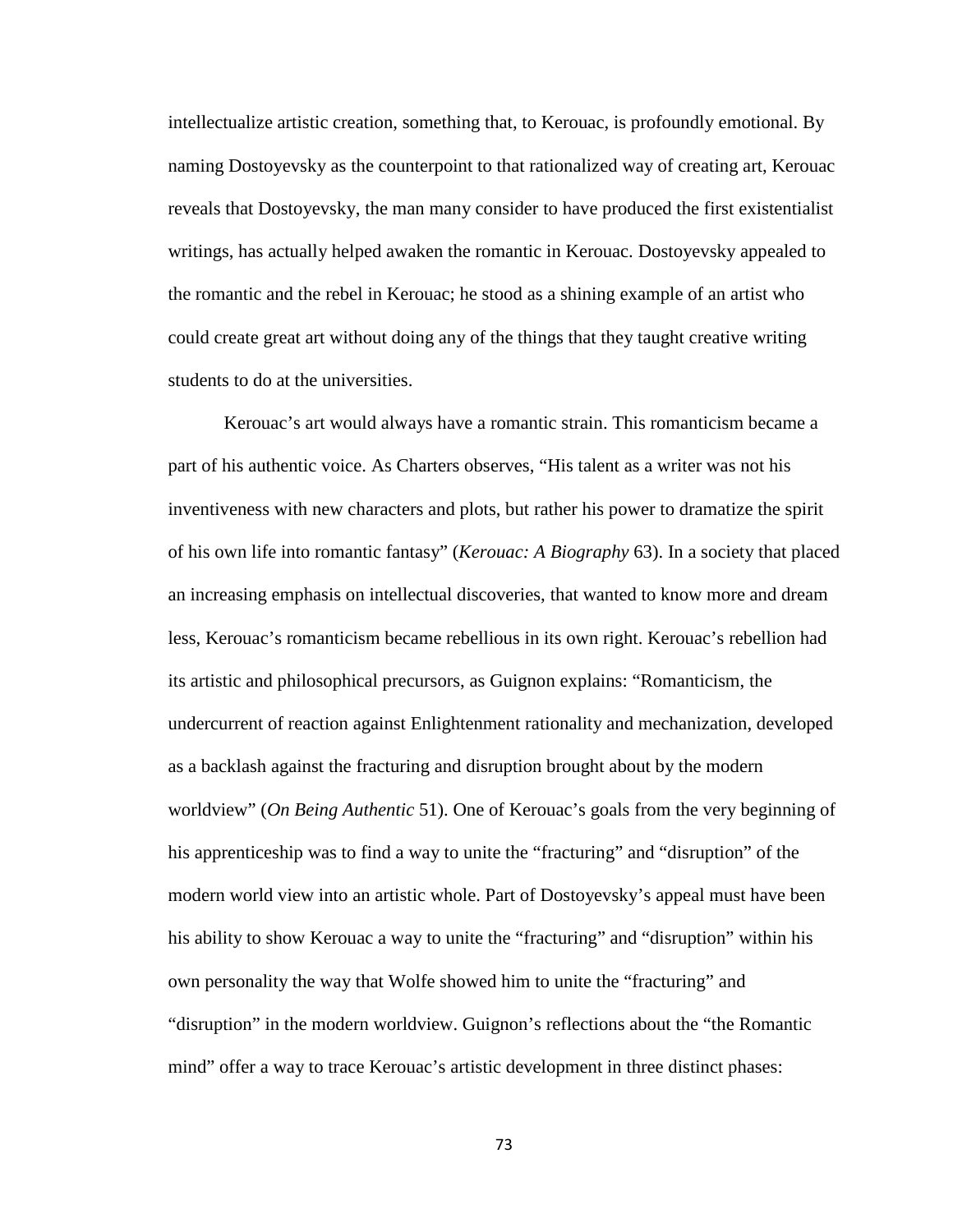Instead of trying to say anything about Romanticism, I will limit myself to noting three features of the Romantic mind that continue to be important to our contemporary culture of authenticity. The first is the attempt to recover a sense of oneness and wholeness that appears to have been lost with the rise of modernity. The second is the conviction that real 'truth' is discovered not by rational reflection and scientific method, but by a total immersion in one's own deepest and most intense feelings. And the third is Romanticism's discovery, at the limits of all experience, that the self is the highest and most all-encompassing of all that is found in reality. (51)

The three features that Guignon lists here mark three distinct stages in Kerouac's artistic development, with each stage having an accompanying mentor. Wolfe showed him an artistic form by which he could regain the lost sense of oneness and wholeness caused by the rise of modernity. Dostoyevsky showed him an artistic form that allowed him to reject rationalism in favor of a total immersion in his deepest and most intense feelings. Later, Neal Cassady would show him how to live at the limits of all experience, and, through his letters, he would give Kerouac an idea of how to weave those experiences into a compelling narrative.

As Kerouac immersed himself in *Notes from the Underground*, he got a postcard from his father telling him they were moving back to Lowell, where his father had found a job, and that they wanted him to come with them. Johnson reports: "The sojourn in Hartford . . . and the techniques of solitude were over" (*The Voice is All* 111). His time in Hartford had not proved fruitless. His book of stories gave Kerouac immense satisfaction. He remembers, "Then, as now, I was proud that I had written something at least. A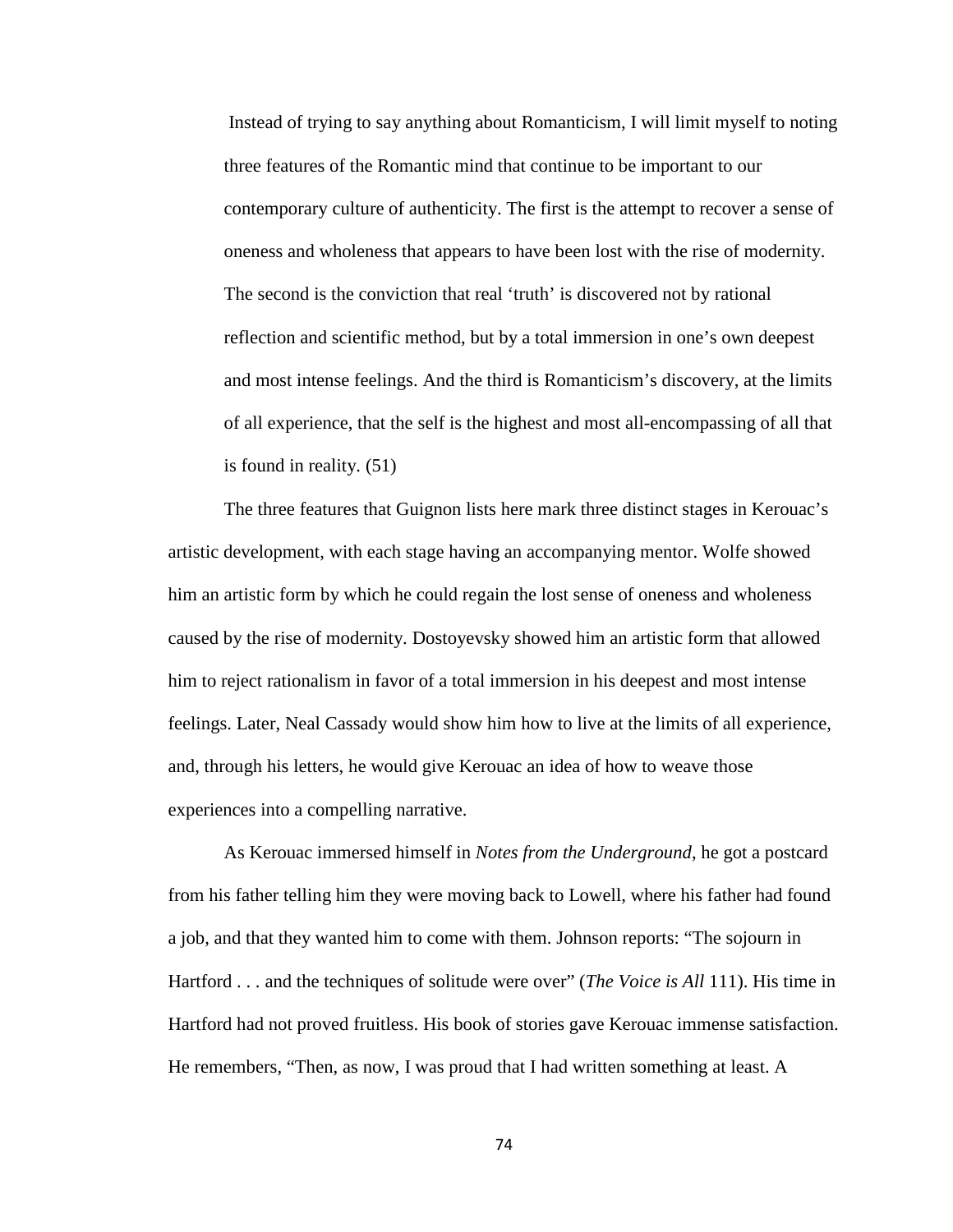writer's life is based on things like that" (*Vanity of Duluoz* 100). This statement provides some insight on the importance of production to the psychological well-being of the artist. Rank's words are instructive: "compared to the average professional man, the artist has, so to say, a hundred-per-cent vocational psychology" (*Art and Artist* 371).

Back in Lowell, Kerouac caught a break. He got a job as a sports reporter. He applied at the paper to be a delivery boy, but "the owner remembered him as the football hero who'd landed a Columbia scholarship" (Johnson 112). There are some advantages to being a big fish in a small pond. Kerouac could already type fast enough and write spontaneously enough to finish his work in half the time it took other people to finish it. He would spend the second half of the day writing a novel called *Vanity of Duluoz*.

In this early version of *Vanity of Duluoz*, Kerouac attempts to depict one day in Lowell in a similar way to how James Joyce depicted one day in Dublin in *Ulysses*. At this point Kerouac had already settled on using the last name Duluoz as the artistic representation of his own last name. He had not yet decided on the first name to go with it, sometimes it was "Michael," sometimes, "Jack," and sometimes "John," but Duluoz would be the last name. It is interesting that at this point in his development he was closer to deciding on the name he would use for his fictional self than he was to deciding the name he would put on the cover the book. He was nowhere near deciding whether he was Jack Kerouac or John Kerouac. His focus, clearly, was on art. Johnson states, "At nineteen, he was planning to write a Duluoz trilogy" (*The Voice is All* 112). A trilogy would not do his actual accomplishments justice. *The Duluoz Legend* would consist of more than a dozen "chapters" focusing on different time periods of his life.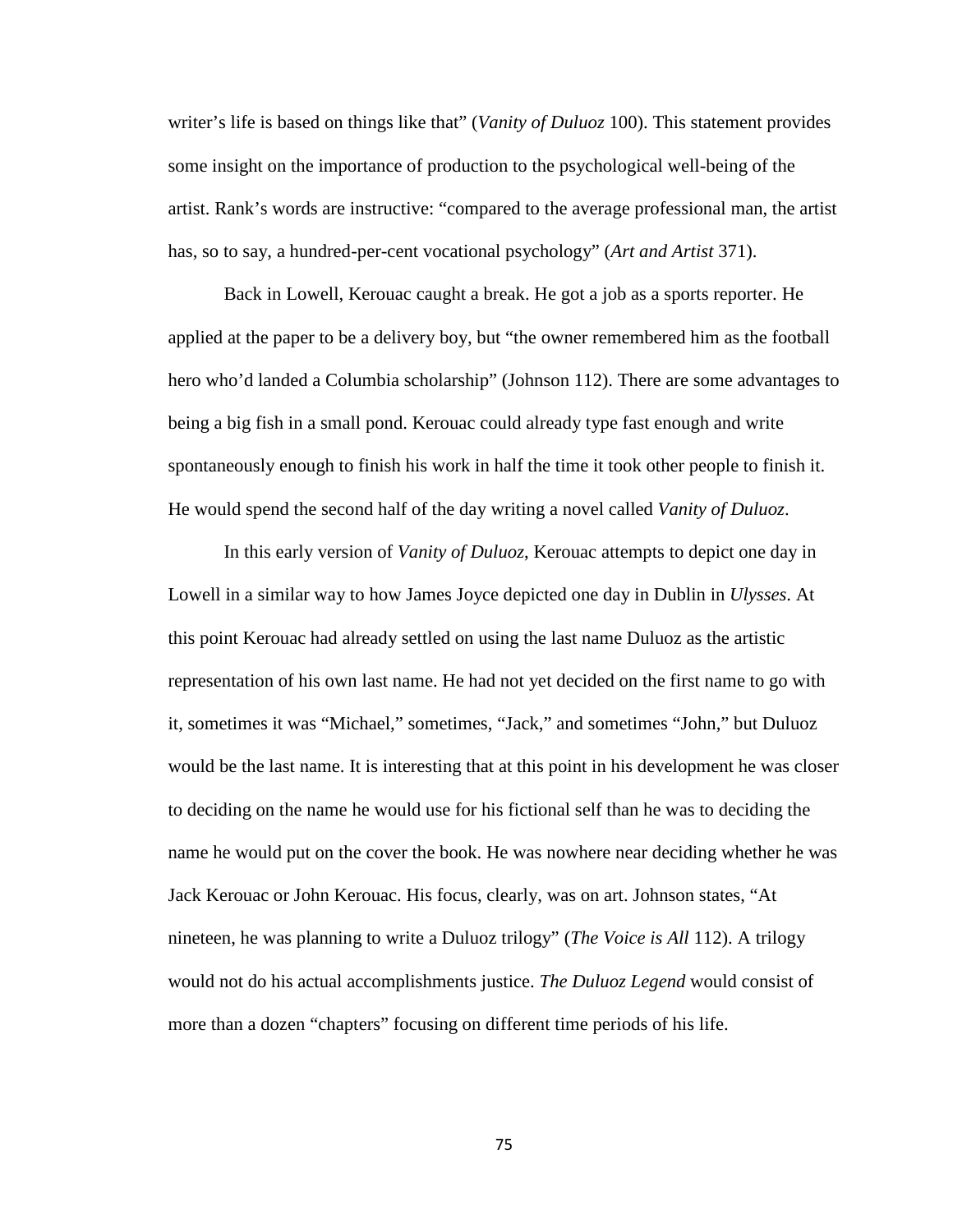Kerouac never finished this early version of *Vanity of Duluoz,* but in the last novel he would ever finish, also called *Vanity of Duluoz*, Kerouac fondly remembers his attempts to write the former novel, and in this fond remembrance he offers some insight about his own artistic development and about the development of writers in general: "It was the greatest fun I ever had 'writing' in my life because I had just discovered James Joyce and I was imitating *Ulysses* I thought (really imitating 'Stephen Hero' I later discovered, a real adolescent but sincere effort)" (106). Kerouac's admiration for Joyce largely stems from Joyce's ability to make artistic masterpieces out of the most mundane material. Kerouac may have been inspired to do this as a way to justify his being back in Lowell; or, as Mayer suggests, perhaps Kerouac did it to show that life in this small American town was worthy of an artistic rendering: "Kerouac related strongly to Joyce's *Portrait of an Artist as a Young Man* and *Ulysses*. As Joyce loved Dublin in his own unsentimental way, so Kerouac loved provincial Lowell." (*Kerouac: His Life and Work*  94). Kerouac developed the rare ability to make his hometown into everybody's hometown, just as he developed the rare ability to make his first love everybody's first love.

In Kerouac's recollection of this early attempt to model *Vanity of Duluoz* after *Ulysses*, he offers his beliefs on how writers develop: "That's how writers begin, by imitating the masters (without suffering like said masters), till they larn their own style, and by the time they larn their own style there's no more fun in it, because you cant imitate any other master's suffering but your own" (*Vanity of Duluoz* 107). Kerouac admits here that he had not yet learned his own style and that doing so required "suffering." This once again shows Kerouac the apprentice looking for at the artistic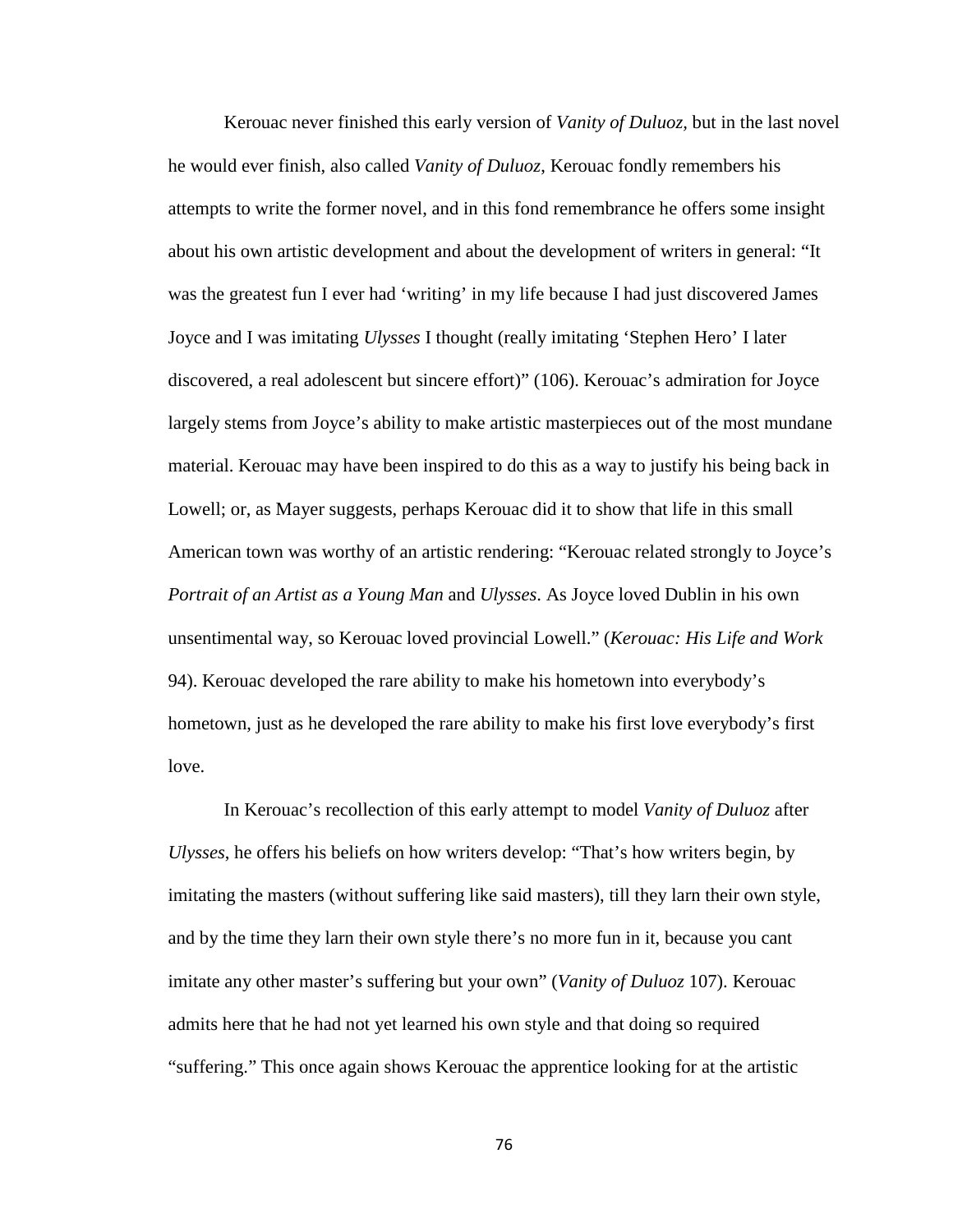productions of different masters from the point of view of "the likeminded pupil" (Rank 54). Kerouac and Rank both recognize that this such an apprenticeship is essential to the development of the artist. Kerouac had to learn how to turn his personal suffering into exuberant prose so that somehow it could make other people feel better. He was, in essence, writing the blues. Johnson claims that the early *Vanity of Duluoz* has "a grim heaviness about it" (*The Voice is All* 113). Much of Kerouac's early writing has a "grim heaviness" about it; and it was not until he met Neal Cassady and turned to first-person narration that he began writing consistently exhilarating prose with the power to turn his personal suffering into a healing force for others.

Kerouac had to halt his work on the early version of *Vanity of Duluoz* when the owner of the paper found out that he was writing the novel during his afternoons on the job. Rather than listen to the boss, he quit his job at the *Lowell Sun*. This caused another fight with his father over the direction of his life. Kerouac needed to get out of Lowell. As would often happen in his life, a friend would offer him a place to stay in his time of need. McNally writes "Lowell, Papa, the *Sun* all became insufferable; in March 1942 he caught a bus to Washington, where GJ Apostolakis had a job and a place to stay waiting for him" (*Desolate Angel* 51). This pattern would repeat itself over the next five years. Kerouac would have more opportunity to travel and gain interesting experiences than he would have opportunities to write about them. *Vanity of Duluoz* was not the last novel that Kerouac would leave unfinished. His father had no sympathy for his desire to become an artist, and his disapproval of his son's choice, and the arguments that resulted from it, would repeatedly drive Kerouac away from the work he had been doing. As Kerouac had discovered in Hartford, a writer needs a place to write; Leo Kerouac had no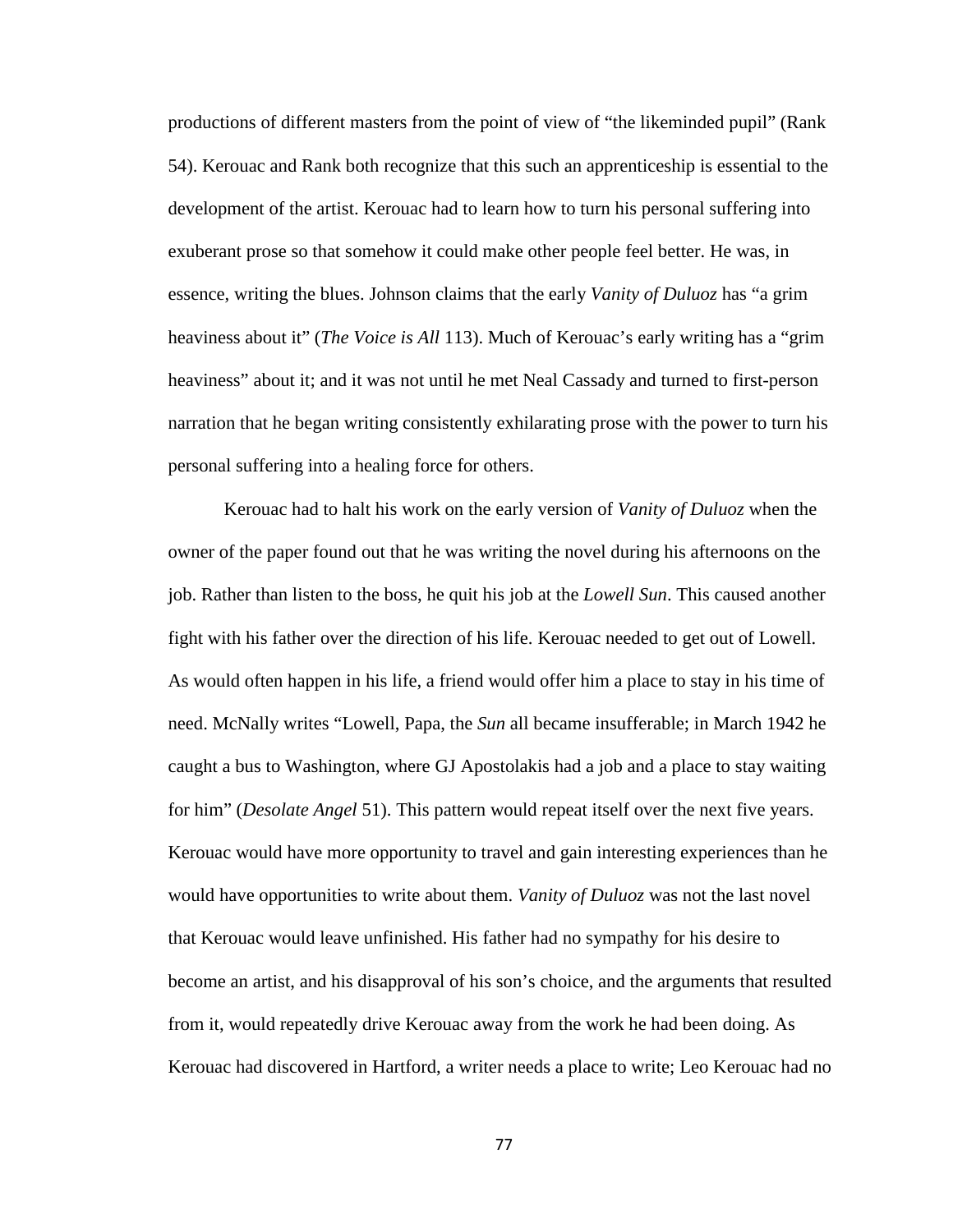intention of providing his son such a place without a fight. According to Johnson, Kerouac's father believed that "an artist was a no-good parasite who relied on others to support him" (*The Voice is All* 56). He constantly reminded Jack of this, and when Jack grew sick of it he would simply cease his writing and leave.

The brief sojourn to Washington, D.C., did not make any of Kerouac's problems at home disappear, nor did they quench his thirst for adventure. He had a desire to take part in the war, and, upon returning to Lowell, he quickly sized up his situation and made the best decision he could make in the limited time he had to make a decision: he joined the Merchant Marine. Joining the Merchant Marines allowed him to make good money, take part in the war, and gain valuable experience about which to write. Mayer adds, "Besides the financial benefits the Merchant Marines could offer him, there was the fresh material he could use to give added dimension to his writing. Clearly the material gleaned from his experiences at Columbia University and in New York City and Lowell had run its course" (*Kerouac: His Life and Work* 98). Kerouac signed up as a scullion on the *S.S. Dorchester* and set sail for Greenland in July, 1942. His experiences on the high seas would serve as an important prelude to his experiences on the highways.

Kerouac felt out of place on the *Dorchester*, but as always he found refuge in his writing. He began working on a novel called *The Sea is my Brother*, and upon seeing that title one cannot help but think of Kerouac's brother Gerard. Kerouac says that he wished to "take part in the war, not because I want to kill anyone, but for a reason directly opposed to killing—the Brotherhood" (*Selected Letters* 23). The search for brotherhood, a part of Kerouac's life since he was four-years-old, would become an important theme of his art as he developed.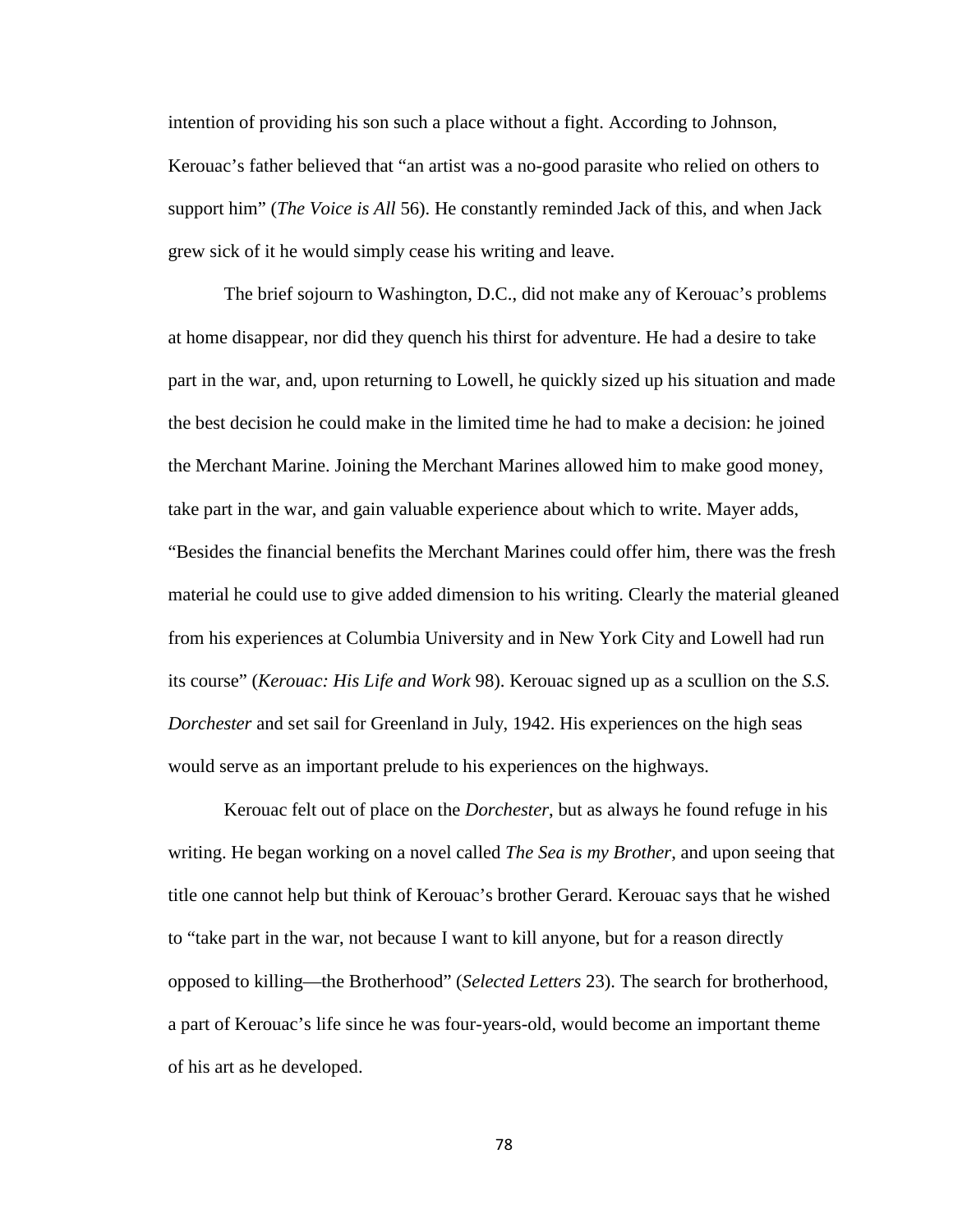In *The Sea is My Brother*, Kerouac focuses on the divisions in his own personality and how he can find a way to unite them. His third-person narration trudges along, and the two main characters symbolize the two sides of his personality that were causing him such deep conflict at the time. Wesley Martin is a wild, adventurous, and rebellious, merchant marine, and Bill Everhart is an intellectual and conventional college English professor. Kerouac has trouble showing how an artist must be wild sometimes and conventional other times, but the effort exhibits his instinctive understanding that this is so. Rank makes the astute observation that "genius needs a strong touch of conventionality" and that "many whose work is of the highest value and who live wholly in their art lead a very simple, ordinary life" (*Art and Artist* 379). Though Johnson believes that "Jack's awkward and inflated third-person narration and his failure to give his protagonists individual voices" makes it so that "the two alienated men often seem indistinguishable" (*The Voice is All* 131), *The Sea is My Brother* offers an important glimpse at Kerouac's early preoccupations. He is trying to find a way to incorporate big philosophical ideas into a story; he weighs the balance between wildness and conventionality, trying to figure out when to use which, learning how much of art is actually science. Rank says, "in the need . . . for putting order, meaning, and control into the psychic chaos into which his totality-urge drives him, the artist, even if he is never conscious of the fact, is always a bit of a scientist" (388). The two protagonists in *The Sea is My Brother* represent the two sides of Kerouac's "totality-urge" that he was just beginning to learn how to objectify in art.

The relationship between Bill Everhart and Wesley Martin has some striking similarities to the relationship between Sal Paradise and Dean Moriarty in *On the Road*.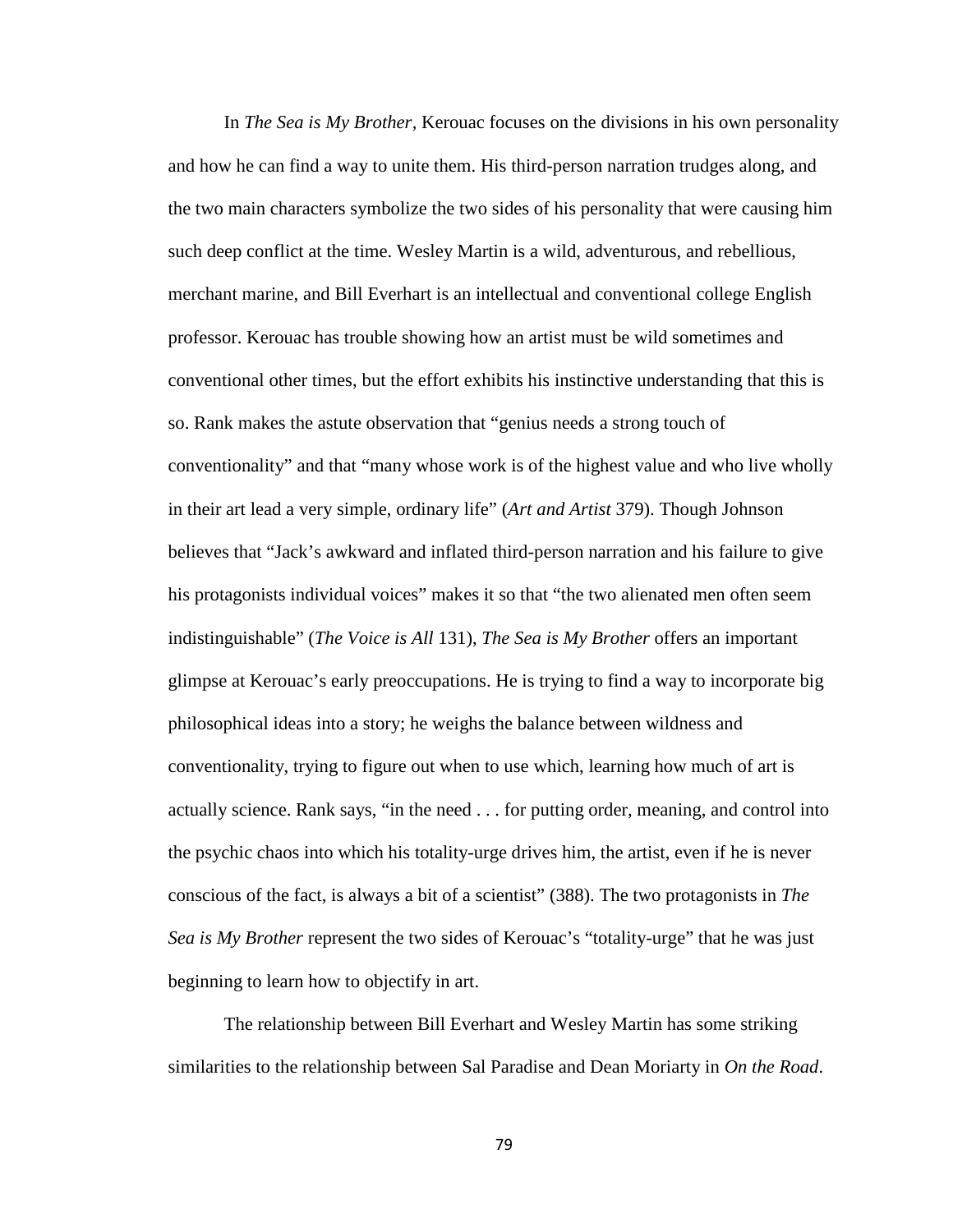Everhard, like Paradise, finds himself living a stultified existence, trapped under an avalanche of books and self-restraint. The coming of the shiftless, carefree merchant marine, Wesley Martin, like the coming of the "young jailkid shrouded in mystery," Dean Moriarty, causes Everhart to have a spiritual awakening of sorts, reexamining his own life and recognizing the possibility of other, potentially happier modes of existence.

Though Kerouac had a similar idea behind both relationships, comparing the execution of this idea in *The Sea is My Brother* to the execution of this idea in *On the Road* is like comparing sunlight to moonlight. Whereas Paradise and Moriarty experience friendship at first sight, Everhart and Martin have an adversarial introductory meeting at a bar near the Columbia campus: "Everhart studied the stranger; once, when Wesley glanced at Everhart and found him ogling from behind the fantastic spectacles, their eyes locked in combat, Wesley's cool and non-commital, Everhart's a searching challenge, the look of a brazen skeptic" (*The Sea is my Brother* 23). The two men never get any friendlier than this. This makes the adventures they undertake in the story seem unbelievable, as though they undertake them for the sole reason that Kerouac says, "You are in this story and you will undertake these adventures together."

After Everhart hears tales of Martin's adventures as a member of the Merchant Marine, he gets the idea that he should ship out himself. He even wonders if he has been a hypocrite all these years as a college professor: "He had never really paid attention to his own life, except to use his own freedom as a means to discuss the subject of freedom. Yes, he was Everhart who had told his classes, one triumphant morning when the snow lashed against the windows, that art was the revolt of the free" (40). Martin's willingness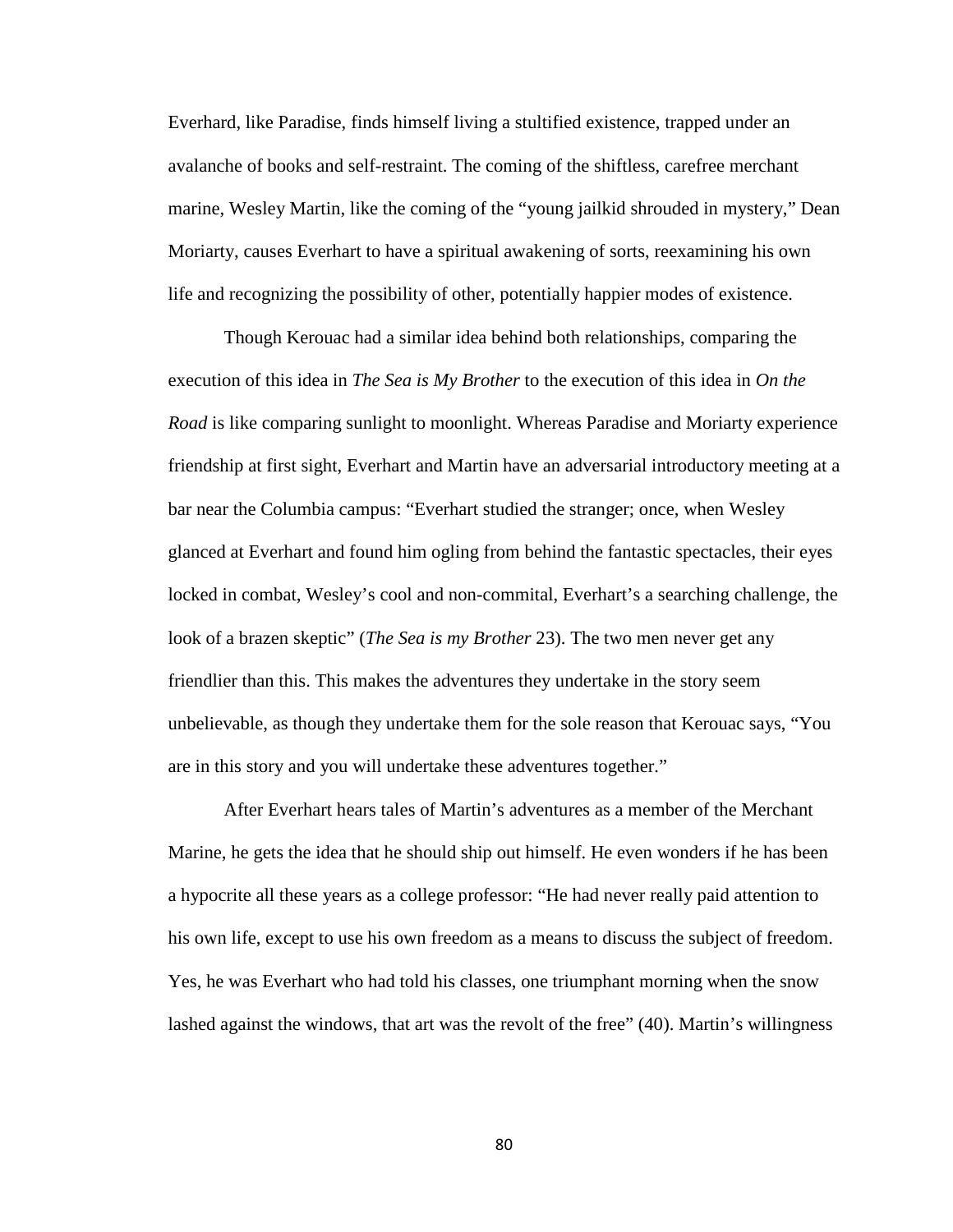to embrace his freedom is what makes him appealing to Everhart; it certainly is not his conversational abilities.

Far from the overflowing, life-altering erudition of Dean Moriarty in *On the Road*, Wesley Martin is tight-lipped and confrontational, like a Clint Eastwood character. He says things like, "Bein' happy's O.K. in its place; but other things count more" (38), and "next to the smell of salt water, I'll take the smell of a highway" (58). These clipped phrases express something of Kerouac's artistic vision, (very few characters in literary history express fondness for the smell of a highway), but they do not do so in the poetic, overflowing style that would come to characterize his later work.

In fact, *The Sea is My Brother* has a grim, heavy feel. Everhart and Martin both seem incurably unhappy. It rings hollow when Everhart celebrates his decision to ship out with the Merchant Marine: "Hell! I'm glad I did it. It's going to be a change. I call this life!" (62); and it rings just as hollow when Martin exclaims, "Who gives a shuck-all about tomorrow!" (64). Neither Martin or Everhart come alive in the book. Their dialogue does not sound like real people talking. It sounds like Kerouac makes them say the things they say in order to make it very clear how they feel at each point in the story.

In *The Sea is My Brother*, Kerouac continues his habit of overusing adverbs, particularly when writing dialogue. These following examples all come from a single two page section in the middle of the book: "'Oh Christ!' yawned Wesley loudly," "'Rain, rain go away,' Wesley sang softly," "They smiled enthusiastically at the driver," "'Okay?' he shouted harshly," and "Everhart jumped down from the high cab and stretched his legs luxuriously" (66-67). Three out of these five examples come from dialogue, where Kerouac could not yet restrain himself from overwriting. None of the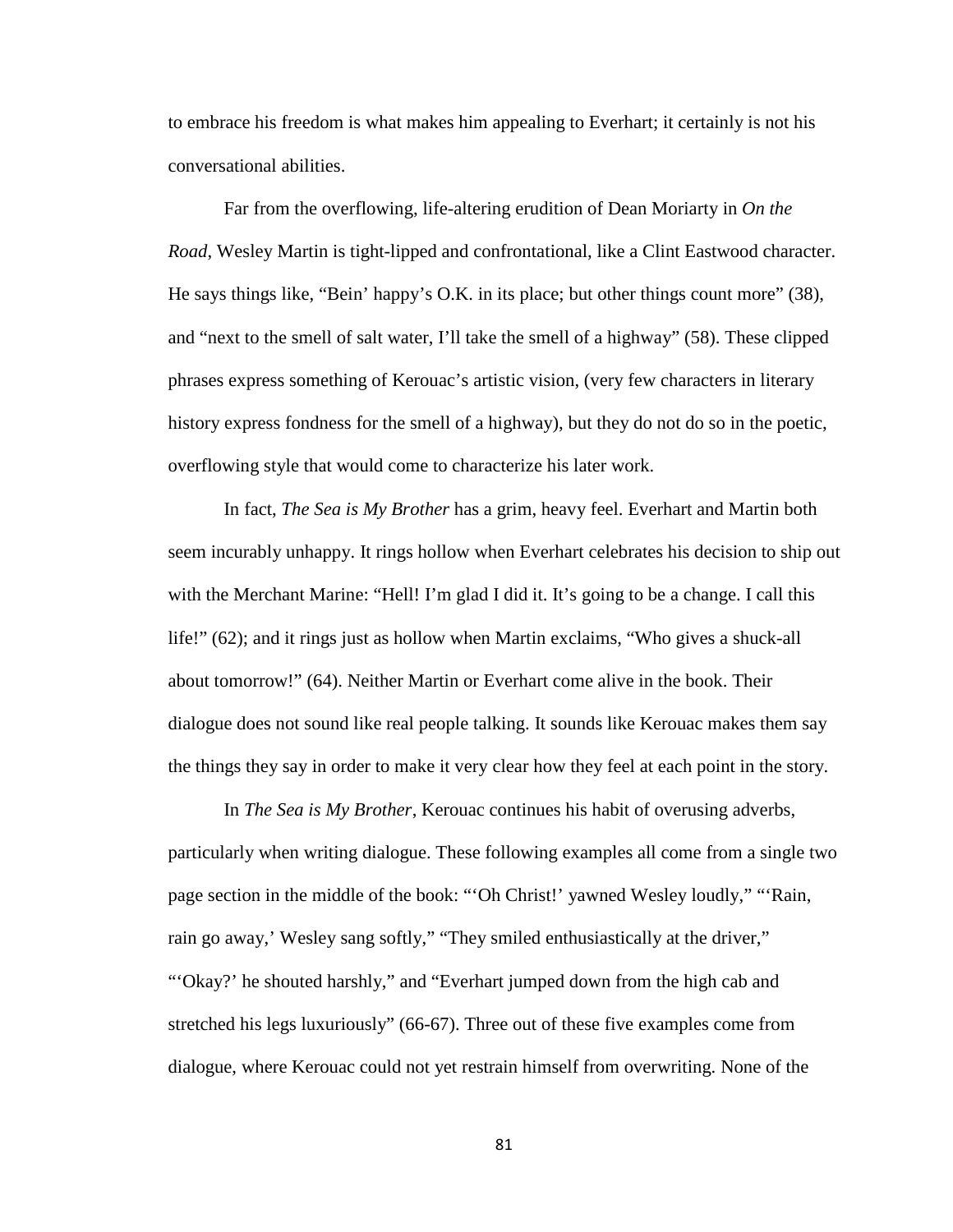five adverbs listed here add anything valuable or necessary to the prose, not beauty or clarity, and most authors would improve their prose by omitting them. Kerouac, however, would improve his dialogue by switching to first-person narration, and writing dialogue as he heard it, rather than writing it in the contrived manner of a distant, omniscient narrator.

The Everhart/Martin relationship in *The Sea is My Brother* presages the Paradise/Moriarty relationship in *On the Road* in another important way. At first glance it seems that Kerouac scorns the more conventional lifestyle of Bill Everhart, and favors the wild, carefree lifestyle of Wesley Martin. He writes, "Conviction had led Wesley to the sea; confusion had led Everhart to the sea" (76). Kerouac appears to admire Wesley's conviction more than Everhart's confusion. As the story progresses, however, one sees that Kerouac identifies with Everhart more than Wesley. The omniscient narrator spends more and more time in Everhart's mind, reporting his thoughts, feelings, meditations, and the reasons for his actions. After spending most of the novel praising Wesley's "pioneer spirit," and his "conviction," Everhart begins to realize the fruitlessness of Wesley's shiftless, carefree lifestyle: "He should have realized at first Wesley's deep-seated irresponsibility and lack of purpose; the man was no more than a happy-go-lucky creature to whom life meant nothing more than a stage for his debaucheries and casual, promiscuous relationships" (115). It is hard to believe that Kerouac wrote this passage long before he met Neal Cassady. These criticisms sound strikingly similar to the criticisms that Kerouac himself would face upon the publication with *On the Road*, when readers and critics alike mistook him for the irresponsible, purposeless Dean Moriarty instead of the soul-searching writer Sal Paradise. In *On the Road*, Sal reaches a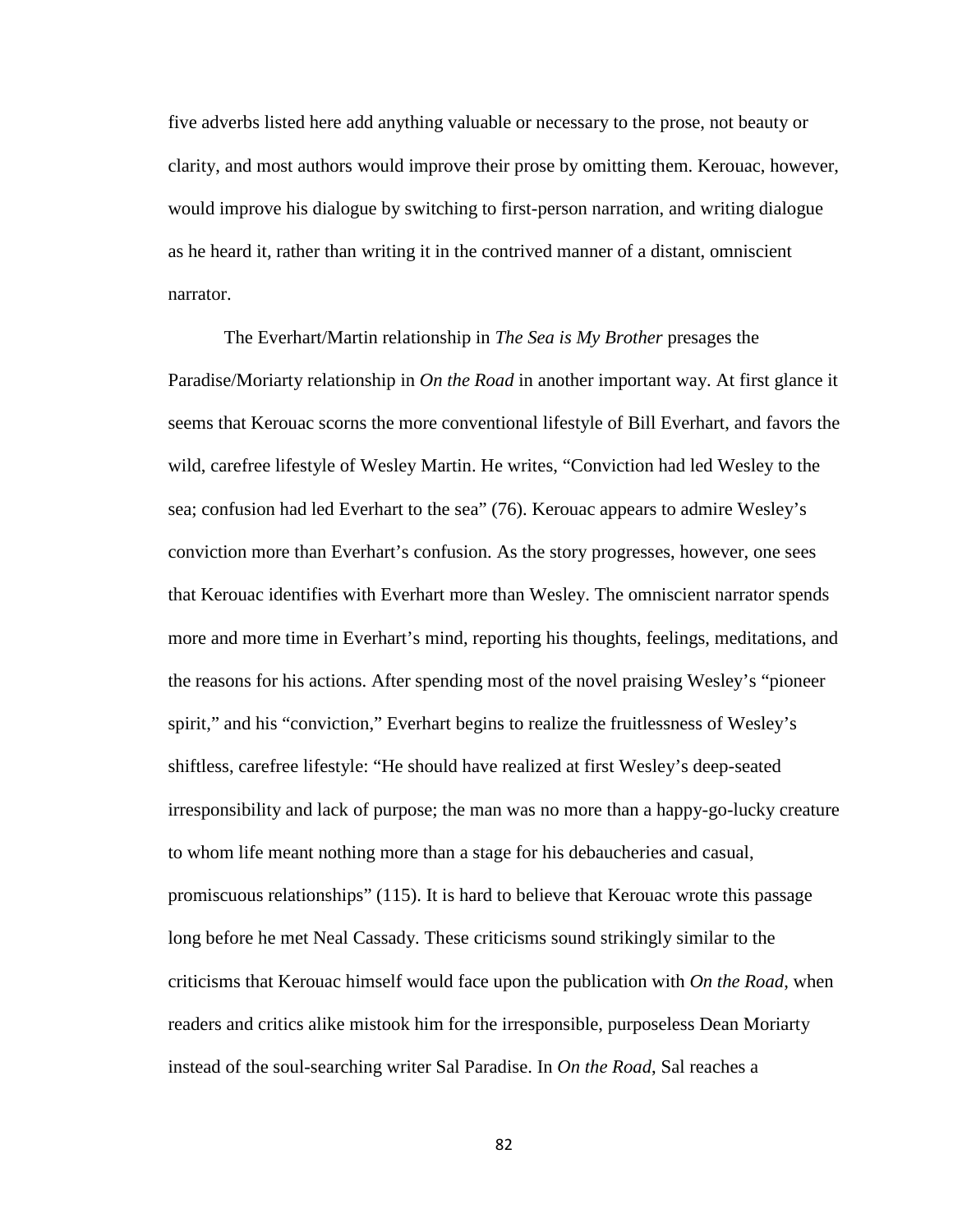conclusion about Dean similar to the one that Everhart reaches about Martin. Near the end of *On the Road*, Dean abandons Sal in Mexico while Sal is ailing with dysentery. Sal writes: "When I got better I realized what a rat he was, but then I had to understand the impossible complexity of his life, how he had to leave me there, sick, to get on with his wives and woes. 'Okay, old Dean, I'll say nothing'" (302). The difference between Sal's conclusion about Dean and Everhart's conclusion about Martin is that one can tell that Sal loves Dean, whereas the friendship between Everhart and Martin is never believable.

The friendship between Everhart and Martin is never believable because Kerouac fabricates them in order to examine two different sides of his artistic personality. If he were all Wesley Martin, all wildness and chaos, he would never produce a work of art, and hence could never rightly call himself a writer. If he were all Bill Everhart, all safe institutionalized convention, he would never have anything interesting to write about. The two main characters in *The Sea is My Brother* stand as objectifications of Kerouac's artistic personality conflicts. Therapeutic as this method of character creation may be, it does not lend itself to the creation of believable characters. Kerouac would continue to use this method of character creation until *On the Road*, when the switch to first-person narration and autobiographical material freed him from the quandary of creating characters out of different sides of his personality. He could then use his memory, one of his greatest natural gifts, to its fullest potential, only relying on his imagination to decide how to shape experience into narrative.

As the focus of *The Sea is My Brother* shifts more toward Everhart's meditations, one sees that Kerouac concludes that he does not desire experience for experience's sake, he desires experience for art's sake. Once the ship leaves the shore, Everhart notes that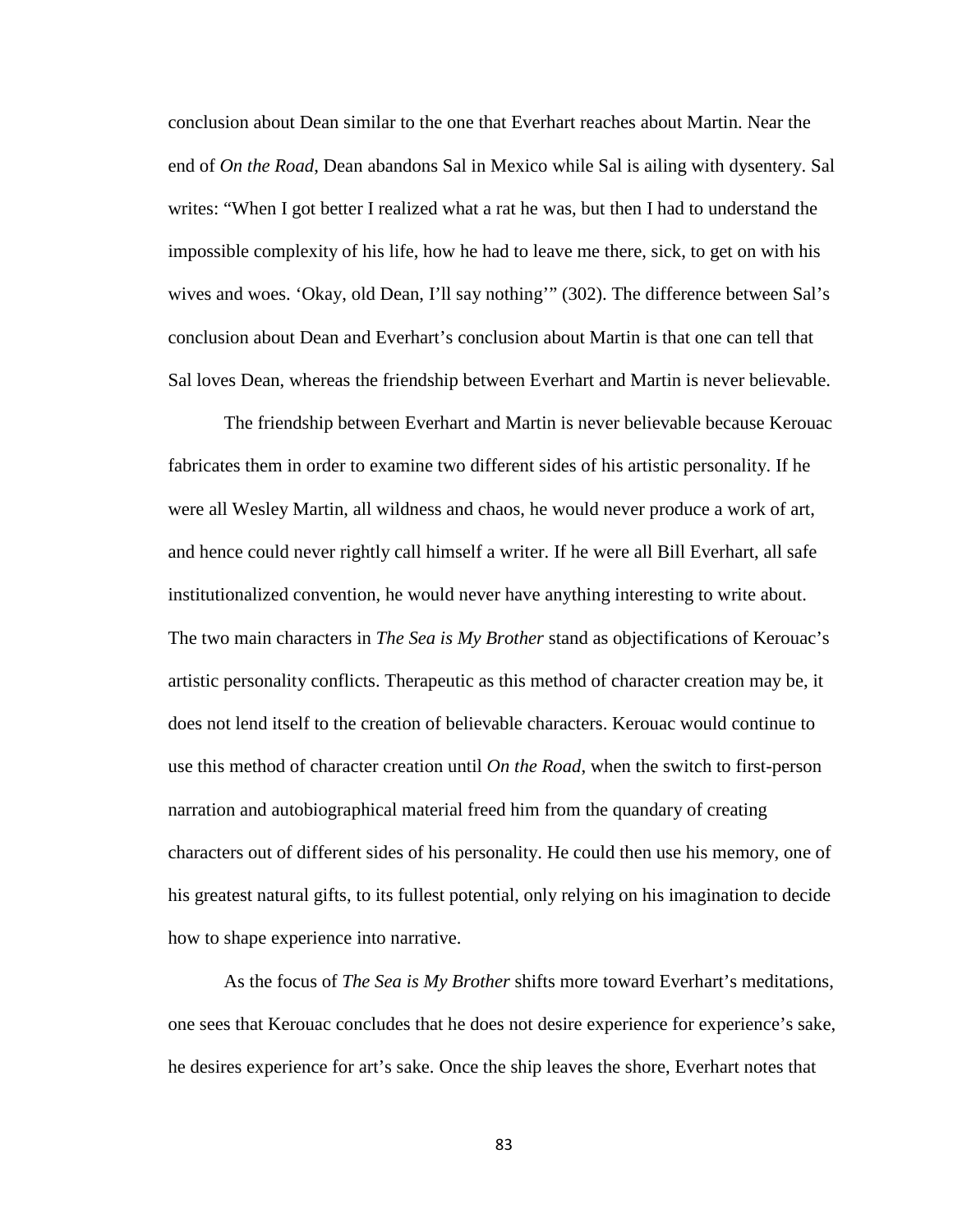"Wesley seemed at home and content now they were sailing, as though leaving port meant the cessation of all his worries, and heading out to sea a new era of peace and amenity. What a simple solution! Would to God Everhart could find freedom in so simple a process as that, could be relieved of vexation by so graceful an expedient, could draw comfort and love from the sea the way Wesley seemed to do" (129). Like Everhart, experience would never be enough for Kerouac; like Everhart, he would not be himself without books and letters, without a means to turn his experience into art. This passage also serves as a prelude to Kerouac's inability to give himself over to the road experience in the same way Cassady did. Wherever he went, whatever he did, a part of him, perhaps the most authentic part, knew that he must get back to a room of his own to write about it.

Kerouac never finished *The Sea is My Brother*, but one of the final passages he wrote objectifies one of the experiences he must have had while on board *The Dorchester*. In the passage, Everhart goes down to the engine room to look for a shipmate he has befriended. As he descends further, he has a thought: "He tried to imagine a torpedo slamming into the engine room against the hysterical, blind power of the pistons, the deafening shock of the explosion, the hiss of escaping steam, the billions of water pouring in from a sea of endless water, himself lost in this holocaust and being pitched about like a leaf in a whirlpool. Death! . . . he half expected it to happen that precise moment" (143). This realization that death is possible at any moment can send one into a quagmire of depression or it can cause one to live with a greater intensity and purpose, but the realization itself is an important part of achieving authenticity. In *On the Road*, Kerouac writes a similar passage in which Neal Cassady's daredevil driving antics put him in a similar fear for his life: "I jumped in the back seat and curled up to go to sleep...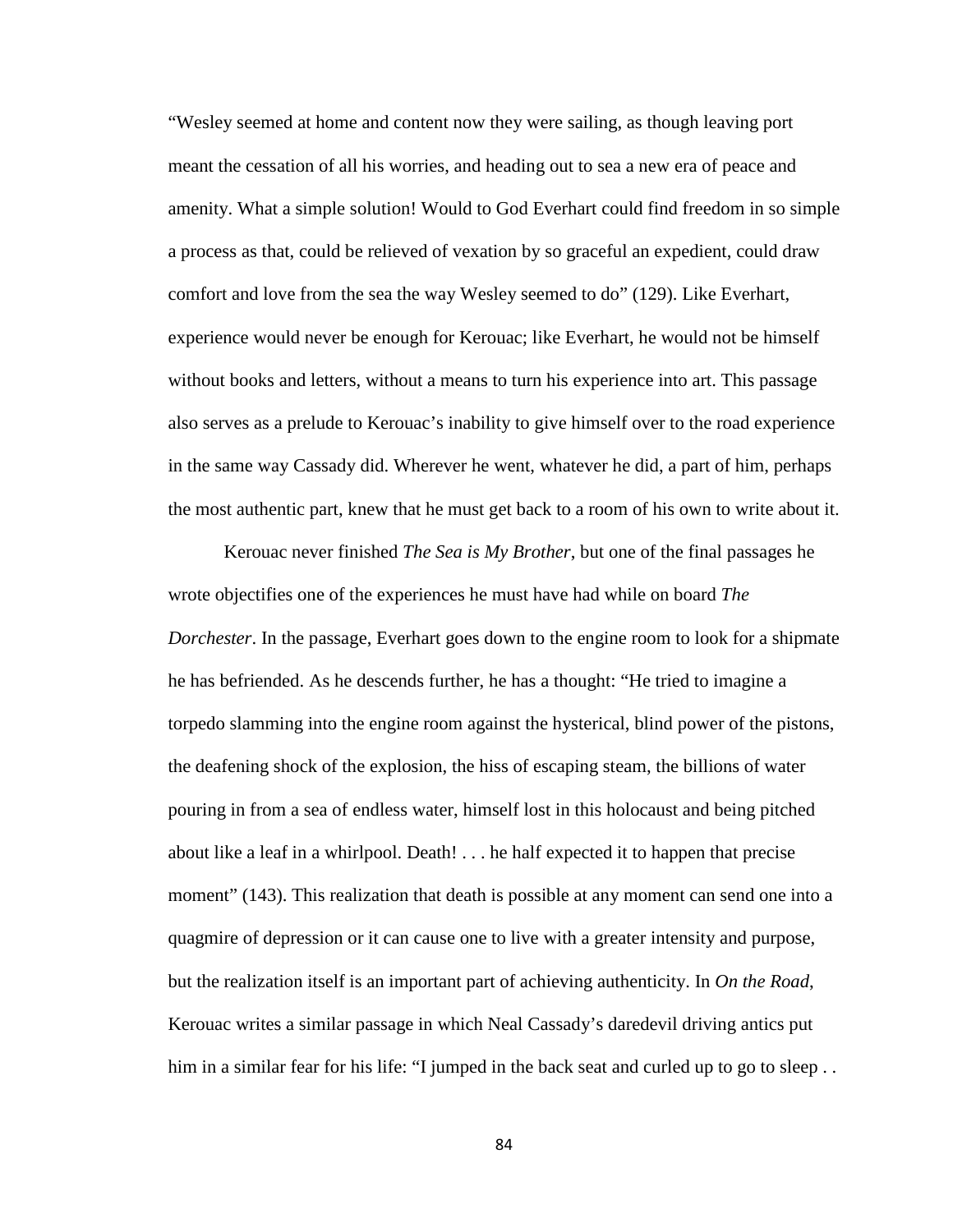. . Great horrors that we were going to crash this very morning took hold of me and I got down on the floor and closed my eyes and tried to go to sleep. As a seaman I used to think of the waves rushing beneath the shell of the ship and the bottomless deeps thereunder—now I could feel the road some twenty inches beneath me, unfurling and flying and hissing at incredible speeds across the groaning continent with that mad Ahab at the wheel" (235). The juxtaposition of these passages shows how Kerouac found meaning in his experiences and put that meaning into his writing. It also shows how his switch from third-person narration to first-person narration allowed him to convey that meaning with greater intensity, urgency, and intimacy.

Kerouac's fear of imminent death by torpedo, as reflected in the Everhart passage, was no mere artistic or philosophical quandary. Charters reports, "On its next voyage the *Dorchester* was sunk by torpedoes, with the loss of several hundred lives" (*Selected Letters 1940-1956* 29). Kerouac would eulogize the crew members that he knew from his first Merchant Marine voyage in several later novels. One look at any of Kerouac's remembrances of the *Dorchester* crew makes it clear that no member of that crew made a bigger impression on him than a cook named Glory, one of the first black guys Kerouac ever got to know. In *The Sea is My Brother*, he recalls Glory singing, "Everybody want to go to Heaven, but no one want to die!" (111). This song resonated deeply with Kerouac, who had a similar notion that he explained more philosophically in *On the Road*:

Carlo Marx and I once sat down together, knee to knee, in two chairs, facing, and I told him a dream I had about a strange Arabian figure that was pursuing me across the desert; that I tried to avoid; that finally overtook me just before I reached the Protective City. "Who is this?" said Carlo. We pondered it. I proposed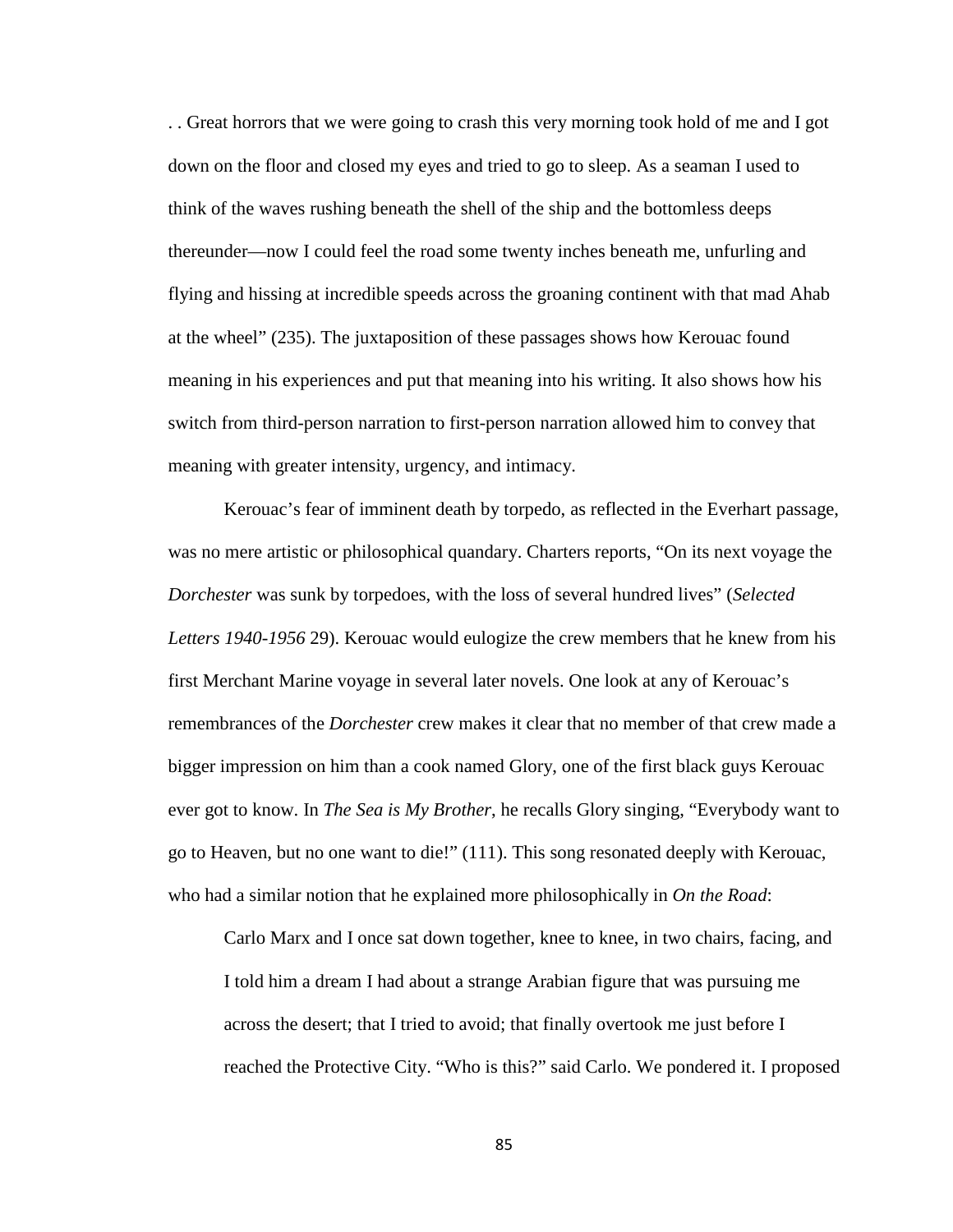it was myself, wearing a shroud. That wasn't it. Something, someone, some spirit was pursuing all of us across the desert of life and was bound to catch us before we reached heaven. Naturally, now that I look back on it, this is only death: death will overtake us before heaven. The one thing that we yearn for in our living days, that makes us sigh and groan and undergo sweet nauseas of all kinds, is the remembrance of some lost bliss that was probably experienced in the womb and can only be reproduced (though we hate to admit it) in death. But who wants to die? (124).

Perhaps Glory made such an indelible impression on Kerouac because of their similar belief that everybody wants to get to heaven but nobody wants to die to get there. Whatever the reason, Kerouac remembers Glory in several books, with his final remembrance of him coming in *Vanity of Duluoz*, by way of this simple two-word paragraph as part of his recollection of *the Dorchester* sinking: "Glory disappeared" (143). Kerouac never stopped saying goodbye to Glory, one of the few guys on the *Dorchester* crew with whom he felt a sense of kinship.

Much to Kerouac's surprise, Lou Little invited him back to play for the wardepleted Columbia football team when he returned from his *Dorchester* voyage. Kerouac took him up on the offer, but it was a repeat of the previous year. Little would not give him any playing time, so Kerouac quit again, this time for good. Kerouac reports his decision matter-of-factly: "Monday, snow in my window and Beethoven in the radio, Fifth Symphony, I say to myself 'Okay, I quit football'" (*Vanity of Duluoz* 146). Then he learned the difference between being a football player on scholarship to Columbia University and not being a football player on scholarship to Columbia University. His life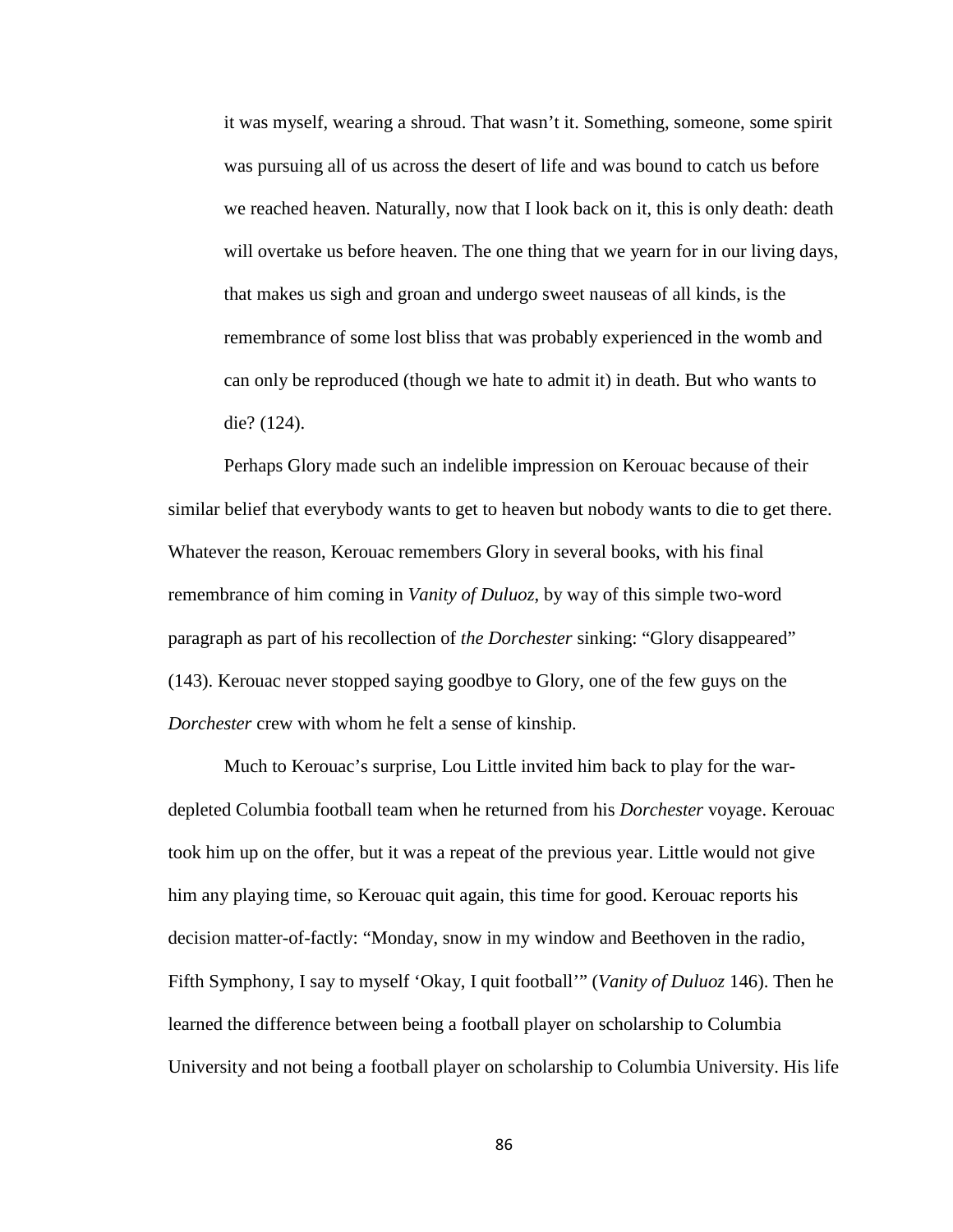suddenly got more difficult; however, he had established an important familiarity with Columbia, and it would remain an important part of his life. Gifford and Lee observe, "Although Jack left Columbia in 1942 the University and its fringes provided an area for his friendships for the rest of the decade" (*Jack's Book* 61). Those friendships came to exist because Kerouac started dating Edie Parker soon after he arrived back in New York that fall.

Edie Parker does not get the credit she deserves for the pivotal role she played in Kerouac's artistic development and the formation of the Beat Generation. Without her, the key members of the generation might not have met, and they certainly would not have had the luxury to exchange ideas *ad infinitum* in the apartment that she rented. Her apartment was almost like a New York version of Sylvia Beach's Shakespeare and Company bookstore in 1920s Paris. Parker herself did not contribute any original philosophical ideas or create any works of art, but she made introductions between people who would, and provided the place for these intelligent, creative people to discuss ways to find joy on the fringes of what they felt was becoming a joyless society, and the importance of art and artists in a society that viewed art and artists with suspicion. She understood these men's rebellious inclinations. Such inclinations brought her to New York in the first place. Johnson explains, "Edie Parker had grown up in a wealthy, socially prominent family in Grosse Point, Michigan. Too rebellious and wild to stay home, she had come to New York to study art at seventeen and had started dating Jack's old Horace Mann friend Henri Cru" (*The Voice is All* 129). In many ways, Edie was the perfect audience for the kind of art that the men she provided for would one day create.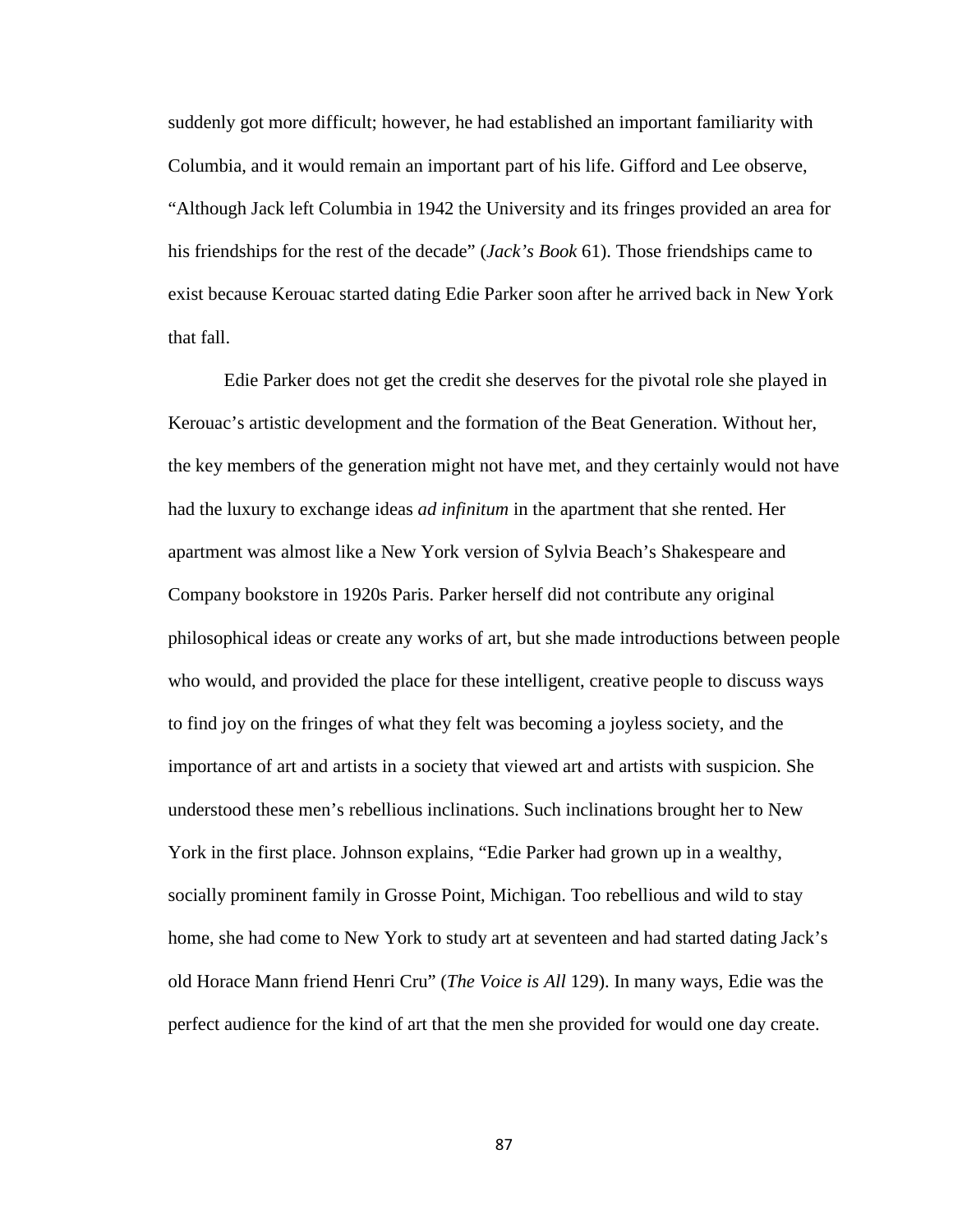Her relationship with Henri Cru, and how that led to her relationship with Kerouac, reveals another interesting, (and perhaps unflattering), aspect of Kerouac's personality. He had a penchant for falling for his friends' girlfriends, and he had no qualms about acting on his desires. Along with Seymore Wyse, Henri Cru was the best friend Kerouac made in his year at Horace Mann. Quite a character in his own right, Cru plays an underrated role in *On the Road* as Remi Boncoeur. The section where Kerouac (Sal Paradise) visits Cru (Boncoeur) in Marin City stands up to any of the sections featuring Cassady (Dean Moriarty). Kerouac had an eye for interesting people, and Cru was an interesting person. His extroverted, gregarious personality also helped Kerouac to open up. In *You'll Be Okay: My Life with Jack Kerouac*, Edie writes, "Poor Jack was so shy he needed someone like Henri to pry his mouth open" (65). When Cru had to ship out, (he was also a member of the Merchant Marine), he left Edie in Kerouac's care. Edie says, "he might as well have put an ice cream in my hand and told me not to eat it" (88). That was how Kerouac and Edie started dating.

Kerouac would later meet all of his more notorious friends and literary comrades through Edie, but that fall and winter he did little but work on *The Sea is My Brother* and correspond with Sammy as he waited to join the Navy. The epistolary conversation between the two young friends reveals the depth of their friendship and the earnestness of their quests to find meaning in life and to create meaning in art. One cannot read these letters and doubt the sincerity of either man. These letters provide sound evidence of Sammy's importance to Kerouac's artistic development. At this time in his life, Kerouac did not know anybody else with whom he could have serious conversations about art and society.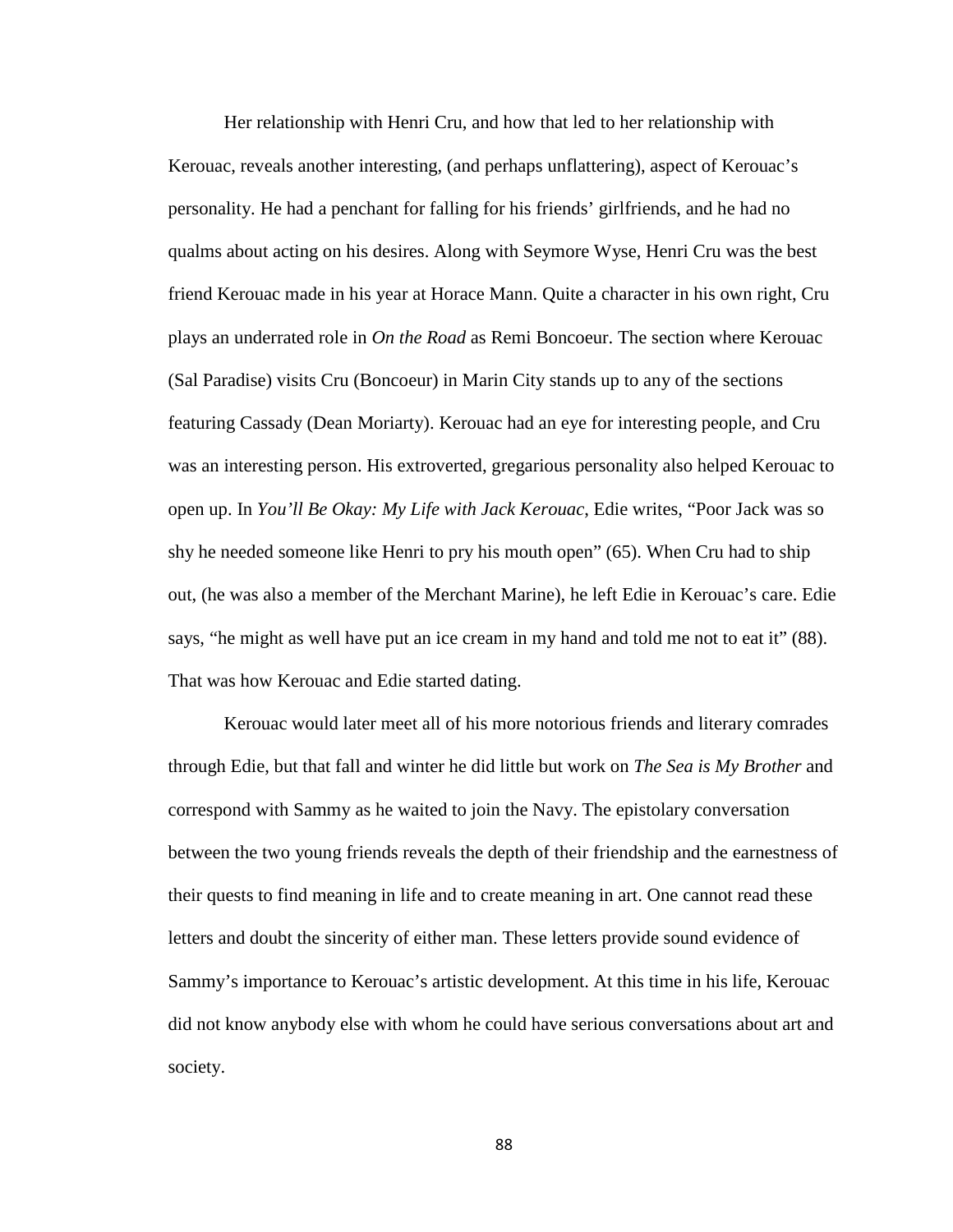In a letter from February, 1943, Kerouac tells Sammy, "It seems to me now that my life is writing" (*Selected Letters: 1940-1956* 38). Kerouac had now grown even stronger in this conviction, and part of his struggle in his early life as an artist was the constant need to defend that conviction. No matter what else he said or how else he tried to justify that decision, he always knew that publication was the only defense or justification that most people would understand or respect. Kerouac worked a slew of odd jobs in order to support his writing habit, all the while dreaming of the day that the successful publication of his writing would free him from this necessity. These odd jobs went into the artistic cauldron of his experience, and he would later write about them in a vivifying way, coloring them with his unique philosophical perspective.

One early job would take a particularly important place in Kerouac's art: that of a parking-lot attendant. He tells Sammy that he works at "the Hotel Garage on Middlesex Street," and that he only has one complaint about the job: "I am at the beck and call of every customer that comes in in the middle of an intricate theory to have me park his car" (38). Kerouac does not like it when the customers interrupt his reading. More importantly than this, Kerouac provides a description of the job that makes one see it in an entirely new way. He writes, "Parking cars sustains a certain aesthetic satisfaction, the subtlety of giving an inch's grace to a sleek fender, and exhilaration of jamming on the foot brake within certain disaster" (38). This early experience working as a parking-lot attendant, and practice writing about that experience, provided Kerouac with a background from which to judge Neal Cassady, whose introduction in *On the Road* is highlighted by this description of his work as a parking-lot attendant: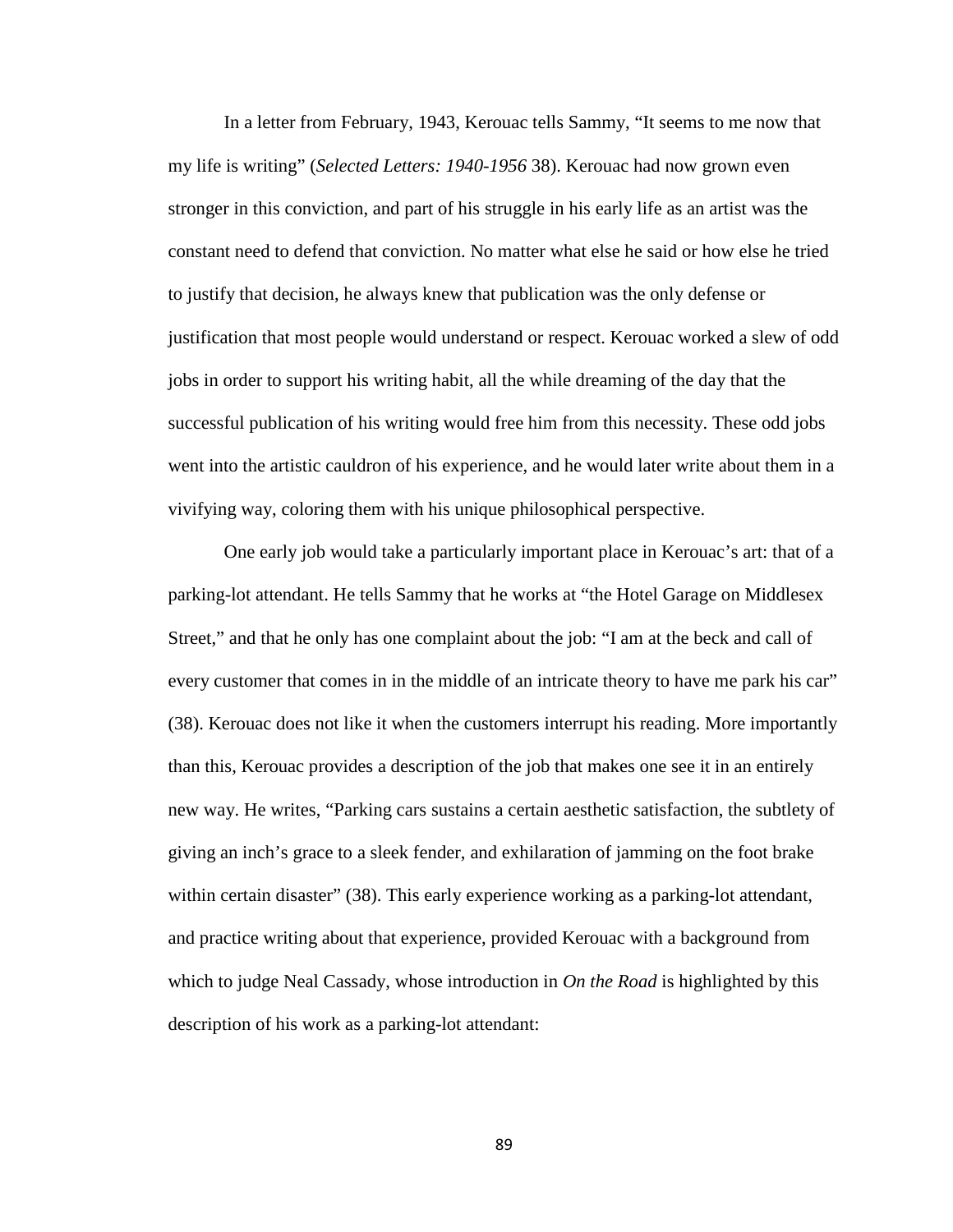The most fantastic parking-lot attendant in the world, he can back a car forty miles an hour into a tight squeeze and stop at the wall, jump out, race among fenders, leap into another car, circle it fifty miles an hour in a narrow space, back swiftly into a tight spot, *hump*, snap the car with the emergency so that you can see it bounce as he flies out; then clear to the ticket shack, sprinting like a track star, hand a ticket, leap into a newly arrived car before the owner's half out, leap literally under him as he steps out, start the car with the door flapping, and roar off to the next available spot, arc, pop in, brake, out, run; working like that without pause eight hours a night, evening rush hours and after-theater rush hours, in greasy wino pants with a frayed fur-lined jacket and beat shoes that flap. (6)

Kerouac knew what a parking-lot attendant was supposed to do from experience, and he could see that Cassady could do these things very well. More importantly, Cassady's expert, joyous performance of an odd job that involves eight hours of frantic rushing about and produces absolutely nothing serves as the perfect introduction to his symbolic representation of Beat Generation America.

At the time when Kerouac did his own stint as a parking-lot attendant, his letters come far closer to his authentic voice than does his fiction. Writing fast, in the firstperson, allows him to express the swiftness and fluidity of his mind, and the suddenness of his changes of direction, not just in topic but in tone, can evoke real emotion because one just does not see them coming. Reading Kerouac's letters from this period puts one in a state of anxious anticipation because of the sheer unpredictability of the prose. This following passage is a good example: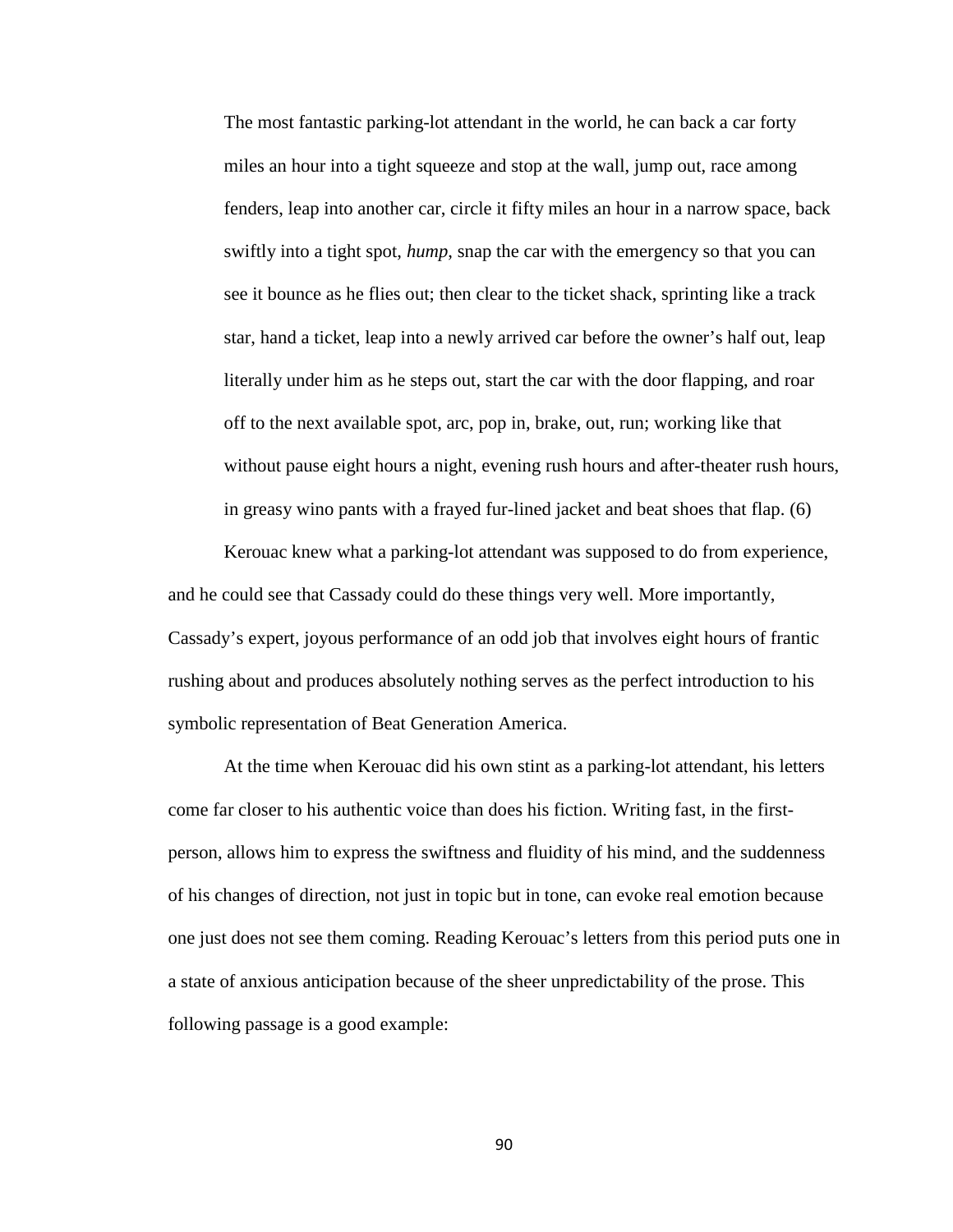By virtue of my youth and enthusiasm and fire, Yann tells me at night, blondly brooding, sad like Byron, he has been reborn: perhaps! But by virtue of his weary knowledge, his calm wisdom and pent, passive strength, I too have been reborn: I see within the realms of his truly great mind the wry diamond of Shakespeare's visage, the bejowled heaviness of Beethoven's face, the pale purple vistas of longago poetry, long-ago love, trees against the horizon, all the classic meaning of life, pent up in his pale brow like a submissive nightingale: Brahms, Schubert, Milton, the Bard, Donne, Beethoven (the heavy frown, the sneering sag of jowls, the eyes of thunder), Housman, Dante, Wagner, Wolfe, Elgar, Debussy . . . . I see them all. (*Selected Letters* 40)

While nothing happens in this decidedly reflective passage, the prose contains the exuberance and energy that would become inextricable parts of Kerouac's authentic voice. The shock of his transitions make them effective, and the tidal energy of his words gives his prose a seismic quality that he could not yet duplicate in his fiction.

In turn, Sammy's letters to Kerouac reveal his impressive intelligence, as well as his insight into Kerouac's personality. He often takes on the tone of a mentor, never shying away from confrontation and displaying a deep concern to see Kerouac do right. On March 15, 1943, he writes Kerouac, "Your letter has caused me no end of annoyance, either to the defense of your ego or mine. I have asked you to look at things logically and instead you have done just the reverse" (45). In the rest of this letter, Sammy vacillates between calling Kerouac "John" and calling him "Jack." These vacillations display his intimate knowledge of Kerouac's personality. He only calls him "John" twice, and in both cases he does so with disapproval, one time decrying a high and mighty attitude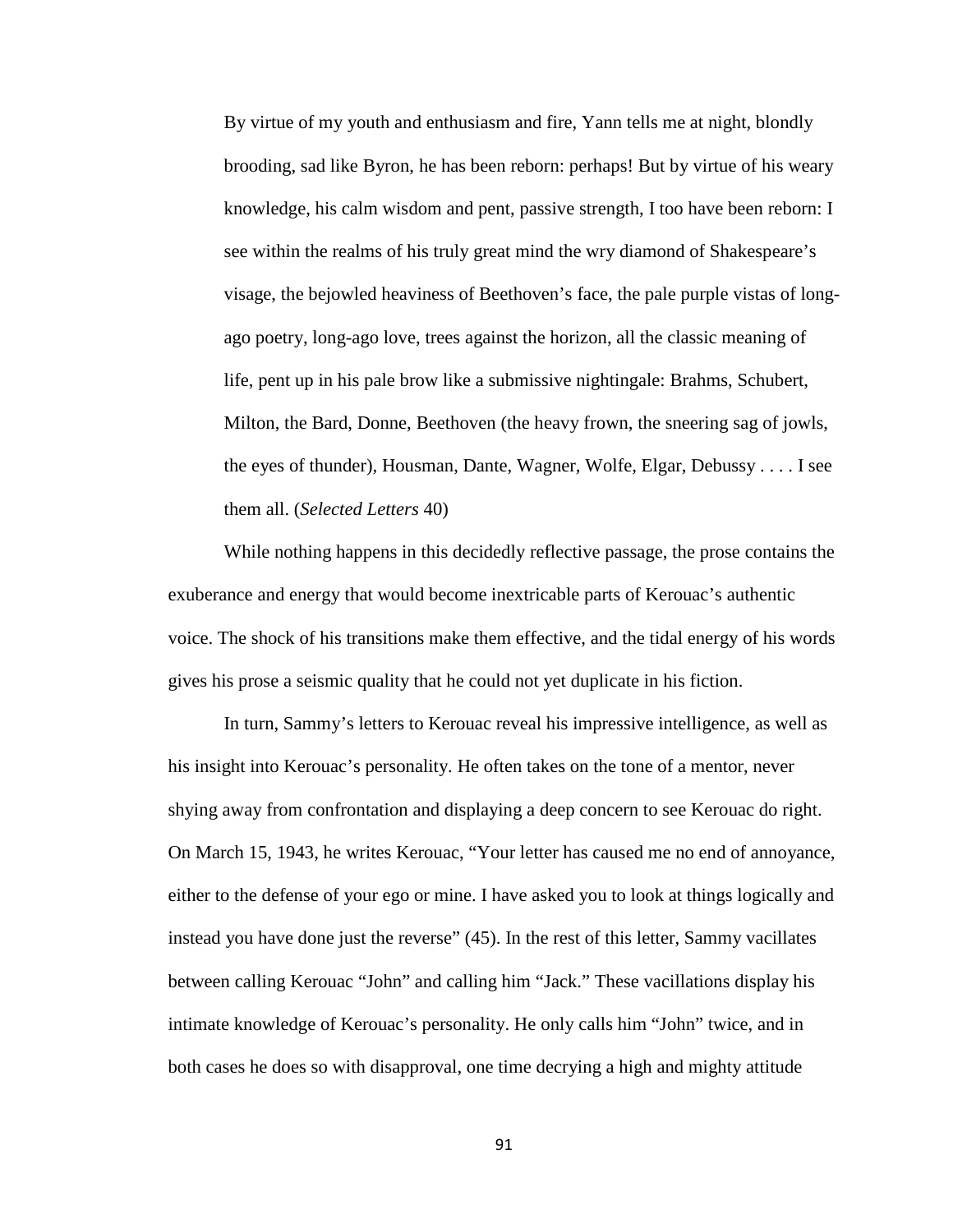Kerouac must have exhibited in a previous letter, "The great John Kerouac dissents and the whole issue is forgotten--," and the other time decrying Kerouac's increasingly individualistic tendencies and his apparent desire to mimic Thomas Wolfe in all things, "Maybe the picture of being misunderstood and lonely, defying all mankind, appeals to you—it doesn't to me—Wolfe was at odds with the world—so John Kerouac will be at odds with the world" (46). In this same letter, Sammy refers to Kerouac as "Jack" three times, including once in the closing paragraph, the friendly (yet firm) tone of which signifies his preference of "Jack Kerouac" to "John Kerouac": "I have not been just in this letter, Jack. I have only attempted to ward off certain tendencies you have—I had to speak candidly and it has hurt you but not as much as it has hurt me" (47). This letter helped Kerouac from falling into the "negative, nightmare position" that he accuses his "New York friends" of having fallen into in *On the Road*, where he writes: "All my New York friends were in the negative, nightmare position of putting down society and giving their tired bookish or political or psychoanalytical reasons" (8). In his letter, Sammy warns Kerouac against "putting down society" by being "at odds with the world." Interestingly, Heidegger's development of the concept of the self stands in opposition to other existentialist philosophy because of his refusal to "put down society," as Solomon explains:

Heidegger develops the concept of the self as *das Man*. The ordinary self is not the self of Cartesian reflection. It is not an individual self. It is an "anonymous" self, a self defined by other people. The ordinary self is, thus, inauthentic. When we describe ourselves, we refer to the roles we play or social categories. The *das Man* self is the social, comparative self. Although it is essential to life, it is not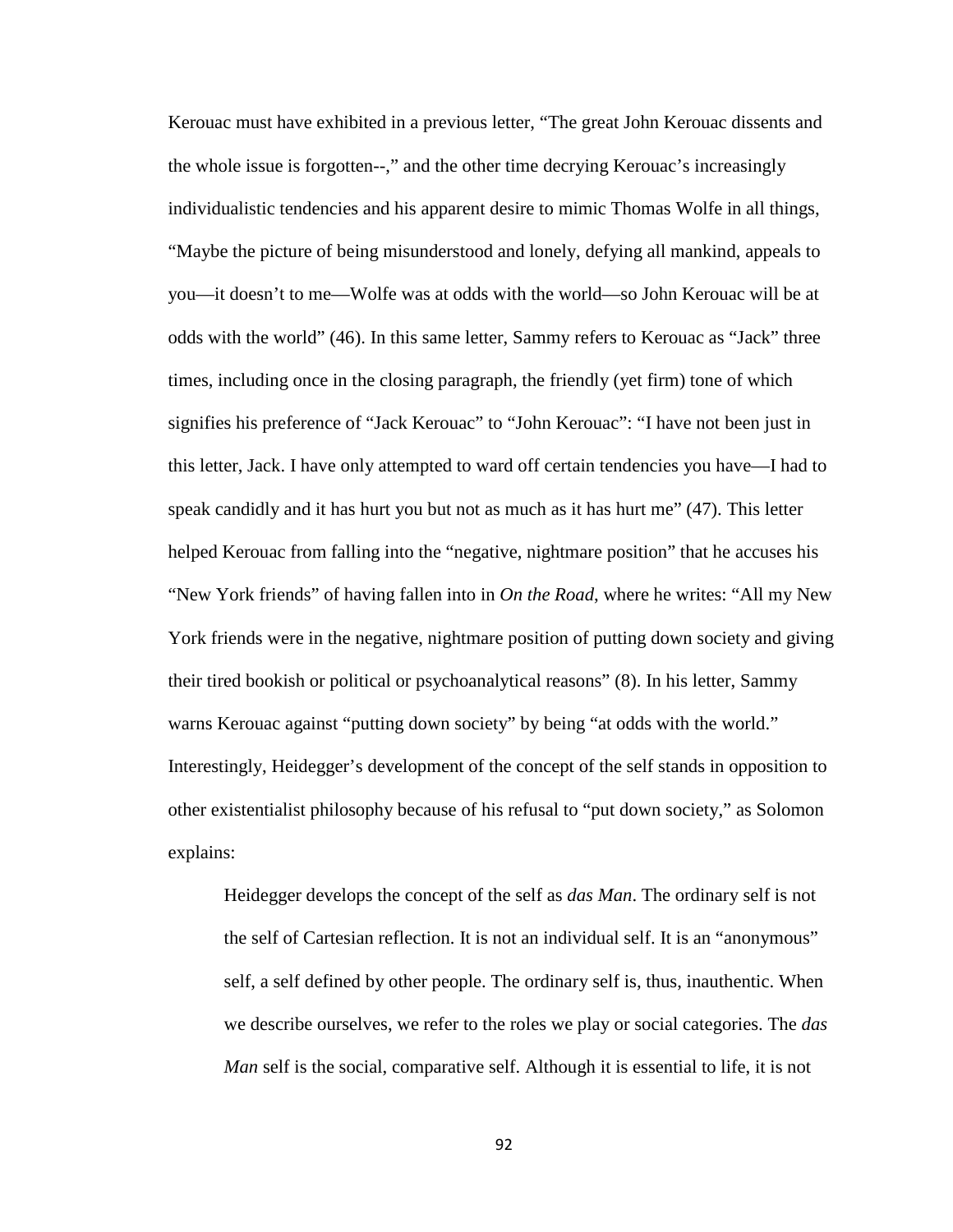our genuine self. This view harks back to Kierkegaard's and Nietzsche's attacks on the "herd mentality" of contemporary society, but Heidegger doesn't accept the extremity of their rejection of everyday social life. Heidegger's contrasting notion of authenticity comes to play an enormous role in existentialist literature. (59)

It is important to remember that the "*das Man"* self to which Solomon refers is translated as "the they-self" in the English versions of *Being and Time*. The "they-self," the ordinary, everyday self, is the self out of which the "authentic-self" arises. In Heidegger's view, nobody is ever born authentic, and many people live their entire lives as the "*das Man*," or "they-self." It is also important to note that Heidegger and Kerouac both refuse an outright rejection of everyday social life, with Kerouac classifying such a rejection as "a nightmare, negative position."

Kerouac's response to Sammy's letter shows his tremendous awareness of what he wanted to do as an artist, and offers keen insights into how artists must develop in general. At the core of their argument was the relationship between the individual and society. Kerouac writes, "You see, Sam, you have too strong a dependence on the group—yes, we must stick together; but no, we mustn't depend on one another" (48). Kerouac then argues that this "dependence on the group" takes away more from the artist than it gives him: "the arts and sciences require labor, individual integrity, and as in the case of art, a singular love and understanding of mankind and the forces of society. Your understanding and mine of society differ; bring us together, and instead of two original artists, you have one vague jumble of an artist" (48). After making a convincing defense of his position, Kerouac provides Sammy with a progress report about his new novel: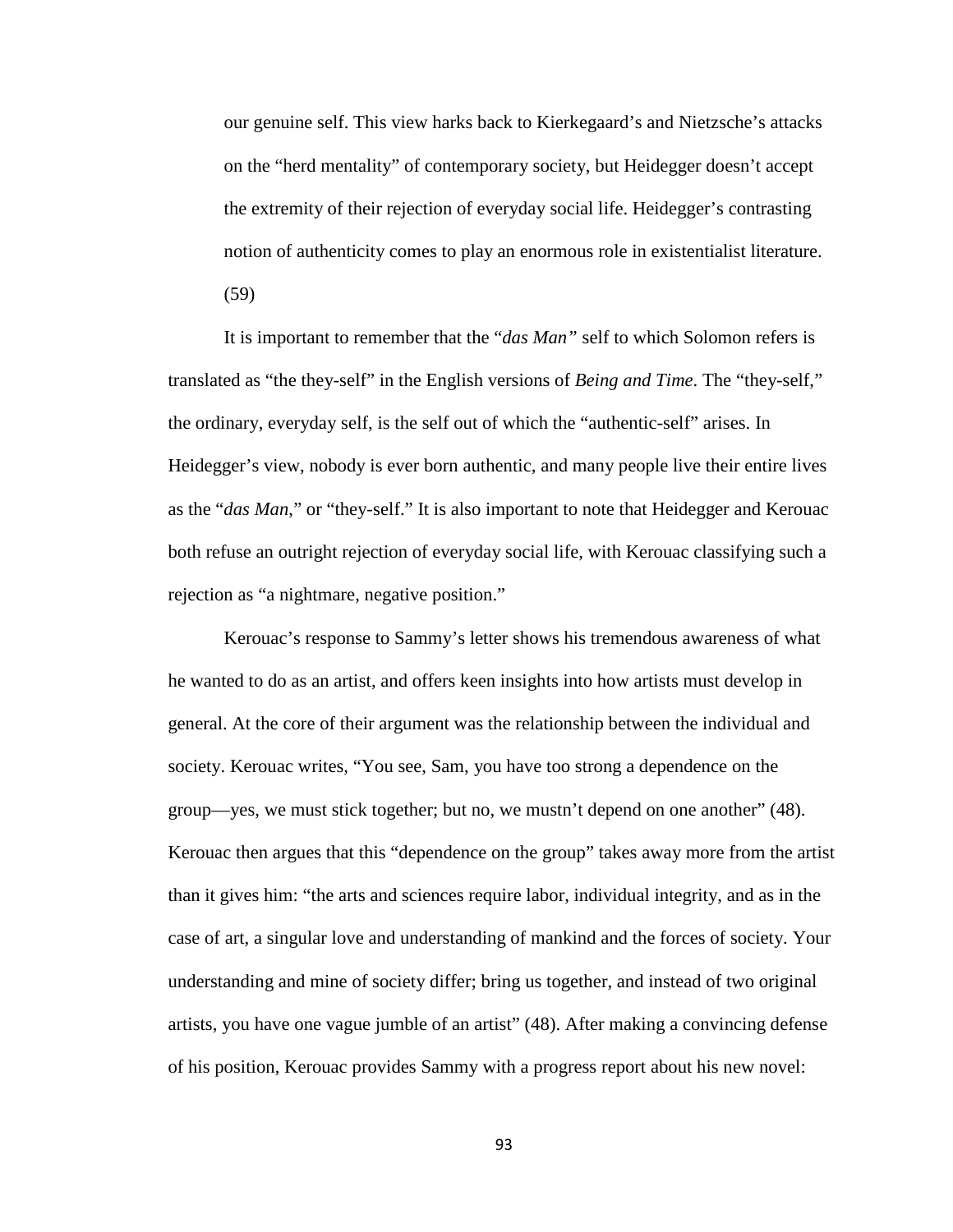"You also bewail the fact I'm not writing any more. Well, that is not quite true; I am writing 14 hours a day, 7 days a week, before I go into the Navy. You may well read my book next summer, if you're in America, in published form . . . *The Sea is My Brother*, about the Merchant Marine . . . . I've written 35,000 words of it, working night and day and ruining my health, but I must finish it before the Navy gets me" (49). Kerouac wrote *The Sea is My Brother* by hand. That, along with his deciding to use third-person narration to tell the story, helps explain why the novel strays further from Kerouac's mature voice that *Atop an Underwood*, which he composed on a typewriter, fast, using first-person narration in most of the stories. Had he used those same techniques to write *The Sea is My Brother*, he might have finished the novel.

In late May, Sammy wrote Kerouac a brilliant letter concerning the question of the role of art in the Western World. Though Sammy continues to dissent from many of Kerouac's arguments, and though Kerouac would never come around to seeing things Sammy's way, this letter crystalizes Sammy's role as Kerouac's first artistic mentor. Sammy writes, "All Western Men seek; if they are not concerned in the same meaning it is not because they do not feel as you feel, but that the form could not reach them" (68). This idea would have a profound impact on Kerouac. Kerouac would seek for a form that could "reach them" for the next eight years, finding it with *On the Road*. Furthermore, the story of *On the Road* concerns Western Men seeking. From the beginning of his conception of the novel, Kerouac wanted the story to be about two men searching for something that they never really find. That tangible thing becomes Dean Moriarty's father, but there are also many other things that Sal and Dean seek, most of them intangible, as seeking is at the heart of the novel.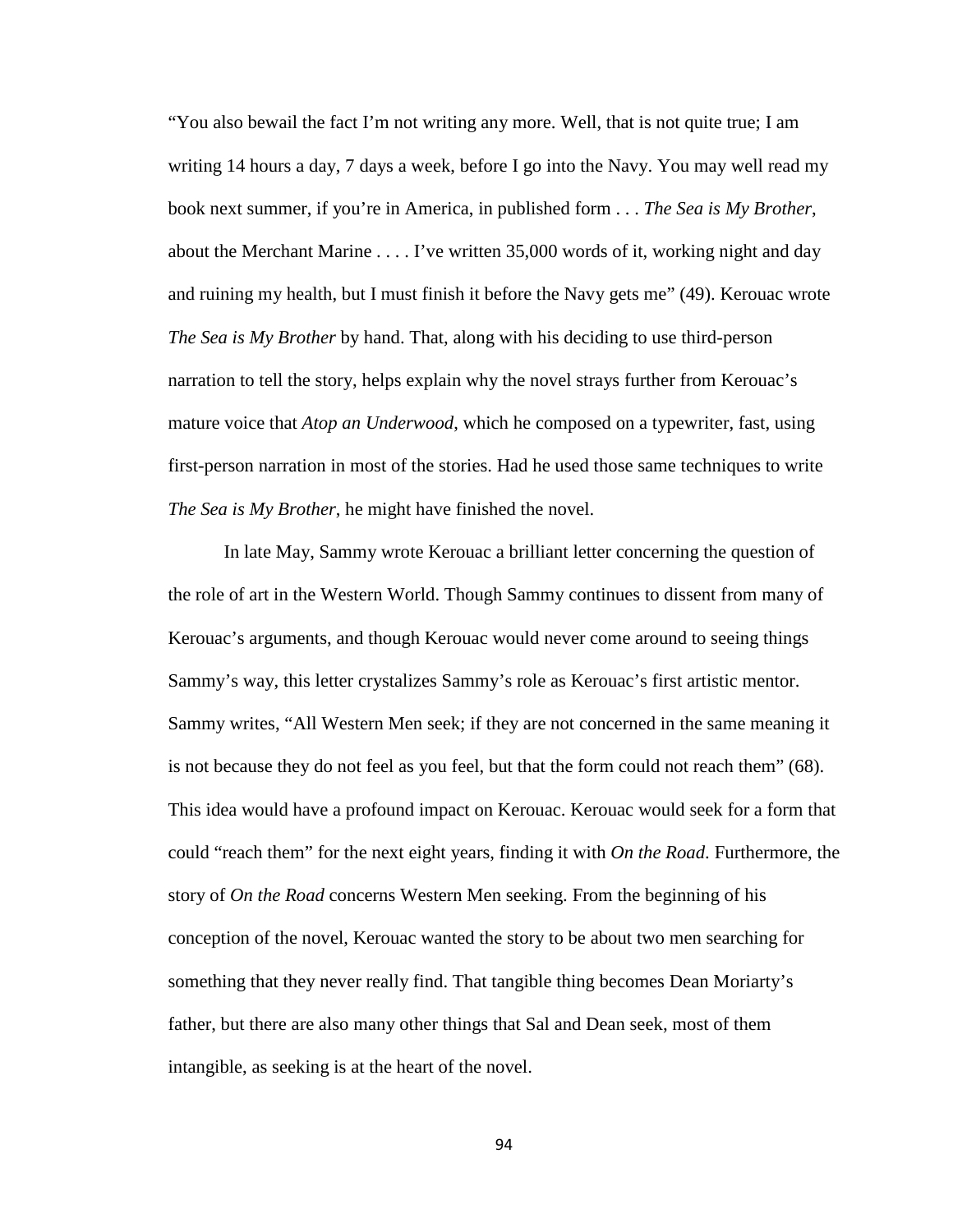As Sammy nears the conclusion of his letter, he argues that "Art is no longer livingly created or experienced" because "people . . . are out of harmony with the pulsebeat of our becoming." He then quotes from Oswald Spengler's *Decline of the West* to support his point, stating, "To them it 'is the hard reality of life, of living that is essential'" (69). Kerouac never agreed with the idea that art is "no longer livingly created," but one does not need to read much further to see the influence that Sammy's ideas had on his own art. Sammy proposes that somewhere in America, "In the . . . great open spaces, the uncrowded places, a new soul is in conception. The land is pregnant. A primitive man, crude, raw, unfinished—superb—is shaping in the heart of our land. He does not seek for 'other.' The meaning he knows is life. He and all his fellow-mankind are brothers in spirit. In him coarse, rough-hewn, lie all our hopes" (69). Kerouac would echo this phraseology in his own descriptions of Neal Cassady. The definition could also apply to Gary Snyder, who became the hero of *Dharma Bums*. Kerouac offers this impression of Snyder, as Japhy Ryder, reading at the "Six Gallery reading," one of the first public manifestations of the Beat Generation:

Then Japhy showed his sudden barroom humor with lines about Coyote bringing goodies. And his anarchistic ideas about how Americans don't know how to live, with lines about commuters being trapped in living rooms that come from poor trees felled by chainsaws (showing here, also, his background as a logger up north). His voice was deep and resonant and somehow brave, like the voice of oldtime American heroes and orators. (14)

Kerouac sought out the kind of people that Sammy describes in this passage in order to write about them, and, when he wrote about them, he incorporated similar ideas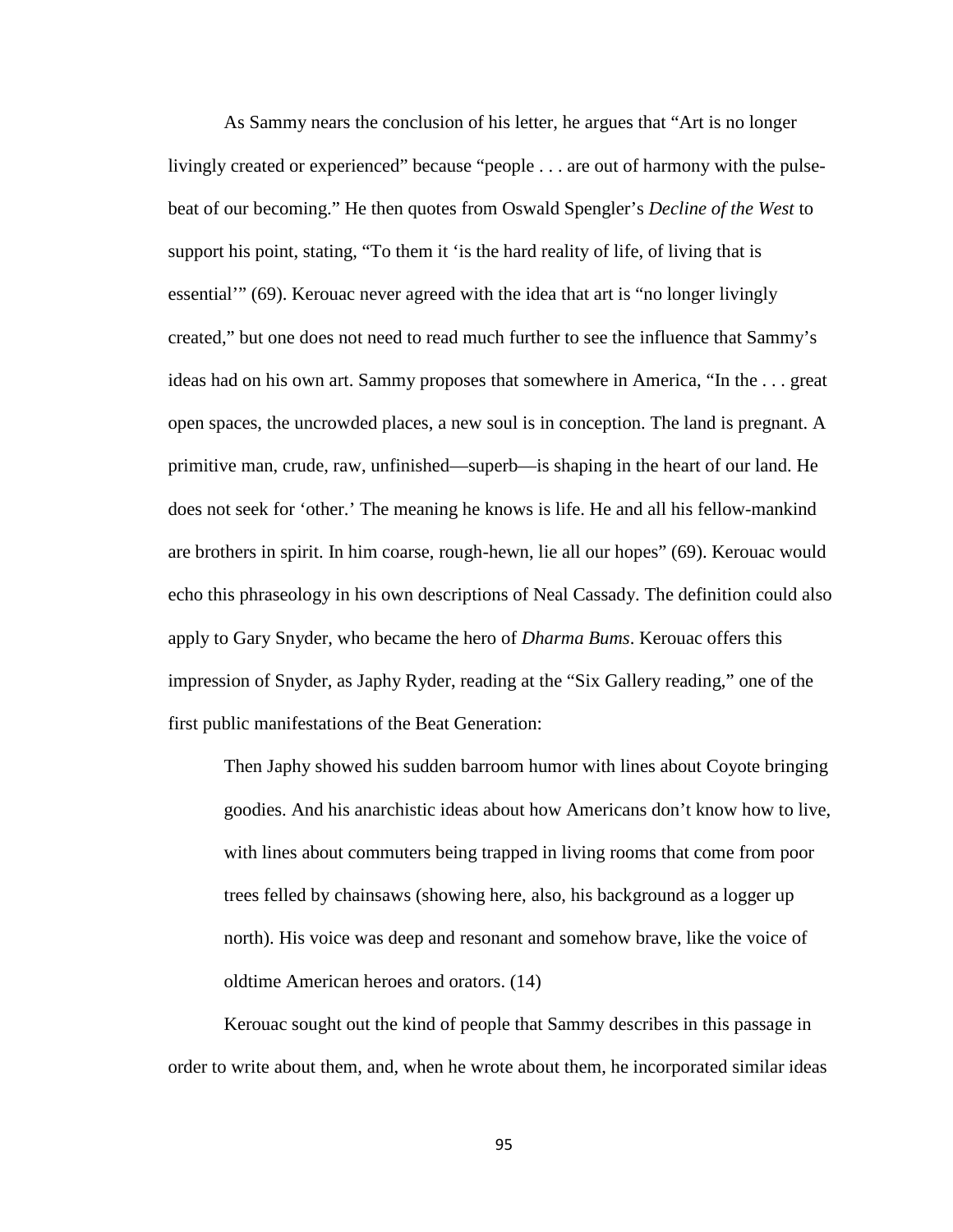to the ones Sammy expresses here, showing a strong correlation between Sammy's early ideas and Keroauc's later art.

Kerouac's stay in the Navy was a disaster from the beginning. He could not stand the strict military discipline. Johnson explains, "From the moment he arrived . . . he became uncontrollably resistant to the military discipline he considered absurd and enslaving, making no self-protective efforts to go along with the system" (*The Voice is All* 134). Before he had been there a week he was under psychiatric evaluation and in danger of being court-martialed. Interestingly, one of the things that saved him from this fate was his novel in progress. Johnson states that a "team of doctors" analyzed his "handling of duality" in *The Sea is My Brother* and "tentatively diagnosed him as schizoid" (*The Voice is All* 134). Kerouac would remain under observation until June, when he finally received an honorable discharge for having an "indifferent character."

Though Kerouac had an idea of how different he was from the average person, his experience in the Navy showed him that he was even more different than he thought. The gap between himself and the average man kept getting bigger. McNally's words are helpful: "a man who could not submit to discipline was not a normal American by the middle of the twentieth century" (*Desolate Angel* 56). He had begun to reflect on his nature as an artist in *The Sea is My Brother*, but now he would expand his reflections to consider the proper role of the artist in the kind of society in which he lived. Rank asserts that "increasing individualization alters the whole cultural ideology and therefore art with it" (*Art and Artist* 10), but the opposite is also true, that the decreasing of individualization also alters cultural ideology and art. How could the artist, to whom individuality is so important, create something meaningful for a readership to which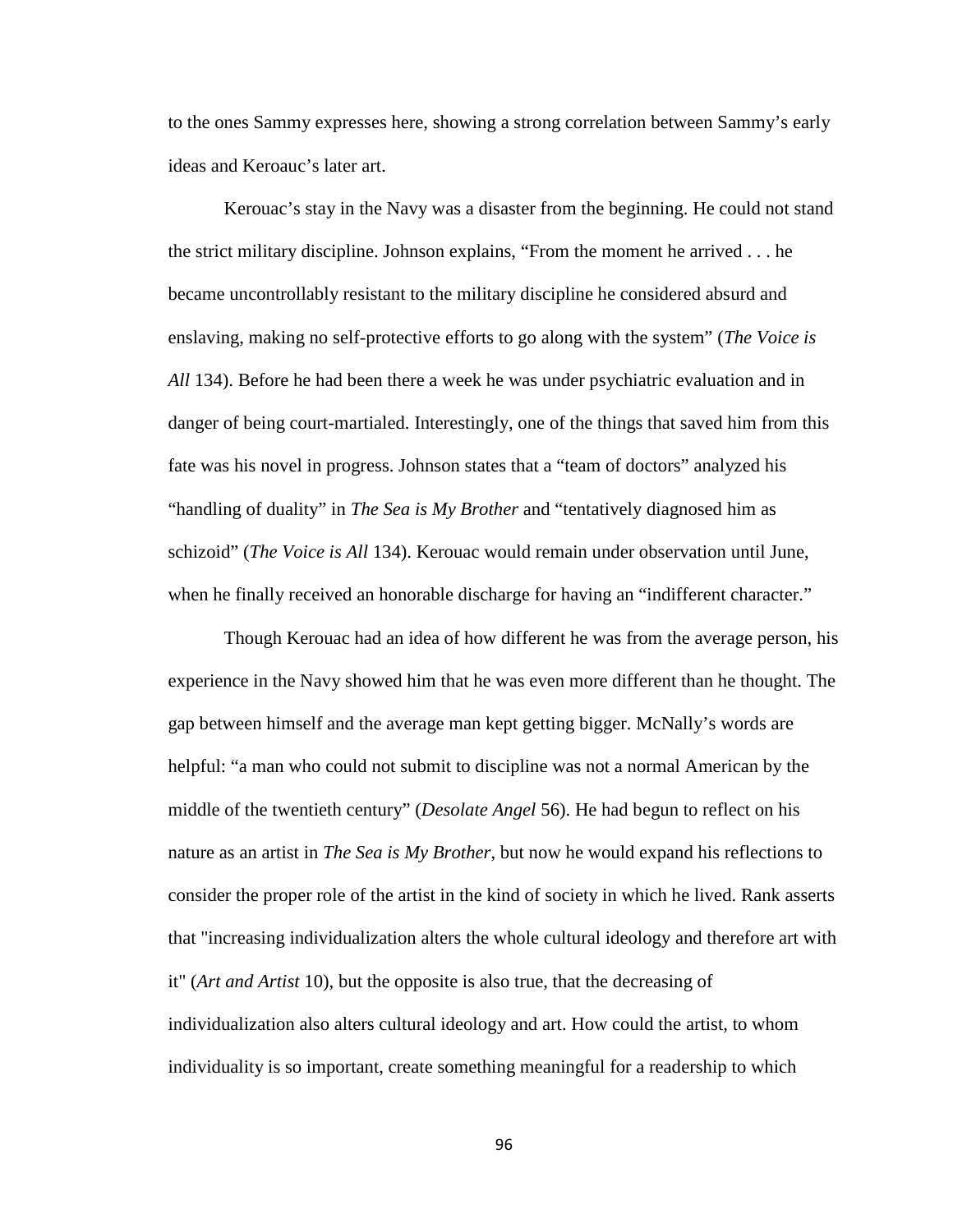individuality was becoming a foreign concept? Kerouac would struggle with that question for years, and his answer, in the name of Dean Moriarty, was that art must have something of a resurrectional quality.

Discharged from the Navy, Kerouac took back up with the Merchant Marines and boarded the S.S. *George Weems* and set sail for Liverpool. His brief stint in the Navy had ensured him that one of the reasons he could not submit himself to military discipline was because it took writing from out of the center of his life. Johnson explains, "By the time he was twenty-one, Jack seemed unable to cope with his life unless writing was at the center of it" (*The Voice is All* 135). His voyage to Liverpool would have important implications in his life as a writer. He read John Galworthy's *The Forsyte Saga* because he was going to England and hoped to get "a view of British life before I got there" (*Vanity of Duluoz* 175). He ended up learning more than he bargained for, as Galworthy's novel gave him "an idea about sagas, or legends, novels connecting into one grand tale" (175) *The Forstye Saga* planted this seed of an idea into Kerouac's mind on his way from the United States to England, and it didn't take long for it to grow into a bigger, clearer idea. Before he departed from England to return to America, Kerouac had an epiphany:

And it was that last morning before we got ready to sail to Brooklyn that I devised the idea of "The Duluoz Legend," it was a gray rainy morning and I sat in the purser's office over his typewriter, he was having his last drunk I guess, and I saw it: a lifetime of writing about what I'd seen with my own eyes, told in my own words, according to the style I decided on at whether twenty-one years old or thirty or forty or whatever later age, and put it all together as a contemporary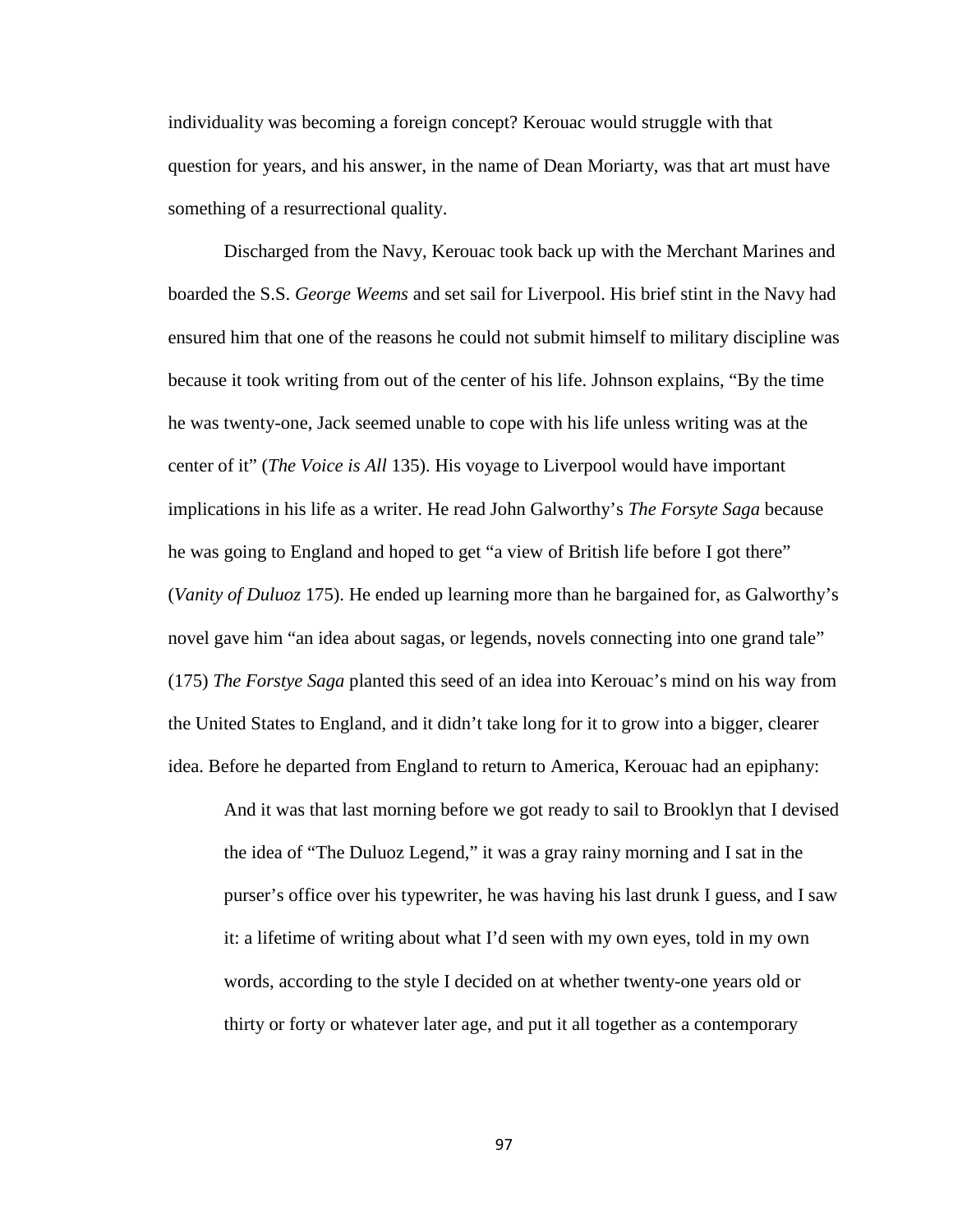history record for future times to see what really happened and what people really thought. (*Vanity of Duluoz* 190).

This passage gives an indication of Kerouac's aesthetic philosophy, and though it would take him years to fulfill the prophesy he had in his own artistic vision, the moment that he got the idea of what he really wanted to do as an artist occurred on this trip. He concluded that the best thing for him to do as an artist was to write about "what really happened" and "what people really thought." This focus on real events and real thoughts is a clear move toward doing away with fiction, but only an ambitious young writer would set himself the difficult goal of fusing the external and internal realities of his life and times "for future times to see." It is the goal of a writer who wants to be the voice of his generation.

The *Weems* returned to Brooklyn in October of 1943, almost a year after Kerouac had decided to quit football for good. Over the next two and half years, Kerouac would live his life at a blistering pace. He would meet some of the most important people in his life, and he would lose some of the most important people in his life. He wrote about these things as they happened, feeding his writing with life and his life with writing, but he had yet to develop a prose style that would imbue the things he saw with the kind of emotion he felt while seeing them. He did not know how to impart to the reader his sense of the transitory nature of life; he did not know how to offer kind reminders that this was all going to end someday. If he could learn to do that, if he could teach about life and death in a prose style filled with life and consciousness of death, writing about the things he saw while alive, then he would have something. One of the things he would eventually master is the poetic expression of the comings and goings of life.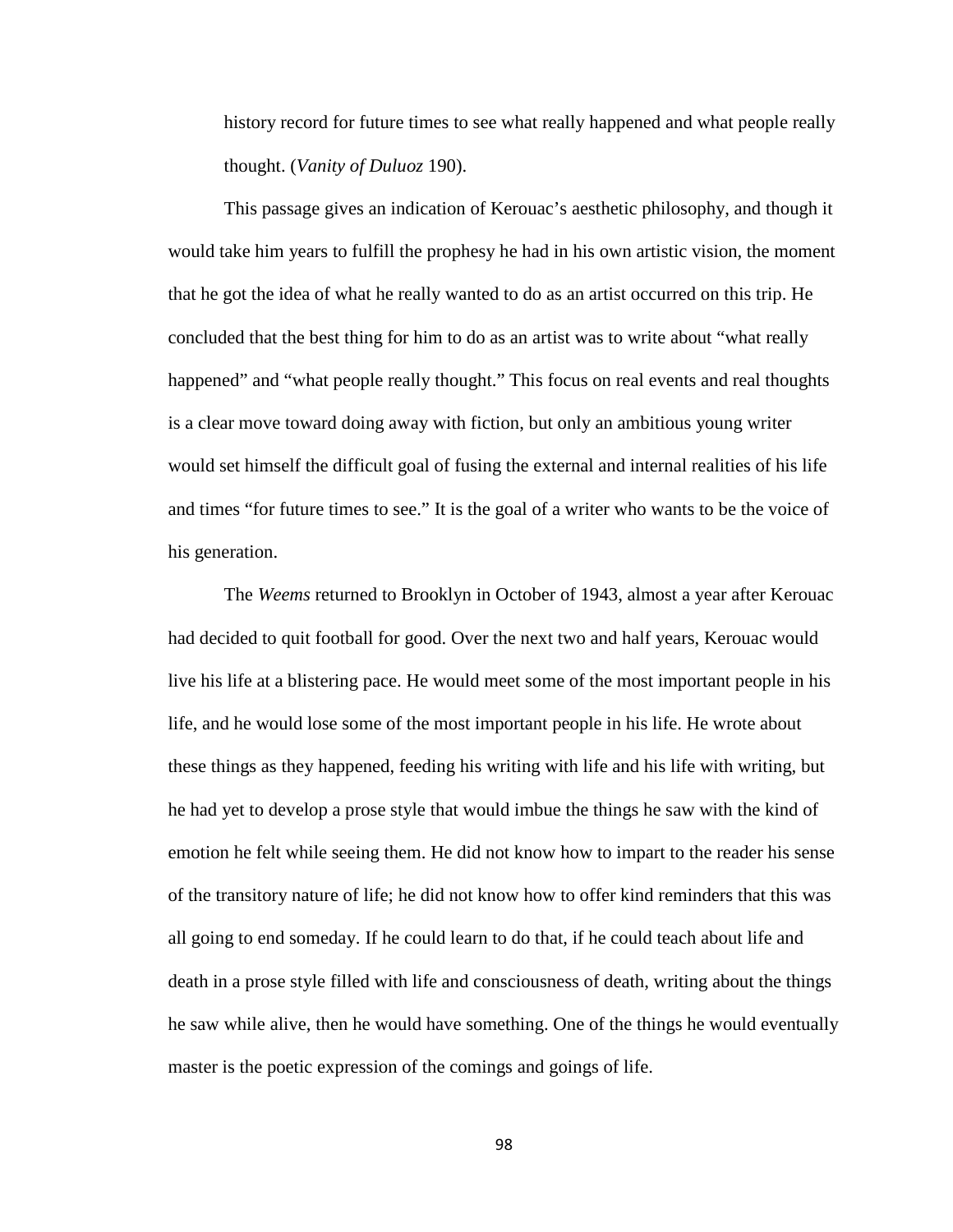In March of 1944, Kerouac lost his first artistic mentor and his best friend. Sammy Sampas "didn't survive the Allied landing at Anzio" (Clark 56). When one reads the letter Sammy wrote to Kerouac the previous May, it makes one sad not just for Kerouac to lose such a friend, but for the world to lose such a person. Sammy was the only person with whom Kerouac could engage in intellectual sparring about the nature of the artist and the role of the artist in society, the very issues that were most important to him at the time. Sammy made an everlasting impression on Kerouac's life; nobody had given him more guidance in his quest to become an artist.

In true artistic fashion, Kerouac looked for a way to turn loss into art. The ability to produce art even in the face of such difficult circumstances differentiates the artist from the average person. It does not mean that the artist does not feel the same pain that the average person feels, but it means that the artist has the unique ability to discipline his emotions, and to channel them into the making of some objective thing. The artist has the ability to overcome. It is one of his foremost characteristics. Kerouac had already exhibited this ability in regards to his lost brother Gerard, and he would exhibit it again with Sammy. As Maher notes, "Kerouac had lost another important comrade and once again fell into despair. As with Gerard, the memory of Sampas would be sheltered in Kerouac's mental storehouse of grief and dispensed in his literature" (*Kerouac: His Life and Work* 115). This dispensation would happen haphazardly. Two quick examples help sum up the impact that Sammy had on Kerouac's art and life. In his introduction to *Lonesome Traveler*, Kerouac pays Sammy as high a compliment as he can pay him, stating, "Decided to become a writer at age 17 under influence of Sebastian Sampas, local young poet who later died on Anzio beach head" (*v*). Many years after that accreditation,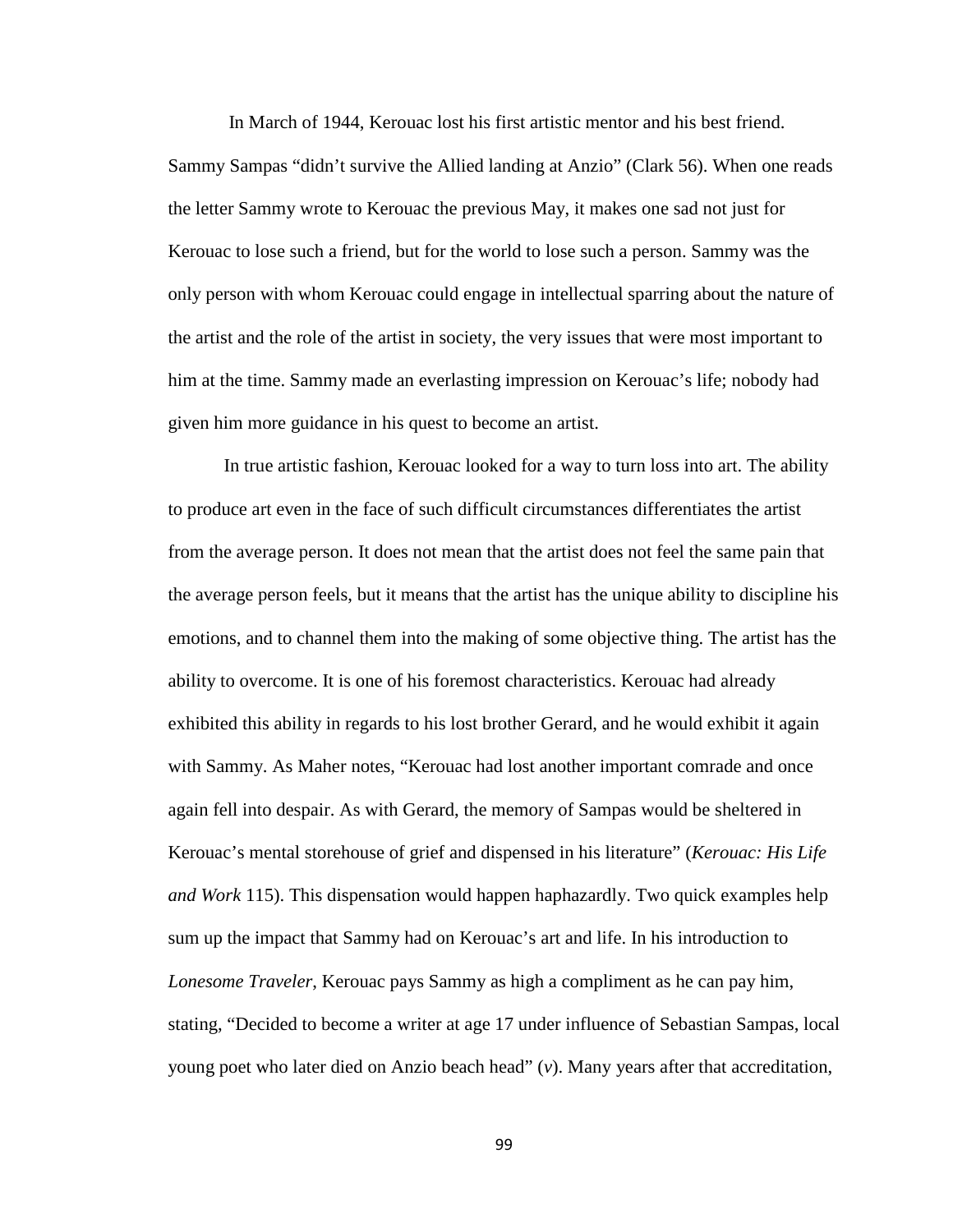Kerouac composed *Vanity of Duluoz*, the last novel he would ever finish. There, he gives Sammy a fictionalized name, Sabbas Savakis, and remembers him for something besides his artistic inspiration: "Among my souvenirs, by God, is the friendship of Sabbas Savakis" (61).

After Sammy's death, Kerouac needed friendship that could stimulate him artistically and intellectually. Johnson states that he "needed to find some deep level of companionship to replace what he had lost" (*The Voice is All* 151). In the summer of 1944, Kerouac would meet what he called "the new characters of my future 'life'" (*Vanity of Duluoz* 194). These new characters did not replace Sammy, for somebody that has died cannot really be replaced, (one of the very things Kerouac wanted to communicate in his writing), but they did help fill the hole that Sammy's death had left within him. They also took up the role of guiding him toward the discovery of his authentic voice.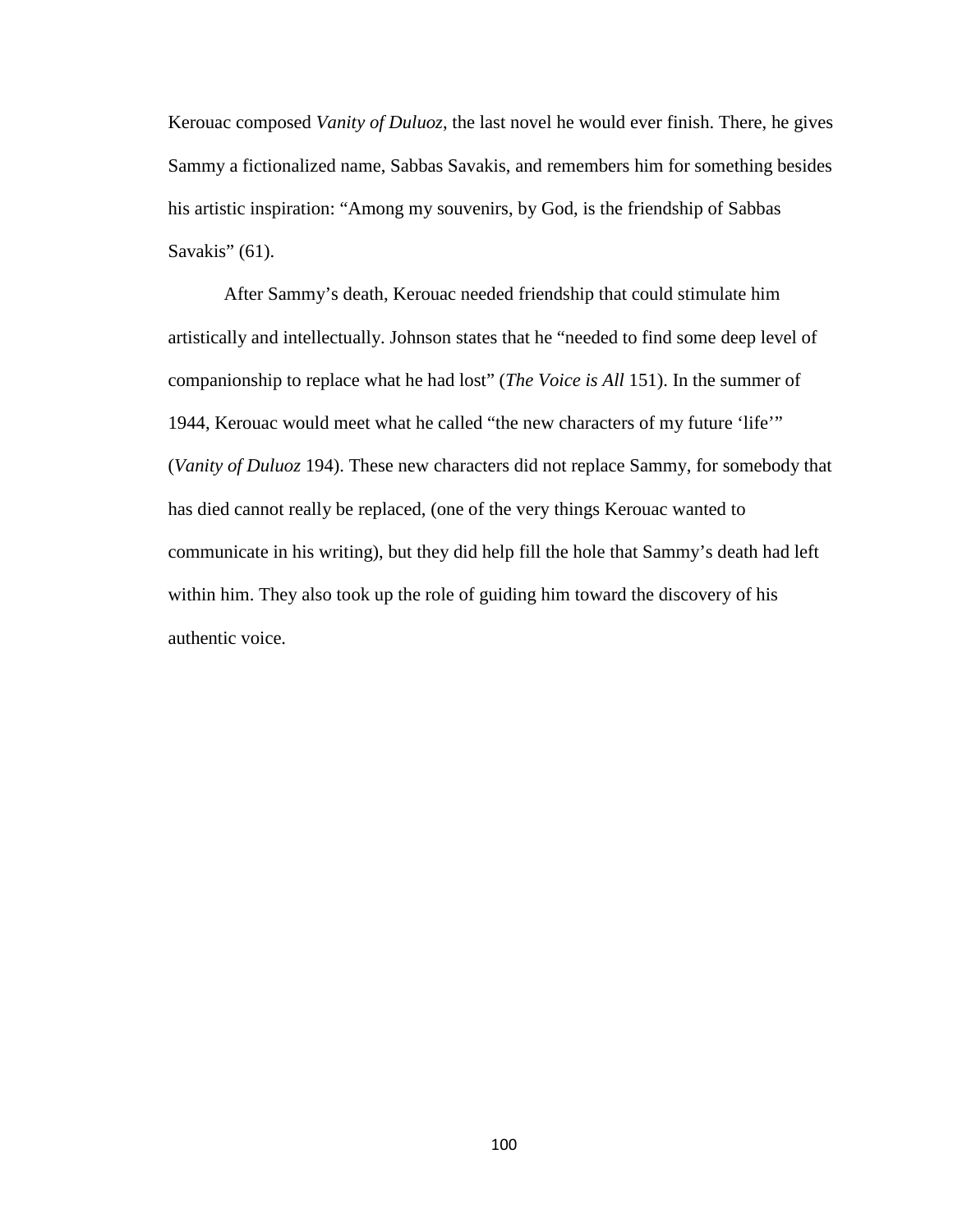## CHAPTER THREE: THE BEAT GENERATION: 1944-1946

Kerouac was already a fully committed artist by the time he met the rest of the now-famous members of the Beat Generation. He had already decided that his life was writing, and, with his recent conception of the idea of "The Duluoz Legend," he already knew exactly what he wanted to do as a writer. He had committed himself to a lifetime of writing about "what I'd seen with my own eyes." As he focused more intensely on that goal, he sought after experiences and people that would make for more interesting writing. As a writer, he continued to search for the style with which he could express himself in the most authentic way possible. In novels like *Orpheus Emerged, And the Hippos Were Boiled in Their Tanks*, *The Haunted Life*, he made important stylistic experiments that would lead him on the way to the discovery of his authentic voice. He also wrote about other key members of the Beat Generation for the first time.

Edie Parker introduced Keroauc to Lucien Carr in June of 1944. Like Sammy, Lucien was highly intelligent and interested in art. Lucien was handsome, seemingly confident, insouciant, and rebellious, but it was his "New Vision" philosophy that most captivated Kerouac. According to McNally, "the New Vision celebrated the transcendental *act* of making art more than beauty the product" (*Desolate Angel* 66). This idea appealed immensely to Kerouac, to whom writing was more important than anything, a fact that was not lost on Carr: "Jack was—Jack wasn't just interested in writing. I mean, whatever else Jack was doing, he had to write" (*Jack's Book* 46). Carr, in other words, recognized that a true artist stood before him. Rank asserts that "For the artist himself the fact *that* he creates is more important than *what* he produces" (*Art and*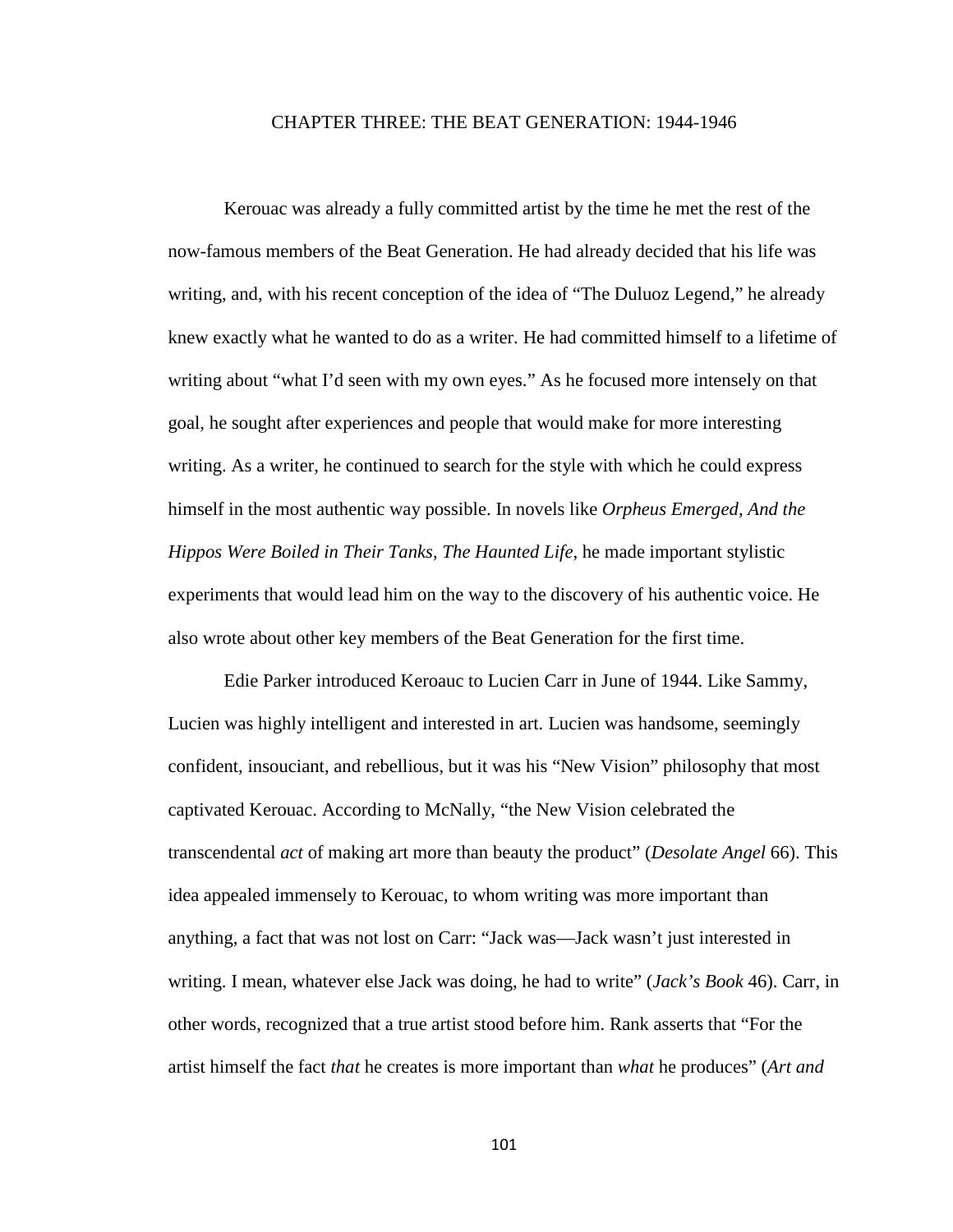*Artist* 59). Lucien had charisma and he talked a good game, but as much as his "New Vision" philosophy appealed to Kerouac, Carr himself did not do any creative work.

Kerouac remembers that Lucien had "language pouring out of him," and goes so far as to call him, "Shakespeare reborn almost" (*Vanity of Duluoz* 196); however, his idea of the New Vision never got beyond its inchoate stage. Kerouac would chronicle this in *And the Hippos Were Boiled in Their Tanks*, but he would do so without chastisement. The New Vision was refreshing to Kerouac even in its inchoate stage, because it gave the artist the highest place in society. Kerouac had never before met anybody who felt such regard for artists. His parents certainly did not feel that way, and even Sammy, who had inspired him to become an artist, did not feel that way. Johnson explains that "whereas Sebastian had despaired of the role of the artist in the future and seen him replaced by 'primitive man,' the New Vision restored the artist to primacy" (162). Relieved to finally have found somebody with whom he agreed about the importance of art and artists, Kerouac soon befriended Lucien, who must have been just as relieved to have finally met a real artist.

Lucien's unconventional behavior also appealed to Kerouac. Nicosia observes that "Lucien was a master of gratuitous acts, like flinging a plate of food over his shoulder, in a restaurant, on an impulse of displeasure" (*Memory Babe* 114). This unconventional, even deplorable, behavior appealed to the side of Kerouac that treasured personal freedom above all else. McNally elaborates: "Lucien danced on the tightrope of his sensibilities not as an entertaining pose but because he—and Jack—sought more from life than the present rules implied was available" (*Desolate Angel* 63). If the New Vision had begun their friendship, the crazy things they did together cemented it. As Kerouac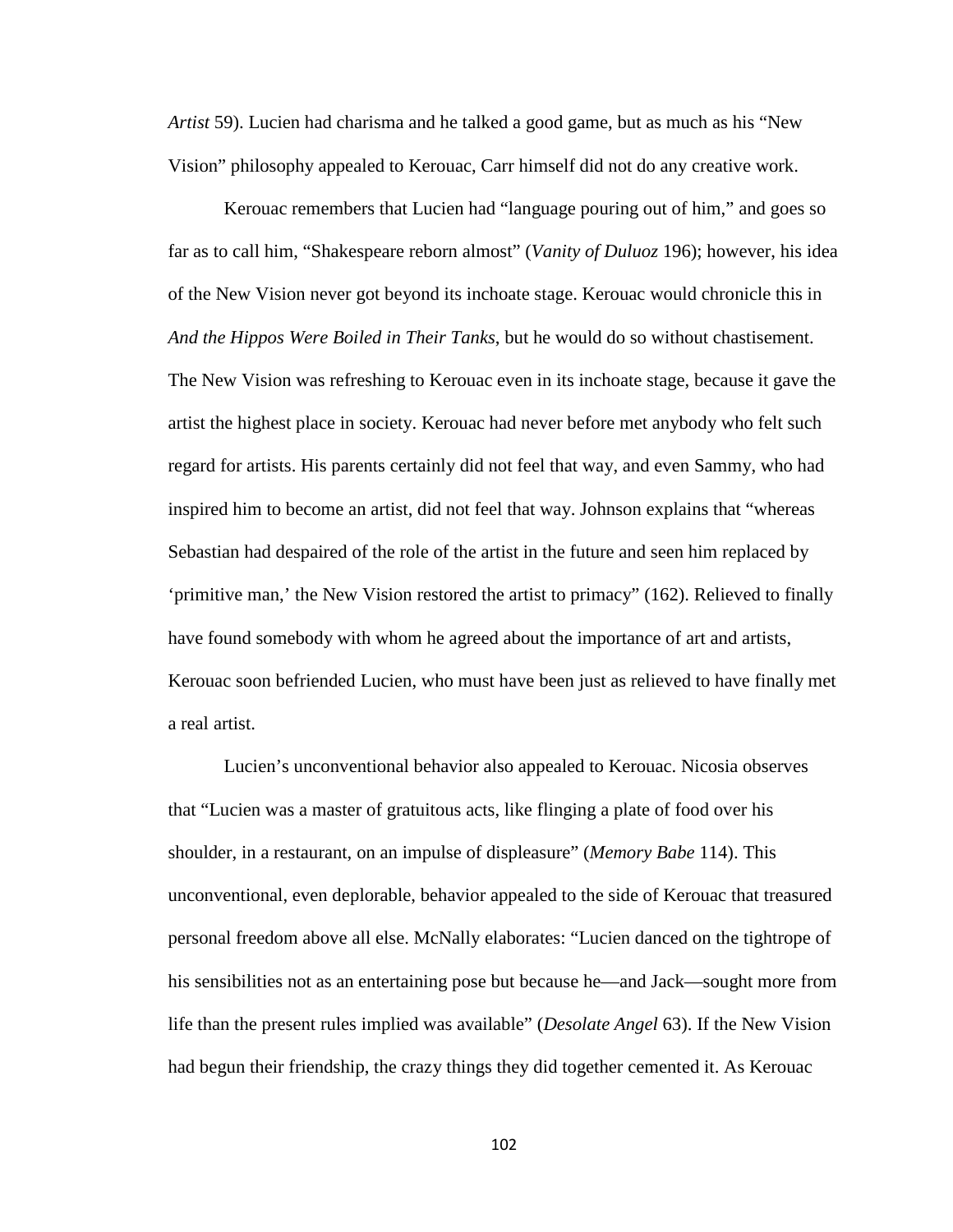recounts, "He told me to get into an empty barrel and then proceeded to roll the barrel down the sidewalks of Upper Broadway. A few nights later I do remember we sat in puddles of rain together in a crashing downpour and poured black ink over our hair . . . yelling folk songs and all kinda songs, I got to like him more and more" (*Vanity of Duluoz* 196). Lucien had the rare ability to attract people. That ability can be both a blessing and a curse: Sometimes you attract the wrong person.

Kerouac soon met David Kammerer. He remembers him as "a tall man of 6 foot 3 with a huge flowing red beard who looked like Swinburne" (*Vanity of Duluoz* 194). Wherever Lucien went, Kammerer followed. He had a fatal attraction for Lucien. Johnson observes, "Despite Lucien's aura of jaded worldliness, he had no idea how to cope with Dave Kammerer" (*The Voice is All* 157). Lucien had tried moving and mistreating Kammerer, and both of those things only seemed to make Kammerer fall deeper in love with him. One day Kammerer, in search of Lucien as always, brought his friend William S. Burroughs with him to meet Kerouac at Edie's apartment.

Kerouac's experiences in the Merchant Marine gave him some prestige among his new friends. It was about this that Burroughs first came to meet him. Burroughs recalls: "I met Jack up at Columbia. I was looking into going to sea and he told me something about getting papers and all that kind of thing" (*Jack's Book* 48). Kerouac was "awed by Burroughs's style" (Charters 45), and he saw that there was "a great intellect" beneath Burroughs's "genteel façade" (Nicosia 118). Though Burroughs claims "I wasn't interested in writing at the time" (*Jack's Book* 48), he would become an indispensable mentor for Kerouac. Kerouac, already a fully committed writer, would become an equally indispensable mentor for Burroughs**.** Burroughs, who held a B.A. in English Literature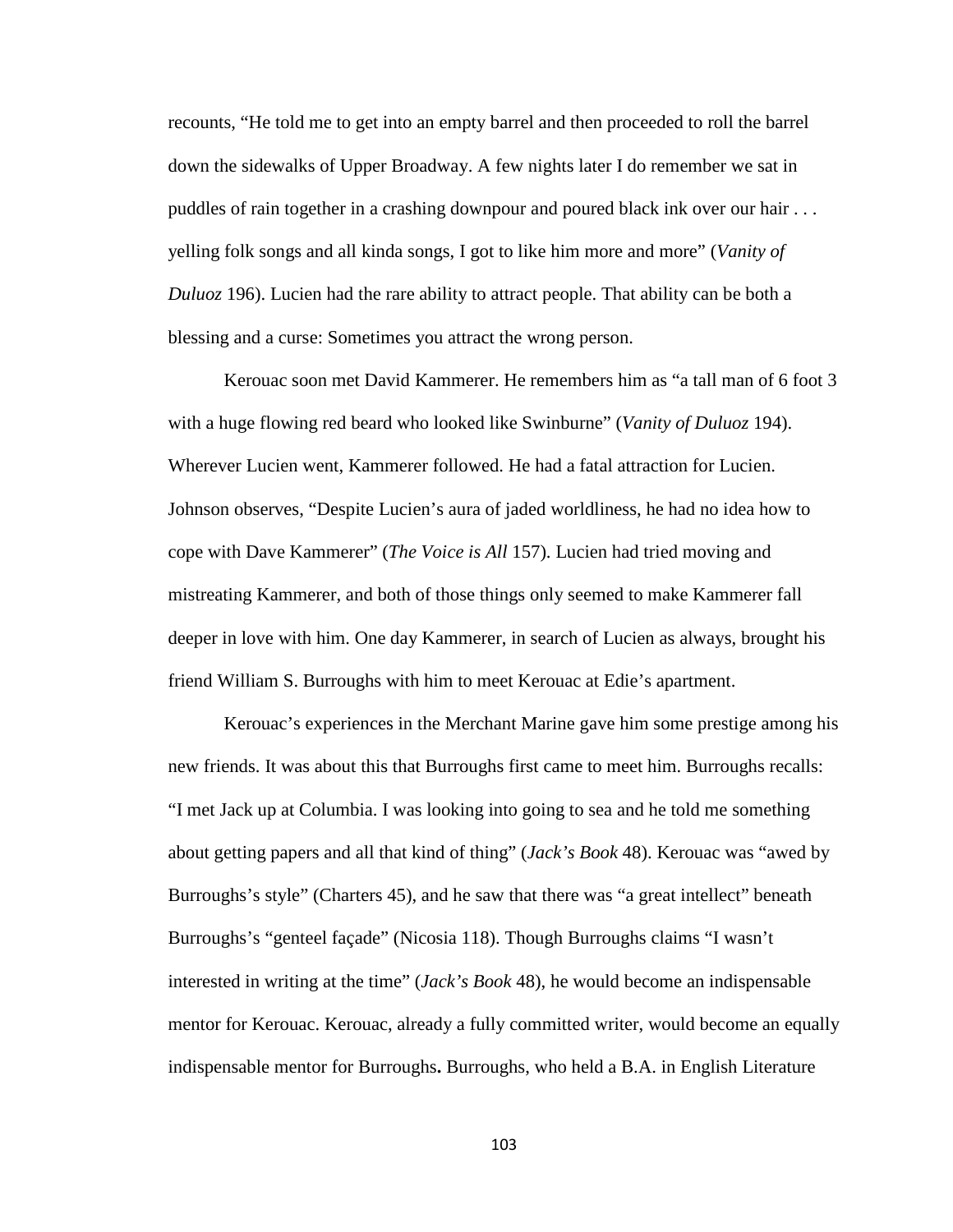from Harvard University, composed a list of important books for Kerouac to read. One of the books on that list was Oswald Spengler's *Decline of the West*.

One idea from *The Decline of the West* would become an important part of Kerouac's authentic voice. Gifford and Lee write, "In the Spengler study, the world's poor, the *fellaheen* (Arabic for 'peasantry') inherit by default the remains of the world for which the great powers were at war in 1944" (*Jack's Book* 45). Spengler gave Kerouac a new vocabulary to articulate some of his ideas. In the last road trip of *On the Road*, Kerouac finds himself driving through Mexico, doing a rare shift at the wheel:

The boys were sleeping, and I was alone in my eternity at the wheel, and the road ran straight as an arrow. Not like driving across Carolina, or Texas, or Arizona, or Illinois; but like driving across the world and into the places where we would finally learn ourselves among the Fellahin Indians of the world, the essential strain of the basic primitive . . . . For when destruction comes to the world of "history" and the Apocalypse of the Fellahin returns once more as so many times before, people will still stare with the same eyes from the caves of Mexico . . . (280)

In this passage Kerouac juxtaposes one sense of eternity with another, for surely his "eternity at the wheel" would be part of what is destroyed when "destruction comes to the world of 'history.'" However, besides this sense of decline and the apocalyptic ponderings of what will remain after the bleak eventuality of destruction, Kerouac had another sense of the word, "Fellaheen": one that would infuse his works with much of their vibrant energy. In *Lonesome Traveler*, Kerouac writes, "You can find it, this feeling, this fellaheen feeling about life, that timeless gayety of people not involved in great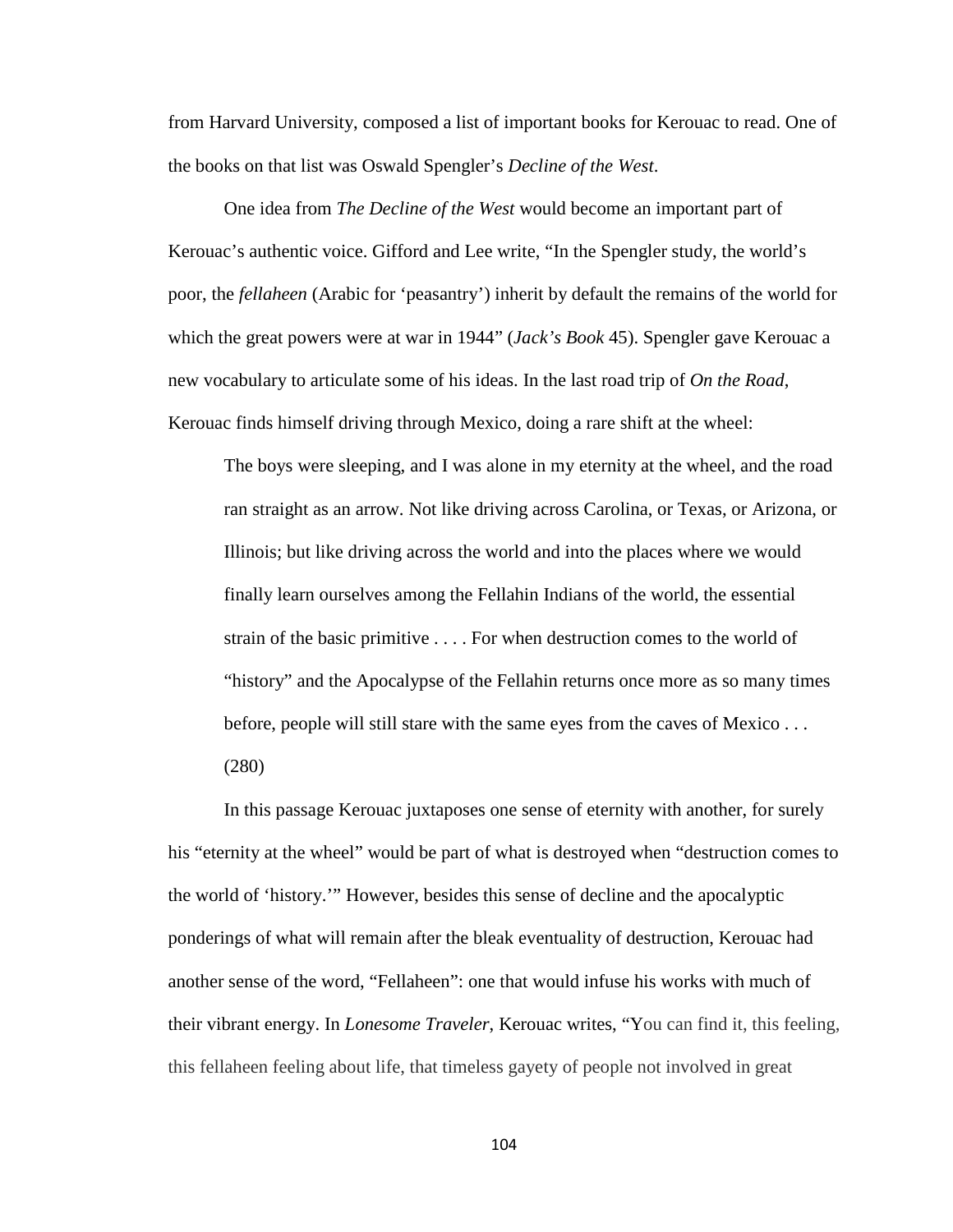cultural and civilization issues" (22). This double sense of the word "fellaheen" uncovers a new possible interpretation of much of Kerouac's work. Kerouac insists that "you can find" this "fellaheen feeling" of "timeless gayety," but in order to find it, you must not get involved in "great cultural and civilizational issues." Kerouac preaches a detachment from civilizational issues, or at least he preaches that joy is not to be found in great civilizational issues. To find timeless gayety, to find joy, one must look in underground places.

Kerouac's turning toward the underground obviously coincided with his turning away from the "real world" that did not offer him the kind of joy that he wanted to get out of life. In "Beatific: The Origins of the Beat Generation," he insists that "there is no doubt about the Beat Generation, at least the core of it, being a swinging group of new American men intent on joy" (*The Portable Jack Kerouac* 567). Kerouac's own participation, as one of these new American men at the core of the Beat Generation, once again reflects the conflict within him between the artist and the man, which would reach its most intense heights during these years. His joy came primarily from his chronicling of his experiences and conflicts during this time. Rank observes, "Although the whole artist-psychology may seem to be centered on the 'experience,' this itself can be explained only through the creative impulse—which attempts to turn ephemeral life into personal immortality" (39). By turning to the underground for his experiences and his joy, Kerouac followed his instinctive creative impulse that the American underground was more worthy of artistic immortalization than was the America "real world," which he defines as the unceasing pursuit of "success." In *Vanity of Duluoz*, Kerouac offers his thoughts about the American emphasis on "success": "You kill yourself to get to the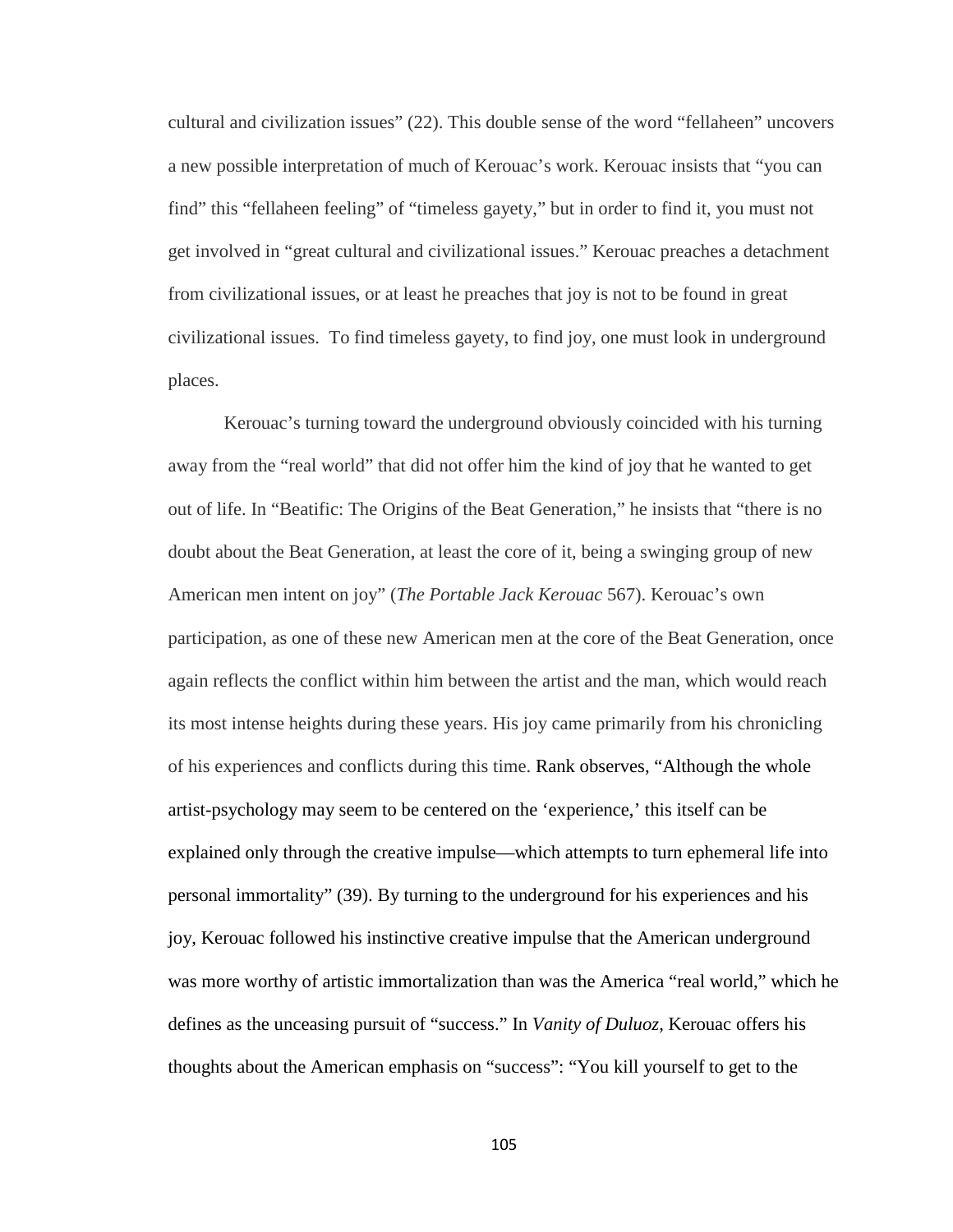grave. Especially you kill yourself to get to the grave before you even die, and the name of that grave is 'success,' the name of that grave is hullaballoo boomboom horseshit" (23). For Kerouac, then, the pursuit of the American ideal of success is a sort of living death that steals away the very possibility of joy. It is no wonder that he turned his eye to the underground.

No Beat Generation figure characterized the underground more than Herbert Huncke. Kerouac took credit for naming the Beat Generation, but in his 1959 essay "The Origins of the Beat Generation," he recollects first meeting all the characters of the Beat Generation, and he specifically invokes Huncke's name:

When I first saw the hipsters creeping around Times Square in 1944 I didn't like them either. One of them, Huncke of Chicago, came up to me and said "Man, I'm beat." I knew right away what he meant somehow.

Anyway, the hipsters, whose music was bop, they looked like criminals but they kept talking about the same things I liked, long outlines of personal experience and vision, night-long confessions full of hope that had become illicit and repressed by the War, stirrings, rumblings of a new soul (that same old human soul). And so Huncke appeared to us and said "I'm beat" with radiant light shining out of his despairing eyes (*The Beats: A Literary Reference* 24).

One can even see traces of Kerouac's idea of "Fellaheen" in his confluence of the new soul with the same old human soul. In *The Beats: A Literary Reference*, Matt Theado writes that "Huncke represented the underground contemporary America that fascinated Kerouac and Ginsberg" (25). To Kerouac, this underground contemporary America included Ginsberg himself. In *The Town and the City*, Kerouac gives this thumbnail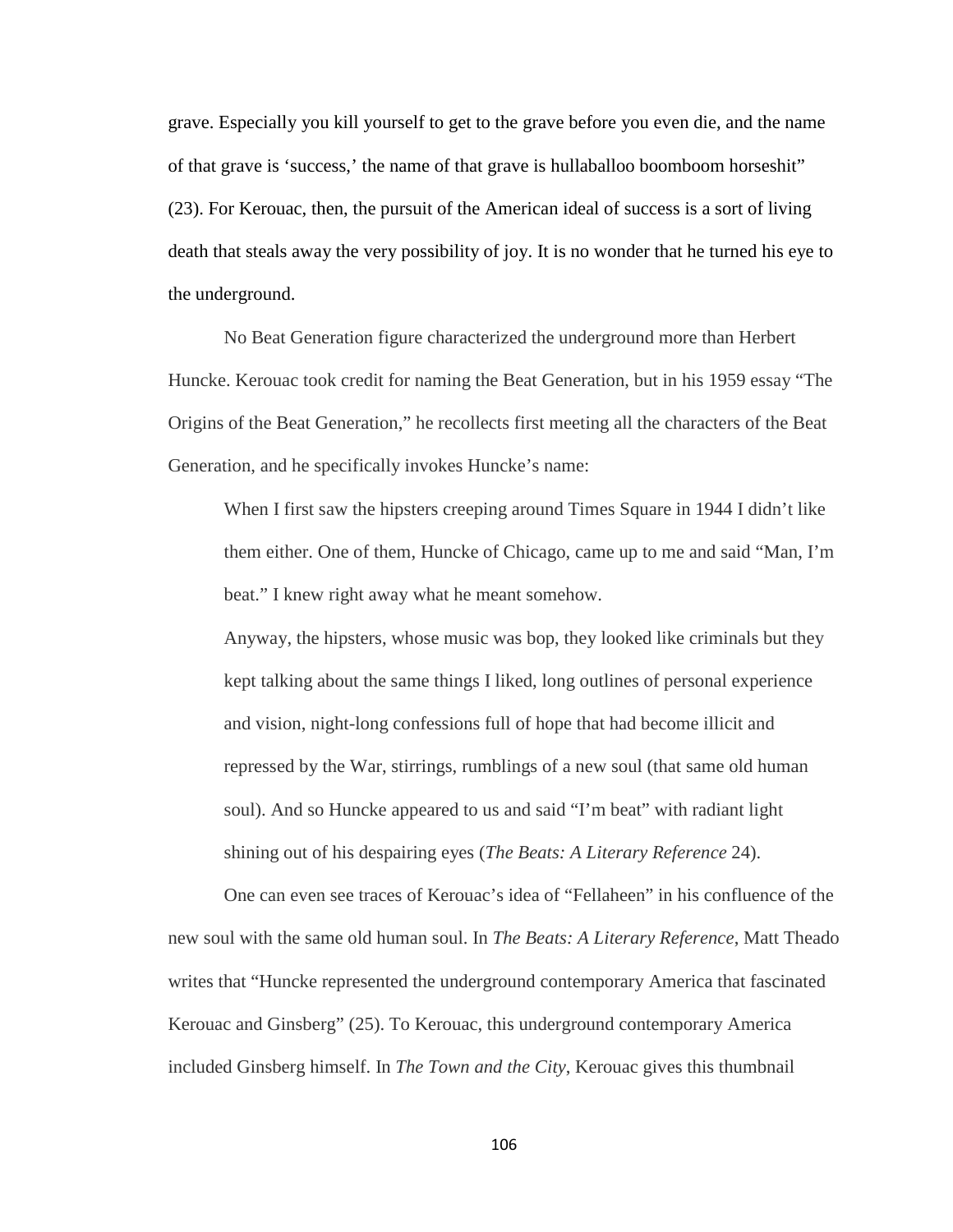depiction of the Beat Generation as he (represented by the fictional Peter Martin) first saw it: "As Peter stood there, he recognized three young men strolling up the street. They were a strange trio: one was a hoodlum, one was a dope addict, and the third was a poet" (364). A hoodlum, a dope addict, and a poet: that, to Kerouac, was the Beat Generation. The hoodlum, interestingly named "Jack," lacks the qualities that would make Dean Moriarty such a compelling character. The dope addict, modeled after Huncke, and named Junkey, (whose name rhymed with Junky), twice evokes the idea of the fellaheen in his description, when Kerouac calls him "a small, dark, Arabic-looking man" who "moved about with the noiseless glide of an Arab" (364). However, it is unquestionably the poet that is of the most interest to anybody studying Kerouac's development, or to anybody studying American literature in general. Kerouac modeled his poet, Leon Levinsky, after Allen Ginsberg, and he introduces him thus:

The poet—Leon Levinsky—had been a classmate of Peter's at college, and was now a merchant seaman of sorts, sailing coastwise on coalboats to Norfolk or New Orleans. He was wearing a strapped raincoat, a Paisly scarf, and darkrimmed glasses with the air of an intellectual. He carried two slim volumes under his arm, the works of Rimbaud and W.H. Auden, and he smoked his cigarette stuck in a red holder. (364)

Kerouac had not taken an immediate liking to Lucien, and he did not take an immediate liking to Ginsberg, but in this passage he represents Ginsberg as he would always represent him in his art: as a poet. No matter what else Kerouac thought about Ginsberg for the rest of his life, and his feelings about him would fluctuate often, he always respected that Ginsberg was a real poet, an authentic artist.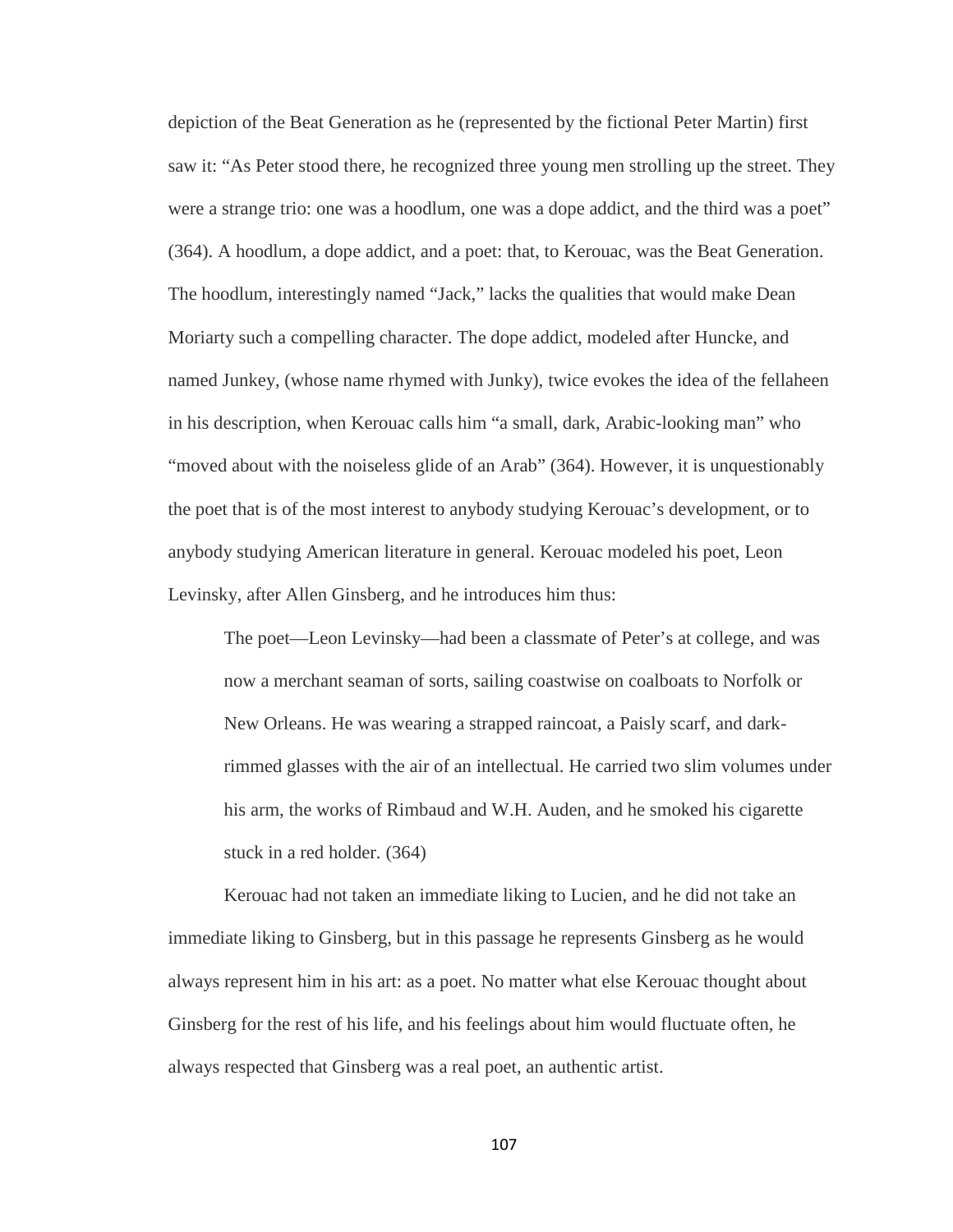Kerouac met Allen Ginsberg through Lucien Carr. Johnson explains, "One of Lucien's most passionate admirers was a nearsighted, gawky-looking scholarship student from Paterson, New Jersey, named Allen Ginsberg" (157). Though they would go on to have a lengthy, literarily important friendship, things did not immediately click between Ginsberg and Kerouac. Kerouac remembers his gut feeling upon first meeting him: "I didnt like him" (*Vanity of Duluoz* 211). It is a testament to Ginsberg's persistence and to the mutual respect that they had for each other's talent that they got along as well as they did. Lucien provides some simple helpful insight into why Kerouac never grew closer to Ginsberg: "He never felt at home with Allen" (*Jack's Book* 64). Then one day something happened that made Kerouac feel a little more at home with Ginsberg.

Kerouac's reluctance to befriend Ginsberg, an awkward college freshman four years his junior, relented during an incident in which he helped him move from his dorm room. He noticed that Ginsberg said goodbye to the room, the hall, and the stairs. Nicosia remarks, "Jack told Allen that he also said wistful goodbyes to the places he left, and Jack wondered if other people shared their consciousness of how transitory life is" (*Memory Babe* 116). Ginsberg was as surprised and impressed at Kerouac's response as Kerouac was at his gesture. As Charters maintains, "Allen sensed what he later called a special affinity between them, an emotional reverence for life and its impermanence he felt he shared with Kerouac as with no one else" (*Kerouac: A Biography* 52). This keen awareness of life's ephemerality would become something that Kerouac (and Ginsberg) would work on communicating meaningfully in his art. Ginsberg remembers that Kerouac "was aware when he was saying goodbye to a place or when he was passing through the world, that it was a melancholy mortal tearful moment, constantly. Saying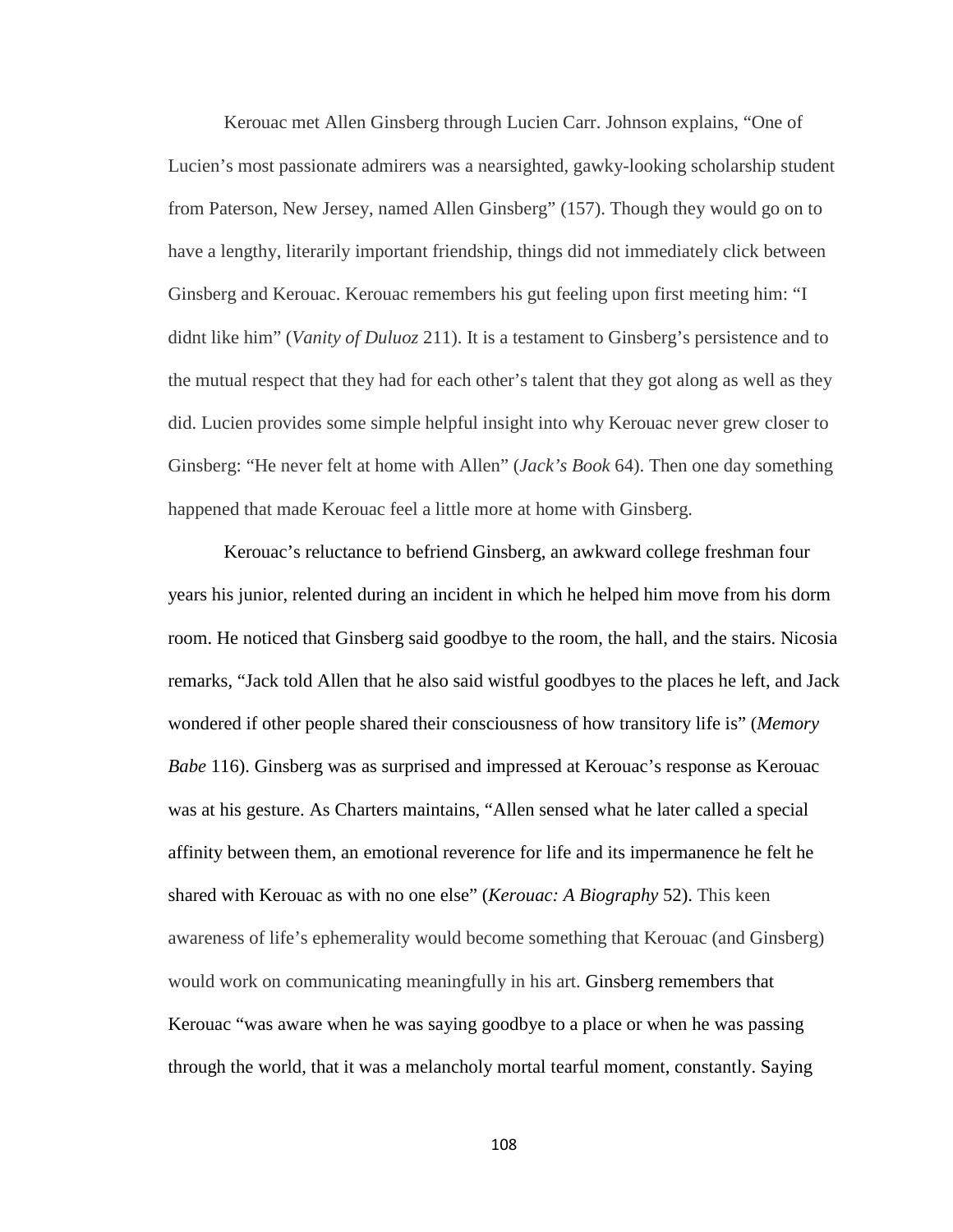goodbye was like arriving or something. I don't know. It was a little poem idea that we had" (*The Beats: A Literary Reference* 19). This "little poem idea" would turn into something much bigger than that, of course, as Ginsberg's "Howl" and Kerouac's *On the Road* would become two of the seminal works of the Beat Generation. Though Kerouac has been criticized for not creating an accurate representation of Ginsberg in his work, Ginsberg's fictional representation in *On the Road*, Carlo Marx, is a vivid, vibrant, and important character in the novel.

As he does with Leon Levinsky in *The Town and the City*, Kerouac introduces Carlo Marx as a poet first and a person second; and one begins to get the idea that Kerouac saw Ginsberg that way. He says that Carlo's apartment "was like the room of a Russian saint: one bed, a candle burning, stone walls that oozed moisture, and a crazy makeshift ikon of some kind that he had made" (47). When Kerouac enters the apartment, there is no time wasted on formalities:

He read me his poetry. It was called "Denver Doldrums." Carlo woke up in the morning and heard the "vulgar pigeons" yakking in the street outside his cell; he saw the "sad nightingales" nodding on the branches and they reminded him of his mother. A gray shroud fell over the city. The mountains, the magnificent Rockies that you can see to the west from any part of town, were "papier-mache." The whole universe was crazy and cock-eyed and extremely strange. He wrote of Dean as a "child of the rainbow" who bore his torment in his agonized Priapus. (47)

Ginsberg's presence adds something very important to *On the Road*: that of a real poet. He even gives Ginsberg one of the novel's most unforgettable lines, and most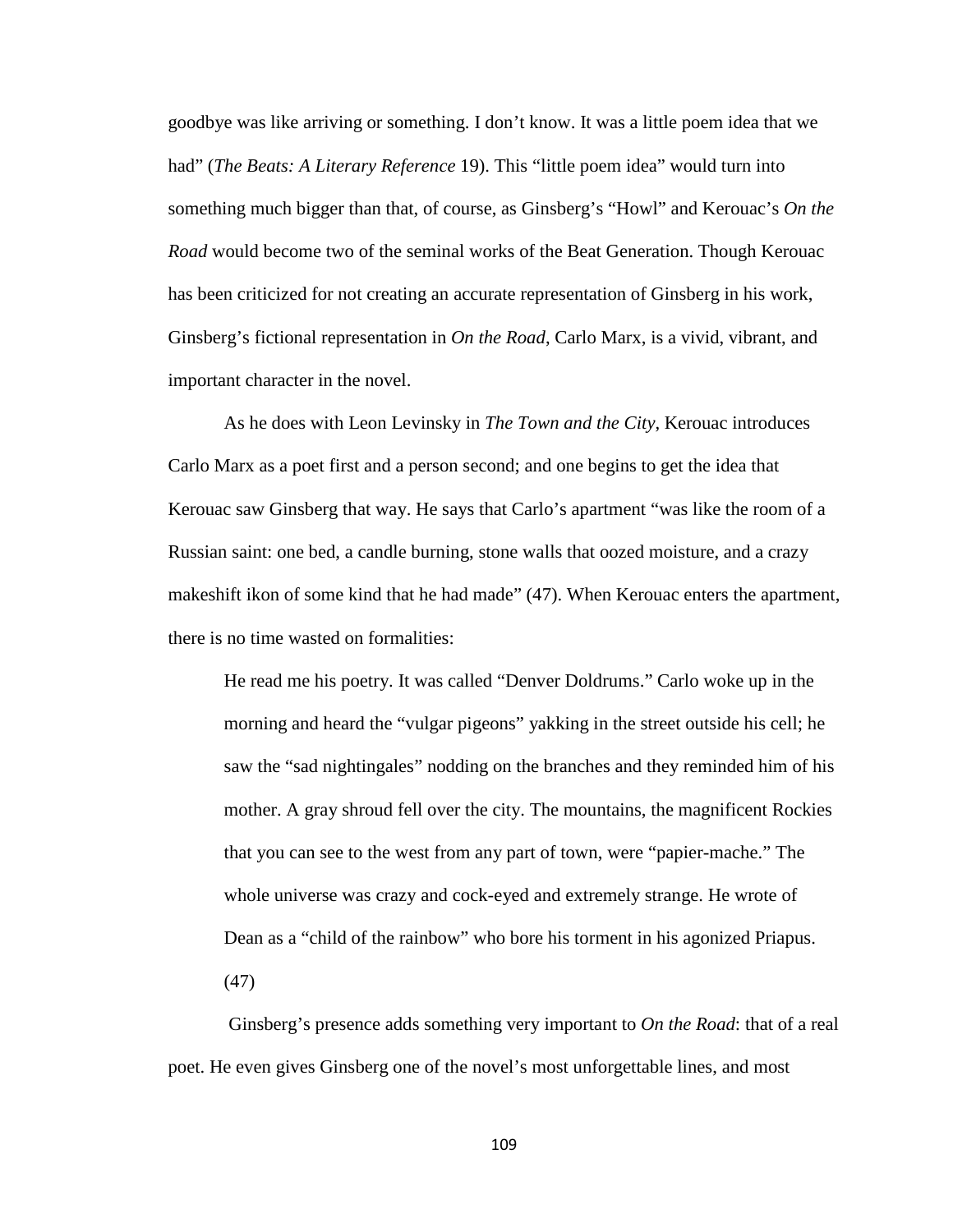important questions: "Whither goest thou, America, in thy shiny car of night?" (119). The novel would lose something irreplaceable if it did not have Carlo Marx asking questions like this. Kerouac might have recognized Ginsberg's poetic potential before Ginsberg himself did. Ginsberg would remain forever grateful for that. For the rest of his life, and especially during the time before he published *On the Road*, Kerouac had no greater supporter and trumpeter of his talent than Allen Ginsberg. Still, it took a turn of unexpected events to move the two young artists closer to one another.

Everything would change for all of these new friends on August  $15<sup>th</sup>$ , 1944. Kerouac remembers, "At dawn I'm woke up from my sleep at the side of Johnnie [Edie] . . . and there's Claude standing over me with his blond hair in his eyes, shaking me by the arm. But I'm not really asleep either. He says 'Well I disposed of the old man last night.' And I know exactly what he means" (*Vanity of Duluoz* 221). Lucien had killed Kammerer and dumped his body in the Hudson River. He told Burroughs first, and Burroughs advised him to get a good lawyer and call it self-defense. Lucien then went to Edie's apartment and told Kerouac, who spent the day with him and helped him dispose of Kammerer's glasses. Then Lucien turned himself in and they all waited for what would happen next.

Kerouac and Burroughs were both arrested as material witnesses. Burroughs's father immediately bailed him out; Kerouac's father declined to do the same for his son. Johnson relates, "Leo had always had his suspicions about Jack's friends and worried about their influence on his son" (*The Voice is All* 170). Now, his worst fears confirmed, Leo made it clear that he would not help Jack out of the trouble that he had warned him he would get into. Edie happily offered to help him where his father would not. The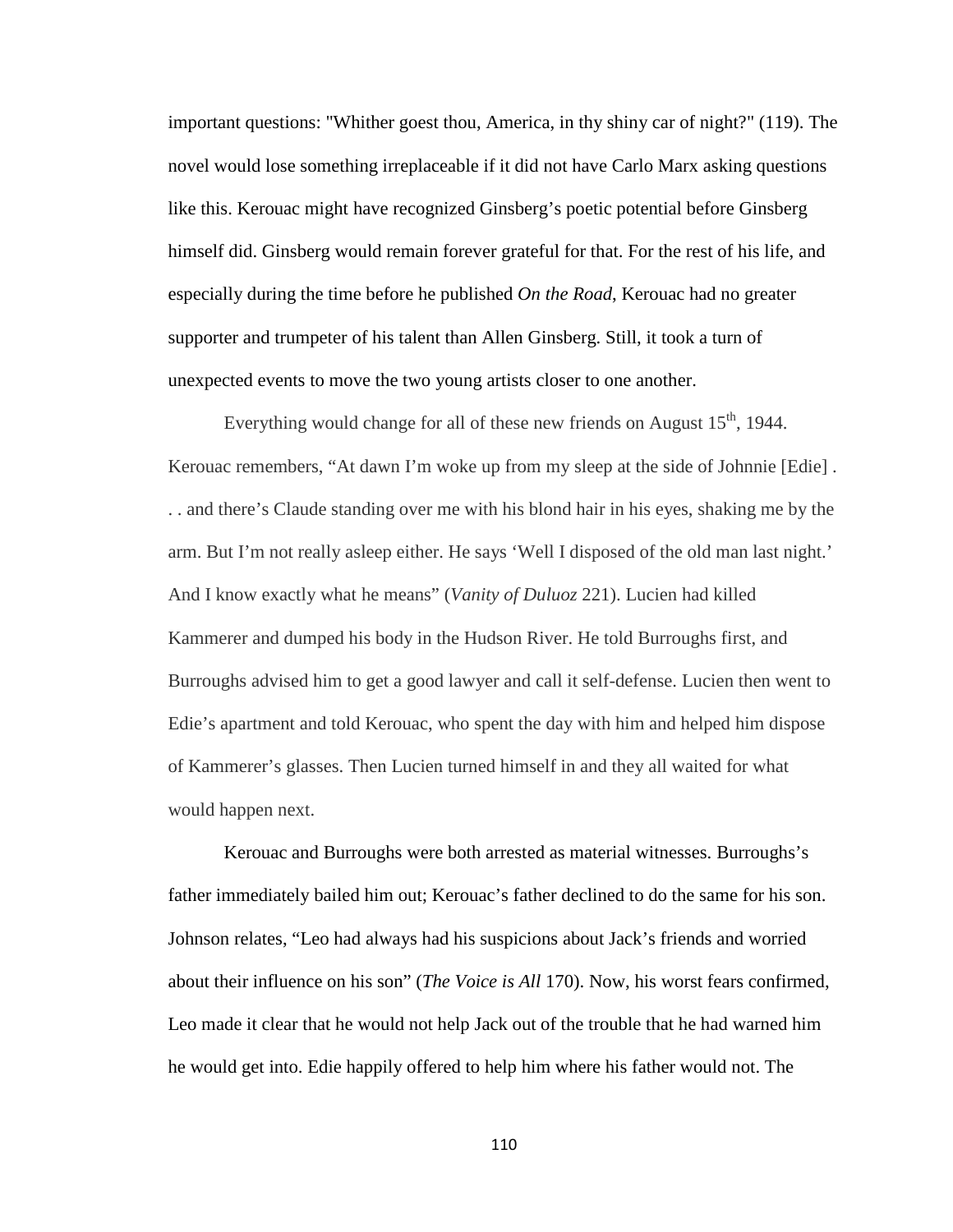probate judge insisted that Kerouac and Edie get married before she could bail him out. So, in order to get out of jail, Kerouac married Edie on August 22nd. He promised Edie he would pay back the bail money, and, fresh out of jail, he headed with her to Grosse Pointe, Michigan where her father had secured him a job in a ball bearings factory.

He only stayed in Grosse Pointe long enough to pay back his bail money. Being a married man with a nice house in the suburbs and a steady job did not appeal to him. Lucien, who had helped bring about Kerouac's predicament, understood this about Kerouac: "Anything that tended to trap Kerouac, whether it was a woman, or a job, or a jail sentence—it was something he didn't want to get involved with" (*Jack's Book* 55). Johnson confirms, "He couldn't stand the whole idea of any safe and predictable life that wouldn't feed his fiction" (*The Voice is All* 176). The word "writing" would be more accurate than the term "fiction" here; for Kerouac remained as determined as ever to write, but as he accumulated increasingly fascinating experiences, he worked only to develop an increasingly fascinating style with which he could transmit these experiences in writing.

Kerouac returned to New York five weeks later, in October, 1944. The events of that month exemplify the human impossibility of knowing for certain what constitutes good luck and what constitutes bad. Kerouac planned to sail to Italy with the Merchant Marine, but he was sexually harassed by his new bosun, (a situation that must have been particularly troubling to him in the aftermath of the events between Carr and Kammerer), and he jumped ship in Norfolk, Virginia to return to New York. This was no easy decision for him to make. The Merchant Marine offered him financial independence, solitude, and adventure. Jumping ship would take that all away from him, and he knew it.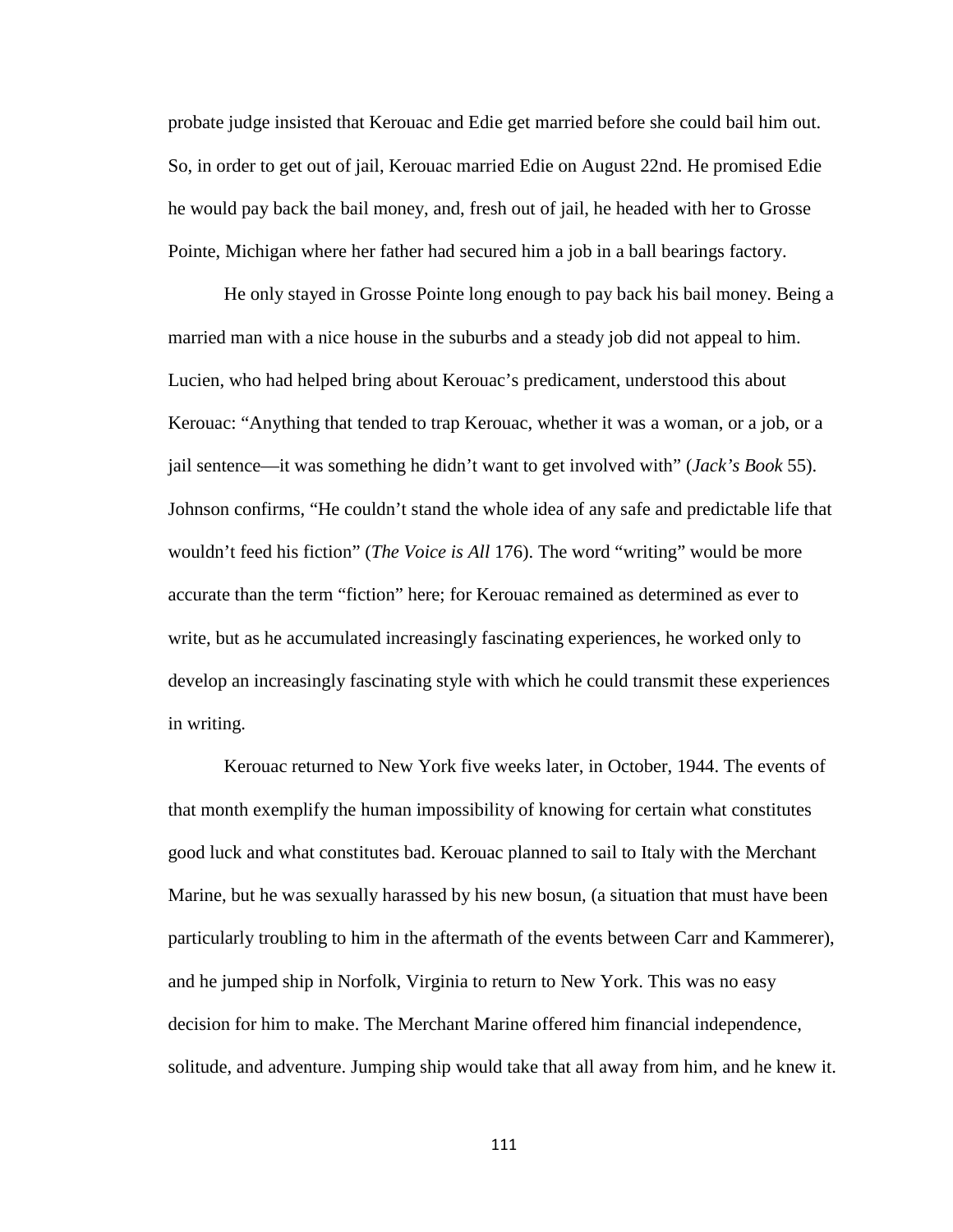He struggled much more with this decision than he did with his decision to quit the football team at Columbia, although it would make more sense to most people to quit a job under the threat of rape than to give up a college football scholarship in order to become a writer. Finally, after he "really pondered the problem," he decided that he "had to get away from the horrible bosun" (*Vanity of Duluoz* 254). After he jumped ship, the consequences were exactly what he expected. Johnson reports that he "was blacklisted by the NMU for the rest of the war, a disaster for his finances" (*The Voice is All* 178). Thus ended Kerouac's days as a Merchant Marine.

Though it seemed like terrible luck at the time, that "horrible bosun" forced Kerouac back to New York, where he took refuge in Ginsberg's dorm room. With Carr in jail and Kammerer dead, Kerouac grew closer to Ginsberg. He also found himself with more time to write. Theado notes, "In the year following Carr's murder of David Kammerer, Kerouac's output as a writer greatly increased" (*The Beats: A Literary Reference* 39). Indeed, Kerouac's commitment to art took on an almost frightening intensity. According to McNally, "Jack hurled himself at art on both emotional and intellectual levels—'Self-Ultimacy,' he called it" (73). This period of self-ultimacy brought about a real change in Kerouac's artistic consciousness. Rank's explication of the totalizing psychology of "the artist-type" helps explain the "Self-Ultimacy" period of Kerouac's development:

The artist-type, with his tendency to totality of experience, has an instinct to flee from life into creation, since there to a certain extent he can be sure of matters remaining under his control; but this totality tendency itself, which is characteristic of the really productive type, in the end takes hold of his creation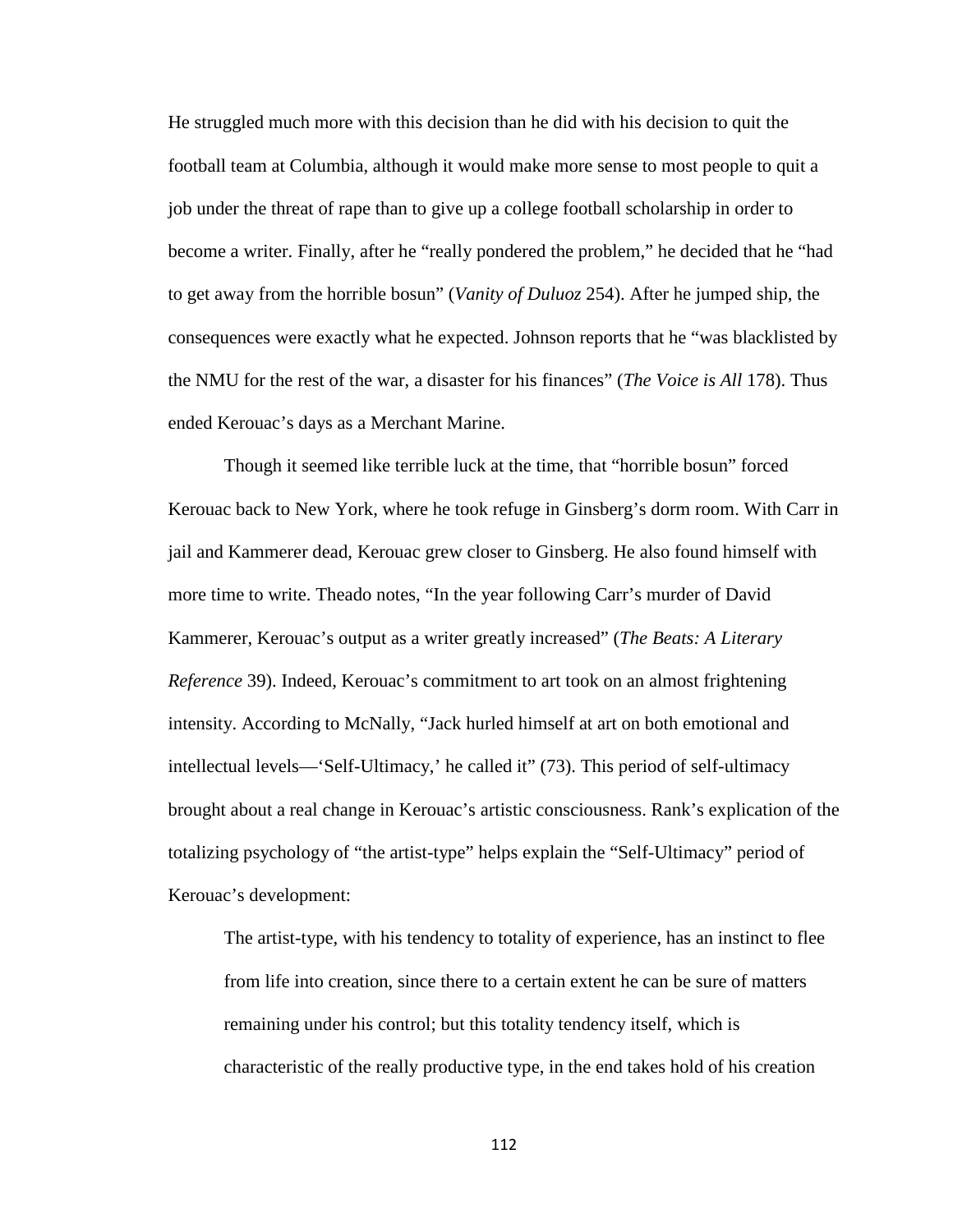also, and this totality of creation then threatens to master the creative artist as effectually as the totality of experience. (385)

Kerouac fled from life into creation by holing himself up in Ginsberg's dorm room and writing. In order to flee from the totalizing effect of creation, Kerouac began burning his artistic productions in an intense dramatization of what Rank calls "the artist's fight with art." Kerouac reflects about this dark time in his life in a surprisingly lighthearted tone in *Vanity of Duluoz*:

Artistic morality, that was the point, because then I devised the idea of burning most of what I wrote so that my art would not appear (to myself as well as to others) to be done for ulterior, or practical motives, but just as a function, a daily duty, a daily scatological "heap" for the sake of purgation. So I'd burn what I wrote, with the candle flame, and watch the paper curl up and squirm, and smile madly. The way writers are born, I guess. (257)

One cannot deny that the counter productivity of this method of discipline borders on the insane, but Kerouac believed that it would make him a better artist somehow. He recognizes the craziness of burning his writing when he affirms that he would "smile madly" at the burning paper, yet asserts his vague belief that it would help him improve by saying, "The way writers are born, I guess." His search for artistic purity would eventually be rewarded, as Clark astutely notes: "It was not until several years later that Kerouac discovered a more direct method of attaining purity or sincerity: writing straight from the heart, without second thoughts ('spontaneity')" (*Jack Kerouac: A Biography 67).* What the future might bring brought little relief or joy to Kerouac at the time, when he spent his days writing words he would burn at night.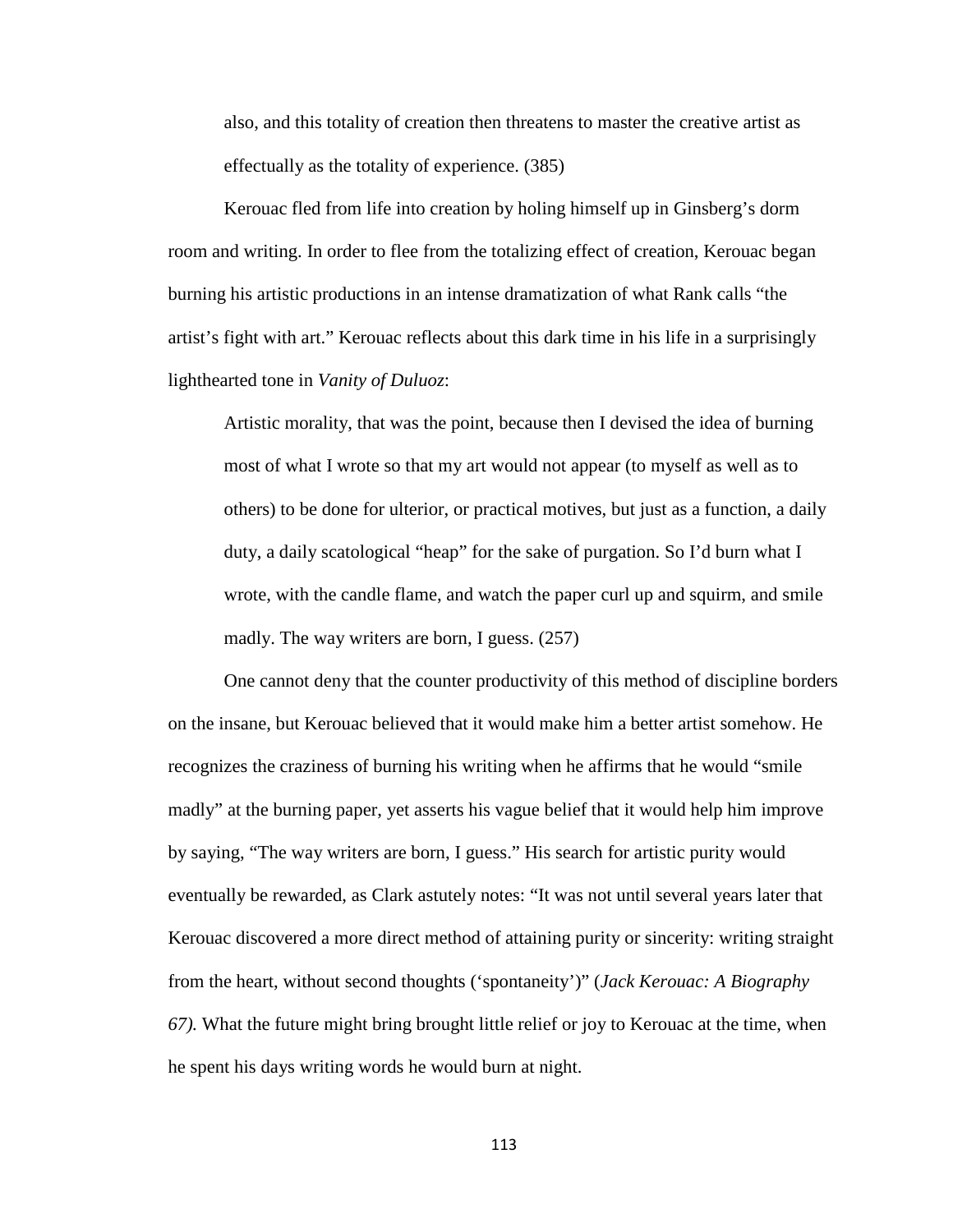Ginsberg let Kerouac carry on like that for almost two months, evidence of the bottomlessness of his support for Kerouac and of the limitations of bottomless support. Ginsberg was not yet equipped to guide Kerouac; he was four years younger and in awe of him physically. In fact, it was at this time that Ginsberg "came out" to Kerouac. McNally writes, "Sitting in Hartley Hall, he had told Jack, 'You know, I love you, and I want to sleep with you, and I really like men.' Jack sighed, covered his face with his hands, and half-smiled, half-moaned, 'Ooooooh, noooo.'" (*Desolate Angel* 80). This serves as an example of Kerouac's ability to help others live more authentic lives. Their friendship did not get better or worse as a result of Ginsberg's admission, but it must have helped Ginsberg breathe a little easier, to become a little more comfortable in his own skin. Unfortunately, at that time Kerouac needed somebody to guide him out of the quagmire of self-pity into which he was sinking, and Ginsberg, in need of guidance himself, could not do that. It was Burroughs, not Ginsberg, who stepped in to rescue him.

Burroughs found Kerouac's self-destructive behavior unnecessary and offered to help in his own inimitable way. According to Maher, "Burroughs found Kerouac's quest for Self-Ultimacy absurd, seeing no use for self-destruction as a means of achieving high art. Burroughs recommended instead a 'bang of morphine'" (*Kerouac: His Life and Work*  130). Burroughs's idea that a "bang of morphine" was a cure for self-destructive behavior reveals a lot about the man who would become Kerouac's next mentor.

Kerouac and Burroughs would not have become the writers they became had they not known each other. According to Johnson, Burroughs "found something infectious in Jack's passion for writing. In fact, he later thought Jack had been far more of an influence on him than vice versa" (*The Voice is All* 181). Spurred on by the infectiousness of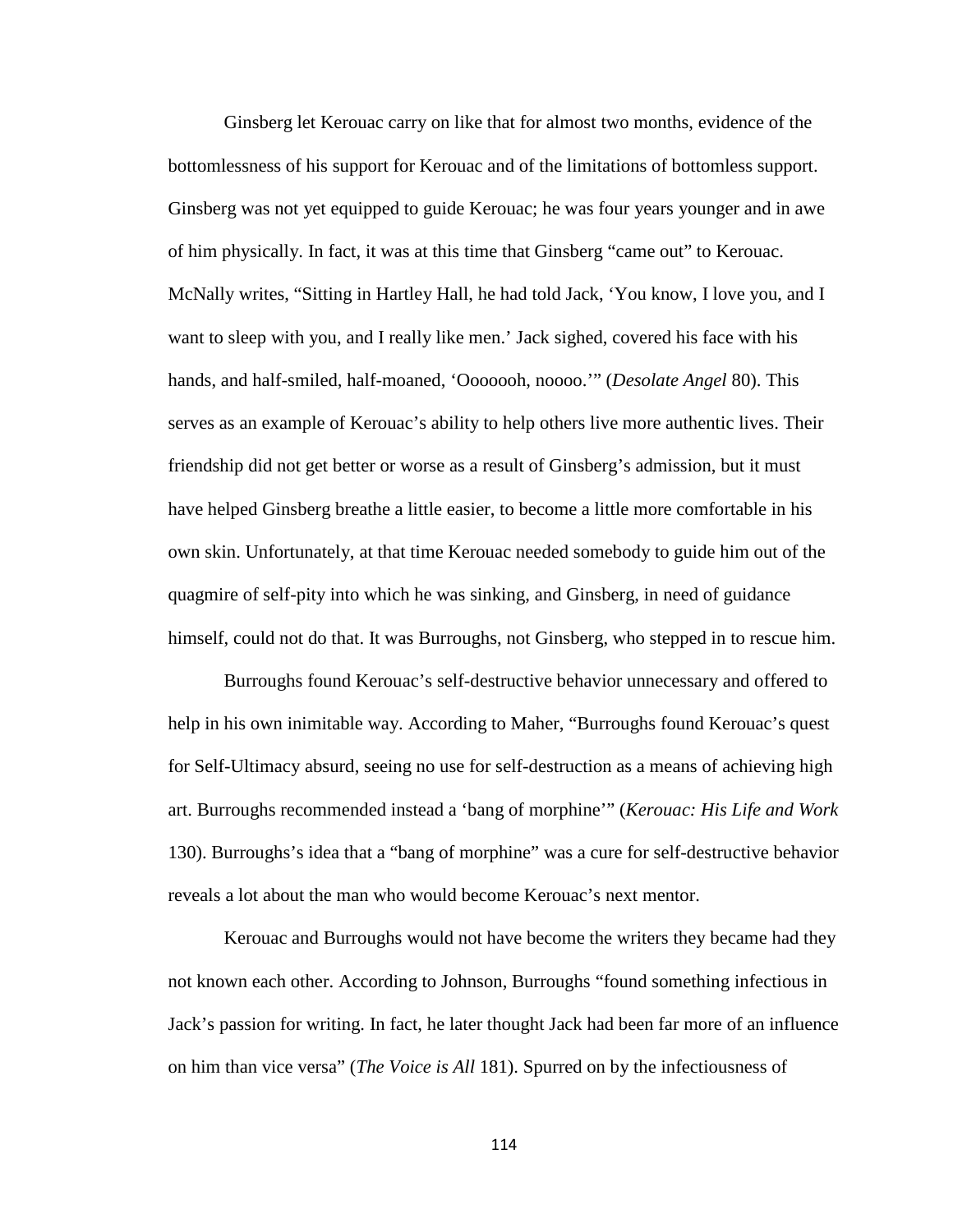Kerouac's dedication to his art, though unimpressed by the results of that dedication, Burroughs thought up a practical exercise that could help both of them: to co-write a novel about the Lucien Carr/David Kammerer murder.

They called this novel *And the Hippos Were Boiled in Their Tanks*. Burroughs wrote the chapters from the point of view of "Will Dennison." Kerouac wrote the chapters from the point of view of "Mike Ryko." McNally observes, "The dark iron taste of Dashiell Hammett permeated the book's style" (*Desolate Angel* 77). Burroughs wanted to use Hammett as a model to help break Kerouac of his tendency to overwrite. Johnson claims that "the minimalistic *noir* prose came naturally to Burroughs, but even though Jack was a good mimic, it was apparently a struggle for him to write in a voice that was the antithesis of his own" (*The Voice is All* 181). The evidence of this struggle is not selfevident. Kerouac's chapters in the *Hippos* show vast improvement over his previous work, and they are worlds better than *Orpheus Emerged*, another novel he composed at about this time.

Each chapter in *And the Hippos Were Boiled in Their Tanks* goes by the title of the character narrating it. Burroughs wrote the opening chapter, in which Will Dennison introduces Phillip Tourian and Ramsay Allen, the fictional representatives of Lucien Carr and David Kammerer, respectively. Dennison describes Phillip as "the kind of boy literary fags write sonnets to," and he means that as a compliment. He says Ramsay Allen "looks like a down-at-the-heels actor, or someone who used to be somebody." He also says that Ramsay is "a very intelligent guy but you wouldn't know it to see him now. He is so stuck on Phillip he is hovering over him like a shy vulture, with a foolish sloppy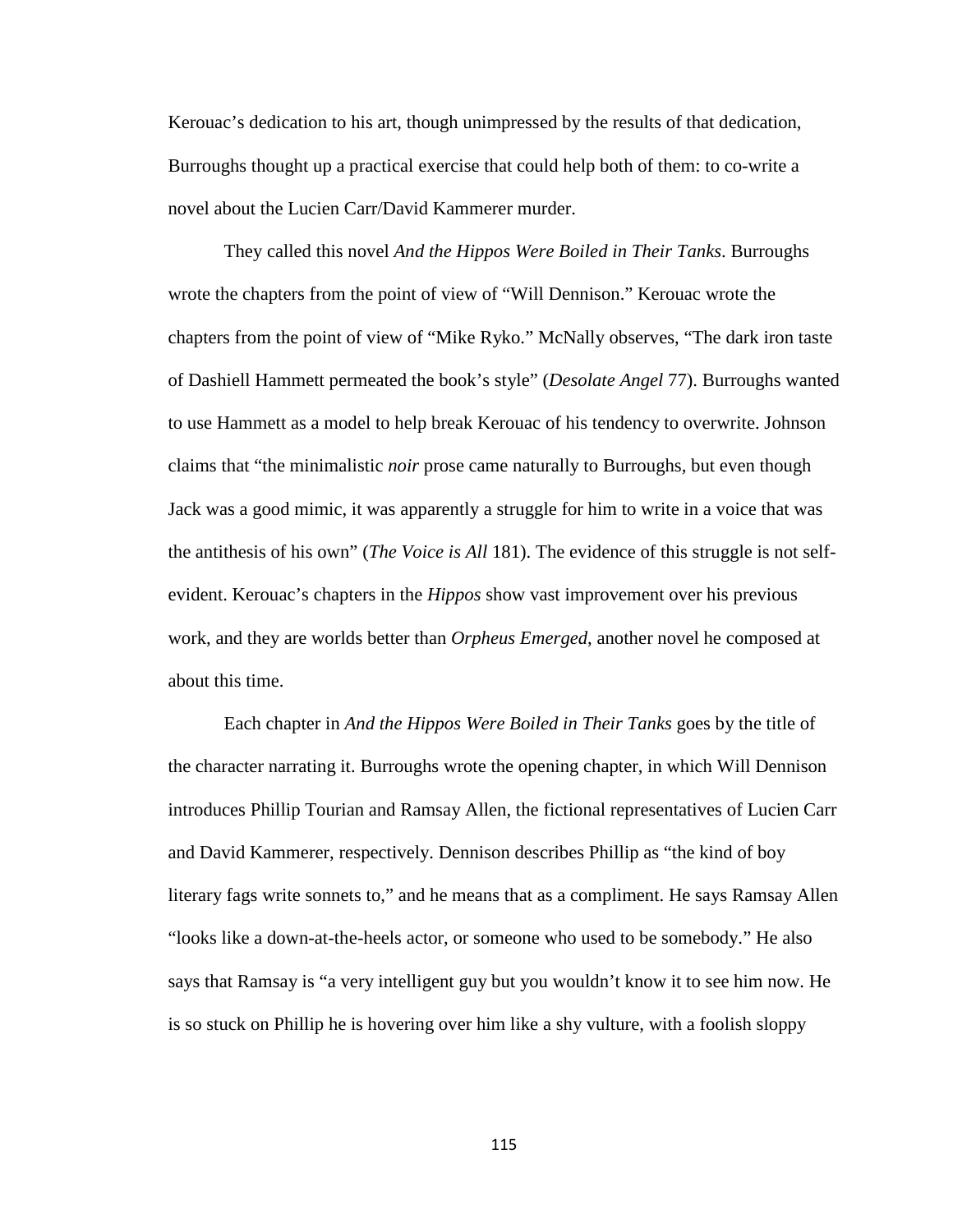grin on his face" (*And the Hippos Were Boiled in Their Tanks* 4). At this point, the scene has been set. The chapter ends with Mike Ryko passed out on Dennison's couch.

Kerouac's Mike Ryko chapters employ a similar Dashiell Hammett style prose, but they focus more on people's frustrated desires, their inner world, than do Burroughs's chapters. They show people spinning their wheels fast, but only sinking deeper into the mud as a result. In chapter two, Ryko comments that he and Phillip had talked along for a while about the New Vision, which Phillip was then "in the process of trying to work out" (13). He does not condemn Phillip for not having it all worked out. Rather, Kerouac seems to have a built-in admiration for "the process of trying to work it out." In his own process of trying to work out his writing, Kerouac makes notable strides in *Hippos*. Under Burroughs's watchful eye, the useless adverbs and thesaurus-like searching for synonyms for "said" begin to disappear. The result is much improved dialogue, as evidenced by this three-way conversation between Ryko [Kerouac], Phillip [Lucien], and Janie [Edie]:

"When are you shipping out again, Mike?" Phillip asked.

"Why," I said, "in a couple of weeks, I guess."

"The shit you are," Janie said.

"Well," Phillip said as we crossed the Square, "I've been thinking about shipping out myself" (13)

This passage sounds like real people talking. It is all very clear to the reader, down to the dynamics of the relationships. Following on the heels of Burroughs's opening Will Dennison chapter, the reader knows that Phillip is thinking of shipping out in order to get away from Ramsey Allen, who hovers over him like a "shy vulture." The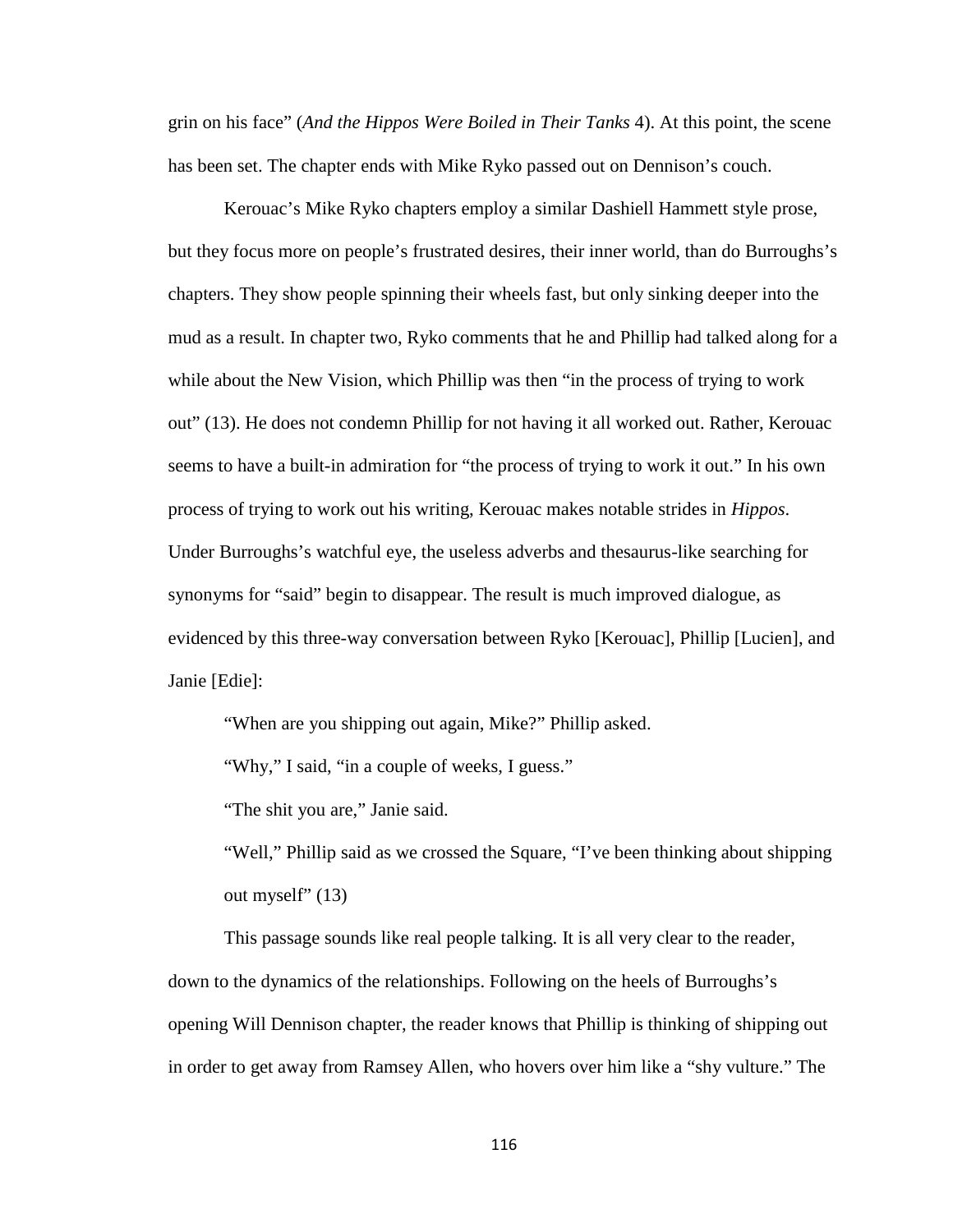clarity and realism of this dialogue marks an important improvement for Kerouac. He would regress at times to excessively flowery dialogue in *The Town and the City*, but the lessons he learned while composing *Hippos* with Burroughs were never forgotten.

Kerouac continues to use dialogue to clarify the tension between Phillip and Ramsey. Ryko says to Philip, "If you want to get rid of the guy, just tell him to get off your tail and stay away," to which Philip responds, "That wouldn't work. He just wouldn't stay away" (15). Though the problem becomes clear, the solution remains elusive. In this book, there is a lot of talking, but nothing gets done. The characters know that something must be done, but they do not know what to do or how to do it. This same pattern of talk for talk's sake can be seen in this exchange about the New Vision:

"Why can't you write poetry and work out your New Vision in New York?" Philip smiled. "Because Al's around, and he's a dead weight on all my ideas. I've got some new ideas. He belongs to an ancient generation." (17)

Once again, the problem is defined: The ancient generation, represented by Ramsay Allen, is a dead weight on Philip's supposedly new ideas. Thus, a New Vision is necessary. Philip is sure of that and Ryko seems to believe it too; but neither of them knows how to enact the change or what the change should even consist of. They remain "in the process of trying to work it out."

Less forgiving than Ryko, Dennison gets annoyed and frustrated when the other characters come to him with the same old problems that they remain eternally unable to solve. In chapter three, Ramsay Allen comes to talk to him about Philip. This does not surprise Dennison, who reports, "I'd been hearing about it since I met him" (26). Dennison does his best to talk some sense into Allen: "Do you want to know what I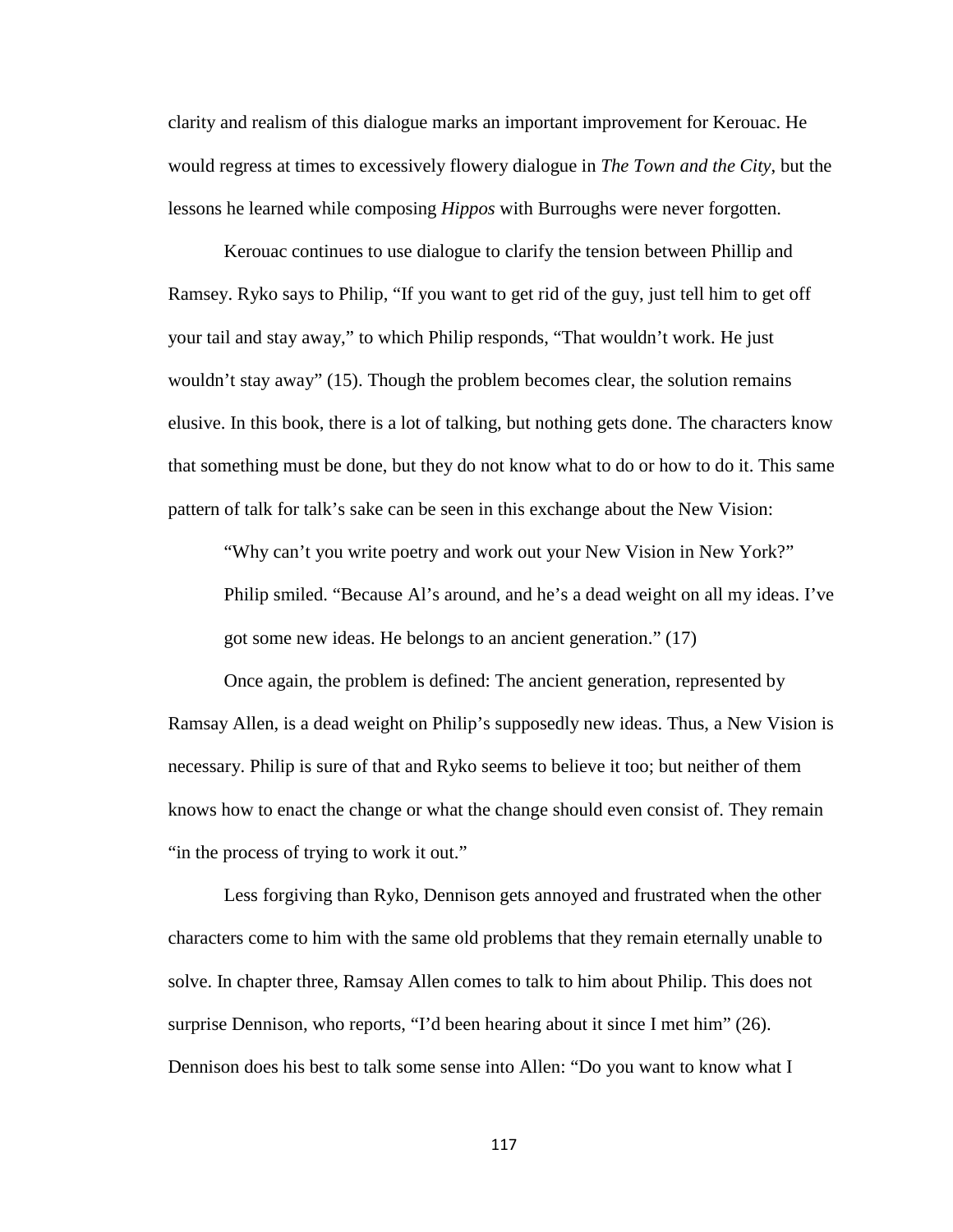think? I think this whole Phillip complex is like the Christian heaven, an illusion born of a need, floating around in some nebulous misty Platonic nowhere, always just around the corner like prosperity, but never *here* and *now*," to which Allen responds, "No, no, it's not true!" (27). Burroughs exhibits strong natural talent as a writer in this scene. This must have impressed Kerouac, who, although he had been writing for years, had to write better than he had ever written before if he wanted his chapters to match the quality of Burroughs's chapters. Burroughs demonstrates his talent by showing that the conversation between Dennison and Allen, which should be dramatic, is just another episode in the ongoing saga of Allen's obsession with Phillip. Allen tells Dennison, "I do want to sleep with him. But I want his affection more than anything. And I want it to be permanent" (27). Dennison assures him that this is impossible: "I'm going to say it again and I'm going to say it slow: Phillip isn't queer. He might sleep with you, which I doubt altogether, but anything permanent is impossible." Undeterred, Allen replies, "I want him to love me," after which Dennison concludes, "You're nuts" (28). He tries to drop the subject and they go out to eat. Before they even get their food, Dennison reports that Allen "started rehashing the Phillip question." This time Dennison does not take the bait. He says, "I ate my food and said, yes, why not, no go ahead, and stopped listening to him. Like I say, I'd heard all this for years" (29). Burroughs handles narrative effectively in *Hippos*, but his excursions off the beaten path of narrative would have a more profound influence on Kerouac.

Dennison tells one story about three cops who, unprovoked, beat up a fifty-yearold man at the bar and get away with it because they are cops. The scene does not move the story or expand Dennison's character in any way. It is simply a chronicle of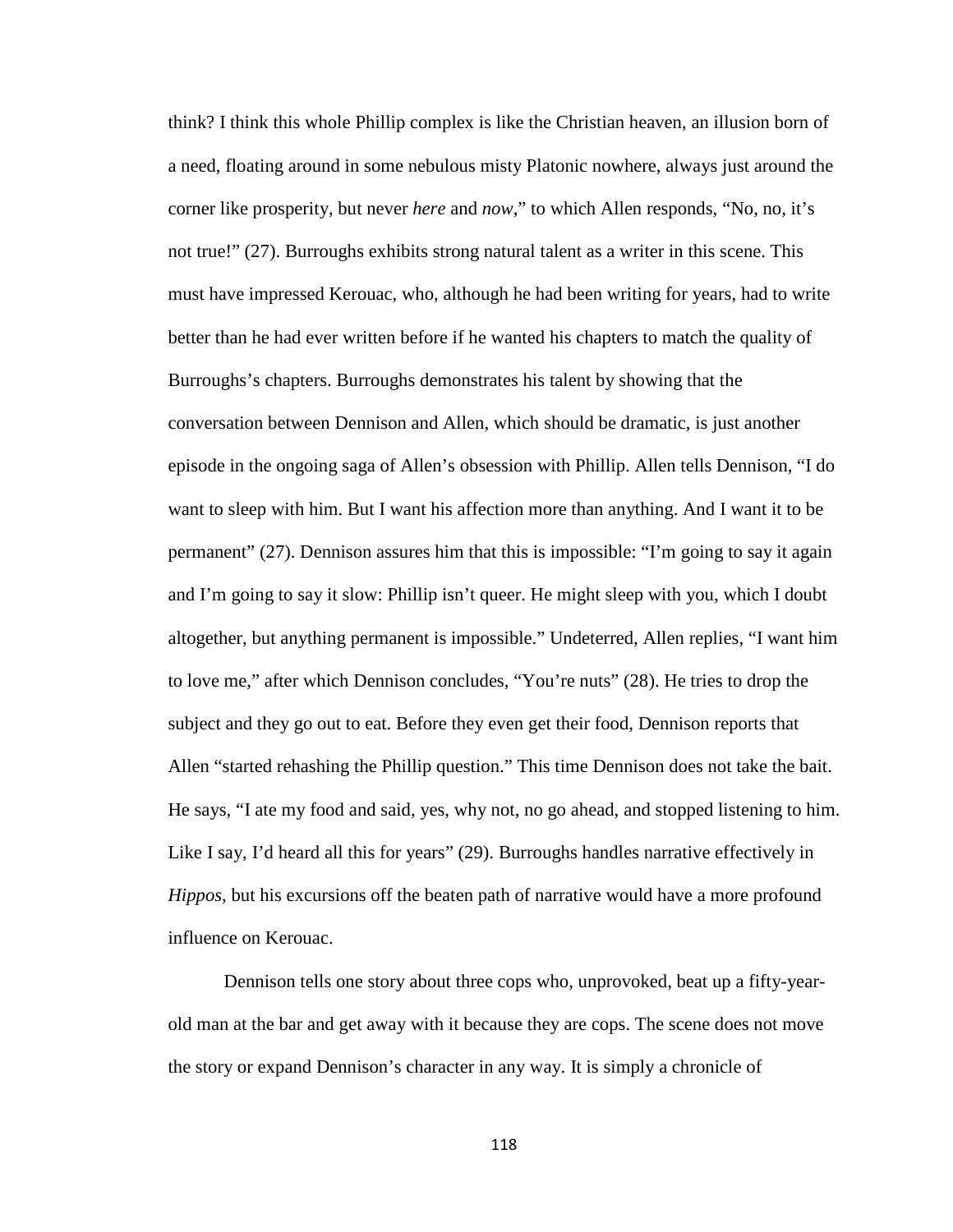something that Dennison saw with his own eyes. It was exactly the sort of thing that Kerouac was looking to do. Kerouac paid close attention to this, learned from it, and would later make it a part of his own style. In addition to chronicling what he saw, Burroughs incorporated commentary on what he saw happening in America with the same disregard for storytelling rules of any kind. This following passage is a good example of such commentary:

I had the feeling that all over America such stupid arguments were taking place on street corners and in bars and restaurants. All over America, people were pulling credentials out of their pockets and sticking them under someone else's nose to prove they had been somewhere or done something. And I thought someday everyone in America will suddenly jump up and say "I don't take any shit!" and start pushing and cursing and clawing at the man next to him (104).

Kerouac copies this technique, even employing very similar verbiage, in this memorable passage of *On the Road* when Kerouac, who has landed a job as a security guard in a barracks, is coerced by his partner into actually making arrests: "We went to the offending room, and Sledge opened the door and told everybody to file out. It was embarrassing. Every single one of us was blushing. This is the story of America. Everybody's doing what they think they're supposed to do" (68). One can see that Burroughs's commentary on what was happening "all over America" encouraged Kerouac to incorporate some of his own commentary in telling "the story of America."

Later in *Hippos*, Kerouac offers the reader another snippet of conversation about the New Vision. As Philip tries to explain the New Vision to his girlfriend, Barbara,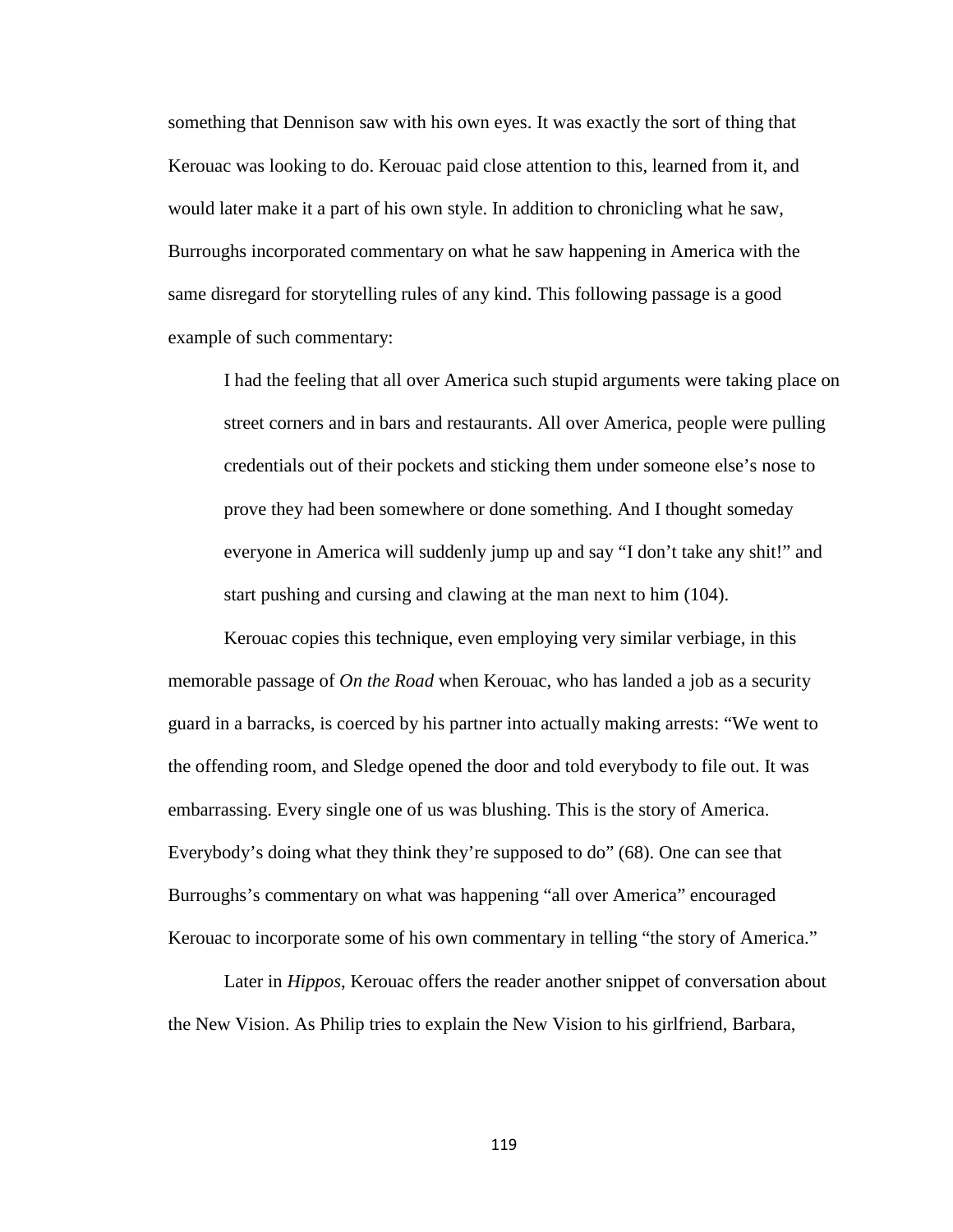James Cathcart, a freshman at Columbia, and Ryko himself, one sees that the theory does not stand up too well to questioning:

"The ultimate society has to be the completely artistic society. Each of these artist citizens must, during the course of his lifetime, complete his own spiritual circle." "What do you mean, spiritual circle?" Barbara wanted to know.

"I mean the circle of one's spiritual life. You complete the cycle of experience, in an artistic sense, and by means of art, and that is your individual creative offering to society."

"Just how is such a society to be attained?" Cathcart wanted to know.

"I don't know," Philip said. (39).

Phillip's quest for the New Vision seems half-baked and nonsensical, and maybe it is; but that is not the point. Kerouac was listening, and he includes this glimpse of the New Vision because it did indeed change his aesthetic philosophy. The quest for knowledge becomes just as important to him as the having of knowledge. In "Into the Heart of Things: Neal Cassady and the Search for the Authentic," George Mouratidis writes, "Kerouac underscores the significance of the *process* of authentication itself—the journey rather than its end—thus demonstrating that that which would be deemed most authentic is actually a *becoming* rather than a being" (70). In his own quest to become an artist, Kerouac recognized that he must respect the process of perpetual becoming, respecting his own development as a journey rather than an end.

Kerouac's Mike Ryko does not get the last chapter of *Hippos*, as Burroughs's Will Dennison handles the ending. In his last chapter, the penultimate chapter of the book, Kerouac does manage to write something that anticipates his later work. The final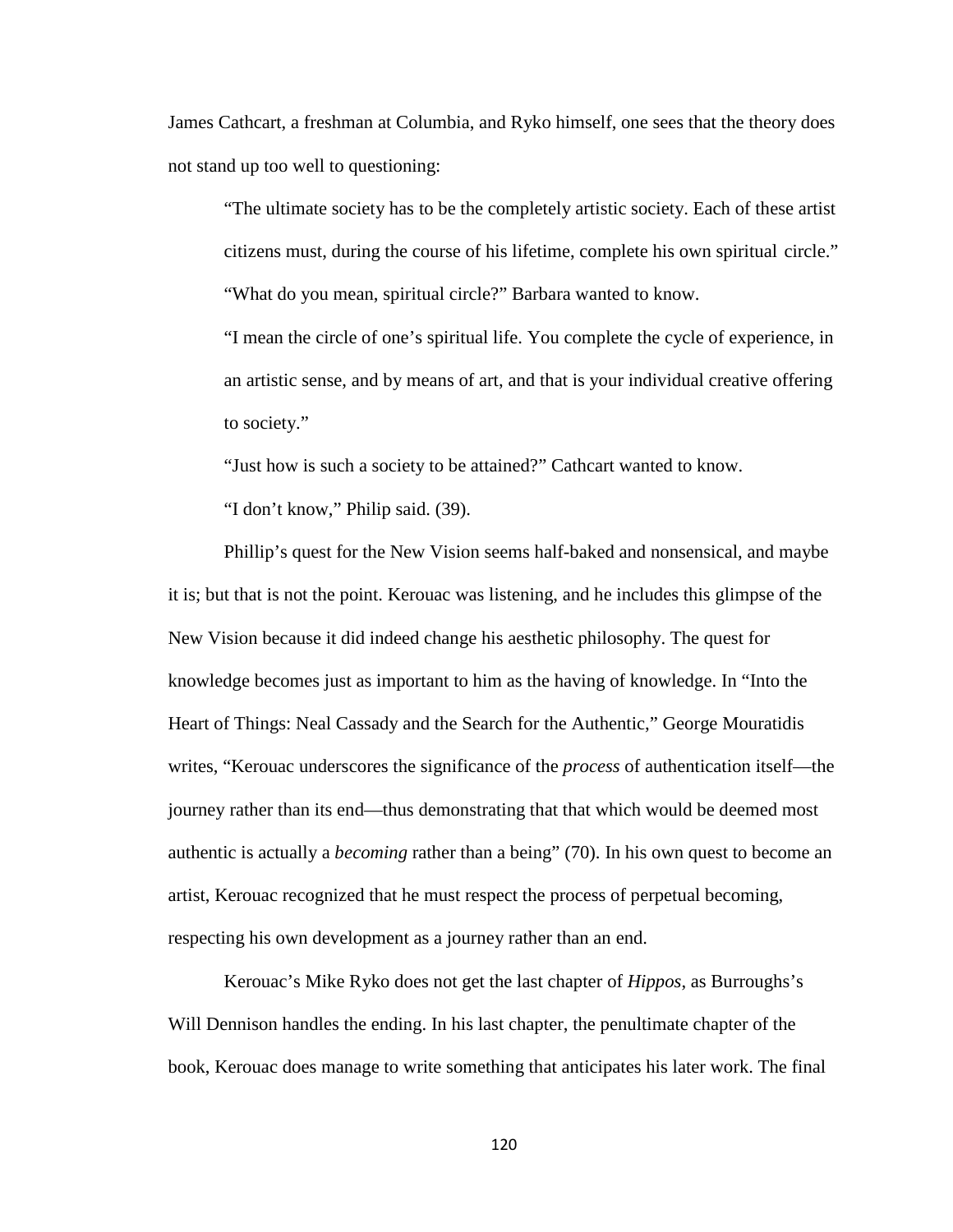exchange between Philip and Ryko is melodramatic in a cinematic way, but not at all poorly done:

"Well," said Philip, "here we go again. See you behind bars."

"I'll go and see you," I said.

"Bring me good books and all that."

"Yeah."

We shook hands and patted each on the shoulders and leered at each other, smiling. Then he said "So long" and I said "So long" and he turned and went into the lobby, and I walked toward Columbus Circle where two big trucks went by that made me want to travel far. (179)

Kerouac here expresses his feeling that the ending of one thing has to be the beginning of another, and that sheer kinetic movement is his preferred way of warding off heartbreak. He expresses this succinctly in *On the Road*, saying, "The only thing to do was go" (120). This same philosophy would become the philosophical backbone of his spontaneous prose technique, the breakthrough that signified that he had at last found his authentic voice as an artist.

One other notable thing in regards to Kerouac's artistic development is his use of profanity in *Hippos*. He shies away from using profanity in a way that Burroughs does not. Oftentimes Kerouac's avoidance of profanity causes awkward passages like this one, in which he reflects upon the possible reasons that Philip and his girlfriend Barbara do not have sex: "I wondered what prevented them from ever copulating. Sometimes they would neck all night long on the couch without actually copulating, sometimes even in their underclothing. That sort of technical virginity was a pain in the neck" (42). Though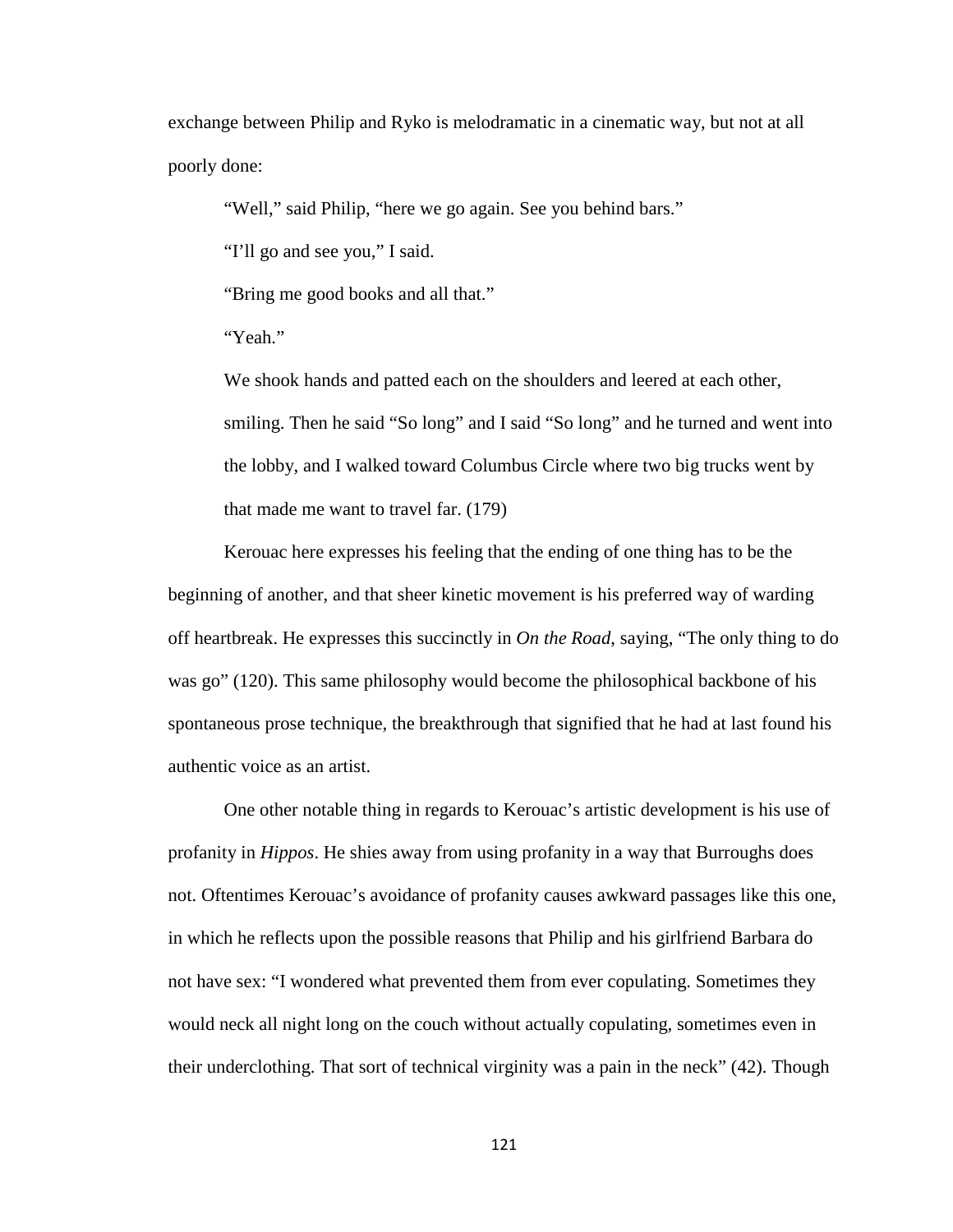Cassady's letters, particularly "The Great Sex Letter" and "The Cherry Mary Letter," are often, and rightly, credited with freeing Kerouac from literary inhibitions and helping him trust that using everyday words for sex acts does not automatically eliminate all literary quality from a piece of writing, one should not overlook Burroughs's influence in this area. While Kerouac has his Mike Ryko awkwardly meditate on why Philip does not "copulate" with Barbara, Burroughs has his Will Dennison write in dialogue what he must have heard Kerouac say at some point: "Ryko said from across the room, 'You've been necking with her for months. Why don't you just up and fuck her?'" (128). Burroughs, as he would throughout his career, uses profanity fearlessly. This not only helped usher Kerouac along to his authentic voice, where he did use profanity, (although there is not much profanity in the originally published version of *On the Road*), but it would also allow any future American artist who dealt with words to use profanity without fear of persecution. This is one of the most important parts of the legacy of the Beat Generation.

At the same time that he composed *Hippos*, Kerouac was also at work on two other novels. In August of 1945, he wrote Allen Ginsberg: "It may surprise you to know that I have been writing in prodigious amounts. I am writing three novels at this very minute, and keeping a large diary to boot" (*Selected Letters* 92). In addition to *Hippos*, Kerouac was working on *Orpheus Emerged* and *The Haunted Life*. *The Haunted Life* has much in common with *The Town and the City*, and I will explore its most important connection to the development of Kerouac's authentic voice later. Right now I am going to discuss *Orpheus Emerged* and its connection to Kerouac's authentic voice.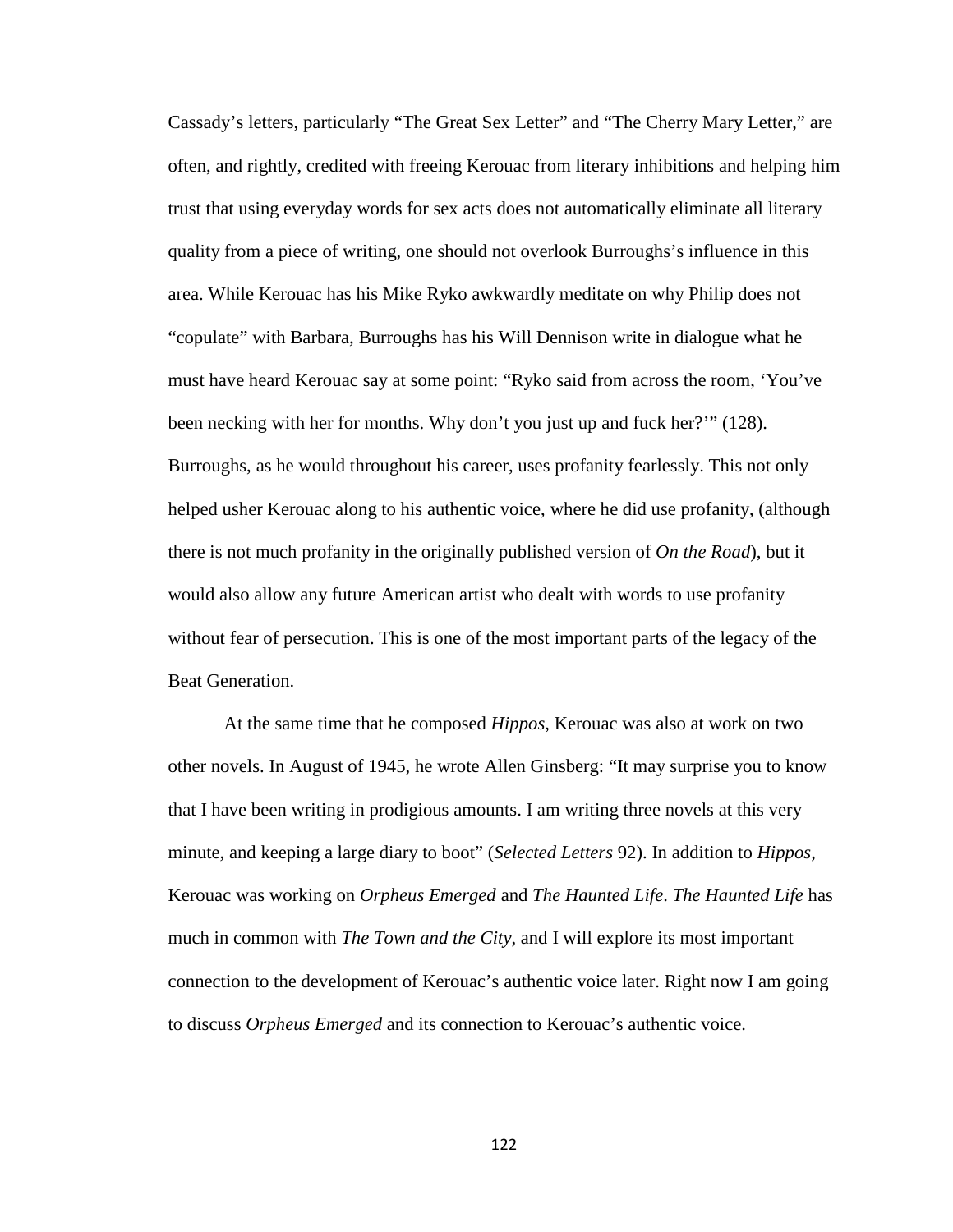*Orpheus Emerged* is the worst thing Kerouac ever wrote, and that includes his letters, journals, diaries, novels, sutras, and poems. If this novella was a football game, then Kerouac's team would have been blown out. It is worthwhile reading for aspiring writers. It will help them understand that in order to get good they are going to do some bad writing along the way, that in order to get good they are going to have to risk being bad, to put themselves on the line. The poet Robert Creeley recognizes that in his exceedingly kind introduction to the novel.

In truth, Creeley's kindest words are for Kerouac's effort. He writes, "No one's told him how to write other than what he's got from books as best he can. There's no definite tradition for such as he is, no social habit sustaining him. He's gloriously making it up as he goes along but trying with such moving determination to be a real writer; an encompassing writer, a great writer" (*Orpheus Emerged* 13). These things are true, although it is difficult to tell from these comments if Creeley had actually read *Orpheus Emerged* or not. It is hard to look at *Orpheus Emerged* as an isolated thing and get the idea that Kerouac is "gloriously making up" anything. Creeley's specific comments about the book do not give one any more confidence that he actually read it. He states, "In the awkwardness of that time, drinking, it appeared, eased the male confusion, made inarticulate feelings far simpler to accommodate, and let one feel an unaccustomed comfort in the increasingly blurred surroundings . . . . So, in this poignantly fledgling novella what males do, along with write and talk, is *drink*" (*Orpheus Emerged* 11). The drinking in *Orpheus Emerged* is rather tame in comparison to the drinking in *Hippos*, where Ryko and Philip exhibit an inordinate and alarming thirst. Male drinking is not the thing that most stands out about *Orpheus Emerged*. It seems that Creeley had to say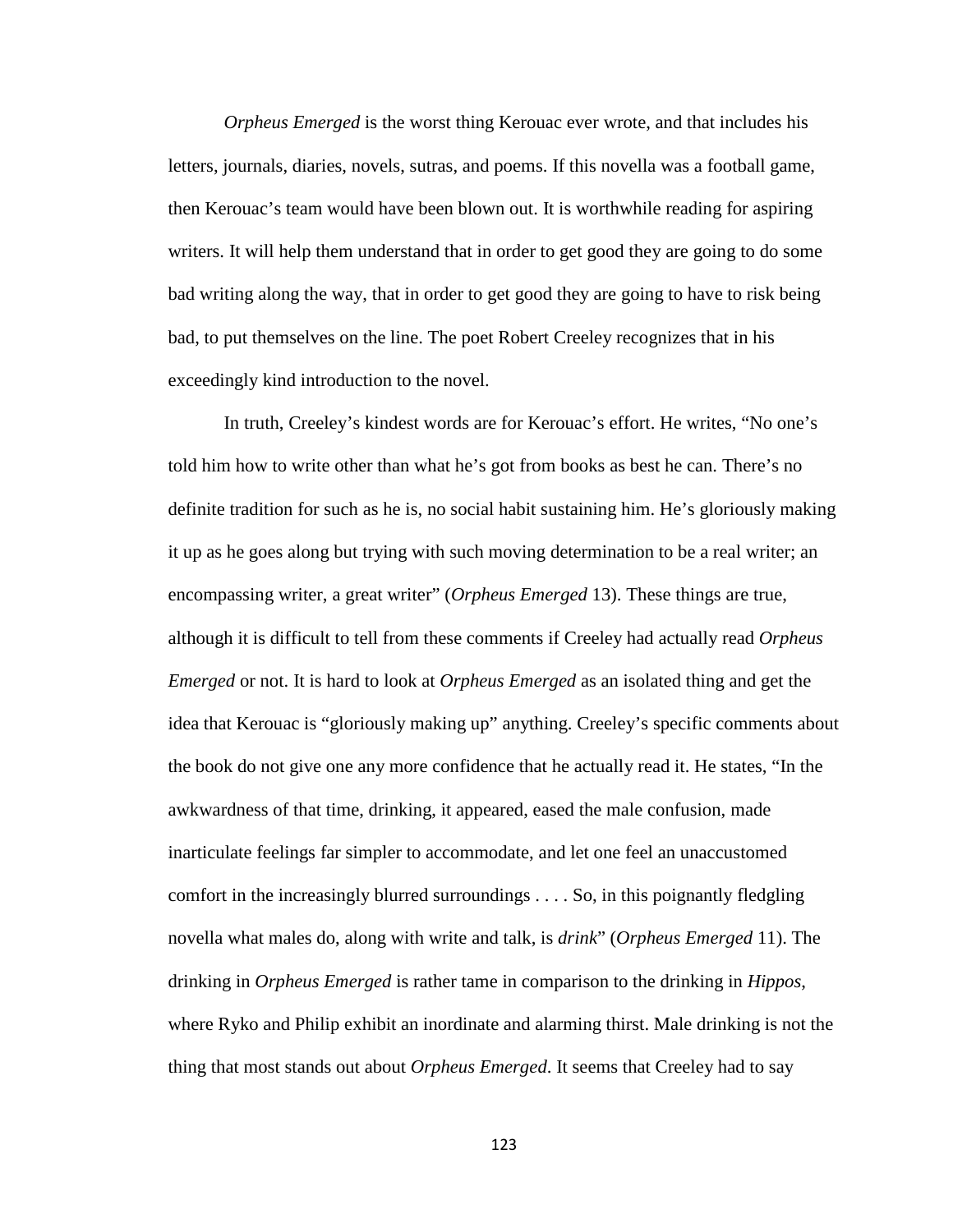something about the book, so he said that. One thing was pretty much as good as another. Nobody can blame him too harshly if he did not finish reading the book. Clearly empathetic with Kerouac's struggle, Creeley makes this astute observation: "In America one has to find one's own way, step by difficult step. At any time there is much to be learned, much be discarded, much to be engaged and contested" (14). Creeley concludes his introduction with this kindhearted wisdom. His introduction is the best thing about the book.

In *Orpheus Emerged*, Kerouac once again divides his protagonist into two different characters, Paul and Michael. These two characters very obviously symbolize two different sides of Kerouac, and *Orpheus Emerged* is very obviously about Kerouac's desire to unify these two sides. Along with *Hippos*, this book does contain some of Kerouac's earliest writing about the characters of the Beat Generation. Lucien, Ginsberg, and Burroughs all have their fictional representatives in this book. For these aforementioned reasons, Maher believes, "The work is critical in the Kerouac oeuvre for his first extended attempt to use his friends as pseudonymous characters as well as for incorporating elements of himself into various personas" (*Kerouac: His Life and Work*  134). This would be easier to agree with if the unification of Michael and Paul at the end of the story would have been the end of Kerouac's efforts to people his stories with various characters that represent different sides of his personality. This did not happen, however, as he divides himself into even finer pieces in *The Town and the City*, creating five Martin brothers, each representing a different side of his personality or a different time in his life. His incorporation of his friends as pseudonymous characters would be better if Kerouac managed to make them seem like friends. Much like in *The Sea is My*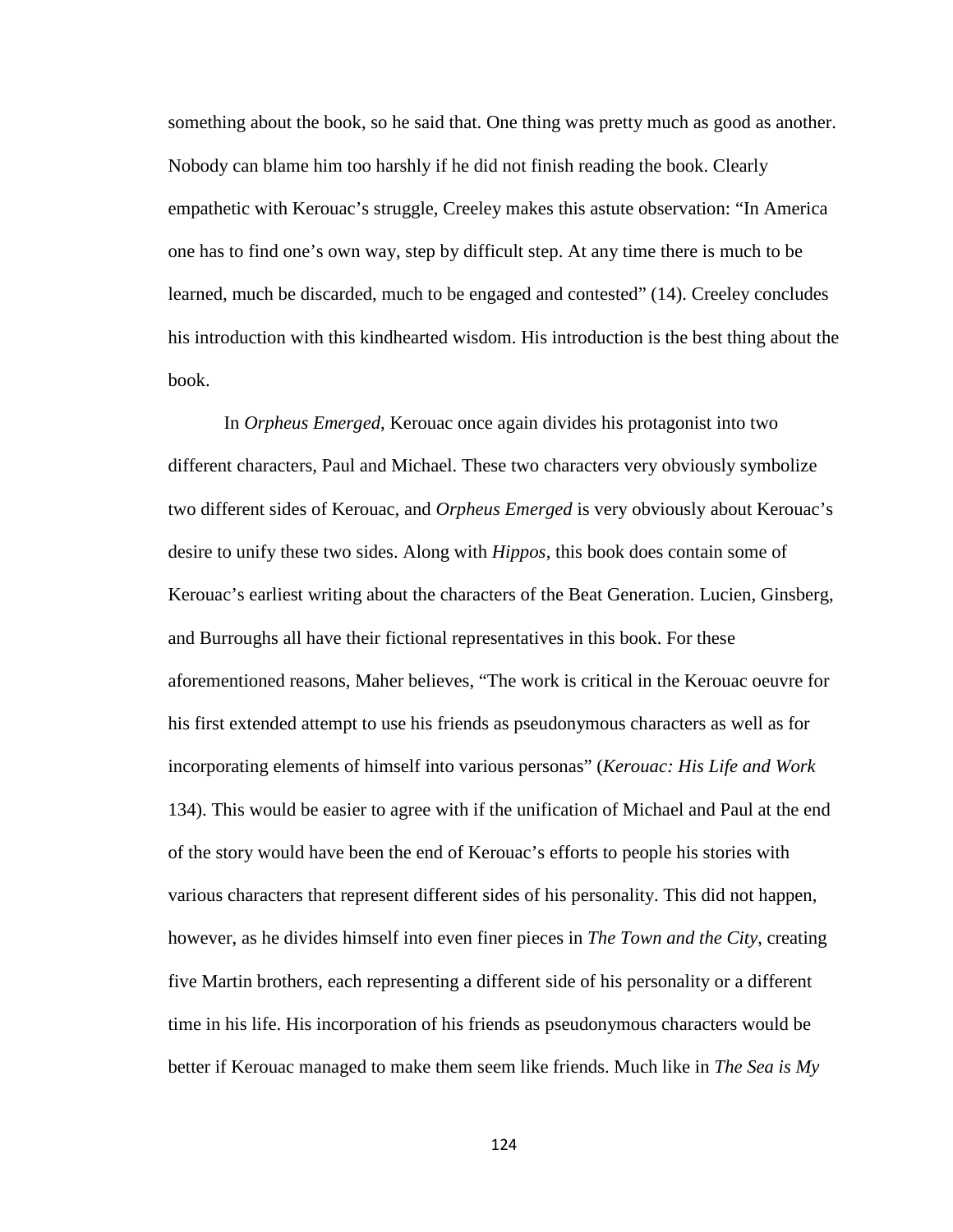*Brother*, (which is, it should be said, a far superior early effort), Kerouac's characters do not seem to like each other, and one could very well wonder why anybody would like them.

*Orpheus Emerged* begins in a bookshop. Paul (Kerouac) peruses some books, and Leo (Ginsberg) knows he will find Paul there because Paul always goes there and peruses "Nietzsche's complete works, a novel by Stendhal, Dostoyevsky's *The Idiot, Ulysses*, *The Oxford Book of English Verse*, and many others of this kind" (18). Kerouac's fictional representation of Ginsberg is rather unflattering: "Slim, dark haired, wearing blue horn-rimmed glasses, the boyishly ugly Leo hurried along the shop and slapped Paul on the back" (18). Leo has heard that Paul has lost his job and asks him if it is true or not. Paul ignores the question, making Leo shout, "You have!" Then, "The other waved his hand and sent Leo stepping back. 'Don't annoy me,' he hissed sharply. 'It's my affair. Don't start asking for details. Please shut up" (18-19). Awkward third-person narration, stilted dialogue, and inert, unlikable characters help get *Orpheus Emerged* off to an inauspicious beginning from which it never recovers.

However, if you like blatantly obvious foreshadowing, *Orpheus Emerged* does not fail to disappoint. Kerouac writes this about Paul as he hurries with Leo toward a lecture on Nietzsche: "Despite his haste, he looked like a loafer of some sort, for his clothes were those of a tramp, and his shoe soles flapped rhythmically as he walked" (20). After briefly explaining that Paul had mysteriously appeared on campus from "the road" just a couple months before, Kerouac then introduces Michael by way of this conversation that he has with Arthur (Lucien):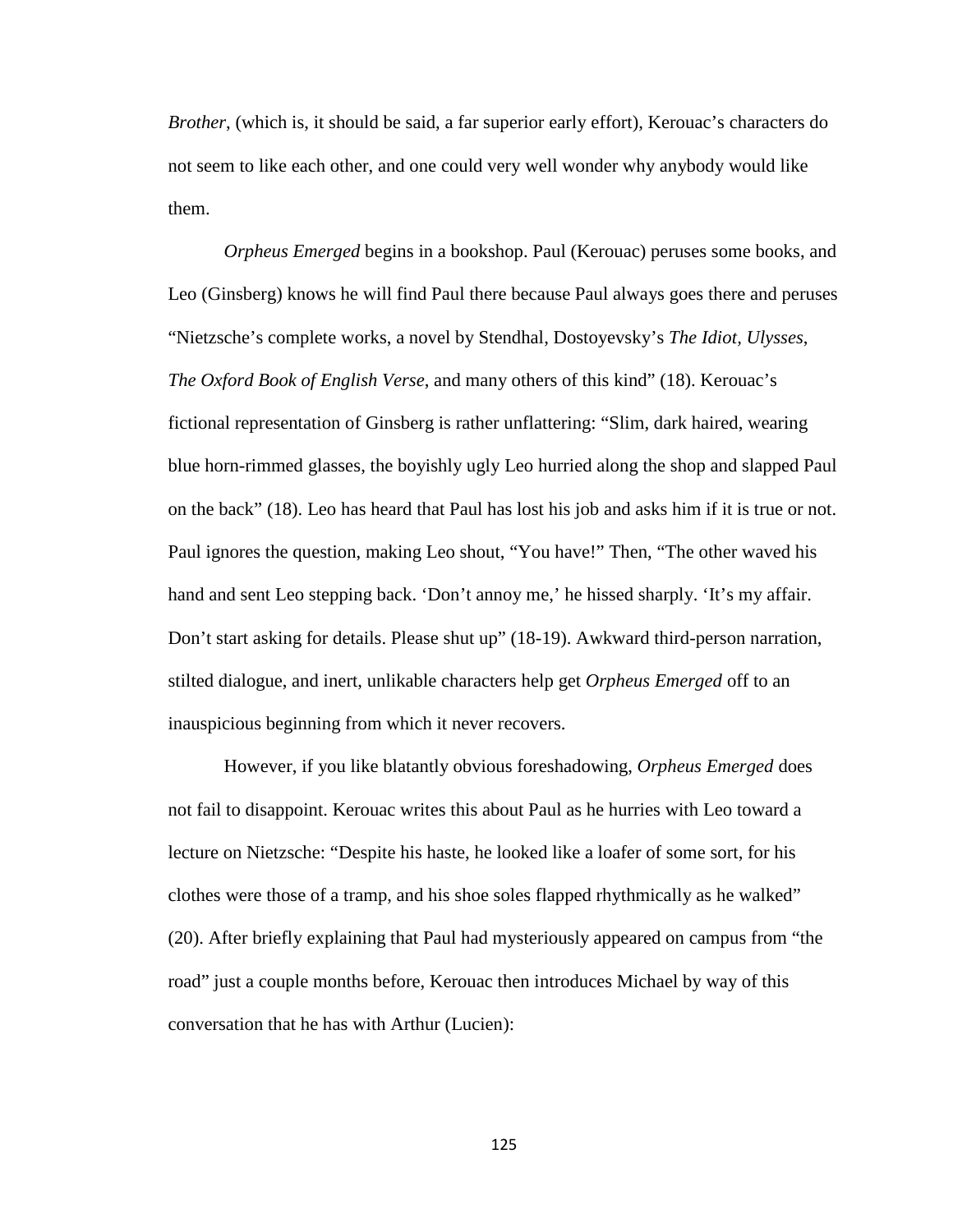Of Paul, Arthur had this to say one day to Michael, who lived on the campus with his mistress and was himself some sort of loafer: "Paul has something in his past that drives him like a madman. He's daemonic man personified! I wonder what it is?" And to this, the laconic Michael only answered, "Yes, I suppose so. It must interest you a great deal. But as for me, I can't stand him." "It's because he's so much like you," Arthur had been quick to remark.

So, Paul looks "like a loafer of some sort," and Michael "was himself some sort of loafer"; and Arthur instantly knows that Michael cannot stand Paul because Paul is so much like him. Could Michael and Paul actually be the same person? One gets the idea that they just might be.

Later, when Michael goes on a trip for no apparent reason other than to leave his poems unguarded against their possible theft by Paul, Paul steals Michael's poems in order to critique them to Leo. Unsurprisingly, Paul finds much fault with Michael's poems, and he ridicules them mercilessly before Leo: "Don't you see, in order to speak with God—as he puts it—he's trying to dehumanize himself. Claims here October moves him more than news of human tragedy" (80). It is a good thing that the Michael side of Kerouac did not listen to the Paul side of Kerouac, for he would go on to make his love and renown for the month of October famous in *On the Road*, where, as he boards a bus after his first life-changing, cross-country road trip, he writes, "I was going home in October. Everybody goes home in October" (101). Numerous biographers and critics have seized upon those lines, wherein Kerouac draws a simple but poetic connection between a certain time of year and a feeling. Many people, from Kerouac's friends to those that never knew him but in his writing, think of those lines in relation to the fact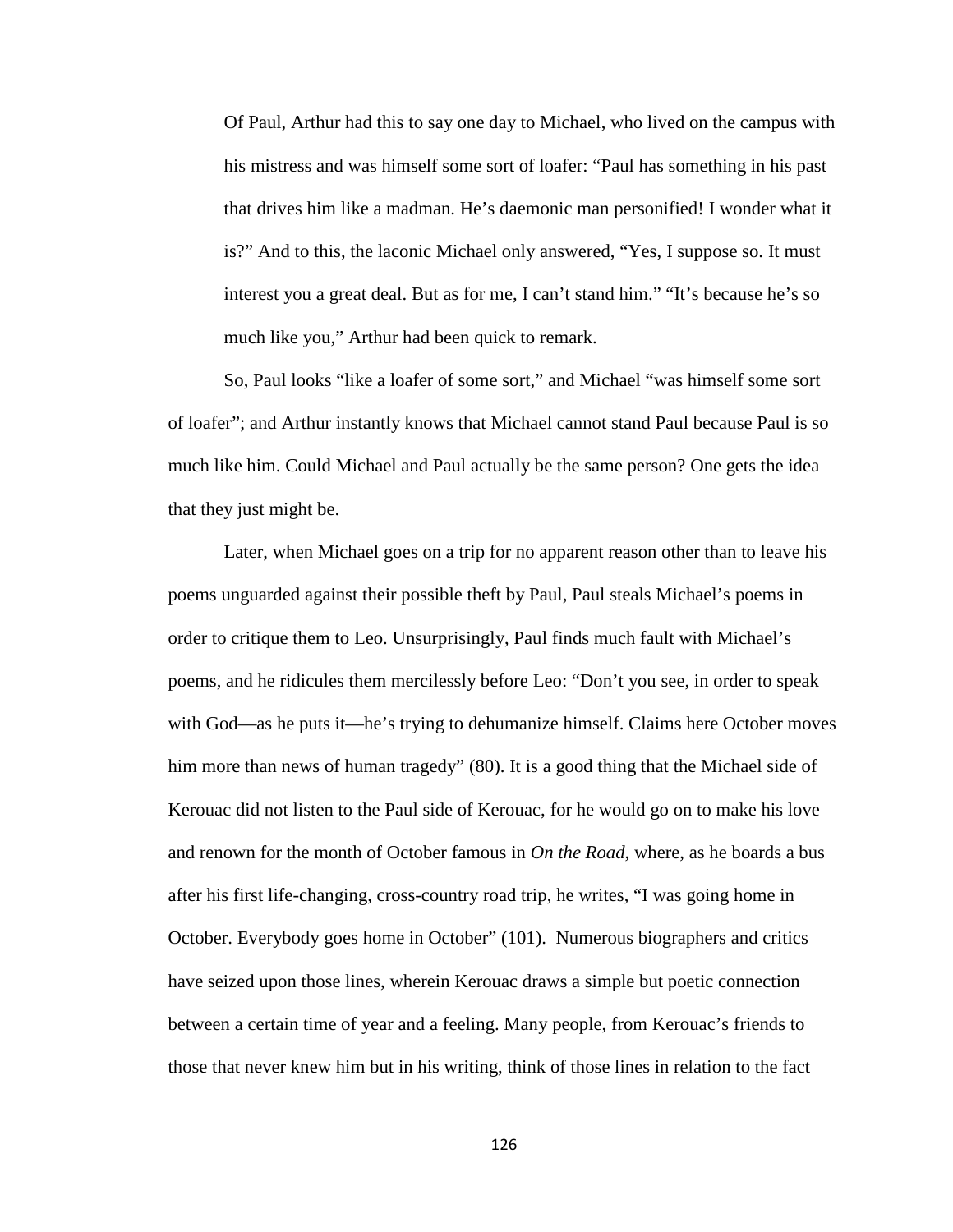that he died in October. In "Gone in October," John Clellon Holmes writes, "I'd thought it was apt that Jack had gone away in October, which was his favorite month" (*Representative Men* 153). Kerouac's line about October works because it makes people feel something, and it will go on making people feel something for as long as there are homes and Octobers. Maybe Michael was on to something when he wrote that October moves him more than news of human tragedy.

Paul continues his ruthless critique of Michael's poems: "Is he panting after the new vision too, like all the others? Ha ha ha" (81). Kerouac was indeed looking for a new vision. Lucien had started him in that direction, and part of what he does in *Orpheus Emerged* is work out his own idea of what the new vision means to him. In this completely fictional conversation between Arthur (Lucien) and Michael (Kerouac), Kerouac presents a discussion of the New Vision, with some not-so-veiled digs at Lucien for inability to create anything:

"I've been thinking something out," Arthur said, making himself comfortable on the bed, propping a pillow under his arm and learning on his elbow. "I want your opinion on these matters. I've prepared a sort of manifest, let's say, or an essay of a sort. It's on the subject of the artist…"

"That's a nonsensical pursuit," smiled Michael.

"Not theoretically. You must admit that much of modern thought is centered around the problem of the artist and society, of the artist and himself—as in Rimbaud, for instance, in his case…"

"Yes, I know," admitted Michael disconsolately, but so many artists are preoccupied with the question, they can't find time to create" (96).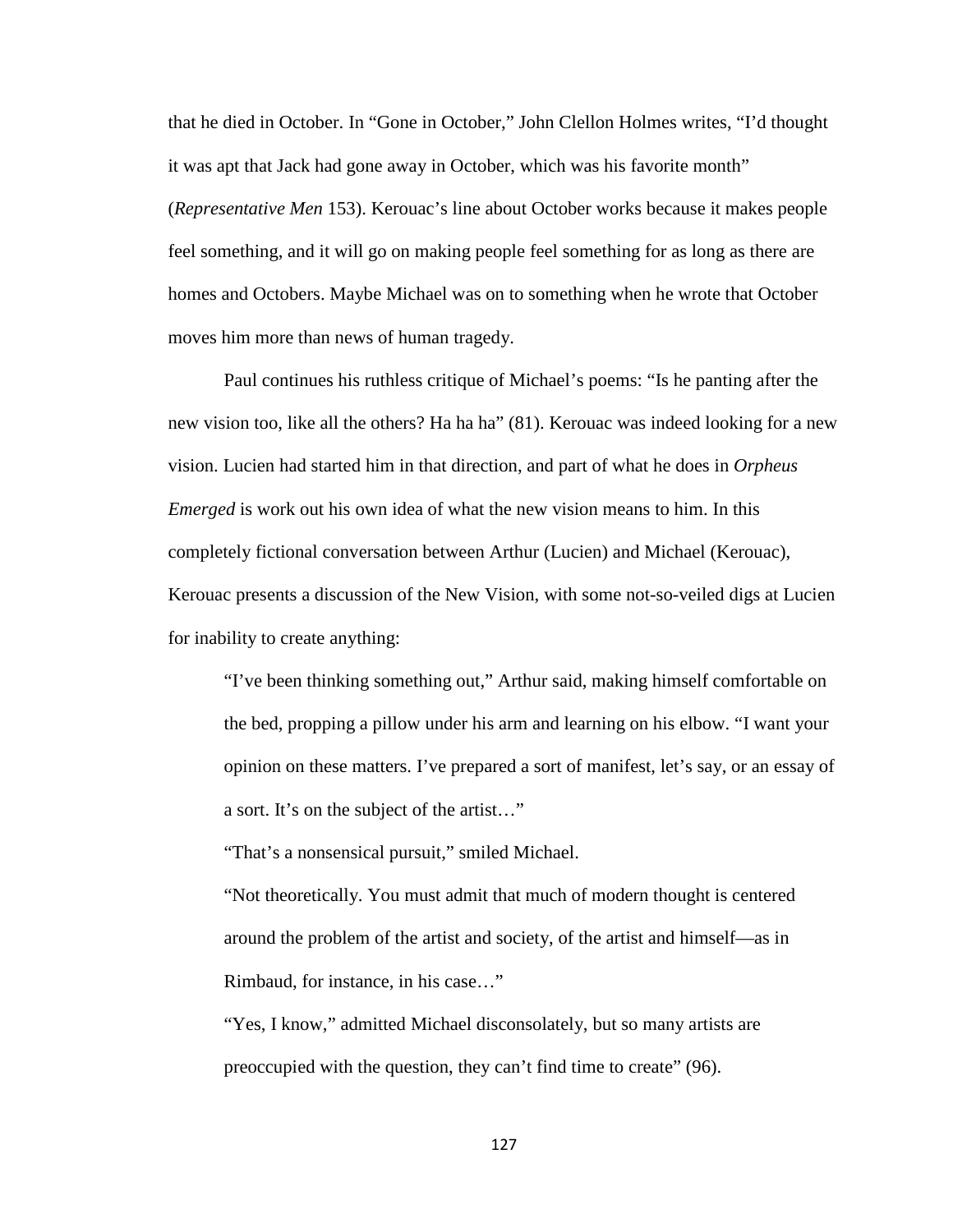Isolated, this passage does not have much to recommend it. In the context of Kerouac's artistic development and his place in the Beat Generation, this passage is of some interest. Kerouac would go on to become "the King of the Beats," (a phrase which Gifford and Lee are quick to point out, "he thoroughly detested" (254)), in part because of the attitude that he expresses in this passage. An artist must first find time to create before preoccupying himself with questions of any kind, even those directly related to him, like the "problem of the artist and society." An artist who would preoccupy himself in such a way would never find his authentic voice. He would never even get started in that direction. Guignon writes, "The opposition between social existence and actual life provides the framework for the response envisioned in the ideal of becoming authentic. What is required is the ability to disengage oneself from society and its pointless ritual and game-playing, to recoil from all that hypocrisy and pretense, and to turn inward into the innermost self" (*On Being Authentic* 72). If an artist is to become authentic, he must have the ability to disengage from the society and turn toward his innermost self, as his innermost self is the productive artist. As Arthur continues his symbolic theory of the artist, Michael takes the bait and counters with his own symbolic theory:

"Look, Michael . . ." and Arthur extracted a sheet of paper from his pocket. "Here I've worked out a symbolism, a modern one that is . . . ah, applicable to my system. It's Prometheus! The artist, Prometheus, steals fire from the gods—the fire, the secret, of creation—and brings it down to earth . . . . You! You, for instance, fit into the symbolism—as Prometheus, the thief of divine fire." "I, Prometheus?" asked Michael almost angrily. "When I could be *Orpheus!* Have you ever looked into that? There's a symbol for you!"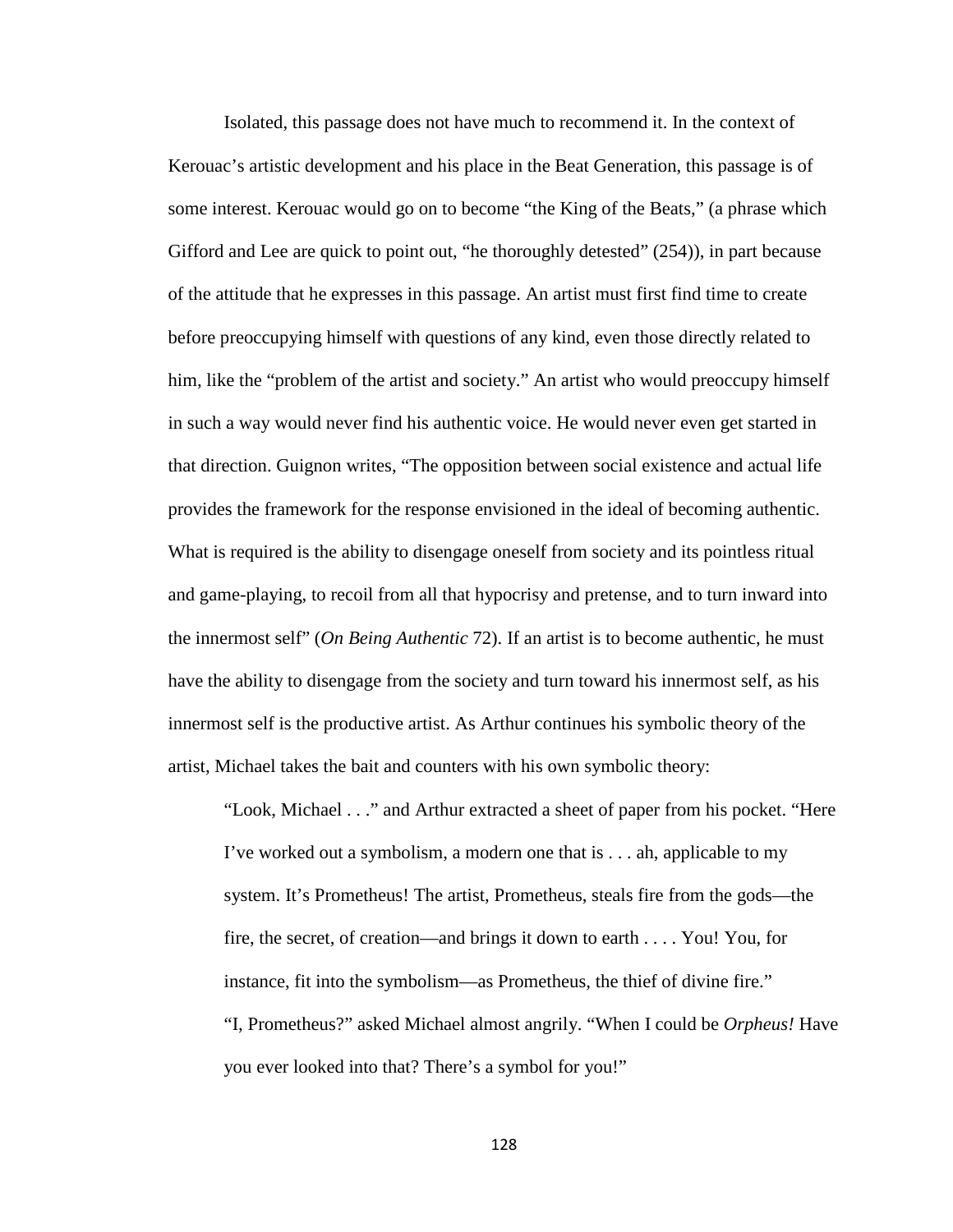"What do you mean?"

"Well, you say that the artist—in this case, myself—you say that I am a plausible symbol of Prometheus. Prometheus the artist, when I could be Orpheus, the *artistman*! Do you understand what I'm trying to say? When I could be the whole artist *and* man. Unchained!" (97)

Indeed, this symbolic uniting of the artist (Michael) and the man (Paul) within him is what Kerouac tries to do in *Orpheus Emerged*. These two sides of him war throughout the novel. In one scene, clearly imitative of Stephen Dedalus shattering the chandelier with the ashplant in *Ulysses*, Michael tries to hit Paul with a floor lamp, only to miss him narrowly. In the penultimate chapter, after a fiery argument during which Michael claims he does not want to go on living because there is no "beauty" on "human terms" (142), Paul and Michael are united by the mysterious, beautiful, and symbolically named Helen: "Helen pressed both their hands tightly and only smiled . . . And in this manner; amid the happy endearments of the woman, and the silence of thought and imagination, the miracle of wholeness was renewed" (147). Though this was not the case for Kerouac, as his own artistic "miracle of wholeness" would not happen until six years later, when he switched to first-person narration in *On the Road*, at least he never wrote anything like *Orpheus Emerged* again.

As Kerouac continued to make his way through the list of books and writers that Burroughs had given him to study, he came across a novel that would give him more confidence that one could produce something of literary value using an informal, profane, and first-person style. That novel was Louis-Ferdinand Celine's *Journey to the End of Night*. In this novel, Kerouac saw a narrator that was alienated from society, yet at the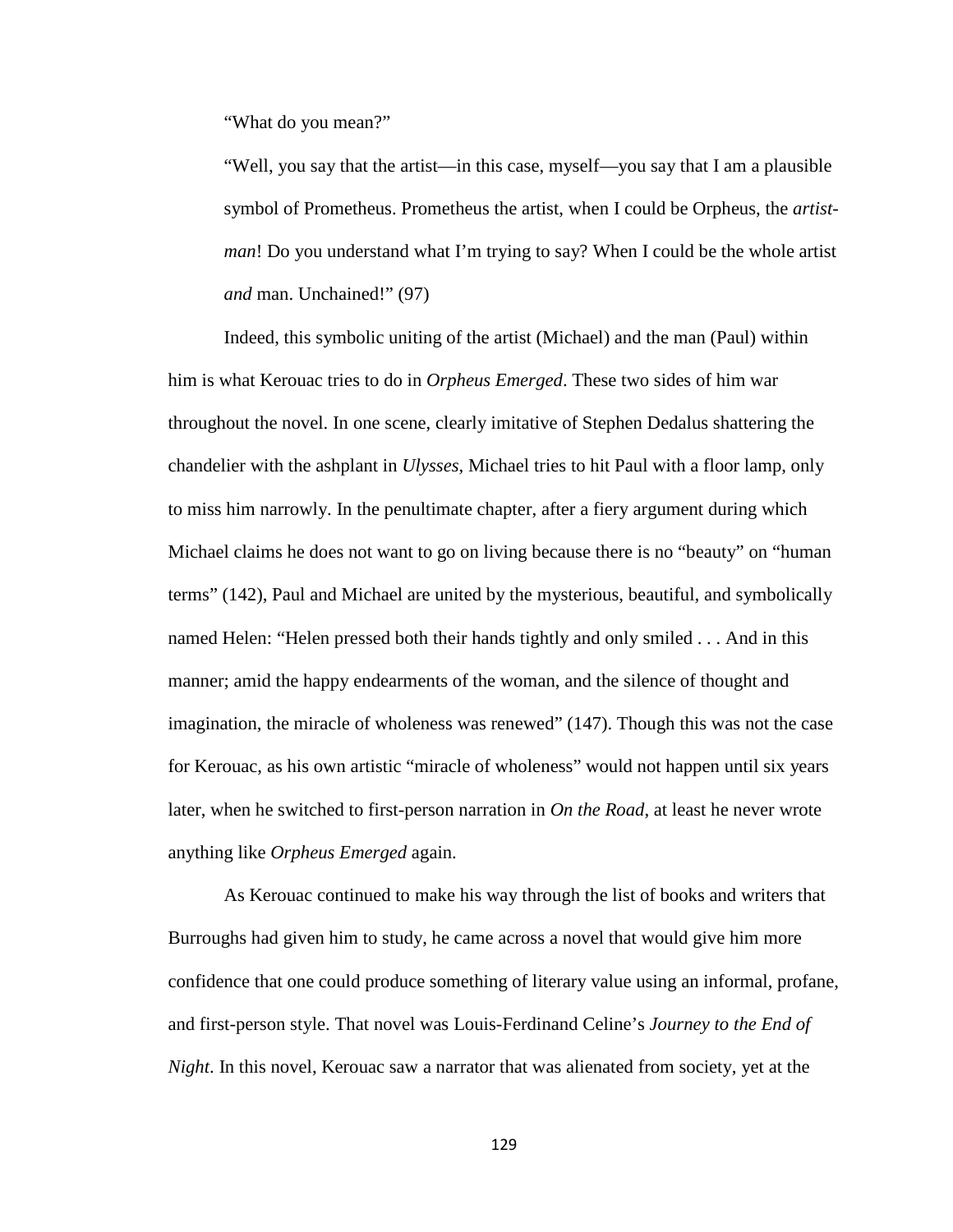same time capable of making sharp observations of it and also of making his way along in it without drawing too much attention to himself. Celine, like Saroyan, seemed to thumb his nose at the very idea of literary decorum. As Johnson observes, "Celine communicated with the reader in a frontal, outrageously comic way that was seemingly artless; his voice . . . appeared to be the language of the streets" (200), and she concludes that Kerouac "caught a glimpse of the writer he wanted to become in the unlikely fusion of Wolfe and Celine" (201). No other Kerouac biographer has credited Celine with having this significant an impact on Kerouac's development. McNally acknowledges the likelihood of Celine's stylistic influence, stating that Celine "wrote as people talked, putting spoken language into print with his famous ellipsis" (*Desolate Angel* 85). This breach of standard punctuation would have pleased Kerouac, who would go on to make such breaches part of his style; but Johnson goes further. She also credits Celine for planting the literary seed that would later grow into the Sal Paradise/Dean Moriarty relationship in *On the Road*, claiming that Kerouac made that relationship under the influence of Celine's Ferdinand Bardamu and Leon Robinson in *Journey to the End of Night* (202). An examination of *Journey to the End of Night* credits Johnson's claim that this novel influenced Kerouac's approach to *On the Road*, but the Bardamu/Robinson relationship has only superficial similarities to the Paradise/Moriarty relationship.

Celine's Bardamu, in fact, has a decidedly more pessimistic outlook than the wide-eyed, wow-saying Sal Paradise. He says, "When the grave lies open before us, let's not try to be witty, but on the other hand, let's not forget, but make it our business to record the worst of the human viciousness we've seen without changing one word" (Loc 305). Kerouac would make it his "business" to "not forget," and "to record," but he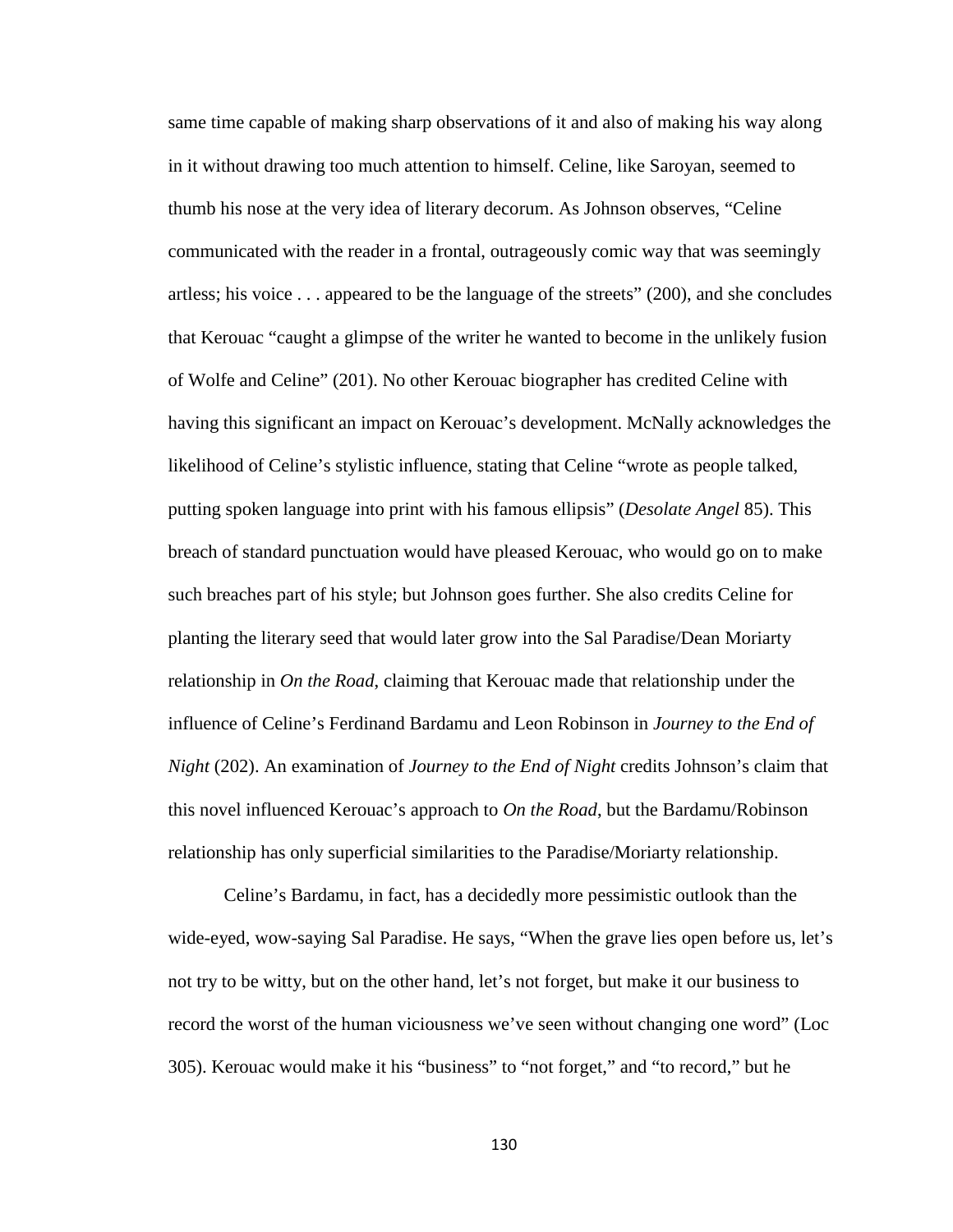tended to gloss over, forgive, or soften "human viciousness" in a way that Celine refused to do.

Kerouac's introduction of Dean Moriarty is a far cry from Celine's introduction to Leon Robinson. Kerouac writes that Dean's "dirty workclothes clung to him so gracefully, as though you couldn't buy a better fit from a custom tailor but only earn it from the Natural Tailor of Natural Joy, as Dean had, in his stresses," and that even "his 'criminality' was not something that sulked and sneered; it was a wild yea-saying overburst of American joy" (7). Celine writes that Robinson "had a lowdown, ungrateful nature" (loc 6635). Kerouac writes that, for Dean, "sex was the one and only holy and important thing in life," and that "he didn't care one way or the other, 'so long's I can get that lil ole gal with that lil sumpin down there tween her legs, boy'" (8). Robinson could hardly have a more different opinion on the subject:

"You know,' he said, "I can get along fine without women, their big asses, their fat thighs, their rosebud lips, their bellies that always have something growing in them, if it's not a brat it's a disease . . . Their smiles won't pay your rent for you! Take me in my pad; if I had a woman, it wouldn't do me a bit of good to show the landlord her ass on the fifteenth of the month, he wouldn't reduce the rent!" (Loc 4732)

Though Robinson could hardly be more different than Moriarty in personality, the relationship between them and the first-person narrator of their respective novels helps connect what would otherwise be disconnected novels. Because of the strength of book two, the early section from which Dean Moriarty is largely absent, *On the Road* is a better, more connected novel than *Journey to the End of Night.* Both novels do share the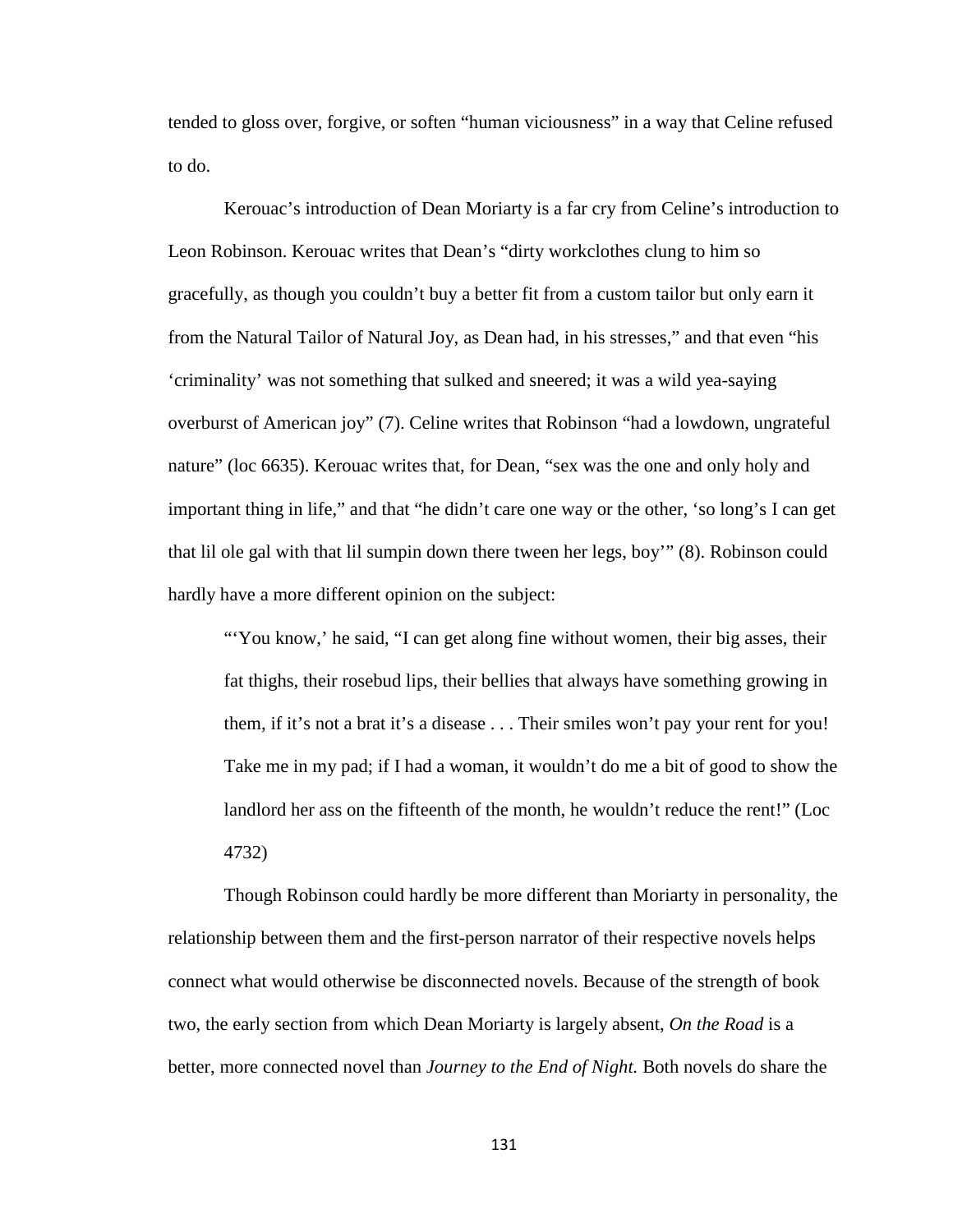similarity of introducing a memorable character, only to have that character disappear for an extended period of time.

Time itself almost could almost qualify as a character in each novel. Celine's Bardamu muses, "Everyone has his own way of mourning the passage of time" (Loc 801). Indeed, this is another of the key differences between *Journey to the End of Night*  and *On the Road*: A sense of mourning permeates *Journey to the End of Night*. Though it has some uproariously funny parts, it has the overall feel of a lamentation. *On the Road*, on the other hand, has the overall feel of a celebration. That is due in part, no doubt, by Kerouac's explanation that "I didn't write 'On the Road' to be malicious, I wrote it with joy in my heart" (*Selected Letters* 377). If Celine is right in his assertion that everyone has his own way of mourning the passage of time, the guys in *On the Road* mourn it by having fun. It does not follow from the fact that time is passing that there is no such thing as a good time. On the contrary, the fact that time is passing should compel one to make the most of his time, and that is one of the lessons that *On the Road* tries to teach.

Paradise befriends Dean immediately, is perfectly willing to inconvenience himself to go on spur-of-the-moment road trips with him, and wholeheartedly believes that Dean has something important to teach him about life. Bardamu gets repulsed at the mere thought that Robinson will show up again. He states, "You'd have a hard time talking me out of the idea that Robinson wasn't mostly to blame for my trouble starting up again . . . . He was bound to come back again and make me think about his rotten life. Actually everything conspired to make me think of his repulsive substance" (Loc 4055). Paradise would never think of saying something like that about anybody, let alone Dean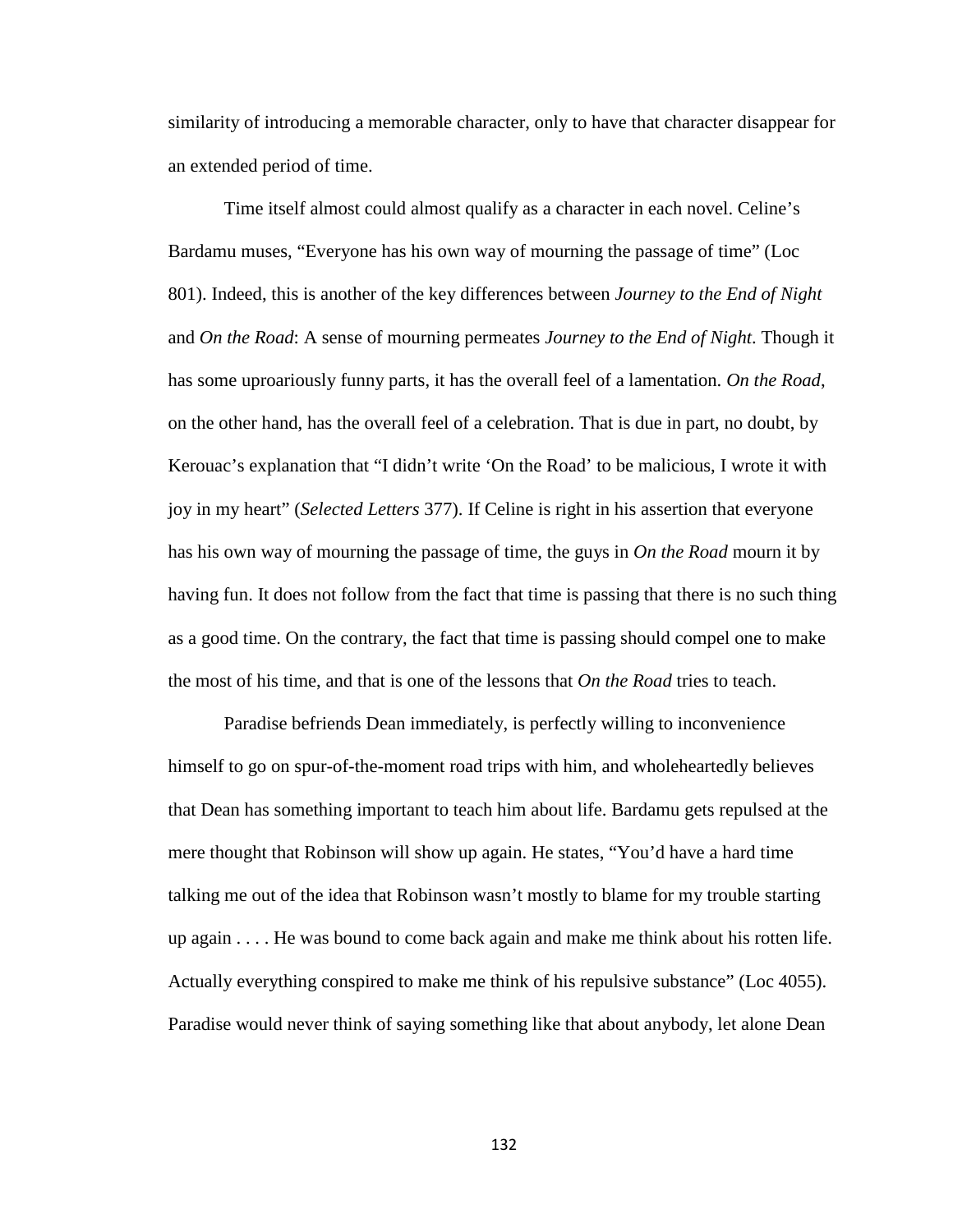Moriarty. The Bardamu/Robinson relationship has only structural similarities with the Paradise/Moriarty relationship.

Celine certainly proved to Kerouac that a worthwhile novel could be written in the first-person. Some of the highlights of the novel are the times when Bardamu lets you in on his thoughts in ways that seem tailored to first-person narration, such as this quip about the boss that hired him to do yet another low-paying, dead end job: "He took me on at a very low salary but with a contract a mile long, full of clauses entirely to his advantage. In short, a boss" (Loc 6181). Celine's use of first-person here increases the connection to the reader; it does not decrease it. Anybody who has been hired for such a job, or who has ever put his name on any contract that he knows to be entirely advantageous to the person who wrote the contract, knows exactly what he is talking about. Another such offhand quip late in the novel, uncharacteristically positive, might have caught Kerouac's attention: "Think of the saving, getting all your thrills from reminiscences . . . Reminiscences are something we've got plenty of, one can buy beauties, enough to last us a lifetime" (Loc 7093) This passage must have resonated with Kerouac, who had already decided to base his art on reminiscences, from which he hoped to give himself and readers "thrills" and "beauties" to last "a lifetime."

Dean Moriarty steals cars for joyrides. Kerouac classifies this criminality as an "overburst of American joy." One could certainly take issue with that classification, but most people would agree that Robinson is far more devilish character. *Journey to the End of Night* changes when Robinson agrees to kill an old lady for money, something Dean Moriarty would never do, and then muddles up the attempt and winds up blinding himself instead. He makes love to Madelon, the woman who cares for him while he is blind, only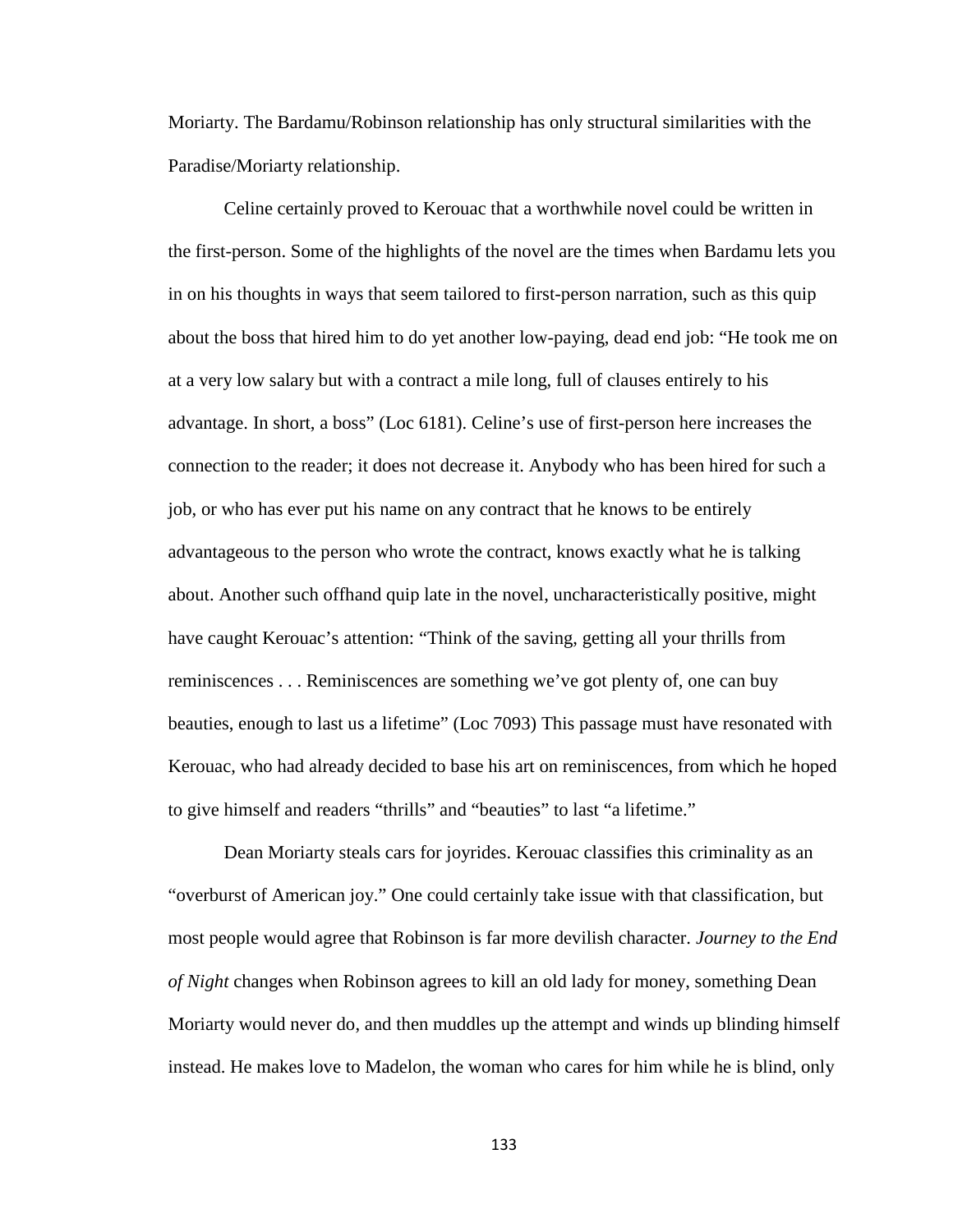to leave her when he regains his sight. Madelon knows all about how he blinded himself and she tracks him down at the end of the novel with the purpose to win him back or turn him in to the police. He calls her bluff, stating that she would go to jail with him, at which time she breaks down and protests her love for him. Robinson then launches into this speech:

"If you want the whole truth . . . everything, absolutely everything! Disgusts me and turns my stomach! Not just you! . . . Everything! . . . And love most of all! . . . Yours as much as anyone else's . . . You're satisfied repeating the rubbish other people say . . . You think it makes sense . . . People have told you there's nothing better than love, they've told you it'll go down with everybody, everywhere and always, and that's good enough for you . . . Well, I say fuck their love!" (Loc 7228) (Ellipsis Celine's)

Upon his refusal to go back to her, Madelon shoots Robinson twice with a revolver in a taxi. The taxi-driver, more concerned about trouble with the police and blood staining his seats, does not stop until the next assigned traffic stop, when Madelon gets out and runs away, leaving Bardamu to nurse Robinson, who is not dying fast enough in his opinion. Bardamu, in spite of having finished medical school and begun a practice as a doctor, finds himself too spiritually empty to help Robinson die: "We're short of practically everything we'd need to help someone die. All we have left inside is the things that are useful in everyday life, a life of comfort, a life all for ourselves, a life of viciousness" (Loc 7466). Celine had set out at the beginning of the novel to record the worst of human viciousness, and at the end of the novel he finds himself with the challenging task of recording his own. He concludes, "There was only me, just me, me all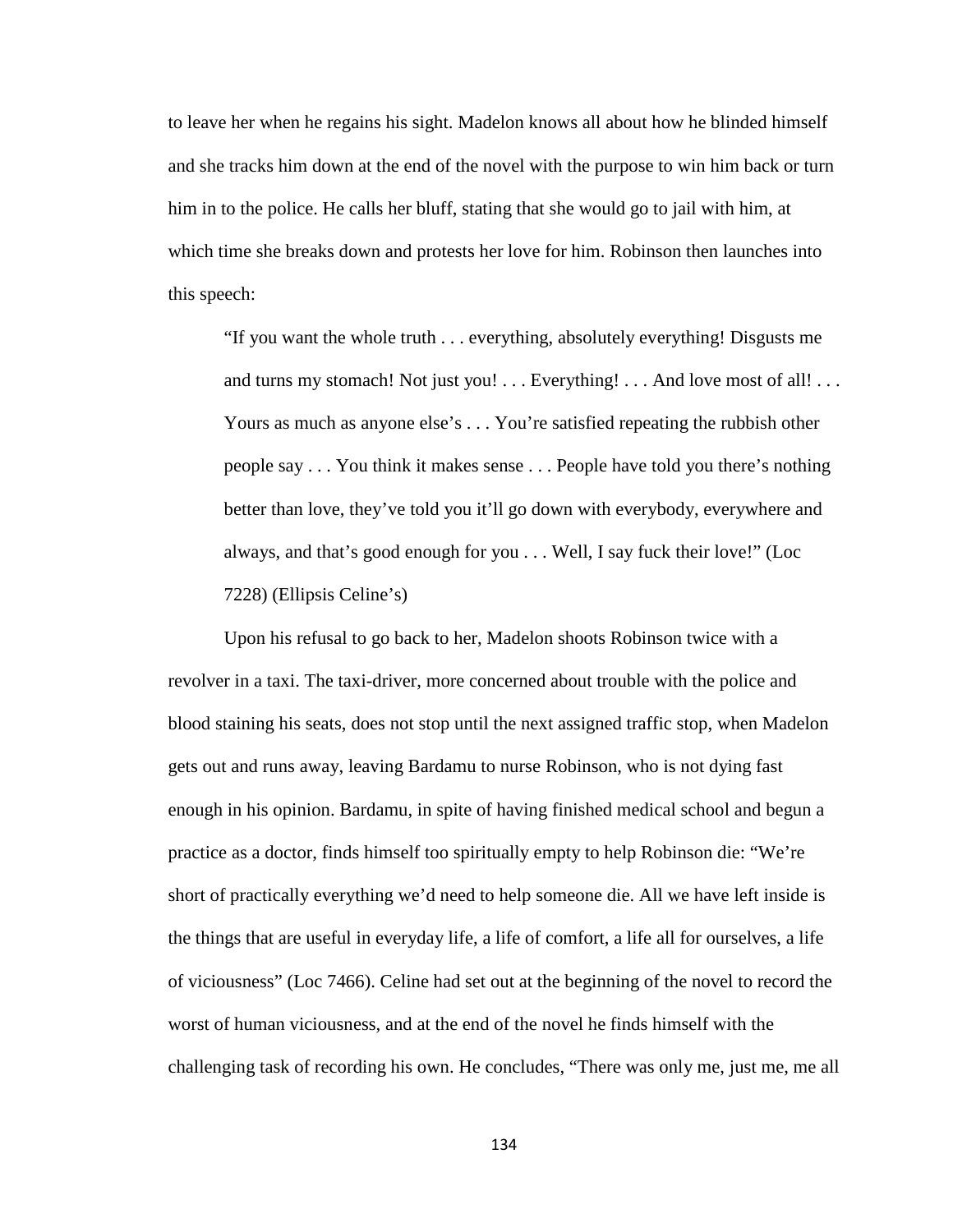alone, beside him, the genuine Ferdinand, who was short of everything that would make a man bigger than his own bare life, short of love for other people's lives. Of that I had none, or so little there was no use showing it. I wasn't as big as death. I was a lot smaller" (7474). Kerouac uses a similar technique of connecting the beginning of *On the Road* to the end of it to affect an emotional, powerful, and thematically cohesive conclusion. Having already obtained a sense of the effectiveness of such a technique from the bebop jazz musicians he loved to listen to, he now saw Celine execute beautifully this circular compositional technique in *Journey to the End of Night*.

Kerouac would soon have his chance to learn if had anything within himself that could help someone die. In August of 1945, Leo Kerouac was diagnosed with stomach cancer. Kerouac nursed his father while his mother went to work at the shoe factory, and then took Benzedrine so he could stay awake to write at night. His father's sickness actually increased his resolve to write something that would endure. Rank provides some insight into how Kerouac could maintain such steadfast resolve in such trying circumstances: "The real artist regards his work as more important than the whole of life and experience, which are but a means to production—almost, indeed, a by-product of it" (50). Kerouac's view of himself as a "real artist" intensified during this time, as he wrote Ginsberg that September: "After all my art is more important to me than anything" (*Selected Letters* 98).

No matter what happened in his life, Kerouac kept his focus on his art-problems. He elaborated about this to Ginsberg: "Until I find a way to unleash the inner life in an art-method, nothing about me will be clear" (*Selected Letters* 98). Having finished *Orpheus Emerged*, *And the Hippos Were the Boiled in Their Tanks*, and worked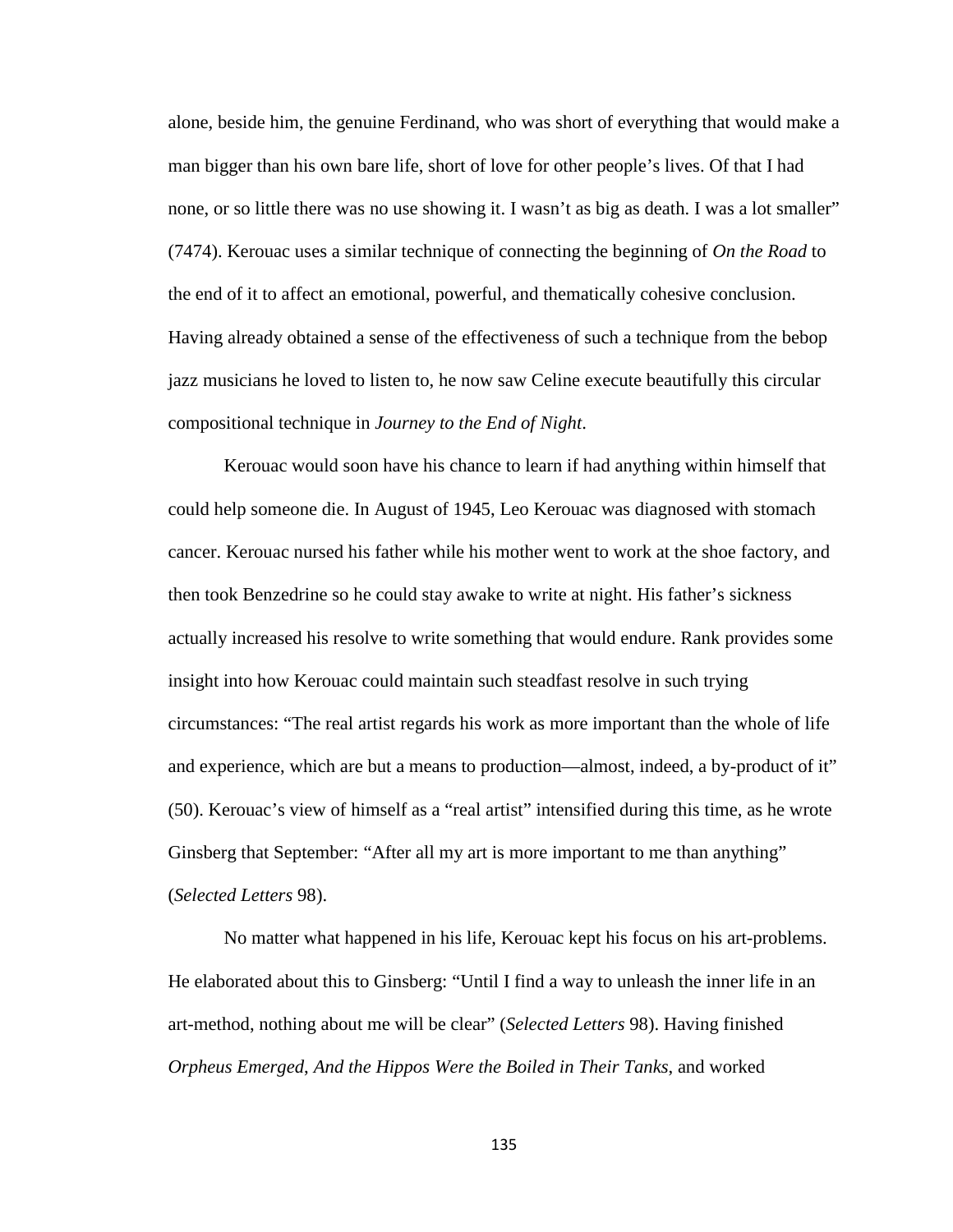extensively on *The Haunted Life*, he knew he still had not found the "art-method" for which he sought. Johnson confirms that he still felt "a long way from finding his own method—his own voice" (197). This feeling does not seem to be accompanied by any frustration or panic. Kerouac had a reverence for the process, for becoming, and he firmly believed that if he continued writing he dedicated himself to the process of continual artistic production then he would become the artist he was wanted to become. One of the reasons he had not yet discovered his full artistic powers was because at that time, even after having read Celine, he "rejected the whole idea of writing a directly autobiographical novel" (Johnson 198). As he looked at the writing he had done over the past year, *The Haunted Life,* his Wolfean depiction of life in Galloway (Lowell), would become the template for the next book that he would write.

Leo Kerouac died in May, 1946. When he returned from the funeral to start work on *The Town and the City*, and though he decided to style the novel after his most beloved writer, Thomas Wolfe, he undoubtedly had his father on his mind as well. As Charters notes, "He had taken Thomas Wolfe as his model, but his book was really writing for his father, to prove to the memory of Leo Kerouac that Jack could write a book that would sell, that he could be a creative writer" (*Kerouac: A Biography* 62). Rank's explanation helps clarify the complex relationship between Kerouac, his father, and Kerouac's first novel: "The frequent occasions when a great work of art has been created in the reaction following upon the death of a close relation seem to me to realize those favourable cases for this type of artist in which he can dispense with the killing of the building's victim because the victim has died a natural death and has subsequently, to all appearances, had a monument piously erected to him" (*Art and Artist* 49). There is no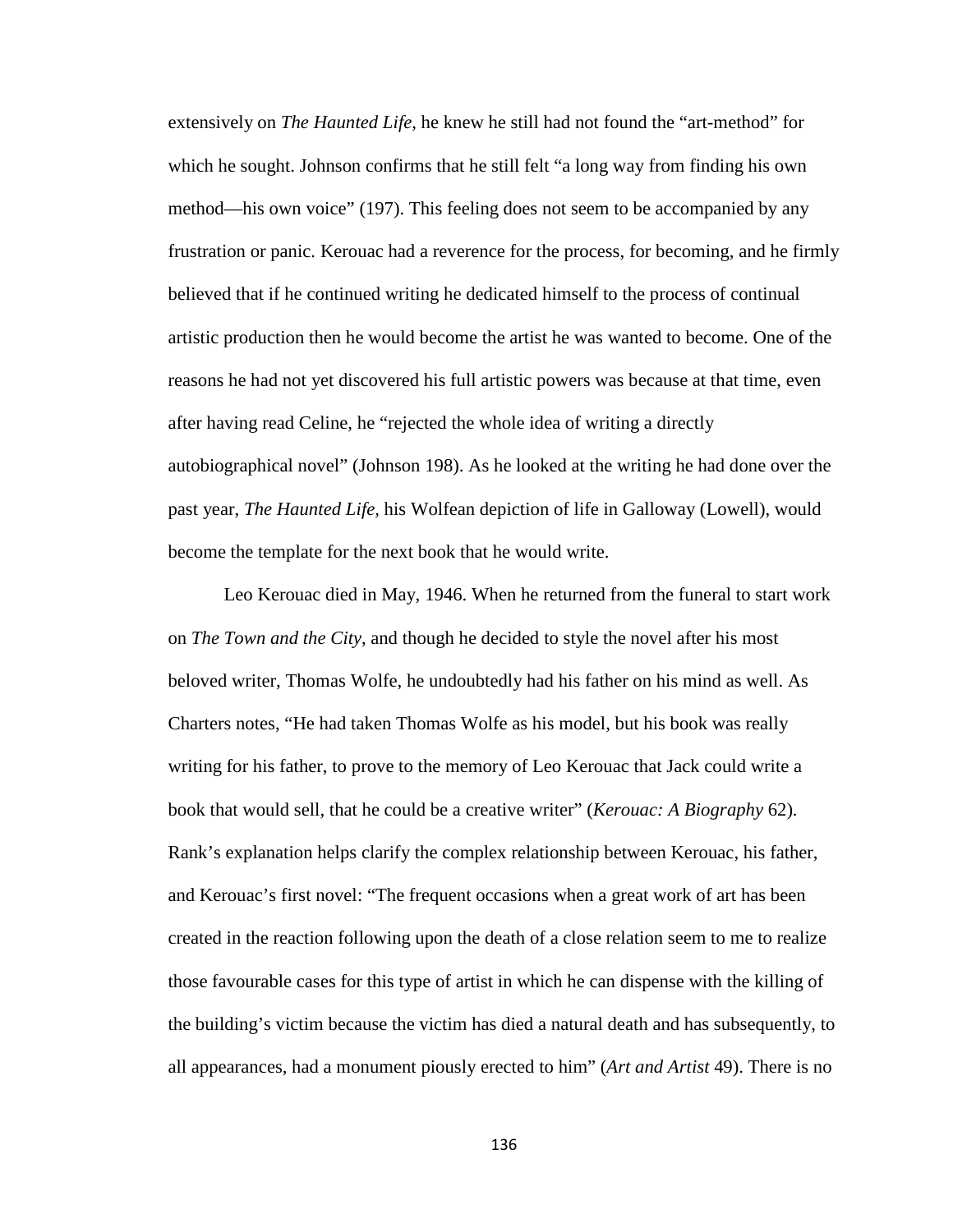doubt that Kerouac wanted to write something that would be a monument to his dead father. There is also no doubt that one of the reasons he could write such a novel was because his father was no longer there to prevent him from doing so. The amount of writing Kerouac did between *Atop an Underwood* and *The Town and the City* is even more impressive when one considers that he did not have a room of his own in all that time. Now, with Leo gone, Kerouac would have a room of his own again. And he went to work. As Brinkley states, "Leo always wanted his son to 'get a job,' and that's what the twenty-four-year-old Jack Kerouac did: he stayed home and started writing *The Town and the City*" (*WindBlown World* iv).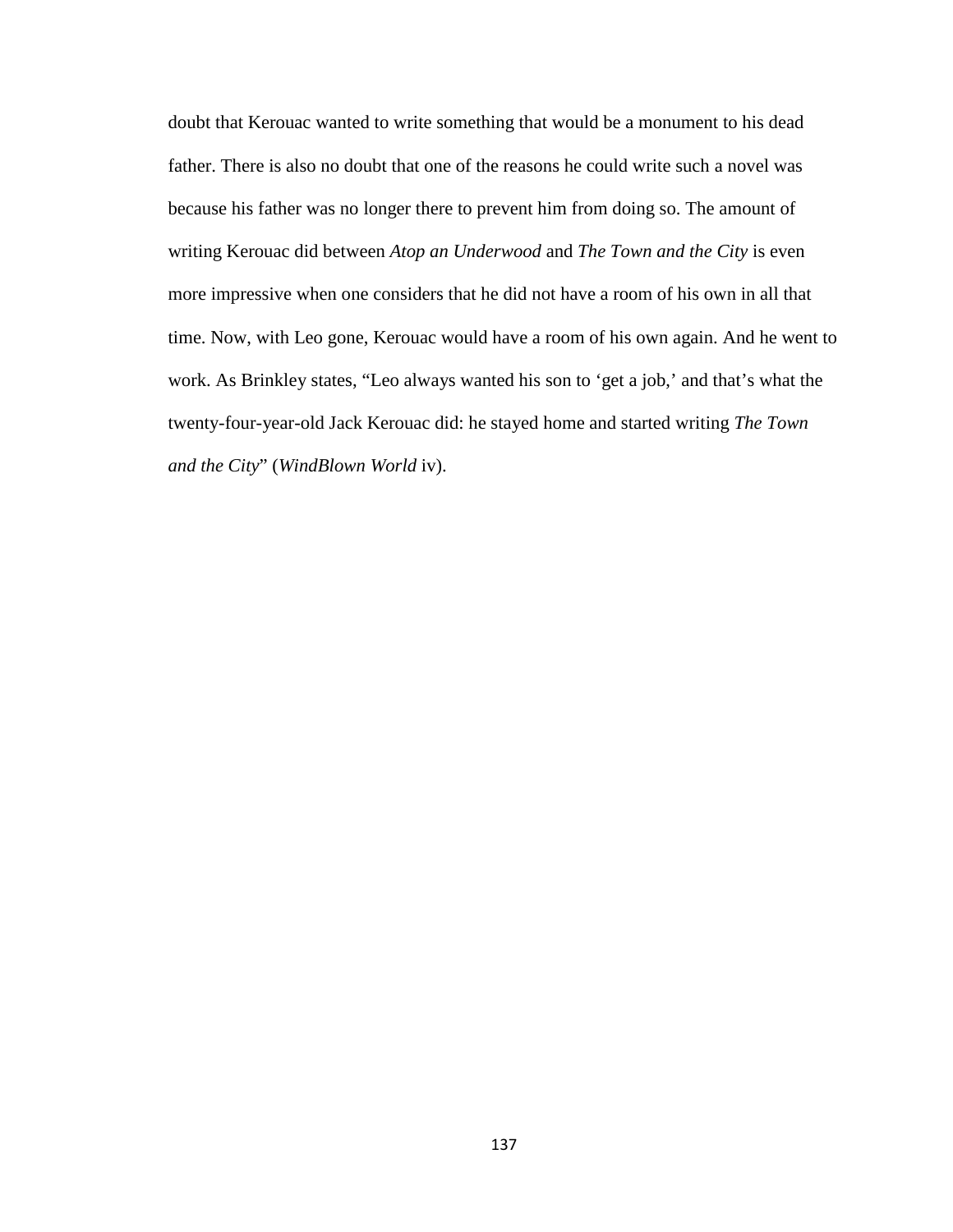## CHAPTER FOUR: *THE TOWN AND THE CITY* AND *ON THE ROAD*: *1946-1951.*

On August 26, 1947, Kerouac wrote a letter to Neal Cassady while working a shift as a security guard in Marin City. More than a year after his father had died, and two-thirds of the way through composing *The Town and the City*, Kerouac still grieves his father's death. In expressing these deep-seated personal feelings to Cassady, Kerouac reveals how his father's death has changed his perception of him:

I don't know what others have felt. But those who reveal their feelings to me reveal things that are nowhere nearly as intense, perpetually agonized, loving and maddened, as my feelings were and are for my father. It's incredible. I cannot forget him one bit. I never never will. And my mother also, living and later dead. And all of us dead. Can't you see it? And all this has been transferred to other intimate human friends . . . . And while my father was alive, all this. Lying unconscious in me, was covered over with stupid intellectual malices and stupider worldly malices. The hatred I had for his face!—and now, what a terror it is to learn that this hatred for his face was a mad love for it. (*Selected Letters* 118)

Kerouac's newfound love for his father inspired him to write a novel that would not only prove to his father's memory that he could become a great writer, but would make his father a hero in the process. His decision to make George Martin, Leo Kerouac's fictional representative in *The Town and the City*, the hero of the story would obviously have a profound impact on the entire novel. Edie Parker offers a helpful observation about the complete reversal of how Kerouac felt about his father both before and after he died: "Jack used to tell me how all the old women of Lowell would talk to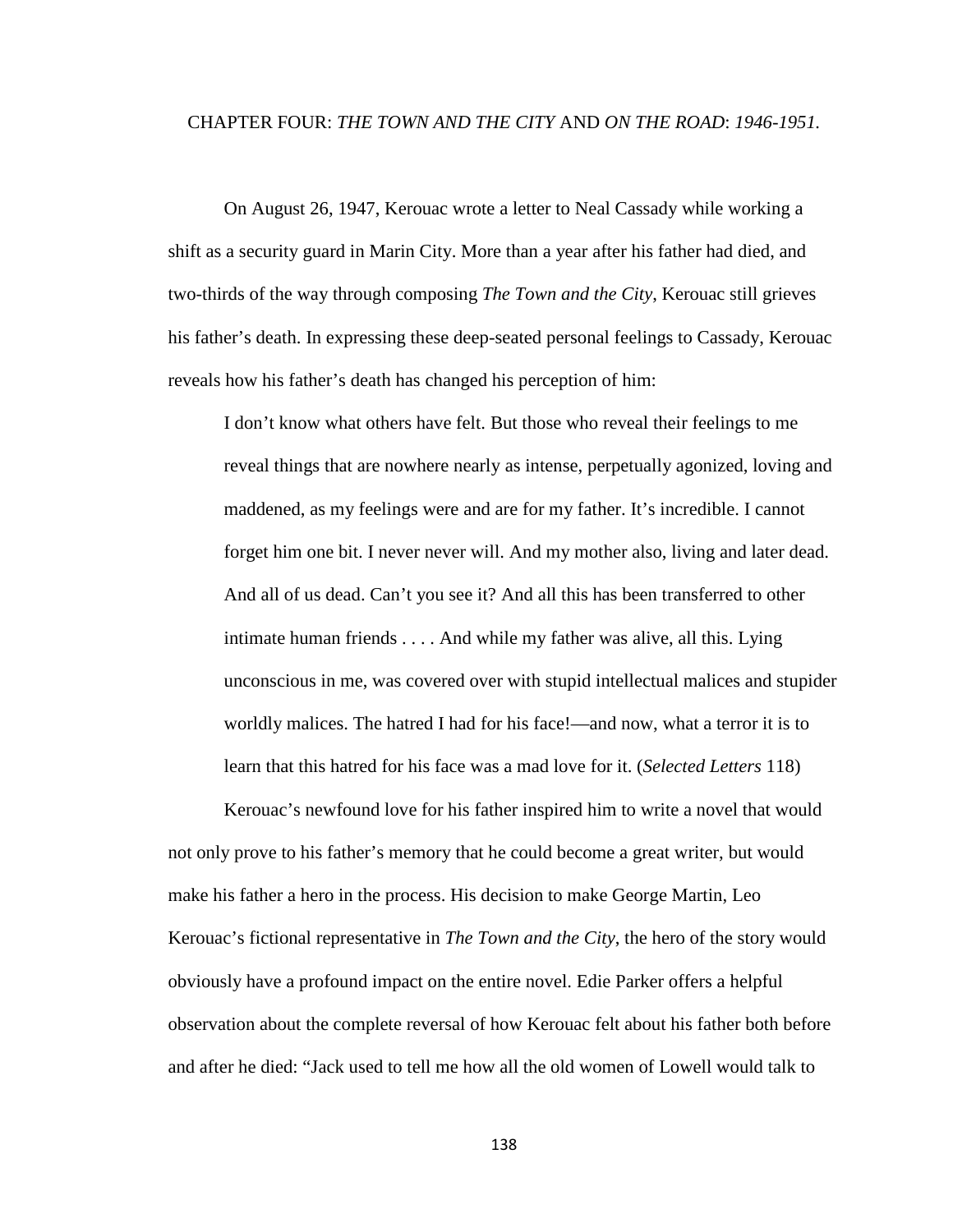one another over their picket fences and complain about how rotten their husbands were. Then, after they died, the same men became saints to these women. But then I thought, didn't Jack do the same thing with his brother and father, Gerard and Leo?" (*You'll Be Okay: My Life with Jack Kerouac* 34). Edie's observation offers some evidence to support Rank's theory that the death of a loved one often inspires an artist to erect a monument to the deceased. As will be shown, Kerouac himself gives some idea that he meant *The Town and the City* to be such a monument to Leo Kerouac. It is also worth reflecting on Rank's observation that the master-and-pupil relationship is of more importance to the artist's development than the father-and-son relationship. That was obviously true in Kerouac's case while his father was alive. Because of his profound disapproval of his son's chosen vocation, Leo Kerouac, in life, served as more of an impediment to Kerouac's artistic production than an inspiration for it. Upon his death, the impediment removed, Leo suddenly became Jack's inspiration. If one compares the fictional representation of Leo Kerouac in *The Haunted Life*, written while Leo was alive, with the fictional representation of Leo Kerouac in *The Town and the City*, written after he died, one sees two very different Leo Kerouac's indeed.

Kerouac's fictional representation of his father changed dramatically after his father died. Just two years before he began *The Town and the City*, Kerouac opened *The Haunted Life* with this paragraph:

"America isn't the same country anymore; it isn't even America anymore." Mr. Martin drew on his cigar with nodding and angry finality. "It's become a goddamn pesthole for every crummy race from the other side. America isn't America anymore. A white man can't walk down the street, or go in a restaurant,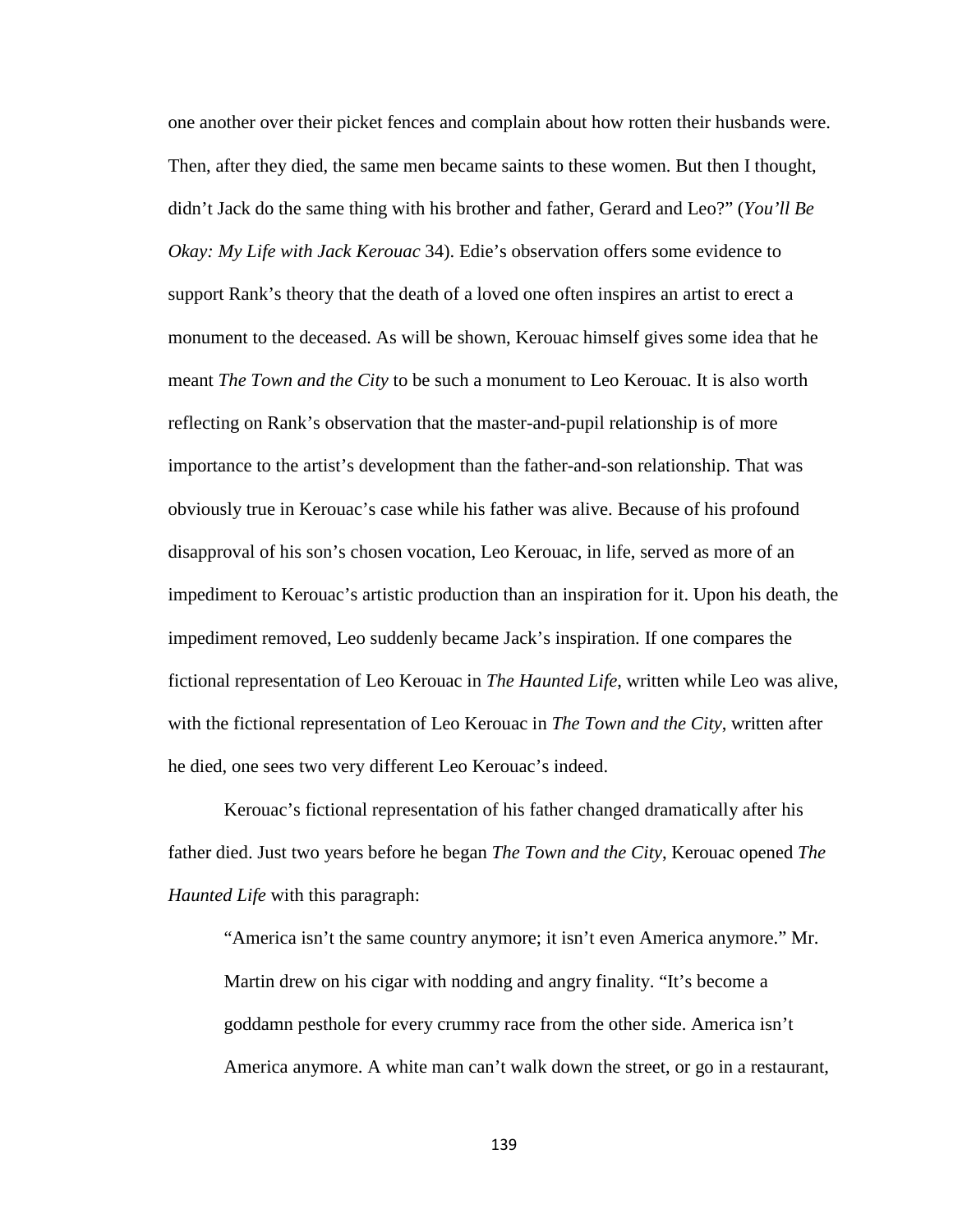or do business, or do anything for that matter without having to mix up with these goddamn greasers from the other side." (29)

For this Mr. Martin to be the hero of a story, he would have to undergo an Ebenezer Scrooge-like change. Leo, on whom Mr. Martin was based, never underwent such a change. The only thing that changed was Kerouac's perception of him. Kerouac's introduction of George Martin in *The Town and the City* offers the reader a softer, if not necessarily a saintly, representation of Leo Kerouac:

George Martin had gone into the printing business and made a great success of himself in the town, first as a job-printer and later as a printer-publisher of small political newspapers that were read mainly in City Hall swivel chairs or at the cigar stores. He was a scowling, preoccupied, virile-looking man, big, genial, eagerly sympathetic, who could suddenly break out into a booming raspy laugh or just as easily grow very sentimental and misty-eyed. He knitted his brow in a kind of fierce concentration over a pair of heavy black eyebrows, his eyes were level and blue, and when someone spoke to him he had a habit of looking up with a startled air of wonder. (*The Town and the City* 6)

The George Martin of *The Town and the City* certainly makes a better first impression than the Mr. Martin of *The Haunted Life* in that he is not downright offensive, and Kerouac's writing shows improvement as well. Edie believes that the Mr. Martin in *The Haunted Life* bears a closer resemblance to Leo Kerouac than does George Martin from *The Town and the City*: "Leo was much different than Jack described. To me anyway, he was a tyrant and a bully" (34). Kerouac's refusal to excoriate his father in print, his softening of the man's rough edges, is admirable in some respects. He took up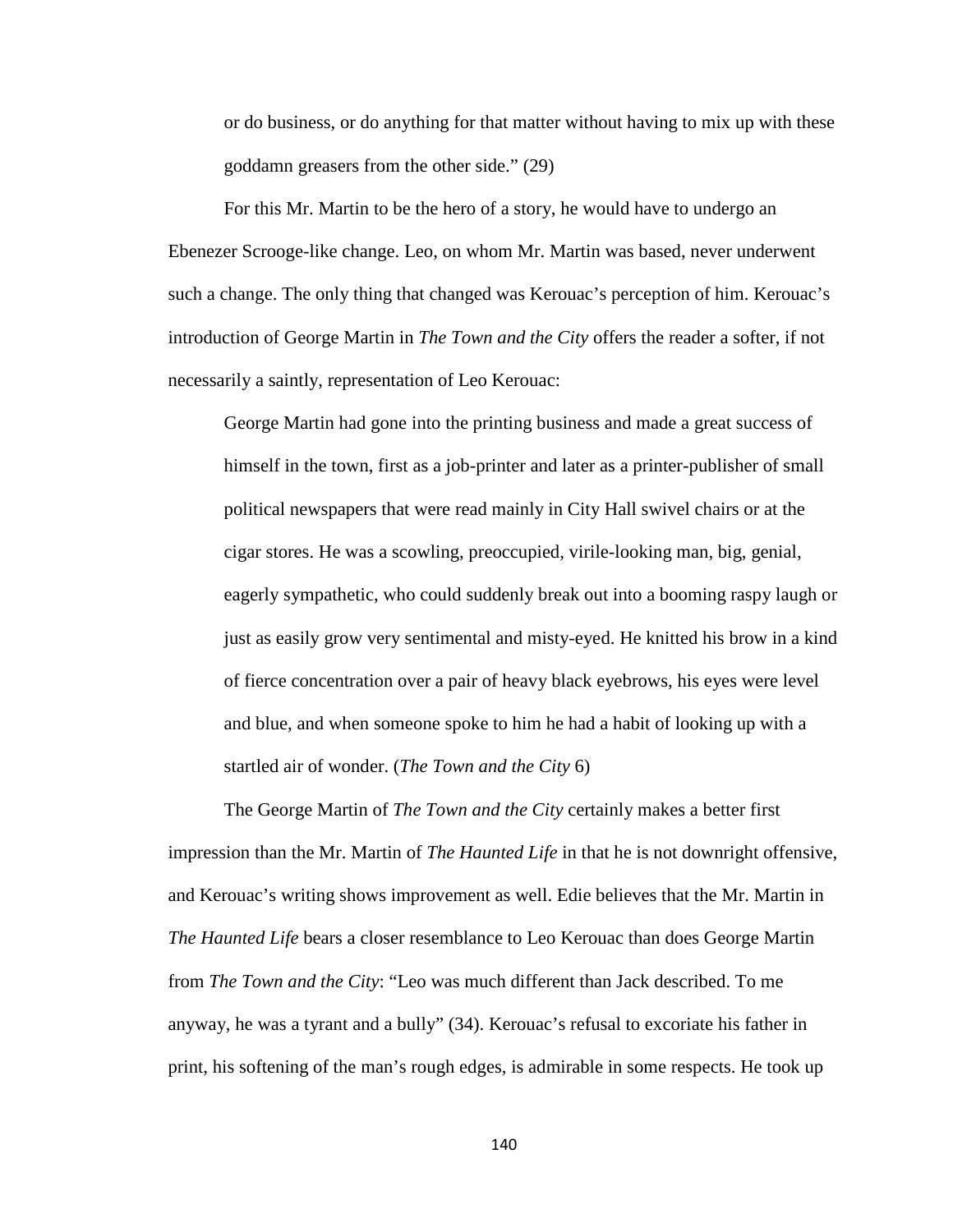an impossible task, however, when he endeavored to make a loveable hero out of a tyrant and a bully. In *The Haunted Life*, Mr. Martin works well as the tyrannical parent that you root for the kid to break away from. In *The Town and the City*, in spite of all of Kerouac's best efforts, George Martin is not loveable, not likeable, not particularly interesting, and is never somebody that you want to cheer for. This is the primary reason the book, which contains some truly excellent writing, so often gets overlooked in critical discussions of Kerouac. Nicosia observes that "even Jack's friends failed to realize that he intended the father, George Martin, to be the 'greatest hero' of the book" (*Memory Babe* 308). Most critics, whether they praise the novel as the work of a promising young author, or decry it for its obvious debt to Wolfe, complete with bloated passages of Wolfean overwriting, also fail to realize that Kerouac intended George Martin to be the "greatest hero" of the book. Perhaps they do realize it, they just cannot believe it. Kerouac's decision to make his father the hero of his novel was akin to a captain of a ship throwing an eight-hundred pound anchor into the water and then trying to set sail.

The good news about Kerouac's decision is that it offers a profitable way of reading the novel, and one that has not been much explored before. A good understanding of *The Town and the City* is crucial to having a good understanding of *On the Road*. In *Understanding Jack Kerouac*, Matt Theado argues, "One cannot truly appreciate Kerouac and the complexity of the themes he would evolve throughout his career without reading his first book" (*Understanding Jack Kerouac* 39). In addition to enhancing one's appreciation of the complexity of Kerouac's themes, reading *The Town and the City*, (which, as I have pointed out, is not Kerouac's first book), enhances one's appreciation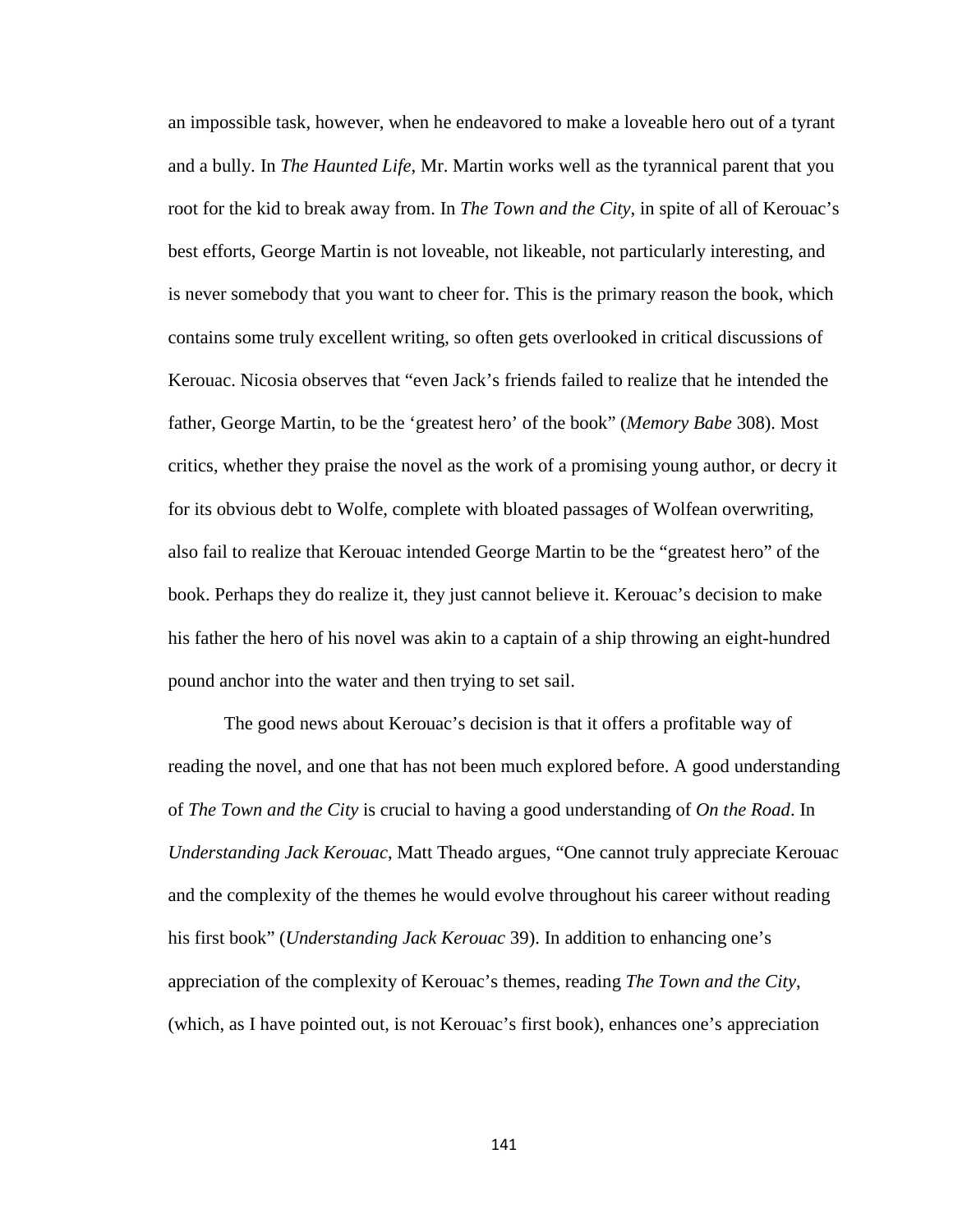for Kerouac's dedication to his art, and for how much he continued to improve as a result of that dedication.

To better understand *The Town and the City*, it helps to find a way to read the relationship between Kerouac and his father. Kerouac makes this difficult by creating multiple characters to represent different aspects of his personality. Peter Martin, Joe Martin, Francis Martin, Mickey Martin, and Charlie Martin all represent different sides of Kerouac's personality (Julian Martin, the sixth son, died in childhood, an obvious representation of Gerard). As evidenced by the journal Kerouac kept while composing this novel, this method of separating himself into different characters, which he had done in the later, third-person stories of *Atop an Underwood,* and throughout the entire narratives of *The Sea is My Brother* and *Orpheus Emerged*, was finally growing tiresome to him. He realized that he was not giving his material the point of view that he wanted to give it: "I wish I could write from the point of view of one hero instead of giving everyone in the story his due value—this makes me confused, many times disgusted. After all, I'm human. I have my beliefs" (*Windblown World: The Journals of Jack Kerouac* 9). Kerouac stuck with this third-person narration in spite of his own wishes and against his own natural inclinations, and he still wrote very well. McNally even declares that Kerouac, in *The Town and the City*, "had written as brilliantly as his master Wolfe" (*Desolate Angel* 103). Ginsberg was also blown away by the novel upon first reading it, and in his recollection of his first impressions of the novel he provides a blueprint for reading it profitably: "It seemed immortal, that book, in the sense of having recreated his whole childhood and his whole youthtime. A lot of our conversation around then was recollections of childhood, recollections of epiphanous moments of childhood" (*Jack's*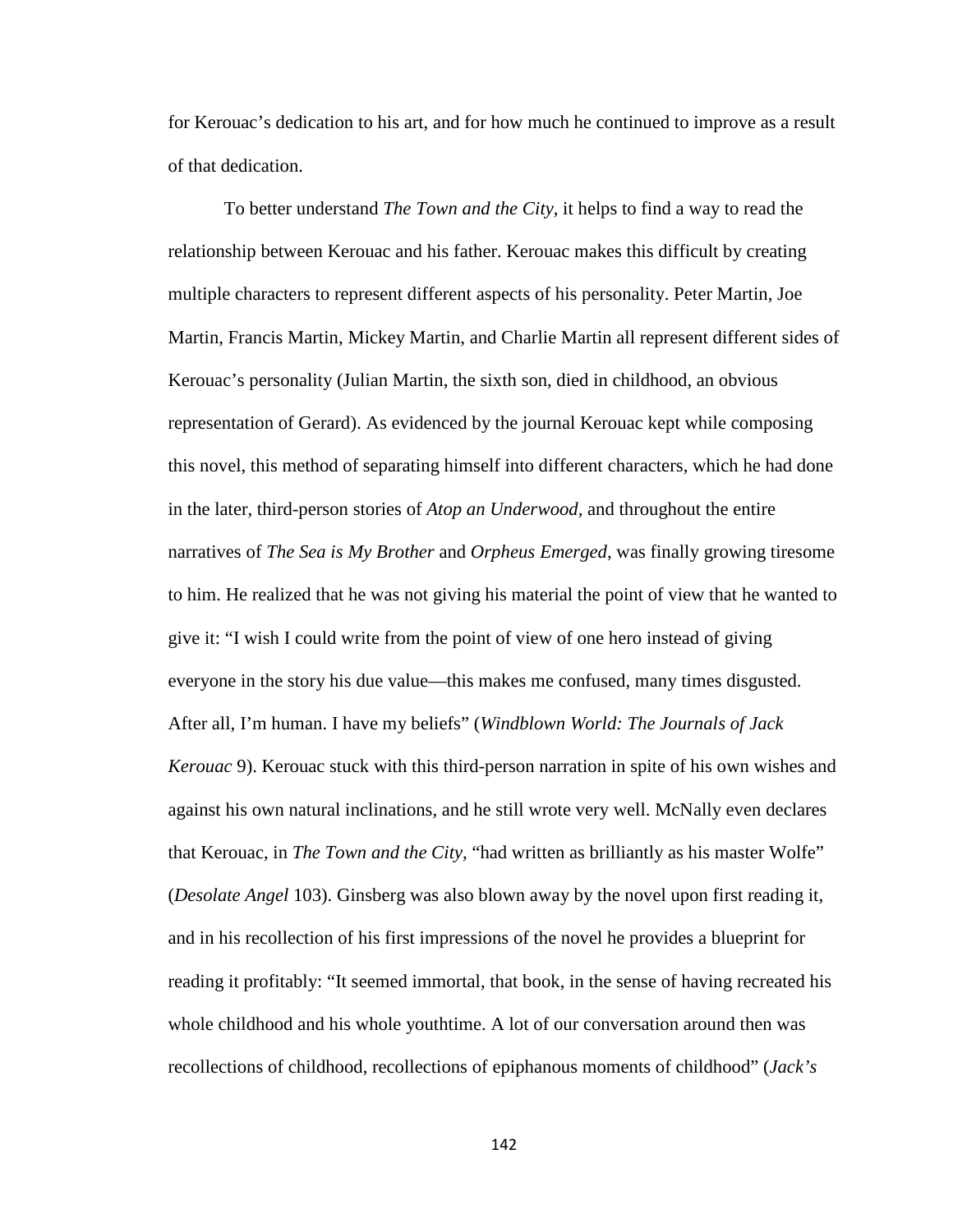*Book* 47). It is possible to read *The Town and the City* as the kind of conversation that Ginsberg mentions in this quote, searching for "epiphanous moments," particularly those involving the father, George Martin. This kind of reading prepares the way for a greater understanding of both *The Town and the City* and *On the Road*.

An early paragraph about George Martin shows that Kerouac could cram an amazing amount of material into a single paragraph even before he started imitating saxophone soloists. He could now write paragraphs of great length and density--full artistic representations of life as he knew it, as he does in this early paragraph describing a typical day in George Martin's life:

The Martin father is a man of a hundred absorptions: he conducts his printing business, runs a linotype and a press, and keeps the books. In the midst of this he plays the horses and places his bets with a bookie in a downtown back-street, Rooney Street. At noon he carries on a shouting conversation with insurance men, newspapermen, salesmen and cigar store proprietors in a little bar off Daley Square. On his way home to supper he stops off at the Chinese restaurant to see his old friend Wong Lee. After supper he listens to his favorite programs, sitting in his den with the radio on full-blast. After dark he drives over to the bowlingalley and poolroom which he supervises, in order to bring in a little extra money. There he sits in the little office talking with a congregation of his old friends while the billiard balls click, the alleys roll and thunder, and everywhere there's smoke and talk. At midnight he finds himself in a big poker or pinochle game that lasts long into the night. He comes home exhausted, but in the morning he's off again to his place of business trailing cigar smoke behind him, shouting good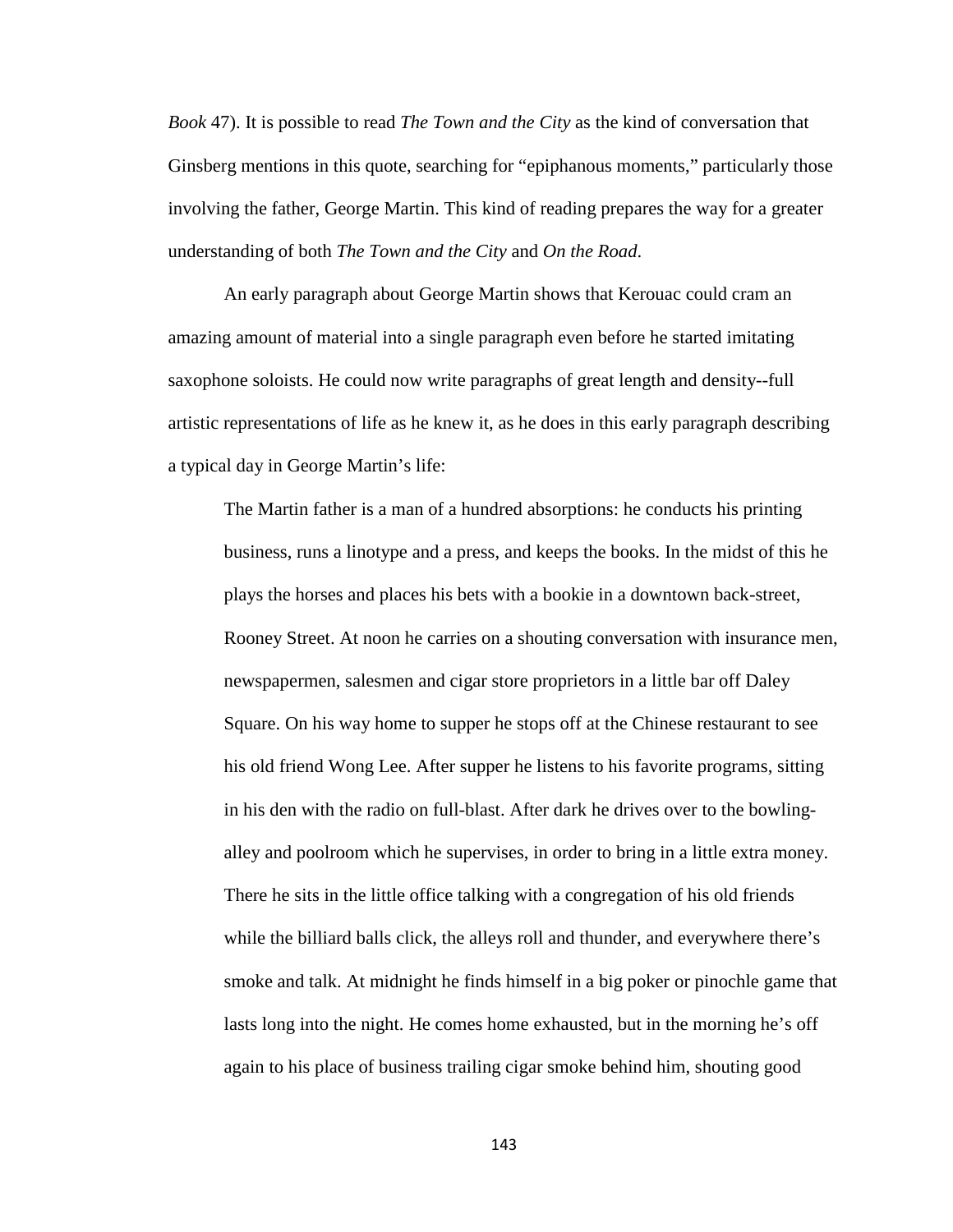mornings to his associates in the shop, eating a hearty breakfast in the diner by the railroad tracks. (8)

In this paragraph one sees Kerouac at work on one of the narrative attitudes that he would perfect in *On the Road*: that of the narrator who is outwardly impressed by everything. He could create this attitude using the third-person or the first-person point of view. This description of George Martin's "hundred absorptions," which sounds so impressive at first, can also be seen as a depiction of an inauthentic man in action. Heidegger explains: "Tranquillization in inauthentic being . . . does not seduce one into stagnation and inactivity, but drives one to uninhibited 'busyness'" (*Being and Time*  171). This is the perfect introduction for George Martin, who, as the story progresses, represents the embodiment of inauthenticity. The exquisite detail of this writing often goes unnoticed because the reader has seen a million George Martin's. Trying to differentiate this George Martin from the rest is like trying to differentiate between one leaf and another. *On the Road*, by comparison, begins with an introduction of Dean Moriarty, and the reader knows immediately that he has never seen anyone quite like him before:

Dean came to the door in his shorts. Marylou was jumping off the couch; Dean had dispatched the occupant of the apartment to the kitchen, probably to make coffee, while he proceeded with his love-problems, for to him sex was the one and only holy and important thing in life, although he had to sweat and curse to make a living and so on. You saw that in the way he stood bobbing his head, always looking down, nodding, like a young boxer to instructions, to make you think he was listening to every word, throwing in a thousand "Yeses" and "That's right."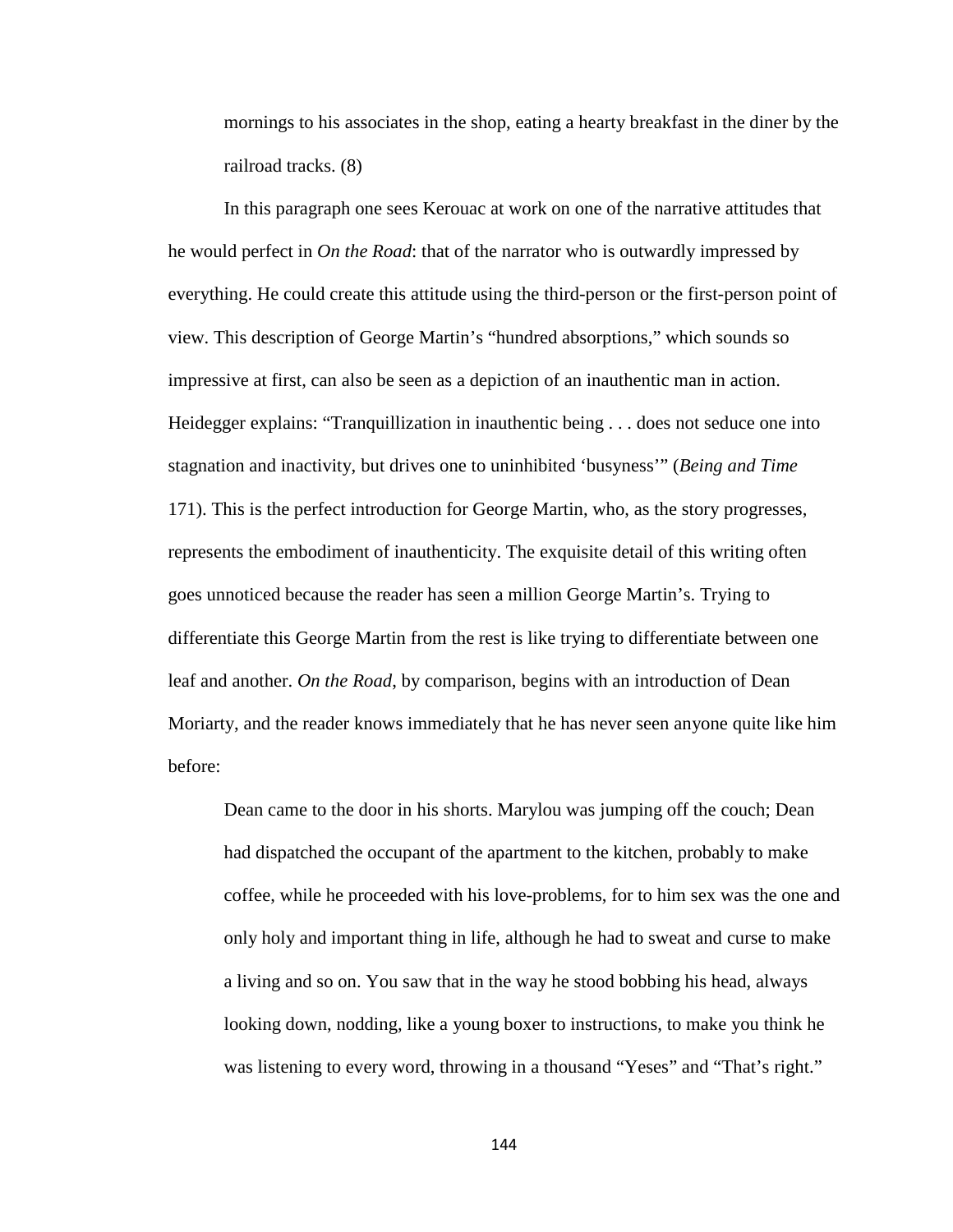My first impression of Dean was of a young Gene Autry—trim, thin-hipped, blueeyed, with a real Oklahoma accent—a sideburned hero of the snowy West. (2).

In *On the Road*, Kerouac has switched to the first-person point of view from the third-person point of view he employed in *The Town and the City*. He can capture and transcribe detail with equal ability regardless of which point-of-view he uses. One does not immediately see the advantage of his switching from third-person to first-person narration; one sees it as the novels progress. In *The Town and the City*, he creates five living sons of the Martin family to represent different sides of his personality and experiences of his life. This places quite a strain on the reader, making it difficult to follow which Martin brother is which. In *On the Road*, everything is seen through the eyes of a single narrator: Sal Paradise. The first-person narration thus becomes an organizational tool as well as a way to establish a more intimate connection with the reader. The most important thing to note in these introductory passages, however, is the difference between George Martin and Dean Moriarty. George Martin blends in; Dean Moriarty stands out.

In one of the most important, and best, scenes in *The Town and the City*, George Martin takes his youngest son, Mickey, to the track. The scene at the track focuses entirely on the feelings, responses, and thoughts that rise up in Mickey during a day at the track with his father. Kerouac manages to subtly depict the tension between him and his father while simultaneously providing an important revelation about him, one that certainly qualifies as an "epiphanous moment." The scene is a story within the story, and it is Mickey's story from the beginning: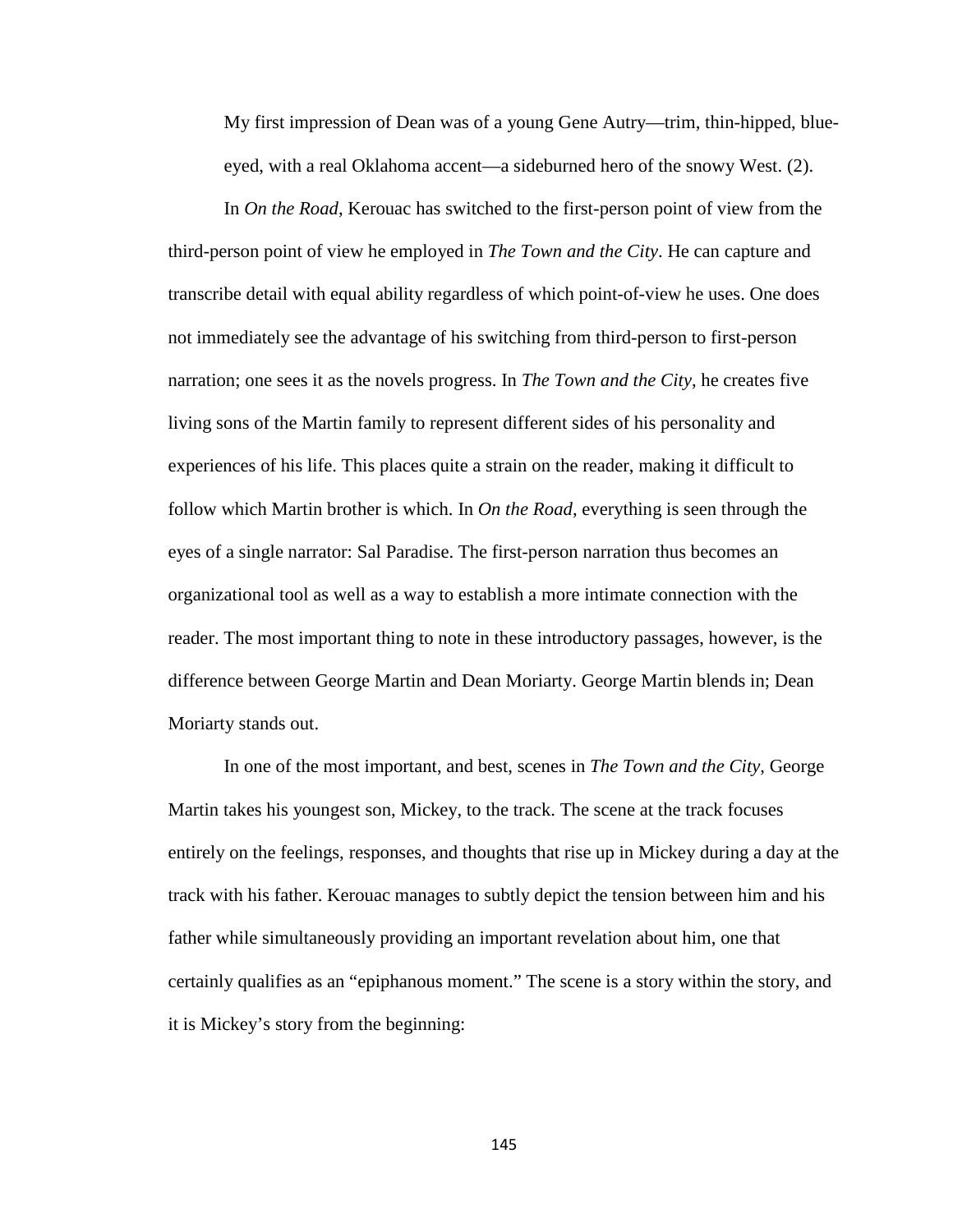Early one morning in May, Mickey Martin sat at his little desk by the window of his bedroom with his chin resting in his hand. He gazed outside at the misty green fields across the old road, brooding out the springtime dawn. It was the morning of a big day in his life. He was going to the races at Rockingham with his father, and then in the evening to dinner in a big restaurant and a show in the big Boston places. (*The Town and the City* 98)

After Mickey manages to wake his father and set him into the motion of his morning routine, and get out of the house where, as they drive away, the mother "was standing in the kitchen doorway with her arms pressed to her shiveringly, calling out every last-minute instruction and suggestion she could bring to mind, looking up at the sky to see if it was going to rain, warning them not to eat too many hotdogs, and so on" (101), Mickey feels a strange jubilation come over him, a jubilation Kerouac captures in a single, one-sentence paragraph:

"It was morning, and the boy was with his father" (102).

This short paragraph captures the feeling of wonderment that Kerouac felt, and would always feel, when he hopped into a car with somebody he cared about and drove away from home. It expresses the feeling of liberation that comes when riding in an automobile. It also demonstrates Kerouac's increasing adeptness at pacing his writing to have a greater effect upon the reader. Before he began to use first-person narration so that he could do this more naturally by replicating in prose the intonations of his voice, he did it the old-fashioned way, by varying the length of his paragraphs. A short paragraph can have a great impact on the reader when it follows a long paragraph. It is like a one-two combination in boxing. A boxer does not always throw the jab in order to land it and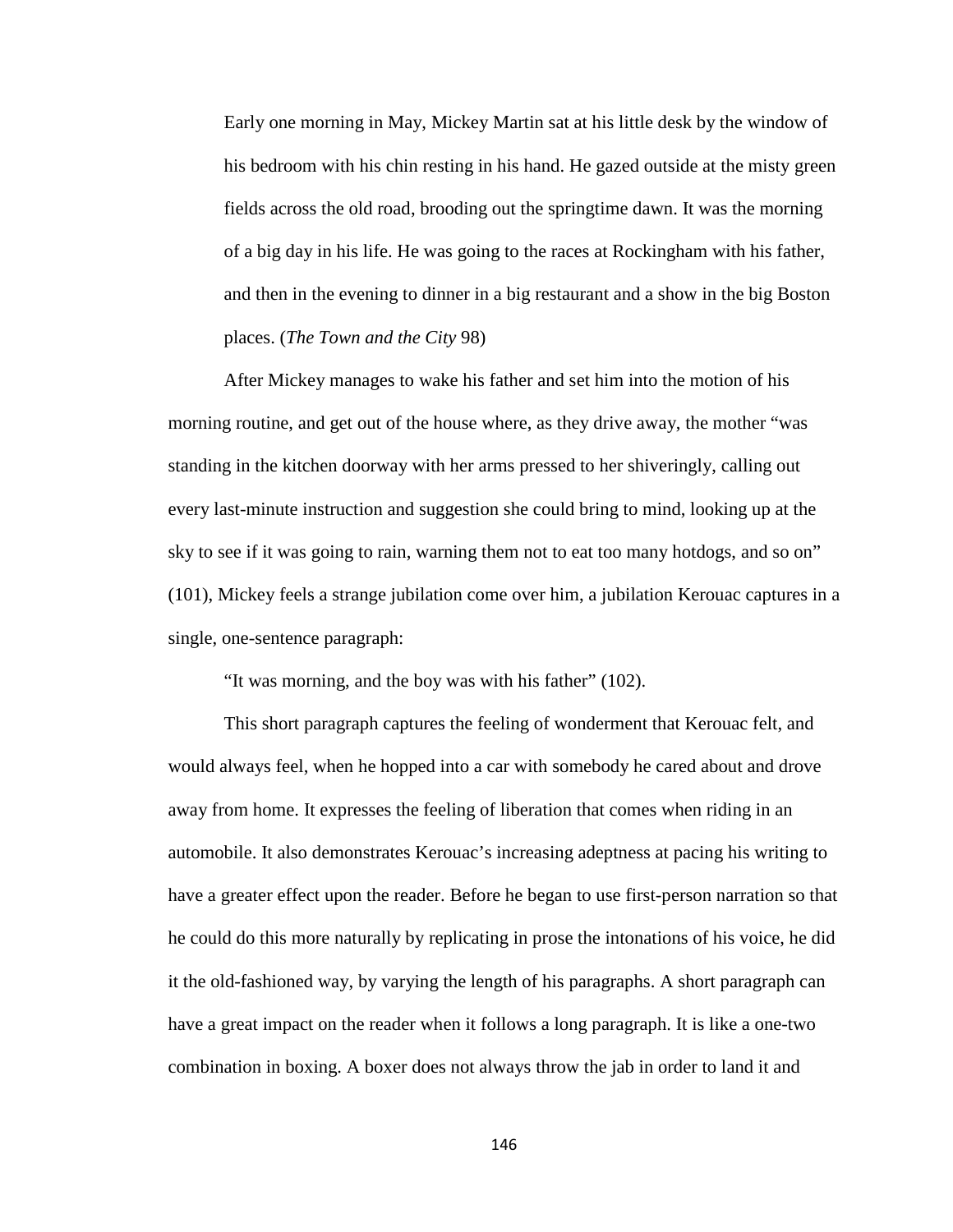inflict damage on the opponent. Sometimes he throws it in order to blind the opponent so that he will not see the next punch coming, and that next punch is the one that is meant to make an impact. Skilled writers compose their paragraphs using a similar technique. It is a basic but effective method of impacting the reader.

After leaving the house, George Martin decides, "We'll spend the morning at the shop and see what kind of figures we can get. I think I can spot a couple of long shots today" (102). The shop to which Martin refers is an integral part of his identity and very important to his happiness. It is also at the heart of another "epiphanous moment" later in the novel. At the shop, "Old John Johnson" comes in and says, "You know, if you two boys can't figure out how to beat the races, I don't believe anybody will" (102). This gives George and Mickey a chance to show off. George jumps at the chance:

"What have you got there in the eighth race, Mickey?"

"Green Swords!"

"Green Swords? I never heard of that plug."

"He'll win the eighth race! He's a chestnut gelding out of Sickle!" blurted Mickey eagerly.

"He's a what? You see that, John? This kid even knows the sires and the whole stud line. He don't care about the figures, he's got his eye on class! Ha, ha, ha!" and the old man tousled Mickey's hair gleefully—"that's my crazy kid!" (102)

Kerouac does two things here. First, plot wise, he sets up the rest of the story about the track. Second, he communicates the pride that Mickey feels when his father calls him "my crazy kid." One will see later the tenuousness of George Martin's affection, and how whether he doles out affection or abuse has nothing to do with the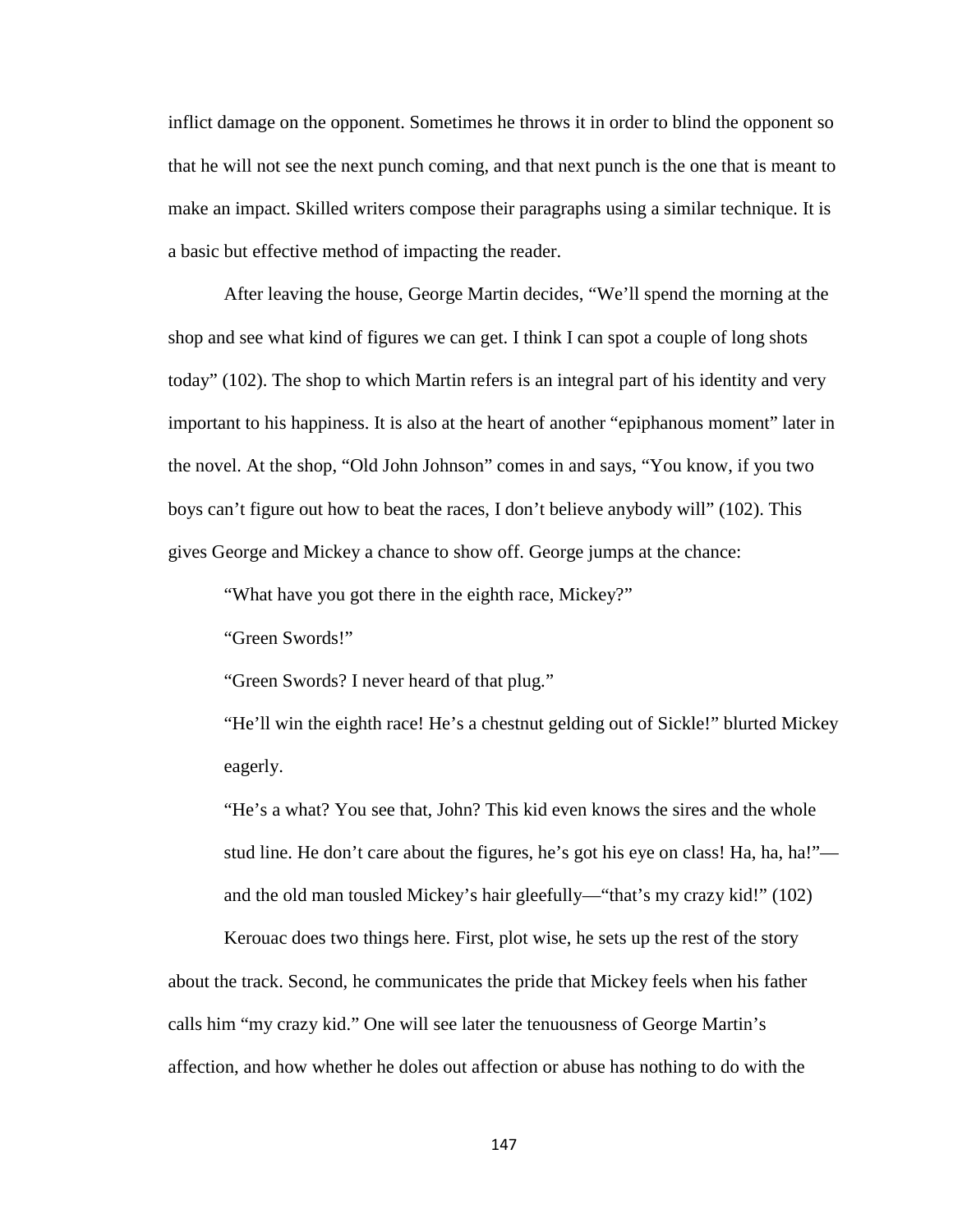behavior of the child, and everything to do with his mood. Such arbitrary dispensation of rewards and punishments is, of course, bad parenting 101. Kerouac shows some signs of his authentic voice in this descriptive presentation of what Mickey saw, and he felt, upon arriving at the track:

Rockingham was like any other race track on a warm drowsy afternoon, but to Mickey it was all gold and magic. In front of the gates there were the cries of hawkers and tipsters selling their tips—"The Kentucky Clocker" or "Lucky Morgan's Green Card"—and there was the flutter and furl of flags atop the grandstand air, hot sunlight on the gravel, and that feeling of lazy excitement which a racetrack evokes when people are entering at the gates and the vast unseen presence of the great track itself awaits them beyond the grandstand with its sudden far-spreading acreage of green infield, its sweeping turns, toteboards, distant barns, and bright striped furlong poles along the rail a mile around (103).

While continuing to perfect his stance as the continuously awed narrator, Kerouac also demonstrates his fascination with an underground place like the track. Objectively, good things do not usually happen to people who regularly go to the track. Kerouac does not concern himself with that objective reality. He focuses instead on Mickey's subjective response to that reality. It does not matter that "Rockingham was like any other race track." It matters that "it was all gold and magic" to Mickey. It matters that race tracks can "evoke" a "feeling of lazy excitement." Kerouac would become a master of describing underground places and underground people, and the emotions they felt while doing unsanctioned, unencouraged, and even unhealthy things.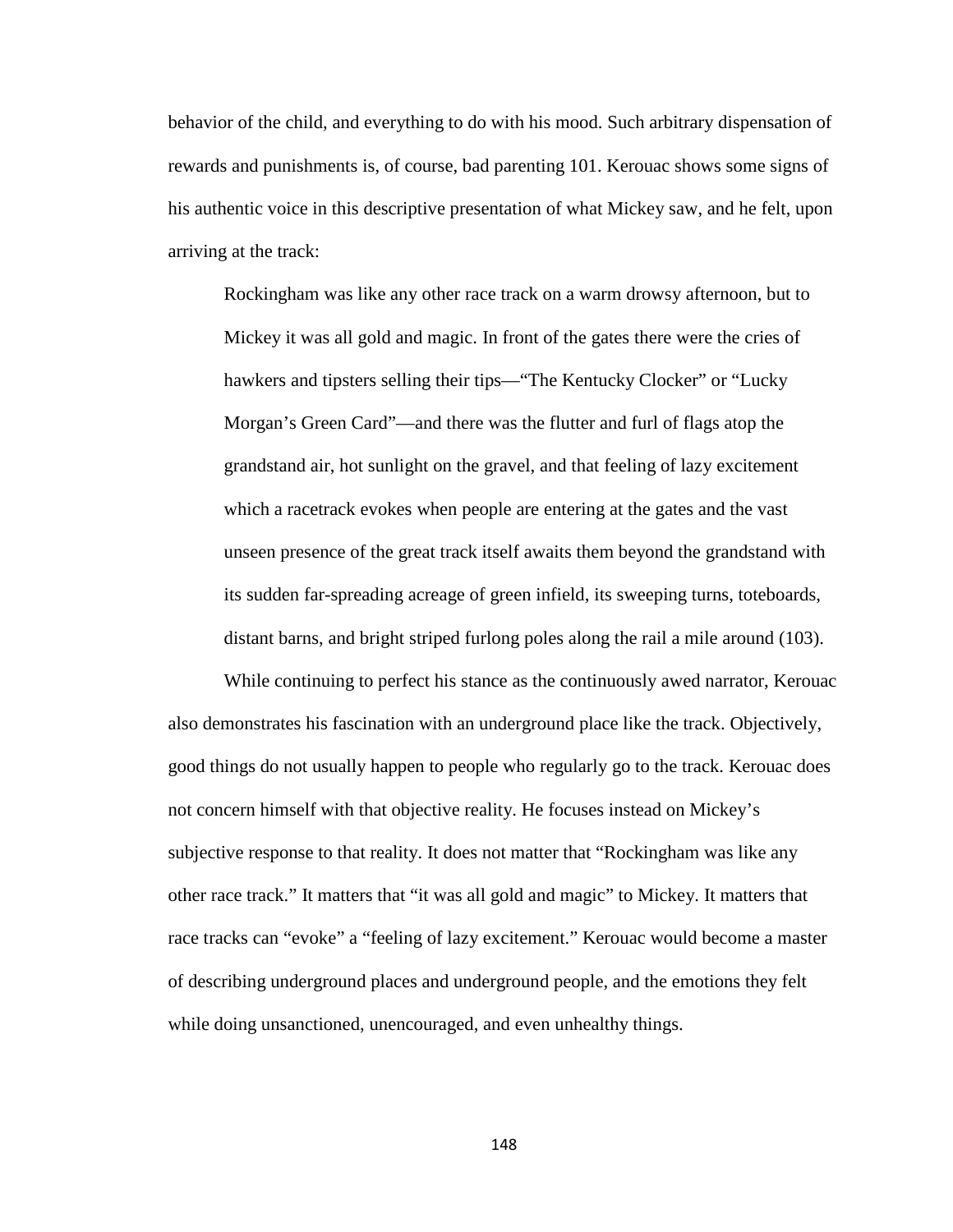Kerouac captures the optimism of arriving at the track with the line, "It was always glory before the first race" (103). For George Martin, on this day, the glory lasts a little longer. He bets on a horse named Flight who wins the race going away. Kerouac writes, "On that first race Martin won thirty-six dollars clear" (105). Then he starts to lose and lose some more. Finally, Kerouac writes, "After the seventh race the old man had only ten dollars left and he was disgusted. He had thrown away his papers and figures, he was growing angrier by the minute, and finally he wanted to go home" (107). This sets the stage for the ending that Kerouac had foreshadowed during the morning conversation at the shop:

"Let's watch the last race!" Mickey begged him anxiously. "I wanta see Green Swords. I don't want to go home, Pa," he cried.

"Pretty sad, hey?" the old man snorted. "Here we were going to have a big feed in Boston and then go see a good show and enjoy ourselves, now look what your silly old man has done—lost all his money like a damn fool." He tore up and threw away the tickets for the seventh race, and kicked the bits away with a vicious, rueful swipe of his foot. "Who's this Green Swords you're always talking about?" he asked curiously. (107)

It is at this point, having lost all but his last ten dollars, that George Martin considers listening to Mickey. After determining that Green Swords is running "way below his class," and that, "If we're going to lose we might as well do a job of it," (108), Martin bets his last ten dollars on Green Swords, who is a big underdog in the race. After he places the bet, one can see that George Martin has no faith in Mickey's selection.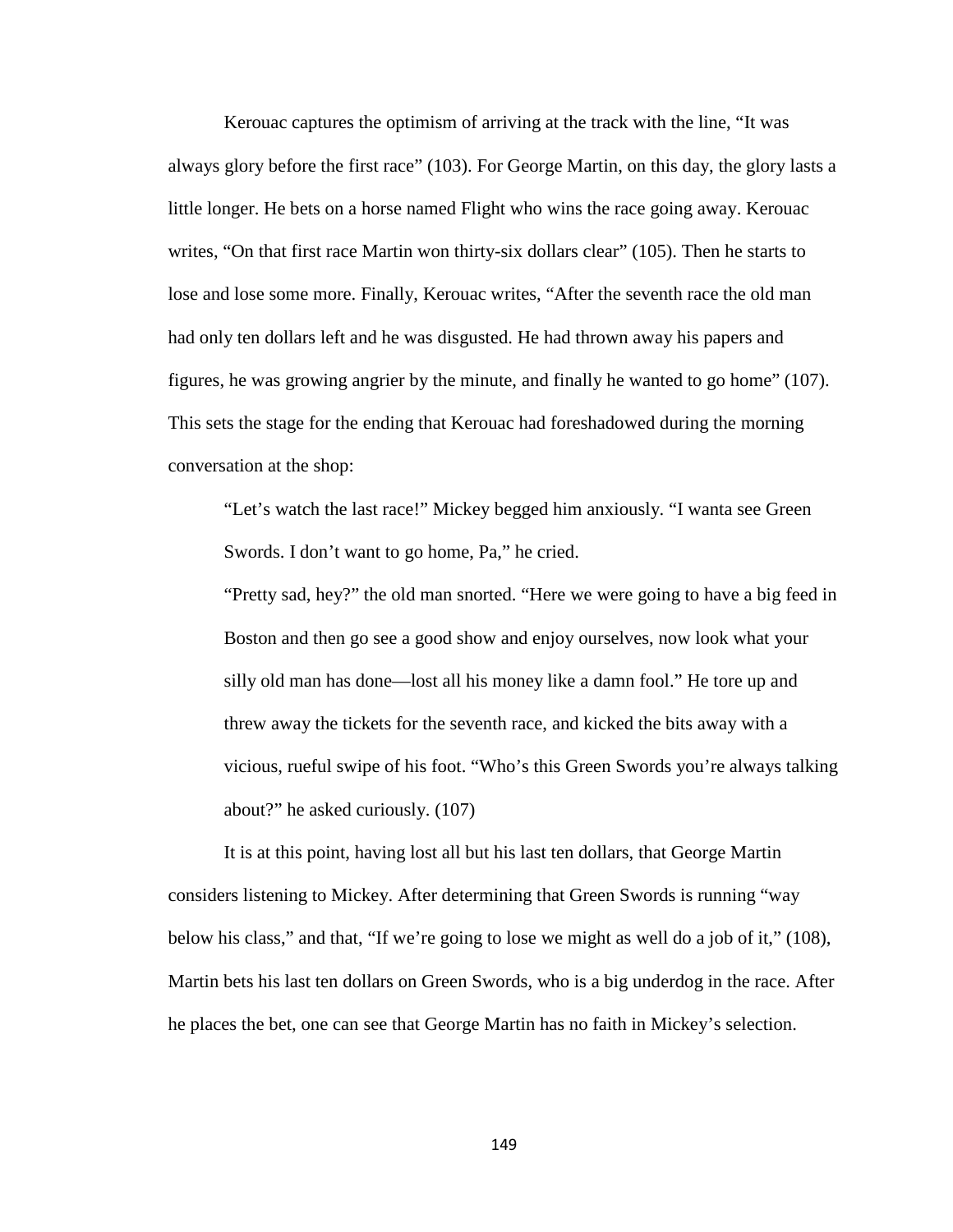Before the race begins, Martin takes a look at the horses lining up. He tells Mickey that Green Swords "looks like he's half asleep." Then, "throwing a kiss with the tip of his fingers," Martin says, "good-bye ten bucks!" (108). It requires little interpretive skill to see that George Martin has zero confidence in the "plug" that Mickey has persuaded him to bet on. Though the primary "epiphanous moment" of this scene is not the tension between him and his father caused by his father's lack of faith in his decisions, it is there nevertheless. The most important "epiphanous moment," the unforgettable realization of a previously unknown truth, happens during the race itself.

Kerouac captures the intensity of the emotional experience of betting on a horserace with surprising acumen. Early in the race, the announcer has Green Swords running eighth. Martin says, "Hear that? Eighth, next to last! And that's the way they've been running for me all day, all day long!" (109). The dialogue of the disgruntled gambler is funny to everybody except the disgruntled gambler himself. He does not think it is funny at all. It is funny because all disgruntled gamblers say the same things when they are losing. After this statement, Kerouac writes a telling passage about Mickey's emotional response to his father's outburst: "Mickey looked at his father with terror in his heart, he saw the light of the red fading sun glowing in his face and in his eyes, etching every sign of disappointment and rue in his expression, and suddenly he felt like crying" (108). A close reading of this passage reveals that Mickey has an epiphany after looking at his father. One look at his dad's face changes his emotions completely. When he first looks at his father he has "terror in his heart," but after looking at him he "felt like crying." This change represents the defining "epiphanous moment" of this scene: Mickey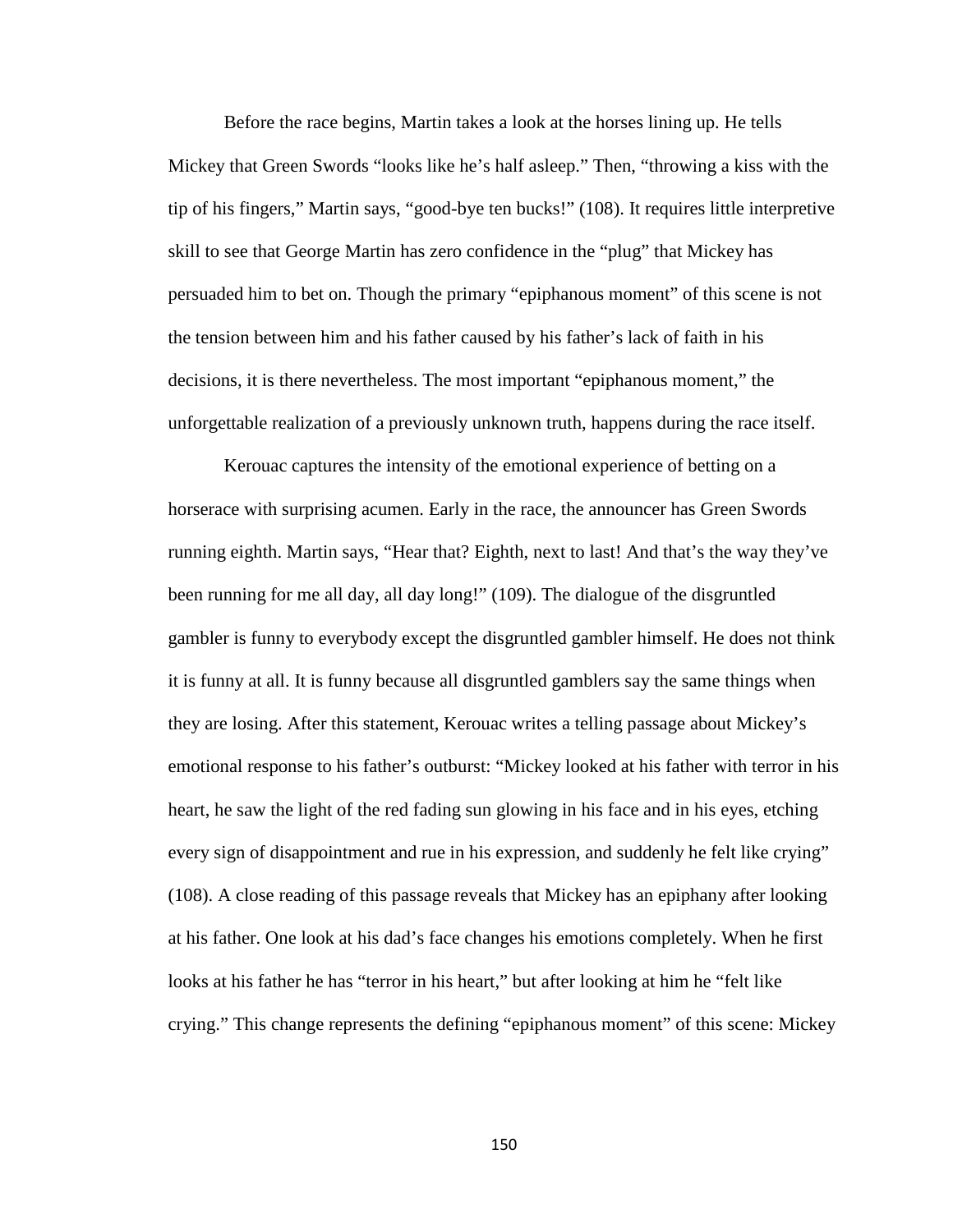sees for the first time that, for all his bluster, George Martin is a beaten man. This realization makes him feel "like crying."

George Martin stops watching the race when Green Swords gets boxed in, and he stomps away in disgust. He does not see what Mickey sees:

Green Swords seemed to sink lower in the mud and drive harder, he crept up, they all swept to the sixteenth pole, and passed it, and just before the wire the leading horse faltered bobbing his head, slipping a hoof in the mud, other horses surged up in a phalanx of straining necks, and Green Swords suddenly flashed low past all of them and was forerunning across the wire a half a length ahead of the dense moiling pack and the jockey sat up jubilantly. (110)

Mickey runs off to tell his father that Green Swords has won the race. He father says, "He did not." Mickey says, "He did! There! They're putting up the numbers. Number eight! Green Swords!" (110). George Martin cannot see the toteboard, but the announcer says, "The winner, number eight, Green Swords, by half a length" (110). When Martin hears the official announcement, Kerouac writes that "He took his boy and embraced him wildly, yelling 'Waa-hoooo!' and shaking him deliriously. He was out of his senses with joy. He cried: 'Poor little kid, poor little Mick, I didn't believe you! To think that I didn't believe you'" (110). It is also important to remember that Martin calls Mickey, "poor little kid." In the search for specific "epiphanous moments" that serve to exemplify Kerouac's relationship with his father, these words would hold great significance, as a later scene in the novel reveals. At the close of this day at the track, however, it is the disappointment etched on his father's face that has made the most indelible impression on young Mickey.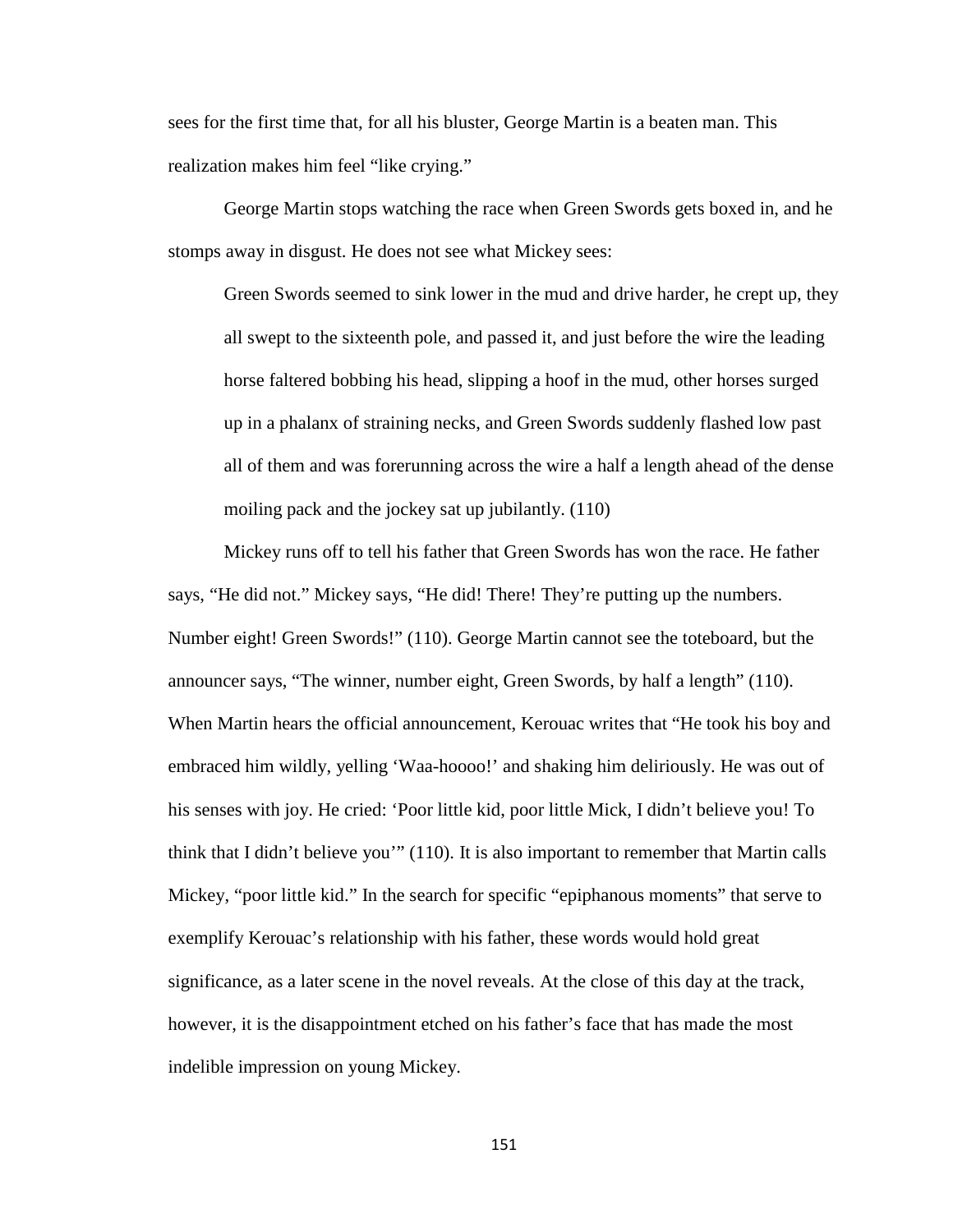George Martin wins some money. Kerouac writes, "Martin had bet five dollars to win and five to show, and he collected one hundred and seventeen dollars in all" (110). Armed with these winnings, the father and son move to complete their big outing in Boston. Kerouac says, "They swaggered arm in arm out of the track and drove off towards Boston, triumphantly hungry and gleeful" (111). This is the last time in the story that George Martin is truly gleeful. He is the opposite of the Hemingway hero: even in victory, he is defeated.

The next important "epiphanous moment" involving George Martin happens when he loses the shop where he and Mickey had spent that fateful morning going over the racing forms. When juxtaposing George Martin's response to a key scene in *On the Road*, one gets an idea of why Kerouac's second published novel had the impact on people that he hoped his first published novel would. Kerouac writes, "George Martin was on the verge of losing his business. When he saw that bankruptcy was a distinct possibility, he suddenly didn't want to do anything about it and stood back, watching with mingled horror and delight" (*The Town and the City* 195). George Martin is unable to take possession of himself in action or in inaction. He just drifts along and lets thing go, the very depiction of an inauthentic man in inaction. When Martin realizes with certainty that he will lose his business, he thinks, "I'm just disgusted with the whole thing, I've had my fill of it! By God, I wish I were free to pack up and leave the whole shebang, go off and follow the ponies or something, that's what I wish!" (195). George Martin is perfectly free to do what he wishes. He simply refuses to accept his freedom. He gets paralyzed when faced with the reality of this freedom. In this way he is not very much different from the workers at the cookie factory who Kerouac criticizes so harshly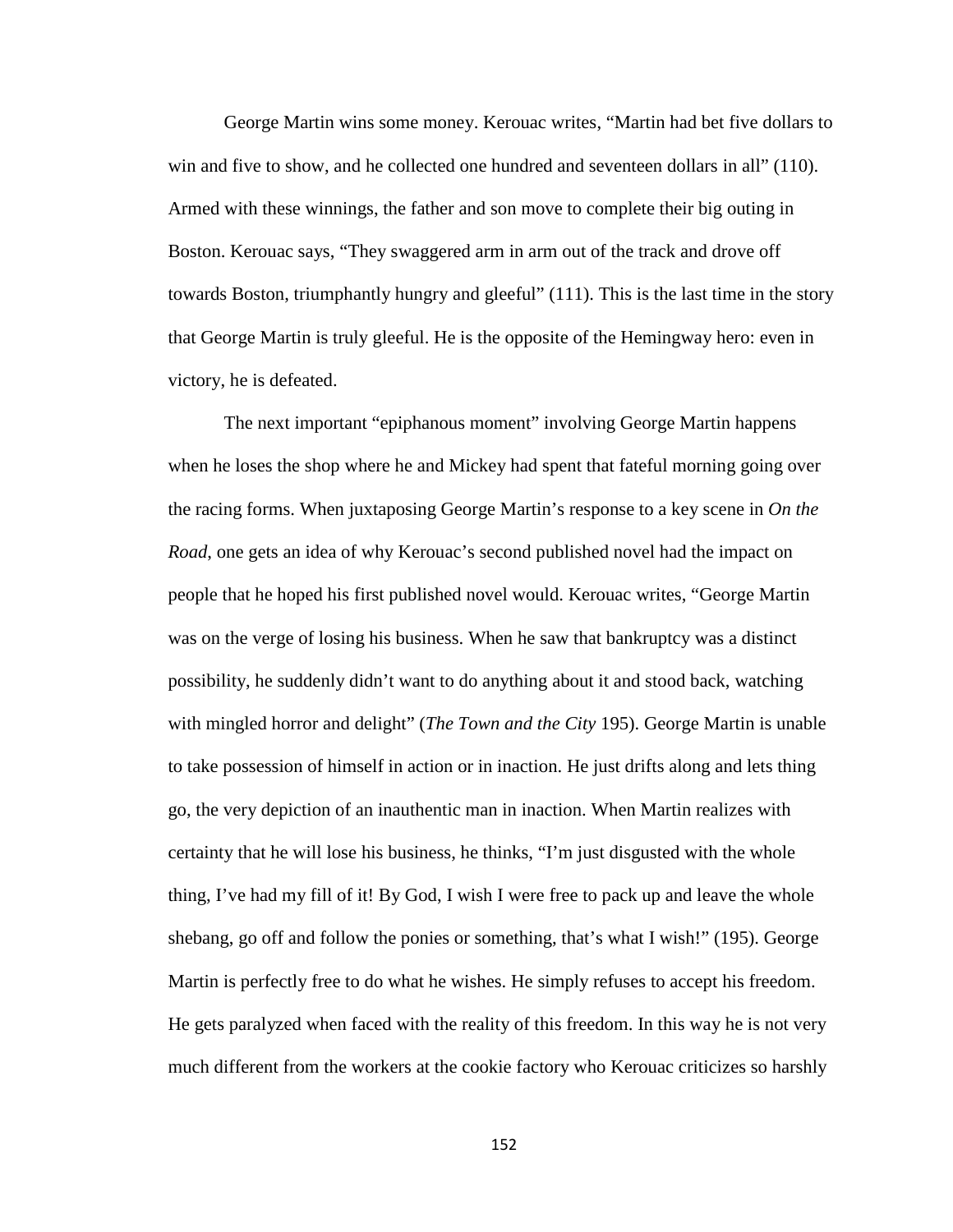in *Atop in Underwood*. Once again, George Martin is like many other people. Neal Cassady is not.

Cassady's willingness to embrace that same freedom that Martin so fears and shuns makes him a compelling character and gives him heroic qualities to those who feel enslaved by their very freedom. The difference between George Martin and Dean Moriarty is the second most important difference between *The Town and the City* and *On the Road*. Only Kerouac's decision to write the latter novel using first-person instead of third-person narration made a bigger difference between them. One passage from *On the Road* shows Cassady's ranting against the very fear of freedom that Martin exhibits when he claims that he wishes he were free to leave the whole "shebang" and "follow the ponies."

During a trip from California to New York, Dean Moriarty and Sal Paradise stop in Denver, where Dean tries to convince a Denver acquaintance of Sal's, a woman called Frankie, to buy a car. Kerouac writes that she "was finally about to buy a jalopy as she had been threatening to do for years, and had recently come into a few bucks toward one." Dean accompanies her to the dealership and picks out a car for her, but Kerouac observes, "She was afraid to part with her money when they got to the car lot and stood before the salesman." This infuriates Dean, who exclaims, "For a hunnerd you *can't* get anything better!" When he cannot persuade Frankie to buy the car, he goes on a tirade in which he decries Frankie's inability to act: "Oh these dumb dumb dumb Okies, they'll never change, how com-pletely and how unbelievably dumb, the moment it comes time to act, this paralysis, scared, hysterical, nothing frightens em more than what they *want* it's my *father my father my father* all over again!" (*On the Road* 216). The genius of this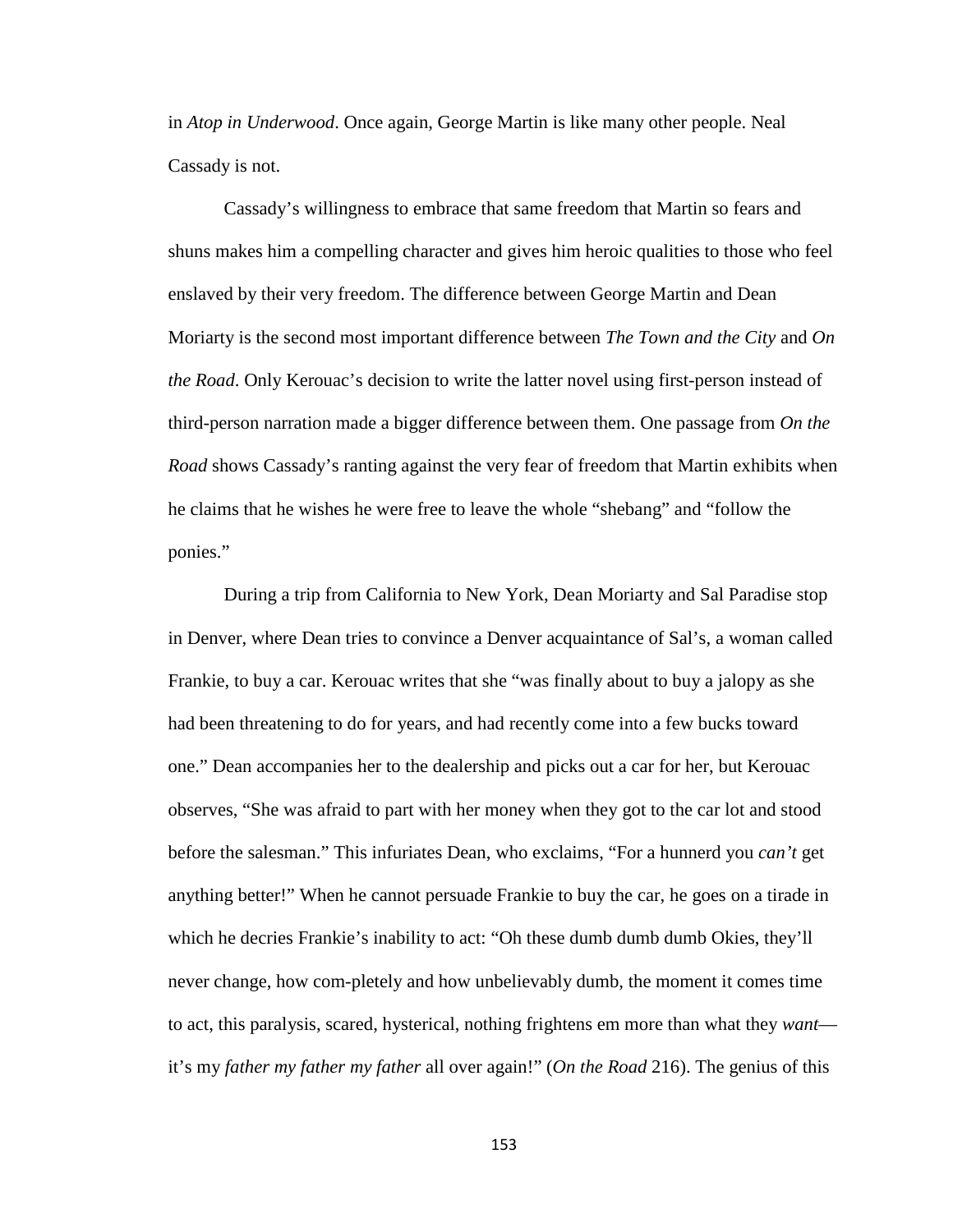tirade, and Kerouac's careful inclusion of it, is that Neal's complaint applies to everybody's father, or mother, or brother, or sister. Everybody knows somebody who lives in fear of getting what they want. Neal Cassady embodies the idea that you do not have to live that way, that you can actually be free and pursue your desires. Indeed, Cassady gave Kerouac himself the courage to "pack up and leave the whole shebang," as his father had wanted to do but never done, and *On the Road*, in that sense, is one long thank you letter to Neal Cassady.

Kerouac was at work on *The Town and the City* when he met Neal Cassady. Clark observes, "It was from Hal Chase and Ed White, two friends of his who were Columbia students from Denver, that Kerouac first heard of Neal Cassady" (*Jack Kerouac: A Biography* 72). In December of 1946, Kerouac heard that Cassady was in New York and went to meet him. Since Kerouac had adopted Wolfe's method of making personal relationships central to his artistic vision, he wanted to form personal relationships with as many interesting people as he could; but Cassady quickly became more than an interesting person to him. Kerouac saw something poetic in his frenetic movements, movements that seemed aimless, pointless, and sociopathic to others. Kerouac saw Cassady's movements as a metaphor for America. His artistic vision expanded instantly. Frenetic energy, aimless motion, pointless haste, all central components of Cassady's existence, came to represent something distinctly American to Kerouac. Here was the embodiment of the jazz soloist, the last vestige of American freedom, down to the way he talked. Johnson notes, "His ear began picking up Neal's unique boplike way of speaking the American vernacular, veering off his initial subject or the narrative line of an anecdote into a series of riffs or even riffs upon riffs, punctuated by percussive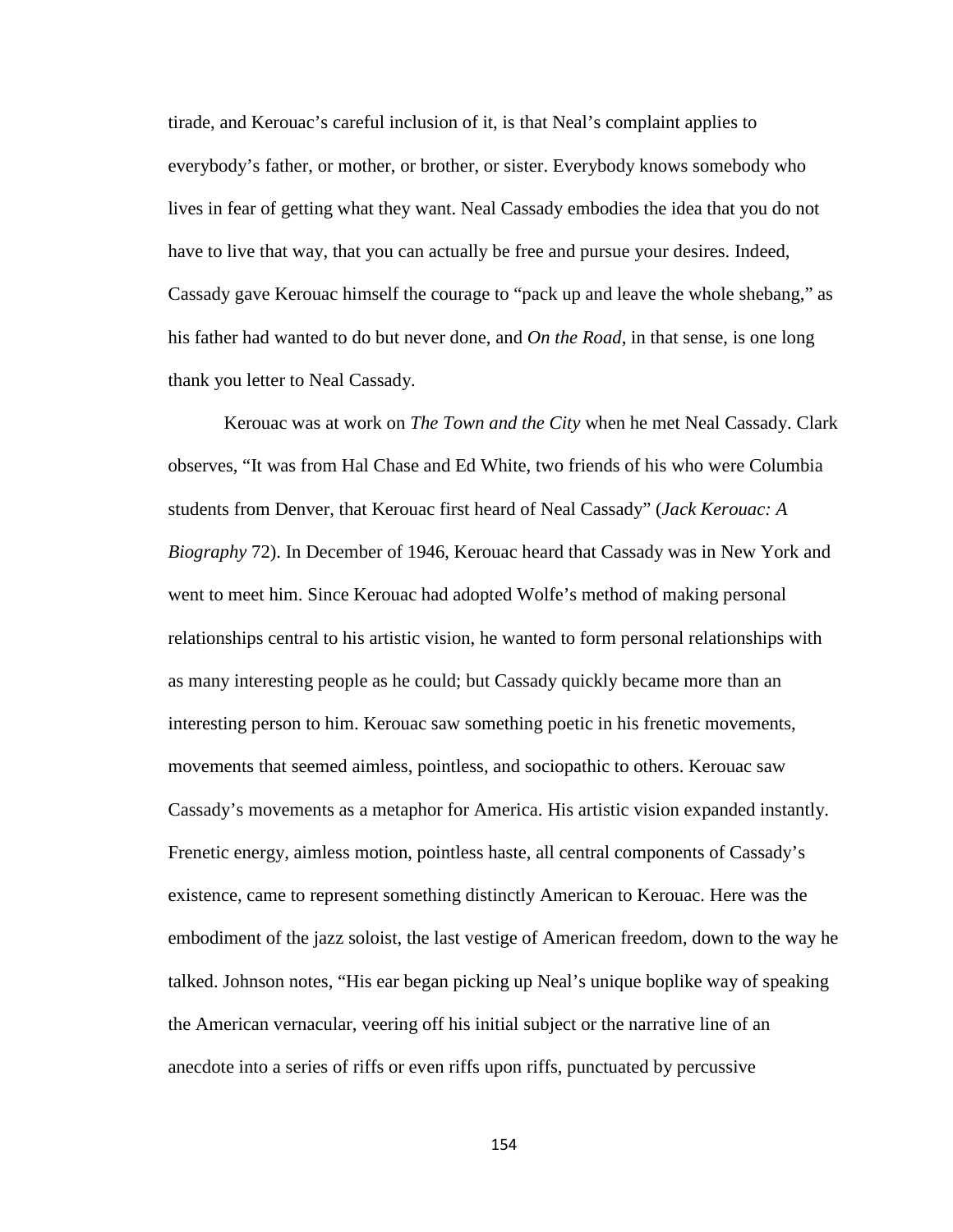exclamations" (*The Voice is All* 228). Cassady appealed to Kerouac's love of the human voice, to his search for the essence of American freedom; but Kerouac nevertheless remained reluctant to get close to him or anybody else, preferring instead to stay holed up in his mother's apartment, working on his novel. It was Cassady who made the first move. One day he showed up at Kerouac's apartment to ask if Kerouac would teach him how to write.

Cassady's ostensible desire to learn how to write formed the original basis of their friendship; but Kerouac learned more about writing from Cassady than Cassady learned from him. Kerouac was already a willing student and dedicated practitioner. He gave Cassady the best writing advice he had to give: "You've got to stick to it with the energy of a benny addict" (*On the Road* 3). Though this advice sounds vague and unhelpful at first, upon second thought it is probably the best advice to give a young writer. A writer must learn how to finish something before he can learn to write something good. If he cannot learn how to "stick to it," and see a project through from the beginning to the end, then nothing else he learns will matter. (It should be noted that Cassady never could follow this first and most important piece of advice that Kerouac gave him. He never finished a book, leaving behind only fragments of writing posthumously collected and published as *The First Third*.) Kerouac's advice to "stick to it" puts the emphasis on the one thing that a writer can control: whether or not he finishes what he has started. This had been his focus for years, going back to the arguments with Sammy Sampas and Lucien Carr about the artist's role in society. In Kerouac's view, the artist could not expend too much energy worrying about that. He just had to "stick to it." He had to make art. Clark concludes, "The 'educational' benefits Cassady got out of these visits came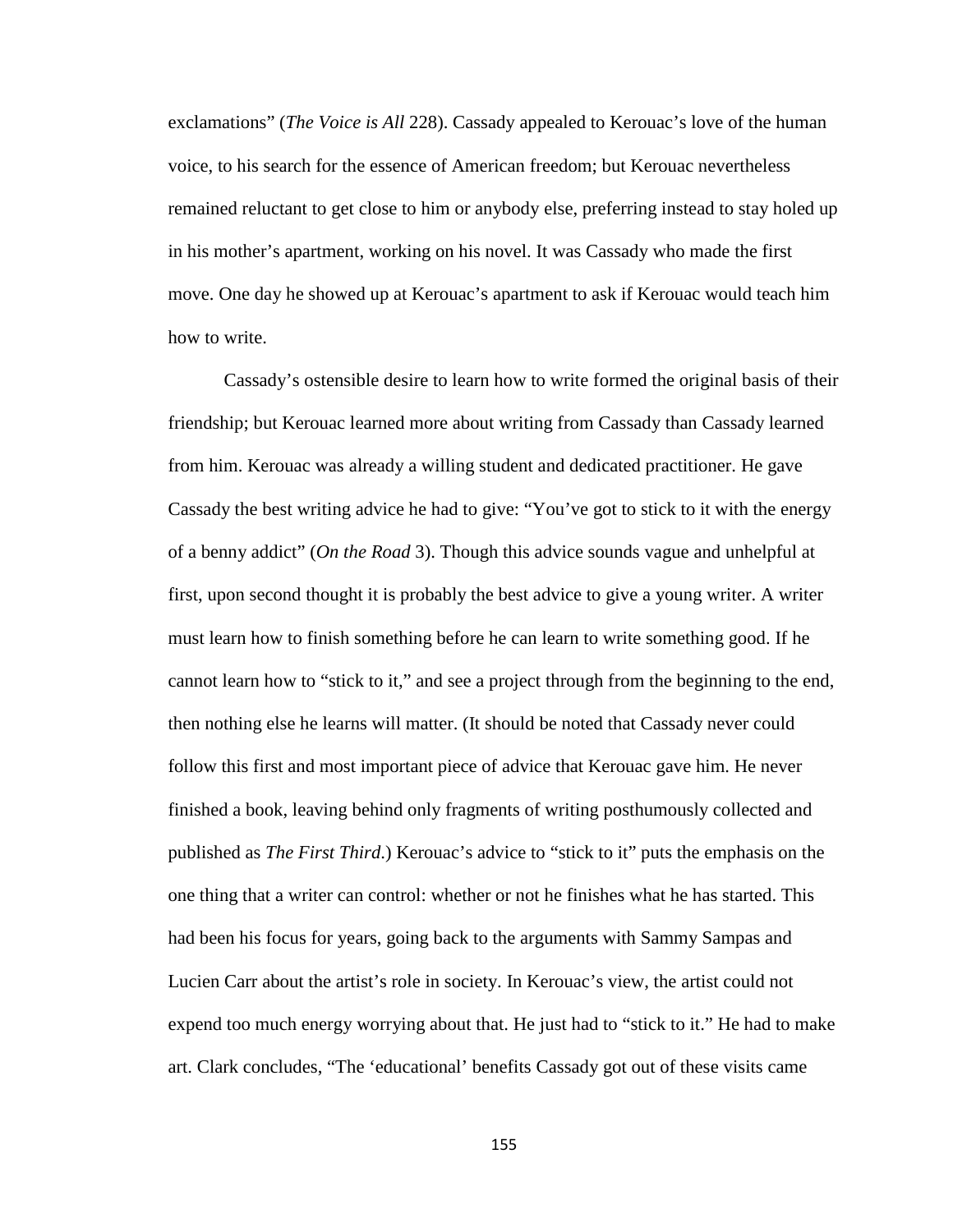from kibitzing enthusiastically over Jack's shoulder as Jack typed away at his novel" (*Jack Kerouac: A Biography* 73). Kerouac's own remembrances of these visits indicate that while Cassady may not have received much education from them, Kerouac did.

In *On the Road*, Kerouac remembers that Cassady "watched over my shoulder as I wrote stories, yelling, 'Yes! That's right! Wow! Man!' and 'Phew!' and wiped his face with his handerchief. 'Man, wow, there's so many things to do, so many things to write! How to even *begin* to get it all down and without modified restraints and all hung-up on like literary inhibitions and grammatical fears" (4). These words obviously made an impression on Kerouac, as he deemed them important enough to quote in his novel. He might have realized that he had indeed been "hung-up" on "literary inhibitions and grammatical fears," and that these hang-ups and fears had hindered his progress, and would forever hinder it unless he overcame them. Then Cassady said something that would forever alter Kerouac's artistic vision: "That's right, man, now you're talking" (4). That seemingly innocuous praise would inspire the single most significant stylistic change in Kerouac's writing career: the switch from third-person to first-person narration.

Before Kerouac could enact that change, he first had to take his own advice to "stick to it with the energy of a benny addict," and finish *The Town and the City*. Kerouac remained determined to finish at least the "town" part of his novel before he would allow himself to depart from it. He continued to work on the novel that spring. That March he received "The Great Sex Letter" from Neal Cassady, and got his first glimpse at the style he would adopt in four years' time. Awed and envious at Cassady's letter's lack of inhibitions and grammatical fears, Kerouac carried on writing *The Town and the City* "in doubt and anguish, flagellating himself for the slowness with which he was working,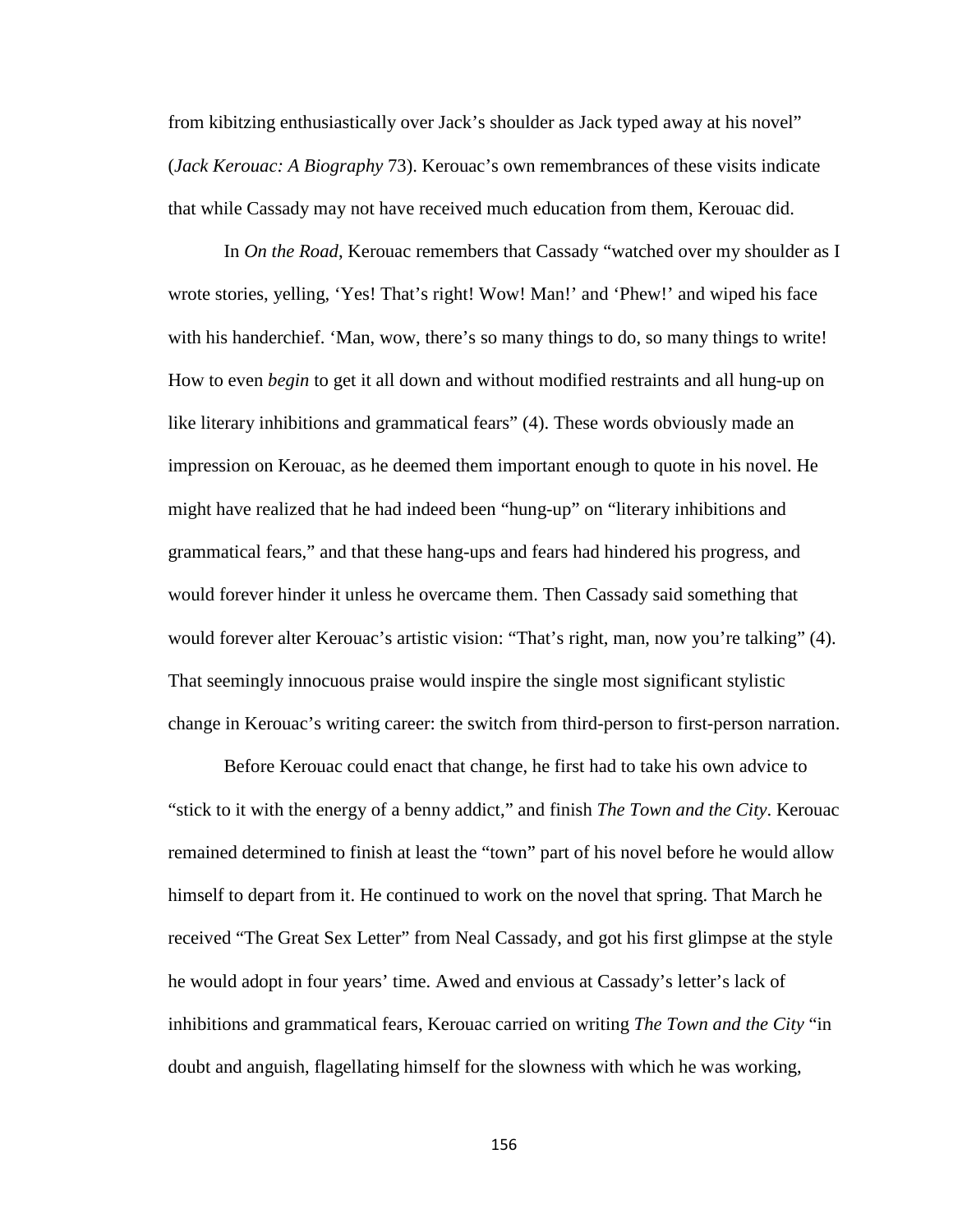although his average output of fifteen hundred words a day would have satisfied almost any other novelist" (Johnson 231). Still, as he worked, he could not stop thinking about Cassady penning such a letter while waiting at a bus stop. His artistic vision began to expand. He started to see new possible ways of being an American writer. He wrote Hal Chase: "My interests have been undergoing a startling change" (*Selected Letters 1940- 1956* 107). His reading list reflected these changes. He offered Chase a catalogue of his reading that spring:

Parkman's *Oregon Trail*, another book concerned with that trail and also every other important trail in the country (don't ask me why: I'm crazy about this kind of reading now), a history of the United States, a biography of George Washington, a history of the Revolutionary War (campaigns and maps included)—and last but not least, I have begun a huge study of the face of America itself, acquiring maps (roadmaps) of every state in the USA, and before long not a river or mountain peak or town or city will escape my attention. (*Selected Letters 1940-1956* 107)

Cassady had intensified Kerouac's interest in America. As he worked on *The Town and the City*, he realized that the novel was essentially about his own life. He knew that his next novel must be about more than that. It must have broader horizons. He wrote Chase, "My subject as a writer is of course America, and simply, I must know everything about it" (*Selected Letters* 107). Long infatuated by the blues, Cassady inspired Kerouac to go out and live so that he could actually write the blues. Nicosia states, "Blues singers memorialized in song every place they went and everything they did. In their world, you hadn't been anywhere, or done anything, unless you sang a blues about it" (Nicosia 217).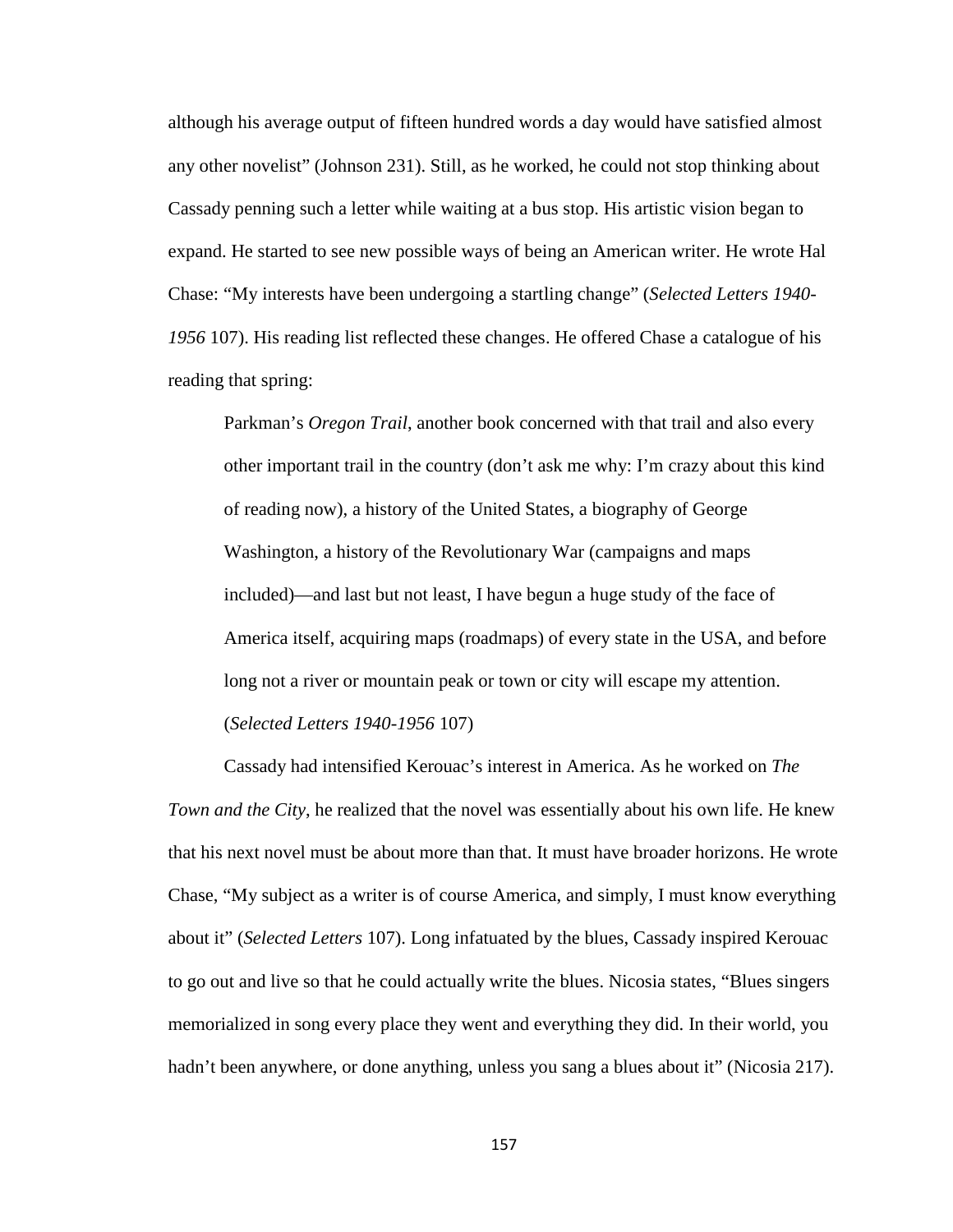Kerouac began to understand what this meant. His artistic drive had been too totalizing. He had to live in order to write and write in order to live.

Kerouac saw in Cassady what Sammy had prophesied to him long before, that somewhere in America, "In the . . . great open spaces, the uncrowded places, a new soul is in conception. The land is pregnant. A primitive man, crude, raw, unfinished superb—is shaping in the heart of our land. He does not seek for 'other.' The meaning he knows is life." (*Selected Letters* 69). Kerouac believed Cassady was that man, and that he could learn from him the meaning of life. In *On the Road*, Dean tells Sal, "Furthermore we know America, we're at home; I can go anywhere in America and get what I want because it's the same in every corner" (121). Here was the essential American he had been looking for since Bob gave him a ride home in "Hartford After Work," the combination of jazz and speed he had prophesied in his own early fiction. For Kerouac, Cassady became entwined with America. The two became one, as he makes clear in his prelude to *Visions of Cody*:

*Visions of Cody* is a 600-page character study of the hero of *On the Road*, "Dean Moriarty," whose name now is "Cody Pomeray." I wanted to put my hand to an enormous paean which would unite my vision of America with words spilled out in the modern spontaneous method . . . . This is a youthful book (1951) and it was based on my belief in the goodness of the hero and his position as an archetypical American Man. (i)

Nobody had a greater impact on Kerouac's artistic development than Neal Cassady. Along with ushering Kerouac through the final stages of his artistic development, he expanded Kerouac's artistic vision: the combination of an exhaustible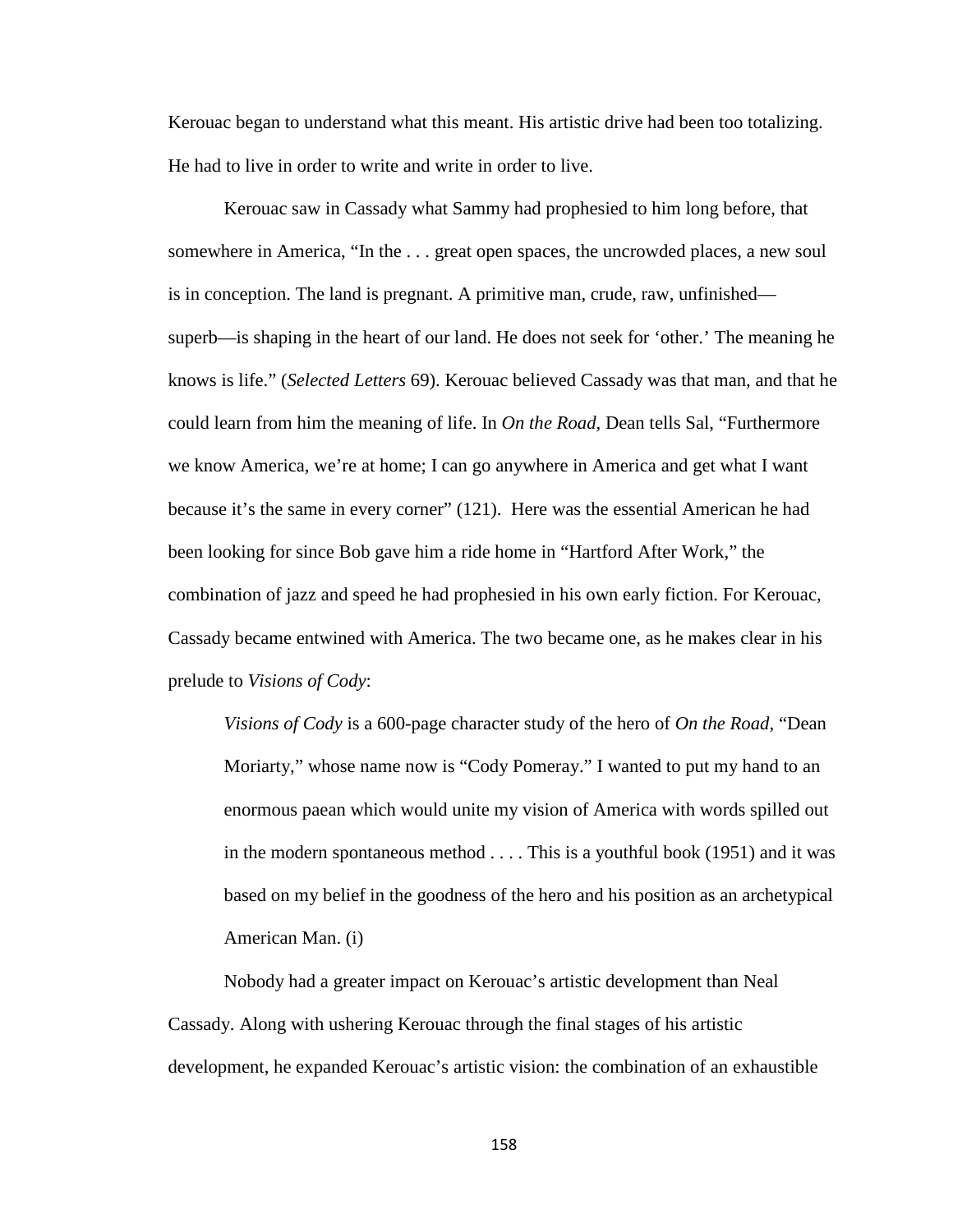man in an inexhaustible land, Cassady in America. Though the two men had not yet become close friends, each recognized something authentic about the other. As Nicosia observes, "More than anything else Jack admired, and was envious of, Neal's confidence in dealing with a world hostile to his values. Similarly Neal was as humiliated as he was awed by Jack's ability to sit down and write for several hours at a stretch—something Neal rarely had the concentration to achieve" (*Memory Babe* 178). Kerouac recognized an authentic man living in a society that not only discouraged authenticity, but was becoming hostile toward it. Cassady recognized an authentic artist toiling away in a society that had no respect for authentic artists. Kerouac's chronicling of their friendship in *On the Road* derives much of its power from his ability to portray the vastness of America in comparison to the littleness of two people trying to make friends within that vastness. As John Clellon Holmes observes, "In my time, only Jack had found a prose commensurate to the dimensions of the continent as they weighed on the human consciousness. Most writers no longer even *tried* for that kind of range anymore" (*Representative Men* 168). Kerouac's work on *The Town and the City* was teaching him something about vastness. He labored through the spring and halfway through the summer before he finally finished the "town" section of the novel.

On July 19, 1947, Kerouac finally headed west on his first road trip. His chronicling of this trip would become part two of *On the Road*. When he returned in October, he began working on the "city" section of the novel. Brinkley proposes, "The last third of *The Town and the City* can be seen as the beginning of the Kerouac 'road' genre that would win him legions of devoted admirers around the globe" (*Windblown World* xx). This is an overstatement. From the standpoint of writing quality, the "city"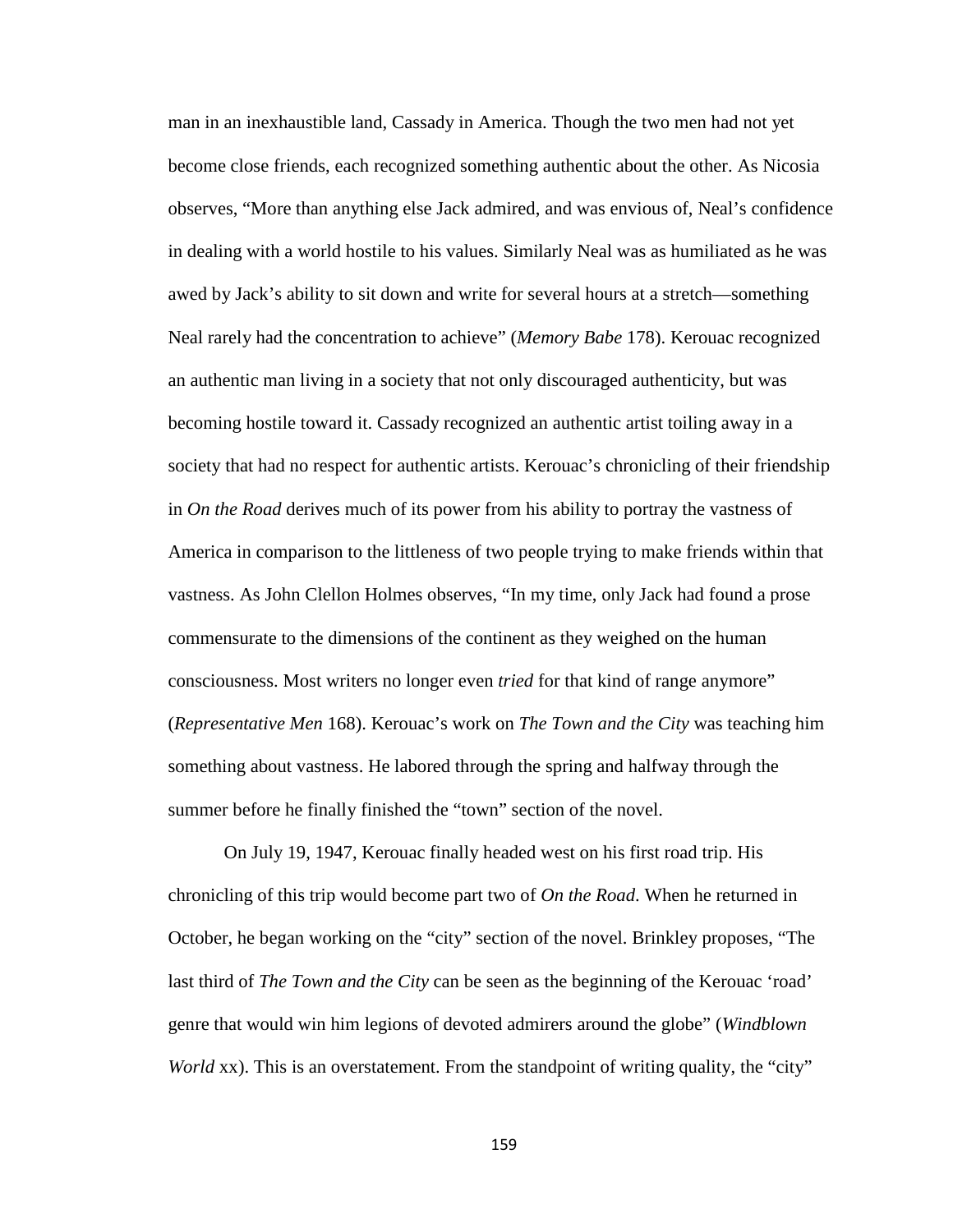section of *The Town and the City* shows no notable improvement over the "town" section. Kerouac remains true to the third-person narration with which he began the novel. The "city" section is more interesting than the "town" section only because it features Kerouac's Beat Generation friends. Allen Ginsberg appears as Leon Levinsky, Lucien Carr appears as Kenny Wood, Edie Parker appears as Judie Smith, David Kammerer appears as Waldo Meister, and William S. Burroughs as Will Dennison. This lessens the focus on George Martin, and offers a much needed counterpoint to him. It is during this section, also, that Peter Martin clearly emerges as the primary fictional representative of Kerouac himself, tightening up the novel's focus.

The next "epiphanous moment" involving George Martin also includes a glimpse into Peter Martin's (Kerouac) relationship with his girlfriend, Judie Smith (Edie). In the following passage, Judie is sassy and forthright in her disdain for Peter's parents. In this passage, one can see that part of his unwillingness to commit to Janie stems from his unwillingness to de-commit from his parents:

"When are you going to grow up, Mister Martin! You disappear for days, and expect me to sit around and wait for you."

"I went home for a while, that's all."

"You went home," she mimicked sarcastically, "home to those damn parents of yours who don't do anything but criticize all day long. Well, you can have 'em, brother!" (*The Town and the City* 424)

At this point in the novel, it is almost impossible not to agree with Judie. It is difficult to figure out why anybody would want to spend any time with George Martin or his wife, Marge. Still, Peter insists, "My folks are coming over late this afternoon, I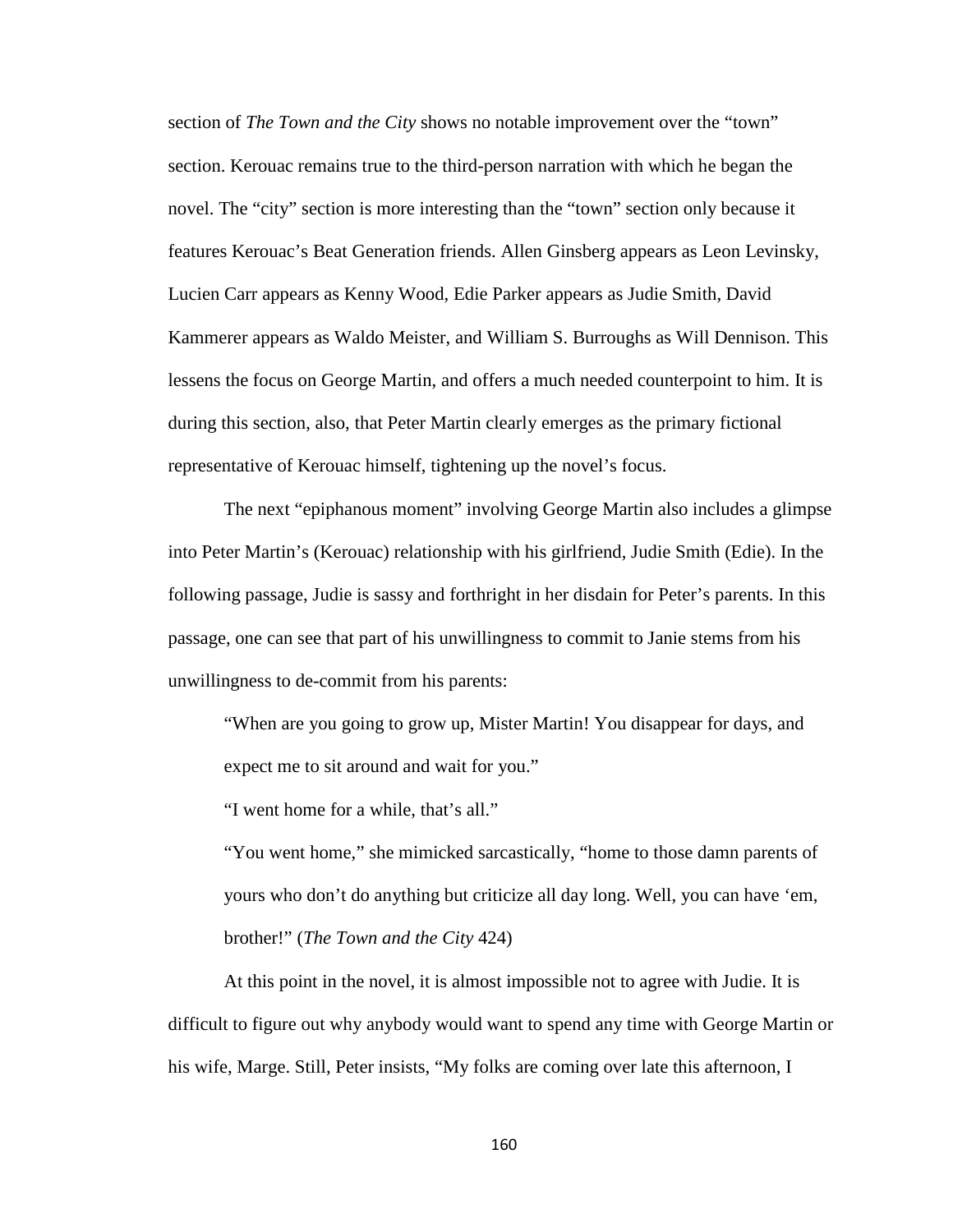invited them." To which Judie responds, "I'm not going. I don't want to see them" (425). As their argument escalates, Kerouac offers a personal look into his relationship with Edie. This next exchange is particularly poignant:

"I want to marry *you*, not them."

"Nobody's asking you to marry them. Where I come from young married couples get along with their folks--"

"I don't care where you come from, small towns and poor people with all their silly rules. I'm going to live the way I like and I don't care what anybody thinks. You're getting to be just like your old man, just a stuffy old goat always worried about something or other. You *love* to worry! Why don't you just try to enjoy life—like my father used to do before he died," she added contemplatively. "When I first met you, Petey, I thought you were just like him—your smile and the way you did things, a great athlete, and the way you liked to eat and make love and—just be! But now you're just like your father. Oh, I hate him!" she cried angrily. (*The Town and the City* 425)

Kerouac must have noticed that Edie warns him against becoming like his father by simultaneously suggesting that he become more like her father. Perhaps nobody better understood Kerouac's tie to his parents than Edie. She would later write, "Imagine living under your mother's roof to the age of fifty-seven, a life spent as a captive of both your family and your dreams. Money has always been my center of gravity—a sad, but true fact. My mother held the money, even when Jack Kerouac captured my imagination, and I was unable to reconcile the two" (21). Like Edie, Kerouac was unable to reconcile his desire to get away from his parents and his desire to stay with them. Like Edie, he never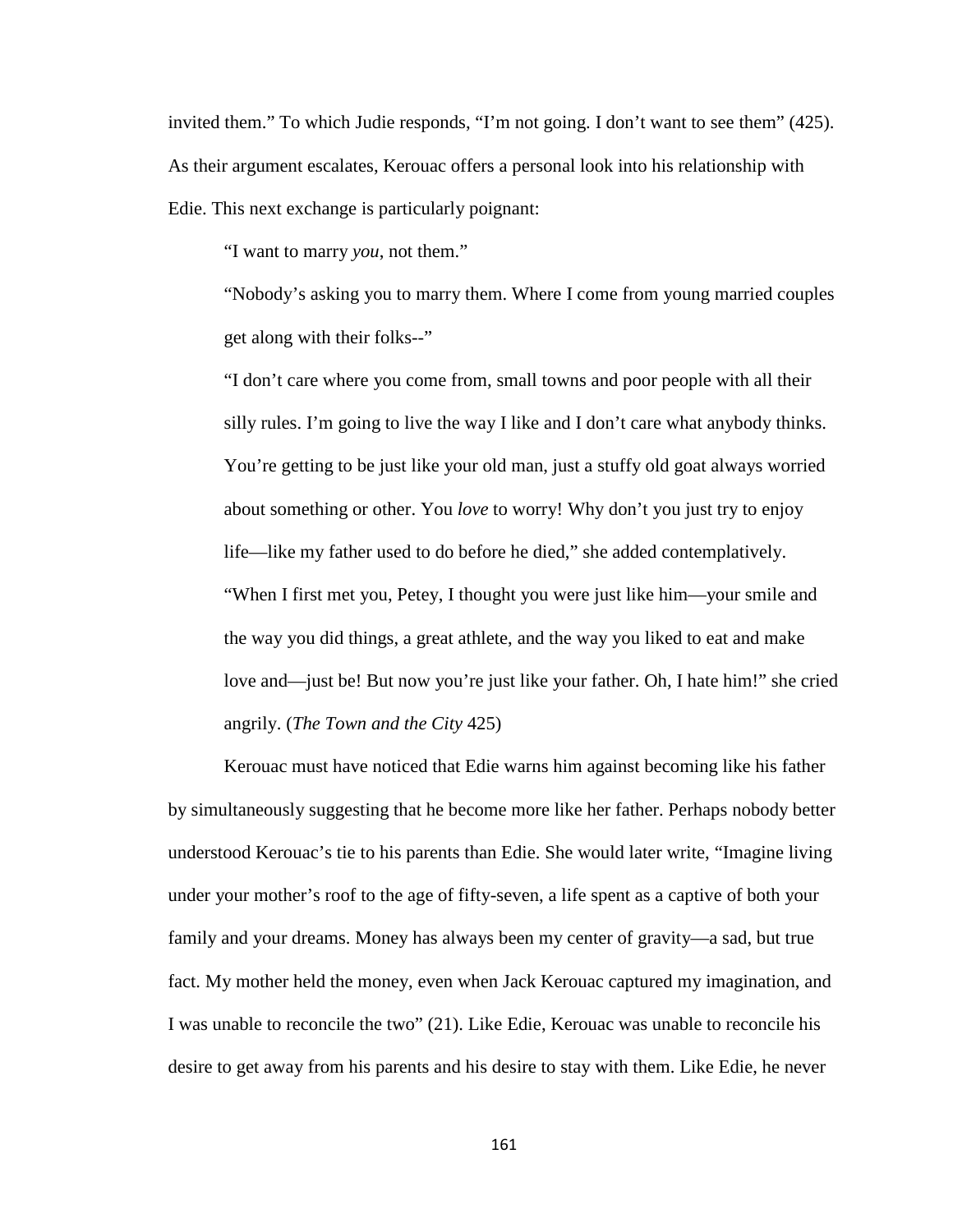got away. When he died, at age forty-seven, he still lived with his mother. His third wife, Stella Sampas, sister of his first artistic mentor Sammy Sampas, also lived with them. He married her after his mother had a stroke and he needed help taking care of her. However, if one came to this novel as an innocent reader, without any knowledge of Kerouac's life, or Edie's life, it is difficult to imagine anybody siding with Peter in this argument. The last thing anybody would want to do is become like George Martin.

When George and Marge arrive, Kerouac writes, "Peter was happier at that moment than he could ever recall" (426). This happiness does not last long. A cop shows up just minutes later to take Peter "downtown" because Waldo Meister (Dave Kammerer) committed suicide by jumping out the window at Kenneth Wood's (Lucien Carr) apartment, and they have to take Peter downtown as a formal part of their investigation. Kerouac and Burroughs had buried *And the Hippos Were Boiled in Their Tanks* upon Carr's request, and here Kerouac changes Kammerer's death from a murder to a suicide. Judie, however, when she hears that Meister is dead, says, "Oh, is *that* all! It's just as well. And I hope Kenny did it himself!" (427). This causes George Martin to fly off the handle, and the thin veneer of civility drops from the scene. George yells at Peter, "If you'd have stayed home and minded your business, or made decent friends, you wouldn't be getting in awful jams like this! Well, you didn't listen! Goddammit, you asked for it!" To which Judie replies, "Ain't it nice to say I told you so!" (428). Peter immediately and unquestioningly takes his parents' side, yelling at Judie to "Shut up!" Then Peter's mother breaks down crying. Judie gets disgusted and puts on her coat to leave, yelling:

"I'm sick and tired of all you damn serfs. I'll come back to my house after you're all gone. Do you know something? It's just typical of poor people, always afraid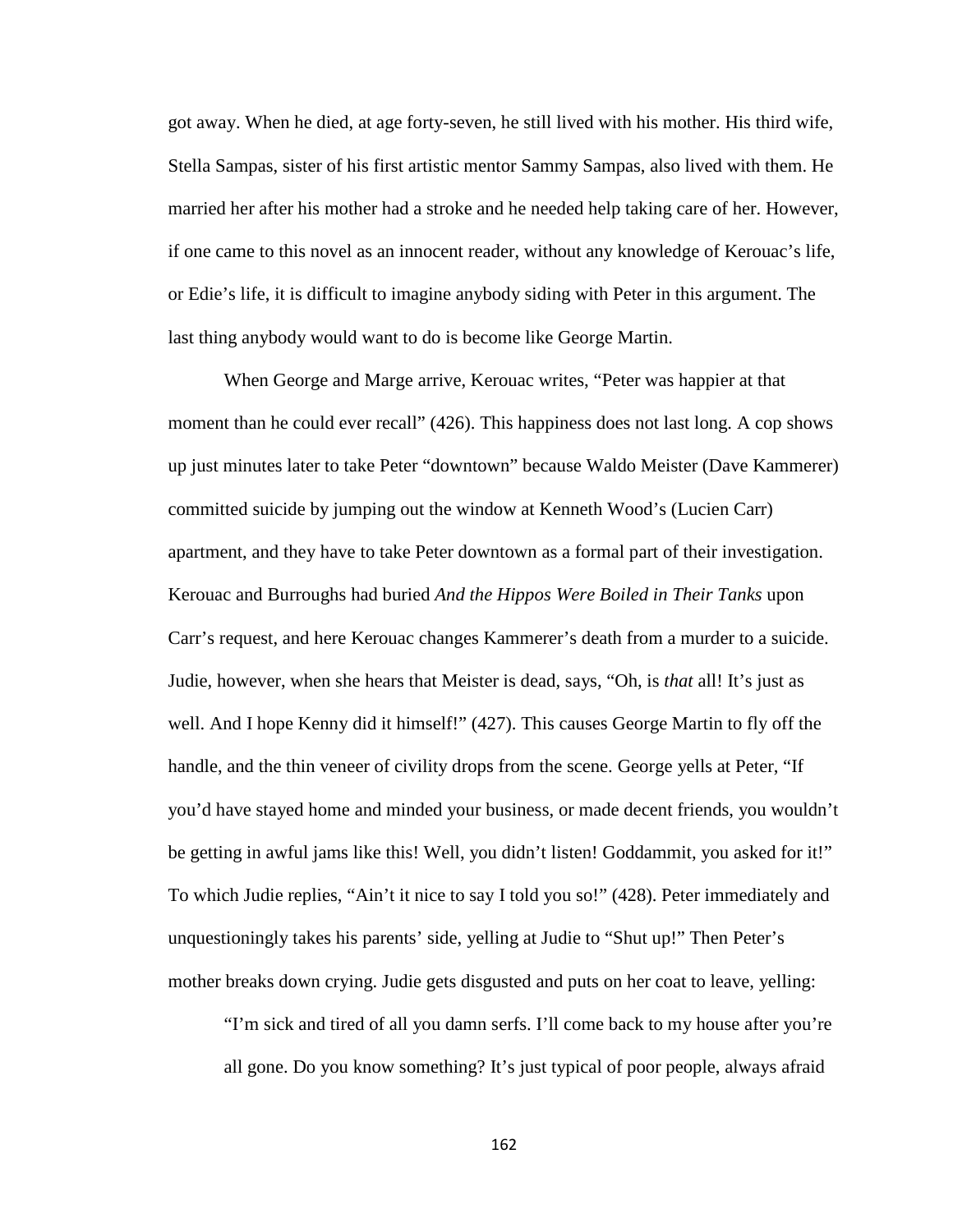of everything. Well, that's not for me! If you get in trouble and you need money to get out of jail, *I'm* the one who can get you out, not *them*! So I'll see you later, fool." (429)

This is George Martin's last scene before he gets sick with cancer, and he gives this parting shot to Judie before she rushes out the door: "Listen, my young lady, you can always spray your nose with perfume, it will lessen your own odor!" Kerouac took this line directly from a line that Leo Kerouac had written on a note he had found from Edie to Kerouac (Johnson 300), and that helps account for its shocking awkwardness. The most important part of this scene, though, is that Peter unflinchingly chooses his parents over Judie, and one can only wonder why.

George Martin is so unsympathetic a person that the saddest part of his illness and death is that it is not very sad. At the beginning of his illness, Kerouac writes, "George Martin sat dying and brooding and thinking, with a blanket over his legs, an old bathrobe over his back, his antique silver-rimmed glasses magnified and skeletal in his lank face" (*The Town and the City* 445). Kerouac then renders several "epiphanous moments" of Martin "dying and brooding and thinking." These "epiphanous moments," when strung together, without the interludes and conversations involving the rest of the Martin family, reveal nothing less than the dying and death of an inauthentic man. Kerouac does not do this maliciously; indeed, quite the opposite. The profound impact that his father's death has on him is quite evident throughout George Martin's dying process.

Peter Martin comes home to take care of his father during his last days, as Kerouac had done for Leo. Kerouac writes, "Now they both knew that the end was coming and their arguments were fewer and fewer, they were no longer arguments. They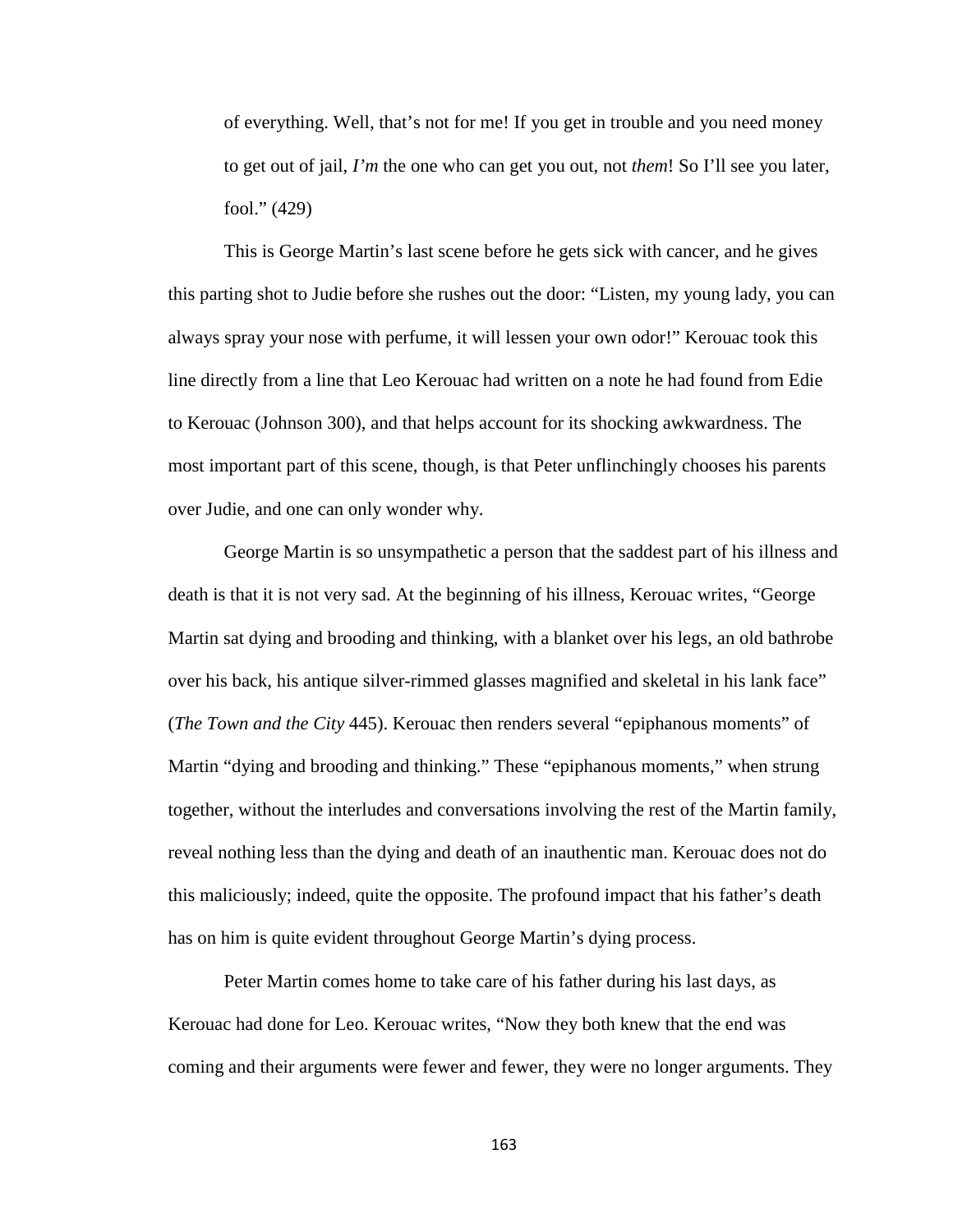laughed together more than they had ever done. The father was very happy that his closest, saddest, most serious son had come back to him at last" (*The Town and the City*  469). In one of George Martin's first confidential revelations to Peter, he laments about what he could have done in life:

"Ah Petey, life isn't long enough, there's so many things I could have done!" cried Martin in the morning. "If I had done the right thing, invested my money carefully in something good, in a home or a farm or something like that, just think how different it would be now, maybe I wouldn't be sick and your mother there wouldn't have to be working in a shoeshop in my dying day." (469)

One gets the feeling that if Martin were magically cured at that very moment of his utterance, that he would not change in any way, and that he would go right back to doing things exactly how he had done them before, and that he would forget everything that he had just said. Kerouac listened closely to these words, internalized them, and stored them for later use. It is more or less universally held that nobody wants to die brooding over what he could have or should have done, and how things would have been different if he had done those things. Leo Kerouac's lugubrious reflections about the things he could have done fertilized the seeds in his son's artistic garden. In fact, George Martin's reflections have a seed-like quality, in that, if left to his tending, they would never flower into any meaningful action. A seed is not a flower. An inauthentic person will die dreaming seed-like thoughts of what it might have been to be a flower. Kerouac might have heard this and wondered what caused this inability to blossom, and whether or not this cause could be removed.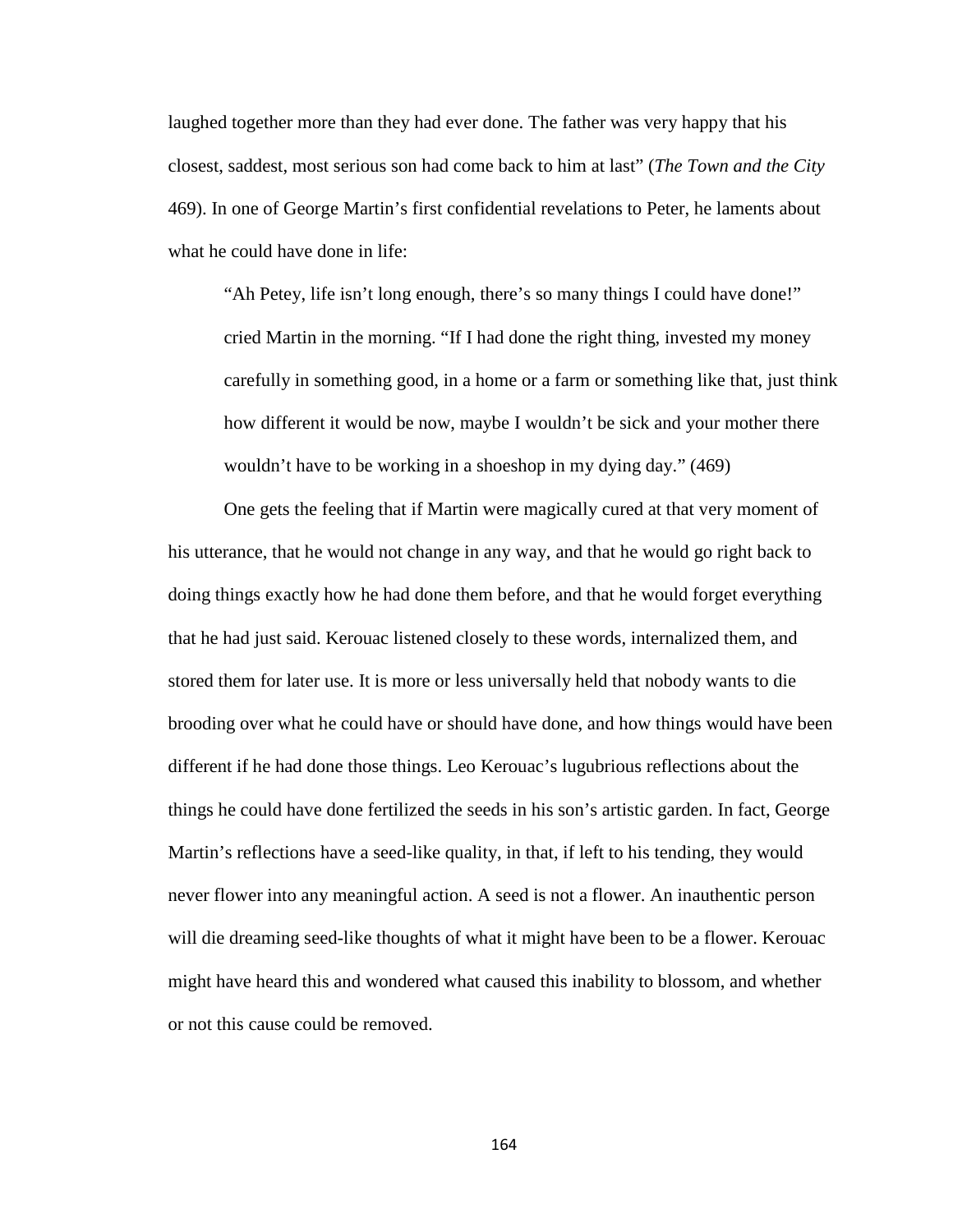Martin's next lamentation brought Kerouac closer to the answer he sought. Kerouac must have heard it and recognized that many people died with thoughts like this on their minds. Kerouac writes about the "strange nights" when George Martin "woke up" and "talked to his own mother and father long dead." He writes that George Martin "talked to God, sometimes with heated familiarity"; but, most importantly, he writes that George Martin "talked to the lone self that would die with him for always" (470). In one of these talks with himself, Martin realizes and reveals the reason that he had never become the person that he might have been:

"All your life went through your fingers and you laughed it off because you thought you had all the time in the world. You had all the time in the world, all right, all the time it gives you and no more. And I was always sore when something went wrong, and all the time it was just *me* that was wrong. George! why the hell didn't you do what you were always just about to do!" (470)

Near death, George Martin realizes that his biggest mistake had been thinking that he "had all the time in the world." This opened Kerouac's eyes to a mistake he had been making as a writer: thinking that most people shared his understanding of life's ephemerality. Kerouac and Ginsberg became friends because of this shared understanding, and Miles reports that they both "assumed that any sensitive person would have an awareness of impending death and think somehow along these lines." (*Kerouac: King of the Beats* 83). Kerouac suddenly recognized that imparting instruction of death's inevitability could give his writing the kind of power he wanted it to have by giving his readers a more authentic understanding of time. This newfound understanding would teach readers how to live more authentic lives. George Martin represents all the people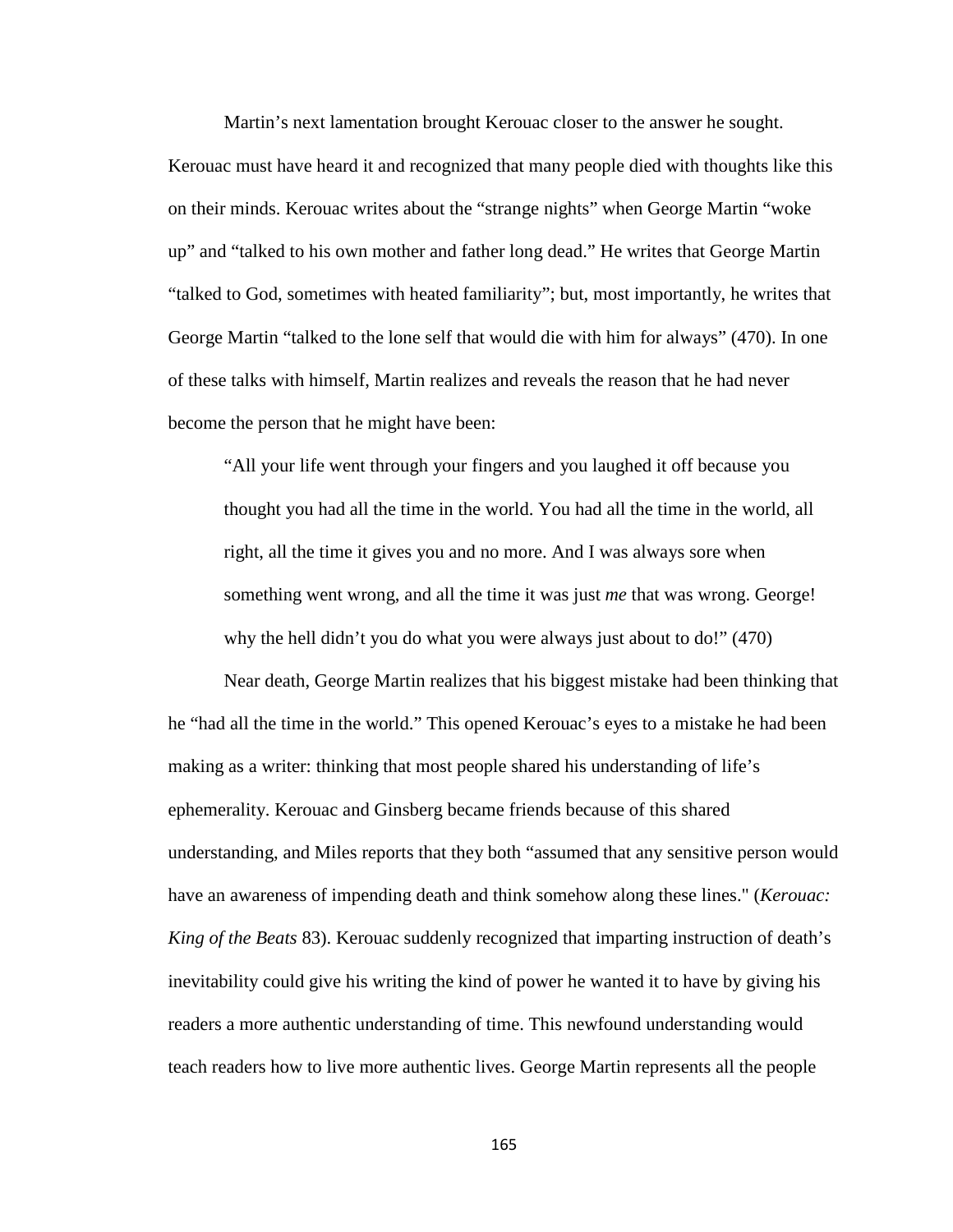who do not learn the secret to living authentically until it is too late to live authentically. It is out of this background that Neal Cassady emerges.

In *On the Road*, Neal Cassady races across the country constantly reminding his co-travelers that "We know time." This phrase reverberates in one's mind after finishing the novel, partly because of Kerouac's effective use of repetition and partly because of its esoteric message. The meaning of Cassady's "we know time" becomes clearer when one juxtaposes it with Leo Kerouac's "you thought you had all the time in the world." This marks the difference between Cassady's conception of time and Leo Kerouac's conception of time: Cassady knows that people do not have all the time in the world. In *Visions of Cody*, Kerouac offers a brief but important elaboration on Cassady's conception of time: "Cody now says 'Time—goes—by—*fast!!—*you don't realize or notice or come to tell how *fast—time—*flies!!' Beware, he is saying, time is flying; he's not saying later than you think, or Life begins, or the hour is struck, he just says that time is passing us all by this very minute" (296). The word "beware" stands out here. It communicates that Cassady's conception of time contains a warning: a warning that, had George Martin heard it and heeded it, could have saved him from facing imminent death thinking, "all your life went through your fingers."

In *The Town and the City*, Peter is alone in the apartment with George Martin when he dies. After the initial shock of seeing him dead, Peter considers his father's death in a way that reveals his artistic nature: "There was his father, the rare flower's image of him in the world, who had come to live, and care, and work, and die, and go away—leaving nothing new, no seal and mark of his caring anywhere, no monument to his meek figure, no plaque to commemorate his deeds of foolish and woebegone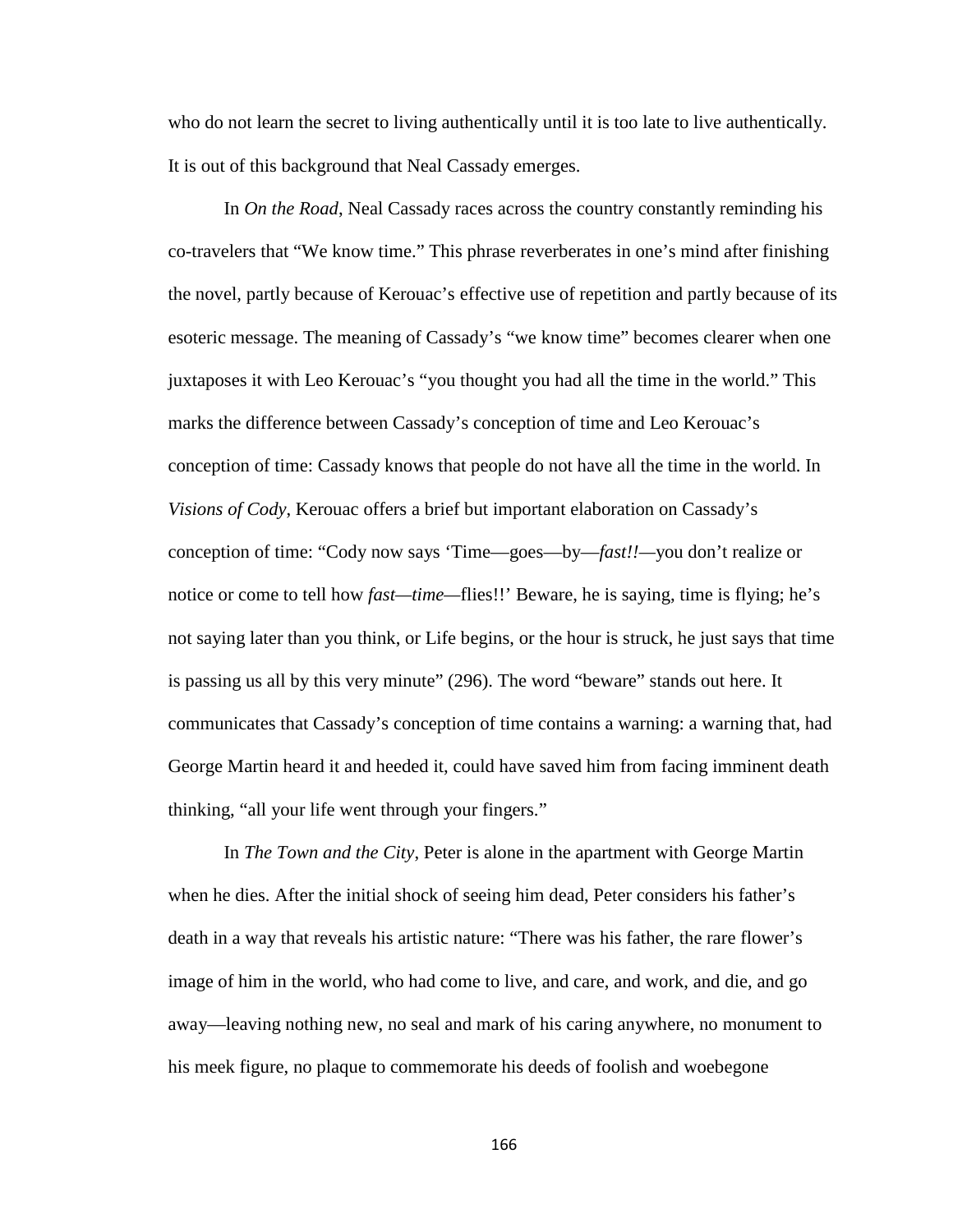devotion" (477). One gets the feeling that Kerouac knew instantly that he would create this monument himself. This once again points to the artist's unique ability to overcome the trauma of a loss by objectifying that loss, and its pain, in a work of art. Rank states, "The artist's reaction is thus distinguishable from the neurotic by an *overcoming* of the *trauma* or of the potentiality of inhibition resulting therefrom, no matter whether this is achieved by a single effort or is spread over the whole work" (64). *The Town and the City*  would serve as a "single effort" to help Kerouac overcome the trauma of his loss. His loss would be felt in the background of *On the Road*, though the latter novel would serve as a similar monument to the life-affirming presence of Neal Cassady. Near the end of *The Town and the City*, Kerouac begins the transition between the two novels, introducing the philosophical underpinnings of Cassady's refrain, "We know time."

In this dense, descriptive paragraph about George Martin's funeral, Kerouac begins making explicit the perils of ignoring the passage of time:

They all stood before the bier of the dead father, before the mother who was kneeling and whispering softly over her rosary beads. All these young people, flushed and excited with life, bursting with a thousand things to tell each other, saw, in that silence and brooding candlelight, how all their endeavors and glees and absorptions would end. Yet the stillness that crawled into their hearts was not convincing. Yes, death had happened, but somehow it would not happen to them. It was their own father, and their own bending repining, rosaried mother, but somehow they themselves would be fathers and mothers who would never end, who would never die, who would never bend and pray over the sad sweet consummation among flowers that they saw there. But when they thought: "This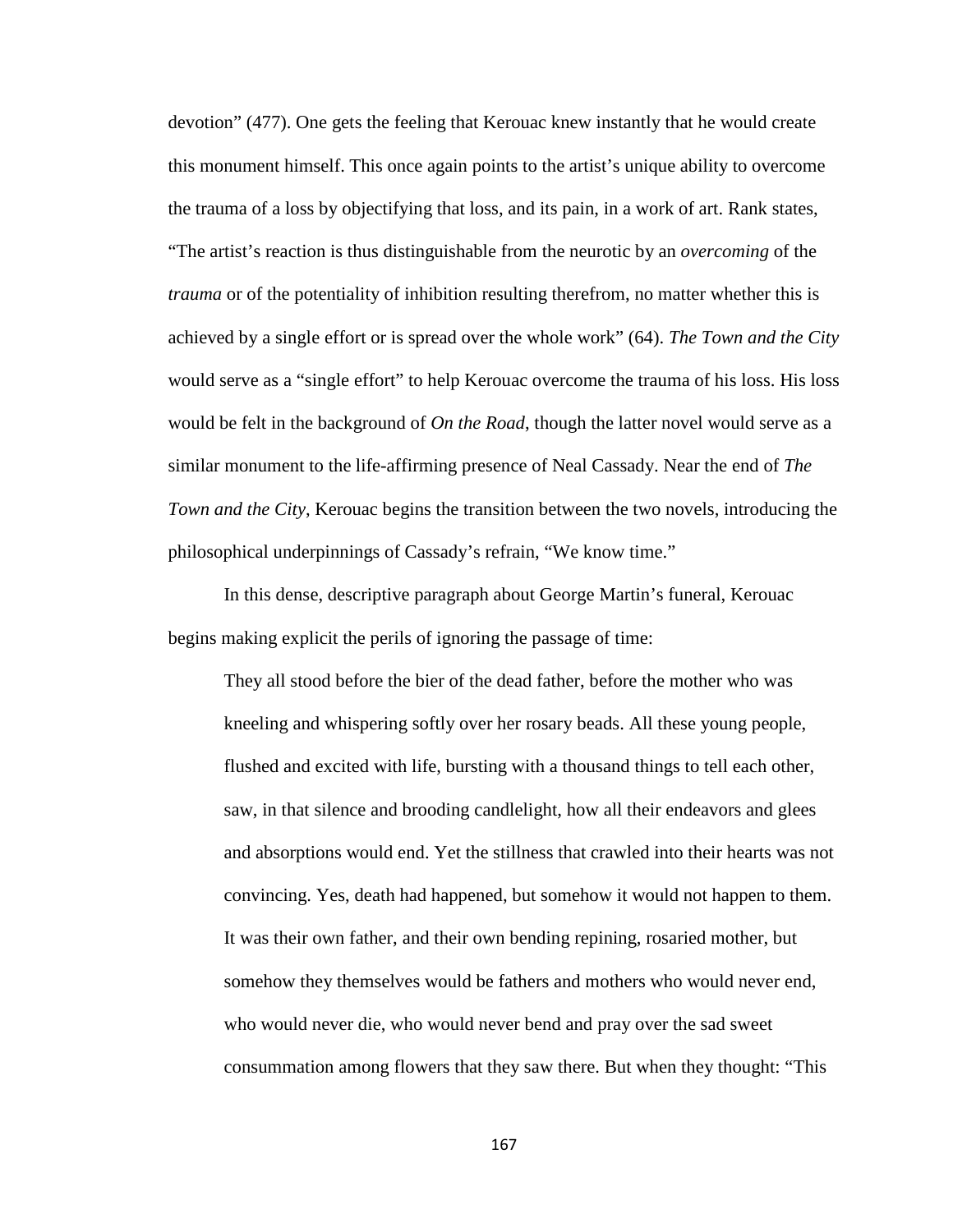is my father, this is the man they called George Martin, this is the George my mother called in the house, this is him so sad and excitable and full of fun and arguments, so near now, still alive, I can still see him, I can hear him, where is he? Where is he? This is Pa!" When they realized that, they looked at each other and knew that they would all die too. (*The Town and the City* 484)

Kerouac loads this warning with all the heaviness of death itself. Cassady, on the contrary, manages to issue the same warning with a lightheartedness that is absent from this passage. It is like the difference between the setting sun and the rising sun. Cassady says, "We know time. We know the sun will set, but we have the whole day ahead of us; and it is what we do with that day that counts." That is authenticity. Kerouac, haunted by his father's death, cannot focus on anything but the fact that the sun will set. This is why Cassady's conception of time changed his life; and why Kerouac recognizes this change and bestows upon Cassady's friendship the power of resurrection, and seeks to duplicate that power in his artistic representation of that friendship.

Kerouac recorded this in his journal when he finished writing *The Town and the City*: "I started writing this story in March of 1946, and now, around May 24, 1948, it'll be all finished. So that's big work well done, and a lot of misery, and I'll just forget it and look ahead" (*Windblown World* 82). It would actually take him less time to publish the novel than it took him to write it. Less than two years later, the book was on the shelves. Kerouac could hardly wait to let his friends read his novel.

Ginsberg, who had long supported Kerouac and touted him as a genius, was nevertheless caught by surprise the first time he read *The Town and the City*. Nicosia explains, "For a long time Allen had simply imagined *The Town and the City* to be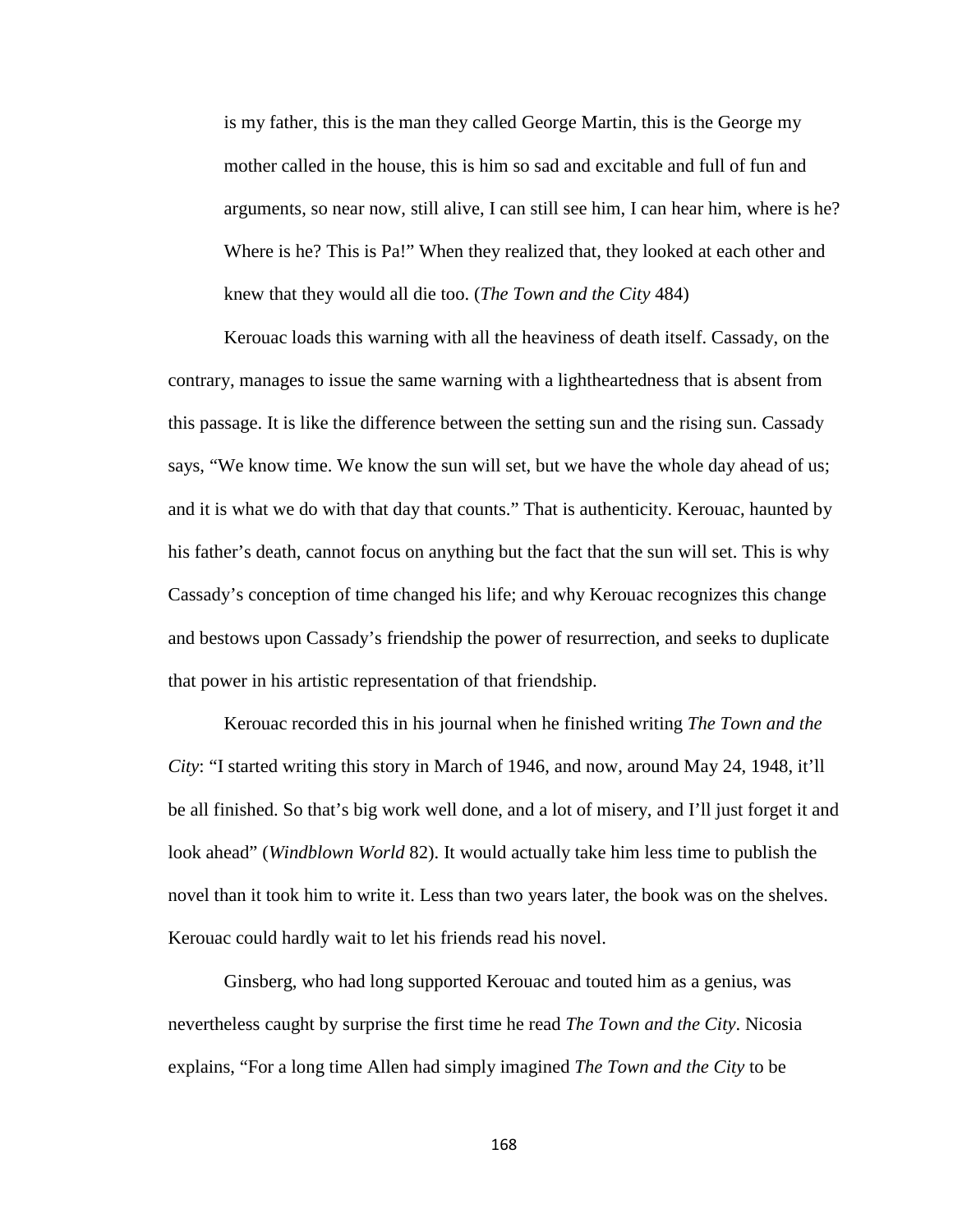another book of poetic impressions like *The Sea is My Brother*. But early in 1948 Jack let him read the nearly finished manuscript, and Allen was overwhelmed by the power and scope of it. *The Town and the City* seemed the purest combination of poetry and prose he had ever read" (*Memory Babe* 211). Having known Kerouac for four years, and having been intimately acquainted with his writing, Ginsberg was a first-hand witness to Kerouac's improvement. His support for Kerouac, and his belief in him, had played an important role in this improvement; and after he read *The Town and the City*, their relationship became even tighter.

Reading *The Town and the City* also made Ginsberg more aware of his own artistic desires and possibilities. Ginsberg recalls, "I was astounded when I read the whole thing, 'cause it seemed like a reproduction of life as it was. It turned me on to being an artist, too . . . really take myself seriously as a poet . . . to accomplish something, I realized that it was within ourselves to write something immortal, I guess" (*Jack's Book*  46). As Kerouac moved closer to finding his own authentic voice as an artist, his writing began to exhibit the power to move other people toward their own authentic discovery of their inner selves.

Kerouac was understandably frustrated during the first year of inevitable rejections that his novel received. He writes, "Even if I have to go off and starve on the road I won't give up the notion that I should make a living from this book: because I'm convinced that *people themselves will like it* whenever the wall of publishers and critics and editors is torn down" (*Windblown World* 130). Kerouac's words once again have a prophetic quality. He did go off and starve "on the road" after he had written *On the Road*, and finally, when the "wall of publishers and critics and editors" was torn down, in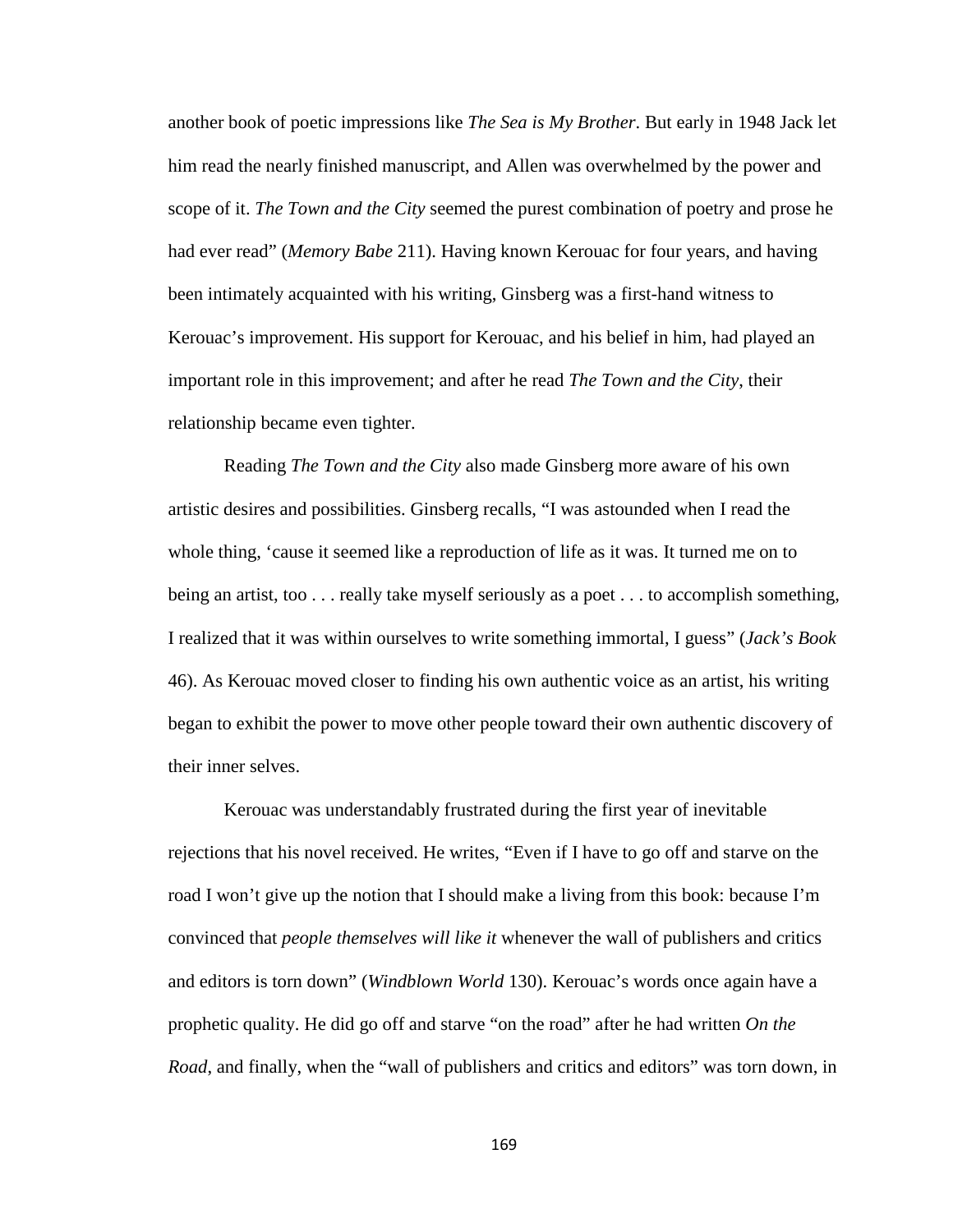1957, the people themselves did like that book, even when critics occasionally lambasted it. That would not be the case with *The Town and the City*, but Kerouac offers this intuitive understanding of what he needed to do in his next novel that he had not done in *The Town and the City*: "Thus—my new diary begins. And its purpose, simply, to rediscover my *real* voice which is yours too, all our real, one voice, that's so often drowned by criticism and fear" (*Windblown World* 159). Kerouac recognizes that he has not yet find his real voice and that he must do so if he wants his writing to resonate with readers.

Kerouac wrote madly in search for his real voice. Alas, he could not find it. He met John Clellon Holmes at a party in the summer of 1948. The two struck up a friendship that would last the rest of Kerouac's life. Holmes' recalls, "All through the getting *The Town and the City* published, in the next couple of years while it was being typed and handed around from person to person, he was thinking about the next book and talking about the next book, which he always called *On the Road*" (*Jack's Book* 76). Kerouac still could not commit to writing a first-person, autobiographical novel. It was literally the last thing he would try, but during the thirty-five months between finishing the first draft of *The Town and the City* and finishing the first draft of *On the Road*, Kerouac accumulated the experiences that he needed to accumulate in order to write *On the Road*. The reason he could not write the book is because he had not yet lived the book.

Kerouac knew he must write something that would stand out, and in his journal he actively explores for ways to do that. In April, 1949, he writes, "I think one of the best rules for prose-writing today is to write as far opposite from contemporary prose as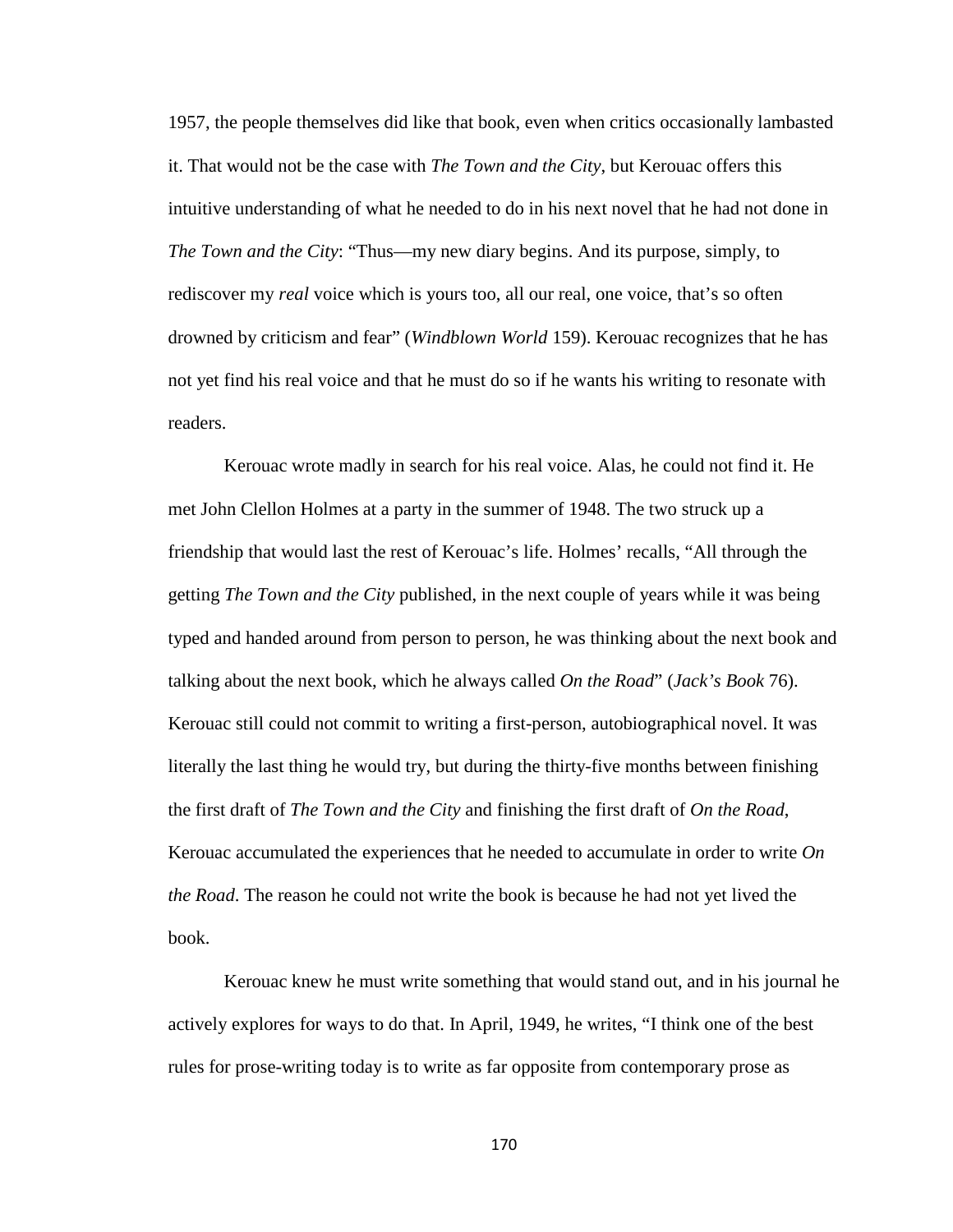possible—it's a useful rule in itself . . . actually" (*Windblown World* 185). This entry reflects Rank's belief that "a non-contemporary outlook on vital problems is always essential to the artist, an outlook which deviates more or less from the prevailing ideology and its art-style" (72). However, Kerouac had great difficulty putting his theory into practice. In "The Straight Line Will Take You Only to Death," Joshua Kupetz observes, "The many false starts Kerouac made in the late 1940s and in 1950 . . . suggest that Kerouac struggled putting theory into practice when writing the early drafts of *On the Road*" (*On the Road: The Original Scroll* 88). Kerouac continually fell short of his goal to find his "real voice" and "write as far opposite from contemporary prose as possible." He did not want to write another novel like the one he had just written. He knew something had to change. Then, just a day after Christmas, 1950, something did.

Kerouac received the best belated Christmas gift of his life when he went to the mail that day. Nicosia writes, "As before, it was Neal Cassady who finally gave him a clear answer. Jack received a 23,000-word typewritten letter from Neal, which Jack pronounced 'the greatest story' he'd ever read by an American writer" (336). If after he read "The Great Sex Letter" Kerouac thought that writing first-person autobiography could work in a novel, then after he read "The Joan Anderson/Cherry Mary Letter" he knew it could work. Charters states, "The 'Joan Anderson' letter literally overwhelmed Kerouac . . . . Jack was most impressed by what he called 'the muscular rush' of Neal's narrative style, the excitement of the prose, even better than Dreiser, Thomas Wolfe and Melville. Neal had discovered a new way of writing that exposed everything in a mad rush of frenzied ecstasy" (*Kerouac: A Biography* 124). Unfortunately, the letter does not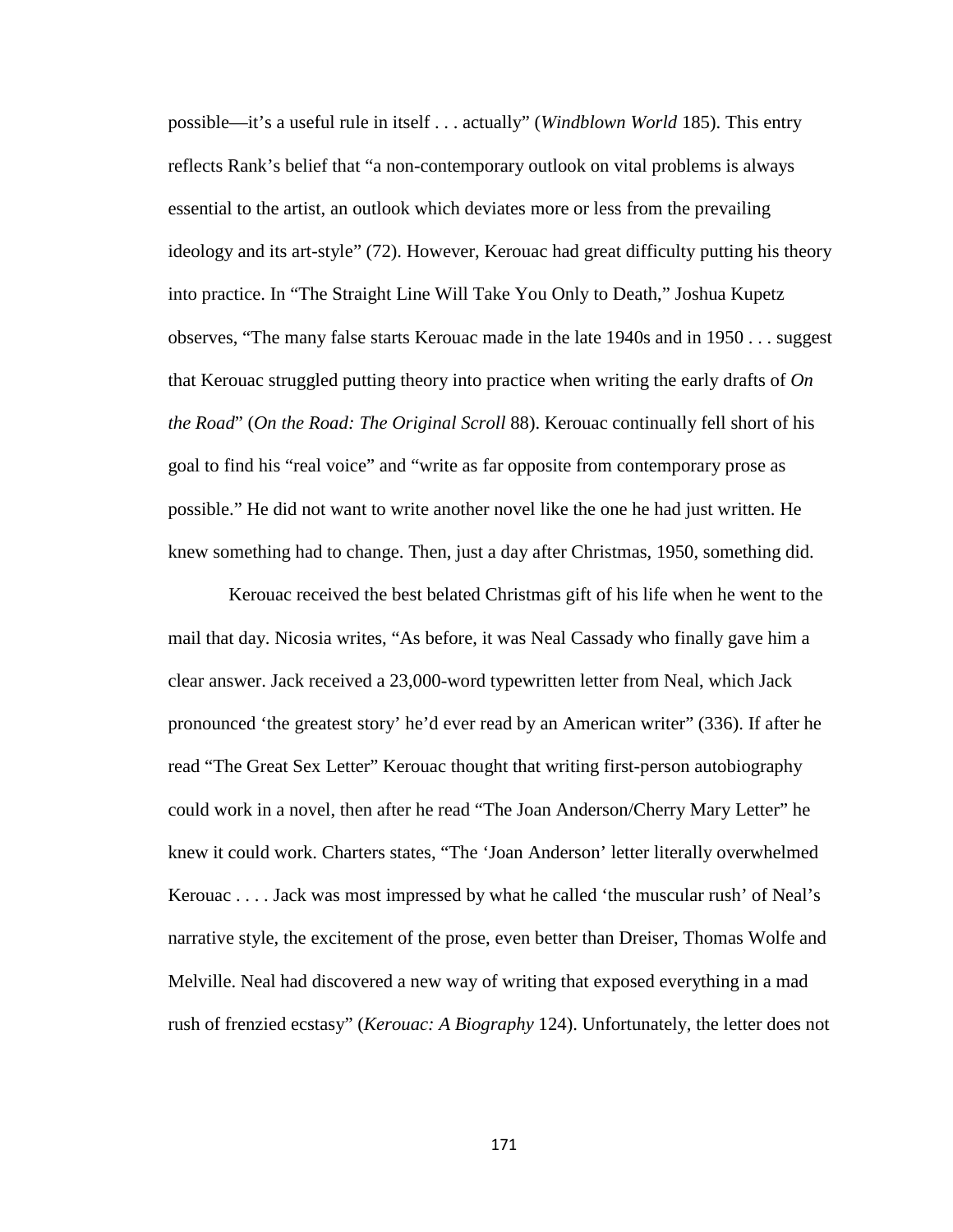survive in its entirety, but an examination of the surviving fragment can provide a clue to what got Kerouac so excited.

The "Joan Anderson Letter" contains the most memorable thing that Neal Cassady ever wrote: "To have seen a specter isn't everything, and there are death masks piled, one atop the other, clear to heaven" (*The First Third* 146). The rest of the letter does not live up to the hauntingly rhythmic cadence of this opening line, but it is a very impressive piece of writing nonetheless. It is racy and free, unrestrained by literary inhibition and grammatical fears. Like Celine, Cassady takes full advantage of the flexibility of first-person narration, interjecting digressions, asides, and reflections any time he feels like it. Also like Celine, Cassady has no problem writing about things that other writers would just as soon not think about, let alone write about. This following passage is a good example:

Gorged with the big meal, I retired to the bathroom as the women did the dishes and the old man read the paper. (By golly, it seems everything I write about happens in a bathroom, don't think I'm hung up that way, it's just the incidents exactly as they occurred, and here is another one, because--) A knock on the toilet door and I rose to let in my resurrected beauty . . . We did a bit of smooching, then, seated on the edge of the tub she asked if I wanted to see her scar. I kneeled before her to observe better as she parted the bathrobe to reveal an ugly red wound, livid against her buttermilk belly, stretching nearly from naval to clitoris. She was worried I wouldn't think her as beautiful, or love her as much now that her body has been marred with the surgeon's knife performing a Caesarean. (*The First Third* 150).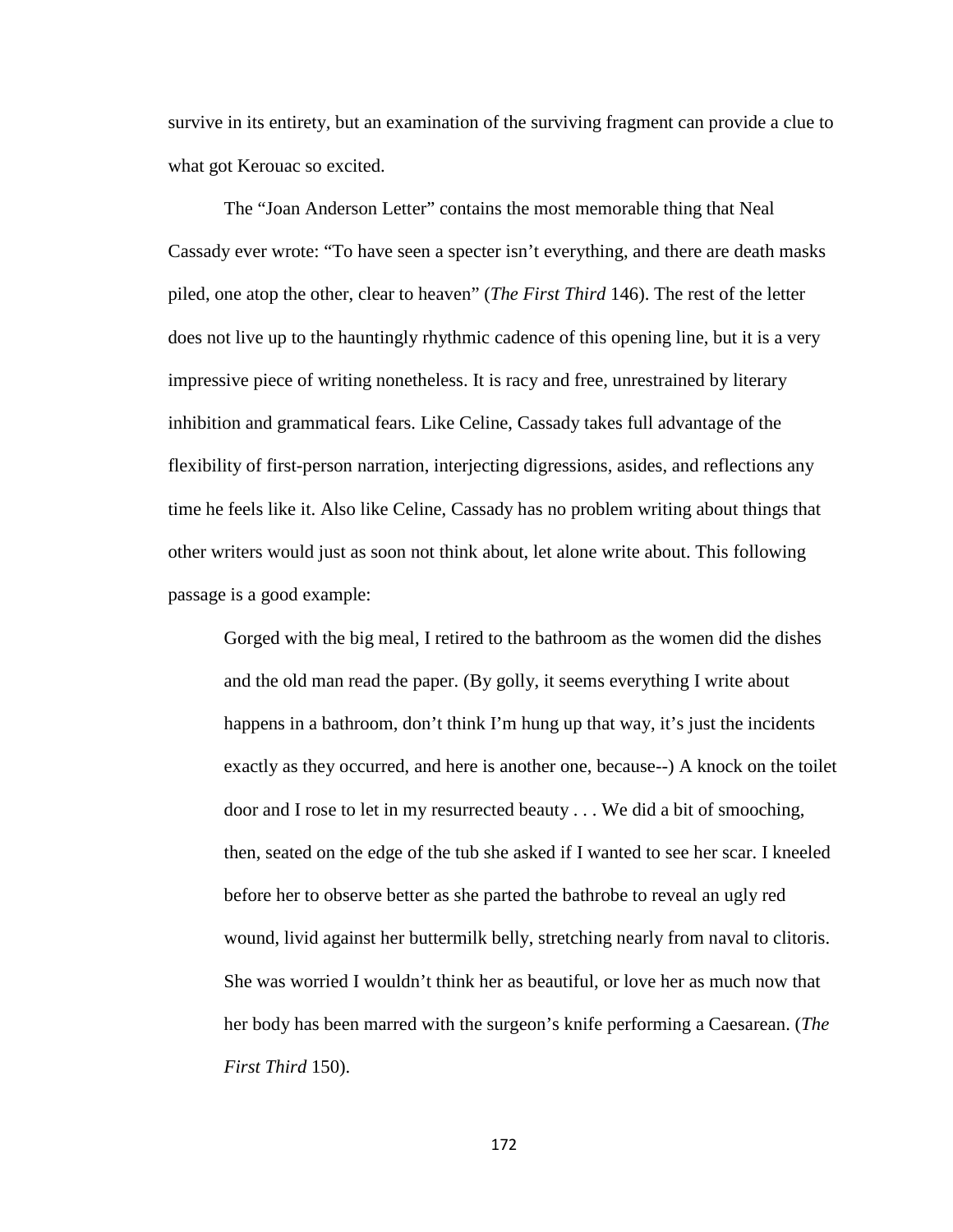It was clear to Kerouac that Cassady was closer to writing as far opposite contemporary prose than he was. He was writing about things people would not write about, he was writing about underground love, about people's fear of being abandoned due to their ugliness, ugliness where beauty had been before, the degradations of time, of love as the only hope against those degradations, and, perhaps most importantly, he was writing about "incidents exactly as they occurred." Kerouac was immediately and forever altered by this letter.

Charters notes, "The day after receiving Cassady's 'Joan Anderson and Cherry Mary' letter, Kerouac sat down 'to write a full confession' of his life to Neal . . . . This attempt to 'proceed into the actual truth' of his life for Cassady was the foundation for all of Kerouac's subsequent books, beginning with the successful completion of *On the Road* three months later" (*Selected Letters* 246). Kerouac bombarded Cassady with a novella's worth of letters over the next two weeks. This would serve as important practice for him in the art of rapid word production. He started to like it, to believe in that method of production, even as he recognized that the letters were still more ponderous, more "hungup" on literary inhibitions than the "Joan Anderson and Cherry Mary Letter." At the same time he recognizes his problem, he recognizes what he has to do to solve the problem. He tells Cassady, "I have renounced fiction and fear. There is nothing to do but write the truth" (*Selected Letters* 248). After more than a decade of writing, of trying to find his real voice, of searching for a way to connect with his entire generation of readers, and to future generations too, Kerouac believed he had it in this new "spontaneous prose" technique that predicated itself on the renunciation of fiction and fear, and depended on the truth for art. He could not know if he had it until he tried it.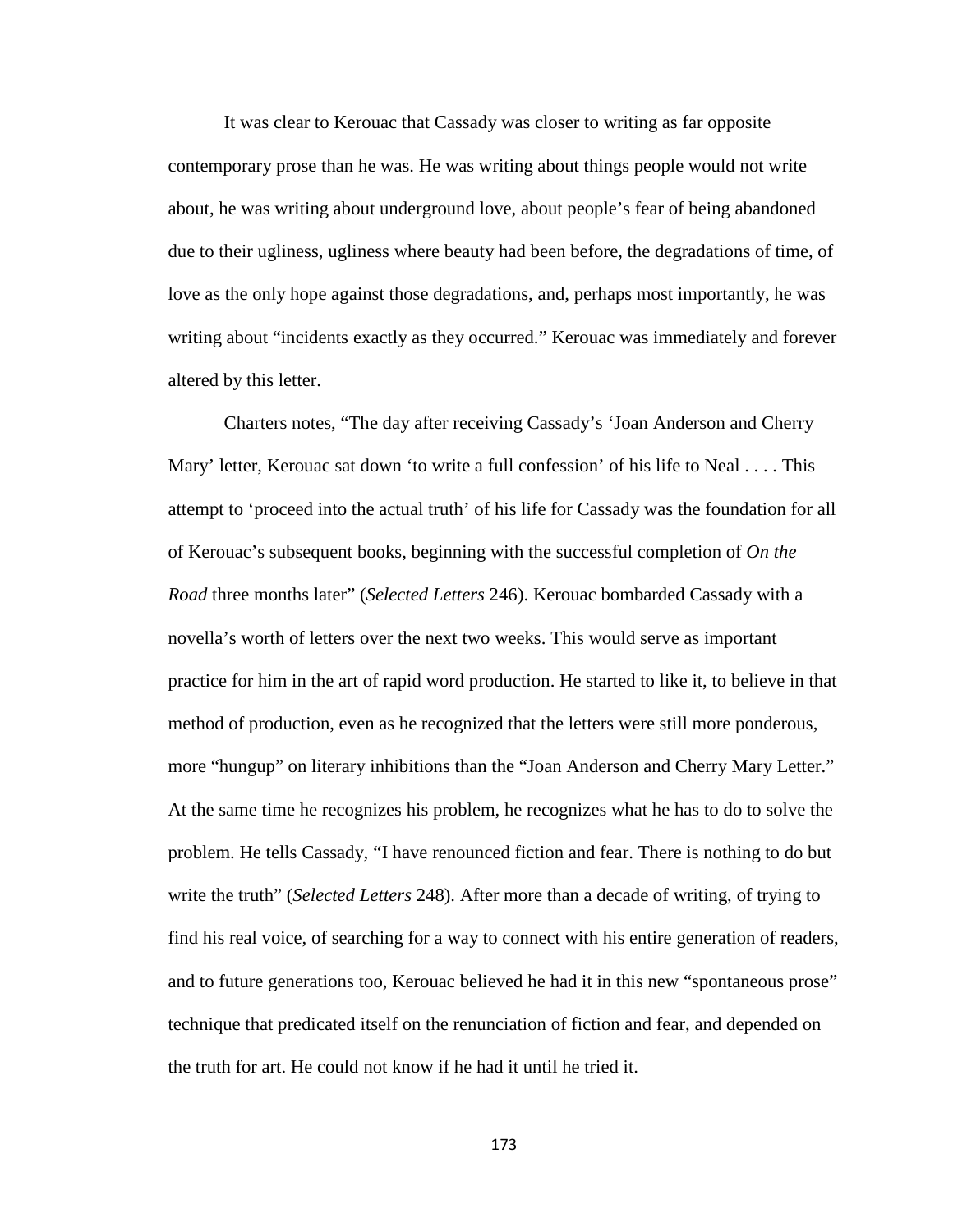Kerouac could not write a novel using his "spontaneous prose" technique until he invented a way to keep from having to switch sheets of paper in the typewriter every few minutes. So he carefully cut and taped together Japanese paper to make a scroll he could feed into his typewriter. Now he could type as fast as he wanted, and allow the sheer speed of his composition to outrace any literary inhibition, any doubt, any fear whatsoever, and, as he told Clellon Holmes, "forget all the horseshit" and "write it as it happened" (Nicosia 343). He had tried everything else he could think to try, and none of it had worked. If it did not work this time, he was in real trouble, and he knew it.

On April  $2<sup>nd</sup>$ , 1951, he sat down at his typewriter, hoping it would work this time. He began, "I first met Neal not long after my father died." On April  $22<sup>nd</sup>$ , he had finished *On the Road*, all 125,000 words of it.

It worked.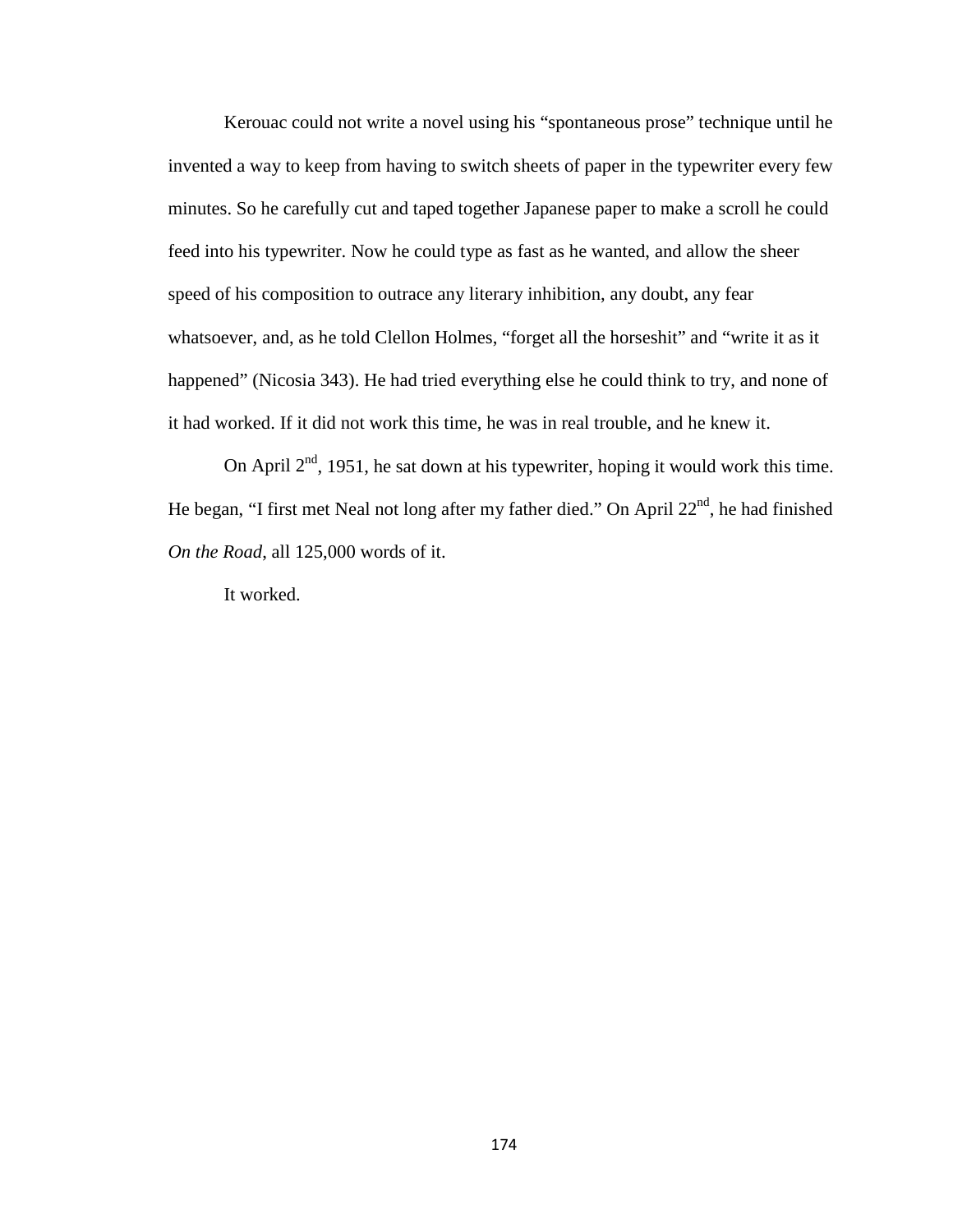### CHAPTER FIVE: CONCLUSION

Few novels so clearly dramatize an artist's discovery of his authentic voice as does Kerouac's *On the Road*. The publication of the writing that Kerouac did before *The Town and the City* offers almost unprecedented opportunity to study his artistic apprenticeship and trace his development as an artist. To study Kerouac's apprenticeship is to witness him learning how to liberate himself in order to be that which he would become. In addition to shedding light on this unexamined aspect of Kerouac's career, I hope this study might inspire similar breakthroughs and breakouts in other would-be artists.

The dynamics of this developmental process are under-theorized. No one to my knowledge has written of this process as thoroughly as Otto Rank, which is why I've used his theories of artistic apprenticeships to inform this analysis. I used Martin Heidegger's *Being and Time* because he founds his philosophy on the same central question that I believe Kerouac founds his art: the "question of Being." I wanted to examine Kerouac's writing before *On the Road* to trace how his psychological artistic development was informed by the philosophical question that would give *On the Road*  and his later works much of their power to move people.

I believe that artistic development happens in quantum leaps. Rank writes, "As long as there is in man an impulse to create, he seeks and finds artistic expression in the most varied ideologies, and yet these have always been in some way traditional and collective" (389). I have tried to show how Kerouac sought and found artistic expression in traditional and collective ideologies until he made his famous modification of the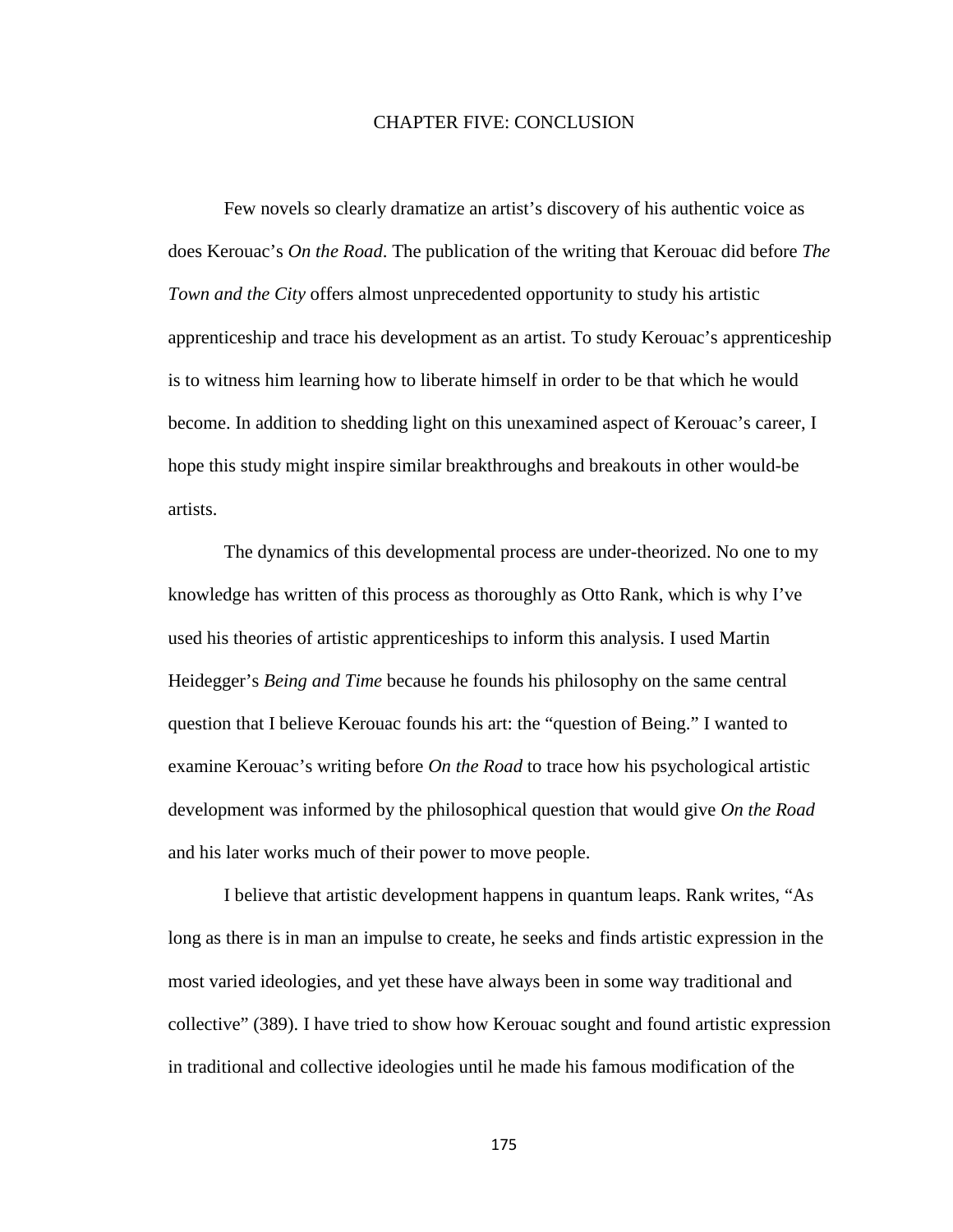novel form in order that he could switch to writing first-person, autobiographical, spontaneous narratives to express what Rank calls his "soul-language." Kerouac's "soullanguage" was "spontaneous prose." Upon discovering "spontaneous prose," Kerouac could no more go back to making art as he had made it before than a person that has grown six inches can go back to being six inches shorter. Just like that newly tall person can think back to when he was a short person, an authentic artist can think back to when he was an apprentice looking to find that certain thing, that artistic technique with which he could objectify his "soul-language." Kerouac remembers this about his artistic productions before his discovery of "spontaneous prose": "I spent my entire youth writing slowly with revisions and endless re-hashing speculation and deleting and got so I was writing one sentence a day and the sentence had no FEELING. Goddamn it, FEELING is what I like in art, not CRAFTINESS and the hiding of feelings" ("The Paris Review Interview" 207). Kerouac's seeking and finding of his own voice, and its resultant discovery in the form of "spontaneous prose," inspired many of his readers to do some seeking and finding of their own. Bruce Cook remembers:

It is difficult, separated as we are by time and temper from that period, to convey the liberating effect that *On the Road* had on young people all over America. There was a sort of instantaneous flash of recognition that seemed to send thousands of them out into the streets, proclaiming that Kerouac had written their story, that *On the Road* was their book. (*The Beats: A Literary Reference* 47)

I would argue that it is not difficult to convey *On the Road's* liberating effect. The novel still has a similar effect on many of its first-time readers today. The importance of this "instantaneous flash of recognition" that sent "thousands" into the streets is that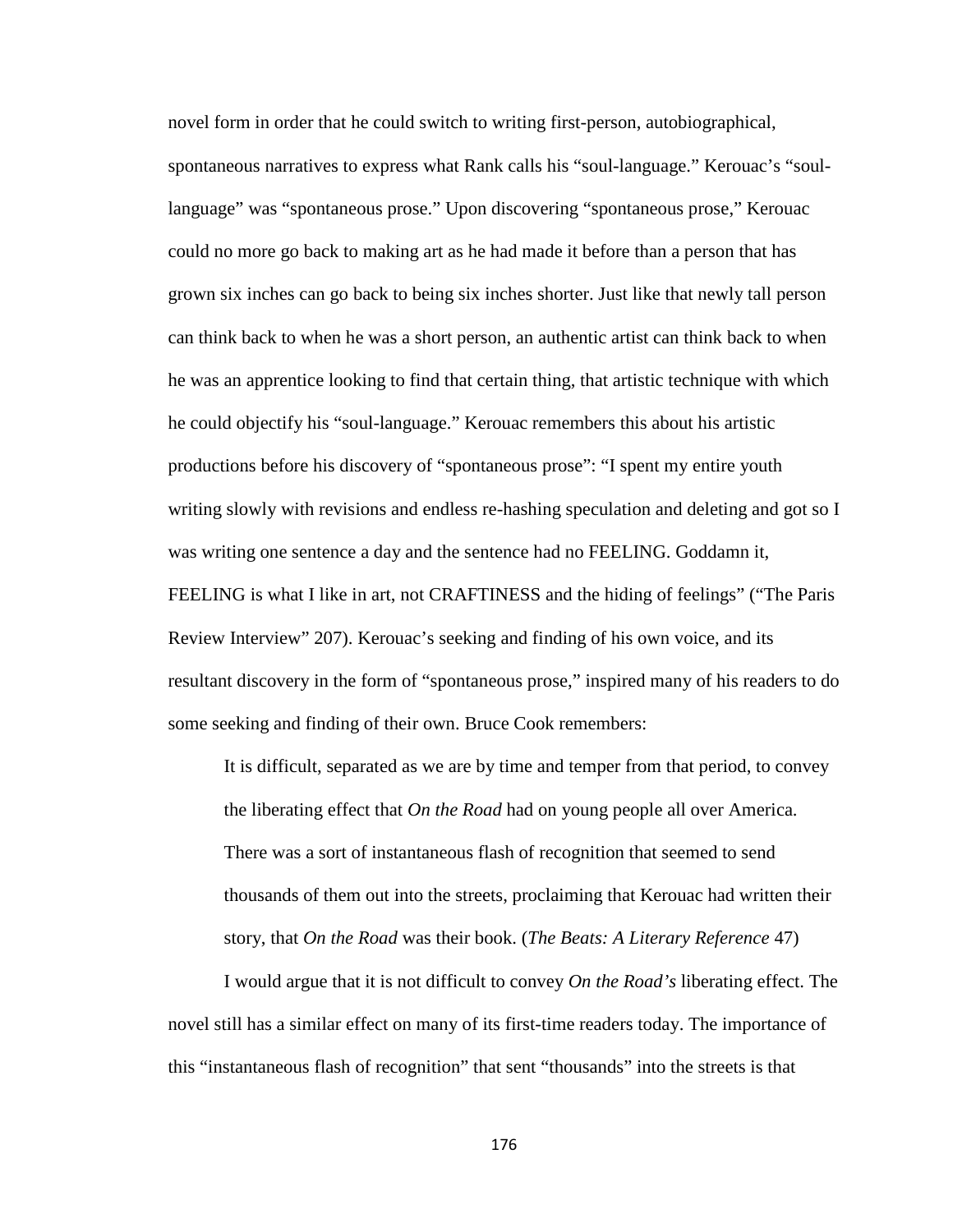Kerouac had envisioned just such a thing happened when he wrote in his diary his belief that his real voice was "all our real, one voice, that's so often drowned by criticism and fear." Much later, writing in a novel rather than a journal, Kerouac wondered if anybody would try to understand how difficult it had been to find his "real voice": "Does it matter to five thousand sneering college writing instructors that I wrote seventeen novels after a youth of solitary practice amounting to over two million words, by the window with the star in it at night, the bedroom window, the cheap room window, the nut ward window, the porthole window, eventually the jail window" (167)? As Kerouac endured that youth of "solitary practice," looking out the "window with a star in it," he dreamed that one day he would become a great writer and that his writing would make a difference somehow. Something of this dream found its way into *On the Road*, and it did so because he found the "real voice" for which he had so long been seeking.

I do not wish to argue that Kerouac was the first person to write in the firstperson, the first person to prefer spontaneity in art, or the first person to make art out of autobiographical material. I only wish to argue that *On the Road* could only make such a profound impact on its generation and on later generations of readers because Kerouac had dedicated himself to finding his authentic voice, believing that if he found it that he could produce art that would mean something. Rank observes that "The work of art, for all its personal dynamic expression, always strives to make an impact on others" (*Art and Artist* 95). When *On the Road* sent thousands of young Americans into the street, proclaiming that Kerouac had written their story, it was clear that Kerouac had found his authentic voice and produced a work of art that meant something. In remember the impact of *On the Road*, William S. Burroughs says, "Sometimes, as in the case of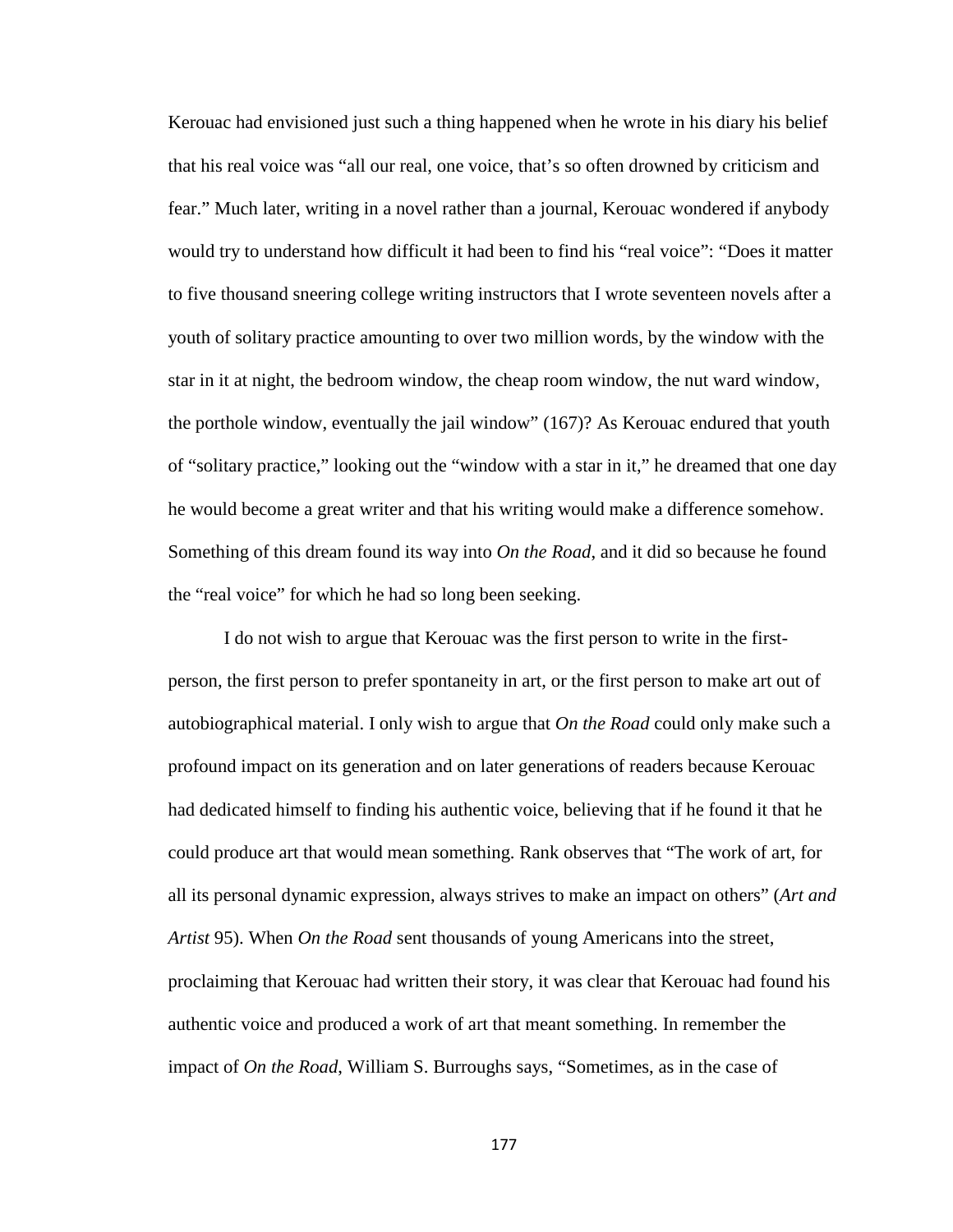Fitzgerald and Kerouac, the effect produced by a writer is immediate, as if a generation were waiting to be written" (Clark i).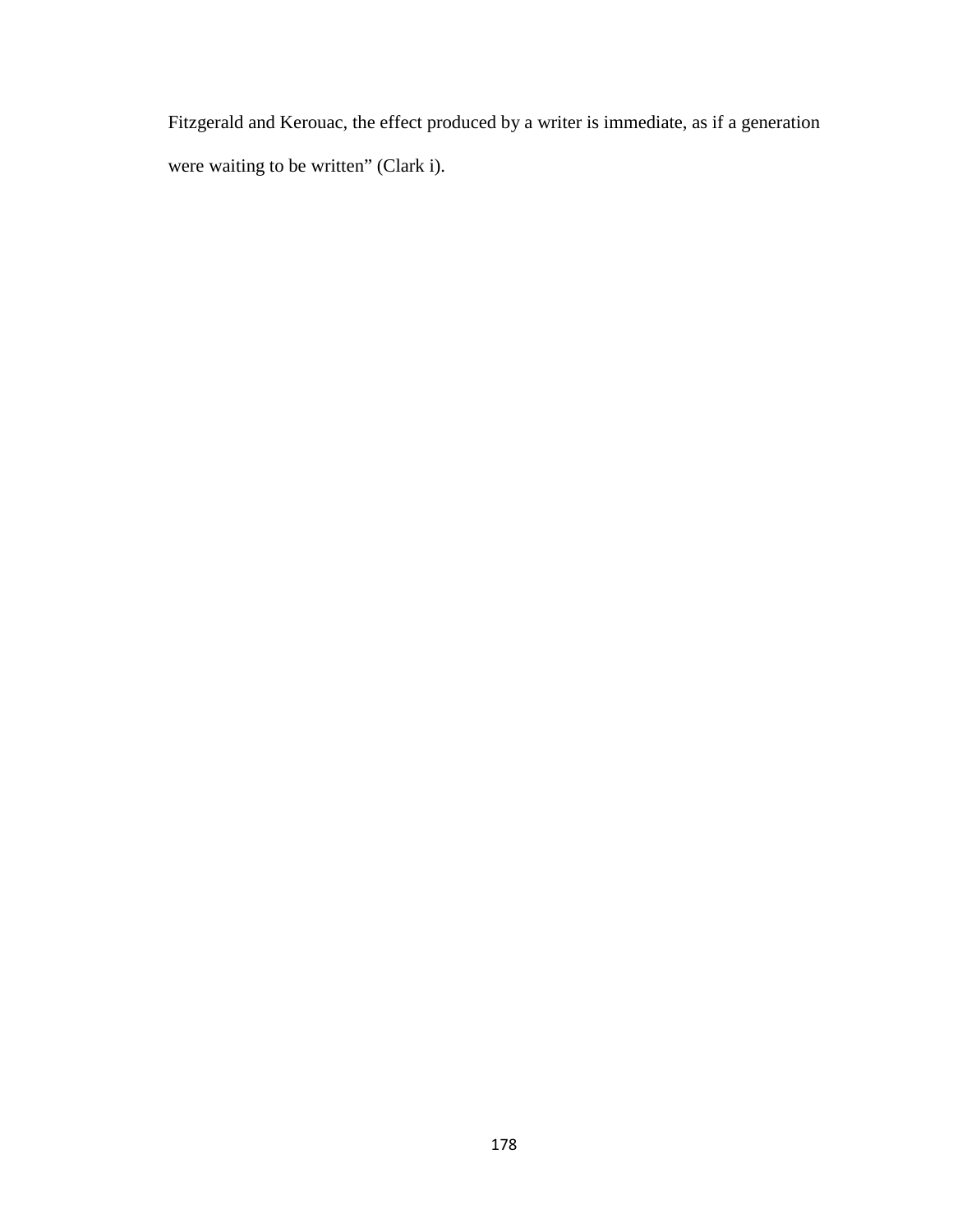### WORKS CITED

Berrigan, Ted. "The Paris Review Interview." *The Beats: A Literary Reference*. By Matt

Theado. New York: Carroll & Graf, 2003. 206-223. Print.

Cassady, Neal. *The First Third*. San Francisco: City Lights Books, 1981.

- Celine, Louis-Ferdinand. *Journey to the End of Night*. Amazon Kindle e-books, 2010.
- Charters, Ann. *Kerouac: A Biography*. New York: St. Martin's Press, 1994.

Clark, Tom. *Jack Kerouac: A Biography*. New York: Marlowe & Company, 1984.

- Clellon Holmes, John. *Representative Men*. Fayetteville: The University of Arkansas Press, 1988.
- Clellon Holmes, John. *Passionate Opinions*. Fayetteville: The University of Arkansas Press, 1988.
- Cunnell, Howard. "Fast This Time: Jack Kerouac and the Writing of *On the Road*." *On the Road*: *The Original Scroll*. Ed. Howard Cunnell. New York: Penguin, 2007. 1-52. Print.
- Fromm, Erich. *On Disobedience: Why Freedom Means Saying "No" to Power*. HarperCollins e-books, 2010.
- Gifford, Barry and Lawrence Lee. *Jack's Book*. New York: Thunder's Mouth Press, 1978.

Guignon, Charles. *On Being Authentic*. New York: Routledge, 2004.

Heidegger, Martin. *Being and Time*. Albany: State University of New York Press, 2010.

Heidegger, Martin. *What is Called Thinking?* New York: Harper Perennial, 2004.

Johnson, Joyce. *The Voice is All: The Lonely Victory of Jack Kerouac*. New York: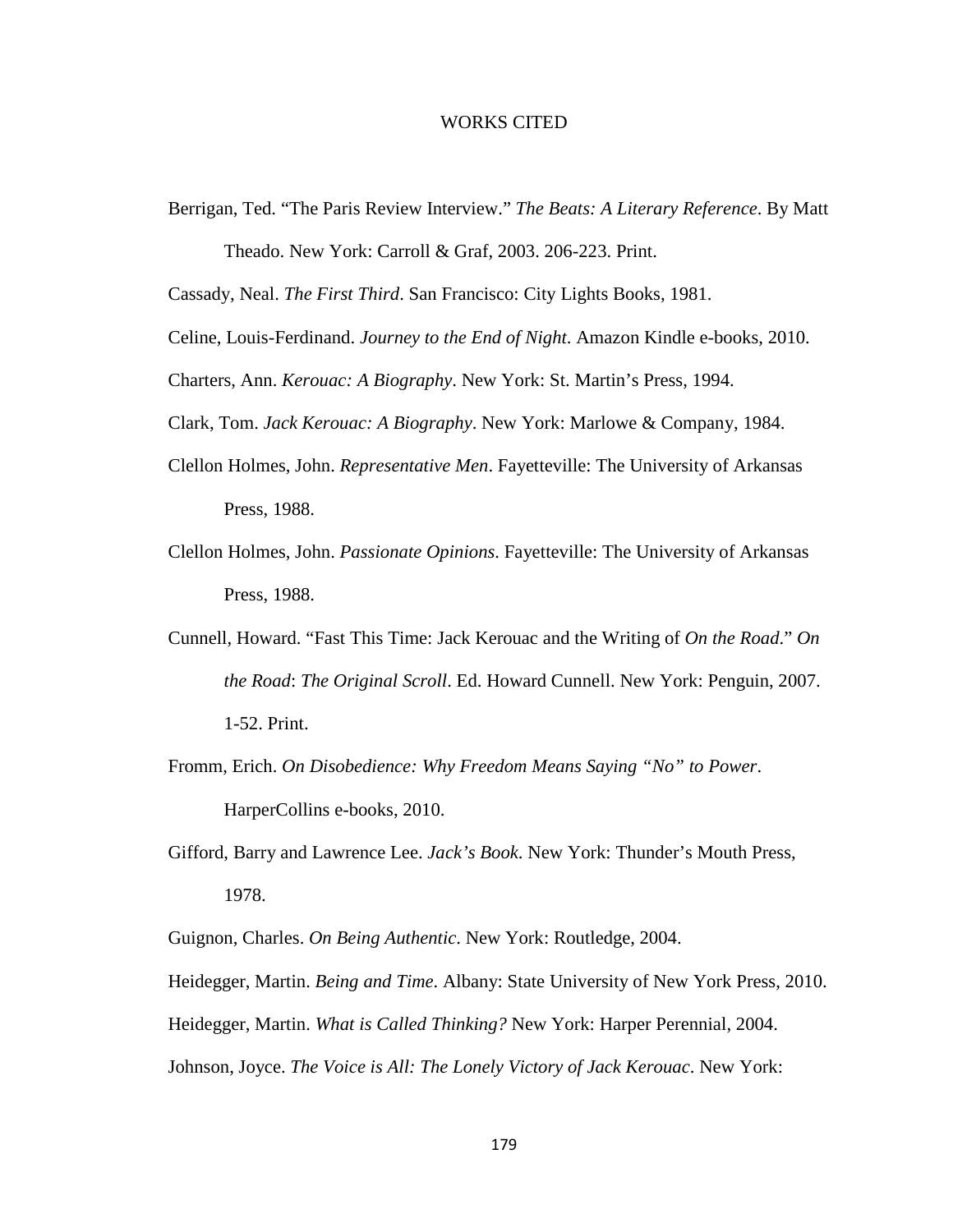Viking, 2012.

- Kerouac, Jack, and William S. Burroughs. *And the Hippos Were Boiled in Their Tanks*. New York: Grove Press, 2008.
- Kerouac, Jack, and Ann Charters. *Jack Kerouac: Selected Letters 1940-1956*. New York: Penguin, 1995.
- Kerouac, Jack. *Atop an Underwood and Other Writings*. New York: Penguin, 1999.
- Kerouac, Jack. *Big Sur*. New York: Penguin, 1992.
- Kerouac, Jack. *Desolation Angels*. New York: Riverhead, 1995.
- Kerouac, Jack. *The Dharma Bums*. New York: Penguine, 1976.
- Kerouac, Jack. *Dr. Sax*. New York: Grove Press, 1987.
- Kerouac, Jack. *The Haunted Life*. Boston: De Capo Press, 2014.
- Kerouac, Jack. *Lonesome Traveler*. New York: Grove, 1988.
- Kerouac, Jack. *Maggie Cassidy*. New York: Penguin, 1993.
- Kerouac, Jack. *On the Road*. New York: Penguin, 1991.
- Kerouac, Jack. *On the Road: The Original Scroll*. New York: Penguin, 2007.
- Kerouac, Jack. *Orpheus Emerged*. New York: ibooks, inc, 2000.
- Kerouac, Jack. *The Sea is My Brother*. Boston: Da Capo Press, 2013.
- Kerouac, Jack. *The Subterraneans*. New York: Grove Press, 1958.
- Kerouac, Jack. *The Town and the City*. Orlando: Harcourt, 1983.
- Kerouac, Jack. *Vanity of Duluoz: An Adventerous Education, 1935-1946*. New York: Penguin, 1994.
- Kerouac, Jack. *Visions of Cody*. New York: Penguin, 1993.
- Kerouac, Jack. *Visions of Gerard*. New York: Penguin, 1991.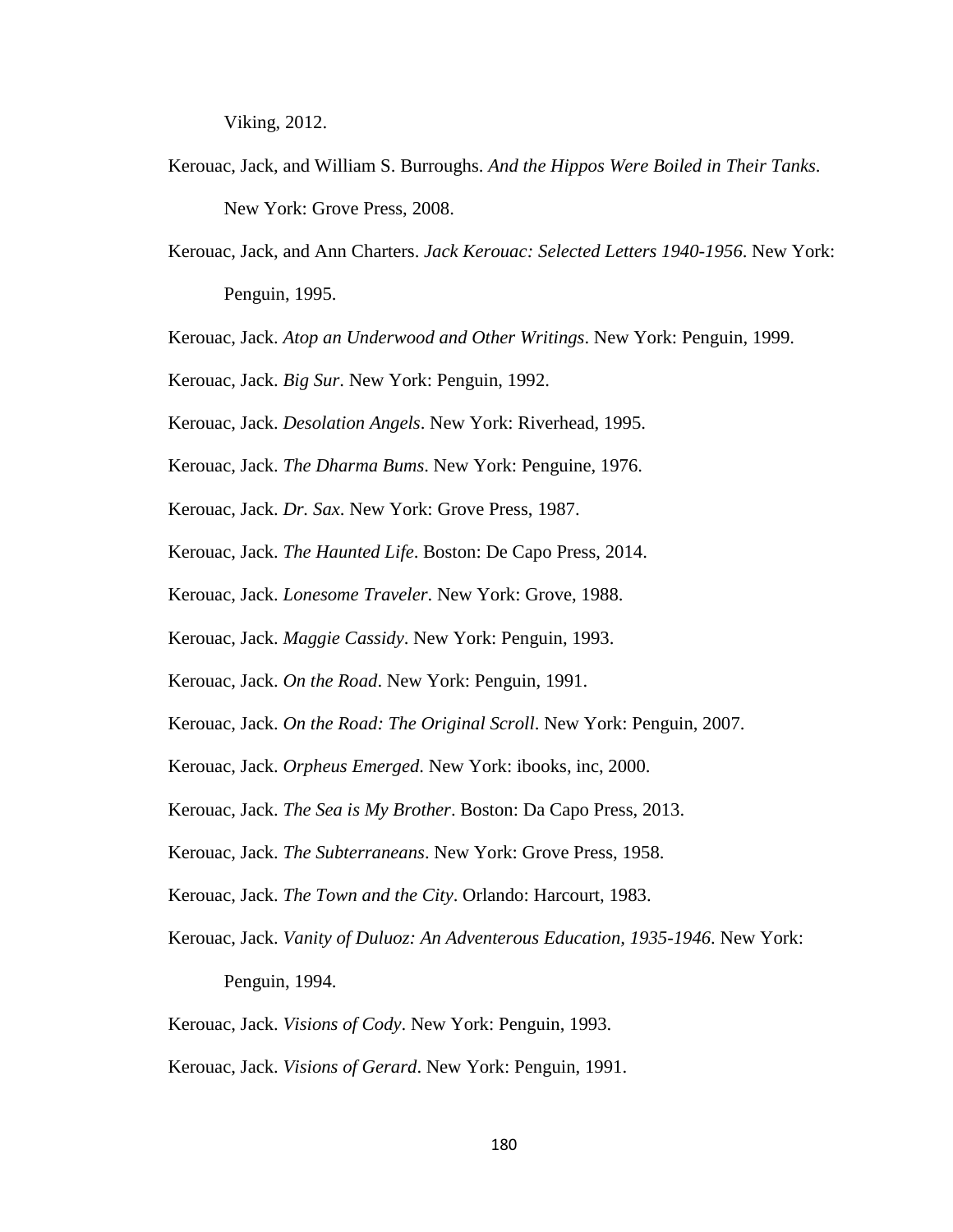- Kerouac, Jack. *Windblown World: The Journals of Jack Kerouac, 1947-1954*. New York: Penguin, 2006.
- Kerouac, Jack. *You're a Genius All the Time: Belief and Technique for Modern Prose*. San Francisco: Chronicle, 2009.
- Kerouac, Jack. "After Me, the Deluge." *The Portable Jack Kerouac*. Ed. Ann Charters. New York: Penguin, 2007. 573-578. Print.
- Leland, John. *Why Kerouac Matters: The Lessons of* On the Road *(They're Not What You Think*). New York: Penguin, 2007.
- Maher, Paul Jr. *Kerouac: His Life and Work*. Lanham, Maryland: Taylor Trade Publishing, 2004.
- McNally, Dennis. *Desolate Angel*: *Jack Kerouac, the Beat Generation, and America*. Boston: Da Capo, 1979.

Miles, Barry. *Kerouac: King of the Beats*. London: Virgin Books, 2002.

- Nicosia, Gerald. *Memory Babe*. Berkeley and Los Angeles: University of California Press, 1994.
- Parker, Edie. *You'll Be Okay: My Life With Jack Kerouac*. San Francisco: City Lights Books, 2007.
- Rank, Otto. *Art and Artist: Creative Urge and Personality Development*. New York: Norton, 1989.
- Saroyan, William. *The Daring Young Man on the Flying Trapeze*. New York: New Directions, 1997.
- Solomon, Robert. *No Excuses: Existentialism and the Meaning of Life*. Chantilly: The Great Courses, 2000.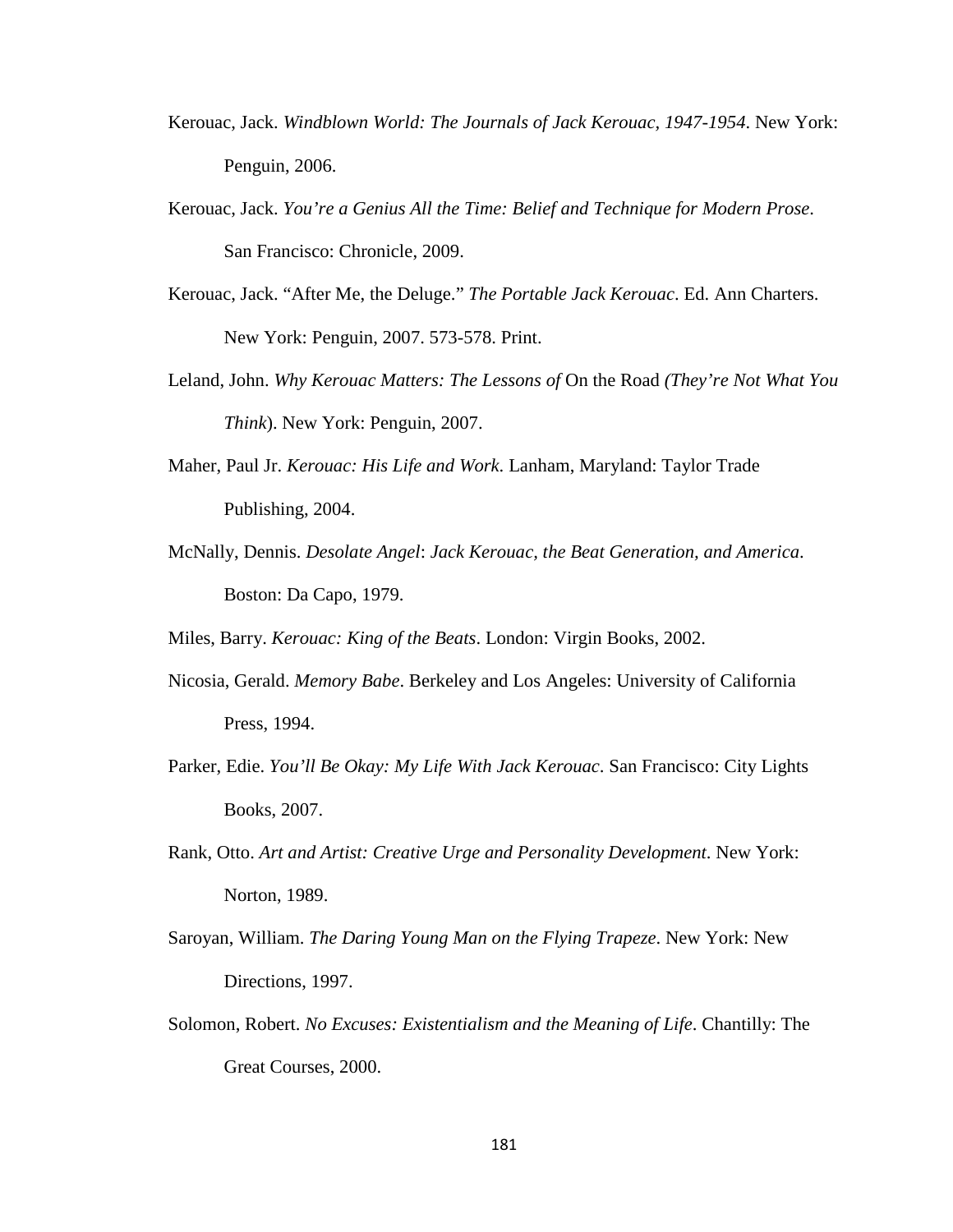Sontag, Susan. *Against Interpretation and Other Essays*. New York: Picador, 1990.

Theado, Matt. *Understanding Jack Kerouac*. Columbia, South Carolina: the University of South Carolina Press, 2009.